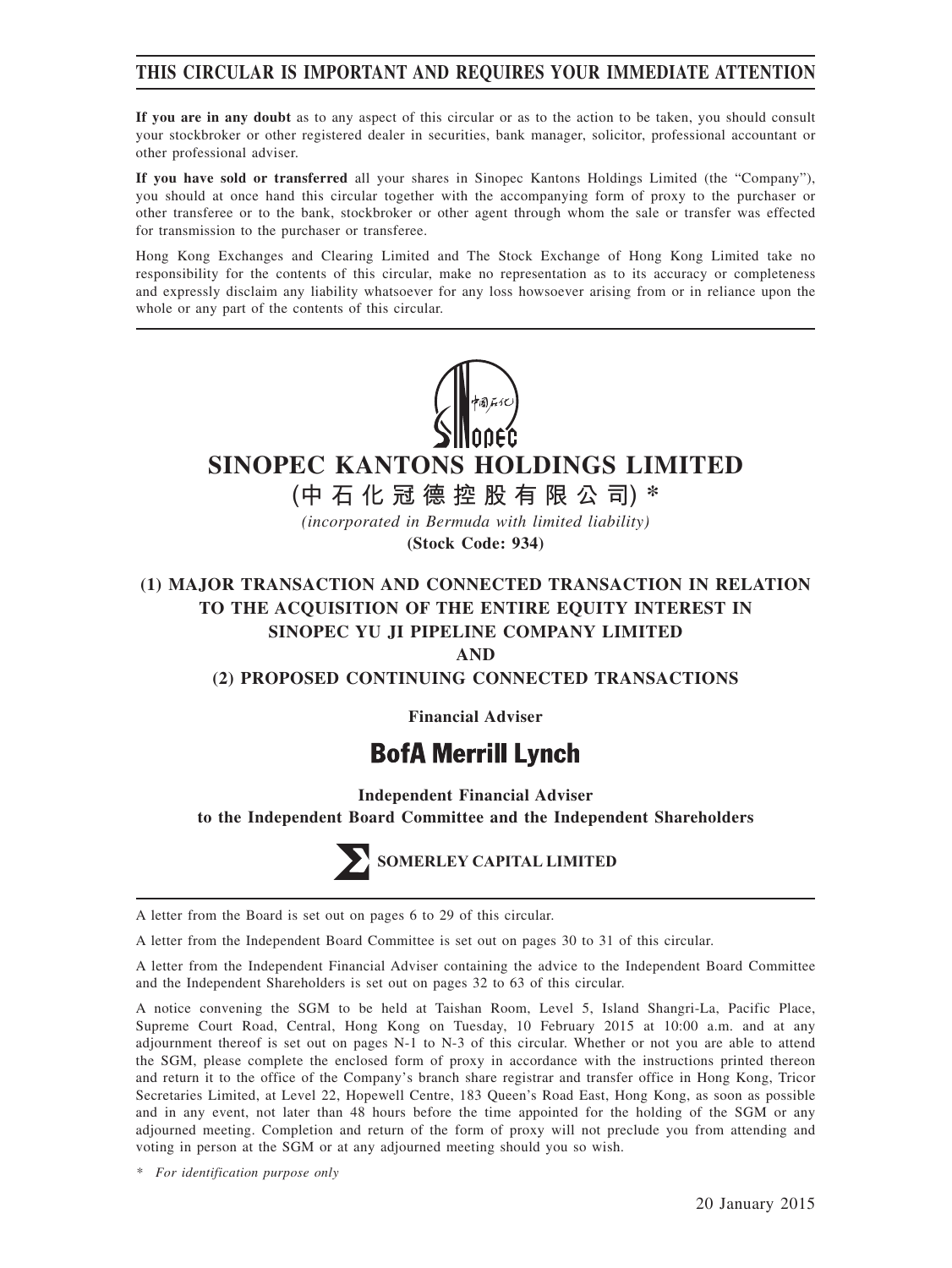# **CONTENTS**

### *Page*

| DEFINITIONS (and the contract of the contract of the contract of the contract of the contract of the contract of the contract of the contract of the contract of the contract of the contract of the contract of the contract |                |
|-------------------------------------------------------------------------------------------------------------------------------------------------------------------------------------------------------------------------------|----------------|
| <b>LETTER FROM THE BOARD</b>                                                                                                                                                                                                  |                |
| $\mathbf{I}$ .                                                                                                                                                                                                                | 6              |
| II.                                                                                                                                                                                                                           | $\overline{7}$ |
| THE PROPOSED CONTINUING CONNECTED TRANSACTIONS<br>III.                                                                                                                                                                        | 16             |
| INFORMATION ON THE COMPANY AND SINOPEC GROUP<br>IV.                                                                                                                                                                           | 26             |
| V.                                                                                                                                                                                                                            | 27             |
| VI.                                                                                                                                                                                                                           | 28             |
|                                                                                                                                                                                                                               | 28             |
|                                                                                                                                                                                                                               | 29             |
| LETTER FROM THE INDEPENDENT BOARD COMMITTEE                                                                                                                                                                                   | 30             |
| LETTER FROM THE INDEPENDENT FINANCIAL ADVISER                                                                                                                                                                                 | 32             |
| <b>APPENDIX I</b><br>- UNAUDITED PRO FORMA FINANCIAL INFORMATION<br>OF THE ENLARGED GROUP                                                                                                                                     | $I-1$          |
| APPENDIX II - ACCOUNTANT'S REPORT ON<br>YU JI PIPELINE COMPANY                                                                                                                                                                | $II-1$         |
| APPENDIX III - MANAGEMENT DISCUSSION AND ANALYSIS OF<br>YU JI PIPELINE COMPANY                                                                                                                                                | $III-1$        |
| APPENDIX IV - FINANCIAL INFORMATION OF THE GROUP IV-1                                                                                                                                                                         |                |
| APPENDIX V - VALUATION REPORT ON YU JI PIPELINE COMPANY V-1                                                                                                                                                                   |                |
| APPENDIX VI - LETTERS IN RELATION TO VALUATION REPORT VI-1                                                                                                                                                                    |                |
|                                                                                                                                                                                                                               |                |
|                                                                                                                                                                                                                               | $N-1$          |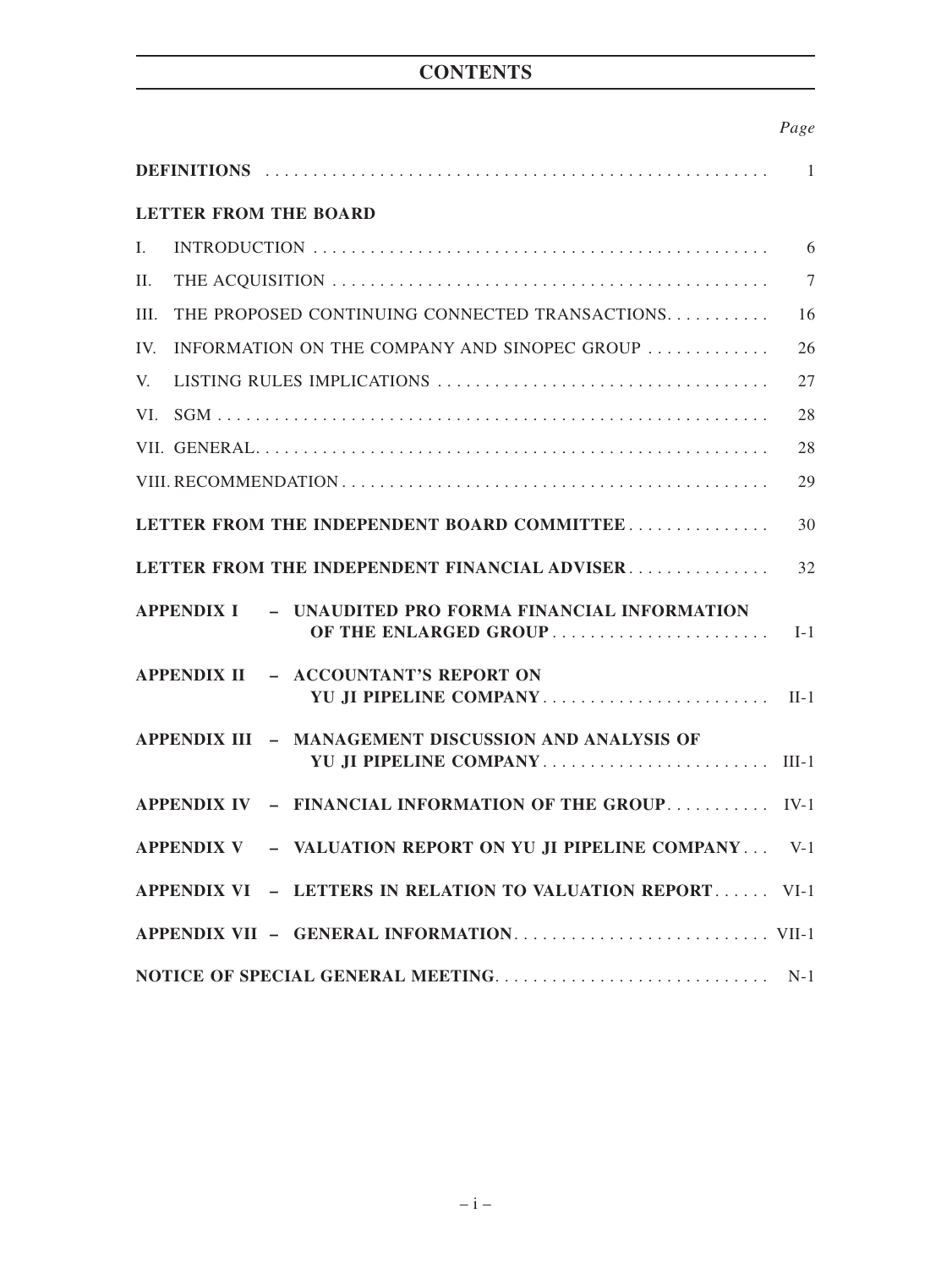*In this circular, unless the context otherwise requires, the following expressions have the following meanings:*

| "Acquisition"                                             | ÷.                        | the acquisition of the entire equity interest in Yu Ji<br>Pipeline Company by Sinomart Development pursuant to<br>the terms and conditions under the Acquisition Agreement<br>and the transactions contemplated thereunder;                               |
|-----------------------------------------------------------|---------------------------|-----------------------------------------------------------------------------------------------------------------------------------------------------------------------------------------------------------------------------------------------------------|
| "Acquisition Agreement"                                   | ÷                         | the acquisition agreement dated 30 December 2014<br>entered into between Sinopec Corp. and Sinomart<br>Development in respect of the Acquisition;                                                                                                         |
| "ASBE"                                                    | ÷                         | the Accounting Standards for Business Enterprises issued<br>by Ministry of Finance of the PRC;                                                                                                                                                            |
| "associate(s)"                                            | $\ddot{\phantom{a}}$      | has the meaning ascribed to it in the Listing Rules;                                                                                                                                                                                                      |
| "Board"                                                   |                           | the board of Directors;                                                                                                                                                                                                                                   |
| "CBRC"                                                    | $\ddot{\phantom{0}}$      | China Banking Regulatory Commission (中國銀行業監督管<br>理委員會);                                                                                                                                                                                                   |
| "the Company"                                             | $\ddot{\cdot}$            | Sinopec Kantons Holdings Limited, a limited liability<br>company incorporated in Bermuda, the shares of which<br>are listed on the Stock Exchange;                                                                                                        |
| "Completion"                                              |                           | completion of the Acquisition in accordance with the<br>Acquisition Agreement;                                                                                                                                                                            |
| " $Directory$ "                                           | ÷                         | the director(s) of the Company;                                                                                                                                                                                                                           |
| "Enlarged Group"                                          | $\ddot{\phantom{a}}$      | the Group as enlarged by the Acquisition;                                                                                                                                                                                                                 |
| "Exempt Proposed<br>Continuing Connected<br>Transactions" | $\mathbb{Z}^{\mathbb{Z}}$ | including the Services Outsourcing Framework Master<br>Agreement and the Gas Storage Framework Master Lease<br>Agreement;                                                                                                                                 |
| "Financial Adviser"                                       |                           | Merrill Lynch (Asia Pacific) Limited;                                                                                                                                                                                                                     |
| "Gas Storage Framework<br>Master Lease<br>Agreement"      |                           | the gas storage framework master lease agreement dated<br>30 December 2014 entered into between Yu Ji Pipeline<br>Company and Sinopec Natural Gas Branch Company in<br>respect of leasing of certain gas storage facilities to Yu Ji<br>Pipeline Company; |
| "Group"                                                   |                           | the Company and its subsidiaries;                                                                                                                                                                                                                         |
| "HKFRS"                                                   |                           | Hong Kong Financial Reporting Standards;                                                                                                                                                                                                                  |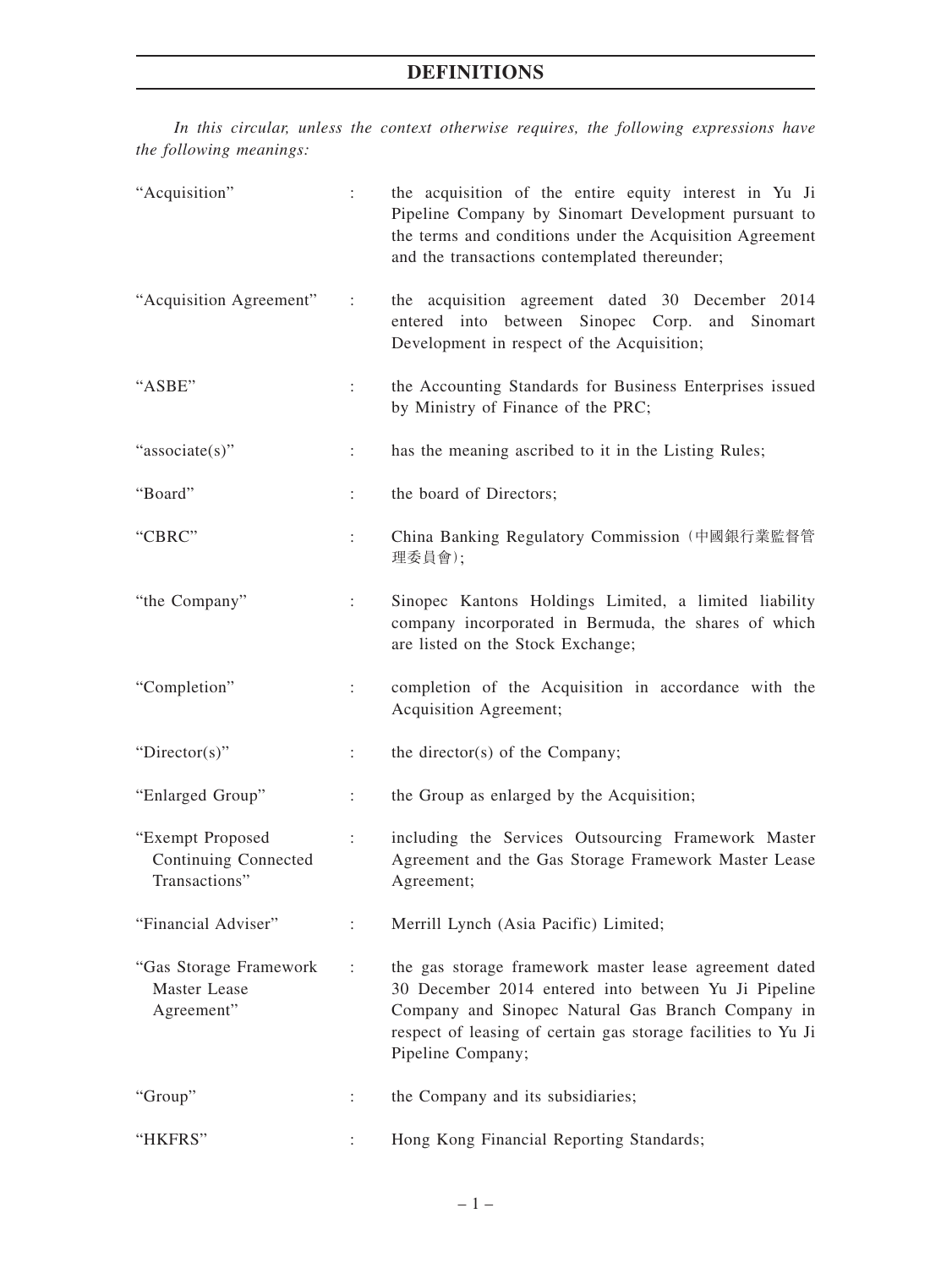- "Hong Kong" : the Hong Kong Special Administrative Region of the People's Republic of China;
- "Huade" : Hua De Petrochemical Co., Ltd.(惠州市大亞灣華德石化有 限公司), which is established under the laws of the PRC with limited liability, an indirect wholly-owned subsidiary of the Company;
- "Independent Board Committee" : an independent board committee of the Company constituted to consider the terms of the Acquisition and the Non-Exempt Proposed Continuing Connected Transactions and to advise and make recommendations to the Independent Shareholders as to how to vote at the SGM on the ordinary resolution regarding the Acquisition and the Non-Exempt Proposed Continuing Connected Transactions. Ms. Tam Wai Chu, Maria and Dr. Wong Yau Kar, David have been appointed by the Board to serve as members of the Independent Board Committee;
- "Independent Financial Adviser" or "Somerley" : Somerley Capital Limited, a licensed corporation under the SFO for carrying out type 1 (dealing in securities) and type 6 (advising on corporate finance) regulated activities, the independent financial adviser appointed by the Company to advise the Independent Board Committee and the Independent Shareholders in respect of the Acquisition and the Non-Exempt Proposed Continuing Connected Transactions;
- "Independent Shareholders" : Shareholders other than the controlling shareholders of the Company, namely SKI, Sinopec Group Company, Sinopec Corp., Unipec and any of their respective associates;
- "Lands and Buildings Framework Master Lease Agreement" : lands and buildings framework master lease agreement dated 30 December 2014 entered into between Yu Ji Pipeline Company and Sinopec Natural Gas Branch Company in in respect of leasing of certain parcels of lands and buildings in relation to Yulin-Jinan Pipeline Project;
- "Latest Practicable Date" : 14 January 2015, being the latest practicable date prior to the printing of this circular for the purpose of ascertaining certain information contained in this circular;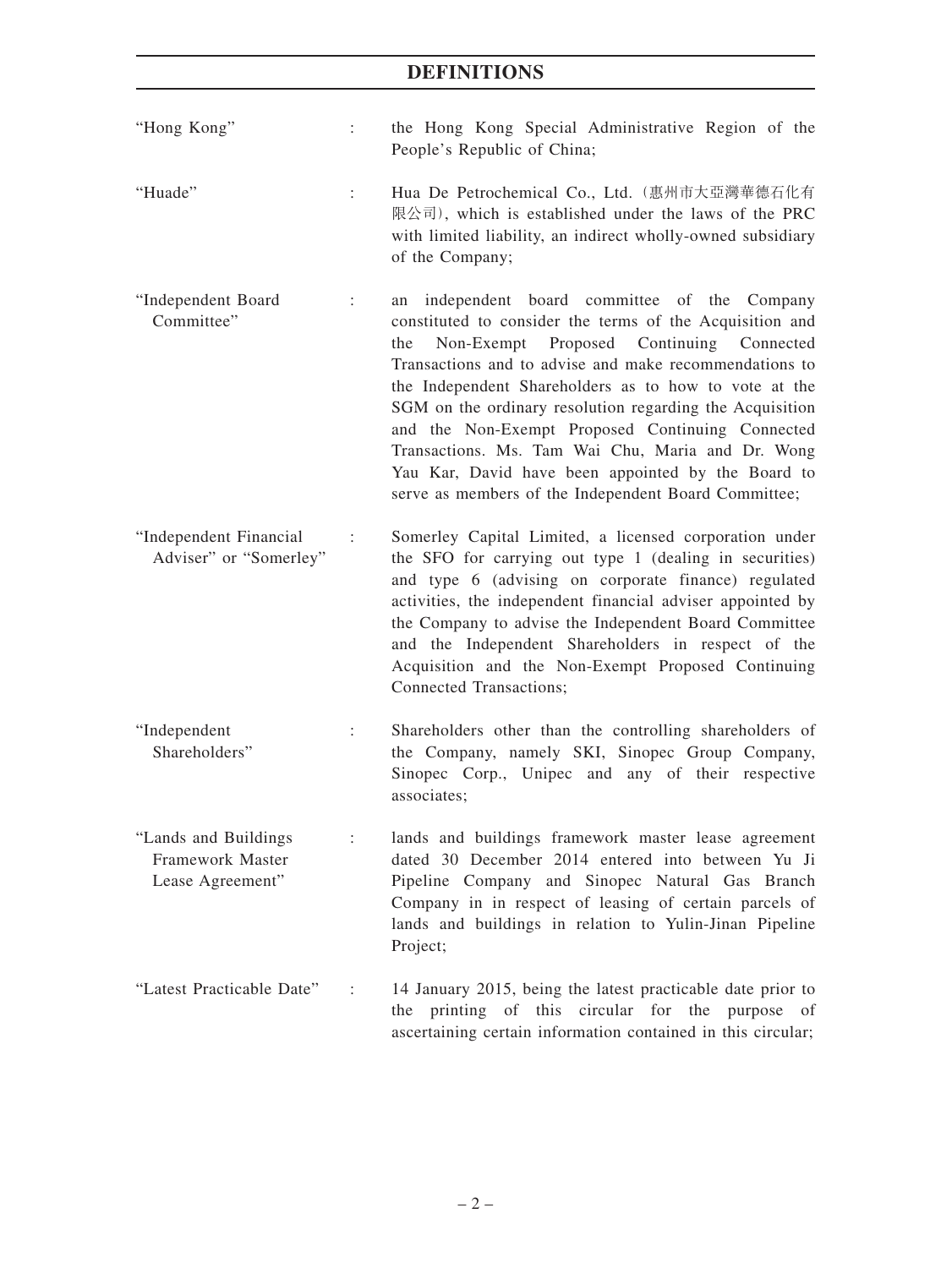- "Listing Rules" : the Rules Governing the Listing of Securities on the Stock Exchange;
- "Natural Gas Transmission Services Framework Master Agreement" : natural gas transmission services framework master agreement dated 30 December 2014 entered into between Yu Ji Pipeline Company and Sinopec Natural Gas Branch Company in respect of provision of natural gas transmission services from Yu Ji Pipeline Company to its natural gas delivery point(s) designated by Sinopec Natural Gas Branch Company;
- "Non-Exempt Proposed Continuing Connected Transactions" : the continuing transactions to be entered into by Yu Ji Pipeline Company with the connected parties of the Company, including Natural Gas Transmission Services Framework Master Agreement and the Yu Ji Pipeline Financial Services Framework Master Agreement;
- "PBOC" : People's Bank of China (中國人民銀行);
- "PRC" : the People's Republic of China, but for the purposes of this circular only, excluding Hong Kong, Macau and Taiwan;
- "Proposed Continuing Connected Transactions" : the Non-Exempt Proposed Continuing Connected Transactions, the Exempt Proposed Continuing Connected Transactions and the Lands and Buildings Framework Master Lease Agreement and the financial assistances provided by Sinopec Corp. to Yu Ji Pipeline Company;
- "Services Outsourcing Framework Master Agreement" : comprehensive services outsourcing framework master agreement dated 30 December 2014 entered into between Yu Ji Pipeline Company and Sinopec Natural Gas Branch Company in respect of provision of outsourcing services by Sinopec Natural Gas Branch Company to Yu Ji Pipeline Company;
- "SGM" : the special general meeting of the Company to be convened and held for the Independent Shareholders on 10 February 2015 to consider and approve (among other things), if thought fit, the Acquisition and the Non-Exempt Proposed Continuing Connected Transactions;
- "Share(s)" : the ordinary share(s) of HK\$0.10 each in the share capital of the Company;
- "Shareholder(s)" : person(s) whose name(s) appear on the register of members as registered holder(s) of Share(s);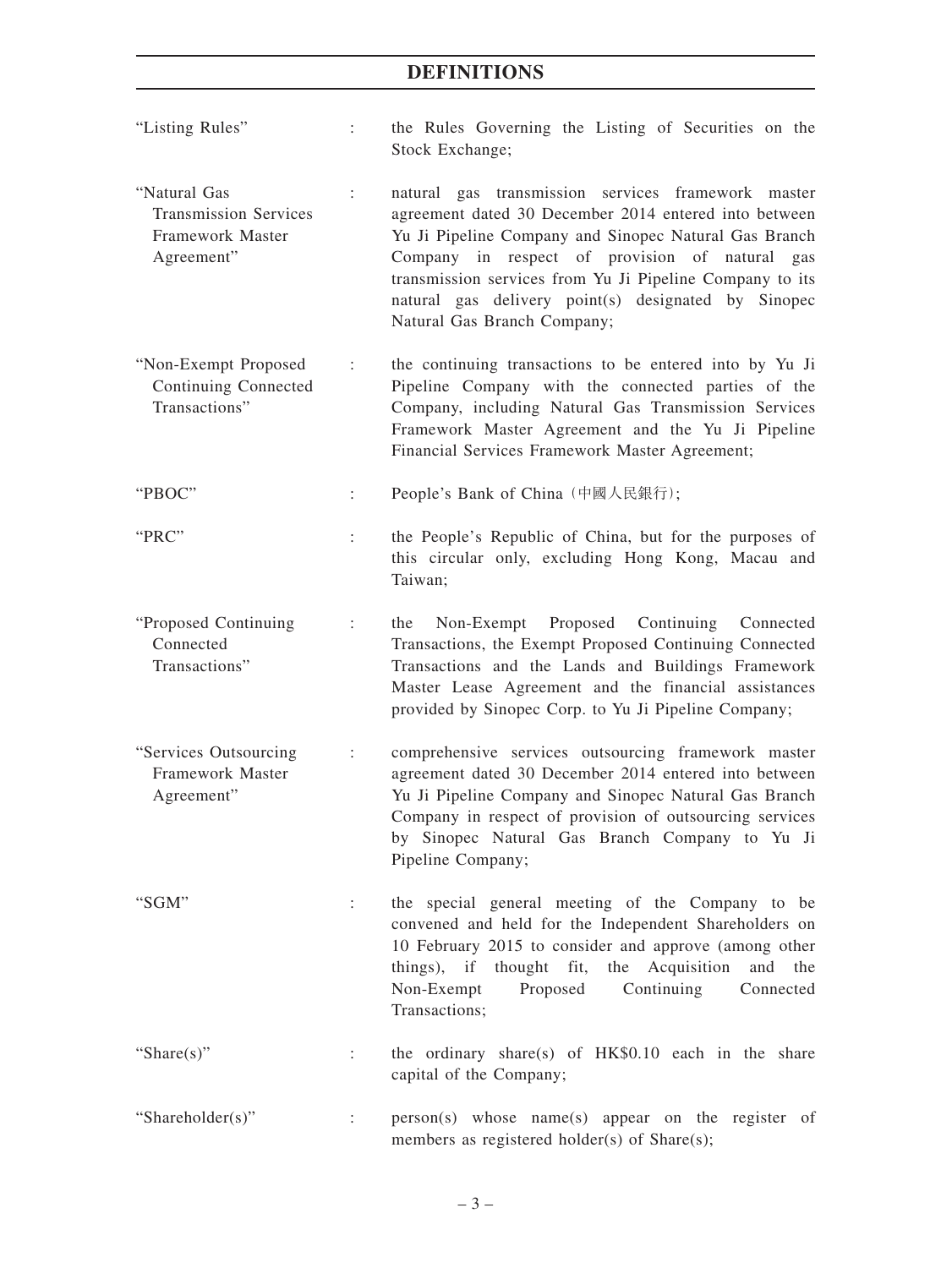| "Sinomart Development"                       |                      | Sinomart KTS Development Limited (經貿冠德發展有限公<br>$\overline{\mathbb{E}}$ ), a limited liability company incorporated in Hong<br>Kong and a wholly-owned subsidiary of the Company;                                                                                                                                     |
|----------------------------------------------|----------------------|----------------------------------------------------------------------------------------------------------------------------------------------------------------------------------------------------------------------------------------------------------------------------------------------------------------------|
| "Sinopec Corp."                              | ÷                    | 中國石油化工股份有限公司 (China Petroleum & Chemical<br>Corporation), a joint-stock limited liability company<br>incorporated in the PRC, the shares of which are listed<br>on the stock exchanges of Hong Kong (stock code: 386),<br>Shanghai (stock code: 600028), New York (stock code:<br>SNP) and London (stock code: SNP); |
| "Sinopec Group"                              | ÷                    | Sinopec Group Company and its subsidiaries;                                                                                                                                                                                                                                                                          |
| "Sinopec Group<br>Company"                   | $\ddot{\phantom{a}}$ | 中國石油化工集團公司 (China Petrochemical Corporation),<br>a state-owned enterprise established under the laws of the<br>PRC;                                                                                                                                                                                                  |
| "Sinopec Natural Gas<br>Branch Company"      | ÷                    | 中國石油化工股份有限公司天然氣分公司 (Sinopec<br>Natural<br>Gas Branch Company*), a branch of Sinopec Corp.;                                                                                                                                                                                                                           |
| "SKI"                                        |                      | Sinopec Kantons International Limited, a limited liability<br>company incorporated in the British Virgin Islands and is<br>the immediate controlling Shareholder of the Company;                                                                                                                                     |
| "State"                                      | $\ddot{\phantom{a}}$ | the government of PRC;                                                                                                                                                                                                                                                                                               |
| "Stock Exchange"                             | ÷                    | The Stock Exchange of Hong Kong Limited;                                                                                                                                                                                                                                                                             |
| "subsidiary(ies)"                            | $\ddot{\phantom{a}}$ | shall have the meaning ascribed to that term in the<br>Listing Rules;                                                                                                                                                                                                                                                |
| "Unipec"                                     |                      | 中國國際石油化工聯合有限公司 (China International United<br>Petroleum<br>and Chemicals Co. Ltd.),<br>a a<br>company<br>established under the laws of the PRC with limited<br>liability and a wholly-owned subsidiary of Sinopec Corp.;                                                                                             |
| "Valuation Date"                             |                      | 30 November 2014;                                                                                                                                                                                                                                                                                                    |
| "Valuation Report"                           | $\ddot{\phantom{a}}$ | the valuation report of the entire equity interest of Yu Ji<br>Pipeline Company prepared by the Valuer;                                                                                                                                                                                                              |
| "Valuer" or "ZhongHe<br>Appraisal Co., Ltd." |                      | 中和資產評估有限公司 (ZhongHe Appraisal Co., Ltd.*), an<br>independent qualified PRC Valuer;                                                                                                                                                                                                                                   |
| "Yu Ji Pipeline Company"                     |                      | 中石化榆濟管道有限責任公司 (Sinopec<br>Pipeline<br>Yu<br>Ji<br>limited<br>Company Limited),<br>liability<br>company<br>$\rm{a}$<br>incorporated in the PRC on 27 October 2014 owning the<br>Yulin-Jinan Pipeline Project;                                                                                                         |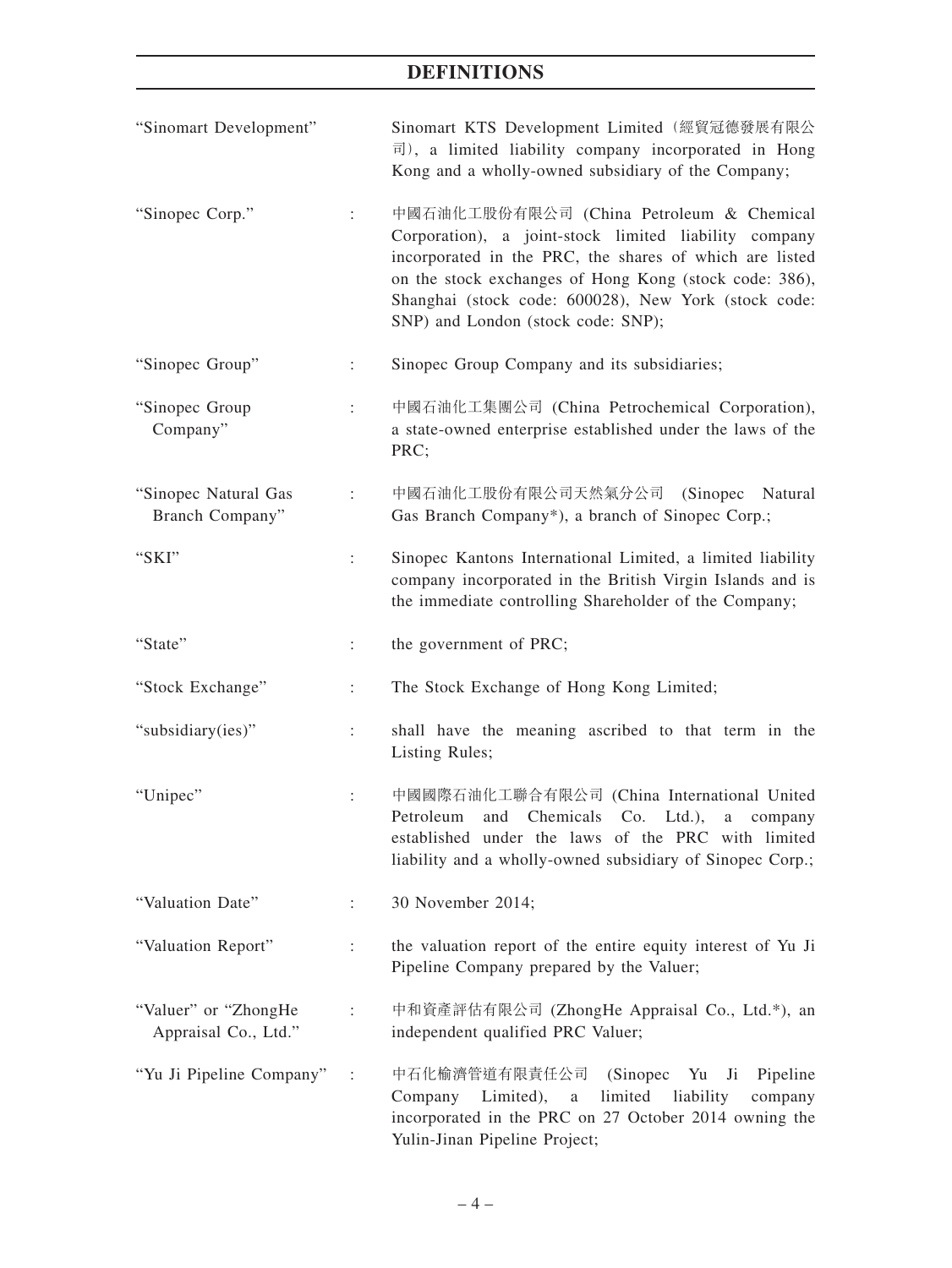| "Yu Ji Pipeline Financial"<br>Services Framework<br>Master Agreement" | ÷ | the financial services framework master agreement dated<br>30 December 2014 entered into between Yu Ji Pipeline<br>Company and Sinopec Finance in respect of provision of<br>various financial services by Sinopec Finance;                                                                                                                                                                  |
|-----------------------------------------------------------------------|---|----------------------------------------------------------------------------------------------------------------------------------------------------------------------------------------------------------------------------------------------------------------------------------------------------------------------------------------------------------------------------------------------|
| "Yulin-Jinan Pipeline"<br>Project"                                    |   | Yulin, Shaanxi Province to Jinan, Shandong Province<br>Natural Gas Transmission Pipelines of about 944.93 km<br>long, which pass through four provinces including<br>Shaanxi Province, Shanxi Province, Henan Province and<br>Shandong Province, the PRC, and the ancillary facilities;                                                                                                      |
| "Zhan Jiang Port<br>Petrochemical Terminal<br>$Co.$ "                 |   | 湛江港石化碼頭有限責任公司<br>(Zhan<br>Port<br>Jiang<br>Petrochemical Terminal Co., Ltd.*) (formerly known as<br>Zhan Jiang Port Petrochemical Jetty Co., Ltd.*), a limited<br>liability company incorporated in the PRC, which is held<br>as to 50% by Sinomart Development, and 50% by 湛江港<br>集團股份有限公司 (Zhan Jiang Port (Group) Co., Ltd.*), a<br>third party independent of and not connected with the |

the Listing Rules); "HK\$" or "HKD" : Hong Kong dollar(s), the lawful currency of Hong Kong; "RMB" : Renminbi, the lawful currency of the PRC; "bcm" : billion cubic metres; "km" : kilometre(s); and "%"  $\vdots$  per cent.

Company or any of its connected persons (as defined in

*In this circular, unless otherwise stated, amounts in Renminbi have been converted into Hong Kong dollars at the rate of RMB1 = HK\$1.25 for the purpose of illustration only and does not constitute a representation that any amount has been, could have been or may be converted.*

\* *The English names of the PRC entities referred to in this circular are translations from their Chinese names and are for identification purposes only. If there is any inconsistency, the Chinese name shall prevail.*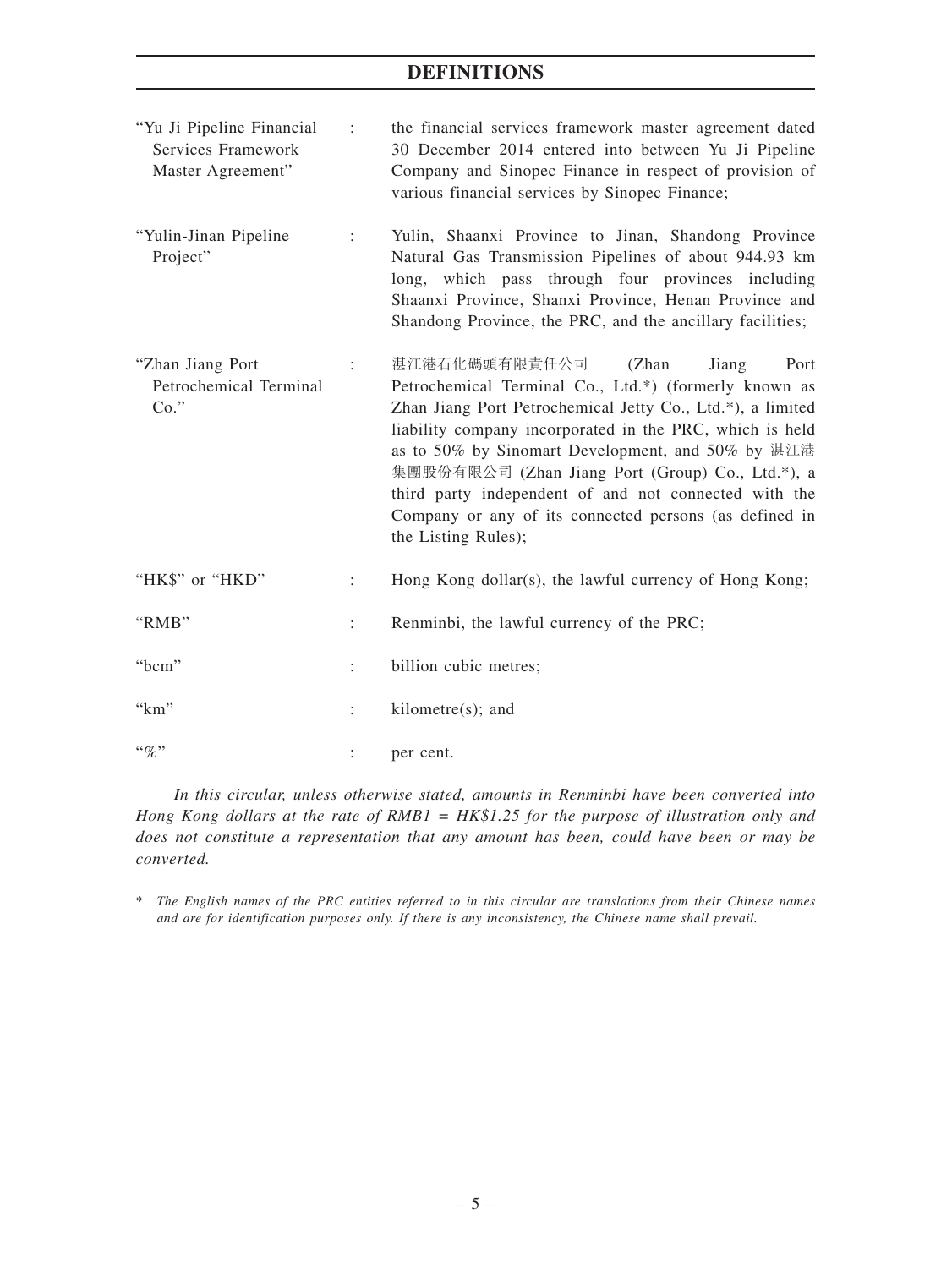

**SINOPEC KANTONS HOLDINGS LIMITED**

**(中石化冠德控股有限公司) \***

*(incorporated in Bermuda with limited liability)* **(Stock Code: 934)**

*Executive Directors:* Mr. Chen Bo *(Chairman)* Mr. Zhu Zeng Qing *(Deputy Chairman)* Mr. Zhu Jian Min Mr. Tan Ke Fei Mr. Zhou Feng Mr. Ye Zhi Jun *(Managing Director)*

*Independent non-executive Directors:* Ms. Tam Wai Chu, Maria Mr. Fong Chung, Mark Dr. Wong Yau Kar, David

*Registered office:* Clarendon House 2 Church Street Hamilton HM11 Bermuda

*Place of business in Hong Kong:* 34/F., Citicorp Centre 18 Whitfield Road Causeway Bay Hong Kong

20 January 2015

*To the Shareholders,*

Dear Sir or Madam,

### **(1) MAJOR TRANSACTION AND CONNECTED TRANSACTION IN RELATION TO THE ACQUISITION OF THE ENTIRE EQUITY INTEREST IN SINOPEC YU JI PIPELINE COMPANY LIMITED AND (2) PROPOSED CONTINUING CONNECTED TRANSACTIONS**

#### **I. INTRODUCTION**

On 30 December 2014, the Board announced its Acquisition in respect of acquiring the entire equity interest in Yu Ji Pipeline Company from Sinopec Corp. and the Proposed Continuing Connected Transactions entered into between Yu Ji Pipeline Company and subsidiaries of Sinopec Corp. in relation to the continuing transactions upon Completion.

The purpose of this circular is to provide you with further information regarding the Acquisition and the Proposed Continuing Connected Transactions.

*\* For identification purpose only*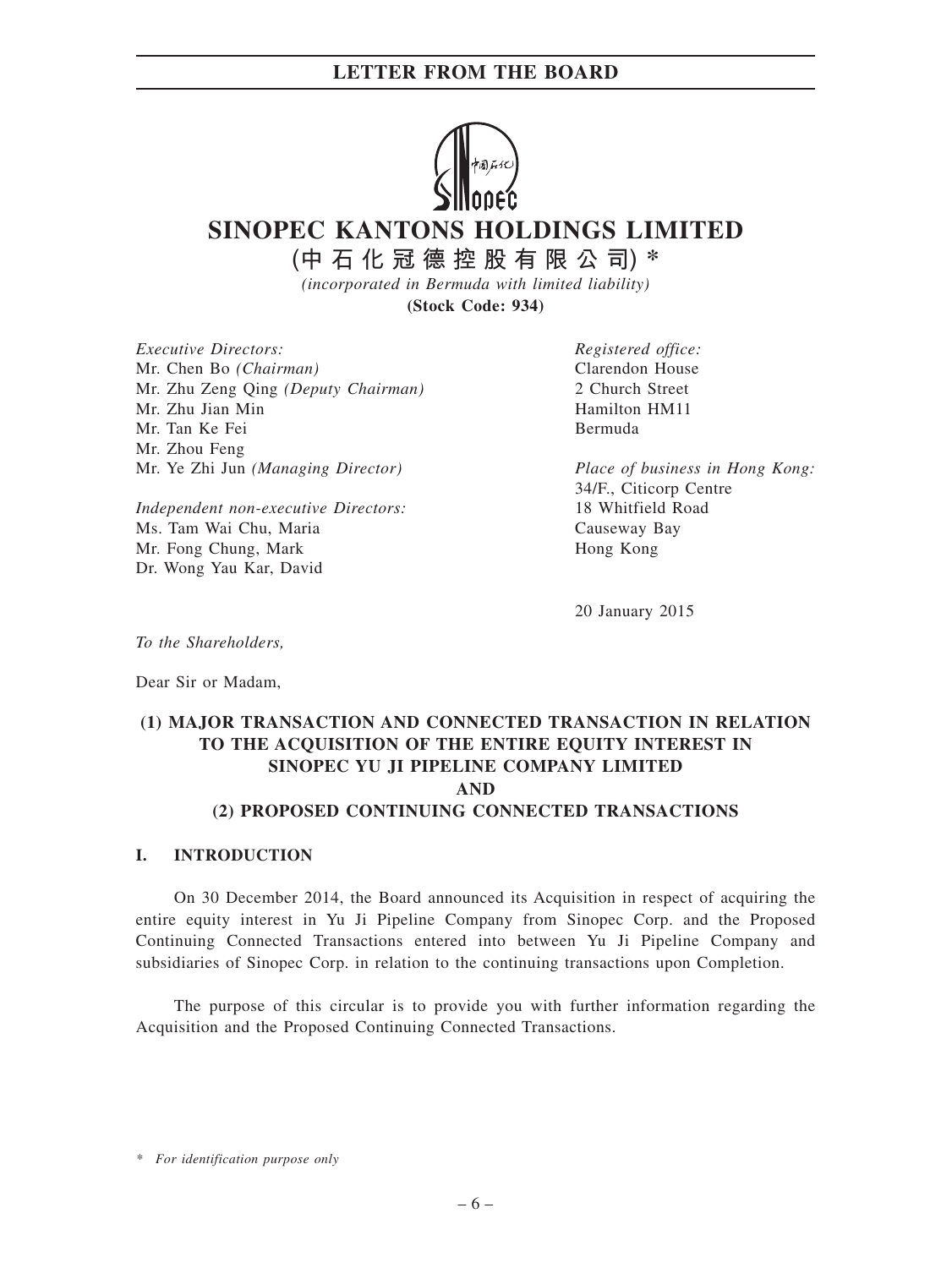#### **II. THE ACQUISITION**

#### **A. The Acquisition Agreement**

**(a) Date**

30 December 2014

#### **(b) Parties**

- (i) Vendor: Sinopec Corp.
- (ii) Purchaser: Sinomart Development

#### **(c) Assets to be acquired**

Pursuant to the Acquisition Agreement, Sinopec Corp. conditionally agreed to sell and Sinomart Development conditionally agreed to purchase the entire equity interest in Yu Ji Pipeline Company, which in turn owns Yulin-Jinan Pipeline Project.

#### **(d) Consideration**

The consideration payable by Sinomart Development for the Acquisition is RMB2,576,881,100. Pursuant to the Acquisition Agreement, the consideration will be paid in cash within 30 business days from the date of the conditions precedent of the Acquisition Agreement have been fulfilled.

The Directors (including the independent non-executive Directors, and members of the Independent Board Committee after taking into account the advice of the Independent Financial Adviser) are of the view that the consideration for the Acquisition is fair and reasonable and in the interest of the Company and the Shareholders as a whole.

The Company intends to satisfy payment for the consideration by the internal resources of the Group and/or other equity/debt financing, as may be arranged by the Board. Up to the Latest Practicable Date, the Company has yet finalised any equity/debt financing plan, and the financing plan will be at the discretion of the Board upon taking consideration of various factors, such as the market conditions and the terms of financing from the financial institutions.

#### **(e) Basis of consideration**

The consideration for the Acquisition has been arrived at after arm's length negotiation between Sinomart Development and Sinopec Corp., and was determined based on the valuation of Yu Ji Pipeline Company as at the Valuation Date, being 30 November 2014, appraised by the Valuer, an independent firm of qualified PRC valuer (designated by the PRC government to conduct valuation of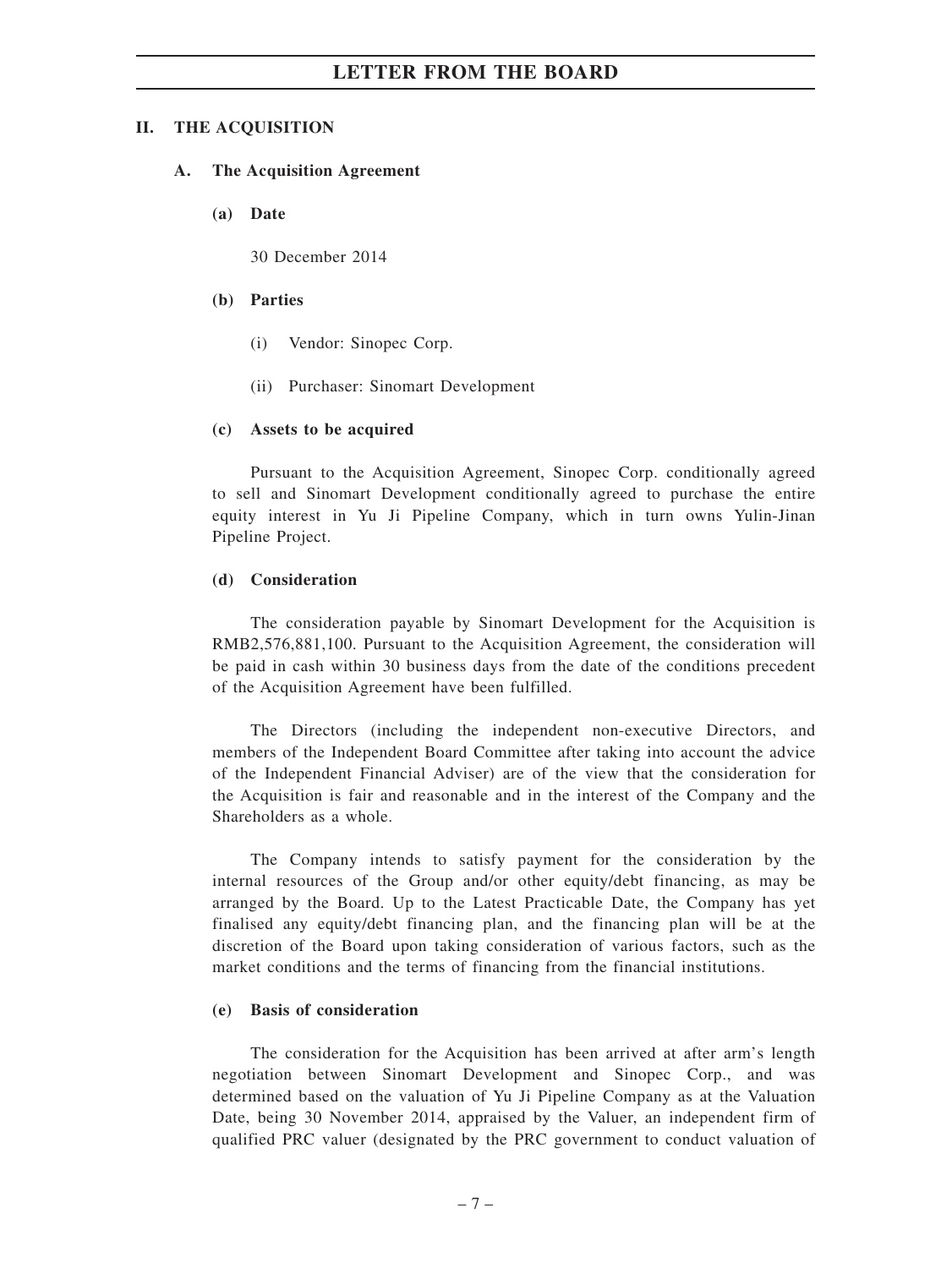state-owned assets), including the income approach. To the best knowledge, information and belief of the Directors, having made all reasonable enquiries, the Valuer, namely ZhongHe Appraisal Co., Ltd., is independent and not connected with the Company, Sinopec Corp., the Financial Adviser, the auditors of the Company (namely PricewaterhouseCoopers), the reporting accountants of Yu Ji Pipeline Company (namely, Grant Thornton Hong Kong Limited), and their respective ultimate beneficial owners.

The Directors (including the independent non-executive Directors, and members of the Independent Board Committee after taking into account the advice of the Independent Financial Adviser) consider that it would be appropriate for the Company to use the income approach for valuation of the entire equity interests in Yu Ji Pipeline Company on the basis that (i) by adopting the income approach, the parties would have regard to factors, such as the future business potential and financial performance of Yu Ji Pipeline Company (subject to assumptions setting out in sub-paragraph headed "(f) valuation methodology and assumptions" below); and (ii) the income approach is in line with the applicable PRC laws and regulations in respect of valuation of PRC state-owned assets.

Yu Ji Pipeline Company was established by Sinopec Corp. on 27 October 2014 by way of injection of the assets and liabilities relating to the Yulin Jinan Pipeline Project which commenced operation in around October 2010. According to the audited financial statements of Yu Ji Pipeline Company prepared in accordance with Hong Kong Financial Reporting Standards, the net asset value of Yu Ji Pipeline Company as at 31 December 2013 and 30 November 2014 was approximately RMB1,291.26 million and RMB1,539.37 million respectively. The audited net profit before and after tax of Yu Ji Pipeline Company for the two years ended 31 December 2013 and the eleven months ended 30 November 2014 prepared in accordance with Hong Kong Financial Reporting Standards were as follows:

|                       | <b>Year ended 31 December</b> | For the eleven<br>months ended<br><b>30 November</b> |               |
|-----------------------|-------------------------------|------------------------------------------------------|---------------|
|                       | 2012                          | 2013                                                 | 2014          |
|                       | $(RMB$ million)               | (RMB million)                                        | (RMB million) |
|                       | (audited)                     | (audited)                                            | (audited)     |
| Net profit before tax | 330.09                        | 352.52                                               | 331.99        |
| Net profit after tax  | 247.56                        | 264.39                                               | 248.99        |

The Company understands that the original investment cost of the entire equity interest of Yu Ji Pipeline Company to Sinopec Corp. was approximately RMB1,466.81 million.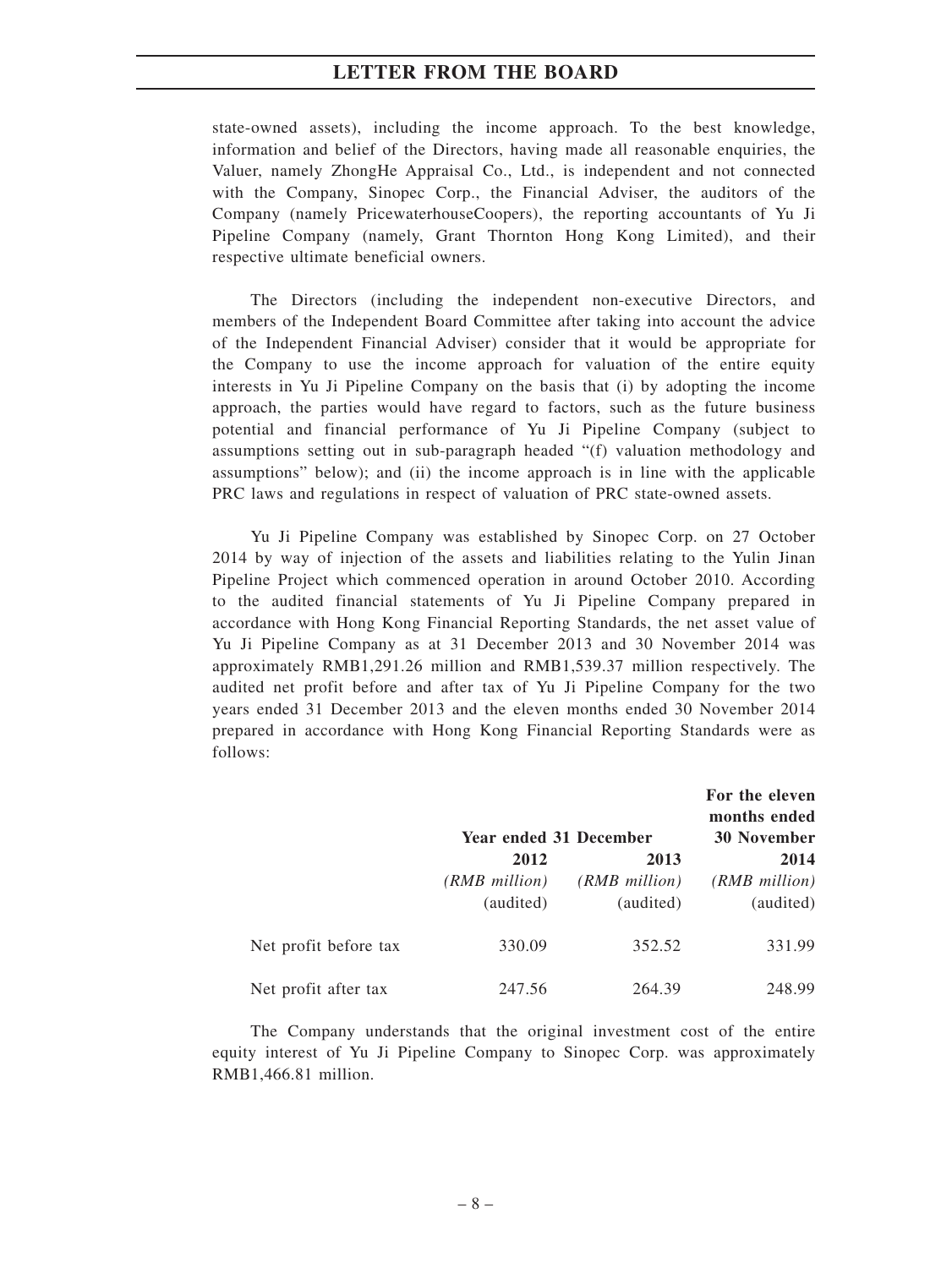#### **(f) Valuation methodology and assumptions**

As at the Valuation Date, the business valuation of the entire equity interest of Yu Ji Pipeline Company as per the Valuation Report prepared by the Valuer was approximately RMB2,576.88 million. As at the Valuation Date, the audited net assets value of Yu Ji Pipeline Company as per the audited financial statements prepared in accordance with ASBE was RMB1,539.37 million.

The Valuation Report prepared by the Valuer has been reviewed by the Board to assist the determination of the consideration of the Acquisition. The business valuation of Yu Ji Pipeline Company prepared by the Valuer, for which the income approach has been used, constitutes profit forecast for the purpose of Rule 14.61 of the Listing Rules, and accordingly, the requirements under Rule 14.62 of the Listing Rules are applicable to the Acquisition. The Directors (including the independent non-executive Directors, and members of the Independent Board Committee after taking into account the advice of the Independent Financial Adviser) are of the view that such business valuation of the entire equity interest of Yu Ji Pipeline Company has been prepared after due and careful enquiry.

The Valuation Report states that, in the course of conducting the valuation, the principal assumptions upon which the profit forecast for Yu Ji Pipeline Company has been made are as follows:

- (1) there is no material change in the existing national and local laws and regulations, systems and social, political and economic policies applicable to Yu Ji Pipeline Company during the course of its operation;
- (2) Yu Ji Pipeline Company will maintain its on-going operation which in line with its current mode of business operation;
- (3) there is no material change in the prevailing tax base and rates, bank loan interest rates and other policies on fees in the PRC;
- (4) there are no force majeure events or unforeseeable factors that result in significant adverse impact;
- (5) it is assumed that the technical team and senior managers of Yu Ji Pipeline Company remain relatively stable in the respective years, and there is no severe loss of core professional staff;
- (6) it is assumed that the current and future managers of Yu Ji Pipeline Company are responsible persons, and the management of Yu Ji Pipeline Company can steadily promote its development plan and the company can maintain a favorable operating environment;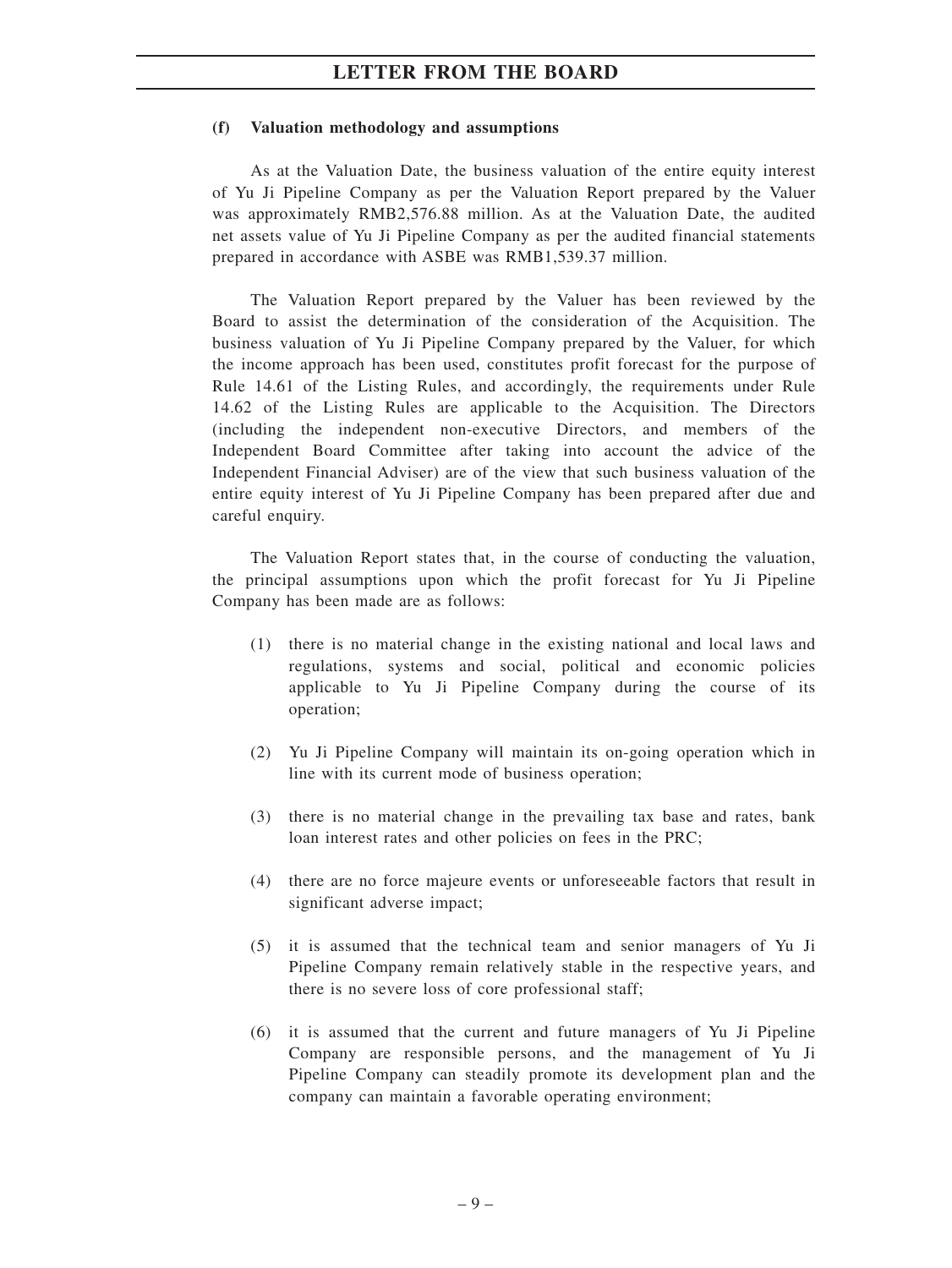- (7) the future operators of Yu Ji Pipeline Company obey the relevant laws and regulations, and there will be no major violations that may affect the development and earnings of Yu Ji Pipeline Company; and
- (8) it is assumed that the accounting policies used in the financial reports provided by Yu Ji Pipeline Company and the accounting policies, as well as accounting calculation used for earning-forecast, remain basically unchanged in material aspects.

The Company has engaged the reporting accountants of Yu Ji Pipeline Company, Grant Thornton Hong Kong Limited, to review the arithmetical calculations of the discounted future estimated cash flows on which the business valuation in respect of the appraisal of the fair value of the entire equity interest in Yu Ji Pipeline Company as at 30 November 2014 is based. The Financial Adviser has discussed the profit forecast with the Company. The letter from the reporting accountants of Yu Ji Pipeline Company, Grant Thornton Hong Kong Limited, and the letter from the Financial Adviser for the purpose of Rule 14.62 of the Listing Rules are included in this circular to be despatched to the Shareholders.

The Directors (including the independent non-executive Directors, and members of the Independent Board Committee after taking into account the advice of the Independent Financial Adviser) consider that the valuation of Yu Ji Pipeline Company, as of the Valuation Date is fair and reasonable.

#### **Further information in relation to the Valuation Report**

Reference is made to Appendix V headed "Valuation Report" to this circular, and the Valuer further reviewed and confirmed the following information:

- (1) In page V-16 under the heading "(2) Houses, buildings and structures: 1. Determination of the total cost of replacement", with respect to the construction and installation engineering, upfront fees and cost of capital used to determine the total cost of replacement, the basis is that: (a) the construction and installation engineering cost is based on the construction volume from the audited information and the fixed construction and installation engineering costs in the relevant places as at the valuation date; (b) upfront fees are based on the fixed price standards of Sinopec Corp.; and (c) cost of capital is based on (major material expenses + construction and installation engineering expenses + upfront fees) x reasonable working days x interest rate / 2
- (2) In page V-16 under the heading "(2) Houses, buildings and structures: 2. Determination of newness rate: (2) Newness rate from sourcing approach", the background of scoring standard used to determine the newness rate: the newness rate is derived from the evaluation standard in respect of the houses (building) structure, which evaluates, compares, scores and summarise the different components of the houses (building) structure. According to the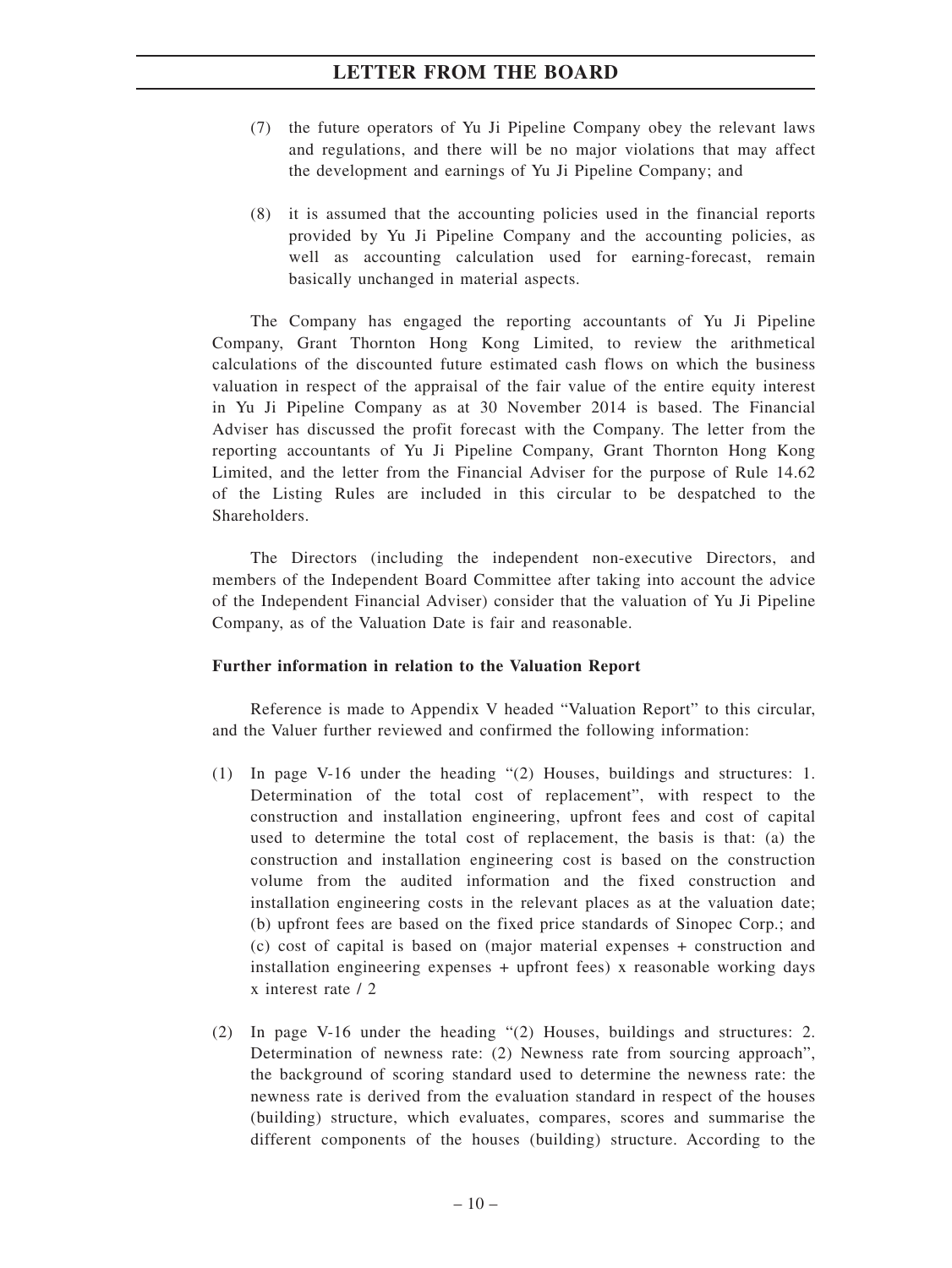investigation based on Evaluation Standard of the Condition and Damage Level of Buildings, Basis of Reference for Surveying Present Condition of Housing and the Scoring and Correction Factor of Various Newness Rate, the main content of examination includes: newness rate by scoring approach  $=$ scores for the structure  $\times$  G + scores for renovation  $\times$ S+ scores for equipment×B (G: weight for structure; S: weight for renovation; B: weight for equipment)

- (3) In page V-22 under the heading "4. selection of discount rates", the parameters used to determine the discount rate includes: (i) cost of equity capital is based on the calculation result from capital asset pricing model as set out in the Valuation Report, being 12.94%; (ii) cost of debt capital is based on the interest rate for long-term loans at the time point of the valuation date announced by Bank of China, being 6.00%; and (iii) rate of income tax is based on the tax rate applicable to the enterprise appraised, being 25%. Based on the aforesaid, the discount rate is 11.42%.
- (4) In respect of the sensitivity analysis, the Valuer confirmed that the major parameters for the valuation of the total equity interest of Yu Ji Pipeline Company are: (1) revenue, (2) costs and (3) discount rate. With respect of the revenue and costs, as advised by the Valuer, as the revenue is calculated based on the transmission capacity and the State-prescribed prices, and the natural gas production capacity from the natural gas field connected to the Yulin-Jinan Pipeline Project, the annual transmission capacity, and steady demand from its customer and the ultimate customers with stable cashflows, as well as the stable prices prescribed by the State government, the Valuer considers that it is unnecessary to prepare the sensitivity analysis on revenue growth; the costs are calculated based on the depreciation on fixed assets, electricity costs and gas storage rental etc. First, the depreciation is determined on the original cost of the fixed assets and the depreciation policy which is relatively accurate and such depreciation would not affect the cash flow of the company. Second, the electricity costs are mainly from the use of gas compression machinery with steady transmission capacity and standard specification and function, which the Valuer considers that the electricity costs will be steady. Third, the Valuer also considers that rental for gas storage is steady which based on the pricing of Gas Storage Framework Master Lease Agreement. The Valuer considers that as PRC remains the interest rate cutting cycle, the discount rate shall be between 10.82% and 11.42%. The table below shows sensitivity analysis on the fair market value of was made by varying the discount rate with revenue based on the final conclusion of the valuation.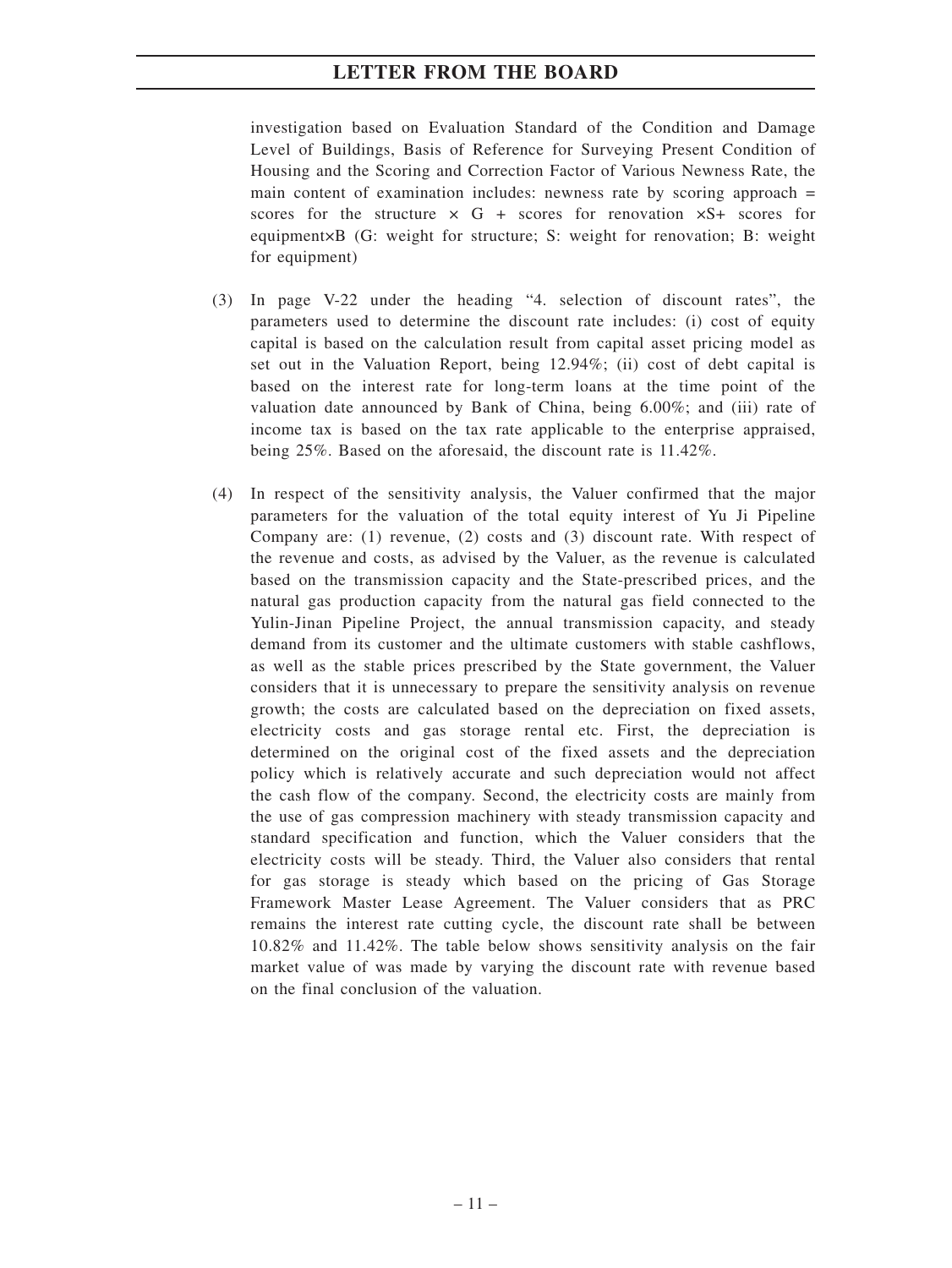| Discount rate | <b>Valuation</b> |
|---------------|------------------|
|               | (RMB)            |
|               |                  |
| 11.42%        | 2,576,881,100    |
| $11.27\%$     | 2,639,262,900    |
| $11.12\%$     | 2,703,177,100    |
| $10.97\%$     | 2,768,294,300    |
| 10.82%        | 2,834,644,200    |

#### **(g) Conditions precedent**

The Acquisition Agreement will become effective upon the satisfaction of, among other things, the following conditions precedent:

- (i) the due execution by Sinopec Corp. and Sinomart Development of the Acquisition Agreement;
- (ii) the parties having completed their respective internal approval procedures in relation to the Acquisition and having obtained relevant approvals, including but not limited to the approval of the Independent Shareholders in respect of the Acquisition and the Non-Exempt Proposed Continuing Connected Transactions at the SGM; and
- (iii) the parties having obtained the approvals from the approving authorities including the Ministry of Commerce of the PRC required in connection with the Acquisition Agreement.

Up to the Latest Practicable Date, the above condition (i) has been fulfilled. If any of the conditions is not fulfilled within 12 months from the date on which such resolution in respect of the Acquisition is approved by the Independent Shareholders at the SGM, the Acquisition Agreement and the transactions contemplated thereunder will be terminated simultaneously.

#### **(h) Completion**

The Completion shall take place on the date agreed by the parties. Upon the Completion, Yu Ji Pipeline Company will become a wholly-owned subsidiary of the Company and the assets, liabilities and the financial results of Yu Ji Pipeline Company will be consolidated into the consolidated financial statements of the Company.

#### **B. REASONS FOR AND BENEFITS OF THE ACQUISITION**

In order to continue to expand the operating scale and enhance profitability of the Group, the Group intends to acquire 100% equity interest in Yu Ji Pipeline Company from Sinopec Corp. The Board believes that the Acquisition is consistent with the development strategy of the Group, which can bring long-term strategic advantage to the Group, including but not limited to: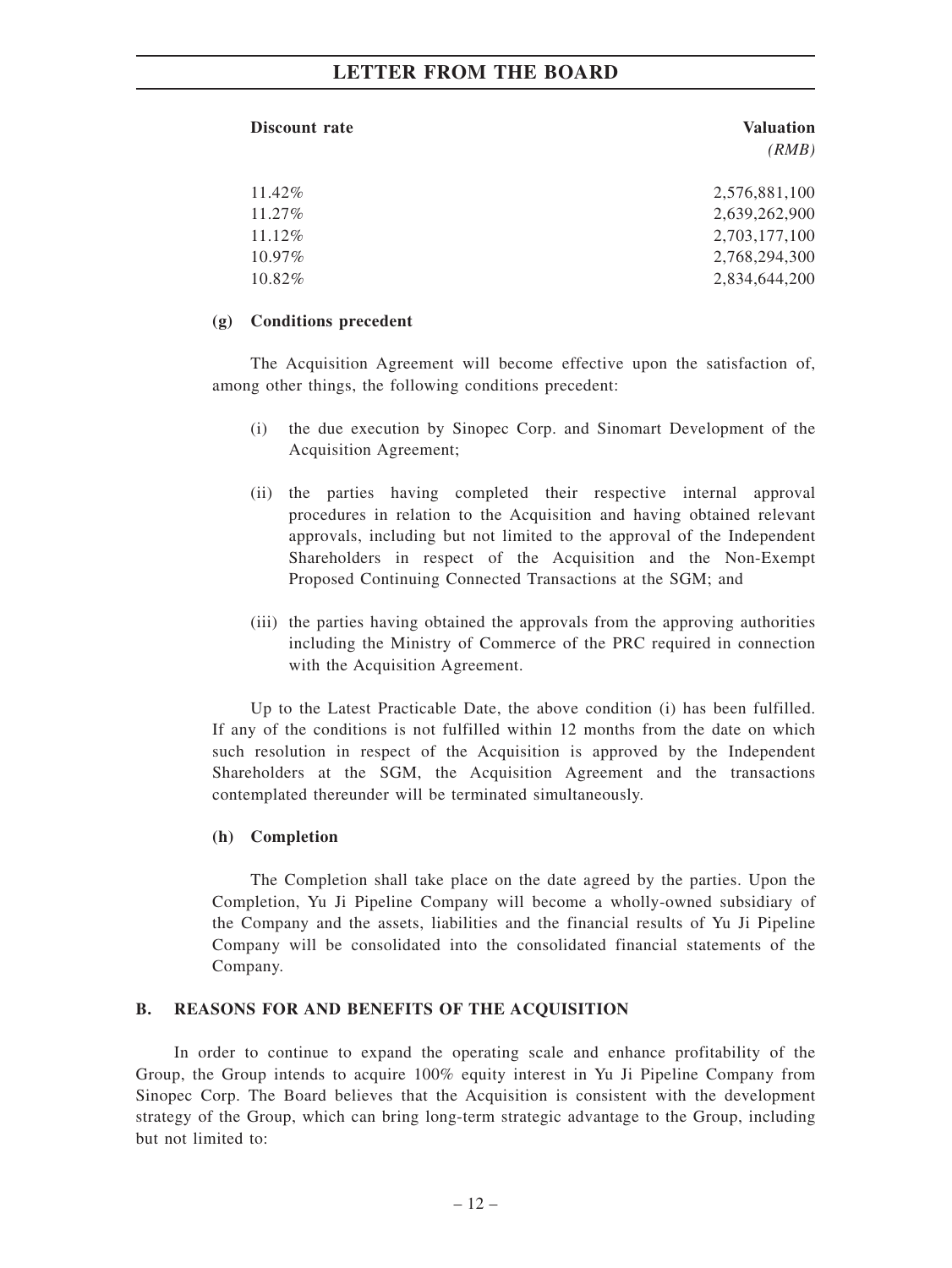#### **1. Benefit from long-term consumption demands of natural gas in the PRC**

During the recent years, the stable economic development in the PRC and the attention paid to and continuous investment in environment protection by the government, has enhanced the rapid development of natural gas and met with rigid demand in the PRC.

In 2013, natural gas import volume in PRC reached approximately 53.0 bcm, representing a significant increase of 25% as compared to last year, and natural gas consumption volume for the whole year reached approximately 150.0 bcm, natural gas dependence has for the first time exceeded 30%, reaching approximately 31.6%. According to "12th Five-Year" plan of the PRC, it is expected that by 2015, the PRC will be the second largest natural gas consumption country, and by that time, the PRC's natural gas production will reach approximately 176.0 bcm, with the consumption of over 230.0 bcm. Looking forward, the demand for natural gas in the PRC will still be at the stage of rapid development before 2030. According to "13th Five-Year" plan of the PRC and the forecast of International Energy Agency, it is expected that the demand for natural gas will be approximately 350.0 bcm by 2020, and will break through 392.0 bcm by 2030.

Yulin-Jinan Pipeline Project is responsible for the transmission of natural gas of Ordos Basin Daniudi Gas Field (鄂爾多斯盆地大牛地氣田), which represents an important asset of realising the Group's deployment in natural gas transmission logistics sector so as to enable the Group to benefit from the fast-growing natural gas market in the PRC and the favorable development trend.

#### **2. Satisfy the development strategy and positioning of the Group, which is beneficial to enhancing the competitive advantage of the Group's core business**

The development positioning of the Group is to become a first-class international petrochemical storage logistics company. In order to achieve such development, the Group actively develops and continues to integrate the construction and operating business of petrochemical storage and logistics facilities, by having completed the equity acquisition of the six (6) oil terminal companies, namely Zhan Jiang Port Petrochemical Terminal Co., Ltd.\*(湛江港石化碼頭有限責任公司), Ningbo Shihua Crude Oil Terminal Co., Ltd.\* (寧波實華原油碼頭有限公司), Qingdao Shihua Crude Oil Terminal Co., Ltd.\* (青島實華原油碼頭有限公司), Tianjin Port Shihua Crude Oil Terminal Co., Ltd.\*(天津港實華原油碼頭有限公司), Rizhao Shihua Crude Oil Terminal Co., Ltd.\* (日照實華原油碼頭有限公司) and Tangshan Caofeidian Shihua Crude Oil Terminal Co., Ltd.\* (唐山曹妃甸實華原油碼頭有限公司). The Group has initially developed the qualities of being an international first-class storage company.

The length of the pipeline of the Yulin-Jinan Pipeline Project in respect of the Acquisition is approximately 944.93 km, starting from Yulin, Shaanxi province in the west of the PRC, and ending at Shandong Qihe in the east, by passing through four provinces, namely Shaanxi, Shanxi, Henan and Shandong. The pipeline contains an

*<sup>\*</sup> For identification purpose only*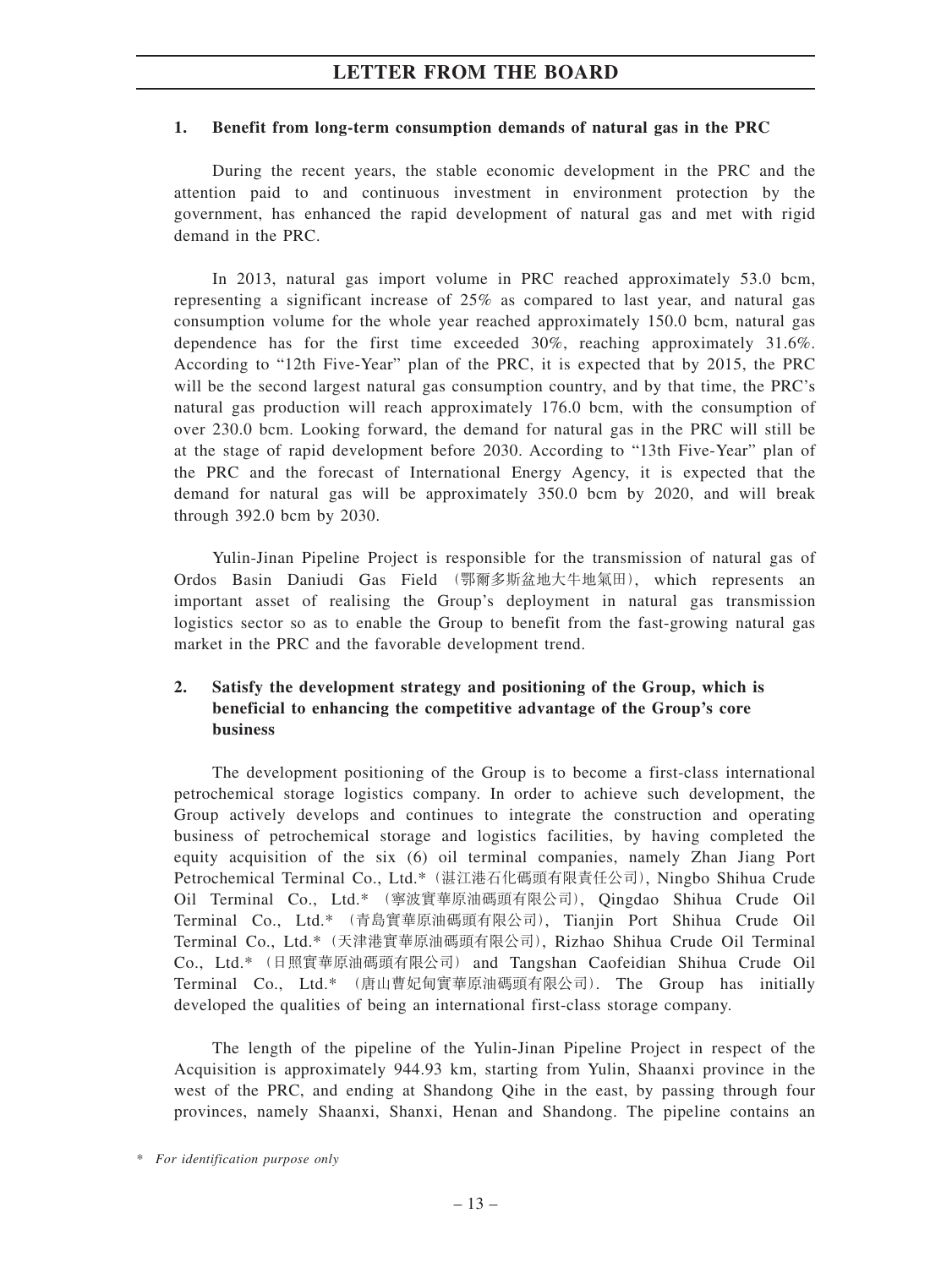annual designed capacity of 3 bcm, mainly for the purpose of transmitting natural gas of Ordos Basin Daniudi Gas Field (鄂爾多斯盆地大牛地氣田) of Sinopec Corp, to Shandong province in the east of the PRC. It is a key energy project and a key construction project recognized by the "11th Five-Year" plan of the PRC, and is also an important part of construction plan of natural gas transmission pipeline network of the PRC.

The Directors (including the independent non-executive Directors, and members of the Independent Board Committee after taking into account the advice of the Independent Financial Adviser) believe that the Acquisition is beneficial to the Group's optimisation of the layout of midstream infrastructures such as oil and gas storage and pipelines, so as to further enrich its strategic assets combination, to promote further diversification of the Group's business and to speed up the development of professionalism of the Group. This will enhance the operation of natural gas storage and transportation and logistics volume of the Group, in order to upgrade the scale of crude oil and gas storage transportation business to a new level.

#### **3. Further improve profitability of the Group**

The Group currently owns an oil transmission pipeline with approximately 174 km long through its wholly-owned subsidiary, Huizhou Huade Petrochemical Co., Ltd.\*(惠 州華德石化有限公司). The current size of the Group's pipeline assets is relatively small. Through acquiring the Yulin-Jinan Pipeline Project, it will further improve the size of pipeline transmission assets of the Group. Meanwhile, as the income of Yulin-Jinan Pipeline Project is attributable from the natural gas assets of which their price is subject to supervision and of which they contribute to stable cash flow, it will also benefit from the large-scale popularization of natural gas consumption and the continuous improvement in market share, which further enhance the profitability of the Group.

#### **4. Establish platform for future development**

Upon Completion, there will be a significant increase in the fixed assets, income and cash flow of the Group. While providing storage and logistic services of high quality and efficiency for the upper, middle and lower streams of business of Sinopec Group, the Group can create synergy with the upper, middle and lower streams of business of Sinopec Group by fully utilizing the Sinopec Group's own demand and the advantages of its storage and logistics reasons. This will enable the Group to fulfil its strategic goal of becoming a leading oil and gas storage and logistics company in the future. Apart from the Acquisition, the Group currently has no plan to acquire other business or assets from Sinopec Group.

The Directors (including independent non-executive Directors, and members of the Independent Board Committee after taking into account the advice of the Independent Financial Adviser) are of the view that the terms of the Acquisition under the Acquisition Agreement are fair and reasonable and in the interest of the Shareholders and the Group as a whole.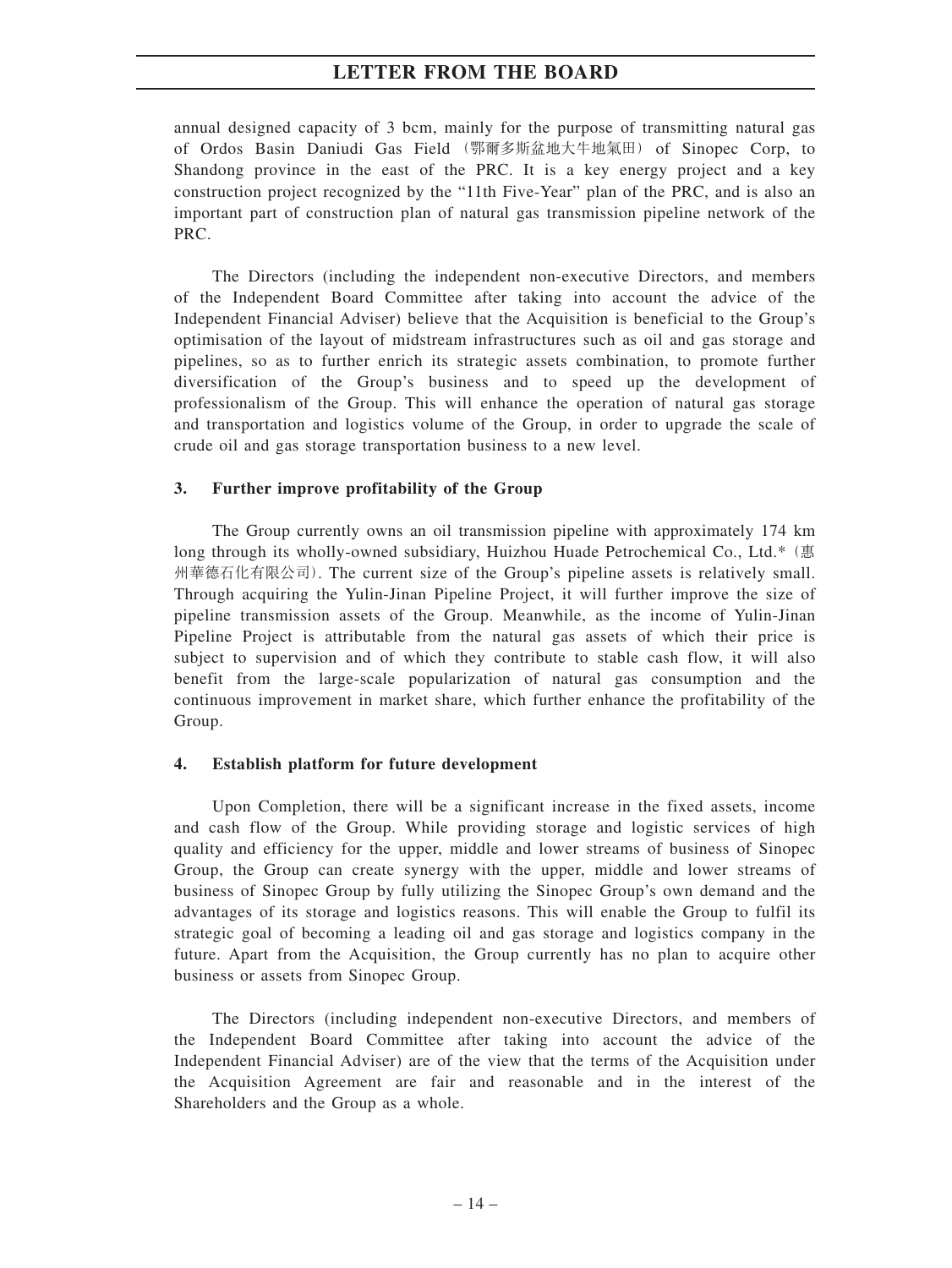#### **C. FINANCIAL EFFECTS OF THE ACQUISITION**

Upon Completion, Yu Ji Pipeline Company will become an indirect wholly-owned subsidiary of the Company and the financial information of Yu Ji Pipeline Company will be consolidated into the consolidated financial statements of the Group. After the Completion, the Enlarged Group will continue its business focusing on the trading of crude oil and petroleum products, the operation of crude oil terminals and its ancillary facilities as well as natural gas transmission services.

As disclosed in the unaudited consolidated statement of financial position of the Group as at 30 June 2014, the unaudited total assets and liabilities of the Group as at 30 June 2014 were approximately HK\$11,002.2 million and HK\$857.3 million, respectively, whereas as set out in Appendix I to this Circular, the unaudited pro forma total assets and pro forma total liabilities of the Enlarged Group as at 30 June 2014 following the Acquisition will be HK\$17,293.0 million and HK\$8,465.7 million.

The financial effects of the Acquisition on the Group are set out in Appendix I to this circular and as follows:

- (a) As of 30 June 2014, the consolidated total assets of the Group were approximately HK\$857.3 million. According to the unaudited pro forma financial information, the unaudited pro forma consolidated total assets of the Enlarged Group would have been increased to approximately HK\$17,293.0 million.
- (b) As of 30 June 2014, the consolidated total liabilities of the Group were approximately HK\$10,144.9 million. According to the unaudited pro forma financial information, the unaudited pro forma consolidated total liabilities of the Enlarged Group would have been decreased to approximately HK\$8,465.7 million.
- (c) As of 30 June 2014, the total equity of the Group was approximately HK\$10,144.9 million. According to the unaudited pro forma financial information, the unaudited pro forma total equity of the Enlarged Group would have been decreased to approximately HK\$8,827.3 million.
- (d) For the year ended 31 December 2013, the consolidated net profit of the Group was HK\$491.4 million and according to the accountants' report of Yu Ji Pipeline Company as set out in Appendix II to this circular, the audited net profit before tax for the year ended 31 December 2013 and eleven months ended 30 November 2014 was amounted to RMB352.52 million and RMB331.99 million respectively. The Directors believe that Yu Ji Pipeline Company will be able to generate profit attributable to the Shareholders in the future.

Set out in Appendix I of this circular is the "Unaudited Pro Forma Financial Information of the Enlarged Group" and the basis of preparation thereon.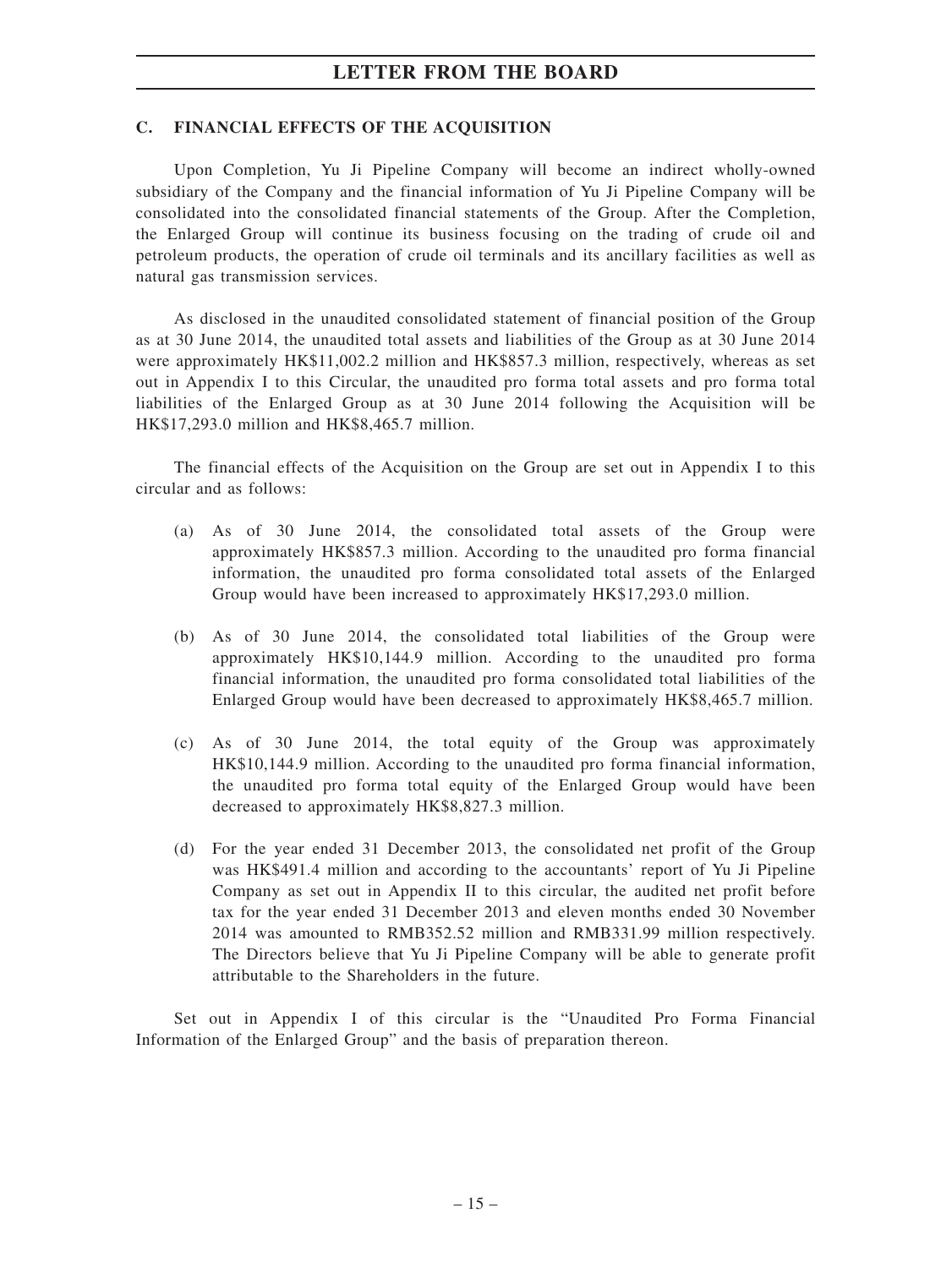#### **D. BUSINESS MODEL OF YU JI PIPELINE COMPANY**

Yu Ji Pipeline Company was established by Sinopec Corp. on 27 October 2014 by way of injection of the assets and liabilities relating to the Yulin-Jinan Pipeline Project which commenced operation in around October 2010. Before the restructuring, Sinopec Natural Gas Branch Company was responsible for sale and transmission of natural gas to the customers.

Yu Ji Pipeline Company is principally engaged in natural gas pipeline transmission services with its Yulin-Jinan Pipeline Project. During the three years ended 31 December 2013, the revenue of Yu Ji Pipeline Company was generated from provision of natural gas pipeline transmission services to its customers, including Sinopec Corp. and its subsidiaries, as well as the independent city gas operators. In order to improve the administrative and management efficiency and reduce the possible administration costs, and also to reduce the possible credit risk from the independent city gas operators, from the end of 2013, Yu Ji Pipeline Company deals with Sinopec Natural Gas Branch Company only for transmission of natural gas to the designated delivery point(s). In other words, Sinopec Natural Gas Branch Company becomes the only customer of Yu Ji Pipeline Company, and all revenue was derived from the transactions for provision of natural gas pipeline transmission services entered into with Sinopec Natural Gas Branch Company. Sinopec Natural Gas Branch Company directly deals with its customers, including the independent city gas operators, for sale and transmission of natural gas, and collects the fees for transmission of natural gas from its customers which the fees will be subject to the State-prescribed prices.

Yulin-Jinan Pipeline Project is a unique infrastructure project, which is responsible for the transmission of natural gas of Daniudi Gas Field of Sinopec Corp. and passing through four provinces, namely, Shaanxi, Shanxi, Henan and Shandong provinces. It is a key energy project and a key construction project recognized by the "11th Five-Year" plan of the PRC, and is also an important part of construction plan of natural gas transmission pipeline network of the PRC. Therefore, the Company considers that the risk of loss of Sinopec Natural Gas Branch Company as its single customer is minimal.

As advised by the director of Yu Ji Pipeline Company, there is no other similar pipeline project with similar coverage as the Yulin-Jinan Pipeline Project, and the recent drop in oil price did not have any material impact on the trading prospect and operation of Yu Ji Pipeline Company, as the pricing of the pipeline transmission fee has been determined in accordance with the fixed price prescribed by the National Development and Reform Commission upon commencement of the pipeline's operation.

#### **III. THE PROPOSED CONTINUING CONNECTED TRANSACTIONS**

Upon Completion, Yu Ji Pipeline Company will become a wholly-owned subsidiary of the Company, and its continuing transactions with Sinopec Corp. and its subsidiaries will become continuing connected transactions of the Company under Chapter 14A of the Listing Rules.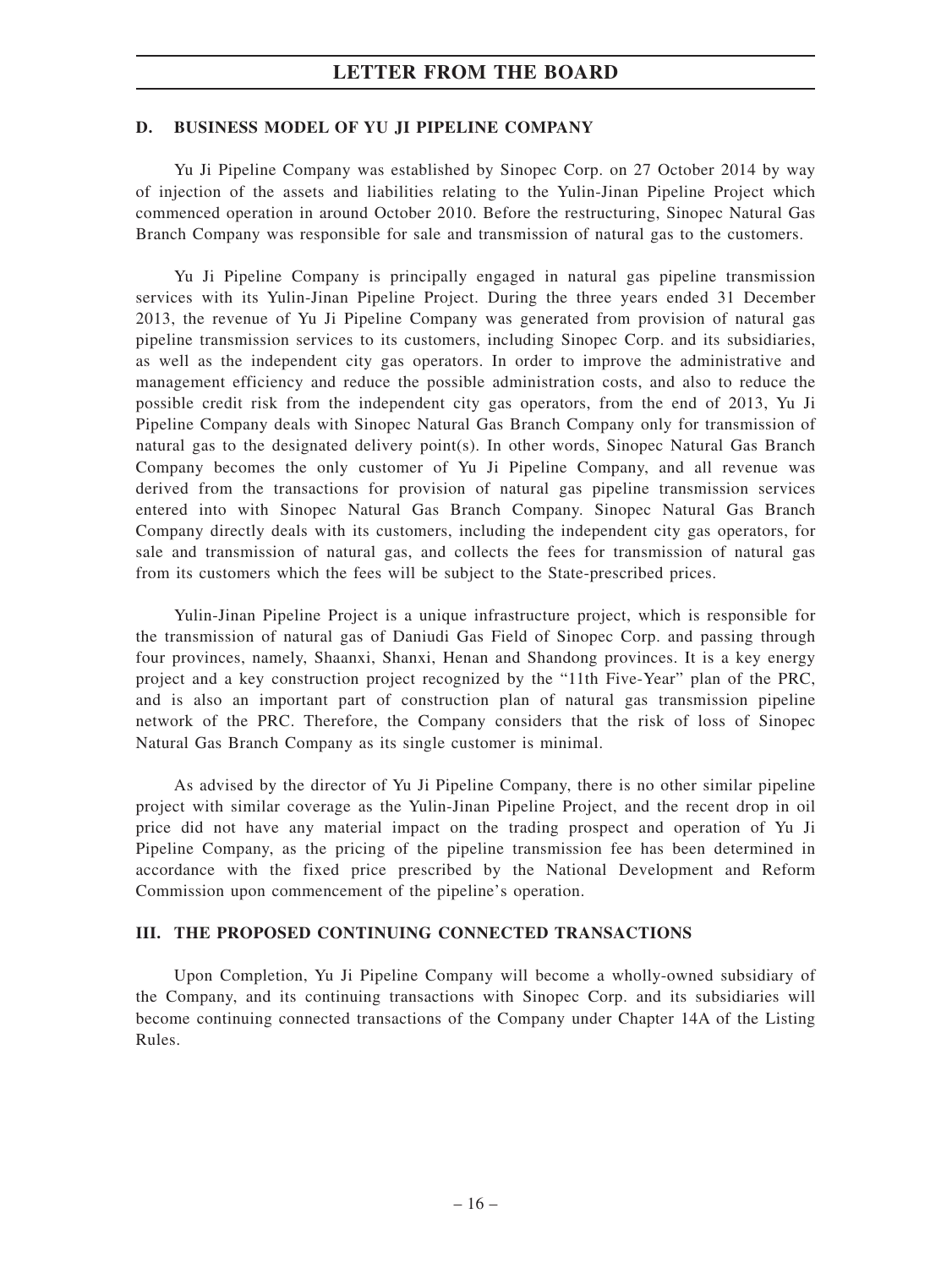#### **A. THE NON-EXEMPT PROPOSED CONTINUING CONNECTED TRANSACTIONS**

Below sets out the Non-Exempt Proposed Continuing Connected Transactions arising upon the Completion, which the applicable percentage ratios (as defined under the Listing Rules) for the value of the caps are more than  $5\%$  and hence will not be qualified as de minimis transactions and will be subject to the reporting, announcement and Independent Shareholders' approval requirements (where applicable) under Chapter 14A the Listing Rules.

#### **(a) Natural Gas Transmission Services Framework Master Agreement**

On 30 December 2014, Yu Ji Pipeline Company has entered into the Natural Gas Transmission Services Framework Master Agreement with Sinopec Natural Gas Branch Company in respect of the provision of natural gas pipeline transmission services from Yu Ji Pipeline Company to Sinopec Natural Gas Branch Company by transmitting through the Yulin-Jinan Pipeline Project owned by Yu Ji Pipeline Company to the natural gas delivery point(s) designated by Sinopec Natural Gas Branch Company.

The Natural Gas Transmission Services Framework Master Agreement will be valid for a term of three years up to 31 December 2017.

#### *Pricing basis*

Under the Natural Gas Transmission Services Framework Master Agreement, the pipeline transmission fee was determined in accordance with the Reply of the National Development and Reform Commission regarding the Yulin Natural Gas Pipeline Transmission Fee (Fa Gai Jia Ge [2010] No. 2780)(《國家發展改革委關於榆林天然氣管道運 輸價格的批覆》(發改價格[2010]2780號))which shall be adjusted subject to adjustment(s) as announced by the State or the relevant local government authorities.

#### *Historical amounts*

The aggregate amounts received by Yu Ji Pipeline Company in respect of these transactions with Sinopec Corp. and its subsidiaries were approximately RMB82.0 million, RMB138.0 million, RMB222.0 million and RMB1,047.8 million for the three financial years ended 31 December 2013 and for eleven months ended 30 November 2014 respectively.

During the year ended 31 December 2013, the majority of the revenue on provision of the natural gas pipeline transmission services was generated from the transactions with the independent city gas operators. Starting from the end of 2013, Yu Ji Pipeline Company entered into all transactions on provision of the natural gas pipeline transmission services with Sinopec Natural Gas Branch Company, instead of those independent gas operators. As such, the actual transaction amount for the eleven months ended 30 November 2014 is significantly higher than such actual transaction amount for the year ended 31 December 2013.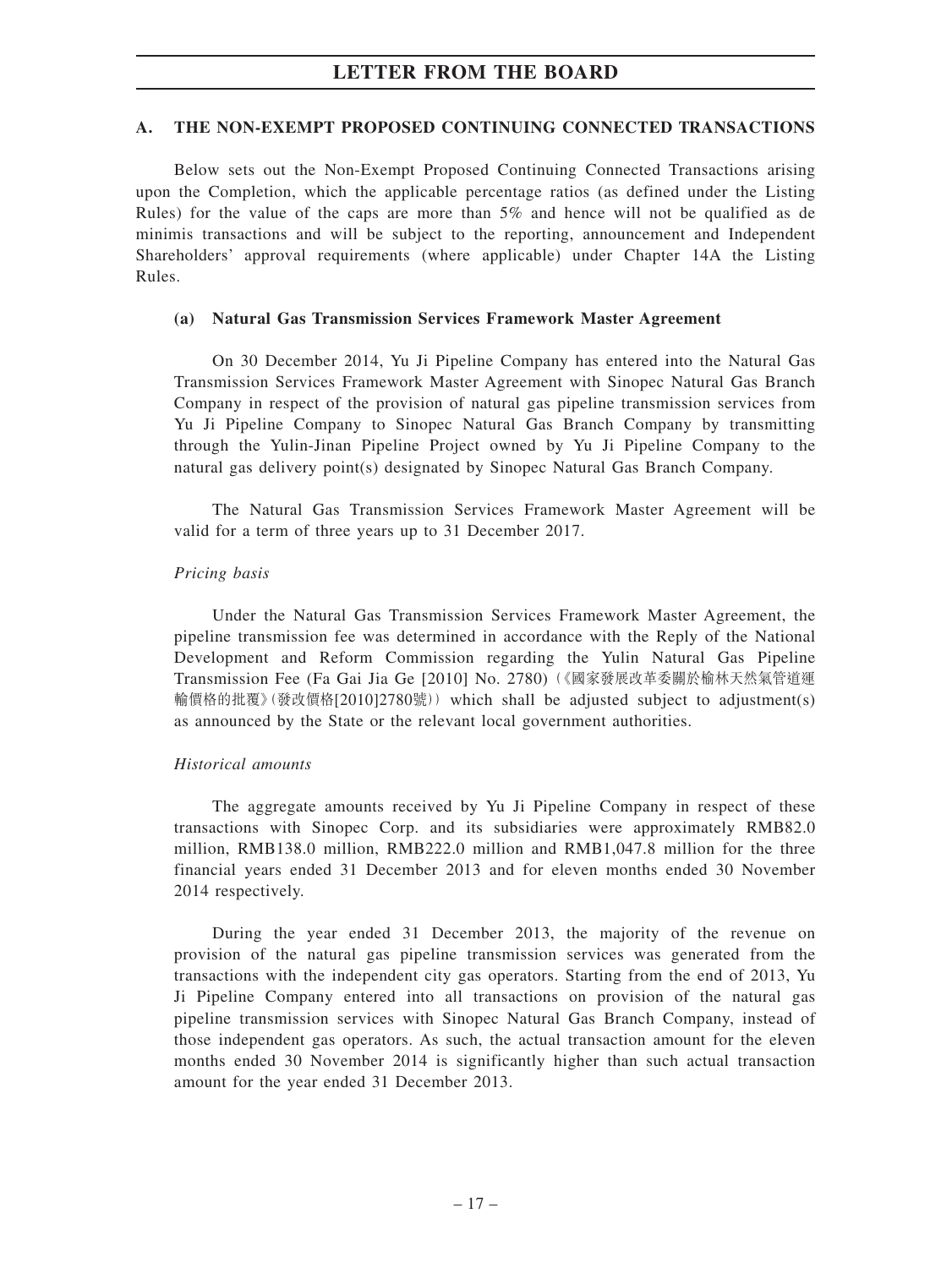#### *Annual caps and payment terms*

The Company estimates that the aggregate amounts to be received by the Group in respect of these transactions under the Natural Gas Transmission Services Framework Master Agreement shall not exceed RMB1,343 million, RMB1,478 million and RMB1,550 million for each of the three financial years ending 31 December 2017 respectively.

In arriving at the aforesaid annual caps, the Directors (including the independent non-executive Directors, and members of the Independent Board Committee after taking into account the advice of the Independent Financial Adviser) have taken into account the factors, including (i) the State-prescribed prices or government-approved prices for transmission fee in respect of Yulin-Jinan Pipeline Project, (ii) the historical amounts of the transactions, (iii) the natural gas transmission capacity of Yulin-Jinan Pipeline Project and (iv) the market demand of natural gas. Further, the proposed annual caps for the three years ending 31 December 2015, 2016 and 2017 have been determined based on (i) the projected transaction amounts of natural gas pipeline transmission services for the three years ending 31 December 2015, 2016 and 2017 which are used by the Valuer to arrive at the appraised value of Yu Ji Pipeline Company; and (ii) a buffer of 10% for each of the year to allow flexibility to Yu Ji Pipeline Company's operations.

The payment terms of these transactions will be determined by the parties on a transaction-by-transaction basis, and individual agreements under the Natural Gas Transmission Services Framework Master Agreement will be signed between Yu Ji Pipeline Company and Sinopec Natural Gas Branch Company for each of these transactions in accordance with market norms and on normal commercial terms, and with reference to the specifications and requirements, such as quantity, delivery point(s) and transmission terms. The management of Yu Ji Pipeline Company will consider from time to time the market norms in relation to the similar transactions which are in other provinces in the PRC, such as the pipelines of Sinopec Corp. from Sichuan to Shanghai, before entering into the individual agreements. As individual agreements will be entered into between the parties subject to the specifications and requirements of each transaction, the payment terms will also be agreed upon by the parties on a transaction-by-transaction basis. The price for provision of natural gas transmission services will be charged by Yu Ji Pipeline Company in accordance with the State-prescribed prices without deduction of costs or charges under the Natural Gas Transmission Services Framework Master Agreement.

#### **(b) Yu Ji Pipeline Financial Services Framework Master Agreement**

On 30 December 2014, Yu Ji Pipeline Company entered into the Yu Ji Pipeline Financial Services Framework Master Agreement with Sinopec Finance for provision of intra group financial services by Sinopec Finance to Yu Ji Pipeline Company. The Yu Ji Pipeline Financial Services Framework Master Agreement will be valid for a term of three years up to 31 December 2017.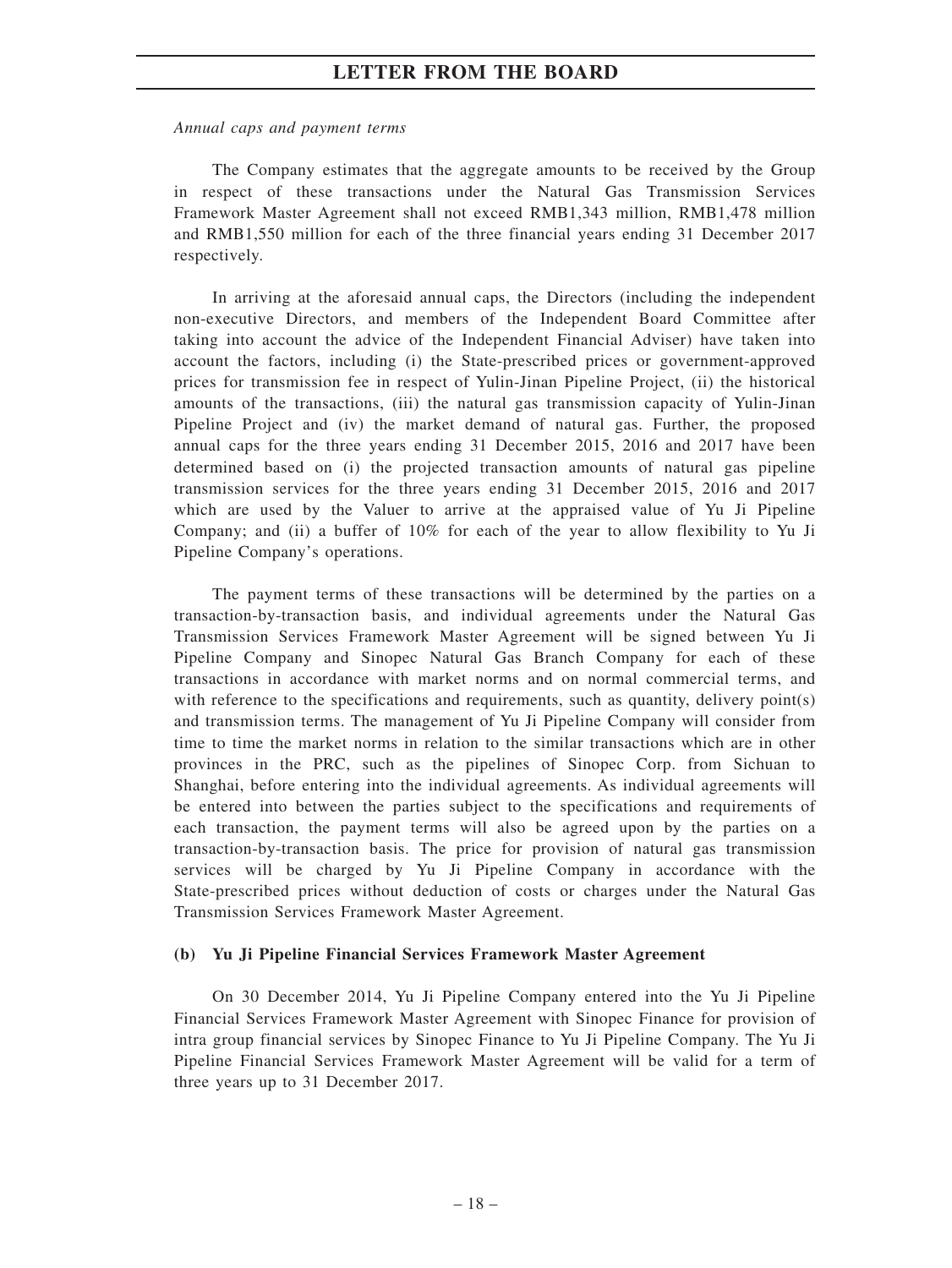#### *Nature of the transactions*

The intra group financial services to be provided by Sinopec Finance to Yu Ji Pipeline Company within the PRC include loan services, deposit services, conducting entrusted loans, conducting bill acceptance and discount services, and conducting transfer and relevant settlement services and planning of settlement scheme. Sinopec Finance has agreed to provide financial services other than those aforesaid services to the Yu Ji Pipeline Company at its request or instruction provided that Sinopec Finance has obtained the relevant approval(s) from the CBRC.

#### *Pricing basis*

Sinopec Finance has undertaken to adhere to the principles below in providing the afore-mentioned financial services to Yu Ji Pipeline Company within the PRC:

- (i) the interest rate for Yu Ji Pipeline Company's deposits with Sinopec Finance shall be fixed as the deposit interest rate as announced by the PBOC from time to time; and in compliance with the laws and regulations, shall be no lower than the interest rate for deposits offered by other independent commercial banks in the PRC;
- (ii) the interest rate for loans granted to Yu Ji Pipeline Company by Sinopec Finance shall be the base lending rate as announced by the PBOC from time to time; and in compliance with the laws and regulations, may lower the interest rate to a certain percentage and shall not be higher than the interest rate for loans offered by other independent commercial banks in the PRC;
- (iii) the rate for discount services shall be the rate as announced by PBOC from time to time; and with reference to the market situation and shall not be higher than the discount rate offered by other independent commercial banks in the PRC;
- (iv) the service fees for entrusted loans shall not be higher than the fee offered by other independent commercial banks in the PRC; and
- (v) the service charges for the transfer and relevant settlement services and planning of settlement scheme shall be free of charge. However, if any service charges relating to such transfer and relevant settlement services have been imposed by independent commercial banks on Sinopec Finance, Yu Ji Pipeline Company will then be charged the same by Sinopec Finance.

#### *Capital risk control measures*

(a) In accordance with the PRC laws and regulations, Sinopec Finance will ensure the safe and stable operation of fund management information system, which has undergone the security test in respect of connection to the online commercial banking and has reached the national security standards for commercial banks.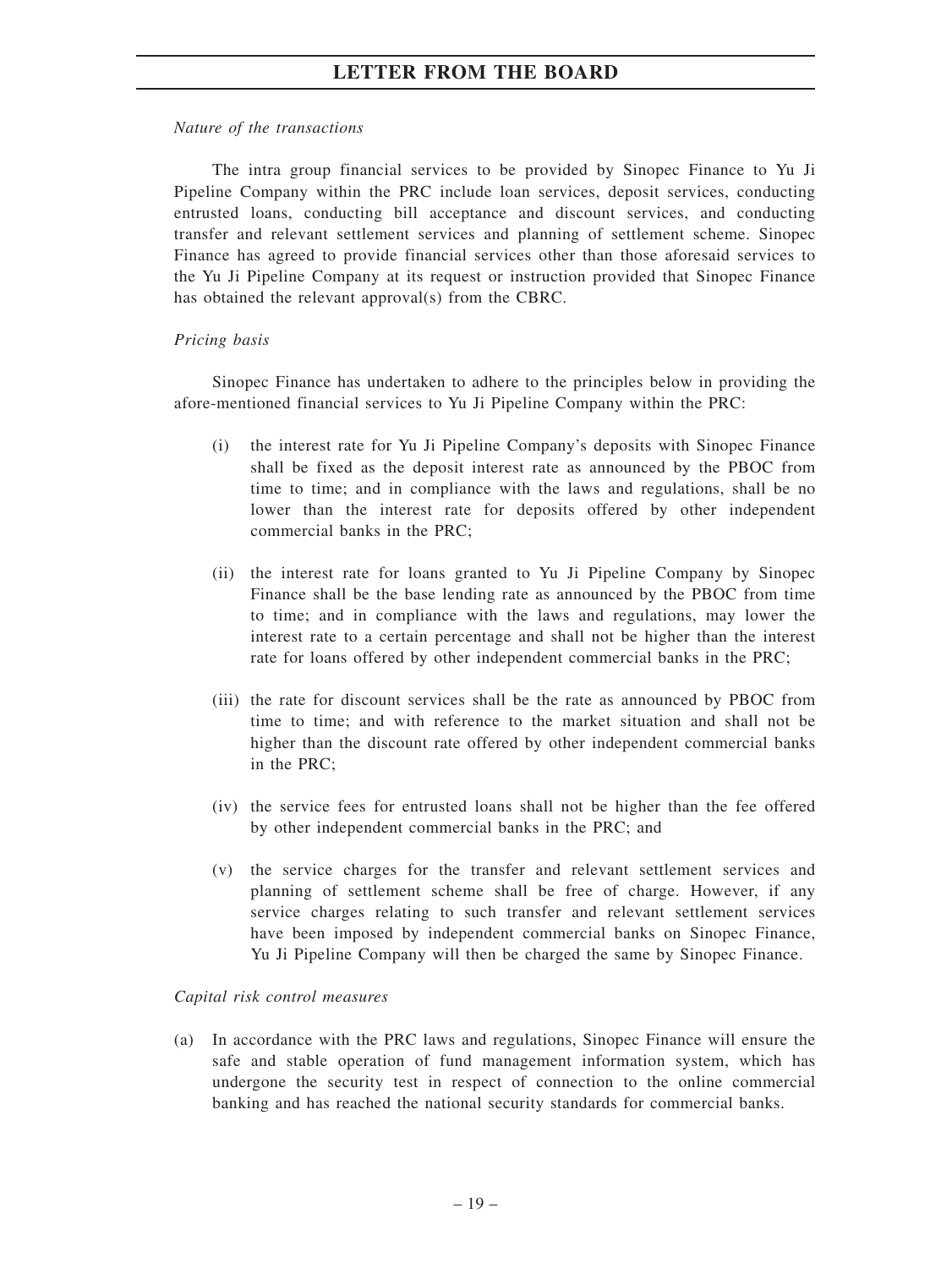- (b) Sinopec Finance will ensure its compliance with the risk monitoring indicators for financial institutions issued by the CBRC and in accordance with the PRC laws and regulations.
- (c) In accordance with the PRC laws and regulations, Sinopec Finance will allow Yu Ji Pipeline Company to check the status of its deposits with Sinopec Finance each business day to enable Yu Ji Pipeline Company to monitor and ensure that the maximum outstanding balance at any time (including any interest accrued therefrom) for Yu Ji Pipeline Company's deposits with Sinopec Finance does not exceed the relevant upper limit at any time.
- (d) If there is a breach of laws or regulations, Sinopec Finance should inform Yu Ji Pipeline Company immediately and to ascertain the procedure and plan to ratify and mitigate the situation.
- (e) The annual financial statements of Sinopec Finance will be provided to Yu Ji Pipeline Company upon request.

#### *Historical amounts*

The historical amounts of the maximum outstanding balance (including any interest accrued therefrom) for the deposits placed by Yu Ji Pipeline Company with Sinopec Finance for the three years ended 31 December 2013 were approximately RMB1.72 million, RMB1.71 million and RMB3.05 million respectively, and approximately RMB247.56 million for the eleven months ended 30 November 2014.

#### *Annual caps*

#### *(a) Deposit services*

The Company estimates that the proposed caps for the maximum outstanding balance at any time (including any interest accrued therefrom) for the deposits placed by Yu Ji Pipeline Company with Sinopec Finance will be RMB500 million, RMB600 million and RMB800 million for each of the three financial years ending 31 December 2017 respectively. In arriving at the aforesaid caps, the future business expansion, the expected increase of business volume, the expected increase of cash flow movement of Yu Ji Pipeline Company and the following factors have been considered by Yu Ji Pipeline Company:

(1) in order to strengthen the centralised management of funds and monitor the use of funds, the Sinopec Group will utilize the "funding pool" platform with the assistance of Sinopec Finance. Such platform amasses the funds of the Sinopec Group (including the Group) and enables loans to be granted within the Sinopec Group by capitalising on the leeway arising from the difference in the time for receipt and payment of funds of the members of the Sinopec Group, with an aim to support the development of the Sinopec Group and the Group;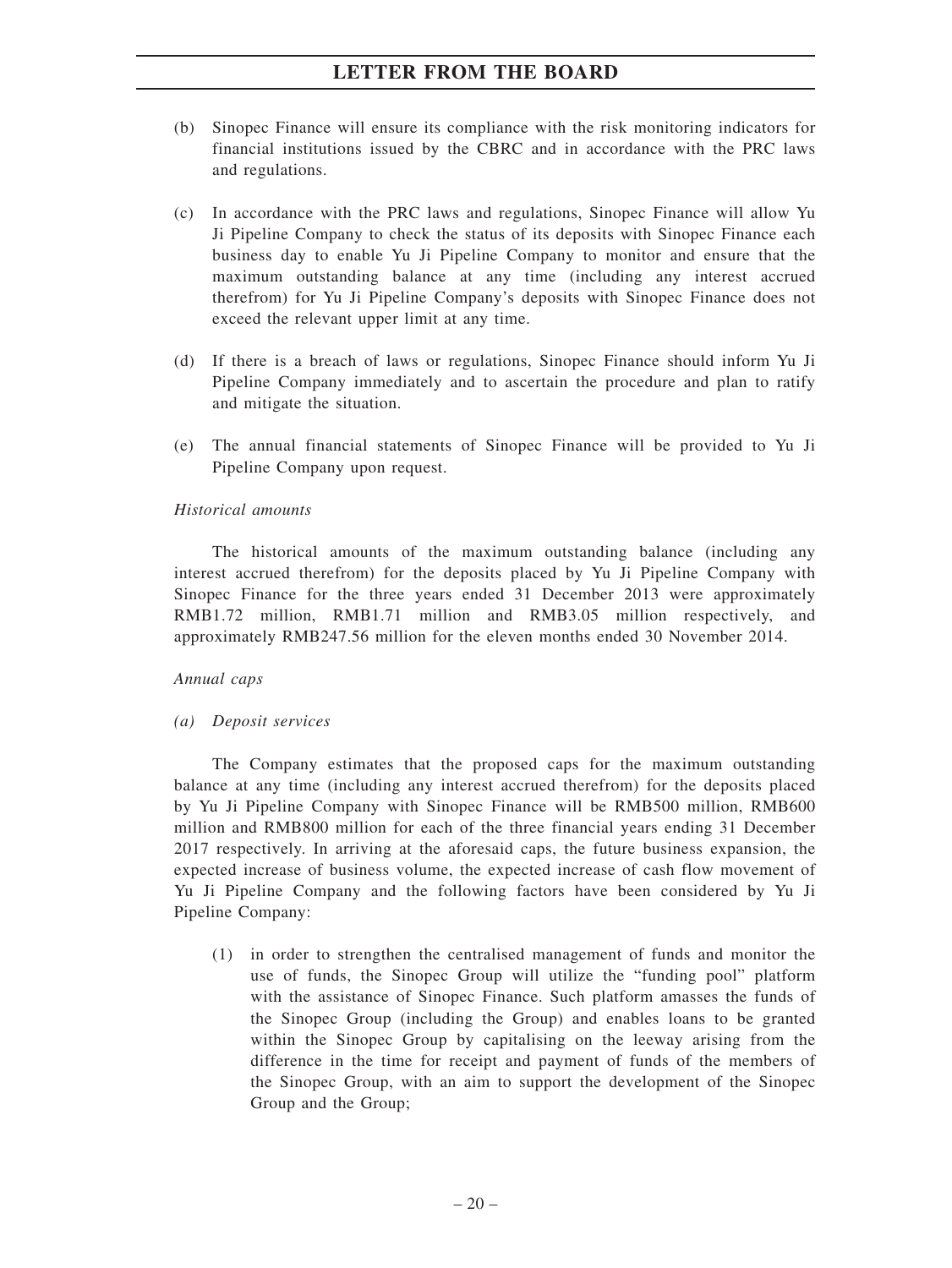- (2) Sinopec Finance is under the supervision of CBRC and it has been maintaining satisfactory operating results and financial position with good risks control and well-regulated management in the past three years. The safety standards of its settlement system reach the standards of domestic commercial banks. The collaboration between Yu Ji Pipeline Company and Sinopec Finance reduces finance costs, increase interest income of deposits, lower settlement costs and control risks;
- (3) there will be interest income from the deposits of Yu Ji Pipeline Company with Sinopec Finance at a rate equal to or not less favourable than those offered by other independent commercial banks in the PRC;
- (4) in respect of Yu Ji Pipeline Company's funds settlement business at Sinopec Finance, settlement expenses will be undertaken by Sinopec Finance while Yu Ji Pipeline Company has no obligations to pay for the settlement expenses to Sinopec Finance, save if other independent commercial banks charge Sinopec Finance for such fees, Sinopec Finance will charge Yu Ji Pipeline Company the same accordingly;
- (5) Sinopec Finance undertakes that the major shareholder shall not appropriate Yu Ji Pipeline Company's funds; and
- (6) given the future development and needs of Yu Ji Pipeline Company, the Board plans to increase the deposits placed by Yu Ji Pipeline Company with Sinopec Finance for the three financial years ending 31 December 2017.

#### *(b) Loan services and conducting bill acceptance and discount services*

In view of the loan services provided by Sinopec Finance to Yu Ji Pipeline Company are on normal commercial terms which are similar to or even more favourable than those offered from independent third parties for comparable services in the PRC, and that no security over the assets of the Group will be granted in respect of the loan services, the loan services are exempt under Rule 14A.90 of the Listing Rules from all reporting, announcement and Independent Shareholders' approval requirements. As such, no cap has been set for such services. The Directors (including the independent non-executive Directors) consider that the loan services provided under the Yu Ji Pipeline Financial Services Framework Master Agreement are fair and reasonable and are in the interest of the Shareholders as a whole.

#### *(c) Entrustment loans and other services*

Apart from the deposit services and the loan services, the other services which may be provided by Sinopec Finance to Yu Ji Pipeline Company are entrustment loans and other financial services which will be on normal commercial terms and on terms similar to or even more favourable than those offered by independent third parties for comparable services in the PRC.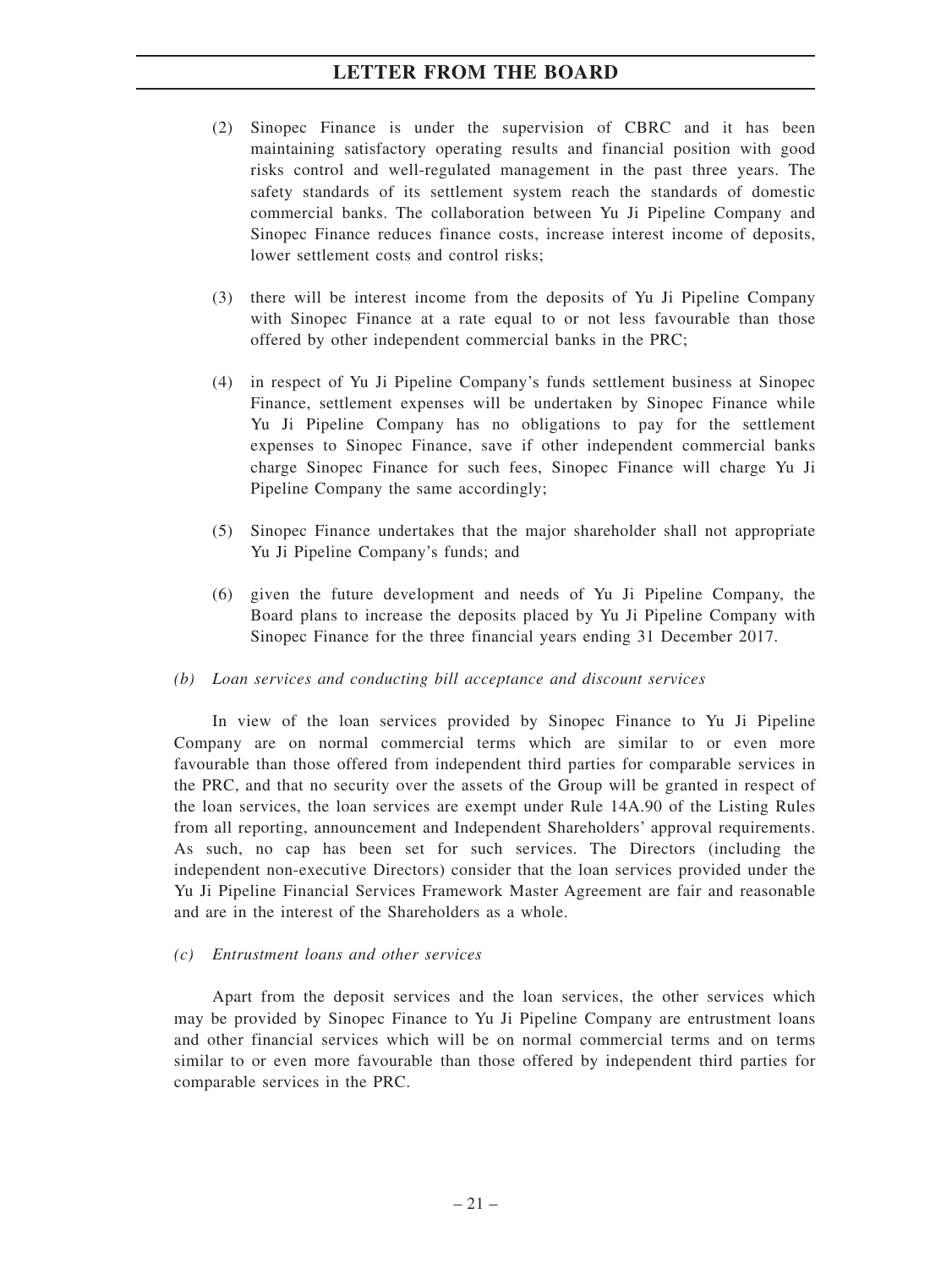The total fees payable by Yu Ji Pipeline Company to Sinopec Finance and the terms in respect of entrustment loans and other financial services shall not be higher than the fees charged or less favourable than the terms by other major financial institutions for the entrustment loans and financial services of similar types. The Company expects that each of the percentage ratios of such fees payable will fall within the de minimis threshold as stipulated under Rule 14A.76(1) of the Listing Rules. The Company will comply with the reporting, announcement and Independent Shareholders' approval requirements of the Listing Rules if the transaction amounts of the other financial services to be provided by Sinopec Finance to Yu Ji Pipeline Company under the Yu Ji Pipeline Financial Services Framework Master Agreement exceed the relevant threshold.

#### **B. THE EXEMPT PROPOSED CONTINUING CONNECTED TRANSACTIONS**

Below sets out the Exempt Proposed Continuing Connected Transactions which their applicable ratios for the value of the caps are less than  $5\%$  but more than  $0.1\%$  and hence will be subject to the reporting and announcement requirements but exempt from Independent Shareholders' approval under Rule 14A.76(2) of the Listing Rules.

#### *(a) Gas Storage Framework Master Lease Agreement*

On 30 December 2014, Yu Ji Pipeline Company and Sinopec Natural Gas Branch Company entered into the Gas Storage Framework Master Lease Agreement, pursuant to which Sinopec Natural Gas Branch Company agreed to lease to Yu Ji Pipeline Company certain gas storage facilities for a term of three years up to 31 December 2017.

#### *Pricing basis*

Under the Gas Storage Framework Master Lease Agreement, the lease of gas storage facilities from Sinopec Natural Gas Branch Company by Yu Ji Pipeline Company will continue to be conducted on arm's length negotiation between the parties and on normal commercial terms with reference to the costs and taxes, and will be adjusted subject to the State policy. The Company also considered the factors, such as historical costs for leasing the gas storage facilities, comparable market price of leasing similar facilities in the proximity and business tax, when determining the pricing.

#### *Historical amounts*

The aggregate amounts paid by Yu Ji Pipeline Company in respect of these transactions were nil, nil, approximately RMB85.7 million and RMB69.4 million for the three financial years ended 31 December 2013 and for eleven months ended 30 November 2014 respectively.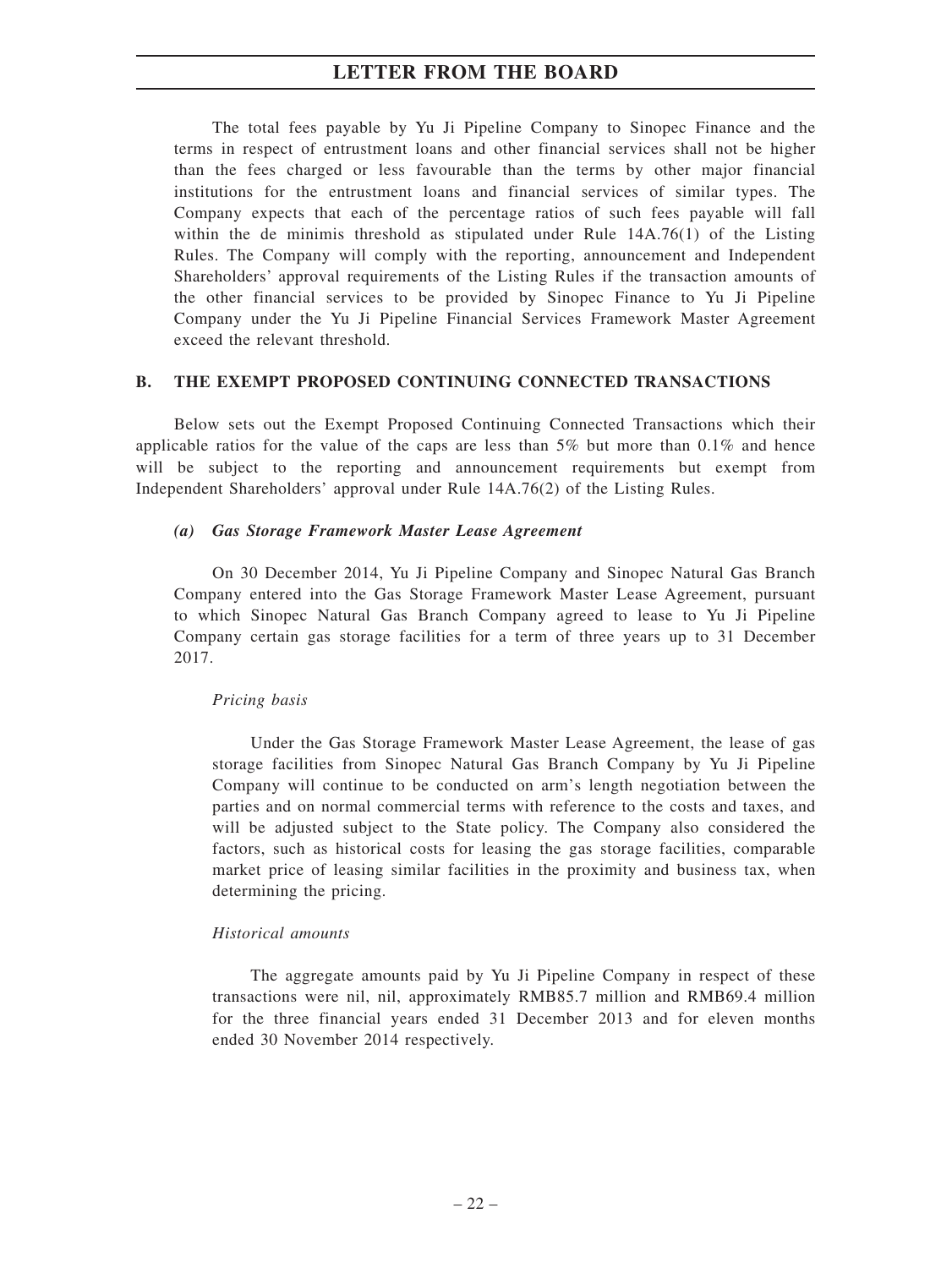#### *Annual caps*

The Company estimates that the annual caps contemplated under the Gas Storage Framework Master Lease Agreement to be payable by Yu Ji Pipeline Company will be RMB95 million, RMB97 million and RMB97 million for each of the three financial years ending to 31 December 2017.

In arriving at the aforesaid annual caps, the Directors (including the independent non-executive Directors) have taken into account the factors, including natural gas storage capacity of the facilities, the costs and applicable tax rate taxes.

#### *(b) Services Outsourcing Framework Master Agreement*

On 30 December 2014, Yu Ji Pipeline Company and Sinopec Natural Gas Branch Company entered into the Services Outsourcing Framework Master Agreement, to procure a range of services and products from Sinopec Natural Gas Branch Company in relation to the Yulin-Jinan Pipeline Project, including:

- 1. Operation of the Yu Ji natural gas pipelines;
- 2. Maintenance and relevant technical supporting services for the operation of Yu Ji natural gas pipelines;
- 3. Management and maintenance of gas storage and relevant facilities; and
- 4. Other services and products as required by Yu Ji Pipeline Company.

Upon Completion, Yu Ji Pipeline Company shall procure from Sinopec Natural Gas Branch Company on a continuing basis certain services, products and assistance mentioned above. Pursuant to the Services Outsourcing Framework Master Agreement, it will be valid for a term of three years up to 31 December 2017.

#### *Pricing basis*

The provision of outsourcing services by Sinopec Natural Gas Branch Company to Yu Ji Pipeline Company under the Services Outsourcing Framework Master Agreement will continue to be conducted on arm's length negotiation between the parties and on normal commercial terms with reference to costs of provision of services and products, and taxes. The Company also considered the factors in determining the pricing, including (i) the operation costs of natural gas pipelines, such as salaries and training expenses, social security insurance contribution of the employee, gas pipelines maintenance and repairing costs, insurance expenses, fuel costs, business tax and other expenses, (ii) the historical costs in respect of the services under the Services Outsourcing Framework Master Agreement, and (iii) estimated market price of similar services provided by an independent third party. The management of Yu Ji Pipeline Company will obtain the prices from independent third parties which can offer similar services and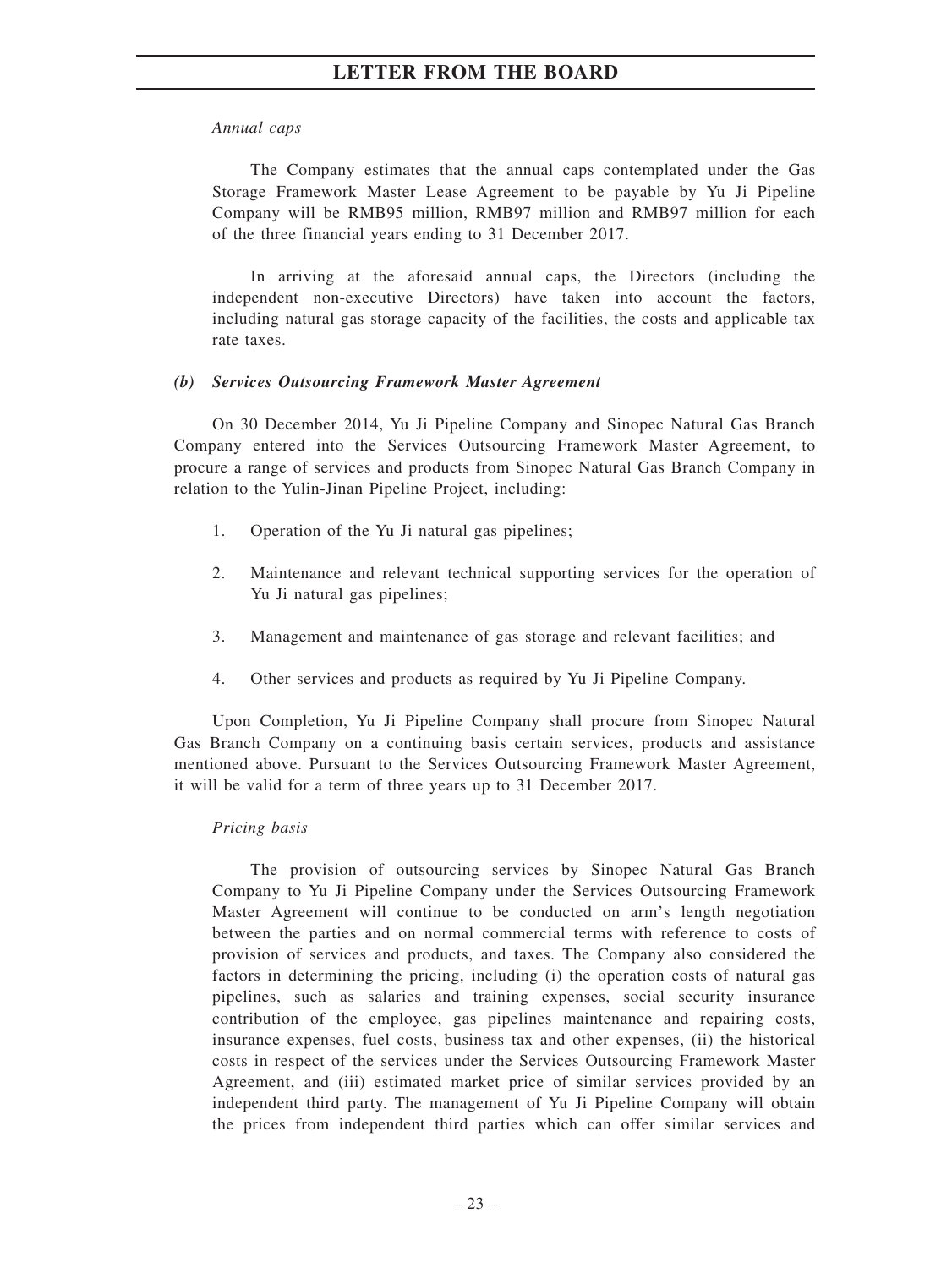products under the Services Outsourcing Framework Master Agreement, and will compare such prices with the costs of provision of services and products by Sinopec Natural Gas Branch Company from time to time.

#### *Historical amounts*

The aggregate amounts paid by Yu Ji Pipeline Company in respect of these transactions were approximately RMB115.49 million, RMB162.25 million, RMB304.67 million and RMB215.15 million, for the three financial years ended 31 December 2013 and for eleven months ended 30 November 2014 respectively.

#### *Annual caps*

The Company estimates that the aggregate amounts to be payable by Yu Ji Pipeline Company in respect of these transactions under the Services Outsourcing Framework Master Agreement shall not exceed RMB340 million, RMB380 million and RMB420 million for each of the three financial years ending 31 December 2017 respectively.

In arriving at the aforesaid annual caps, the Directors (including the independent non-executive Directors) have taken into account the factors, including natural gas pipelines maintenance costs, the salaries and social security insurance contribution of the employees for the operation of Yu Ji Pipeline Project, as well as the applicable tax rate.

### **C. REASONS FOR AND BENEFITS OF THE PROPOSED CONTINUING CONNECTED TRANSACTIONS**

The Proposed Continuing Connected Transactions arising from the Acquisition are or will be entered into in the ordinary and usual course of business of the Group on normal commercial terms. The Board is of the general view that it is in the interests of the Company and the Shareholders as a whole to carry on the Proposed Continuing Connected Transactions as these transactions have facilitated and will continue to facilitate and develop the natural gas transmission business and operation of the Group, which will become one of the core businesses of the Group, as well as to provide maintenance and supporting services to Yu Ji Pipeline Company upon Completion. The Directors (including the independent non-executive Directors, and members of the Independent Board Committee after taking into account the advice of the Independent Financial Adviser) are of the view that the Proposed Continuing Connected Transactions will continue to be agreed on an arm's length basis with terms that are fair and reasonable to the Company, with the respective proposed annual caps are fair and reasonable and in the interests of the Company and the Shareholders as a whole.

Furthermore, to strengthen the Company's business activities and with the favourable support these Proposed Continuing Connected Transactions would bring to the Company's business activities, the Board considers that it is beneficial for the Company to carry out the Proposed Continuing Connected Transactions with Sinopec Corp. and its subsidiaries.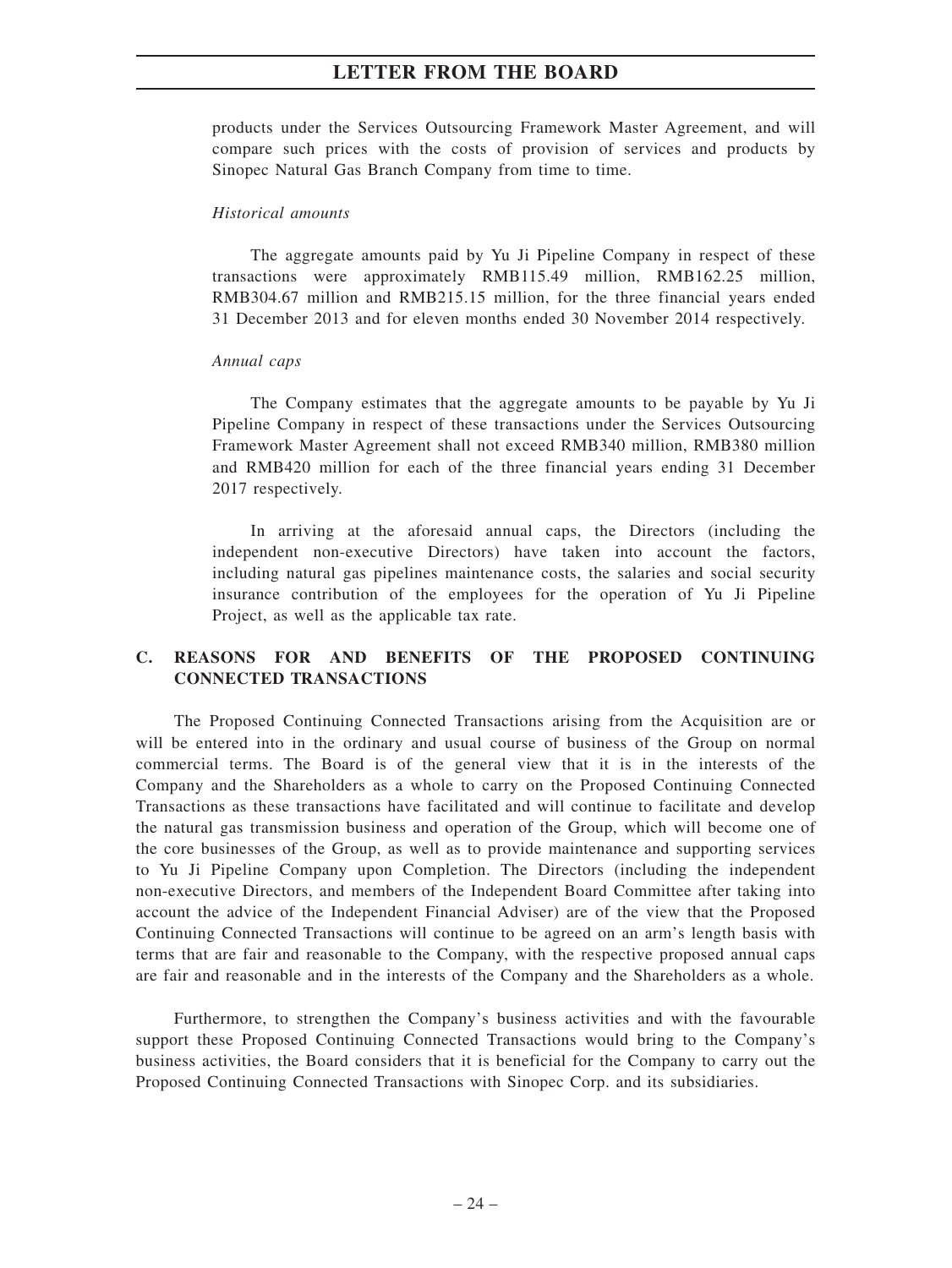### **D. ANNUAL REVIEW OF THE NON-EXEMPT PROPOSED CONTINUING CONNECTED TRANSACTIONS**

The Group has established and adopted a series of measures and policies, including contract policies, connected transaction management methods and internal control management methods, to govern the conduct of the Non-Exempt Proposed Continuing Connected Transactions and to ensure that the Non-Exempt Proposed Continuing Connected Transactions will be conducted in accordance with the agreements and that the pricing of the Non-Exempt Proposed Continuing Connected Transactions are fair and reasonable.

Before entering into any agreements in respect of the Non-Exempt Proposed Continuing Connected Transaction, the finance department and the risk control department of the Company will review the prices and other relevant terms offered by an independent third party (where applicable) in order to ensure the terms offered by the relevant connected parties are no less favourable than those offered by an independent third party. The Company has formulated a series of internal rules and regulations on the management of the Non-Exempt Proposed Continuing Connected Transactions, to ensure that the pricing mechanism is transparent and the implementation of such pricing mechanism is subject to strict scrutiny by the Group and that the Non-Exempt Proposed Continuing Connected Transactions are conducted in a fair and reasonable manner and in all respect in the best interest of the Company and the Shareholders as a whole.

The Company's finance department and the risk control department will also conduct random internal assessments on the internal control measures in respect of the Non-Exempt Proposed Continuing Connected Transaction and the financial information of the Company to ensure that such measures remain complete and effective. The finance department and the risk control department will convene meetings from time to time to discuss and assess the implementation of the Non-Exempt Proposed Continuing Connected Transactions and will then report the assessments results to the audit committee of the Board and the Board, and will also monitor the transactional amounts in a timely manner and manage the compliance during the process of business operation. The Company will provide information for the independent non-executive Directors and its auditors to review the transactions annually in accordance with the Listing Rules and to ensure that the relevant agreements of the transactions are entered into on normal commercial terms or on terms no less favorable to the Company than those available to or from independent third parties in the ordinary and usual course of business of the Company.

In addition, the Company will comply with certain review, reporting and disclosure requirements under the Listing Rules in respect of the Non-Exempt Proposed Continuing Connected Transactions which include, (a) the auditors of the Company must provide a letter to the Board (with a copy of it provided to the Stock Exchange at least 10 business days prior to the bulk printing of the Company's annual report) each year, confirming that the Non-Exempt Proposed Continuing Connected Transactions: (i) have received the approval of the Board; (ii) have been conducted in accordance with the pricing policies of the Group; (iii) have been entered into in accordance with the relevant agreement governing the Non-Exempt Proposed Continuing Connected Transactions; and (iv) have not exceeded the annual caps as disclosed in this circular; (b) the Board must set out in the annual report of the Company whether its auditors have confirmed the matters as referred to in point (a) above; and (c) in the event that any variation or renewal of the agreements governing the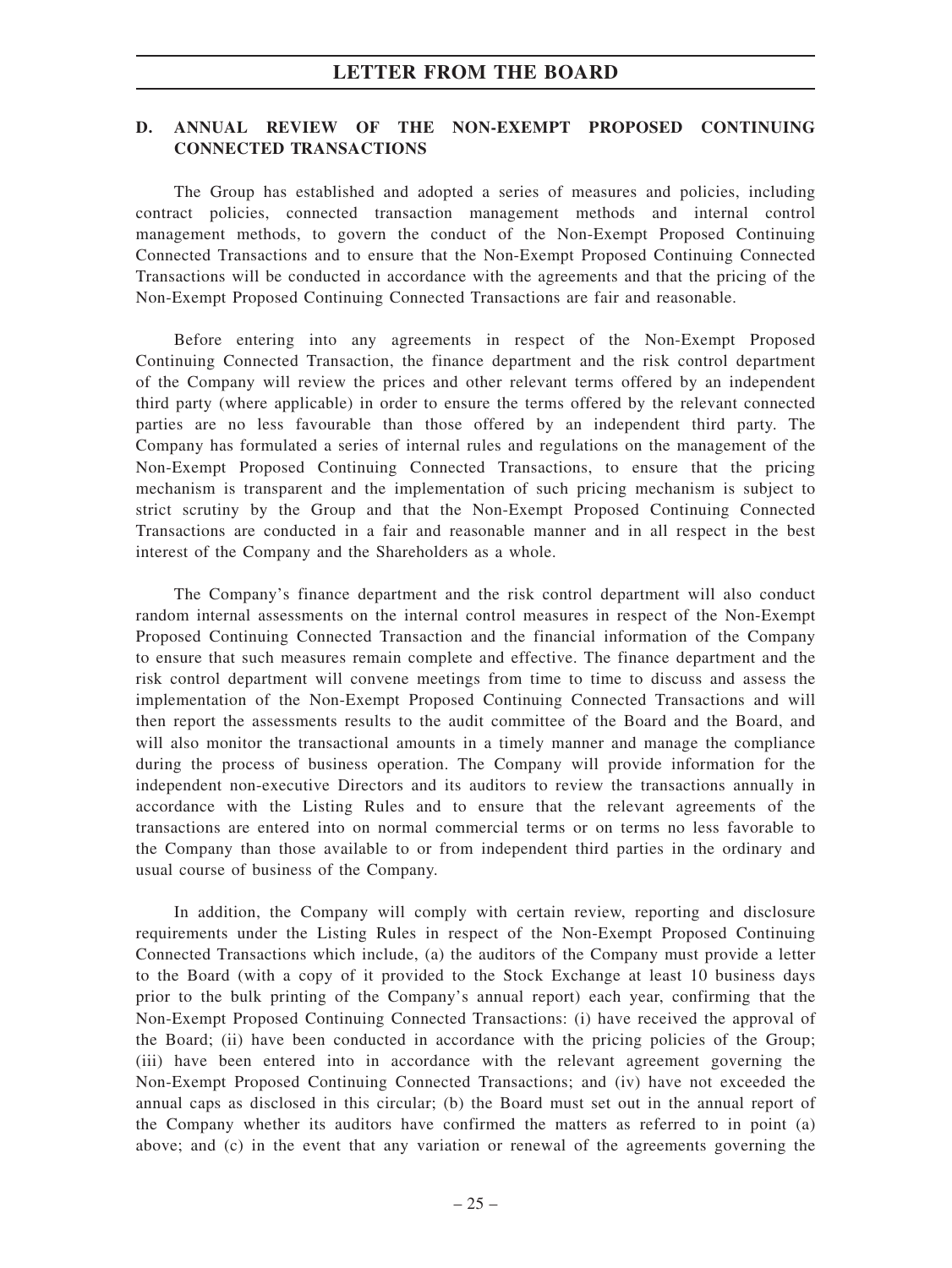Non-Exempt Proposed Continuing Connected Transactions, the Company will comply in full with all applicable reporting, annual review, disclosure and independent shareholders' approval requirements of Chapter 14A of the Listing Rules in respect of all continuing connected transactions effected after such variation or renewal.

#### **IV. INFORMATION ON THE COMPANY AND SINOPEC GROUP**

#### **(a) Information on the Company**

The Company was incorporated in Bermuda with limited liability and its shares are listed on the Stock Exchange. The principal activities of the Group include the trading of crude oil and oil products, the operation of crude oil and oil products terminals, natural gas pipelines and their ancillary facilities, provision of logistics services including storage, logistics, transportation and terminal services, and the distribution of crude oil, oil products and natural gas and international logistics agency services on a global basis.

#### **(b) Information on Sinopec Corp.**

Sinopec Corp. is an integrated energy and chemical company with upstream, midstream and downstream operations and is publicly listed on the stock exchanges of Hong Kong, Shanghai, New York and London. The principal operations of Sinopec Corp. and its subsidiaries include: (1) exploring for and developing, producing and trading crude oil and natural gas; (2) processing crude oil into refined oil products, producing refined oil products and trading, transporting, distributing and marketing refined oil products; and (3) producing, distributing and trading chemical products.

#### **(c) Information on Yu Ji Pipeline Company**

Yu Ji Pipeline Company is principally engaged in the business of construction and operation of natural gas pipelines and maintenance and relevant technology of natural gas pipeline. Yu Ji Pipeline Company was established by Sinopec Corp. on 27 October 2014 by way of injection of the assets and liabilities relating to the Yulin Jinan Pipeline Project. Yu Ji Pipeline Company owns Yulin, Shaanxi Province − Jinan, Shandong Province Natural Gas Transmission Pipelines of about 944.93 km long, which pass through four provinces including Shaanxi Province, Shanxi Province, Henan Province and Shandong Province, the PRC, and the ancillary facilities and its operation commenced in around October 2010.

The trunk line was built with a designed annual transmission capacity of 3 bcm, and upon completion of the compression upgrade project for Yulin-Jinan Pipeline Project, it is expected that the annual transmission capacity will be increased to 5 bcm. It is estimated that the compression upgrade project will be completed by the end of 2015 and further capital commitment for such project will be approximately RMB380 million. The pipeline transmits the natural gas produced at Sinopec Group's Daniudi Gas Field in North China's Ordos Basin, which is the state-owned company's second-largest gas field project, and the natural gas is being directed to residential, commercial and industrial users in Jinan.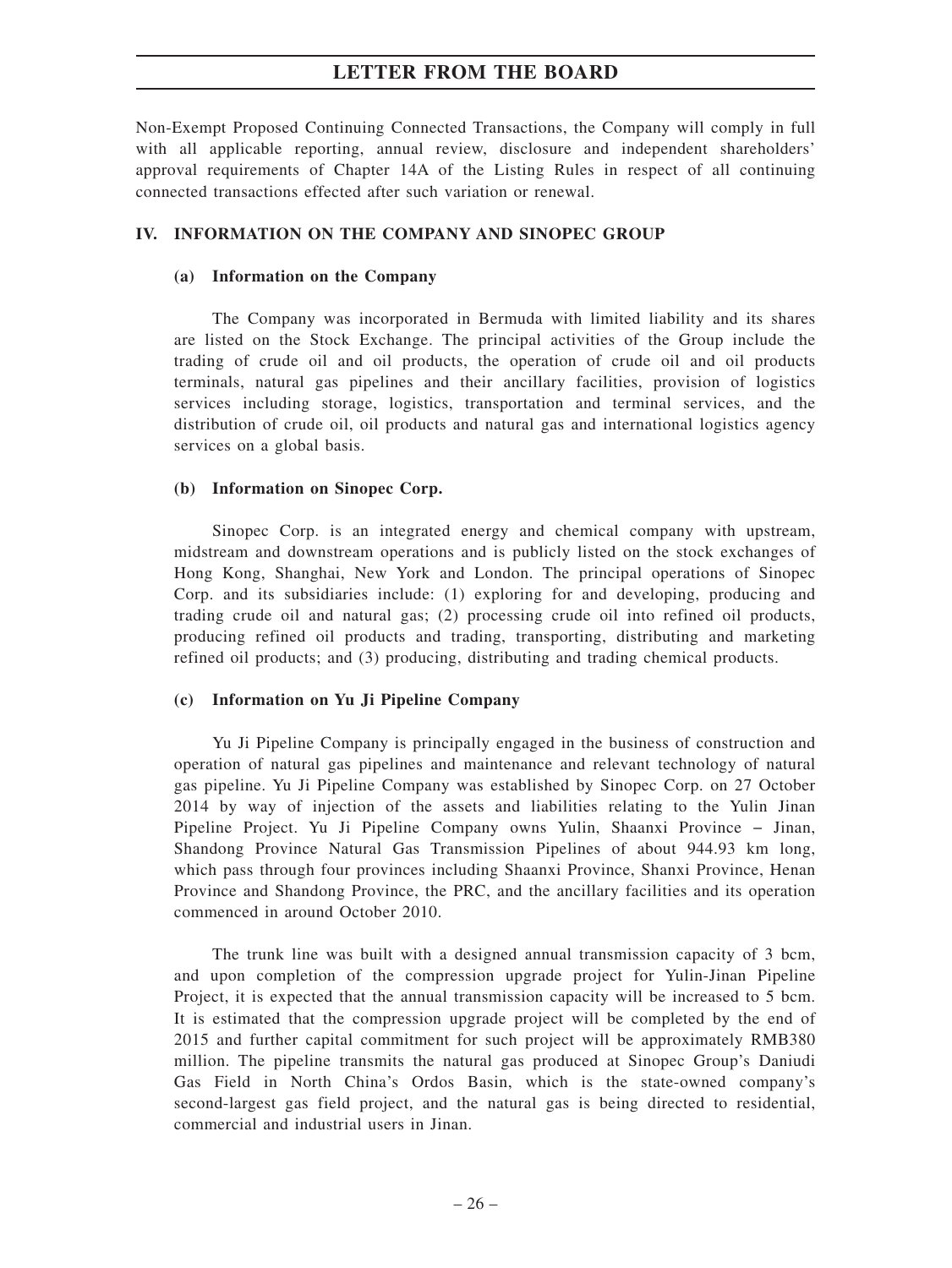#### **(d) Information of Sinopec Natural Gas Branch Company**

Sinopec Natural Gas Branch Company is a branch company of Sinopec Corp., which is principally engaged in construction and operation of natural gas transmission pipelines, liquefied natural gas receiving station, compressed natural gas refueling station and gas storage, and the development of long distance pipelines market and liquefied projects as well as the sales of natural gas.

#### **(e) Information of Sinopec Finance**

Sinopec Finance is duly established in the PRC as a non-banking financial institution in 1988. Sinopec Finance is regulated by the PBOC and the CBRC and provides its services in accordance with the rules and operational requirements of these regulatory authorities. As at the Latest Practicable Date, Sinopec Corp. is interested in 49% of the equity interest of Sinopec Finance and Sinopec Group Company is interested in 51% of the equity interest of Sinopec Finance. The principal business of Sinopec Finance includes the provision of, among others, deposit services, loan services, entrusted loan services and entrusted investment services.

#### **V. LISTING RULES IMPLICATIONS**

As one or more of the applicable percentage ratios (as defined under the Listing Rules) exceed 25%, the Acquisition constitutes a major transaction for the Company pursuant to Rule 14.06(5) of the Listing Rules. In addition, since SKI, the immediate controlling shareholder of the Company, holding 1,500,000,000 Shares representing approximately 60.33% of the issued share capital of the Company, is an indirect wholly-owned subsidiary of Sinopec Corp., the Acquisition also constitutes a connected transaction of the Company under Chapter 14A of the Listing Rules. As such, the Acquisition and the transactions contemplated thereunder are subject to the approval of the Independent Shareholders at the SGM on a vote taken by way of poll and on which SKI and its associates shall abstain from voting in favour.

Upon Completion, Yu Ji Pipeline Company will become a wholly-owned subsidiary of the Company, and its continuing transactions with Sinopec Corp. and its subsidiaries will become continuing connected transactions of the Company under Chapter 14A of the Listing Rules, and the Company will comply with the applicable reporting, annual review and disclosure requirements under Chapter 14A of the Listing Rules.

With respect to the Non-Exempt Proposed Continuing Connected Transactions, since the value of each of the caps of the Non-Exempt Proposed Continuing Connected Transactions as disclosed in paragraph headed "III. The Proposed Continuing Connected Transactions – B. The Non-Exempt Proposed Continuing Connected Transactions" in this section, are more than 5% of the applicable percentage ratios calculated under Rule 14.07 of the Listing Rules, pursuant to Rule 14A.76 of the Listing Rules, these transactions and agreements are subject to the reporting, announcement and Independent Shareholders' approval requirements as set out in Chapter 14A of the Listing Rules. SKI, Sinopec Group Company and their respective associates shall abstain from voting at the SGM. The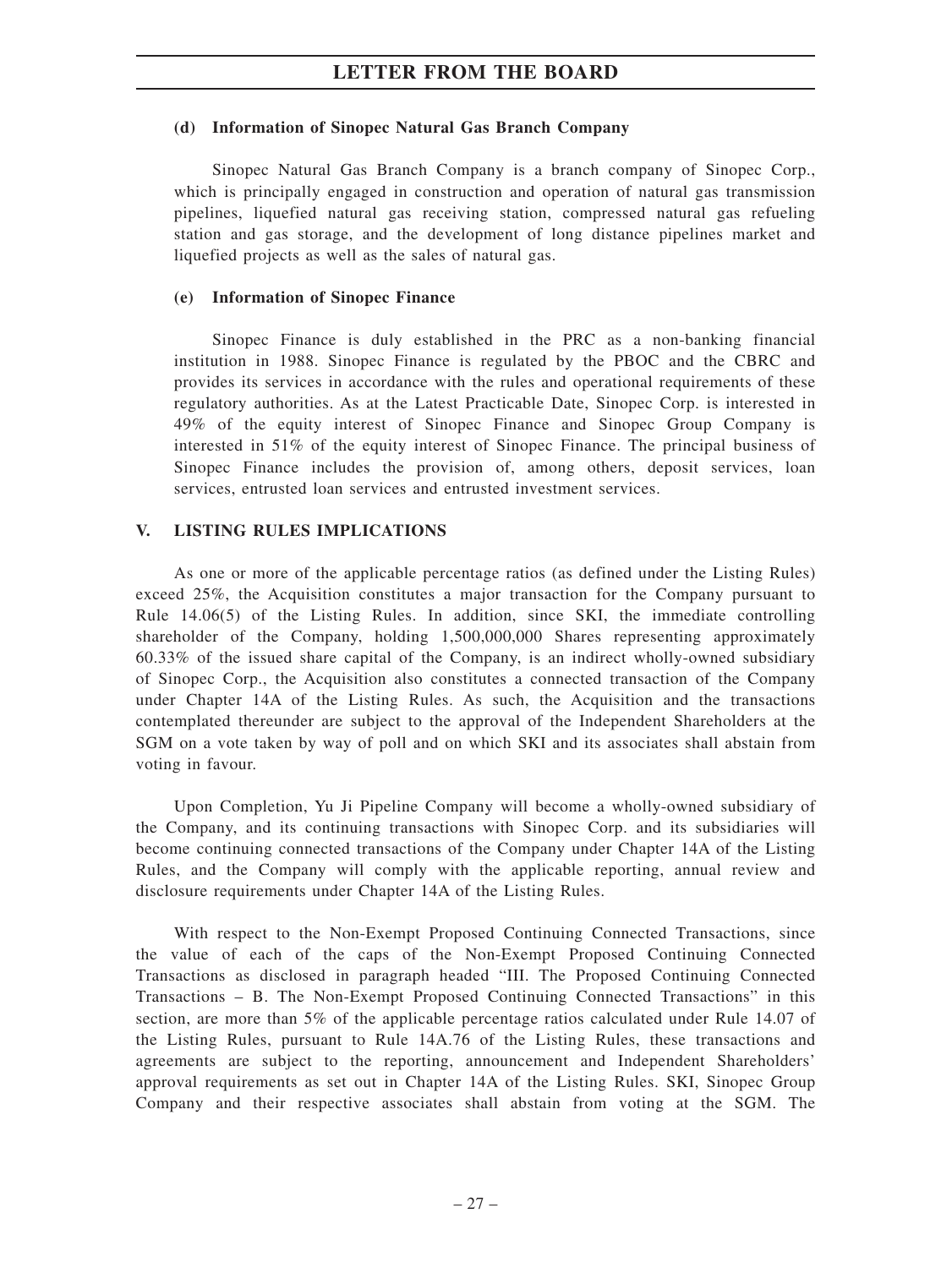Company will also disclose the relevant details in the next published annual report and accounts of the Company in accordance with the relevant requirements as set out in Rules 14A.71 and 14A.72 of the Listing Rules.

Further, as the applicable percentage ratios under Rule 14.07 of the Listing Rules in respect of the amounts of annual caps of the transactions under the Yu Ji Pipeline Finance Financial Services Framework Master Agreement are more than 5% but less than 25%, the entering into of such financial services framework master agreement also constitutes a discloseable transaction for the Company under Chapter 14 of the Listing Rules.

#### **VI. SGM**

The SGM will be held on Tuesday, 10 February 2015 at 10:00 a.m. at Taishan Room, Level 5, Island Shanghai-La, Pacific Place, Supreme Court Road, Central, Hong Kong during which an ordinary resolution shall be proposed to the shareholders of the Company to approve the Acquisition and the Non-Exempt Proposed Continuing Connected Transactions. SKI and its associates will abstain from voting in relation to the resolution to be proposed to approve the Acquisition and the Non-Exempt Proposed Continuing Connected Transactions. The Acquisition and the Non-Exempt Proposed Continuing Connected Transactions are therefore subject to the approval by the Independent Shareholders at the SGM on a vote taken by way of poll.

A form of proxy for use by the Shareholders at the SGM is enclosed. Shareholders are advised to read the notice and to complete the accompanying white form of proxy in accordance with the instructions printed thereon and return the same to the Company's branch share registrar in Hong Kong, Tricor Secretaries Limited of Level 22, Hopewell Centre, 183 Queen's Road East, Hong Kong, as soon as possible and in any event, not later than 48 hours before the time appointed for holding the SGM or any adjourned meeting (as the case may be). Completion and return of the form of proxy will not preclude Shareholders from attending and voting in person at the meeting if they so wish.

#### **VII. GENERAL**

- (a) The Company will convene a SGM for the Shareholders to consider, and, if fit, to approve the Acquisition and the Non-Exempt Proposed Continuing Connected Transactions.
- (b) SKI and its associates shall abstain from voting on the resolution approving the Acquisition and the Non-Exempt Proposed Continuing Connected Transactions.
- (c) Since Completion of the Acquisition is subject to the fulfillment of certain conditions, including the approval of the Acquisition and Non-Exempt Proposed Continuing Connected Transactions, the Acquisition and the Proposed Continuing Connected Transactions may or may not proceed. Investors should exercise caution when dealing in the Shares. When in doubt, investors are recommended to consult their professional adviser(s).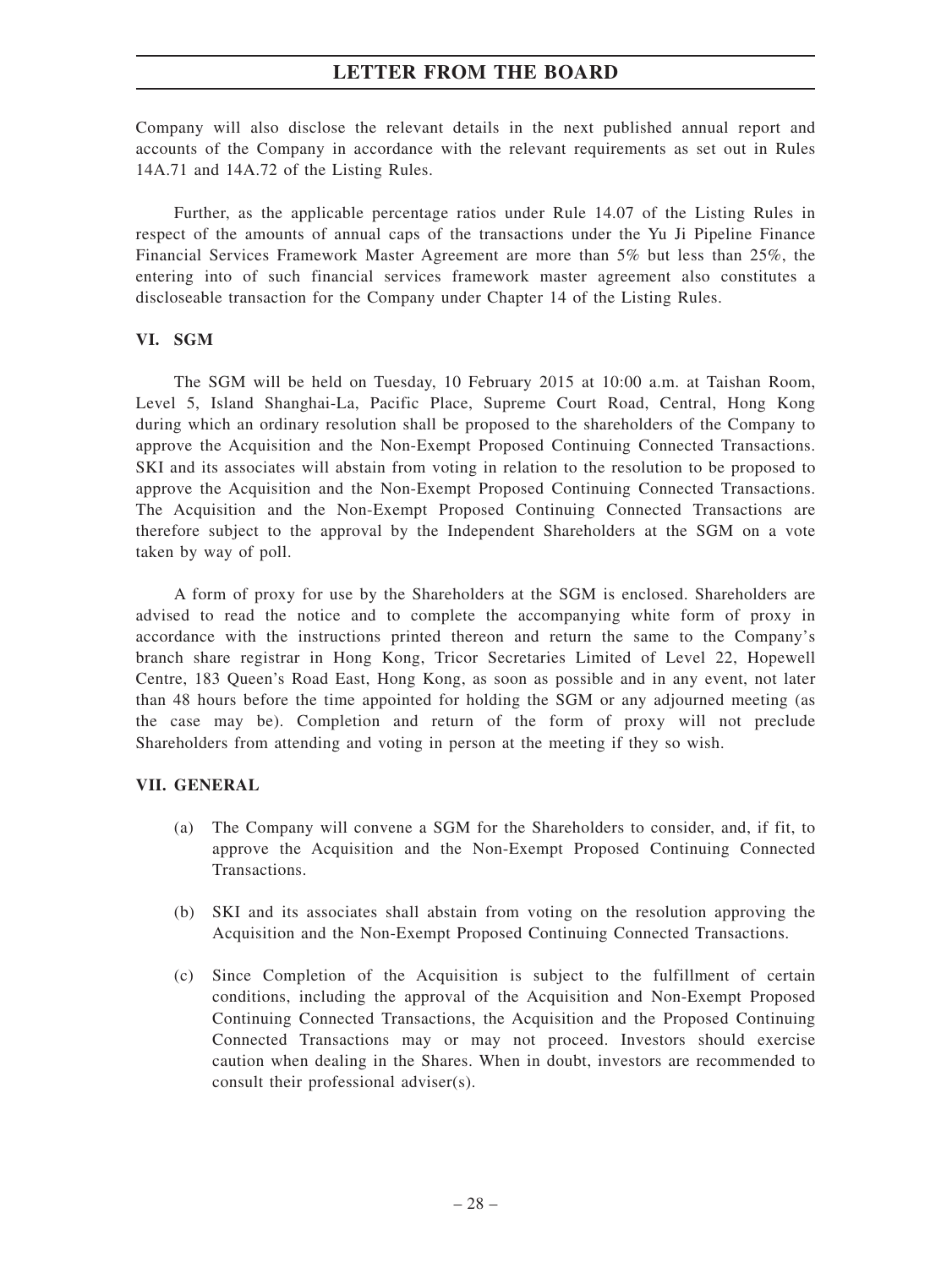(d) Mr. Fong Chung, Mark served as an executive director for China development of Grant Thornton International Ltd from June 2009 to December 2013, and retired in January 2014. Given that Grant Thornton Hong Kong Limited is the reporting accountant on Yu Ji Pipeline Company, Mr. Fong Chung, Mark will not join the Independent Board Committee.

#### **VIII. RECOMMENDATION**

The Directors consider that the Acquisition and the Non-Exempt Proposed Continuing Connected Transactions, and include all matters relating thereto are fair and reasonable, on normal commercial terms and are in the interests of the Company and the Shareholders as a whole. Accordingly, the Directors recommend the Shareholders to vote in favour of the resolution to be proposed at the SGM to approve the Acquisition and the Non-Exempt Proposed Continuing Connected Transactions, and include all matters relating thereto.

Your attention is drawn to the recommendation of the Independent Board Committee as set out on pages 30 to 31 to this circular and the letter from the Independent Financial Adviser as set out on pages 32 to 63 to this circular.

Your attention is drawn to the information set out elsewhere in this circular and in the appendices to it.

> By order of the Board of **Sinopec Kantons Holdings Limited Chen Bo** *Chairman*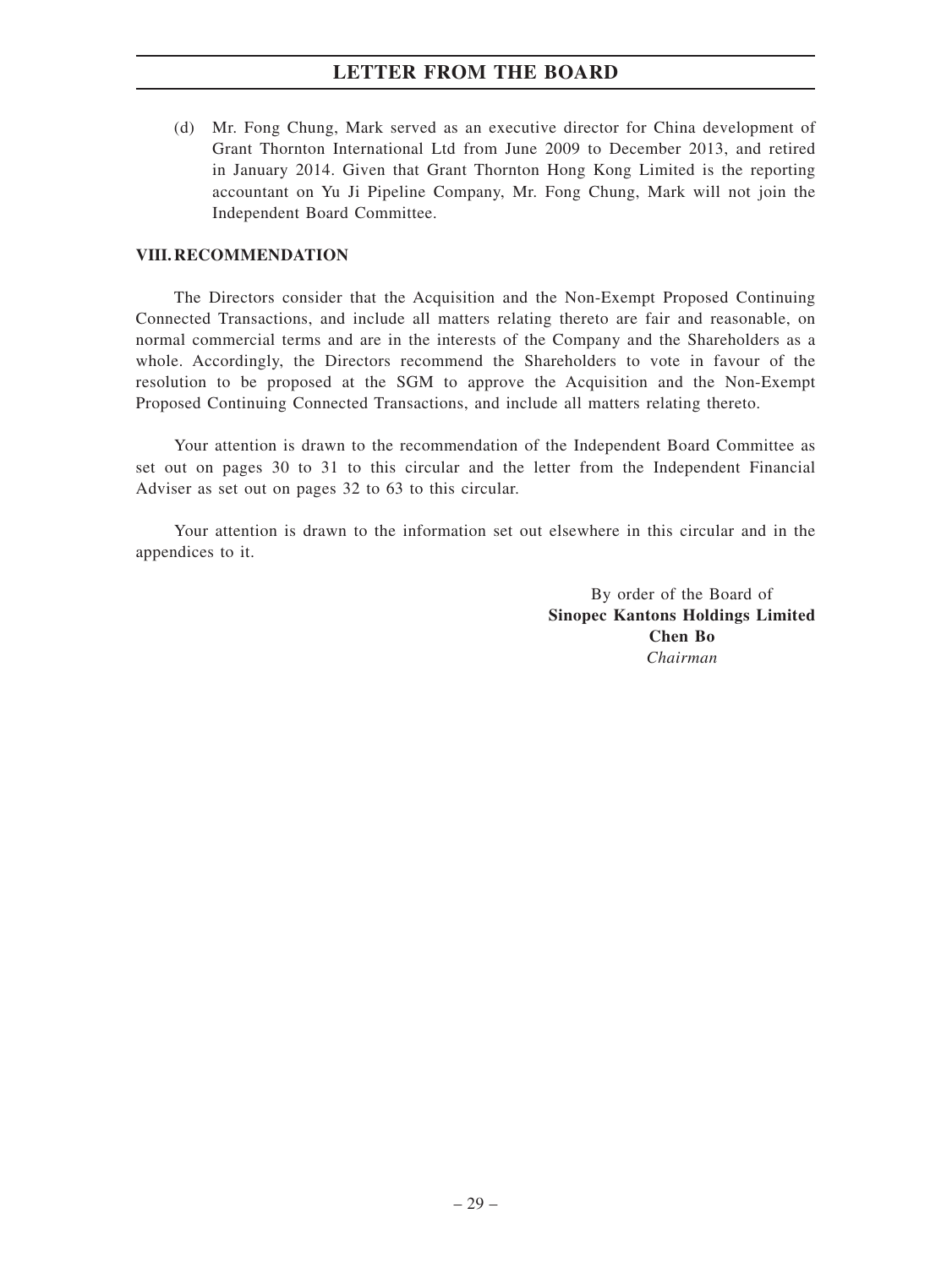### **LETTER FROM THE INDEPENDENT BOARD COMMITTEE**



**SINOPEC KANTONS HOLDINGS LIMITED**

**(中石化冠德控股有限公司) \***

*(incorporated in Bermuda with limited liability)* **(Stock Code: 934)**

20 January 2015

*To the Independent Shareholders*

Dear Sir or Madam,

### **(1) MAJOR TRANSACTION AND CONNECTED TRANSACTION IN RELATION TO THE ACQUISITION OF THE ENTIRE EQUITY INTEREST IN SINOPEC YU JI PIPELINE COMPANY LIMITED AND (2) PROPOSED CONTINUING CONNECTED TRANSACTIONS**

We refer to the circular (the "**Circular**") dated 20 January 2015 issued by the Company to its Shareholders of which this letter forms part. Terms defined in the Circular shall have the same meanings when used in this letter, unless the context otherwise requires.

On 30 December 2014, the Board announced the Acquisition and the Proposed Continuing Connected Transactions. The Independent Board Committee was formed on 30 December 2014 to make a recommendation to the Independent Shareholders as to whether, in its view, the terms of (i) the Acquisition Agreement and (ii) the agreements relating to the Non-Exempt Proposed Continuing Connected Transactions are fair and reasonable and whether (i) the Acquisition and (ii) the Non-Exempt Proposed Continuing Connected Transactions are in the interest of the Company and its Shareholders. Somerley Capital Limited has been appointed by the Company as Independent Financial Adviser to advise the Independent Board Committee and Independent Shareholders on the fairness and reasonableness of (i) the Acquisition and (ii) the Non-Exempt Proposed Continuing Connected Transactions.

The terms and reasons for (i) the Acquisition and (ii) the Non-Exempt Proposed Continuing Connected Transactions are described in the letter from the Board as set out in the Circular.

We also draw your attention to the letter from the Independent Financial Adviser in the Circular containing the advice of Somerley Capital Limited in respect of (i) the Acquisition and (ii) the Non-Exempt Proposed Continuing Connected Transactions.

*<sup>\*</sup> For identification purpose only*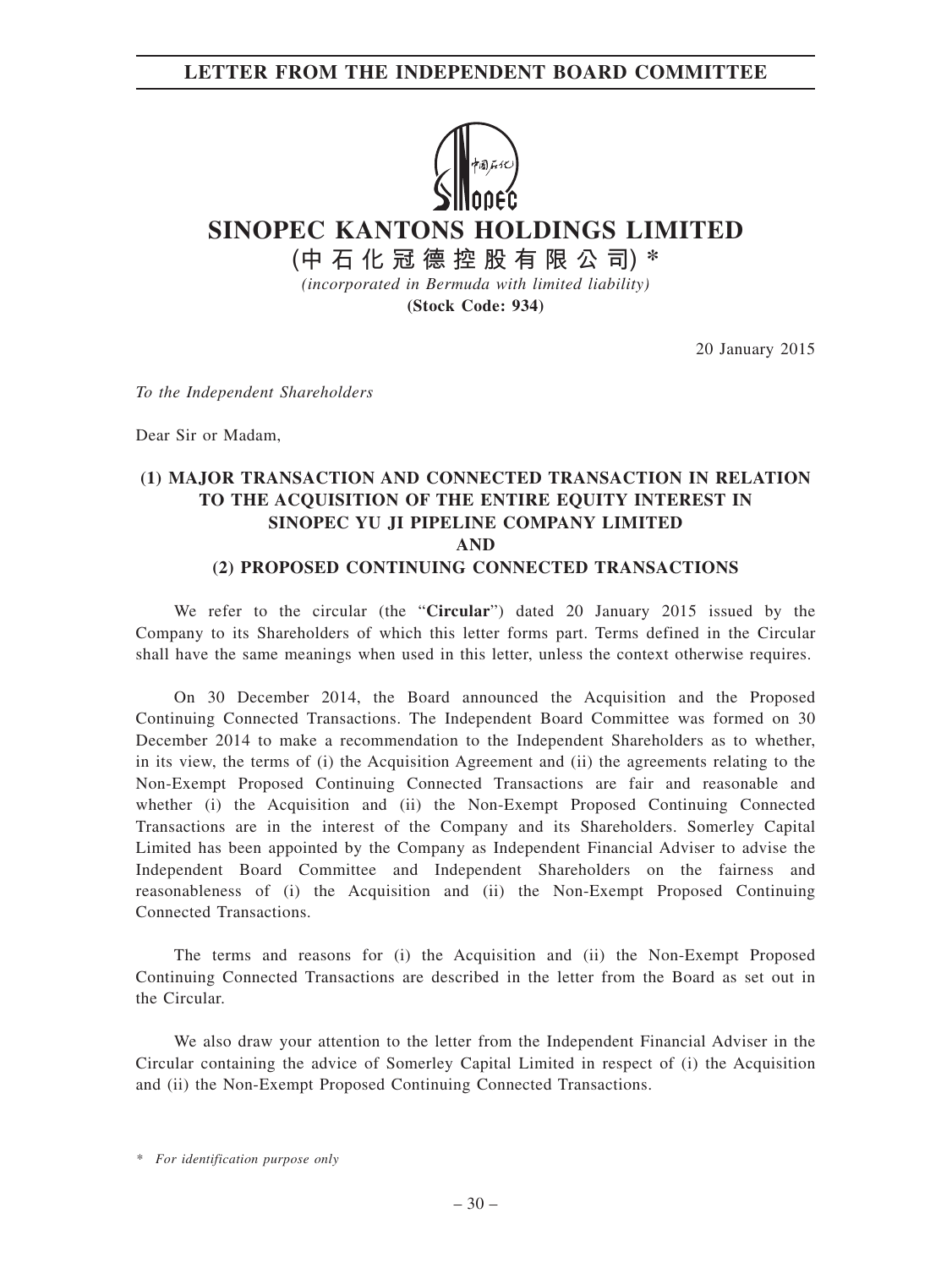### **LETTER FROM THE INDEPENDENT BOARD COMMITTEE**

As your Independent Board Committee, we have discussed with the management of the Company the reasons for entering into (i) the Acquisition and (ii) the Non-Exempt Proposed Continuing Connected Transactions and the basis upon which their terms have been determined. We have also considered the key factors taken into account by Somerley Capital Limited in arriving at its opinion regarding the (i) the Acquisition and (ii) the Non-Exempt Proposed Continuing Connected Transactions as set out in the letter from the Independent Financial Adviser as set out in the Circular, which we urge you to read carefully.

The Independent Board Committee, after taking into account, among other things, the advice of Somerley Capital Limited, the Independent Financial Adviser to the Company, considers that the (i) the Acquisition and (ii) the Non-Exempt Proposed Continuing Connected Transactions are on normal commercial terms and in the ordinary and usual course of business of the Company, and in the best interest of the Company and fair and reasonable so far as the Independent Shareholders are concerned. Accordingly, the Independent Board Committee recommends the Independent Shareholders to vote in favour of the ordinary resolution in relation to the Acquisition and the Non-Exempt Proposed Continuing Connected Transactions as set out in the notice of the SGM at the end of the Circular.

Yours faithfully,

Ms. Tam Wai Chu, Maria **Dr. Wong Yau Kar, David** *Independent Non-executive Director*

*Independent Non-executive Director*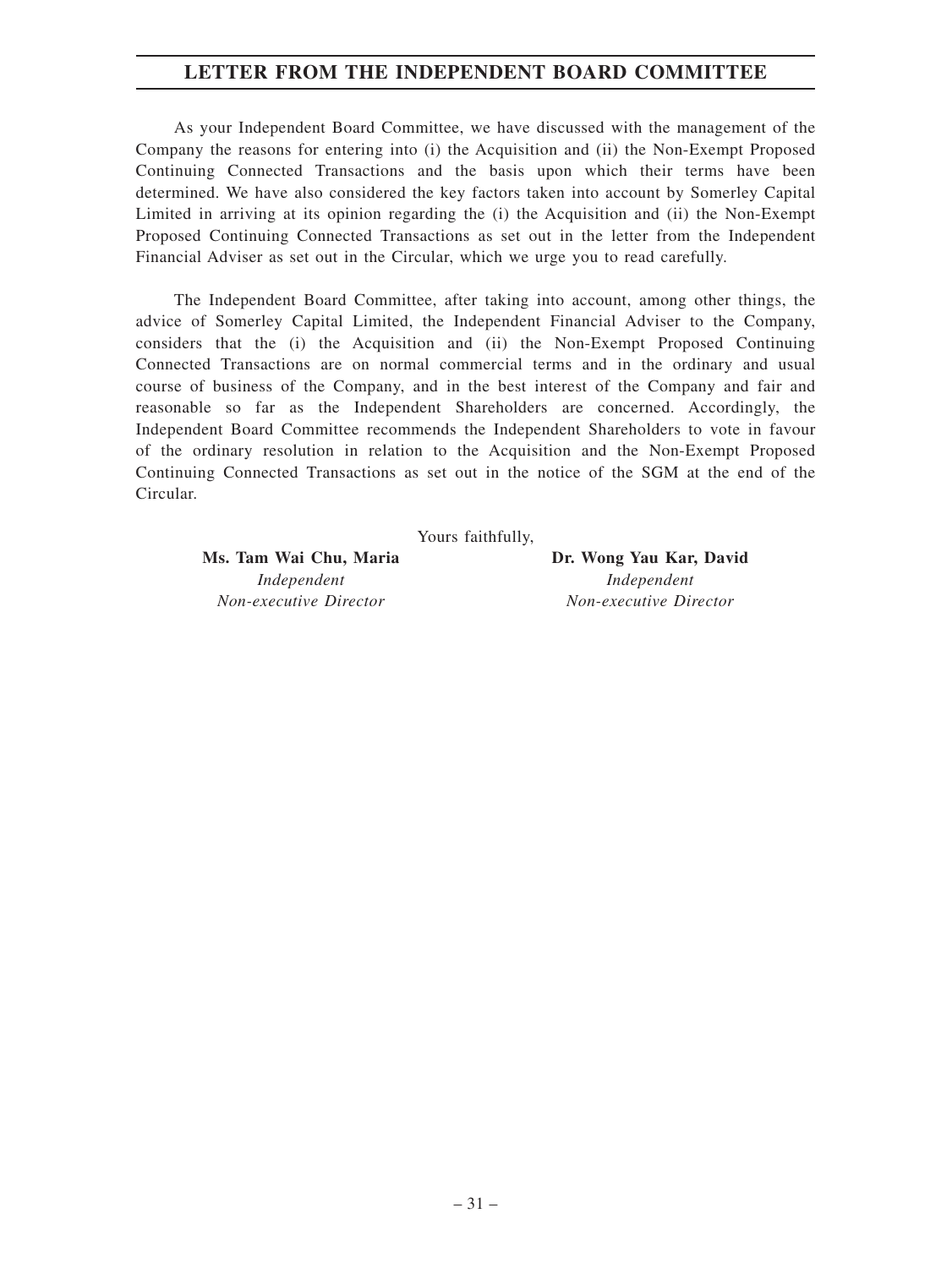### **LETTER FROM THE INDEPENDENT FINANCIAL ADVISER**

*The following is the letter of advice from Somerley to the Independent Board Committee and the Independent Shareholders, which has been prepared for the purpose of inclusion in this circular.*



#### **SOMERLEY CAPITAL LIMITED**

20th Floor China Building 29 Queen's Road Central Hong Kong

20 January 2015

To: *The Independent Board Committee and the Independent Shareholders of Sinopec Kantons Holdings Limited*

Dear Sirs,

### **(1) MAJOR TRANSACTION AND CONNECTED TRANSACTION IN RELATION TO THE ACQUISITION OF THE ENTIRE INTEREST IN SINOPEC YU JI PIPELINE COMPANY LIMITED AND (2) NON-EXEMPT PROPOSED CONTINUING CONNECTED TRANSACTIONS**

#### **INTRODUCTION**

We refer to our appointment to advise the Independent Board Committee and Independent Shareholders in connection with the Acquisition and the Non-Exempt Proposed Continuing Connected Transactions (collectively, the "**Transactions**"). Details of the Transactions are contained in the circular to the Shareholders dated 20 January 2015 (the "**Circular**"), of which this letter forms a part. Unless the context otherwise requires, capitalised terms used in this letter shall have the same meanings as those defined in the Circular.

As the applicable percentage ratios (as defined under the Listing Rules) are more than 25% but are less than 100%, the Acquisition constitutes a major transaction for the Company pursuant to Rule 14.06(3) of the Listing Rules. In addition, since SKI, the immediate controlling shareholder of the Company, holding 1,500,000,000 Shares representing approximately 60.3% of the issued share capital of the Company, is an indirect wholly-owned subsidiary of Sinopec Corp., the Acquisition also constitutes a connected transaction of the Company under Chapter 14A of the Listing Rules. As such, the Acquisition and the transactions contemplated thereunder are subject to the approval of the Independent Shareholders at the SGM on a vote taken by way of poll.

Upon Completion, Yu Ji Pipeline Company will become a wholly-owned subsidiary of the Company, and its continuing transactions with Sinopec Corp. and its subsidiaries and associates will become continuing connected transactions of the Company under Chapter 14A of the Listing Rules. As the applicable percentage ratios (as defined under the Listing Rules) for the value of each of the caps of the Non-Exempt Proposed Continuing Connected Transactions are more than 5%, those Non-Exempt Proposed Continuing Connected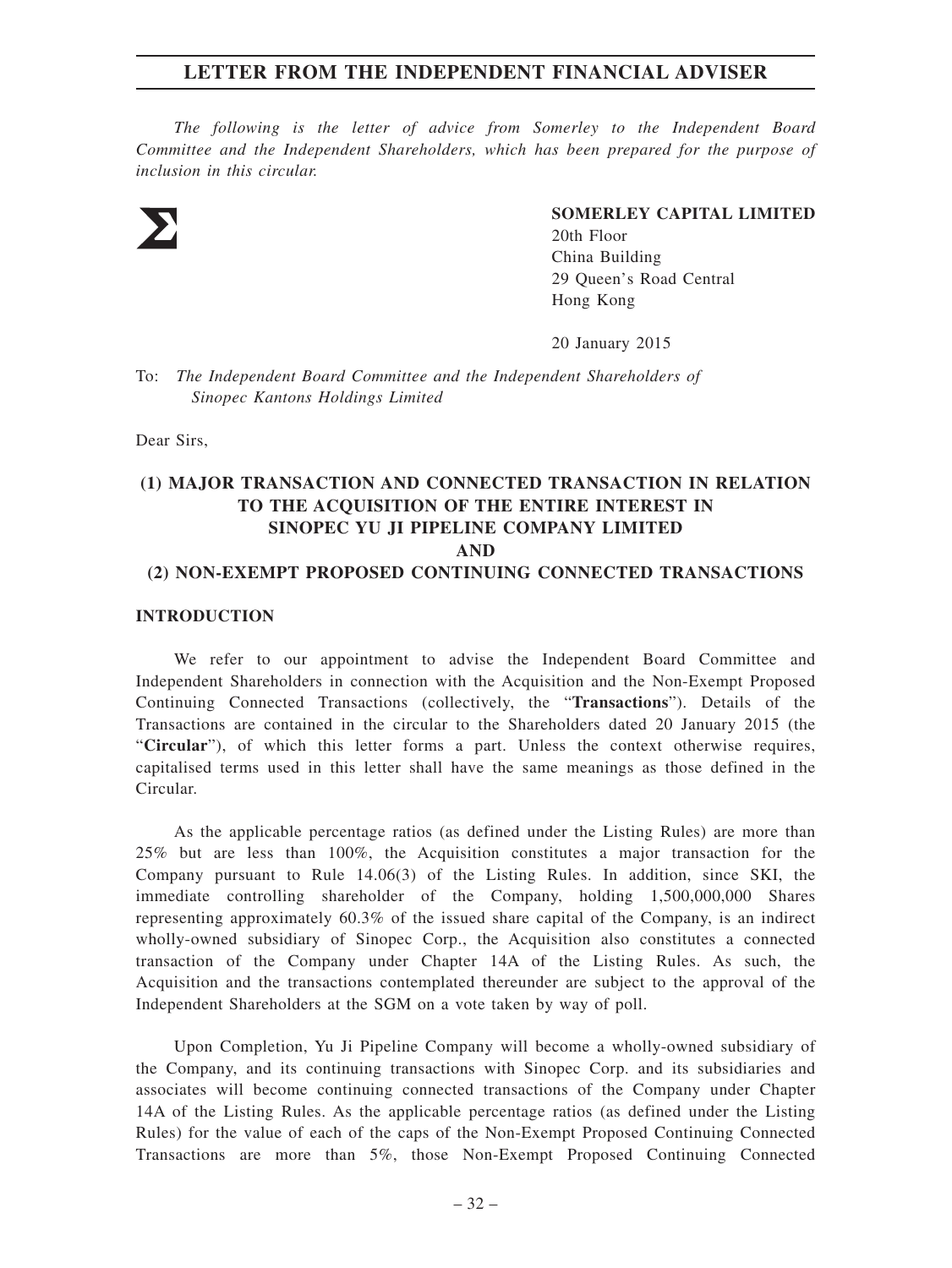### **LETTER FROM THE INDEPENDENT FINANCIAL ADVISER**

Transactions are subject to the reporting, announcement and Independent Shareholders' approval requirements as set out under Chapter 14A of the Listing Rules. The Company will also disclose the relevant details of its Non-Exempt Proposed Continuing Connected Transactions conducted during the financial year in the annual report of the Company in accordance with the relevant requirements as set out in Rules 14A.71 and 14A.72 of the Listing Rules.

SKI and its associates shall abstain from the voting on the resolution approving the Transactions.

The Independent Board Committee, comprising two independent non-executive Directors, namely Ms. Tam Wai Chu, Maria and Dr. Wong Yau Kar, David, has been established to make a recommendation to the Independent Shareholders on whether the terms of the Transactions are on normal commercial terms which are fair and reasonable and whether the Transactions are in the interests of the Company and the Independent Shareholders as a whole. Mr. Fong Chung, Mark served as an executive director for China development of Grant Thornton International Limited from June 2009 to December 2013, and retired in January 2014. Given that Grant Thornton Hong Kong Limited is the reporting accountant on Yu Ji Pipeline Company, Mr. Fong Chung, Mark will not join the Independent Board Committee. We have been appointed to advise the Independent Board Committee and the Independent Shareholders in this regard.

We are not associated with the Company, Sinopec Corp., their respective substantial shareholders or associates, and accordingly, are considered eligible to give independent advice on the Transactions. Apart from normal professional fees payable to us by the Company in connection with this appointment, no arrangement exists whereby we will receive any other fees or benefits from the Company, Sinopec Corp., their substantial shareholders or associates. In formulating our opinion and recommendation, we have reviewed, among other things, the announcement dated 30 December 2014 in relation to the Transactions, the Acquisition Agreement, the agreements for the Non-Exempt Proposed Continuing Connected Transactions, the Valuation Report prepared by ZhongHe Appraisal Co., Ltd., an independent firm of qualified valuers, the annual report of the Company for year ended 31 December 2013 (the "**2013 Annual Report**"), the interim report of the Company for the six months ended 30 June 2014 (the "**2014 Interim Report**") and the financial information on Yu Ji Pipeline Company and the Enlarged Group as set out in the Circular. We have also discussed with the management of the Group and Yu Ji Pipeline Company regarding the businesses and future prospects of the Enlarged Group. We note that the Board has reviewed the Valuation Report as set out in Appendix V to the Circular for the purposes of determining the consideration of the Acquisition (the "**Transfer Consideration**"). We have also considered the aforesaid valuations in forming our overall opinion herein. We considered the Valuation Report serve as the key reference in determining the Transfer Consideration and we therefore have discussed with ZhongHe Appraisal Co., Ltd. the bases, assumptions and methodologies adopted in the Valuation Report in the course of our review in assessing the fairness and reasonableness thereof, but no material reliance has been placed by us on such valuation in forming our overall opinion herein.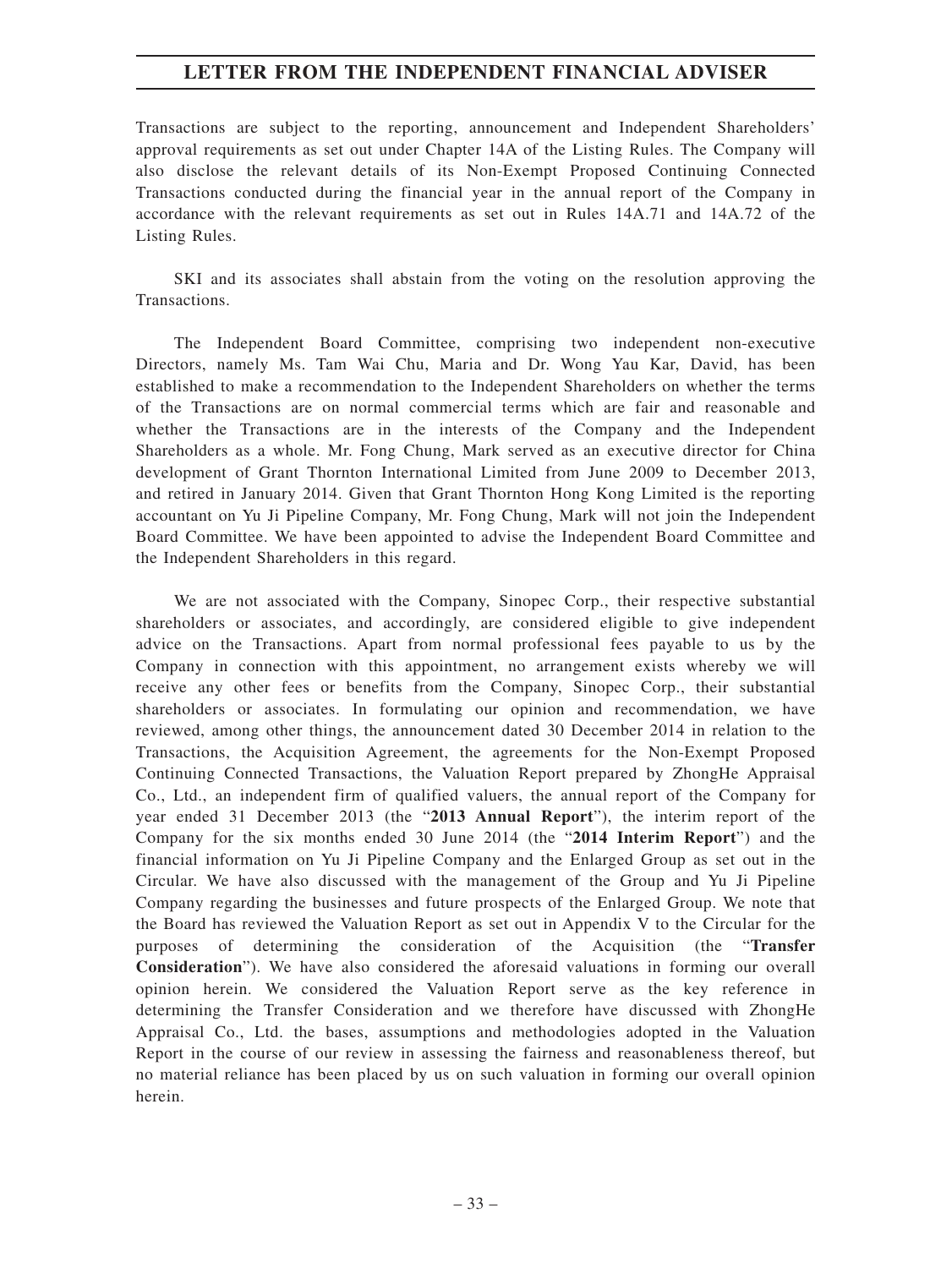### **LETTER FROM THE INDEPENDENT FINANCIAL ADVISER**

In addition, we have relied on the information and facts supplied, and the opinions and intention expressed, by the Directors and management of the Group and have assumed that they are true, accurate and complete and will remain true, accurate and complete up to the time of the SGM and completion of the Acquisition. We have also sought and received confirmation from the Directors that no material facts have been omitted from the information supplied and opinions expressed to us. We have no reason to believe that any material information has been withheld from us, or to doubt the truth or accuracy of the information provided. We have relied on such information and consider that the information we have received is sufficient for us to reach an informed view. We have not, however, conducted any independent investigation into the business and affairs of the Group or Yu Ji Pipeline Company.

#### **PRINCIPAL FACTORS AND REASONS CONSIDERED**

In formulating our opinion, we have taken into consideration the following principal factors and reasons:

#### **1. Background and businesses of the Group**

The Group is principally engaged in (i) the trading of crude oil, petroleum and petrochemical products; (ii) the rendering of crude oil jetty services; and (iii) the operating of vessel charter services. In 2012, the Group has completed the expansion of its crude oil transmission system in northern China, eastern China and southern China through the acquisition of a portfolio of five jointly controlled interests in Qingdao Shihua Crude Oil Terminal Co. Ltd., Ningbo Shihua Crude Oil Terminal Co. Ltd., Rizhao Shihua Crude Oil Terminal Co. Ltd., Tianjin Shihua Crude Oil Terminal Co. Ltd. and Tangshan Caofeidian Shihua Crude Oil Terminal Co. Ltd. (the "**Five Joint Ventures**"), which are engaged in deepwater crude oil terminals located in the eastern sea board of the PRC.

As stated in the 2014 Interim Report, during the first half of the year, six domestic terminal companies (including Zhan Jiang Port Petrochemical Terminal Co. and the Five Joint Ventures) generated an aggregate throughput of 78.22 million tonnes, realizing investment return of approximately HK\$284,000,000, representing an increase of approximately 32.09% as compared with the same period of last year; investment return from Vesta Terminal B.V., the joint venture of the Company in Europe was approximately HK\$33,230,000, representing an increase of approximately 64.83% as compared with the same period of last year, providing a strong driving force for the profitability of the Group. In the second half of 2014, while achieving good results in various operations, the Company will push forward the work of acquisition of Yu Ji Pipeline Company, and complete the asset acquisition as early as possible. In addition, the Company will take various effective measures, and continue to expand the storage and logistics projects to generate even better results for production, operations and development of the Company.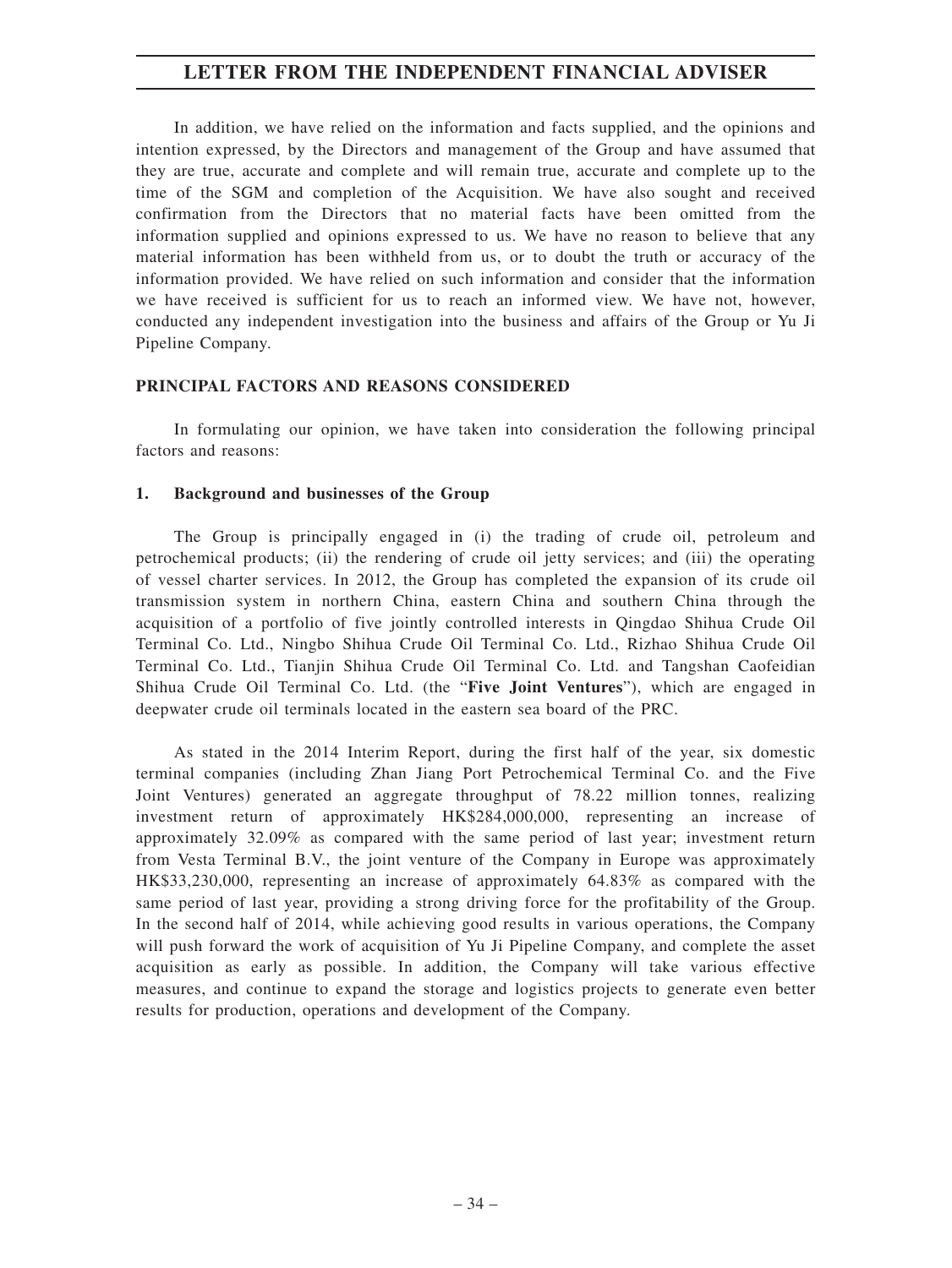## **2. Recent financial results and position of the Group**

Financial statements of the Group for the two years ended 31 December 2013 and the six months ended 30 June 2013 and 2014 are disclosed in the 2013 Annual Report and 2014 Interim Report, to which the Independent Shareholders' attention is drawn. Key financials of the Group are summarised below.

### *(a) Financial results of the Group*

The following summarises the annual results of the Group for each of the two years ended 31 December 2013 and the interim results of the Group for the six months ended 30 June 2013 and 2014 respectively:

#### **Table 1: Summary of the Group's financial results**

|                            |             | For the six months ended | For the year ended |                 |
|----------------------------|-------------|--------------------------|--------------------|-----------------|
|                            |             |                          | 31                 | 31              |
|                            | 30 June     | 30 June                  | <b>December</b>    | <b>December</b> |
|                            | 2014        | 2013                     | 2013               | 2012            |
|                            | (unaudited) | (unaudited)              | (audited)          | (audited)       |
|                            | HK\$'000    | <i>HK\$'000</i>          | HK\$'000           | HK\$'000        |
| Revenue                    | 3,510,630   | 13,049,149               | 23, 355, 579       | 22,041,792      |
| Gross profit               | 153,311     | 71,146                   | 154,782            | 239,391         |
| Share of results of        |             |                          |                    |                 |
| associated companies       | 56,383      | 63,586                   | 108,780            | 92,007          |
| Share of results of joint  |             |                          |                    |                 |
| ventures                   | 260,363     | 165,902                  | 456,966            | 59,759          |
| Profit attributable to the |             |                          |                    |                 |
| Shareholders for the       |             |                          |                    |                 |
| period/year                | 377,284     | 230,864                  | 491,397            | 291,738         |
| Earnings per Share         | 15.18 cents | $10.52$ cents            | $21.00$ cents      | 15.49 cents     |

The consolidated audited revenue and profit attributable to the Shareholders for the year ended 31 December 2013 were approximately HK\$23,355.6 million and HK\$491.4 million respectively, representing increases of 6.0% and 68.4% respectively as compared to those of the corresponding period in 2012. The increase in turnover was mainly due to increase in crude oil trading volume from 3.35 million tonnes in 2012 to 3.65 million tonnes in 2013, which resulted in the increase in segment revenue for trade of crude oil from HK\$20,936.0 million in 2012 to HK\$22,435.9 million in 2013. The decrease in gross profit was due to the planned maintenance in oil refinery facilities by a client and the increase in operating loss in vessel charter business of the Group. The increase in profit was due to the significant increase of investment return in 2013 generated by the Group's acquisition of the Five Joint Ventures principally engaged in the operation of crude oil jetty and its ancillary facilities, which completed in October 2012 and resulted in the increase in share of results of joint ventures from HK\$59.8 million in 2012 to HK\$457.0 million in 2013.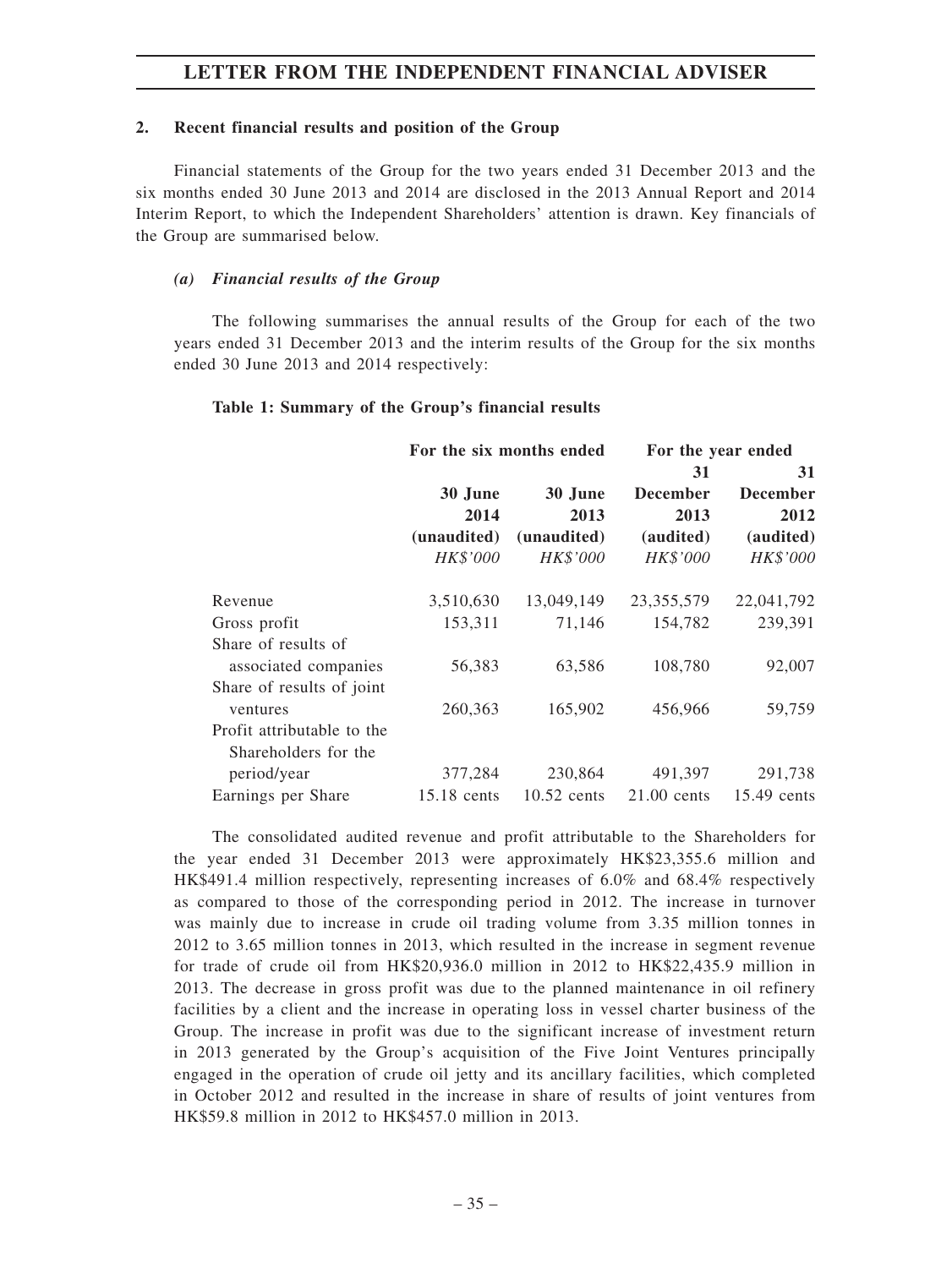The consolidated unaudited revenue and profit attributable to the Shareholders for the six months ended 30 June 2014 were approximately HK\$3,510.6 million and HK\$377.3 million respectively, representing a decrease of 73.1% and an increase of 63.4% respectively as compared to those of the corresponding period in 2013. The decrease in turnover was mainly attributable to the crude oil trading volume of the Group reduced significantly to 511,300 tonnes in the first half of 2014, representing a decrease of approximately 74.9% as compared with the corresponding period in 2013 due to adjustment of the Group's core business. The gross profit improved as a result of the termination of the loss making vessel charter contracts and the completion of the maintenance of a client's oil refinery facilities. The overall improvement in the net profit attributable to the Shareholders was a result of the significant increase in the gross profits from the operation and the investment return from the joint ventures of the Group.

## *(b) Financial position of the Group*

The following is a summary of the Group's balance sheet as at 30 June 2014 and 31 December 2013 as extracted from the 2014 Interim Report:

### **Table 2: Financial position of the Group**

|                                    | As at $30$      | As at $31$            |
|------------------------------------|-----------------|-----------------------|
|                                    | June            | <b>December</b>       |
|                                    | 2014            | 2013                  |
|                                    | (unaudited)     | (audited)             |
|                                    | <i>HK\$'000</i> | HK\$'000              |
| <b>ASSETS</b>                      |                 |                       |
| <b>Non-current assets</b>          |                 |                       |
| Property, plant and equipment      |                 | 1,893,216 1,958,211   |
| Investment properties              |                 | 14,581 14,910         |
| Prepaid land lease payment         |                 | 715,369 724,018       |
| Interests in associated companies  |                 | 682,356 617,864       |
| Interests in joint ventures        |                 | 5,906,671 5,475,680   |
| <b>Total non-current assets</b>    |                 | 9,212,193 8,790,683   |
| <b>Current assets</b>              |                 |                       |
| Inventories                        |                 | 19,634 47,108         |
| Trade, bills and other receivables |                 | 465,491 730,367       |
| Cash and cash equivalents          |                 | 1,304,883 1,622,454   |
| <b>Total current assets</b>        |                 | 1,790,008 2,399,929   |
| <b>Total assets</b>                |                 | 11,002,201 11,190,612 |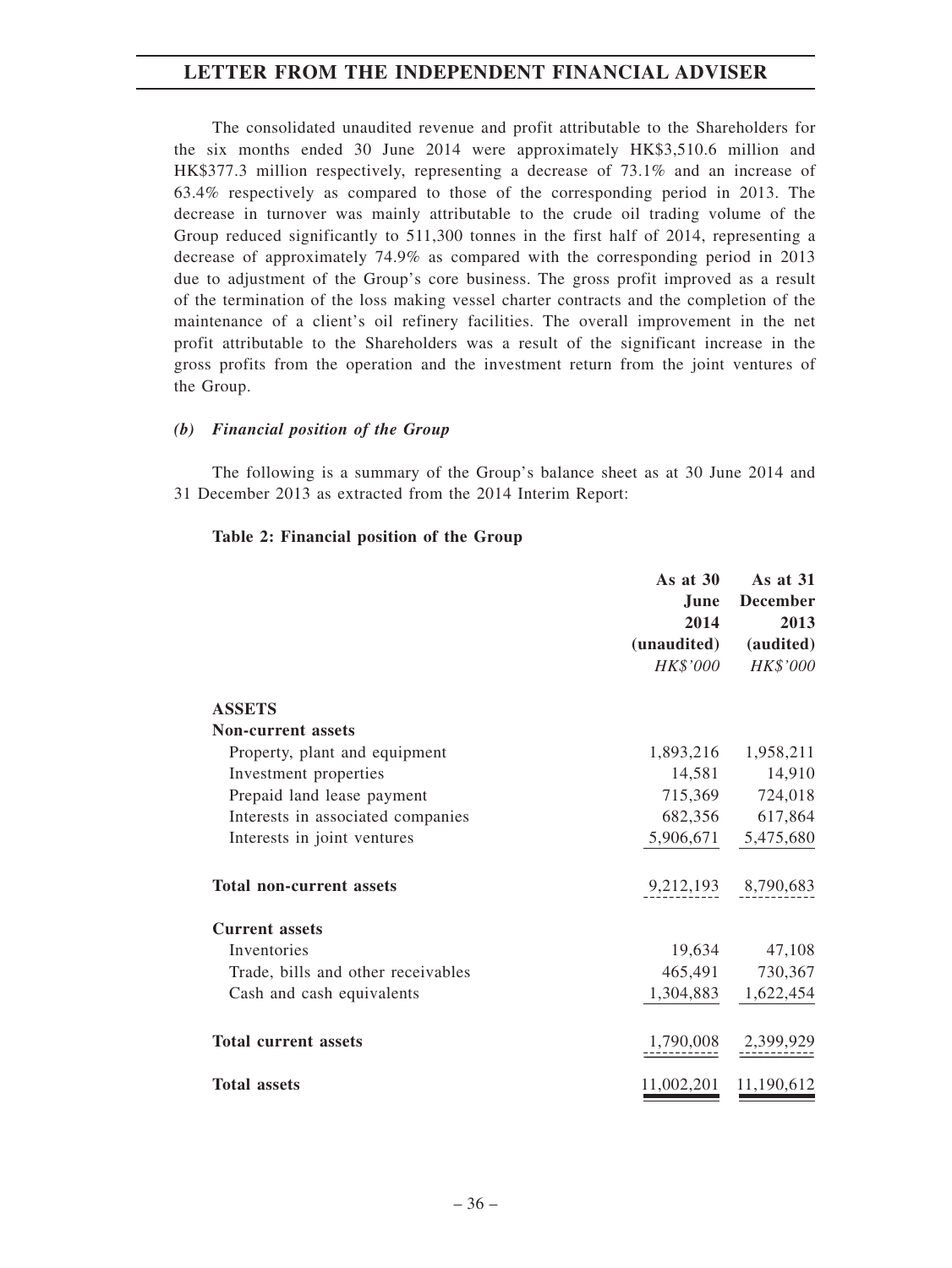|                                                      | As at $30$<br>June<br>2014     | As at $31$<br><b>December</b><br>2013 |
|------------------------------------------------------|--------------------------------|---------------------------------------|
|                                                      | (unaudited)<br><i>HK\$'000</i> | (audited)<br>HK\$'000                 |
| <b>LIABILITIES</b><br><b>Non-current liabilities</b> |                                |                                       |
| Deferred tax liabilities                             |                                | 95,228 97,582                         |
| <b>Current liabilities</b>                           |                                |                                       |
| Trade and other payables                             |                                | 740,632 1,223,410                     |
| Income tax payable                                   |                                | 21,483 13,399                         |
| <b>Total current liabilities</b>                     |                                | 762,115 1,236,809                     |
| <b>Total liabilities</b>                             |                                | 857,343 1,334,391                     |
| <b>EQUITY</b>                                        |                                |                                       |
| Equity attributable to the Shareholders              |                                |                                       |
| Share capital                                        |                                | 248,616 248,616                       |
| Reserves                                             |                                | 9,857,624 9,597,975                   |
| <b>Equity attributable to the Shareholders</b>       | 10,106,240 9,846,591           |                                       |
| Non-controlling interest                             | 38,618                         | 9,630                                 |
|                                                      |                                |                                       |
| <b>Total equity</b>                                  | 10,144,858 9,856,221           |                                       |

As noted in the 2014 Interim Report, the Group had sound liquidity and financial positions as at 30 June 2014. The non-current assets of the Group primarily include interests in joint ventures and property, plant and equipment, and current assets principally comprise cash and cash equivalents and trade, bills and other receivables. The liabilities of the Group mainly comprise trade and other payables. The decrease in cash and cash equivalents from approximately HK\$1,622.5 million as at 31 December 2013 to approximately HK\$1,304.9 million as at 30 June 2014 and decrease in trade and other payables from approximately HK\$1,223.4 million as at 31 December 2013 to approximately HK\$740.6 million as at 30 June 2014 was attributable to the settlement of payment by the Group for part of the land premium of the fifty-year land use right for the investment construction of storage and terminals ancillary facilities in Batam, Indonesia in the first half of 2014. As of 30 June 2014, the land premium actually paid by the Group was approximately HK\$367.6 million, representing 55% of the total land premium of the project in Batam, Indonesia.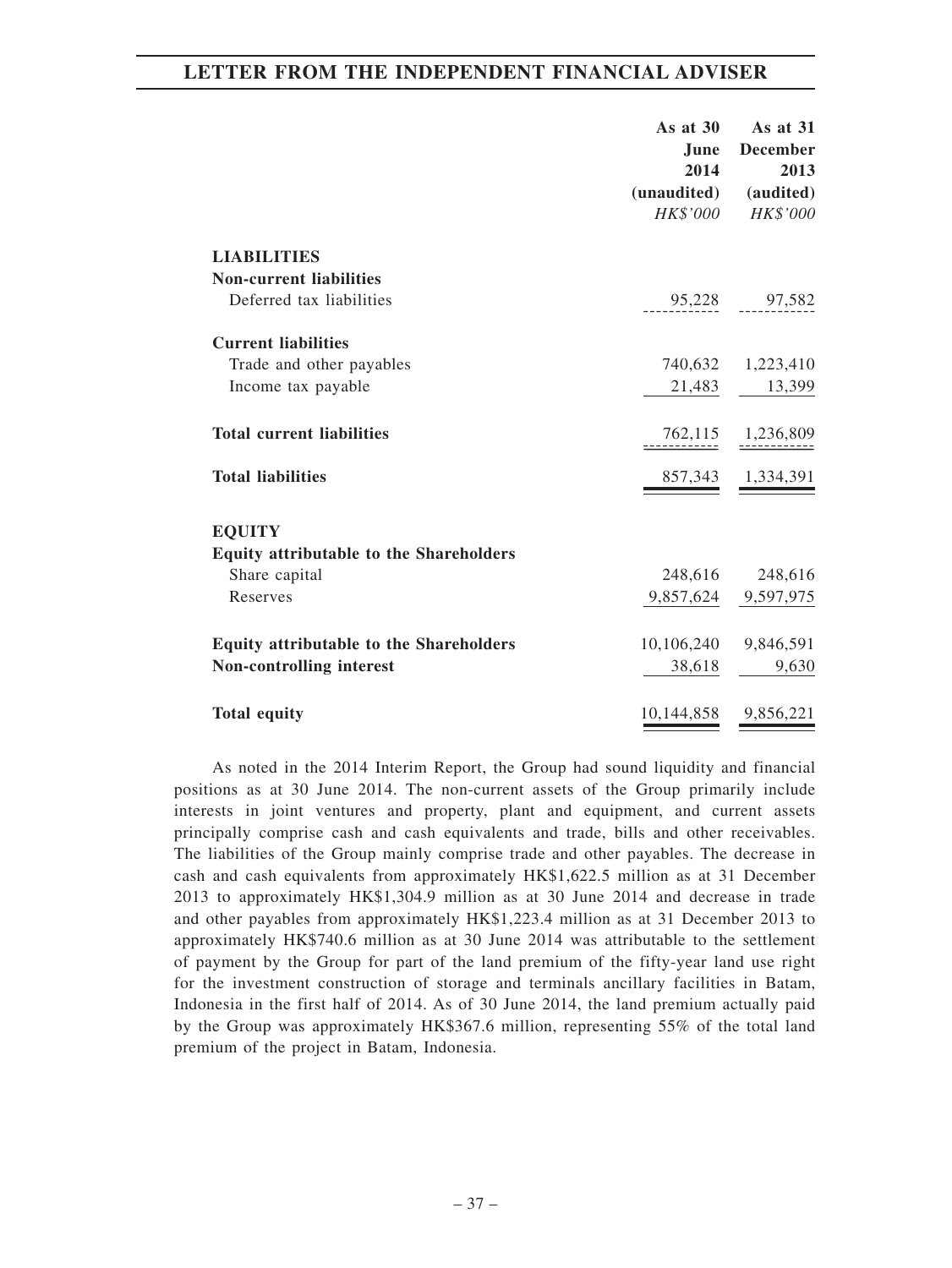## **3. Reasons for and benefits of the Acquisition**

The Group has been striving to become a first-class international petrochemical storage logistics company. In order to achieve its goal, the Group actively develops and continues to integrate the construction and operating business of petrochemical storage and logistics facilities, by having completed the equity acquisition of the six (6) oil terminal companies, namely Zhan Jiang Port Petrochemical Terminal Co. and the Five Joint Ventures.

During the recent years, the stable economic development in the PRC and the attention paid to and continuous investment in environment protection by the government, have enhanced the rapid development of natural gas and met with rigid demand in the PRC. In 2013, natural gas import volume in PRC reached approximately 53.0 bcm, representing a significant increase of 25% as compared to last year, and natural gas consumption volume for the whole year reached approximately 150.0 bcm, natural gas dependence has for the first time exceeded 30%, reaching approximately 31.6%. According to "12th Five-Year" plan of the PRC, it is expected that by 2015, the PRC will be the second largest natural gas consumption country, and by that time, the PRC's natural gas production will reach approximately 176.0 bcm, with the consumption of over 230.0 bcm. Looking forward, the demand for natural gas in the PRC will still be at the stage of rapid development before 2030. According to "13th Five-Year" plan of the PRC and the forecast of the International Energy Agency, it is expected that the demand for natural gas will be approximately 350.0 bcm by 2020, and will break through 392.0 bcm by 2030.

Yulin-Jinan Pipeline Project is responsible for the transmission of natural gas from Daniudi Gas Field, Ordos Basin, which represents an important asset of realizing the Group's deployment in natural gas transmission logistics sector so as to enable the Group to benefit from fast-growing natural gas market in the PRC and the favourable development trend. The length of the pipeline of the Yulin-Jinan Pipeline Project in respect of the Acquisition is approximately 944.93 km, starting from Yulin, Shaanxi province in the west of the PRC, and ending at Shandong Qihe in the east, by passing through four provinces, namely Shaanxi, Shanxi, Henan and Shandong. The pipeline contains an annual designed capacity of 3 bcm, mainly for the purpose of transmitting natural gas of Daniudi Gas Field, Ordos Basin of Sinopec Corp to Shandong province in the east of the PRC. It is a key energy project and a key construction project recognized by the "11th Five-Year" plan of the PRC, and is also an important part of construction plan of natural gas transmission pipeline network of the PRC.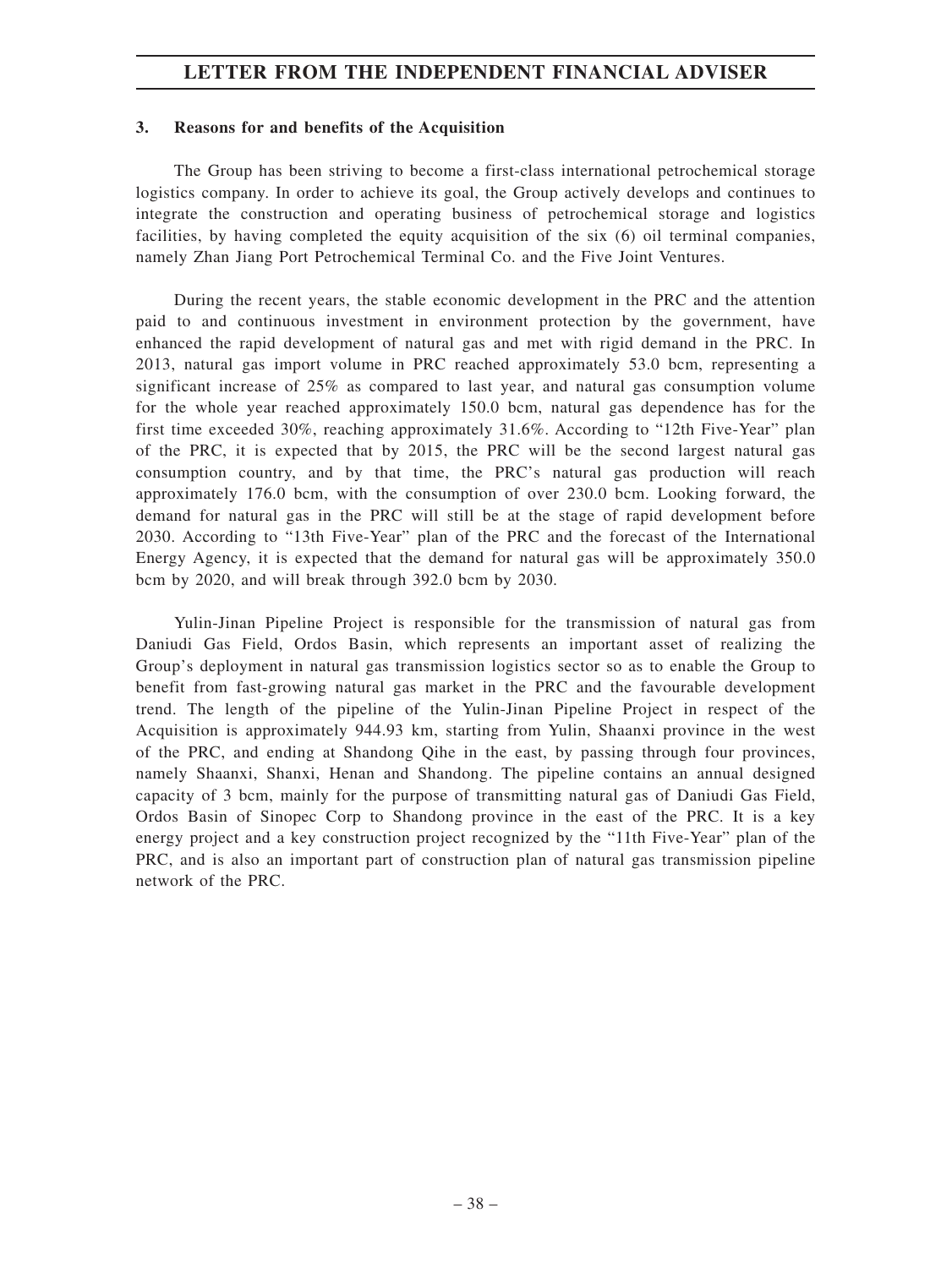An illustration of the geographic location of the Yulin-Jinan Pipeline Project is set out below:





The Acquisition is beneficial to the Group's optimisation of the layout of midstream infrastructures such as oil and gas storage and pipelines, so as to further enrich its strategic assets combination, to promote further diversification of the Group's business and to speed up the development of professionalism of the Group. This will enhance the operation of natural gas storage and transportation and logistics volume of the Group, in order to upgrade the scale of crude oil and gas storage transportation business to a new level.

While providing storage terminals and logistic services for the upper, middle and lower streams of business of Sinopec Group, the Acquisition will enable the Group to also take part in Sinopec Group's natural gas logistics business in order to achieve its strategic goal of becoming a leading oil and gas storage and logistics company in the future.

## **4. The Acquisition**

#### *(a) The Acquisition Agreement*

On 30 December 2014, Sinomart Development (as purchaser), a wholly-owned subsidiary of the Company, and Sinopec Corp. (as vendor) entered into the Acquisition Agreement. Pursuant to the Acquisition Agreement, Sinopec Corp. conditionally agreed to sell and Sinomart Development conditionally agreed to purchase the entire equity interest in Yu Ji Pipeline Company, which in turn owns Yulin-Jinan Pipeline Project.

The Acquisition Agreement will become effective upon the satisfaction of, among other things, the following conditions precedent:

(i) the due execution by Sinopec Corp. and Sinomart Development of the Acquisition Agreement;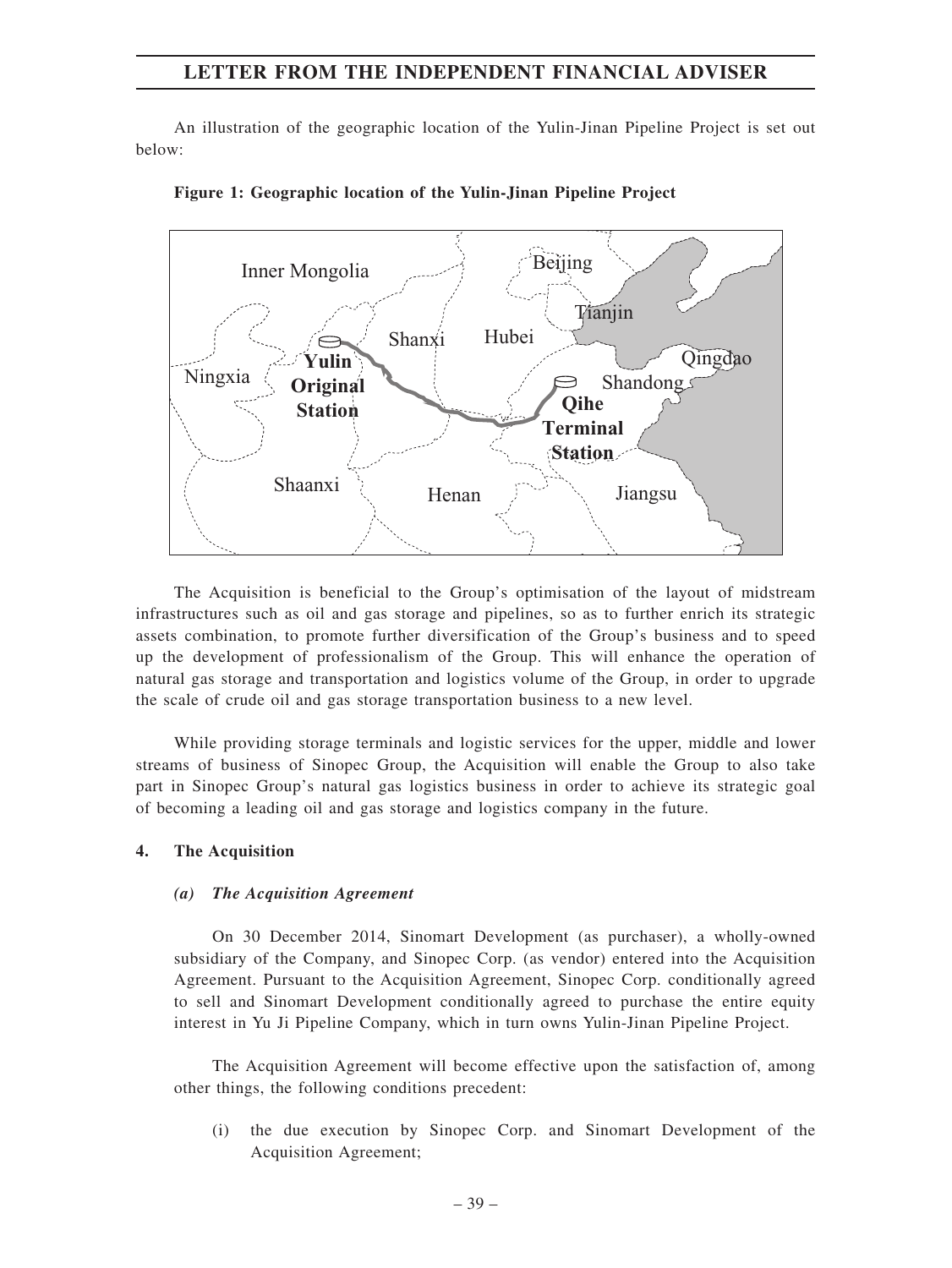- (ii) the parties having completed their respective internal approval procedures in relation to the Acquisition and having obtained relevant approvals, including but not limited to the approval of the Independent Shareholders in respect of the Acquisition and the Non-Exempt Proposed Continuing Connected Transactions at the SGM; and
- (iii) the parties having obtained the approvals from the approving authorities including the Ministry of Commerce of the PRC required in connection with the Acquisition Agreement.

Up to the Latest Practicable Date, the above condition (i) has been fulfilled. If any of the conditions is not fulfilled within 12 months from the date on which such resolution in respect of the Acquisition is approved by the Independent Shareholders at the SGM, the Acquisition Agreement and the transactions contemplated thereunder will be terminated simultaneously.

Upon Completion, Yu Ji Pipeline Company will become a wholly-owned subsidiary of the Company and the assets, liabilities and the financial results of Yu Ji Pipeline Company will be consolidated into the consolidated financial statements of the Company.

### *(b) Transfer Consideration*

The Transfer Consideration payable by Sinomart Development for the Acquisition is RMB2,576,881,100. Pursuant to the Acquisition Agreement, the Transfer Consideration will be paid in cash within 30 business days from the date of the conditions precedent of the Acquisition Agreement having been fulfilled.

The Company intends to satisfy payment for the Transfer Consideration by the internal resources of the Group and/or other equity/debt financing, as may be arranged by the Board. Up to the Latest Practicable Date, the Company has yet finalised any equity/debt financing plan, and the financing plan will be at the discretion of the Board upon taking consideration of various factors, such as the market conditions and the terms of financing from the financial institutions.

The Transfer Consideration has been arrived at after arm's length negotiation between Sinomart Development and Sinopec Corp., and was determined based on the valuation of Yu Ji Pipeline Company as at 30 November 2014, appraised by the Valuer, an independent firm of qualified PRC valuer (designated by the PRC government to conduct valuation of state-owned assets), including the income approach. To the best knowledge, information and belief of the Directors, having made all reasonable enquiries, the Valuer is independent and not connected with the Company, Sinopec Corp., the Financial Adviser, the auditors of the Company, the reporting accountants of Yu Ji Pipeline Company and their respectively ultimate beneficial owners.

The Directors consider that it would be appropriate and beneficial to the Company to use the income approach for valuation of the entire equity interests in Yu Ji Pipeline Company on the basis that (i) by adopting the income approach, the parties would have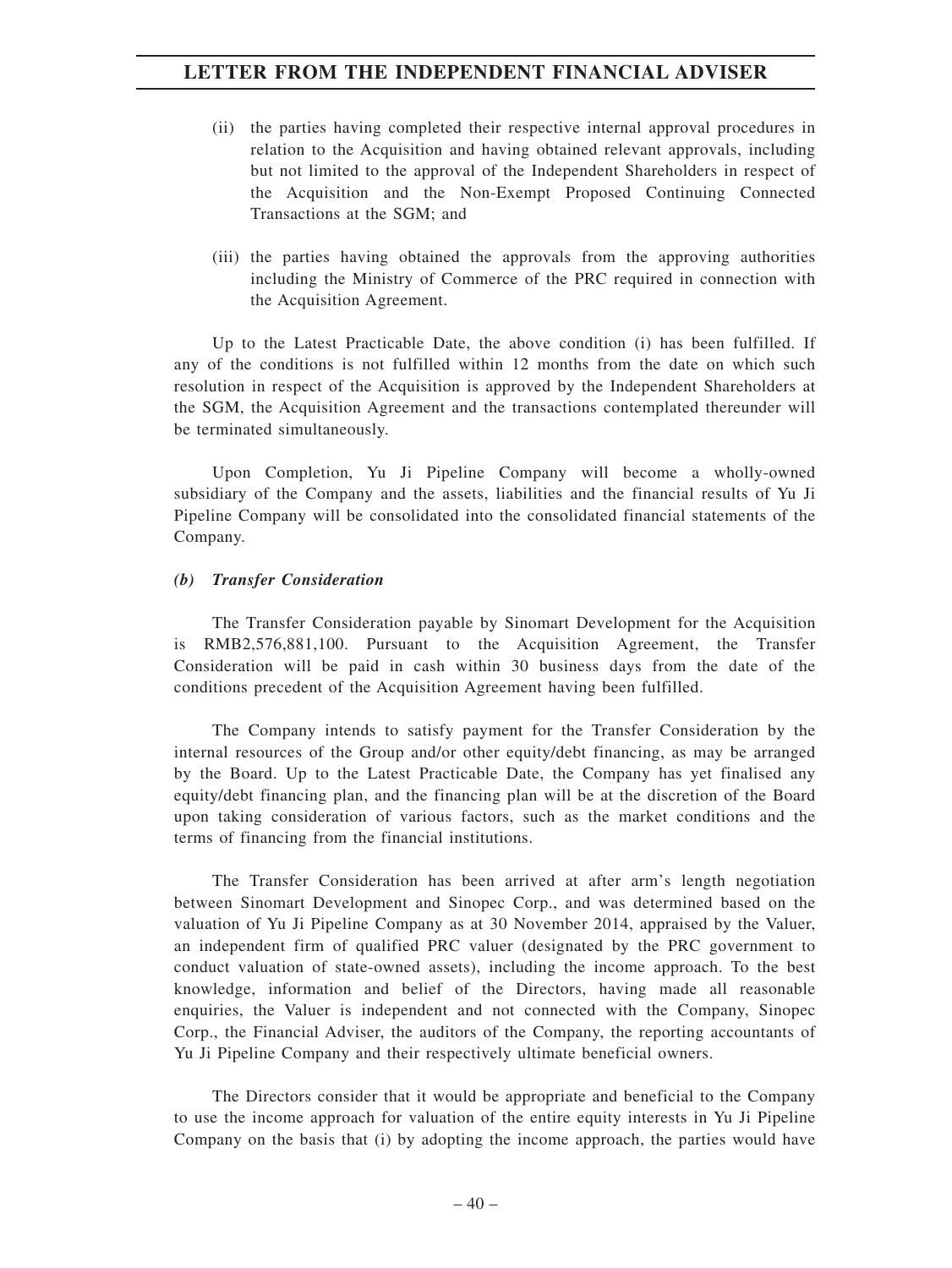regard to factors such as the future business and financial performance of Yu Ji Pipeline Company; and (ii) the income approach is in line with the applicable PRC laws and regulations in respect of valuation of PRC state-owned assets.

As at 30 November 2014, the valuation of Yu Ji Pipeline Company was about RMB2,576.88 million (the "**Appraised Value**"). As at the date of valuation, being 30 November 2014, the unaudited net asset value of Yu Ji Pipeline Company prepared in accordance with HKFRS was RMB1,539.37 million. The Directors consider that the valuation of Yu Ji Pipeline Company as of 30 November 2014 is fair and reasonable.

## **5. Information on Yu Ji Pipeline Company**

#### *(a) Background and business of Yu Ji Pipeline Company*

Yu Ji Pipeline Company owns Yulin, Shaanxi Province-Jinan, Shandong Province Natural Gas Transmission Pipelines of about 944.93 km long, which pass through four provinces including Shaanxi province, Shanxi province, Henan province and Shandong province, the PRC, and the ancillary facilities and its operations commenced in around October 2010.

The trunk line was built with a designed annual transmission capacity of 3 bcm, and upon completion of the compression upgrade project for Yulin-Jinan Pipeline Project, it is expected that the annual transmission capacity will be increased to 5 bcm. It is estimated that the compression upgrade project will be completed by the end of 2015 and further capital commitment for such project will be approximately RMB380 million. The pipeline transmits the natural gas produced at Sinopec Group's Daniudi Gas Field in North China's Ordos Basin, which is the state-owned company's second-largest gas field project, and the natural gas is being directed to residential, commercial and industrial users in Jinan.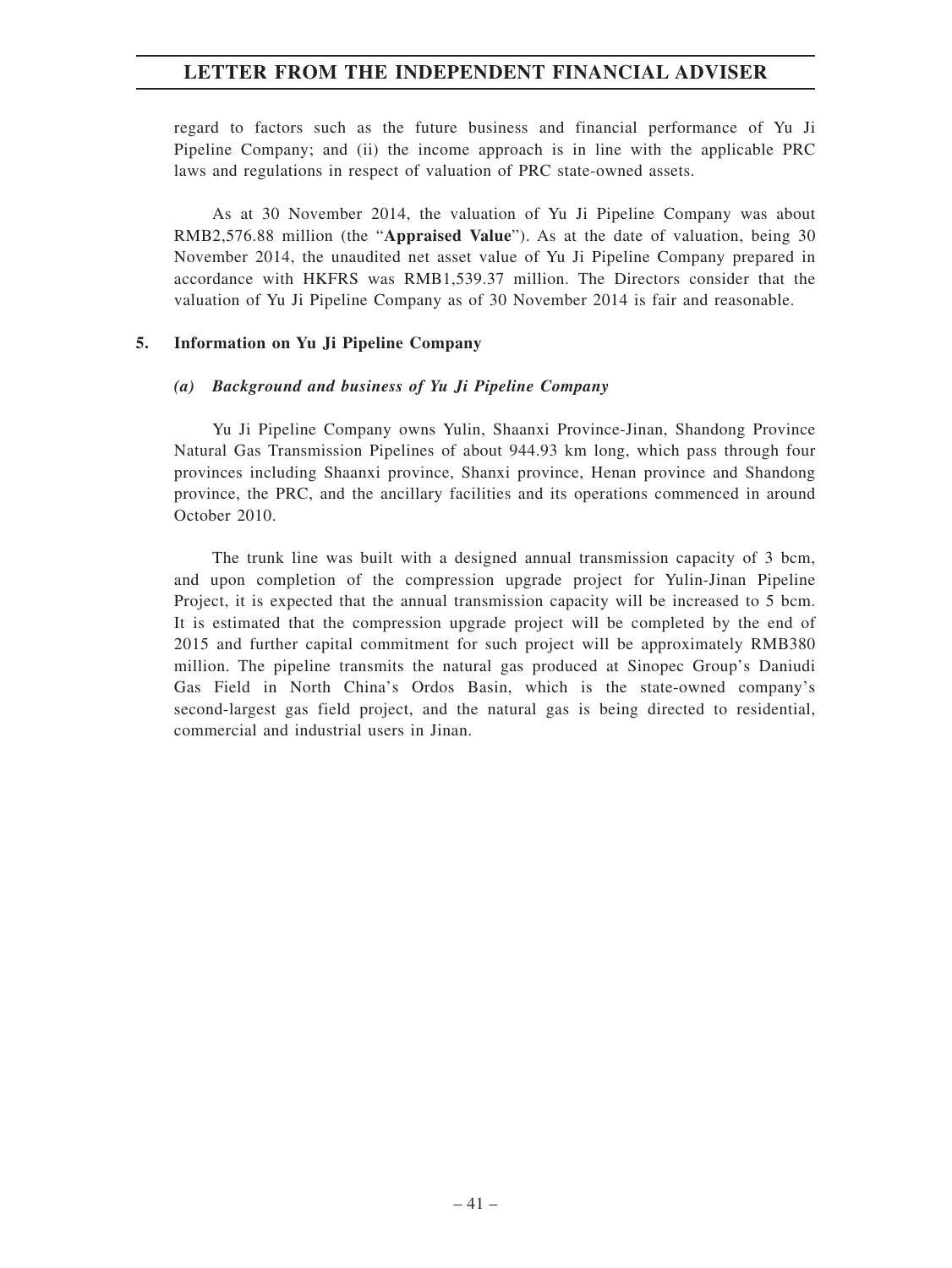## *(b) Financial information on Yu Ji Pipeline Company*

## *(i) Financial results*

The audited financial results of Yu Ji Pipeline Company for the three years ended 31 December 2013 and the eleven months ended 30 November 2014 as extracted from the accountant's report of Yu Ji Pipeline Company as set out in Appendix II to the Circular, for the purpose of our analysis, are as set out below.

## **Table 3: Yu Ji Pipeline Company's financial results**

| For the<br>eleven<br>months<br>ended 30<br><b>November</b> |                                             |                                | 2011                                                           |
|------------------------------------------------------------|---------------------------------------------|--------------------------------|----------------------------------------------------------------|
| <b>RMB'000</b>                                             | <b>RMB'000</b>                              | <b>RMB'000</b>                 | <b>RMB'000</b>                                                 |
|                                                            |                                             |                                | 869,943                                                        |
| (584, 222)                                                 | (746, 305)                                  | (498, 482)                     | (434, 746)                                                     |
|                                                            |                                             |                                |                                                                |
| 463,591                                                    | 508,353                                     | 481,122                        | 435,197                                                        |
| 56,667                                                     | 6,479                                       |                                |                                                                |
| (29, 541)                                                  | (23, 859)                                   | (27,964)                       | (13, 166)                                                      |
| 490,717                                                    | 490,973                                     | 453,158                        | 422,031                                                        |
| 46                                                         | 16                                          | 32                             | 33                                                             |
|                                                            | (138, 470)                                  | (123, 103)                     | (94, 821)                                                      |
| (158, 726)                                                 | (138, 454)                                  | (123,071)                      | (94, 788)                                                      |
|                                                            |                                             |                                |                                                                |
| 331,991                                                    | 352,519                                     | 330,087                        | 327,243                                                        |
|                                                            |                                             |                                | (81, 811)                                                      |
| 248,993                                                    | 264,389                                     | 247,565                        | 245,432                                                        |
|                                                            | 2014<br>1,047,813<br>(158, 772)<br>(82,998) | 2013<br>1,254,658<br>(88, 130) | For the year ended 31 December<br>2012<br>979,604<br>(82, 522) |

## A. Revenue

Revenue of Yu Ji Pipeline Company had been derived from its gas transmission operation. Revenue increased by 12.6% and 28.1% in 2012 and 2013 respectively as compared with the respective preceding year, which was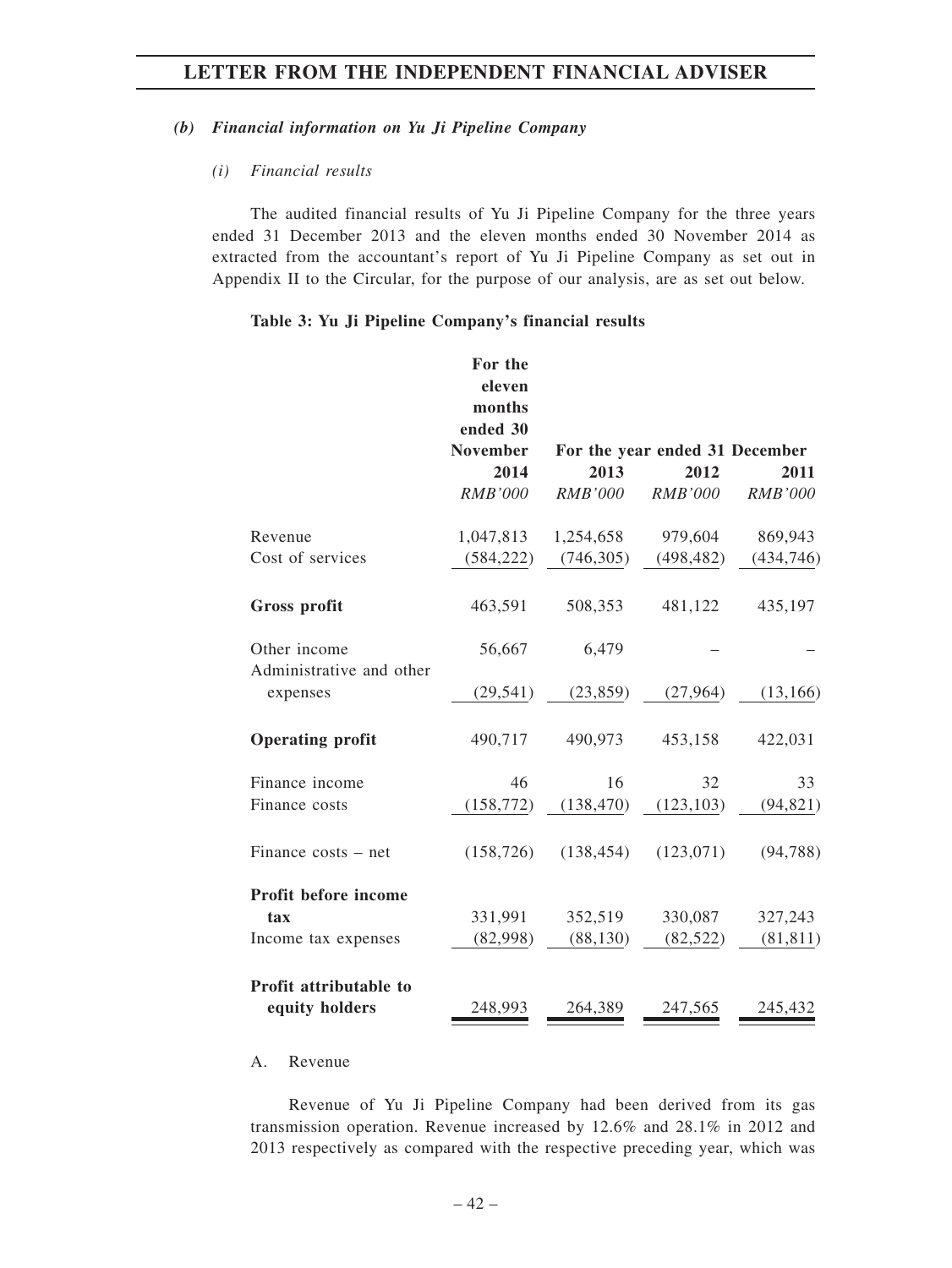mainly attributable to the increase in the market demand for gas in China which boosted the volume of Yu Ji Pipeline Company's gas transmission. Revenue for the eleven months ended 30 November 2014 decreased by 5.5% as compared to the corresponding period in 2013, mainly due to the decrease in demand from 1.93 bcm for the eleven months ended 30 November 2013 to 1.87 bcm for the corresponding period in 2014 for the Shandong province, which charges the highest transmission fee at RMB0.46 per cm as compared to the other three provinces.

## B. Gross profit

Gross profit of Yu Ji Pipeline Company increased by 10.6% and 5.7% in 2012 and 2013 respectively as compared with the respective preceding year, which was mainly due to the increase in the market demand for gas in China and thus the increase in the volume of Yu Ji Pipeline Company's gas transmission. The gross profit margin of Yu Ji Pipeline Company decreased from 50.0% in 2011 to 49.1% in 2012, and decreased further to 40.5% in 2013. The significant decrease in gross profit margin in 2013 was mainly due to substantial amount of payment of fees for storage vault and production safety expenses has been incurred during 2013. The decrease in gross profit margin for the three years ended 31 December 2013 was also attributable to the gradual increase in transmission of gas to provinces with lower market price. The gross profit margin increased to 44.2% for the eleven months ended 30 November 2014 due to the decrease in cost of services as a result of the decrease in production safety expenses.

## C. Other income

Other income of RMB6.5 million and RMB56.7 million for the year ended 31 December 2013 and the eleven months ended 30 November 2014 was mainly derived from the tax refund of the value-added tax paid by the Yu Ji Pipeline Company as a result of the replacement of business tax with value-added tax. According to approval documents released by the official PRC tax authorities, the value-added tax refund policy for taxpayers engaged in pipeline transmission services will be effective until 31 December 2015, subject to any amendments of the policy by the tax authorities.

#### D. Finance costs

Finance costs represented interest expenses incurred for Yu Ji Pipeline Company's long-term borrowings of RMB3,300 million. Increase in finance costs was mainly due to the rise of the effective interest rate from 2.9% per annum in 2011, to 3.7% per annum in 2012, 4.2% per annum in 2013 and 5.4% per annum in 2014.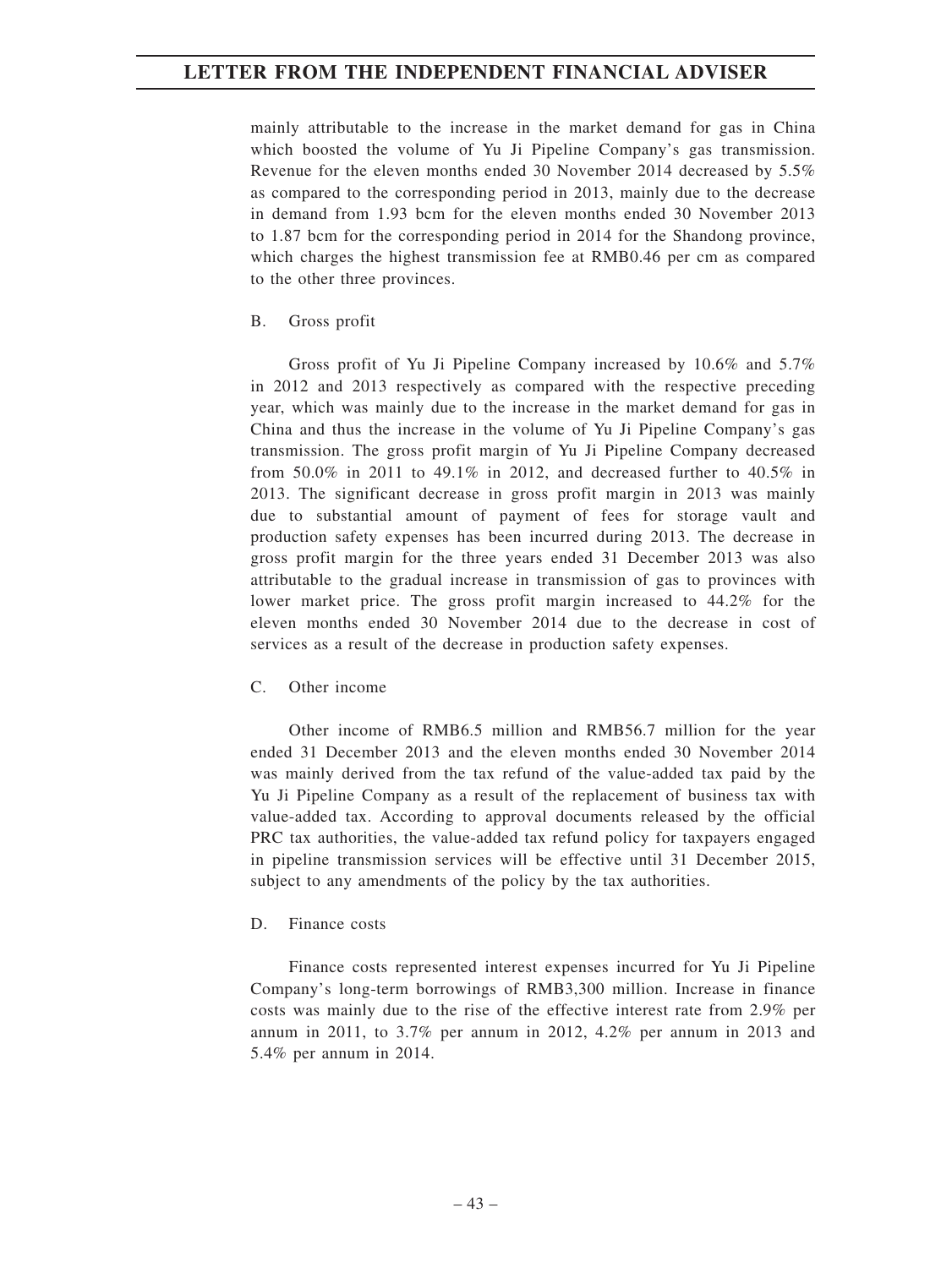E. Profit attributable to equity holders

Yu Ji Pipeline Company reported profit attributable to its equity holders of RMB245.4 million, RMB247.6 million, RMB264.4 million and RMB249.0 million for the years ended 31 December 2011, 2012 and 2013 and the eleven months ended 30 November 2014 respectively. The gradual increase in profit attributable to equity holders of Yu Ji Pipeline Company for the three years ended 31 December 2013 was mainly due to the increase in revenue and gross profit as mentioned above, despite partially offset by the increase in finance expenses. Profit attributable to equity holders for the eleven months ended 30 November 2014 increased by 19.1% compared to the corresponding period in 2013 despite the decrease in revenue, which is offset by the decrease in cost of services and the other income derived from value-added tax refund as mentioned above.

*(ii) Financial positions*

Set out below are the summarised audited financial positions of Yi Ji Pipeline Company as at 31 December 2011, 2012 and 2013 and as at 30 November 2014 as extracted from the accountant's report of Yu Ji Pipeline Company as set out in Appendix II to the Circular.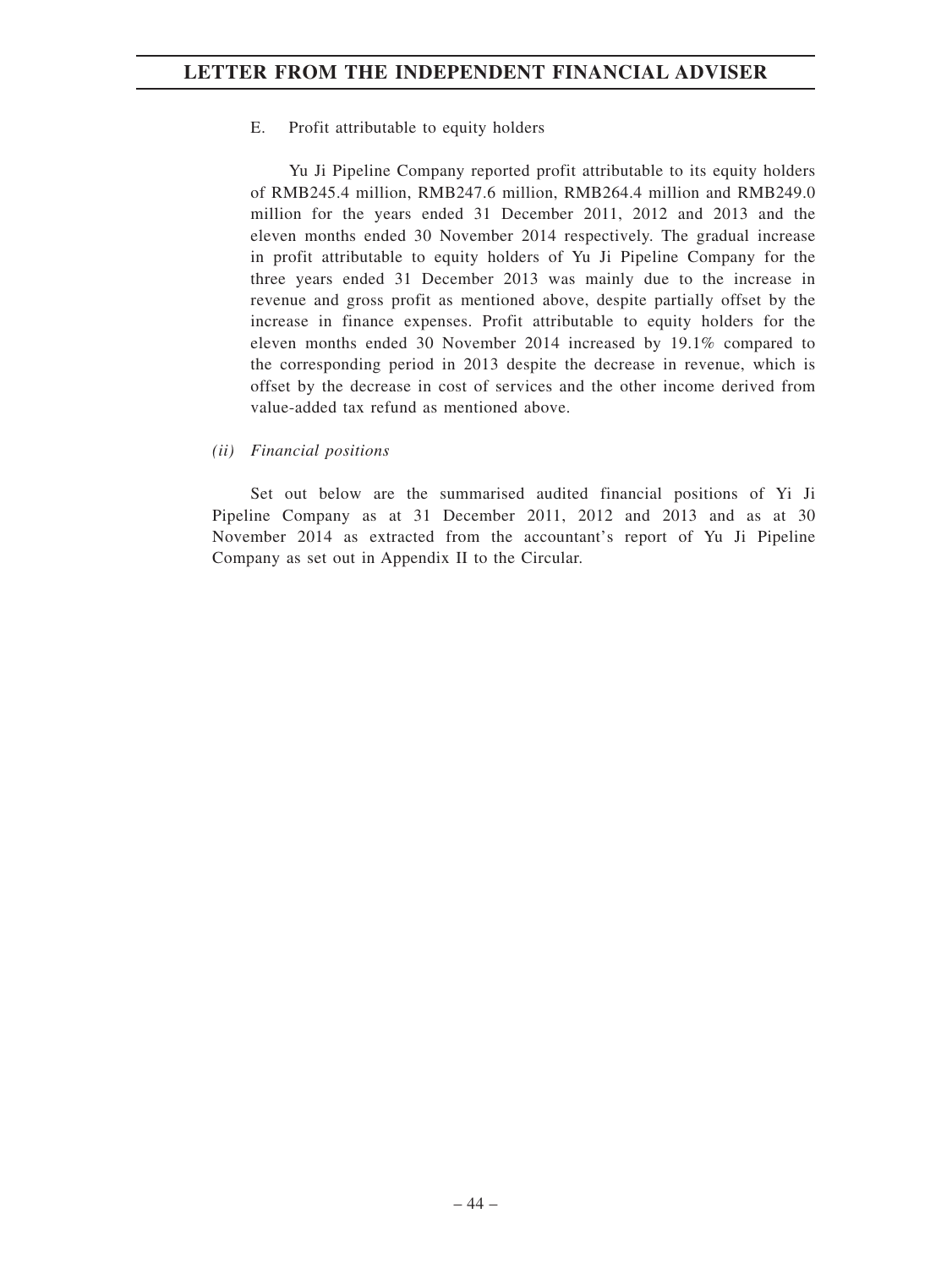# **Table 4: Yu Ji Pipeline Company's financial position**

|                                 | As at 30<br><b>November</b> |                | As at 31 December |                |
|---------------------------------|-----------------------------|----------------|-------------------|----------------|
|                                 | 2014                        | 2013           | 2012              | 2011           |
|                                 | RMB'000                     | <b>RMB'000</b> | RMB'000           | <b>RMB'000</b> |
| <b>ASSETS</b>                   |                             |                |                   |                |
| <b>Non-current assets</b>       |                             |                |                   |                |
| Prepaid land lease payments     | 27,181                      | 27,710         |                   |                |
| Property, plant and             |                             |                |                   |                |
| equipment                       | 4,560,907                   | 4,775,115      | 4,963,232         | 4,658,967      |
| <b>Total non-current assets</b> | 4,588,088                   | 4,802,825      | 4,963,232         | 4,658,967      |
| <b>Current assets</b>           |                             |                |                   |                |
| Inventories                     | 5,787                       | 7,160          | 7,206             | 689            |
| Trade and other receivables     | 239,670                     | 108,207        | 5,283             | 28,287         |
| Cash and cash equivalents       | 215,662                     | 3,115          | 2,257             | 517            |
|                                 |                             |                |                   |                |
| <b>Total current assets</b>     | 461,119                     | 118,482        | 14,746            | 29,493         |
| <b>Total assets</b>             | 5,049,207                   | 4,921,307      | 4,977,978         | 4,688,460      |
| <b>LIABILITIES</b>              |                             |                |                   |                |
| <b>Non-current liabilities</b>  |                             |                |                   |                |
| Long-term borrowings            | 3,300,000                   | 3,300,000      | 3,300,000         | 3,300,000      |
|                                 |                             |                |                   |                |
| <b>Current liabilities</b>      |                             |                |                   |                |
| Accruals and other payables     | 209,841                     | 330,042        | 111,824           | 79,001         |
| <b>Total liabilities</b>        | 3,509,841                   | 3,630,042      | 3,411,824         | 3,379,001      |
|                                 |                             |                |                   |                |
| <b>EQUITY</b>                   |                             |                |                   |                |
| Share capital                   | 1,000,000                   |                |                   |                |
| Capital reserve                 | 466,811                     | 1,267,488      | 1,229,172         | 982,070        |
| Retained earnings               | 72,555                      | 23,777         | 336,982           | 327,389        |
| Total shareholder's equity      | 1,539,366                   | 1,291,265      | 1,566,154         | 1,309,459      |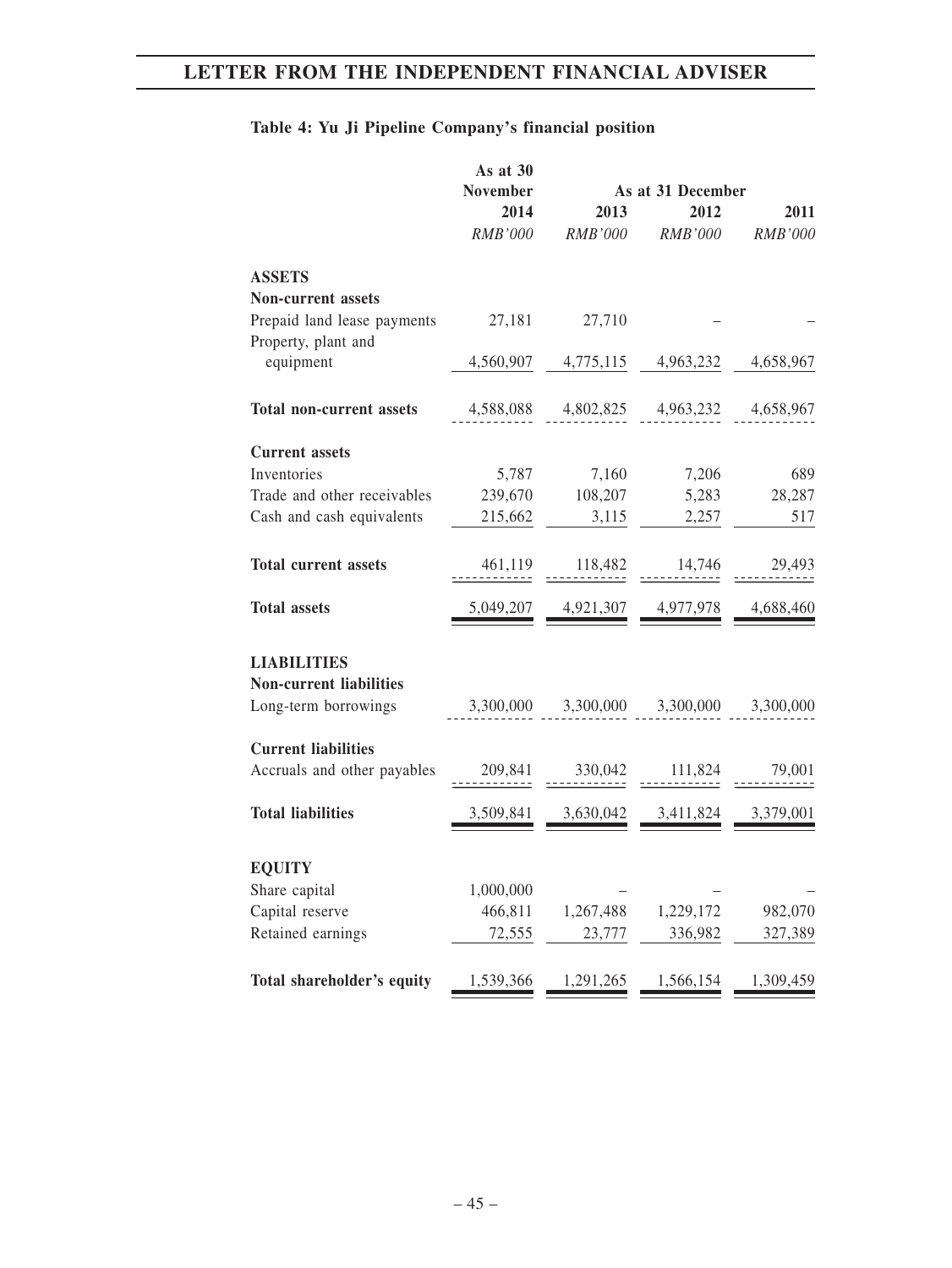A. Property, plant and equipment

The balance mainly represented the Yulin, Shaanxi Province-Jinan, Shandong Province Natural Gas Transmission Pipelines of about 944.93 km long, which pass through four provinces including Shaanxi province, Shanxi province, Henan province and Shandong province, the PRC, and the ancillary facilities.

B. Trade and other receivables

The balance mainly consisted of prepayment incurred for overseas purchases of equipment including such as compressors and valves, which was approximately RMB27.3 million, RMB0.7 million, RMB100.7 million and RMB215.0 million as at 31 December 2011, 2012 and 2013 and 30 November 2014 respectively. The fluctuations over the three years ended 31 December 2011, 2012 and 2013, and the eleven months ended 30 November 2014 reflected the changes in the needs of Yu Ji Pipeline Company to make overseas purchases of such equipment over the same period.

C. Cash and cash equivalents

The Yu Ji Pipeline Company had cash and cash equivalents totaling approximately RMB0.5 million, RMB2.3 million, RMB3.1 million and RMB215.7 million as at 31 December 2011, 2012 and 2013 and 30 November 2014 respectively. The increase in the total amount of cash and cash equivalents in 2014 was mainly contributed by profit for the period being retained in Yu Ji Pipeline Company.

D. Long-term borrowings

The balance represented long-term borrowings from Sinopec Corp., which are unsecured, and shall not repayable before 31 March 2016 with effective interest rate of 5.4% (2013: 4.2%, 2012: 3.7%, 2011: 2.9%) per annum.

E. Equity attributable to equity holders

The balance as at 30 November 2014 mainly comprised of share capital of RMB1,000 million, capital reserve of RMB466.8 million, and the retained earnings of RMB72.6 million after dividend payments to equity holders.

Independent Shareholders are advised to read the management and discussion analysis of Yu Ji Pipeline Company as set out in Appendix III to the Circular for further information on the financial analysis of Yu Ji Pipeline Company.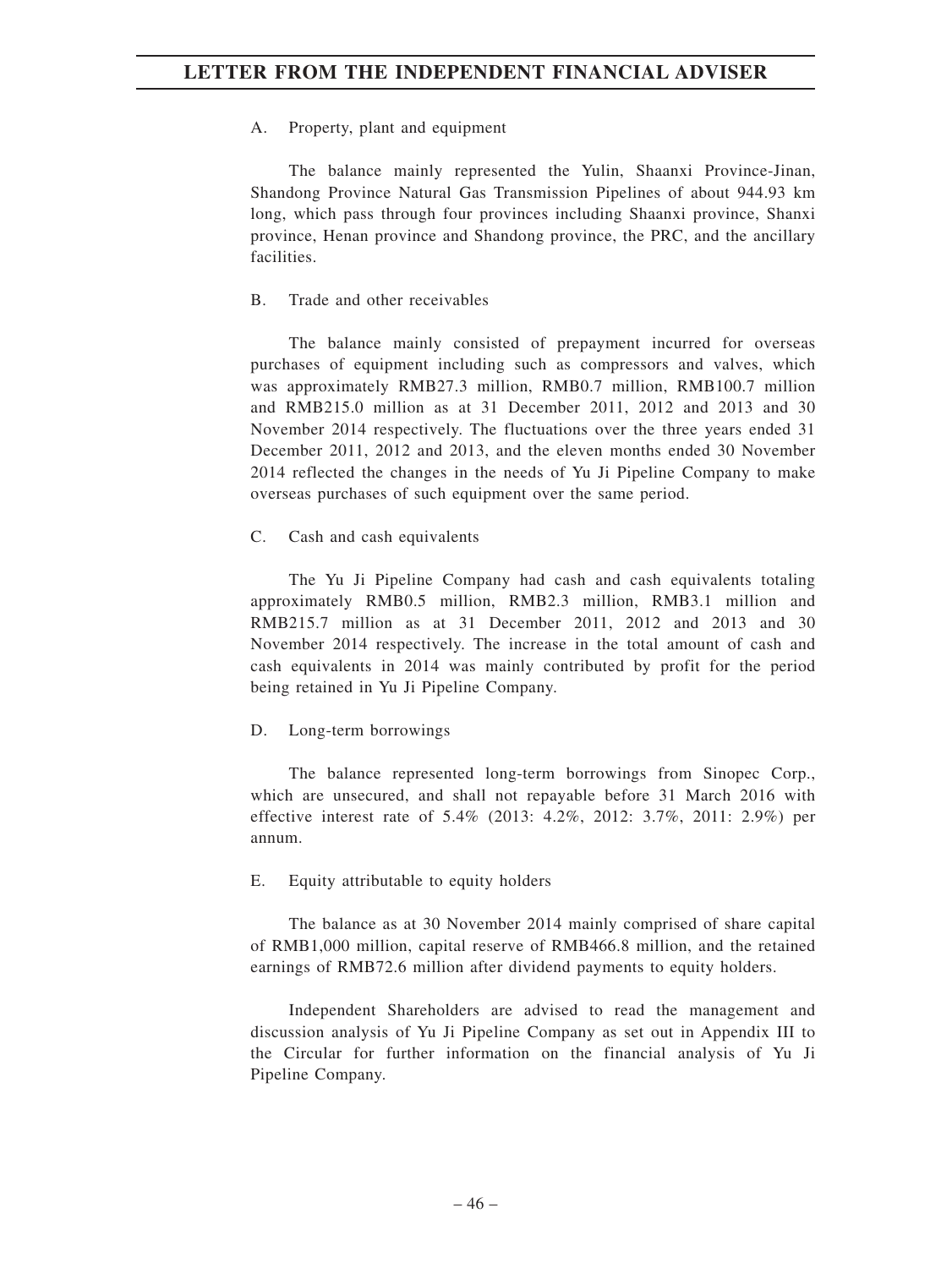## **6. Analysis of the Transfer Consideration**

As discussed in the letter from the Board in the Circular, the Transfer Consideration was arrived at after arm's length negotiations between Sinomart Development and Sinopec Corp. and was determined based on the valuation of Yu Ji Pipeline Company of RMB2,576.9 million as at 30 November 2014, as appraised by the Valuer, by using the income approach.

## *(i) PRC valuation*

A summary of the Valuation Report issued by the Valuer dated 8 December 2014 containing the Appraised Value is set out in Appendix V to the Circular. The Valuation Report has been prepared in compliance with the relevant PRC regulatory requirements and professional standards as required to obtain the relevant approvals for the Acquisition.

We have discussed the expertise of the Valuer with its relevant staff members. We understand that the Valuer is certified with the relevant PRC qualifications required to perform this valuation exercise and the person in-charge of the valuation of Yu Ji Pipeline Company has over 10 years' industry experience in conducting valuation exercises. We have also reviewed the terms of the Valuer's engagement letter and noted that the purpose of which is to prepare a valuation report and provide the opinion of value on the Yu Ji Pipeline Company. The engagement letter also contains standard valuation scopes that are typical of business valuation carried out by independent valuers. In the course of our review, we have discussed with the Valuer the methodologies, bases and assumptions adopted in the Valuation Report.

As set out in Appendices V and II to the Circular, as at 30 November 2014, the Appraised Value and the net asset value of Yu Ji Pipeline Company are as follow:

## **Table 5: Reconciliation of Appraised Value and net asset value attributable to shareholders of Yu Ji Pipeline Company**

|                                                                        | 2014                                    | As at 30 November                       |
|------------------------------------------------------------------------|-----------------------------------------|-----------------------------------------|
|                                                                        | Appraised<br>Value<br>(RMB)<br>million) | Net asset<br>value<br>(RMB)<br>million) |
| Interest attributable to the shareholders of Yu Ji Pipeline<br>Company | 2,576.9                                 | 1,539.4                                 |

## *(i) Valuation methodologies*

Based on our discussion with the Valuer and review of the Valuation Report, we note that the Valuer has adopted both asset-based approach and income approach to arrive at the value of the equity interest of Yu Ji Pipeline Company and there is a difference between the appraised values based on the respective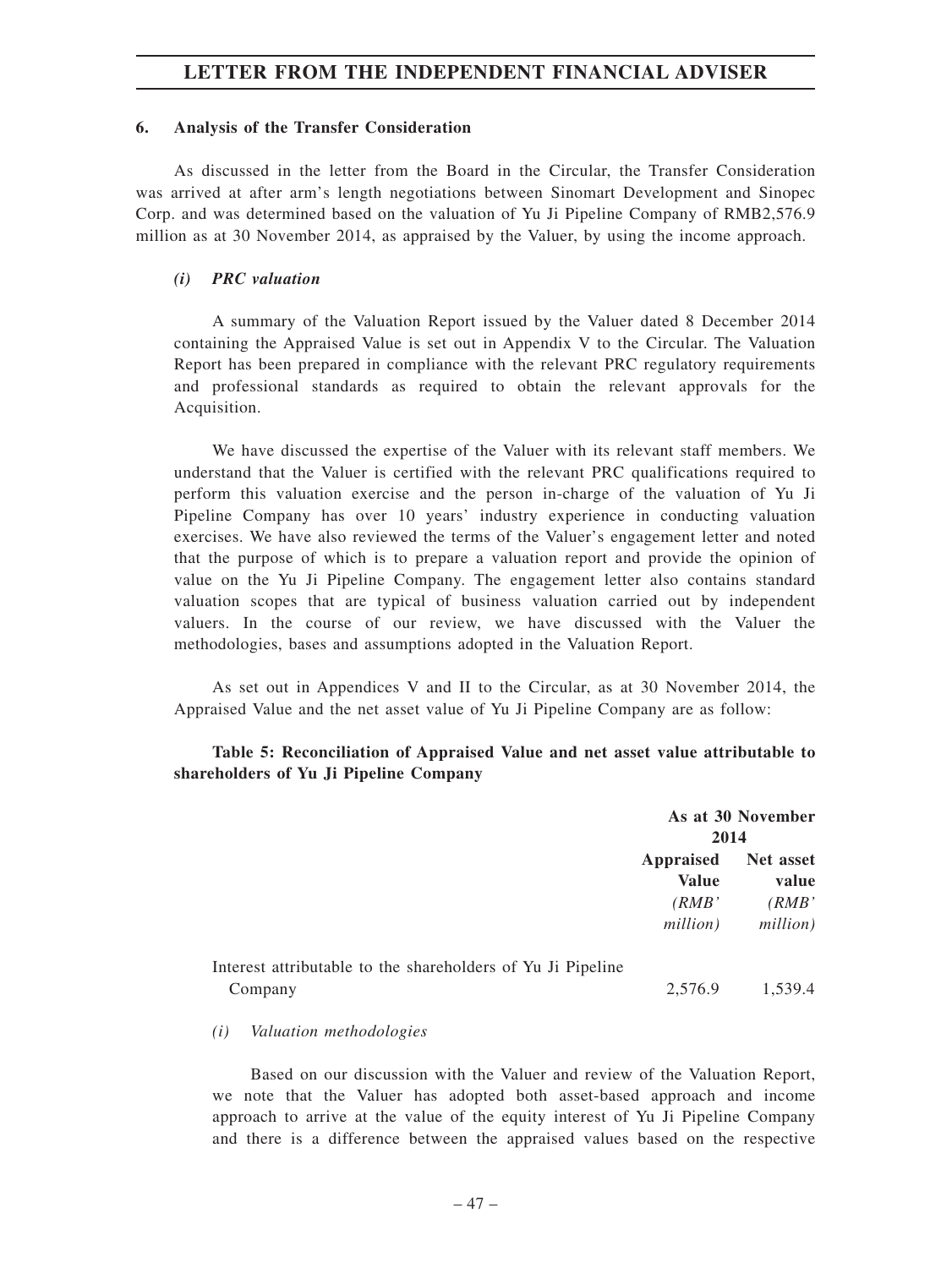approach. We understand that the difference in the valuation conclusion between the two valuation approaches is mainly due to: the difference in the perspective of consideration in the two valuation approaches as the asset-based approach considers the way of re-acquisition of assets, which reflects the replacement value of the existing assets of Yu Ji Pipeline Company, while the income approach considers the profitability of Yu Ji Pipeline Company, which reflects the consolidated profitability of assets of Yu Ji Pipeline Company. Based on the business nature of Yu Ji Pipeline Company, the Valuer considers it appropriate to value its operating assets with stable and predictable operating profit and cash flow by income approach, as its future cashflows or income can be reasonably estimated with confidence and finally concludes that the appraised value of Yu Ji Pipeline Company based on the income approach to be the final Appraised Value. Shareholders are advised to refer to Appendix V to the Circular for further details of the Valuation Report.

Based on the income approach, the Valuer valued the equity interests of Yu Ji Pipeline Company based on the enterprise value less interest bearing loan. The enterprise value is derived based on the sum of the values of (a) the operating assets that generate revenue; and (b) the non-operating assets, which are detailed as follows:

- (a) Income approach is used to capitalize or discount future projected cash flows of the operating assets that generate revenue to a single present value. The Valuer studied the future earnings potential of Yu Ji Pipeline Company, and conducted discussions with the management team of the subject company to understand its budgets/projections for future years, together with industry research and government data research to cross check the reasonableness of the inputs used by the management team of Yu Ji Pipeline Company. The Valuer then translated this understanding into bases and assumptions used in financial models to derive the present value of the subject company.
- (b) The non-operating assets of Yu Ji Pipeline Company refers to the assets not directly generating income, including non-revenue generating assets and the assets that do not produce benefits. For these assets, the Valuer adopted the replacement cost approach to appraise its value.

Having discussed these methods with the Valuer and reviewed with them the reasons for adopting the various valuation methodologies and the bases and assumptions used for valuing the equity interests of Yu Ji Pipeline Company, we are of the opinion that, the chosen valuation methodologies in establishing the Appraised Value as at 30 November 2014 are in line with the market practice for valuation of similar businesses.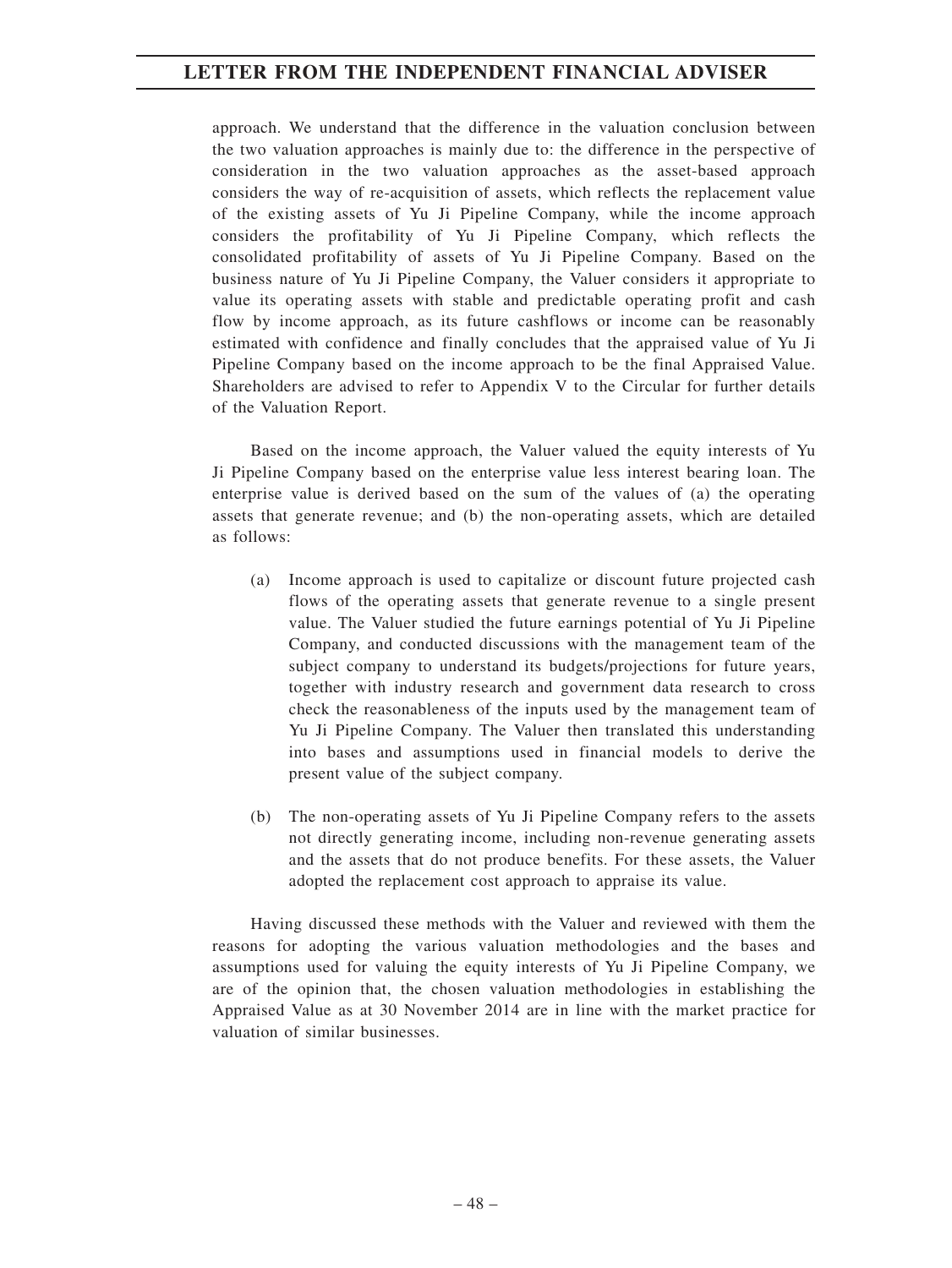## *(ii) Comparable transactions*

As a cross-check, we have carried out our own analysis to assess the fairness of the Transfer Consideration. We have selected a list of comparable transactions to the Acquisition for our comparison analysis based on the selection criteria that these transaction targets were engaged in transmission of the natural gas in the PRC through both long distance transmission pipeline across provinces or/and cities (the "**Primary Comparable Transactions**") and short distance transmission pipeline within city or district (the "**Secondary Comparable Transactions**") in the past five years. We set out in the table below these Primary Comparable Transactions and their price-to-earnings ("**PER**") and price-to-book ("**PBR**") multiples based on their respective transaction values.

## **Table 6: Primary Comparable Transactions**

| Date of     | announcement Target company and its business                                                                                                                                                                                                                                                                                                                                                                                                                                                                                                                                                                                              | Listed company as<br>either buyer or<br>seller                                                                                                              | Acquired<br>stake | Deal value               | <b>PER</b><br>(times) | <b>PBR</b><br>(times) |
|-------------|-------------------------------------------------------------------------------------------------------------------------------------------------------------------------------------------------------------------------------------------------------------------------------------------------------------------------------------------------------------------------------------------------------------------------------------------------------------------------------------------------------------------------------------------------------------------------------------------------------------------------------------------|-------------------------------------------------------------------------------------------------------------------------------------------------------------|-------------------|--------------------------|-----------------------|-----------------------|
| 27-Dec-2013 | Wah Shing Century Limited owns 60%<br>interest in a joint venture company,<br>Chaozhou Huamao Energy Distribution<br>Company Limited, which is engaged in the<br>investment and construction of natural gas<br>pipelines, as well as the distribution and<br>sales of natural gas in Fuyang, Longhu and<br>Dongfeng in Chaozhou                                                                                                                                                                                                                                                                                                           | China Tian Lun Gas<br>Holdings Limited<br>$(1600.hk)$ as buyer                                                                                              | 100%              | <b>RMB432</b><br>million | N/A                   | 8.0                   |
| 31-Dec-2010 | PetroChina Beijing Gas Pipeline Co., Ltd is<br>engaged in natural gas transmission which<br>provides services to city gas operators along<br>the No. 1 and No. 2 Shaanxi-Beijing<br>Pipelines with an approximate total length of<br>2,200 kilometres owned by PetroChina<br>Beijing Gas Pipeline Co., Ltd. The No. 3<br>Shaanxi-Beijing Pipeline of the target group<br>is designed to have an annual transmission<br>capacity of approximately 15 bcm                                                                                                                                                                                   | Kunlun Energy Co<br>Ltd ("Kunlun<br>Energy" $)$ (0135.hk)<br>as buyer                                                                                       | 60%               | HK\$21,973.3<br>million  | 12.7                  | 2.7                   |
| 9-Sep-2010  | SinoPetro New Energy Group Co Ltd<br>operates long distance gas pipeline:<br>Xiangheng line (Xiangtan - Hengyang, both<br>in Hunan), Liaotai lines (Liaocheng - Taian,<br>both in Shandong), Jizao line (Jizhou -<br>Zaoqiang, both in Hebei), Yingzhang line<br>(Yingxian in Shanxi - Zhangjiakou in<br>Hebei), Taixin line (Taian - Xintai, both in<br>Shandong) and city gas pipeline network in<br>Hengyang City, Xiangtan County, Hengdong<br>County, Hengshan County, Shaoshan City in<br>the southern region; Liaocheng, Taian,<br>Xintai, Ningyang in eastern region and<br>Zhangjiakou, Suihua and Ulanhot in northern<br>region | PetroChina Jinhong<br>Energy Investment<br>Co., Ltd. (formerly<br>known as Jilin<br>Leading Technology<br>Development Co.,<br>Ltd.) (000669.sz) as<br>buyer | 100%              | RMB2,366.7<br>million    | 13.7                  | 2.0                   |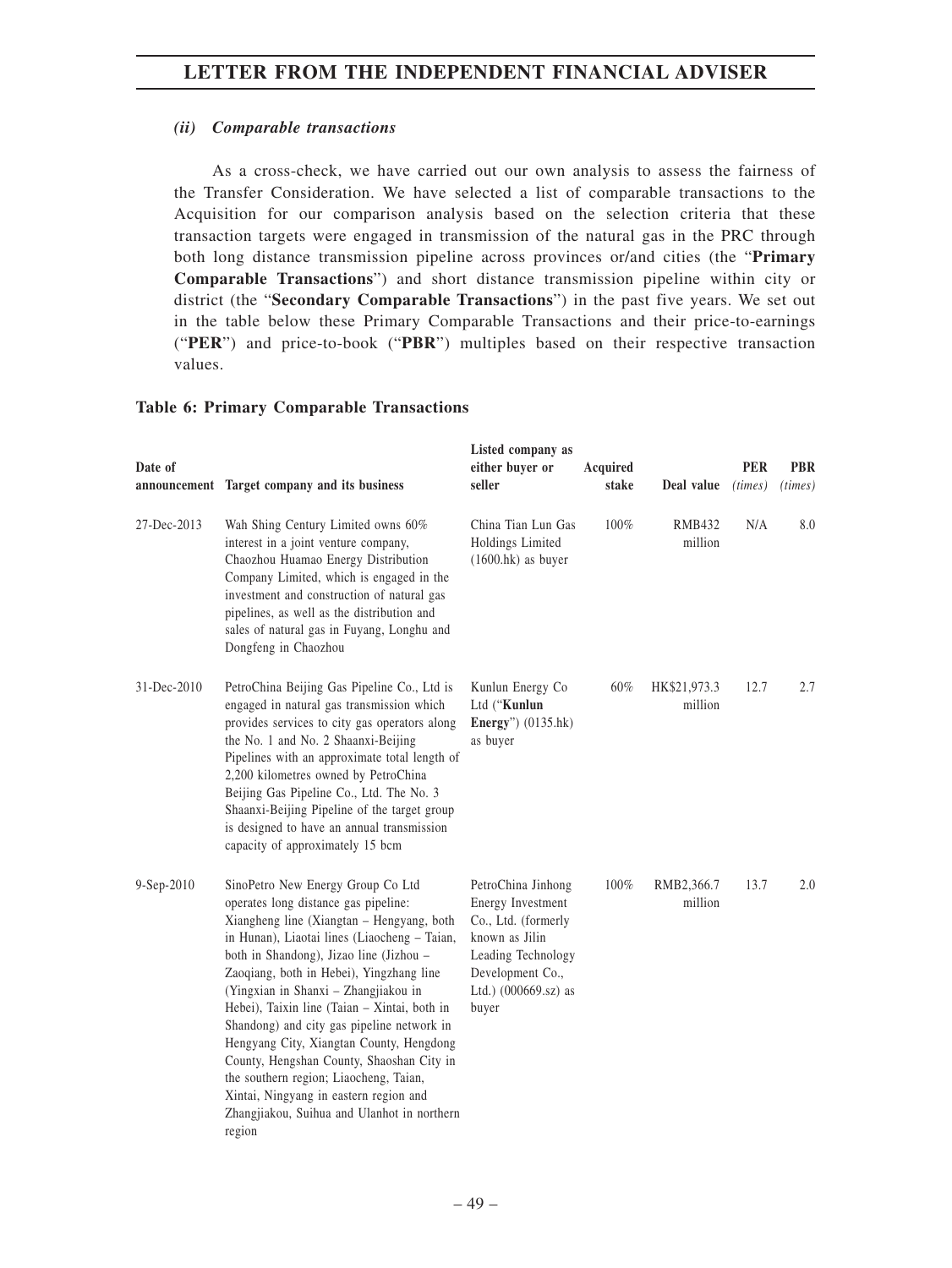| Date of |                                              | Listed company as<br>either buyer or | Acquired |                       | <b>PER</b> | <b>PBR</b> |
|---------|----------------------------------------------|--------------------------------------|----------|-----------------------|------------|------------|
|         | announcement Target company and its business | seller                               | stake    | Deal value            | (times)    | (times)    |
|         | <b>Highest</b>                               |                                      |          |                       | 13.7       | 8.0        |
|         | Lowest                                       |                                      |          |                       | 12.7       | 2.0        |
|         | Average                                      |                                      |          |                       | 13.2       | 4.2        |
|         | The Acquisition                              |                                      | $100\%$  | RMB2,576.9<br>million | 9.7        | 1.7        |

*Source:* the Stock Exchange's website and www.cninfo.com.cn

Only three Primary Comparable Transactions are identified. Kunlun Energy's acquisition of PetroChina Beijing Gas Pipeline Co., Ltd in 2010 is, in our view, the closest comparable to the Acquisition in terms of the operations of the acquisition target which is also principally engaged in the operation of long distance transmission pipeline across provinces while the rest are mainly across cities. As shown in the table above, the Acquisition not only compares favourably to Kunlun Energy's acquisition in terms of both PER and PBR but also the rest of the Primary Comparable Transactions. The PER of 9.7 times and the PBR of 1.7 times represented by the Acquisition fall below all of the Primary Comparable Transactions.

### **Table 7: Secondary Comparable Transactions**

| Date of          | announcement Target company and its business                                                                                                                                                                                                     | Listed company as<br>either buyer or<br>seller                                                                 | Acquired<br>stake | Deal value<br>( <i>million</i> ) | <b>PER</b><br>(times) | <b>PBR</b><br>(times) |
|------------------|--------------------------------------------------------------------------------------------------------------------------------------------------------------------------------------------------------------------------------------------------|----------------------------------------------------------------------------------------------------------------|-------------------|----------------------------------|-----------------------|-----------------------|
| 5-May-2014       | Cloud Decade Limited ("Cloud Decade")<br>owned 89.2% in a PRC company which is<br>engaged in the business of processing,<br>storage and distribution of liquefied natural<br>gas in Xihu District of Benxi City, Liaoning<br>province            | Blue Sky Power<br>Holdings Ltd.<br>(formerly known as<br>China Print Power<br>Group Ltd) (6828.hk)<br>as buyer | $100\%$           | HK\$515.4<br>million             | 7.9                   | 5.1                   |
| $3 - Apr - 2013$ | Beijing Zhonggong Green Energy Investment<br>Consulting Co., Ltd. owns 100% equity<br>interest in Beijing Changdongshun Gas<br>Limited, which is operating, constructing and<br>managing natural gas pipeline in the Beiqijia<br>area in Beijing | China Infrastructure<br><b>Investment Limited</b><br>$(0600.hk)$ as seller                                     | 49%               | HK\$315<br>million               | N/A                   | 1.1                   |
| 8-Feb-2013       | Atushi Qingyuan Pipe Transport Co Ltd is<br>engaged in natural gas transmission pipeline,<br>production and supply of heat and transport<br>of dangerous goods                                                                                   | Guangzheng Group<br>Co Ltd (002524.sz)<br>as buyer                                                             | 33.3%             | RMB54.7<br>million               | 27.8                  | 1.1                   |
| 16-May-2012      | AEI China Gas Ltd is principally engaged in<br>operation of city gas pipelines, gas selling<br>and distribution and operation of compressed<br>natural gas, liquefied petroleum gas stations<br>in the PRC                                       | China Resources Gas<br>Group Limited<br>$(1193.hk)$ as buyer                                                   | 100%              | USD237.7<br>million              | 18.0                  | 0.9                   |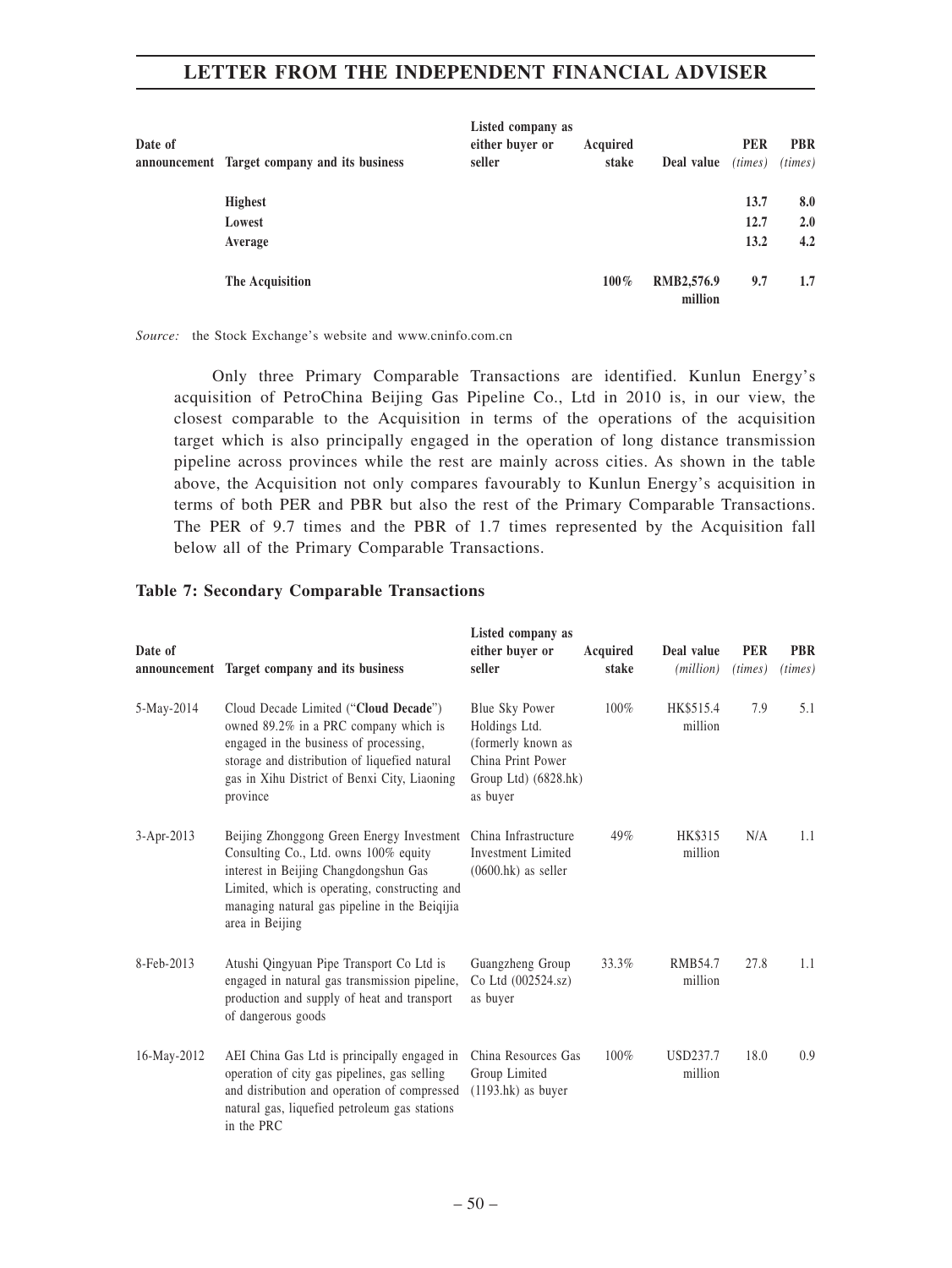| Date of<br>12-Sep-2011                         | announcement Target company and its business<br>Nanjing Jingqiao Energy Investments                                                                                                                                                                                                                                                                                             | Listed company as<br>either buyer or<br>seller<br>Zhongyu Gas | Acquired<br>stake<br>100% | Deal value<br>(million)<br>RMB97 | <b>PER</b><br>(times)<br>N/A | <b>PBR</b><br>(times)<br>49.2 |
|------------------------------------------------|---------------------------------------------------------------------------------------------------------------------------------------------------------------------------------------------------------------------------------------------------------------------------------------------------------------------------------------------------------------------------------|---------------------------------------------------------------|---------------------------|----------------------------------|------------------------------|-------------------------------|
|                                                | Management Limited ("Nanjing Jingqiao<br>Energy") is engaged in the operation of<br>natural gas pipeline in Jingqiao Town in<br>Nanjing                                                                                                                                                                                                                                         | Holdings Limited<br>(8070.hk/3633.hk) as<br>buyer             |                           | million                          |                              |                               |
| 22-Jul-2011                                    | Wang Gao Limited operates a portfolio of<br>city gas distribution businesses including<br>piped natural gas distribution, compressed<br>natural gas filling stations operation, repair<br>and maintenance of natural gas pipelines and<br>natural gas facilities in the cities of Yueyang,<br>Zhongshan, Jingdezhen, Anyang, Huizhou<br>Dayawan, Dandong and Dailian Huayuankou | China Resources Gas<br>Group Limited<br>$(1193.hk)$ as buyer  | 100%                      | HK\$1,710<br>million             | 25.6                         | 2.2                           |
| 13-Sep-2010                                    | Mega Fair Limited operates a portfolio of<br>city gas distribution businesses including<br>natural gas pipelines, natural gas facilities<br>repair and maintenance and bottled liquefied<br>petroleum gas distribution in the cities of<br>Xiamen, Ningbo, Qidong, Gucheng,<br>Tengzhou, Shifang, Kunshan, Jining and<br>Suining                                                | China Resources Gas<br>Group Limited<br>$(1193.hk)$ as buyer  | 100%                      | HK\$2,000<br>million             | 27.7                         | 1.4                           |
| All Secondary Highest<br>Comparable Lowest     |                                                                                                                                                                                                                                                                                                                                                                                 |                                                               |                           |                                  | 27.8                         | 49.2                          |
| Transactions                                   | Average                                                                                                                                                                                                                                                                                                                                                                         |                                                               |                           |                                  | 7.9<br>21.4                  | 0.9 <sub>0</sub><br>8.7       |
| <b>Excluding</b><br><b>Cloud</b><br>Decade and | <b>Highest</b>                                                                                                                                                                                                                                                                                                                                                                  |                                                               |                           |                                  | 27.8                         | 2.2                           |
| Nanjing                                        | Lowest                                                                                                                                                                                                                                                                                                                                                                          |                                                               |                           |                                  | 18.0                         | 0.9                           |
| Jingqiao<br><b>Energy</b><br>(Note)            | Average                                                                                                                                                                                                                                                                                                                                                                         |                                                               |                           |                                  | 24.8                         | 1.3                           |
|                                                | The Acquisition                                                                                                                                                                                                                                                                                                                                                                 |                                                               | 100%                      | RMB2,576.9<br>million            | 9.7                          | 1.7                           |

*Source:* the Stock Exchange website and www.cninfo.com.cn

*Note:* Cloud Decade and Nanjing Jingqiao Energy are excluded for illustration purposes due to either their PER or PBR are considered distant from the rest of the Secondary Comparable Transactions.

7 Secondary Comparable Transactions are found and some of them are also engaged in other related operations other than distribution of piped gas. Acquisition targets of two Secondary Comparable Transactions were loss making before the transactions and hence no PERs can be appraised. The PERs of the acquisition targets under the remaining Secondary Comparable Transactions range from 7.9 times to 27.8 times with an average of 21.4 times. The PBRs of the Secondary Comparable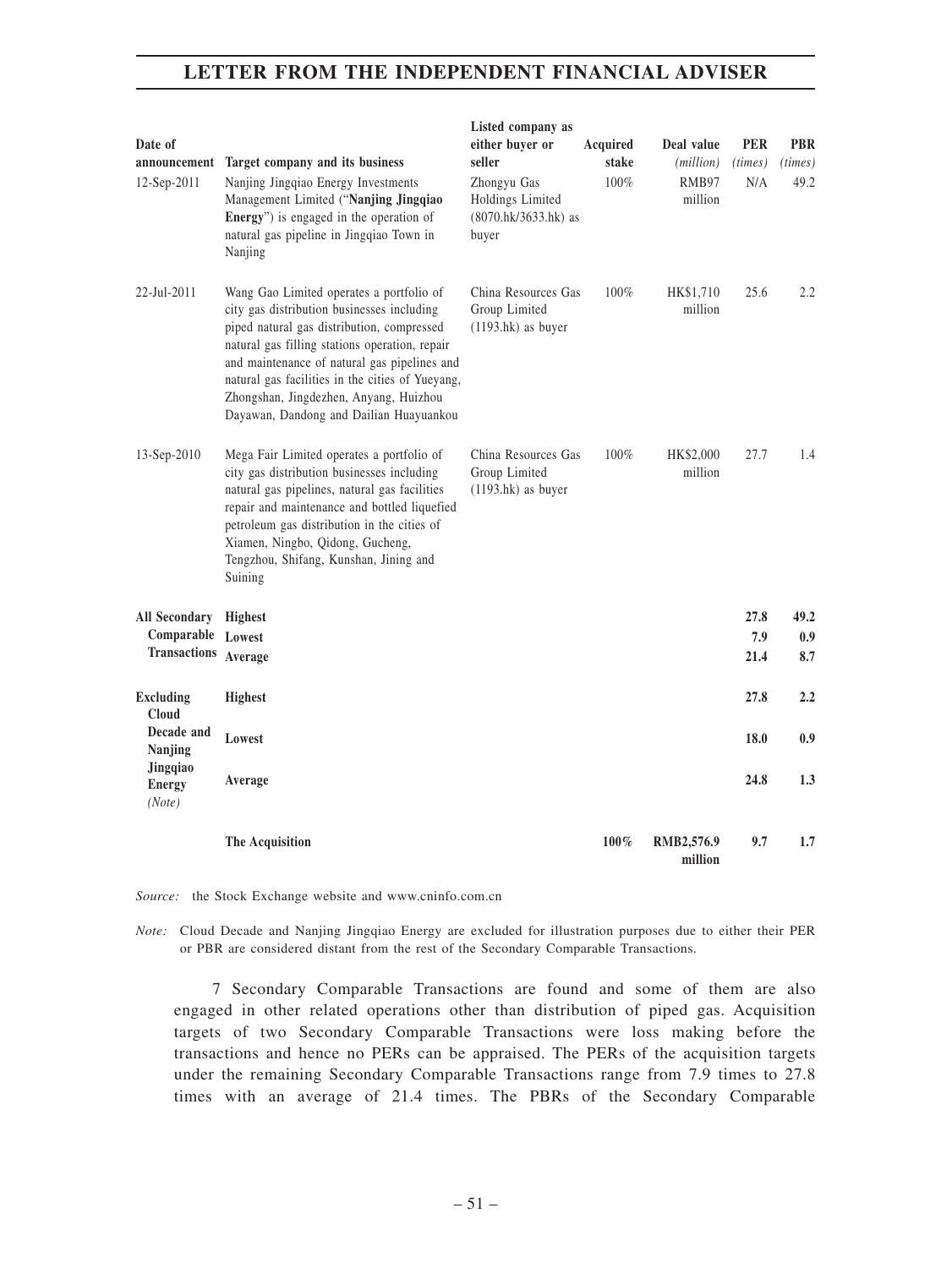Transactions range from 0.9 times to 49.2 times with an average of 8.7 times. As shown in the table above, the Acquisition also compares favourably to most of the Secondary Comparable Transactions in terms of both PER and PBR.

Given rather wide ranges of PERs and PBRs represented by the Secondary Comparable Transactions, Cloud Decade and Nanjing Jingqiao Energy, which are considered outliers whose PERs and PBRs appear to be distant from the rest of the Secondary Comparable Transactions, are excluded. Excluding Cloud Decade and Nanjing Jingqiao Energy, the PERs and PBRs of the Secondary Comparable Transactions range from 18.0 times to 27.8 times with an average of 24.8 times and 0.9 times to 2.2 times with an average of 1.3 times, respectively. The pricing basis of the Secondary Comparable Transactions, in our view, appears to be based primarily on PERs, which are significantly higher than the Primary Comparable Transactions as well as Yu Ji Pipeline Company. Despite the PBR represented by the Acquisition is higher than the average PBR of Secondary Comparable Transactions (excluding Cloud Decade and Nanjing Jingqiao Energy), we place less weight on this due to the difference in the pricing basis as a result of different business nature and operations between the long distance transmission pipelines and short distance transmission pipelines.

### **7. Financial effects of the Acquisition**

Upon Completion, Yu Ji Pipeline Company will become an indirect wholly-owned subsidiary of the Company and the financial information of Yu Ji Pipeline Company will be consolidated into the consolidated financial statements of the Group. After the Completion, the Enlarged Group will continue its business focusing on the trading of crude oil and petroleum products, the operation of crude oil terminals and its ancillary facilities as well as natural gas transmission services.

#### *(a) Earnings*

Based on the audited financial results as set out in the accountant's report of Yu Ji Pipeline Company in Appendix II to the Circular, Yu Ji Pipeline Company recorded revenue of RMB869.9 million, RMB979.6 million, RMB1,254.7 million and RMB1,047.8 million, and profit attributable to equity holders of RMB245.4 million, RMB247.6 million, RMB264.4 million and RMB249.0 million, for the years ended 31 December 2011, 2012 and 2013 and the eleven months ended 30 November 2014 respectively. In view of the favourable financial performance of Yu Ji Pipeline Company during the three years ended 31 December 2013 and eleven months ended 30 November 2014, the Acquisition could potentially enhance the revenue stream and profitability of the Group upon consolidation of the financial information of Yu Ji Pipeline Company into the consolidated financial statements of the Group.

#### *(b) Net asset value*

We set out below the net asset value of the Group and pro forma net asset value of the Enlarged Group as at 30 June 2014 respectively as extracted from the unaudited pro forma consolidated balance sheet of the Enlarged Group as set out in Appendix I to the Circular.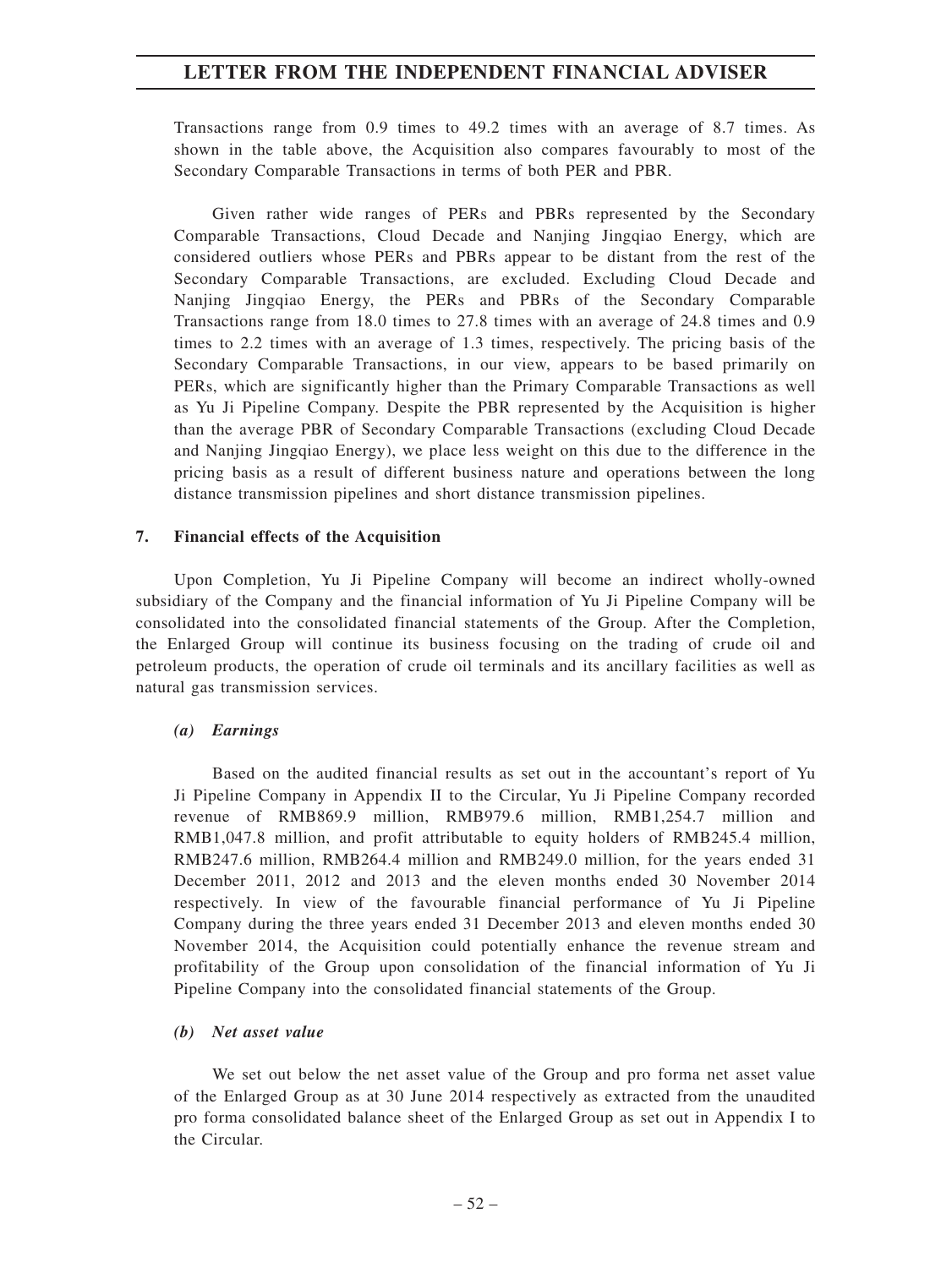#### **Table 8: Proforma net asset value of the Enlarged Group**

|                                                              | <b>The</b><br>Group | <b>The Enlarged</b><br><b>Group immediately</b><br>upon Completion |
|--------------------------------------------------------------|---------------------|--------------------------------------------------------------------|
| Based on merger accounting<br>Net asset value (HK\$ million) | 10,144.9            | $8.827.3^{(1)}$                                                    |

*Note:*

(1) The Transfer Consideration of RMB2,576,881,100 is booked as payable in the unaudited pro forma consolidated balance sheet of the Enlarged Group as the financing plan for the Acquisition is yet to be finalised.

As shown in the table above, the pro forma net asset value of the Enlarged Group would decrease from HK\$10,144.9 million to HK\$8,827.3 million.

As set out in the unaudited pro forma financial information of the Enlarged Group in Appendix I to the Circular, both the Group and Yu Ji Pipeline Company are under the common control of Sinopec Corp. and pursuant to the accounting policy adopted by the Group, the Acquisition will be accounted for based on the principles of merger accounting in accordance with Accounting Guideline 5 "Merger Accounting for Common Control Combinations" issued by the Hong Kong Institute of Certified Public Accountants and the net assets of the Group and Yu Ji Pipeline Company will be consolidated using the existing book values. Adjustments will be made for the elimination of the investment cost of the Company in Yu Ji Pipeline Company against its share capital, and the excess amount is recognised as merger reserve. Given that the investment cost of the Company in Yu Ji Pipeline Company, i.e. the Transfer Consideration, of RMB2,576.9 million (equivalent to approximately HK\$3,221.1 million) exceeds the share capital of Yu Ji Pipeline Company of RMB1,000 million (equivalent to approximately HK\$1,250 million), the elimination of the investment cost of the Company in Yu Ji Pipeline Company against its share capital would result in a deficit of approximately HK\$1,971.1 million charged to the merger reserve account, which significantly reduce the equity attributable to the Shareholders of the Enlarged Group.

We are of the view that the decline of net asset value as a result of the consolidation of Yu Ji Pipeline Company by adopting the aforesaid merger accounting treatment is purely notional as the underlying fair value of Yu Ji Pipeline Company of HK\$3,221.1 million, which also takes into account the positive contribution by the Acquisition on the Enlarged Group's earnings, would not be fully reflected in the books of the Enlarged Group. Should the fair value of Yu Ji Pipeline Company of HK\$3,221.1 million be fully reflected in the books of the Enlarged Group, the pro forma net asset value of the Enlarged Group could be increased.

Shareholders should also note that the unaudited pro forma consolidated balance sheet of the Enlarged Group as set out in Appendix I to the Circular and the table above both assume the Transfer Consideration will be recorded as payable. Subject to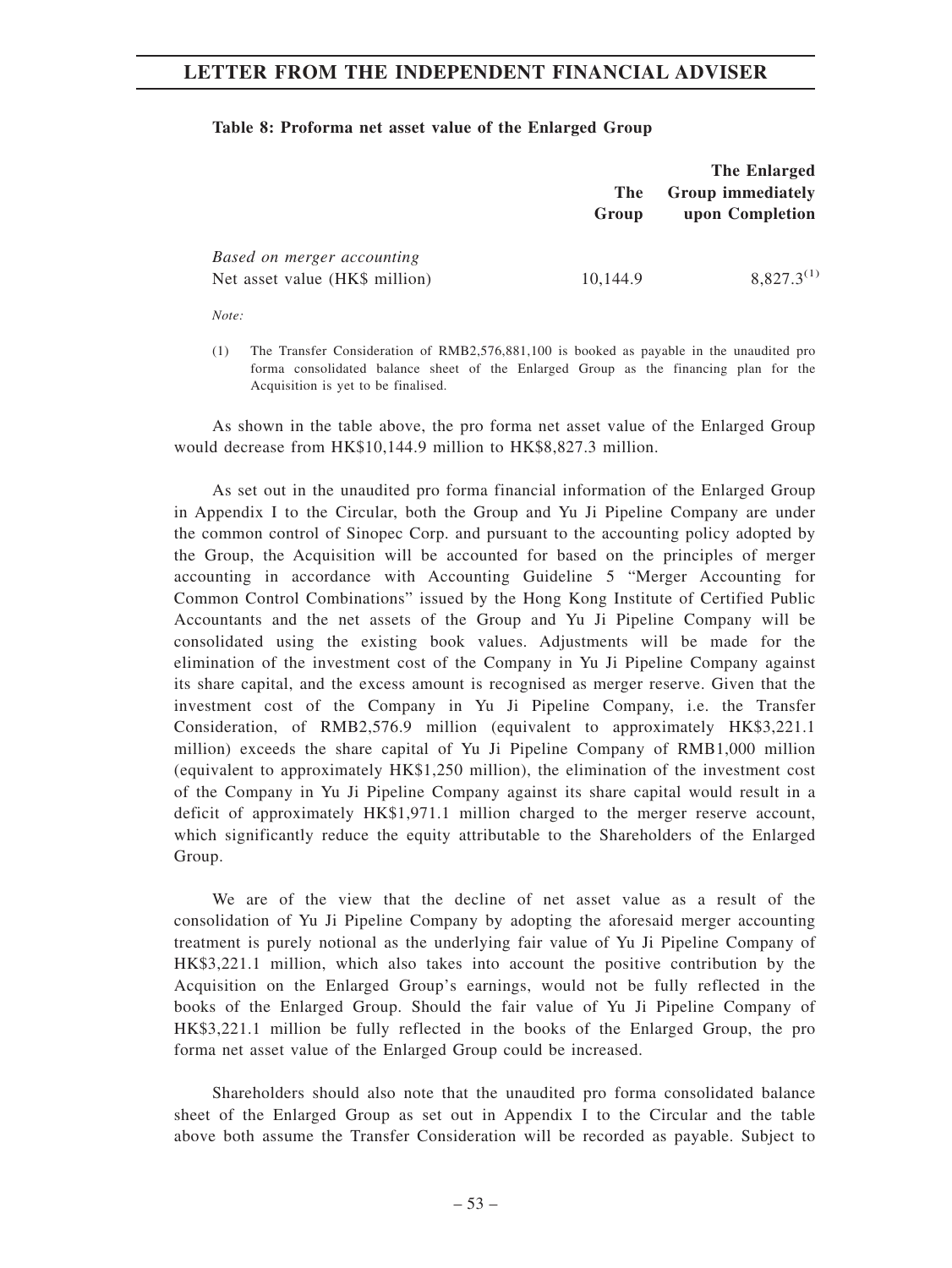the finalisation of the financing plan for the Acquisition, the pro forma net asset value of the Enlarged Group could be improved should the Company choose to satisfy the Transfer Consideration by way of equity financing.

## *(c) Gearing and liquidity*

As stated in the letter from the Board in the Circular, the Company intends to satisfy the Transfer Consideration using the internal resources of the Group and/or other equity or debt financing, as may be arranged by the Board. As shown in Table 2, the Group's cash and cash equivalents of HK\$1,304.9 million as at 30 June 2014 is not sufficient to satisfy the Transfer Consideration and, as advised by the management of the Group, will seek financing for the Transfer Consideration by way of equity or debt. As at 30 June 2014, the Group had net assets attributable to the Shareholders of HK\$10,106.2 million, cash and cash equivalents of HK\$1,304.9 million and no borrowings. As at 30 November 2014, Yu Ji Pipeline Company had net assets attributable to equity holders of RMB1,539.4 million, cash and cash equivalents of RMB215.7 million and long-term borrowings of RMB3,300 million. We have reviewed the working capital projection of the Enlarged Group which has taken into account the cash balances and facilities available to the Enlarged Group and concur with the Directors that the Enlarged Group will have sufficient working capital upon Completion.

We set out below the total borrowings and gearing ratio of the Group as at 30 June 2014 and of the Enlarged Group immediately upon Completion based on information extracted from the unaudited pro forma consolidated balance sheet of the Enlarged Group as set out in Appendix I to the Circular.

## **Table 9: Gearing ratio of the Enlarged Group**

|                                      | The Group | The Enlarged<br>Group immediately<br>upon Completion |
|--------------------------------------|-----------|------------------------------------------------------|
| Total assets (HK\$ million)          | 11,002.2  | 17,293.0                                             |
| Total borrowings (HK\$ million)      |           | 4,125.0 $(1)$                                        |
| Gearing ratio $(\%)$                 | 0.0       | $23.9^{(2)}$                                         |
| Total borrowings and Transfer        |           |                                                      |
| Consideration payable (HK\$ million) |           | 7,346.1 $^{(3)}$                                     |
| Gearing ratio $(\%)$                 | 0.0       | 42.5 $(4)$                                           |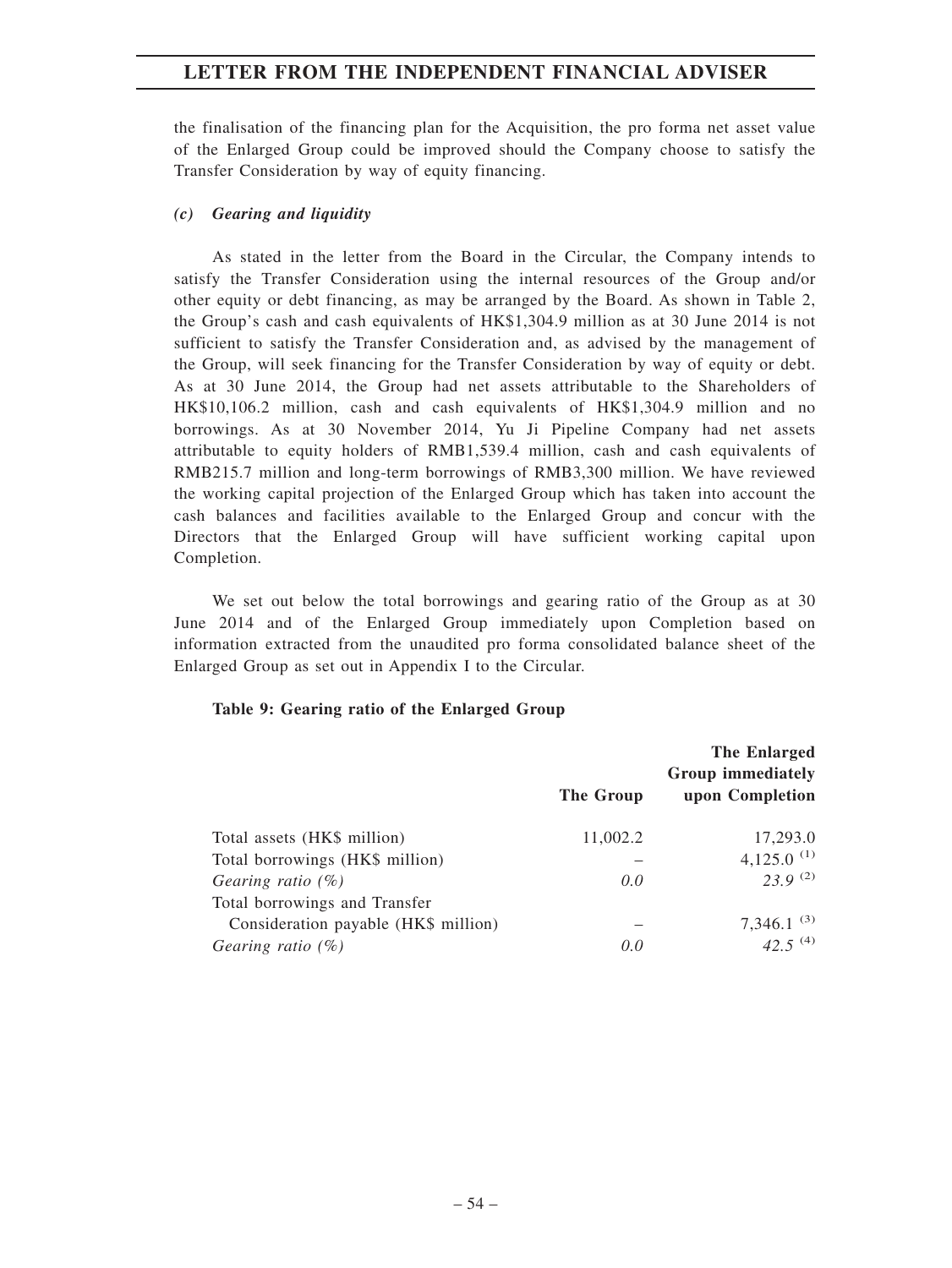*Note:*

- (1) Total borrowings represent the long-term borrowings of RMB3,300 million of Yu Ji Pipeline Company as at 30 November 2014.
- (2) Calculated as total borrowings divided by total assets.
- (3) Total borrowings and Transfer Consideration payable include (i) the long-term borrowings of RMB3,300 million of Yu Ji Pipeline Company as at 30 November 2014; and (ii) the Transfer Consideration of RMB2,576,881,100 payable by the Company assuming that it will be satisfied entirely by debt financing.
- (4) Calculated as total borrowings and Transfer Consideration payable divided by total assets.

As shown in the table above, the Group does not have any gearing prior to the Acquisition as it has no borrowings, while the gearing ratio of the Enlarged Group will potentially increase to (i) 23.9% immediately upon Completion assuming that the Transfer Consideration will be satisfied by way of equity financing; and (ii) 42.5% immediately upon completion of the Acquisition assuming that the Transfer Consideration will be satisfied by utilising facilities available to the Enlarged Group.

## **8. The Non-Exempt Proposed Continuing Connected Transactions**

Upon Completion, Yu Ji Pipeline Company will become a wholly-owned subsidiary of the Company, and its continuing transactions with Sinopec Corp. and its subsidiaries and associates will become continuing connected transactions of the Company under Chapter 14A of the Listing Rules. As the applicable percentage ratios (as defined under the Listing Rules) for the value of each of the caps of some of the Non-Exempt Proposed Continuing Connected Transactions are more than 5%, the Non-Exempt Proposed Continuing Connected Transactions are subject to the reporting, announcement and Independent Shareholders' approval requirements as set out under Chapter 14A of the Listing Rules. The Company will also disclose the relevant details of its Non-Exempt Continuing Connected Transactions conducted during the financial year in the annual report of the Company in accordance with the relevant requirements as set out in Rules 14A.71 and 14A.72 of the Listing Rules.

Below sets out the Non-Exempt Proposed Continuing Connected Transactions arising upon the Completion, which will be subject to Independent Shareholders' approval requirements (where applicable) under the Listing Rules. The Acquisition is also conditional upon the Independent Shareholders' approval for the Non-Exempt Proposed Continuing Connected Transactions.

## *(a) Natural Gas Transmission Services Framework Master Agreement*

On 30 December 2014, Yu Ji Pipeline Company has entered into the Natural Gas Transmission Services Framework Master Agreement with Sinopec Natural Gas Branch Company in respect of the provision of natural gas pipeline transmission services from Yu Ji Pipeline Company to Sinopec Natural Gas Branch Company by transmitting through the Yulin-Jinan Pipeline Project owned by Yu Ji Pipeline Company to the natural gas delivery point(s) designated by Sinopec Natural Gas Branch Company.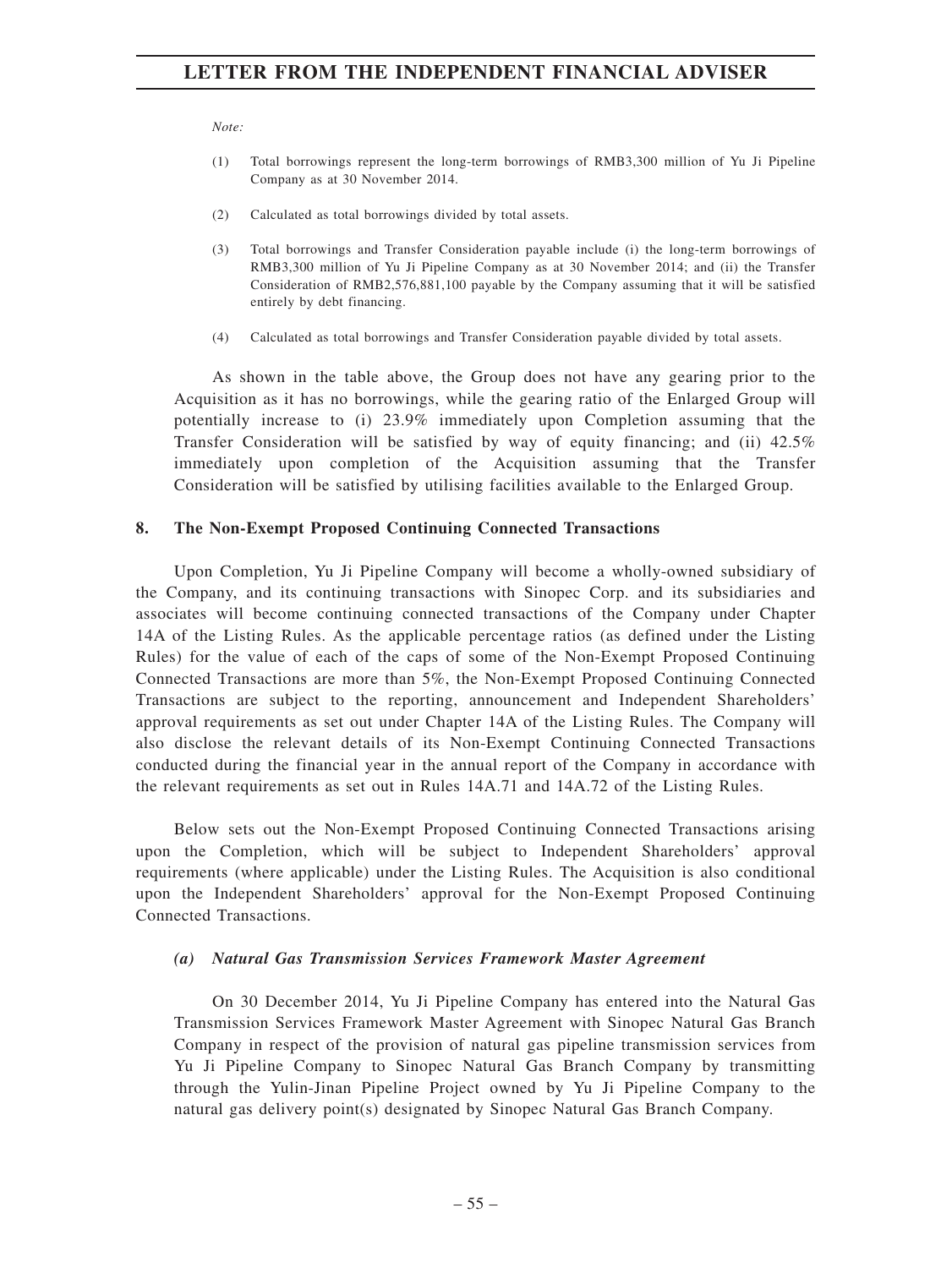The Natural Gas Transmission Services Framework Master Agreement will be valid for a term of 3 years up to 31 December 2017.

Yu Ji Pipeline Company is an enterprise whose business operations are in the natural gas midstream business. Sinopec Natural Gas Branch Company, on the other hand, is an enterprise whose business operations cover both upstream and downstream natural gas activities. In view of the strengths and scope of Sinopec Natural Gas Branch Company's business activities, we concur with the Directors' view that it is beneficial for Yu Ji Pipeline Company to carry out the transactions under the Natural Gas Transmission Services Framework Master Agreement as these transactions will continue to facilitate its business operations upon Completion.

#### *Pricing basis and payment terms*

Under the Natural Gas Transmission Services Framework Master Agreement, the pipeline transmission fee was determined in accordance with the Reply of the National Development and Reform Commission regarding the Yulin natural gas pipeline transmission fee (Fa Gai Jia Ga [2010] No. 2780) (the "**NDRC Approval**") which shall be adjusted subject to adjustment(s) as announced by the State or the relevant local government authorities.

As stated in the letter from the Board of the Circular, the payment terms of these transactions will be determined by the parties on a transaction-by-transaction basis, and individual agreements under the Natural Gas Transmission Services Framework Master Agreement will be signed between Yu Ji Pipeline Company and Sinopec Natural Gas Branch Company for each of these transactions in accordance with market norms and on normal commercial terms, and with reference to the specifications and requirements, such as quantity, delivery point(s) and transmission terms. The management of Yu Ji Pipeline Company will consider from time to time the market norms in relation to the similar transactions which are in other provinces in the PRC, such as the pipelines of Sinopec Corp from Sichuan to Shanghai, before entering into the individual agreements. As individual agreements will be entered into between the parties subject to the specifications and requirements of each transaction, the payment terms will also be agreed upon by the parties on a transaction-by-transaction basis.

We have reviewed the NDRC Approval and as the pipeline transmission fee was determined based on the state-prescribed prices, we consider that the pricing basis of the Natural Gas Transmission Services Framework Master Agreement to be fair and reasonable and are on normal commercial terms.

#### *Annual caps*

The historical aggregate amounts received by Yu Ji Pipeline Company in respect of these gas transmission transactions for the three financial years ended 31 December 2013 and for the eleven months ended 30 November 2014, as well as the projected transaction amounts and proposed annual caps in respect of these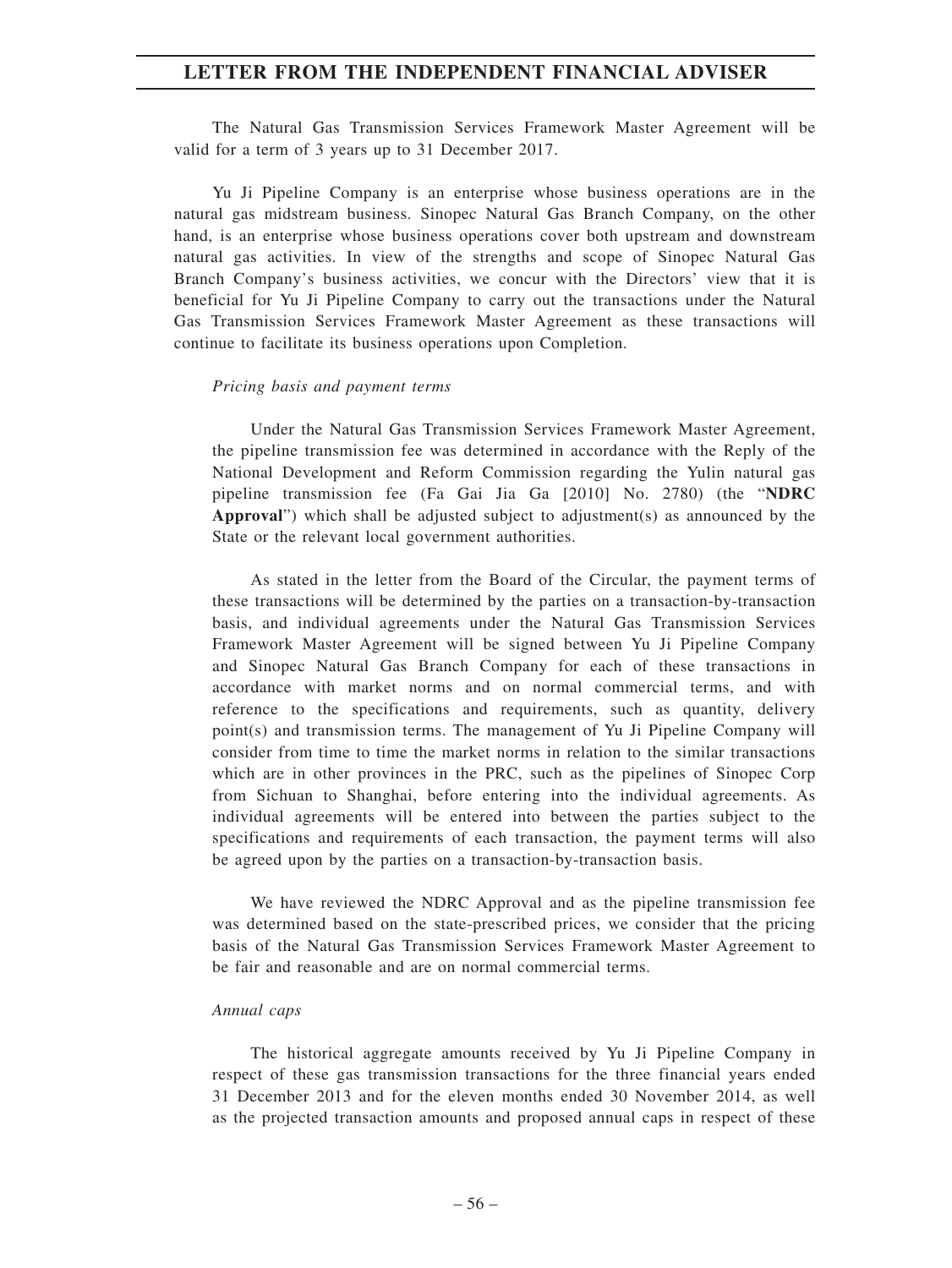transactions under the Natural Gas Transmission Services Framework Master Agreement for each of the three financial years ending 31 December 2017 respectively are set out in the table below.

## **Table 10: Historical transaction amounts and annual caps under Natural Gas Transmission Services Framework Master Agreement**

|                                  | <b>Historical transaction amounts</b><br><b>RMB</b> million |               |      |                                         | <b>Projected transaction amounts</b><br><b>RMB</b> million                                                                           |                                    |       |       |
|----------------------------------|-------------------------------------------------------------|---------------|------|-----------------------------------------|--------------------------------------------------------------------------------------------------------------------------------------|------------------------------------|-------|-------|
|                                  | For the year ended 31 December November December            |               |      | For the<br>eleven<br>months<br>ended 30 | For the<br>one<br>month<br>ended 31                                                                                                  | For the year ending<br>31 December |       |       |
|                                  | 2011                                                        | 2012          | 2013 | 2014                                    | 2014                                                                                                                                 | 2015                               | 2016  | 2017  |
| Gas transmission<br>transactions | $82.0^{(1)}$                                                | $138.0^{(1)}$ |      |                                         | 222.0 <sup>(1)</sup> 1,047.8 <sup>(1)</sup> 87.6 <sup>(2)</sup> 1,221.0 <sup>(2)</sup> 1,339.3 <sup>(2)</sup> 1,410.3 <sup>(2)</sup> |                                    |       |       |
| <b>Proposed annual</b><br>caps   |                                                             |               |      |                                         |                                                                                                                                      | 1,343                              | 1.478 | 1,550 |

*Notes:*

- (1) As advised by the management of Yu Ji Pipeline Company, majority of the revenue of Yu Ji Pipeline Company on provision of the natural gas pipeline transmission services for the three years ended 31 December 2013 was derived from the transactions with independent city gas operators. Starting from the end of 2013, Yu Ji Pipeline Company's business model has been modified where all transactions on provision of the natural gas pipeline transmission service have been entered into between Sinopec Natural Gas Branch Company and Yu Ji Pipeline Company. For the three years ended 31 December 2013, the turnover of Yu Ji Pipeline Company were RMB869.9 million, RMB979.6 million and RMB1,254.7 million respectively, which are appropriate references in terms of the annual caps.
- (2) The projected transaction amounts provided by the management of Yu Ji Pipeline Company are also used in the projection by the Valuer to arrive at the Appraised Value.

In arriving at the aforesaid annual caps, the Directors have taken into account the factors, including (i) the State-prescribed prices or government-approved prices for transmission fee in respect of the Yunin-Jinan Pipeline Project; (ii) the historical amounts of the transactions; (iii) the natural gas transmission capacity of Yulin-Jinan Pipeline Project; and (iv) the market demand of natural gas. The proposed annual caps for the three years ending 31 December 2015, 2016 and 2017 have been determined based on (i) the projected transaction amount of natural gas transmission services for the three years ending 31 December 2015, 2016 and 2017 which are used by the Valuer to arrive at the Appraised Value; and (ii) a buffer of 10% for each of the year to allow flexibility to Yu Ji Pipeline Company's operations.

In assessing the proposed annual caps, we have reviewed the projected gas transmission transaction amounts used by the Valuer to arrive at the Appraised Value and discussed with the Valuer regarding the projection. As advised by the Valuer, they have studied the future earnings potential of Yu Ji Pipeline Company, and conducted discussions with its management team to understand its budgets/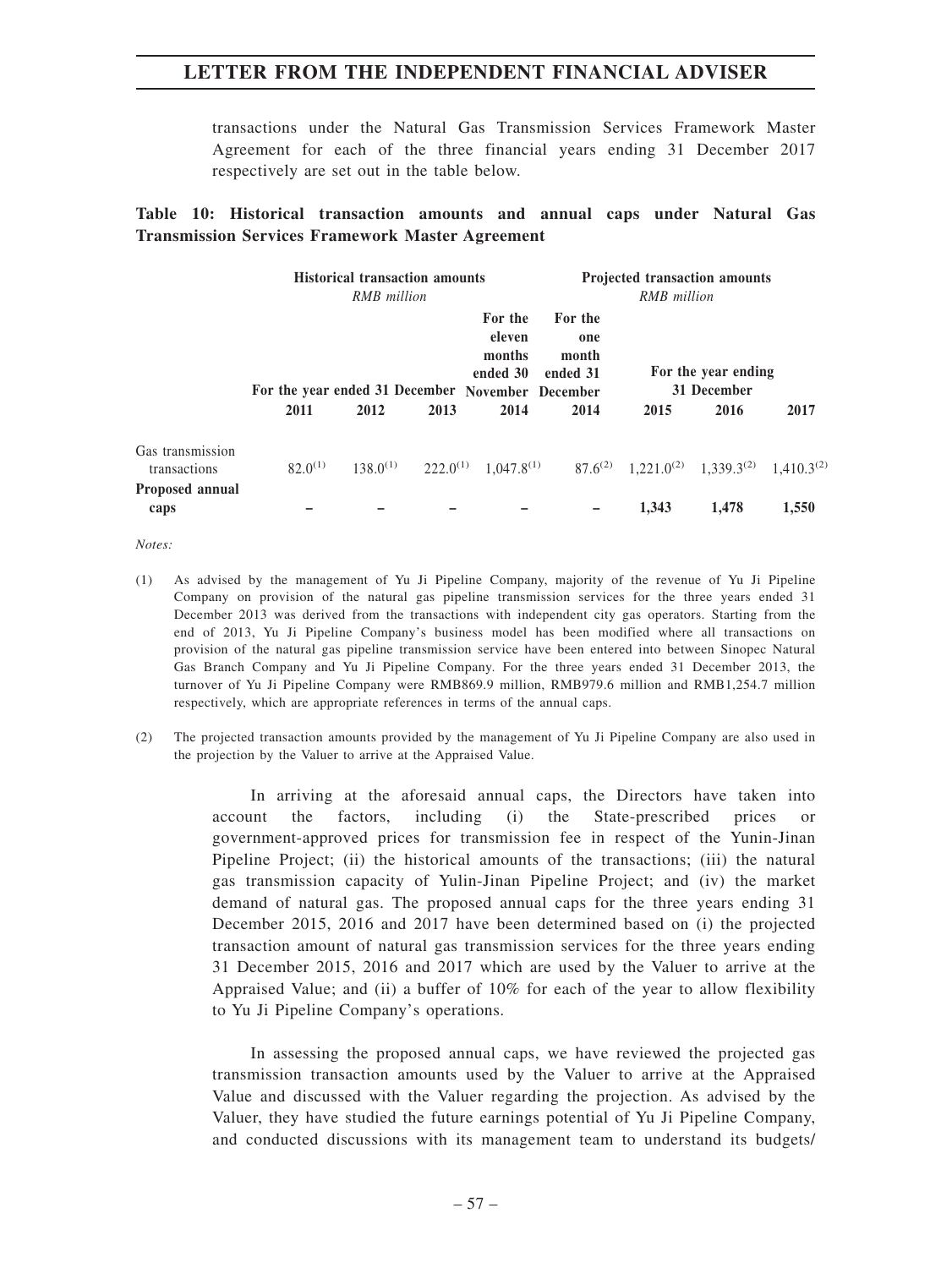projections for future years, together with industry research and government data research to cross check the reasonableness of the inputs used by it. Having discussed with the Valuer, we consider the use of the projected gas transmission transaction amounts of Yu Ji Pipeline Company as provided by the Valuer for the three years ending 31 December 2017 to determine the annual caps to be fair and reasonable.

## *(b) Yu Ji Pipeline Financial Services Framework Master Agreement*

On 30 December 2014, Yu Ji Pipeline Company entered into the Yu Ji Pipeline Financial Services Framework Master Agreement with Sinopec Finance for the provision of intra group financial services by Sinopec Finance to Yu Ji Pipeline Company. The Yi Ji Pipeline Financial Services Framework Master Agreement will be valid up to 31 December 2017.

The intra group financial services to be provided by Sinopec Finance to Yu Ji Pipeline Company within the PRC include loan services, deposit services, conducting entrusted loans, conducting bill acceptance and discount services, and conducting transfer and relevant settlement services and planning of settlement scheme. Sinopec Finance has agreed to provide financial services other than those aforesaid services to Yu Ji Pipeline Company at Yu Ji Pipeline Company's request or instruction provided that Sinopec Finance has obtained the relevant approval from the CBRC. The services under the Yu Ji Pipeline Financial Services Framework Master Agreement are exempt under Chapter 14A of the Listing Rules from Independent Shareholders' approval requirement except for deposit services.

The following factors have been considered by Yu Ji Pipeline Company before entering into the Yu Ji Pipeline Financial Services Framework Master Agreement:

- (1) In order to strengthen the centralised management of funds and monitor the use of funds, the Sinopec Group will utilize the "funding pool" platform with the assistance of Sinopec Finance. Such platform amasses the funds of the Sinopec Group (including the Group) and enables loans to be granted within the Sinopec Group by capitalising on the leeway arising from the difference in the time for receipt and payment of funds of the members of the Sinopec Group, with an aim to support the development of the Sinopec Group and the Group;
- (2) Sinopec Finance is under the supervision of CBRC and it has been maintaining satisfactory operating results and financial position with good risks control and well-regulated management in the past three years. The safety standards of its settlement system reach the standards of domestic commercial banks. The collaboration between Yu Ji Pipeline Company and Sinopec Finance reduces finance costs, increase interest income of deposits, lower settlement costs and control risks;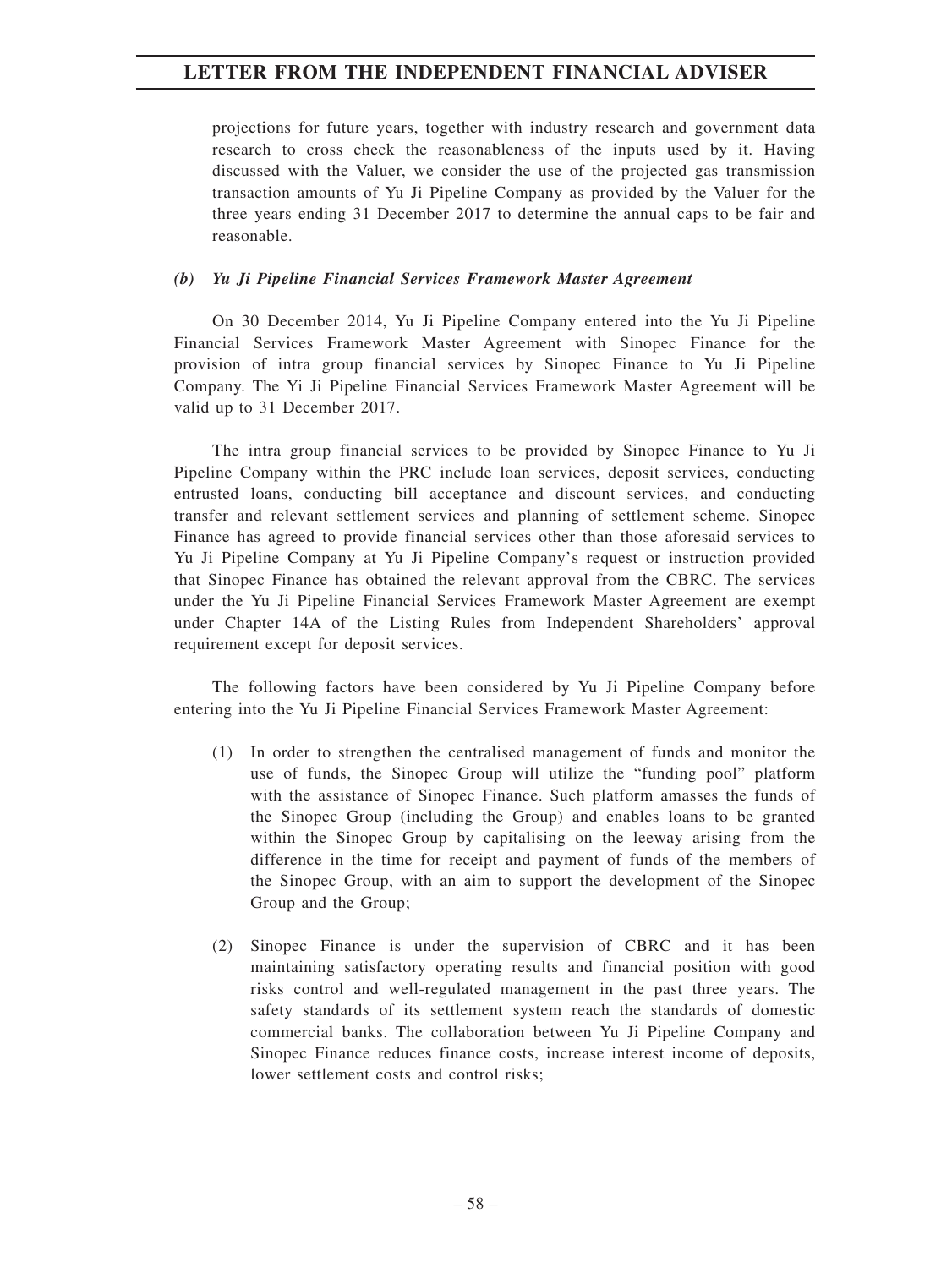- (3) There will be interest income from the deposits of Yu Ji Pipeline Company with Sinopec Finance at a rate equal to or not less favourable than those offered by other independent commercial banks in the PRC;
- (4) In respect of Yu Ji Pipeline Company's funds settlement business at Sinopec Finance, settlement expenses will be undertaken by Sinopec Finance while Yu Ji Pipeline Company has no obligations to pay for the settlement expenses to Sinopec Finance, save if other independent commercial banks charge Sinopec Finance for such fees, Sinopec Finance will charge Yu Ji Pipeline Company the same accordingly;
- (5) Sinopec Finance undertakes that the major shareholder shall not appropriate Yu Ji Pipeline Company's funds; and
- (6) Given the future development and needs of Yu Ji Pipeline Company, the Board plans to increase the deposits placed by Yu Ji Pipeline Company with Sinopec Finance for the three financial years ending 31 December 2017.

## *Pricing basis*

Sinopec Finance has undertaken that in providing the deposit services to Yu Ji Pipeline Company within the PRC, the interest rate for Yu Ji Pipeline Company's deposits with Sinopec Finance shall be fixed as the deposit interest rate as announced by the PBOC from time to time; and in compliance with the laws and regulations, shall be no lower than the interest rate for deposits offered by other independent commercial banks in the PRC. We have reviewed the terms of the deposit services provided by Sinopec Finance under the Yu Ji Pipeline Financial Services Framework Master Agreement which are generally in line with the Group's existing similar arrangements.

## *Capital risk control measures*

- (a) In accordance with the PRC laws and regulations, Sinopec Finance will ensure the safe and stable operation of fund management information system, which has undergone the security test in respect of connection to the online commercial banking and has reached the national security standards for commercial banks.
- (b) Sinopec Finance will ensure its compliance with the risk monitoring indicators for financial institutions issued by the CBRC and in accordance with the PRC laws and regulations.
- (c) In accordance with the PRC laws and regulations, Sinopec Finance will allow Yu Ji Pipeline Company to check the status of its deposits with Sinopec Finance each business day to enable Yu Ji Pipeline Company to monitor and ensure that the maximum outstanding balance at any time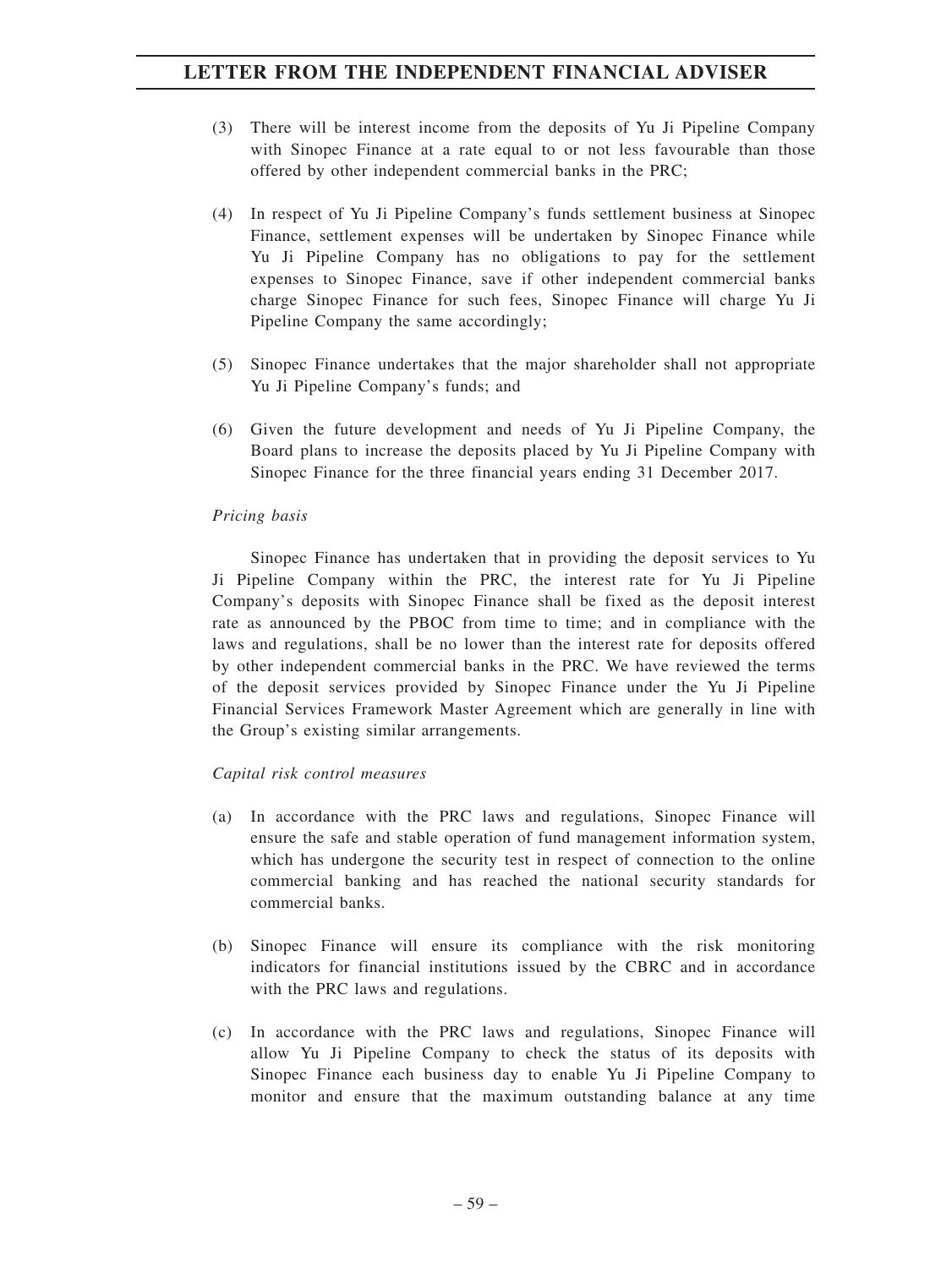(including any interest accrued therefrom) for Yu Ji Pipeline Company's deposits with Sinopec Finance does not exceed the relevant upper limit at any time.

- (d) If there is a breach of laws or regulations, Sinopec Finance should inform Yu Ji Pipeline Company immediately and to ascertain the procedure and plan to ratify and mitigate the situation.
- (e) The annual financial statements of Sinopec Finance will be provided to Yu Ji Pipeline Company upon request.

#### *Annual caps for deposit services*

The historical amounts of the maximum outstanding balance (including any interest accrued therefrom) for the deposits placed by Yu Ji Pipeline Company with Sinopec Finance for the three years ended 31 December 2013 and for the eleven months ended 30 November 2014, as well as the proposed caps for the maximum outstanding balance at any time (including any interest accrued therefrom) for the deposits placed by Yu Ji Pipeline Company with Sinopec Finance for each of the three financial years ending 31 December 2017 respectively are set out in the table below.

## **Table 11: Historical transaction amounts and annual caps under Yu Ji Pipeline Financial Services Framework Master Agreement**

| <b>Historical transaction amounts</b> |              |      |                                                            | Proposed annual caps            |      |      |  |
|---------------------------------------|--------------|------|------------------------------------------------------------|---------------------------------|------|------|--|
|                                       | RMB million  |      |                                                            | <b>RMB</b> million              |      |      |  |
| For the year ended 31 December        |              |      | For the<br>eleven<br>months<br>ended 30<br><b>November</b> | For the year ending 31 December |      |      |  |
| 2011                                  | 2012         | 2013 | 2014                                                       | 2015                            | 2016 | 2017 |  |
| $1.72^{(1)}$                          | $1.71^{(1)}$ |      | $3.05^{(1)}$ $247.56^{(1)}$                                | 500                             | 600  | 800  |  |

*Note:*

We have conducted discussions with the management teams of Yu Ji Pipeline Company and the Company to understand the basis of determining the proposed annual caps, which is mainly attributable to the historical cash flow movement of Yu Ji Pipeline Company. The proposed annual cap for the year ending 31 December 2015 has been determined based on (i) the net cash inflow from operating activities of Yu Ji Pipeline Company amounted to RMB968.5 million for the year ended 31 December 2013; (ii) the net cash outflow from investing

<sup>(1)</sup> The low historical transaction amounts were due to the capital expenditure required for the Yulin-Jinan Pipeline Project, repayment of borrowings and distribution during the three years ended 31 December 2013 and the eleven months ended 30 November 2014 as set out in the statements of cash flows of the Yu Ji Pipeline Company in Appendix II to the Circular.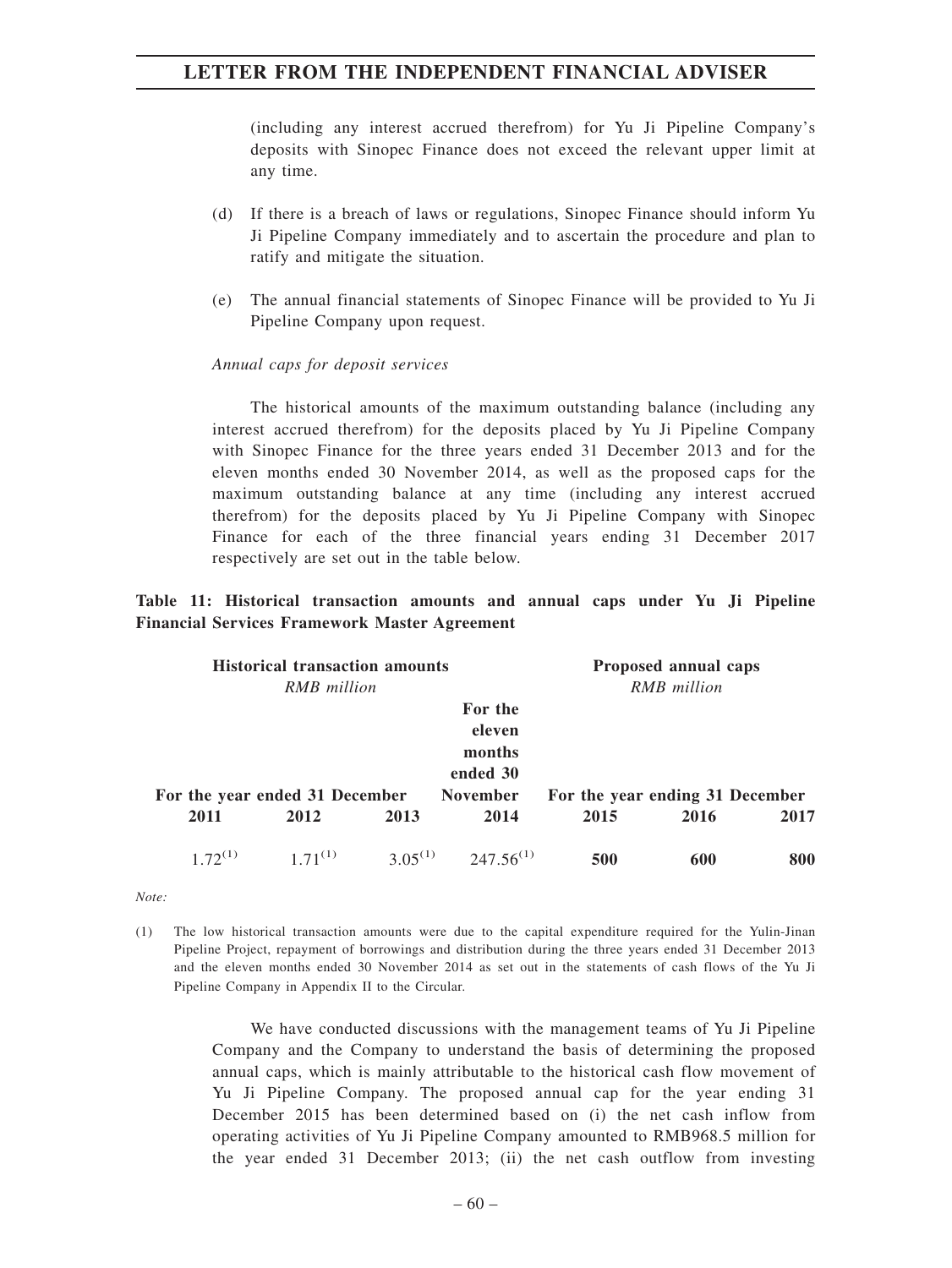activities of RMB251.6 million for the year ended 31 December 2013, for which the management considered to be relevant as less capital expenditure is expected for the Yulin-Jinan Pipeline Project in 2015 and beyond; (iii) the net cash outflow from financing activities of RMB138.5 million for the year ended 31 December 2013, of which the cash outflow from distribution to equity holders of RMB577.6 million has been excluded, as the management of Yu Ji Pipeline Company does not expect to maintain a high level of dividend pay-out in 2015 and beyond; (iv) possible cash outflow resulting from the repayment of borrowings in 2015 as advised by the management of the Company; and (v) a buffer of 20% to allow flexibility to Yu Ji Pipeline Company for any possible additional cash flow might be available for placing with Sinopec Finance.

The proposed annual caps for the year ending 31 December 2016 and 2017 have been determined based on (i) the projected net cash inflow of RMB718.8 million and RMB763.3 million for the year ending 31 December 2016 and 2017 provided by the management of Yu Ji Pipeline Company and used by the Valuer to arrive at the Appraised Value; (ii) possible cash outflow resulting from further repayment of borrowings in 2016 and 2017 as advised by the management of the Company; and (iii) buffers of 20% to allow flexibility to Yu Ji Pipeline Company for any possible additional cash flow might be available for placing with Sinopec Finance. Having discussed with the management the bases and assumptions for the projection, we consider that the proposed annual caps for the three years ending 31 December 2015, 2016 and 2017 to be fair and reasonable.

## **DISCUSSION AND ANALYSIS**

The Company has been positioning itself to become a first-class international petrochemical storage logistics company. In 2012, the Group completed the expansion of its crude oil transmission system in northern China and southern China through acquisition of a portfolio of the Five Joint Ventures which are engaged in deepwater crude oil terminals located in the eastern sea board of the PRC. After the acquisition, the Group holds a total of six domestic terminal companies (including Zhan Jiang Port Petrochemical Terminal Co. and the Five Joint Ventures) which generated an aggregate throughput of 78.22 million tonnes and realised investment return of approximately HK\$284 million for the six months ended 30 June 2014, representing an increase of 32.09% as compared with the same period of previous year and providing a strong driving force to the profitability of the Group.

The Company, through its wholly-owned subsidiary, Huizhou Juade Petrochemical Co., Ltd., currently owns an oil transmission pipeline with 174km long from its crude oil jetty complex located on Mabianzhou Island in the Daya Bay Economic and Technological Development Zone in Huizhou to Sinopec Guangzhou Branch's refinery complex in Guangzhou. The Acquisition of the natural gas transmission pipeline of 944.93 km long passing through Shaanxi, Shanxi, Henan and Shandong provinces with an annual designed capacity of 3 bcm will significantly enhance the scale of pipeline transmission assets of the Group. The income of Yulin-Jinan Pipeline Project is derived from the provision of natural gas transmission services to Sinopec Natural Gas Branch Company by delivering the natural gas from the Daniudi Gas Field, Ordos Basin to the designated point(s) at prescribed rates as approved by the National Development and Reform Commission. The Acquisition will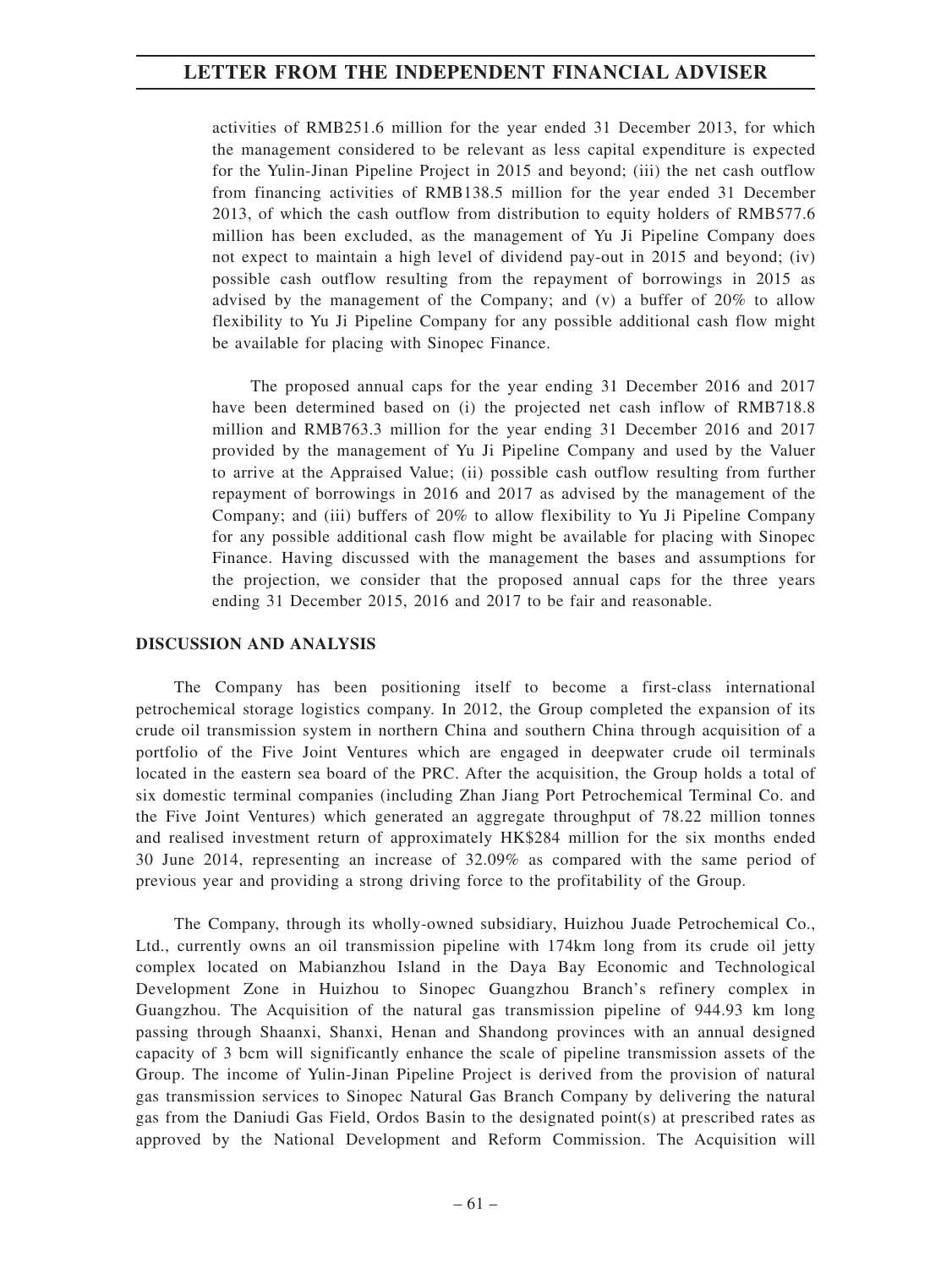facilitate the Company tapping into the midstream of Sinopec Group's natural gas business, which will not only provide a stable cash flow to the Group but also enhance its storage and logistics business in the energy sector.

Yi Ji Pipeline Company is well-positioned to benefit from the continuing economic growth and the increasing demand for natural gas in the PRC. According to "12th Five-Year" plan of the PRC, it is expected that the PRC will become the second largest natural gas consumption country by 2015 with the consumption of 230.0 bcm as compared to the consumption of 150.0 bcm in 2013. According to "13th Five-Year" plan of the PRC and the forecast of International Energy Agency, it is expected that the demand for natural gas will continue to grow and reach 350.0 bcm by 2020 and 392.0 bcm by 2030.

The Transfer Consideration of RMB2,576.9 million was arrived at after arm's length negotiation between Sinopec Corp. and Sinomart Development, and was determined based on the Appraised Value as at 30 November 2014, appraised by ZhongHe Appraisal Co., Ltd., an independent firm of qualified PRC valuers by using the income approach to value the operating assets of Yu Ji Pipeline Company and cost approach to its non-operating assets. We have discussed with the Valuer the reasons for adopting the various methodologies, bases and assumptions adopted to arrive at the Appraised Value and the chosen methodologies, in our view, are in line with market practice for similar valuations. In addition, we have carried out our own analysis to assess the value of Yu Ji Pipeline Company by looking into a list of comparable transactions with the transaction targets engaged in transmission of natural gas in the PRC through both long distance transmission pipelines (i.e. Primary Comparable Transactions) and short distance transmission pipelines (i.e. Secondary Comparable Transactions). We consider the Primary Comparable Transactions to be the most appropriate benchmark in evaluating the fairness of the Transfer Consideration to which the Acquisition compares favourably in terms of both PERs and PBRs. The full year profit of Yu Ji Pipeline Company in 2013 represents 10% of the Transfer Consideration. Based on the Appraised Value and our own analysis, we consider the amount of Transfer Consideration to be fair and reasonable.

No definitive financing plan for the Transfer Consideration has been formulated, but the Company intends to satisfy the Transfer Consideration using the internal resources of the Group and/or other equity or debt financing. As shown in Table 2, the Group's cash and cash equivalents of HK\$1,304.9 million as at 30 June 2014 is not sufficient to satisfy the Transfer Consideration. We have reviewed the working capital projection of the Enlarged Group which has taken into account the cash balances and facilities available to the Enlarged Group and concur with the Directors that the Enlarged Group will have sufficient working capital upon Completion.

The Acquisition is also conditional upon the Independent Shareholders' approval for the Non-Exempt Proposed Continuing Connected Transactions which include the Natural Gas Transmission Services Framework Master Agreement and the deposit services under the Yu Ji Pipeline Financial Services Framework Master Agreement. The Natural Gas Transmission Services Framework Master Agreement is essential and forms an integral part of the Acquisition and the terms of which are in line with the market practices. We have reviewed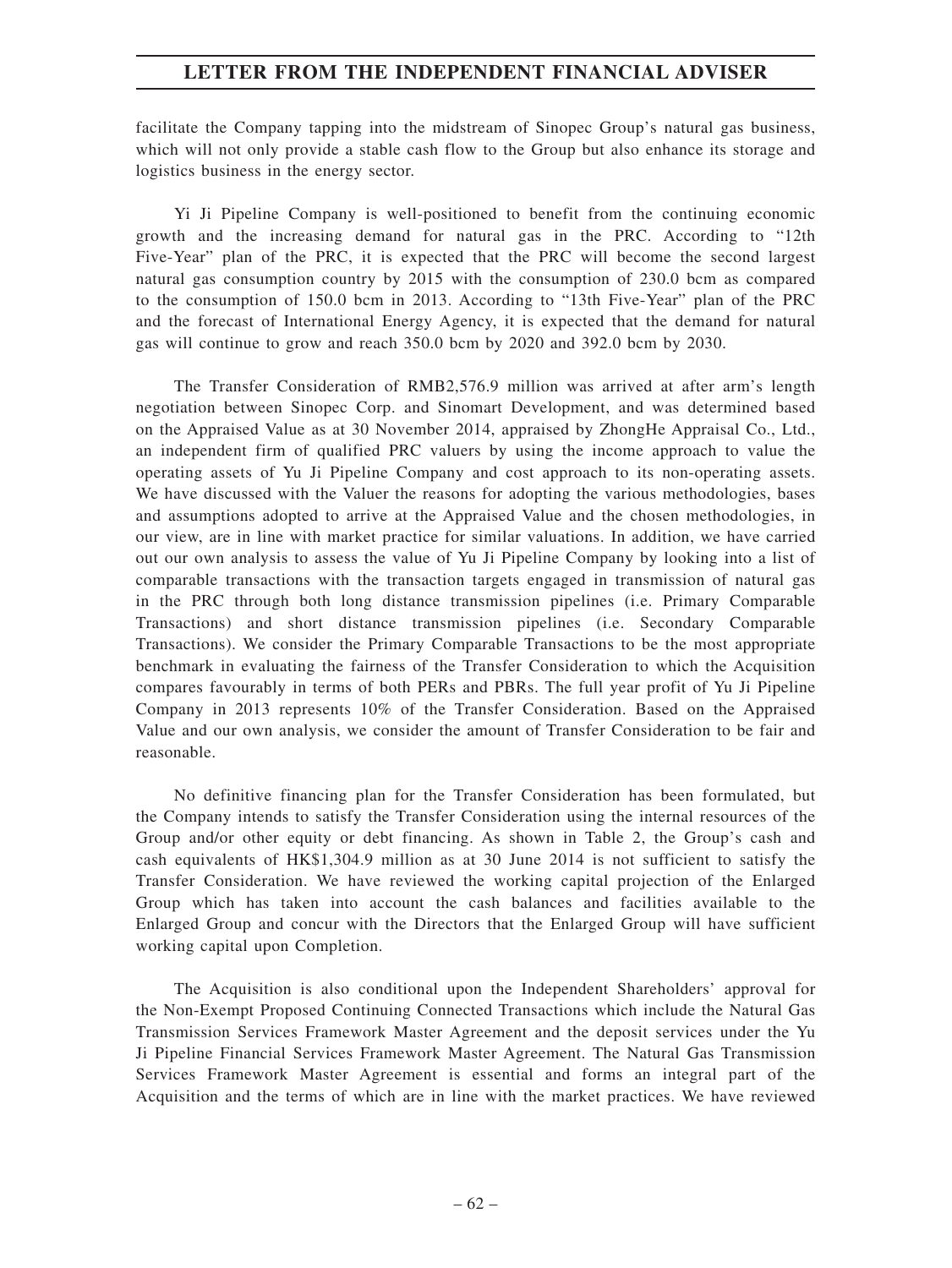the terms of the deposit services to be provided by Sinopec Finance under the Yu Ji Pipeline Financial Services Framework Master Agreement which are generally in line with the Group's existing similar arrangements with its connected persons.

## **OPINION**

Having taken into account the above principal factors and reasons, we consider that the terms of the Acquisition and the Non-Exempt Proposed Continuing Connected Transactions (including the Annual Caps) are on normal commercial terms, in the ordinary and usual course of business of the Group, fair and reasonable as far as the Independent Shareholders are concerned and in the interest of the Company and the Shareholders as a whole. We therefore advise the Independent Board Committee to recommend, and ourselves recommend, the Independent Shareholders to vote in favour of the resolution to be proposed at the SGM to approve the Acquisition and the Non-Exempt Proposed Continuing Connected Transactions (including the Annual Caps).

> Yours faithfully, for and on behalf of **SOMERLEY CAPITAL LIMITED Kenneth Chow** *Managing Director – Corporate Finance* **Jenny Leung** *Director*

*Mr. Kenneth Chow and Ms. Jenny Leung are licensed persons and responsible officers of Somerley Capital Limited registered with the SFC to carry out type 6 (advising on corporate finance) regulated activities under the SFO and has participated in the provision of independent financial advisory services for various transactions involving companies listed in Hong Kong.*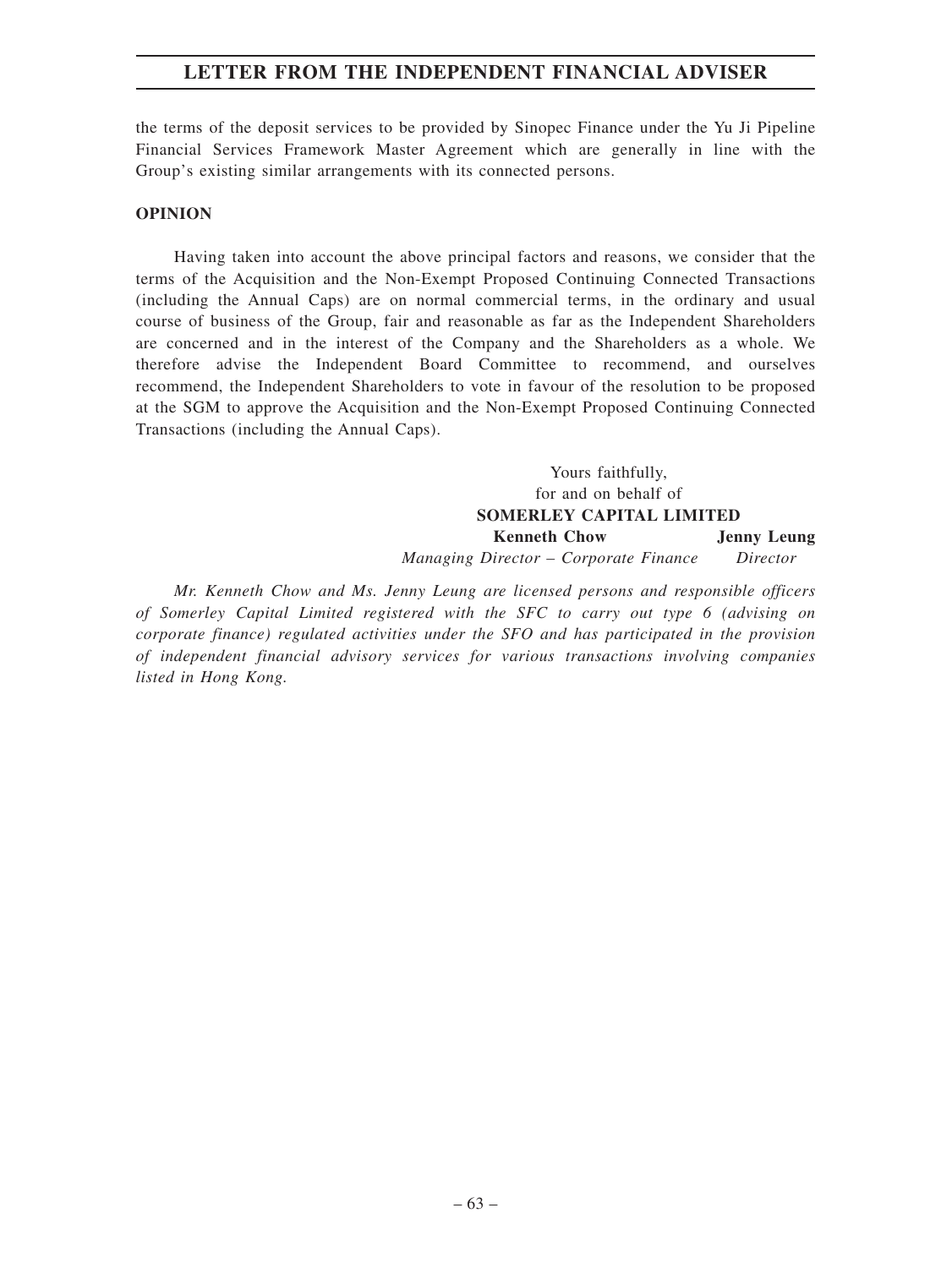## **INTRODUCTION**

The following unaudited pro forma statement of assets and liabilities ("Unaudited Pro Forma Financial Information") of the Sinopec Kantons Holdings Limited (the "Company") and its subsidiaries (together the "Group") and Sinopec Yu Ji Pipeline Company Limited (the "Target Company", the Group and the Target Company collectively referred to as the "Enlarged Group") has been prepared on the basis of the notes set out below and in accordance with paragraph 4.29 of the Listing Rules for the purpose of illustrating the effects on the assets and liabilities of the Enlarged Group as if the acquisition (the "Acquisition") of the entire equity interest in the Target Company by Sinomart KTS Development Limited, a wholly owned subsidiary of the Company, had been taken place on 30 June 2014.

The Unaudited Pro Forma Financial Information as at 30 June 2014 has been prepared based on (i) the unaudited consolidated statement of financial position of the Group as at 30 June 2014, as set out in its published interim report for the six months ended 30 June 2014; and (ii) the pro forma adjustments prepared to reflect the effects of the Acquisition as explained in the notes set out below that are directly attributable to the Acquisition, and do not relate to future events or decisions, and are factually supportable.

The Unaudited Pro Forma Financial Information should be read in conjunction with other financial information contained in this circular.

The Unaudited Pro Forma Financial Information has been compiled by the directors of the Company for illustrative purposes only and is based on a number of assumptions, estimates and currently available information. Because of its hypothetical nature, the Unaudited Pro Forma Financial Information may not give a true picture of the financial position of the Enlarged Group had the Acquisition been completed as at 30 June 2014 or any future date.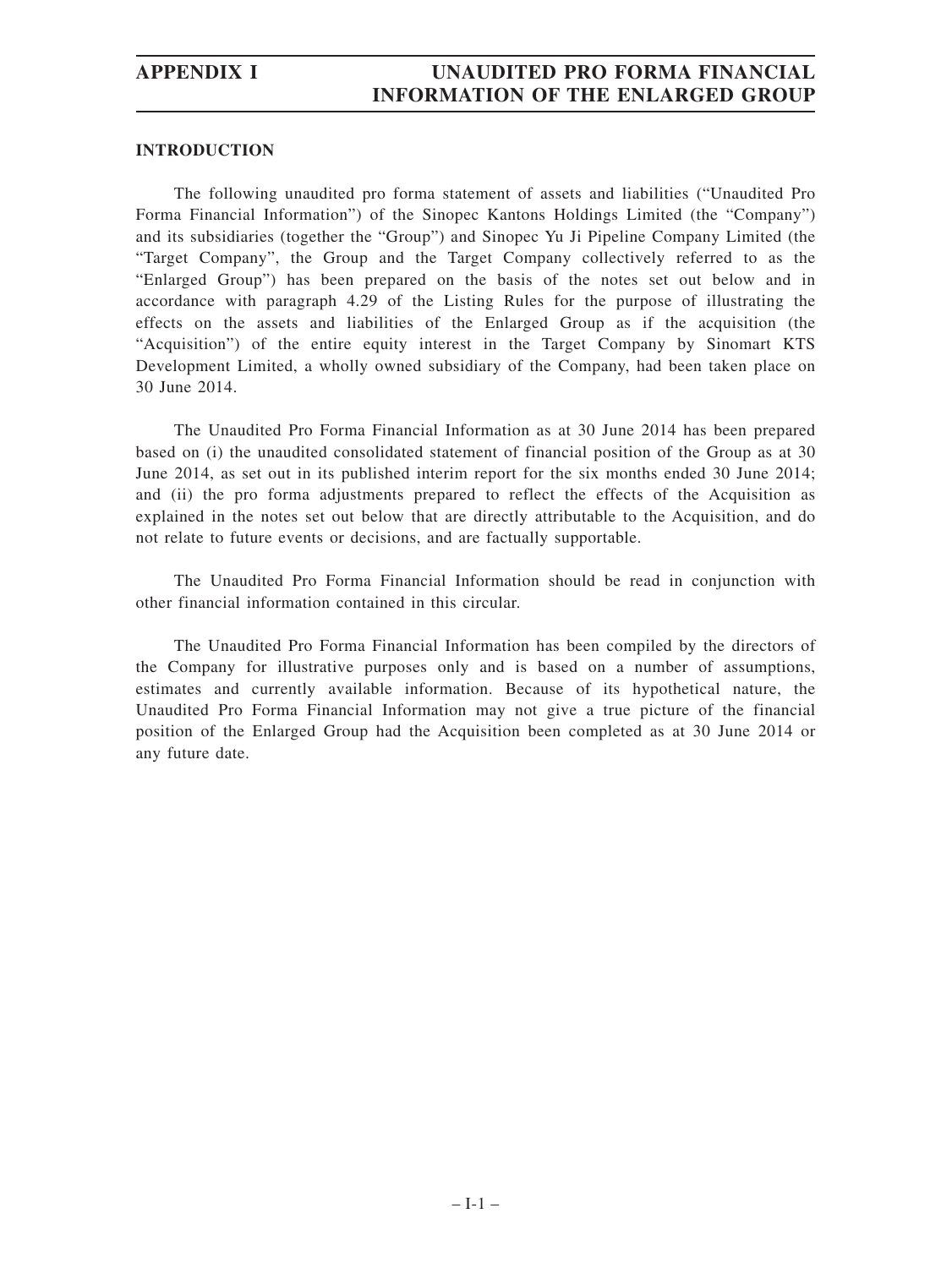# **UNAUDITED PRO FORMA CONSOLIDATED STATEMENT OF ASSETS AND LIABILITIES OF THE ENLARGED GROUP**

|                                      | Pro forma adjustments                                                                                                  |                                                                       |                           |           |                                                                                                                                        |  |  |
|--------------------------------------|------------------------------------------------------------------------------------------------------------------------|-----------------------------------------------------------------------|---------------------------|-----------|----------------------------------------------------------------------------------------------------------------------------------------|--|--|
|                                      | <b>Unaudited</b><br>statement of<br>assets and<br>liabilities of the<br>Group as at 30<br><b>June 2014</b><br>HK\$'000 | <b>The Target</b><br>Company as at<br>30 November<br>2014<br>HK\$'000 | <b>Others</b><br>HK\$'000 | HK\$'000  | <b>Unaudited</b> pro<br>forma<br>consolidated<br>statement of<br>assets and<br>liabilities of the<br><b>Enlarged Group</b><br>HK\$'000 |  |  |
|                                      | (note 1)                                                                                                               | (note 2)                                                              | (note 3)                  | (note 4)  |                                                                                                                                        |  |  |
| <b>ASSETS</b>                        |                                                                                                                        |                                                                       |                           |           |                                                                                                                                        |  |  |
| Non-current assets                   |                                                                                                                        |                                                                       |                           |           |                                                                                                                                        |  |  |
| Property, plant and equipment        | 1,893,216                                                                                                              | 5,701,134                                                             |                           |           | 7,594,350                                                                                                                              |  |  |
| Investment properties                | 14,581                                                                                                                 |                                                                       |                           |           | 14,581                                                                                                                                 |  |  |
| Prepaid land lease payment           | 715,369                                                                                                                | 33,976                                                                |                           |           | 749,345                                                                                                                                |  |  |
| Interests in associated<br>companies | 682,356                                                                                                                |                                                                       |                           |           | 682,356                                                                                                                                |  |  |
| Interests in joint ventures          | 5,906,671                                                                                                              |                                                                       |                           |           | 5,906,671                                                                                                                              |  |  |
|                                      |                                                                                                                        |                                                                       |                           |           |                                                                                                                                        |  |  |
| <b>Total non-current assets</b>      | 9,212,193                                                                                                              | 5,735,110                                                             |                           |           | 14,947,303                                                                                                                             |  |  |
| <b>Current assets</b>                |                                                                                                                        |                                                                       |                           |           |                                                                                                                                        |  |  |
| Inventories                          | 19,634                                                                                                                 | 7,234                                                                 |                           |           | 26,868                                                                                                                                 |  |  |
| Trade, bills and other               |                                                                                                                        |                                                                       |                           |           |                                                                                                                                        |  |  |
| receivables                          | 465,491                                                                                                                | 299,588                                                               |                           |           | 765,079                                                                                                                                |  |  |
| Cash and cash equivalents            | 1,304,883                                                                                                              | 269,578                                                               |                           | (20, 710) | 1,553,751                                                                                                                              |  |  |
| <b>Total current assets</b>          | 1,790,008                                                                                                              | 576,400                                                               |                           |           | 2,345,698                                                                                                                              |  |  |
| <b>Total assets</b>                  | 11,002,201                                                                                                             | 6,311,510                                                             |                           |           | 17,293,001                                                                                                                             |  |  |
| <b>LIABILITIES</b>                   |                                                                                                                        |                                                                       |                           |           |                                                                                                                                        |  |  |
| Non-current liabilities              |                                                                                                                        |                                                                       |                           |           |                                                                                                                                        |  |  |
| Borrowings                           |                                                                                                                        | 4,125,000                                                             |                           |           | 4,125,000                                                                                                                              |  |  |
| Deferred tax liabilities             | 95,228                                                                                                                 |                                                                       |                           |           | 95,228                                                                                                                                 |  |  |
|                                      | 95,228                                                                                                                 | 4,125,000                                                             |                           |           | 4,220,228                                                                                                                              |  |  |
| <b>Current liabilities</b>           |                                                                                                                        |                                                                       |                           |           |                                                                                                                                        |  |  |
|                                      |                                                                                                                        |                                                                       |                           |           |                                                                                                                                        |  |  |
| Trade and other payables             | 740,632                                                                                                                | 262,302                                                               | 3,221,101                 |           | 4,224,035                                                                                                                              |  |  |
| Income tax payable                   | 21,483                                                                                                                 |                                                                       |                           |           | 21,483                                                                                                                                 |  |  |
| <b>Total current liabilities</b>     | 762,115                                                                                                                | 262,302                                                               |                           |           | 4,245,518                                                                                                                              |  |  |
| Total liabilities                    | 857,343                                                                                                                | 4,387,302                                                             |                           |           | 8,465,746                                                                                                                              |  |  |
| Net assets                           | 10,144,858                                                                                                             | 1,924,208                                                             |                           |           | 8,827,255                                                                                                                              |  |  |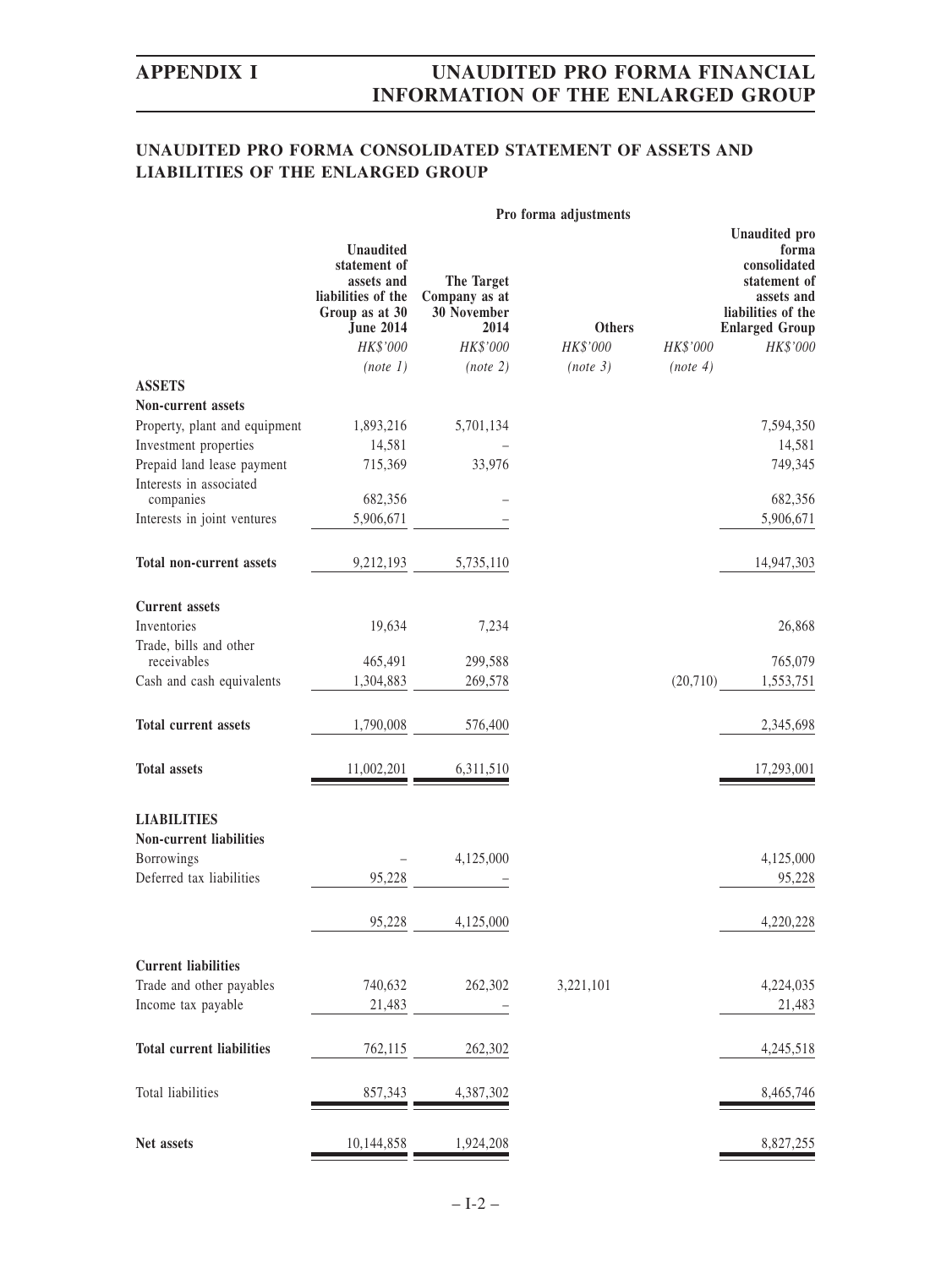Notes to the Unaudited Pro Forma Financial Information:

- 1. The amounts are extracted from the unaudited consolidated statement of financial position of the Group as at 30 June 2014 as set out in the Company's published interim report for the six months ended 30 June 2014.
- 2. The amounts are derived from the accountant's report on the Target Company as set out in Appendix II to this circular, the amounts denominated in RMB have been converted, for the purpose of illustration only, into Hong Kong dollar using an exchange rate of RMB1 to HK\$1.25, being the exchange rate prevailing on 30 December 2014.
- 3. For the purpose of preparing of unaudited pro forma financial information, it is assumed that all the conditions precedent in connection with the acquisition (as set out in page 12 of this circular) had been fulfilled on 30 June 2014 and the Target Company became a wholly owned subsidiary of the Group on that date. The adjustment represents the total consideration of RMB2,576,881,100 (equivalent to approximately HK\$3,221,101,000) for the Acquisition, to be paid in full by cash within 30 days from the date of the conditions precedent of the acquisition agreement have been fulfilled. The Group intends to satisfy payment for the consideration by the internal resources of the Group and/or other equity/debt financing, as may be arranged by the Board. However, as at the Latest Practicable Date, the Group (i) has not made any concrete agreement and arrangement in relation to equity fund raising; and (ii) has not committed to draw down the unguaranteed and unsecured loan facilities amounting to approximately US\$500,000,000 (equivalent to approximately HK\$3,900,000,000) provided by a fellow subsidiary. Pursuant to the payment term as set out in the Acquisition Agreement, a current liability will be recognised to reflect the consideration payable to the seller amounting to RMB2,576,881,100 (equivalent to approximately HK\$3,221,101,000).
- 4. The adjustment represents the estimated amounts regarding the legal and professional fees and other expenses incurred for the Acquisition of approximately HK\$20,710,000.
- 5. The acquisition of entire equity interest of the Target Company is considered as a business combination involving entities under common control because the Group and the Target Company are ultimately controlled by Sinopec Corp. both before and after the acquisition, and that control is not transitory. Upon completion of the Acquisition, the assets and liabilities of the Target Company will be accounted for in the consolidated financial statements of the Group using merger accounting in accordance with Accounting Guideline 5 "Merger Accounting for Common Control Combinations" issued by the Hong Kong Institute of Certified Public Accountants.
- 6. The Directors confirm that consistent policies and assumptions have been applied for the purpose of assessing impairment of property, plant and equipment under Hong Kong Accounting Standard 36 "Impairment of Assets" for the Group and the Target Company, and the Directors are not aware of any indicators that an impairment of the respective property, plant and equipment are required after considering the nature, prospects, financial condition and business risks. Upon the completion of the proposed acquisition and at the end of the each reporting period, the Directors will perform a review for impairment indicators on the Enlarged Group's property, plant and equipment annually in accordance with the Group's accounting policies and principal assumptions or whenever events or changes in circumstances indicate that the carrying amount may not be recoverable.
- 7. No adjustments have been made to the Unaudited Pro Forma Financial Information to reflect any trading results or other transactions of the Group or the Target Company entered into subsequent to 30 June 2014.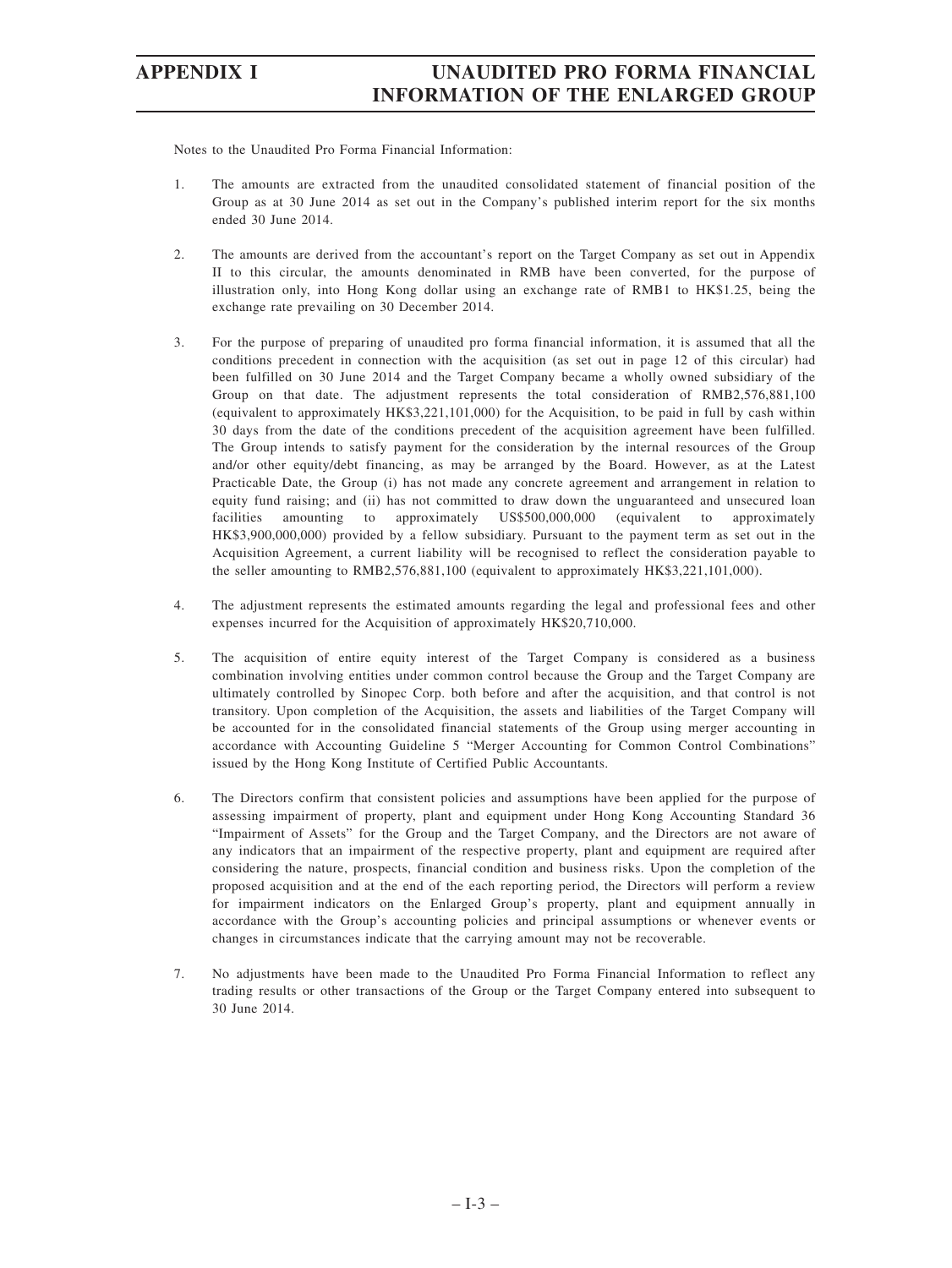

羅兵咸永道

## **INDEPENDENT REPORTING ACCOUNTANT'S ASSURANCE REPORT ON THE COMPILATION OF UNAUDITED PRO FORMA FINANCIAL INFORMATION INCLUDED IN A CIRCULAR**

## **TO THE DIRECTORS OF SINOPEC KANTONS HOLDINGS LIMITED**

We have completed our assurance engagement to report on the compilation of unaudited pro forma financial information of Sinopec Kantons Holdings Limited (the "Company") and its subsidiaries (collectively the "Group"), and Sinopec Yu Ji Pipeline Company Limited 中石化榆濟管理有限責任公司 (the "Target Company") (collectively the "Enlarged Group") by the directors of the Company for illustrative purposes only. The unaudited pro forma financial information consists of the unaudited pro forma statement of assets and liabilities as at 30 June 2014, and related notes (the "Unaudited Pro Forma Financial Information") as set out on pages I-1 to I-3 of the Company's circular dated 20 January 2015, in connection with the proposed acquisition (the "Transaction") of the entire interest in the Target Company by the Company. The applicable criteria on the basis of which the directors of the Company have compiled the Unaudited Pro Forma Financial Information are described on pages I-1 to I-3.

The Unaudited Pro Forma Financial Information has been compiled by the directors of the Company to illustrate the impact of the Transaction on the Group's financial position as at 30 June 2014 as if the Transaction had taken place at 30 June 2014. As part of this process, information about the Group's financial position has been extracted by the directors of the Company from the Group's financial statements for the period ended 30 June 2014, on which a review report has been published.

## **Directors' Responsibility for the Unaudited Pro Forma Financial Information**

The directors of the Company are responsible for compiling the Unaudited Pro Forma Financial Information in accordance with paragraph 4.29 of the Rules Governing the Listing of Securities on The Stock Exchange of Hong Kong Limited (the "Listing Rules") and with reference to Accounting Guideline 7 "Preparation of Pro Forma Financial Information for Inclusion in Investment Circulars" ("AG 7") issued by the Hong Kong Institute of Certified Public Accountants ("HKICPA").

PricewaterhouseCoopers, 22/F Prince's Building, Central, Hong Kong T: +852 2289 8888, F: +852 2810 9888, www.pwchk.com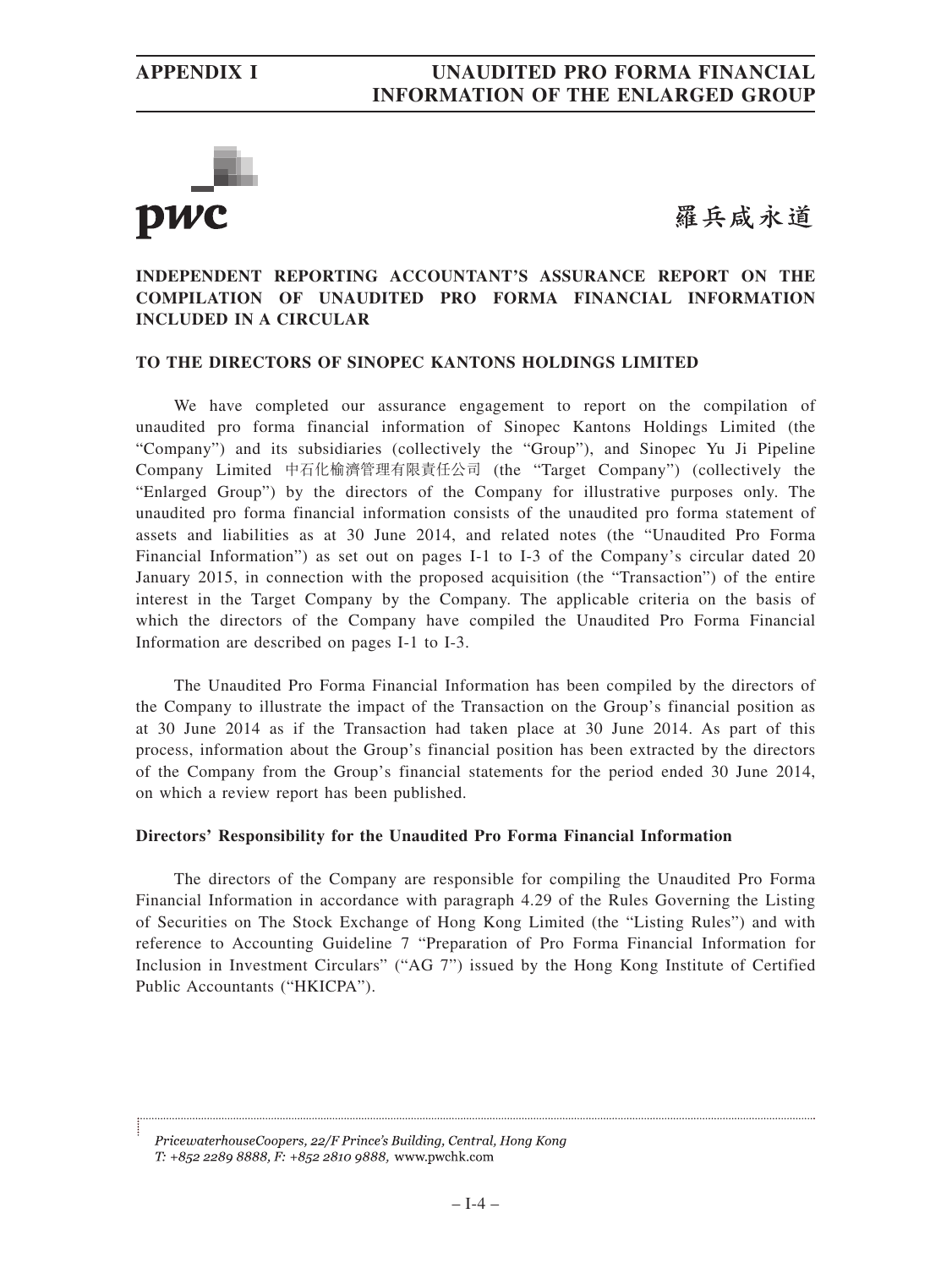## **Reporting Accountant's Responsibilities**

Our responsibility is to express an opinion, as required by paragraph 4.29(7) of the Listing Rules, on the Unaudited Pro Forma Financial Information and to report our opinion to you. We do not accept any responsibility for any reports previously given by us on any financial information used in the compilation of the Unaudited Pro Forma Financial Information beyond that owed to those to whom those reports were addressed by us at the dates of their issue.

We conducted our engagement in accordance with Hong Kong Standard on Assurance Engagements 3420 "Assurance Engagements to Report on the Compilation of Pro Forma Financial Information Included in a Prospectus", issued by the HKICPA. This standard requires that the reporting accountant complies with ethical requirements and plans and performs procedures to obtain reasonable assurance about whether the directors of the Company have compiled the Unaudited Pro Forma Financial Information in accordance with paragraph 4.29 of the Listing Rules and with reference to AG 7 issued by the HKICPA.

For purposes of this engagement, we are not responsible for updating or reissuing any reports or opinions on any historical financial information used in compiling the Unaudited Pro Forma Financial Information, nor have we, in the course of this engagement, performed an audit or review of the financial information used in compiling the Unaudited Pro Forma Financial Information.

The purpose of unaudited pro forma financial information included in a circular is solely to illustrate the impact of a significant event or transaction on unadjusted financial information of the entity as if the event had occurred or the transaction had been undertaken at an earlier date selected for purposes of the illustration. Accordingly, we do not provide any assurance that the actual outcome of the Transaction at 30 June 2014 would have been as presented.

A reasonable assurance engagement to report on whether the unaudited pro forma financial information has been properly compiled on the basis of the applicable criteria involves performing procedures to assess whether the applicable criteria used by the directors of the Company in the compilation of the unaudited pro forma financial information provide a reasonable basis for presenting the significant effects directly attributable to the event or transaction, and to obtain sufficient appropriate evidence about whether:

- $\bullet$ The related pro forma adjustments give appropriate effect to those criteria; and
- $\bullet$  The unaudited pro forma financial information reflects the proper application of those adjustments to the unadjusted financial information.

The procedures selected depend on the reporting accountant's judgment, having regard to the reporting accountant's understanding of the nature of the company, the event or transaction in respect of which the unaudited pro forma financial information has been compiled, and other relevant engagement circumstances.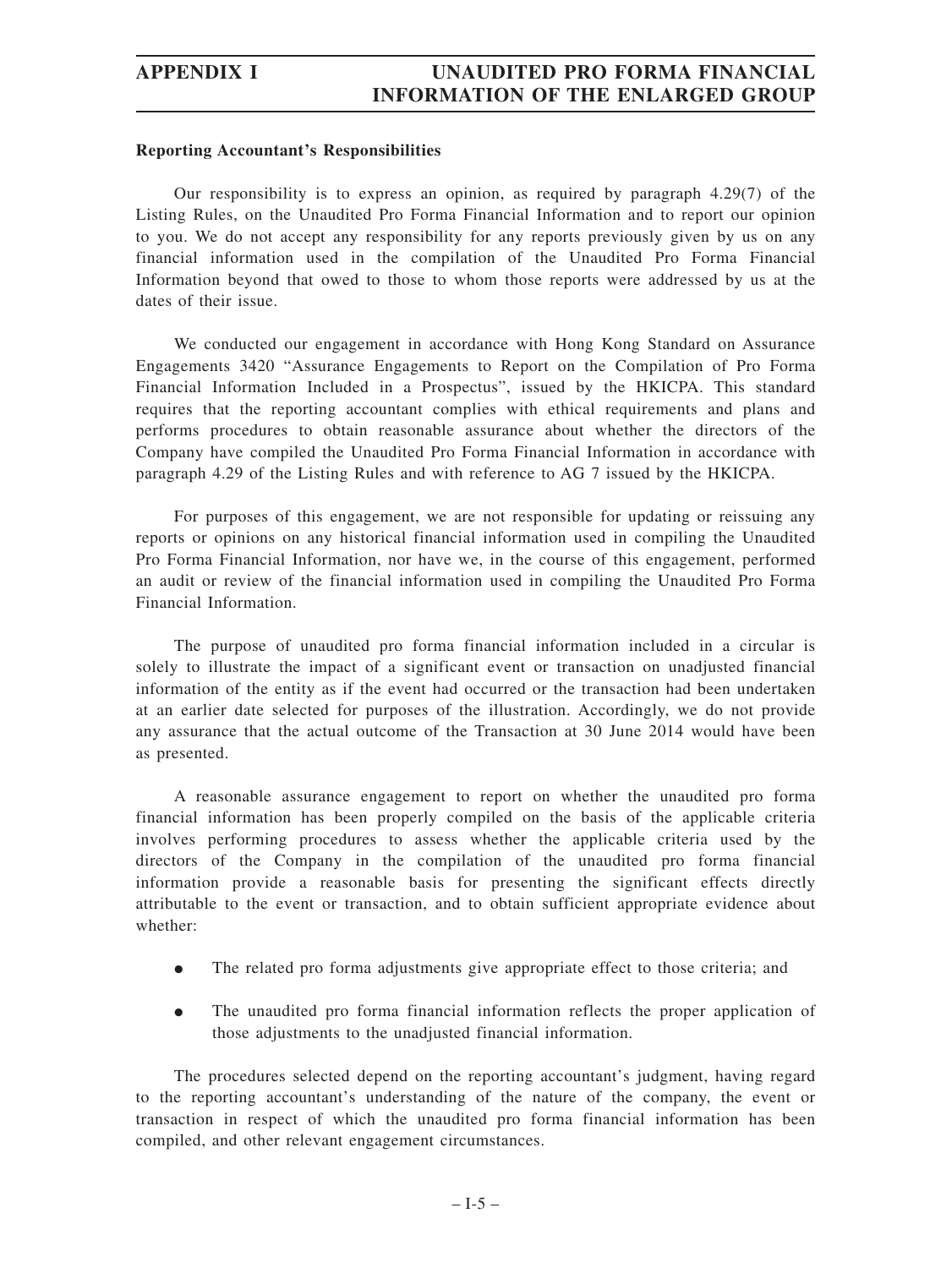The engagement also involves evaluating the overall presentation of the Unaudited Pro Forma Financial Information.

We believe that the evidence we have obtained is sufficient and appropriate to provide a basis for our opinion.

## **Opinion**

In our opinion:

- (a) the Unaudited Pro Forma Financial Information has been properly compiled by the directors of the Company on the basis stated;
- (b) such basis is consistent with the accounting policies of the Group; and
- (c) the adjustments are appropriate for the purposes of the Unaudited Pro Forma Financial Information as disclosed pursuant to paragraph 4.29(1) of the Listing Rules.

## **PricewaterhouseCoopers**

*Certified Public Accountants*

Hong Kong, 20 January 2015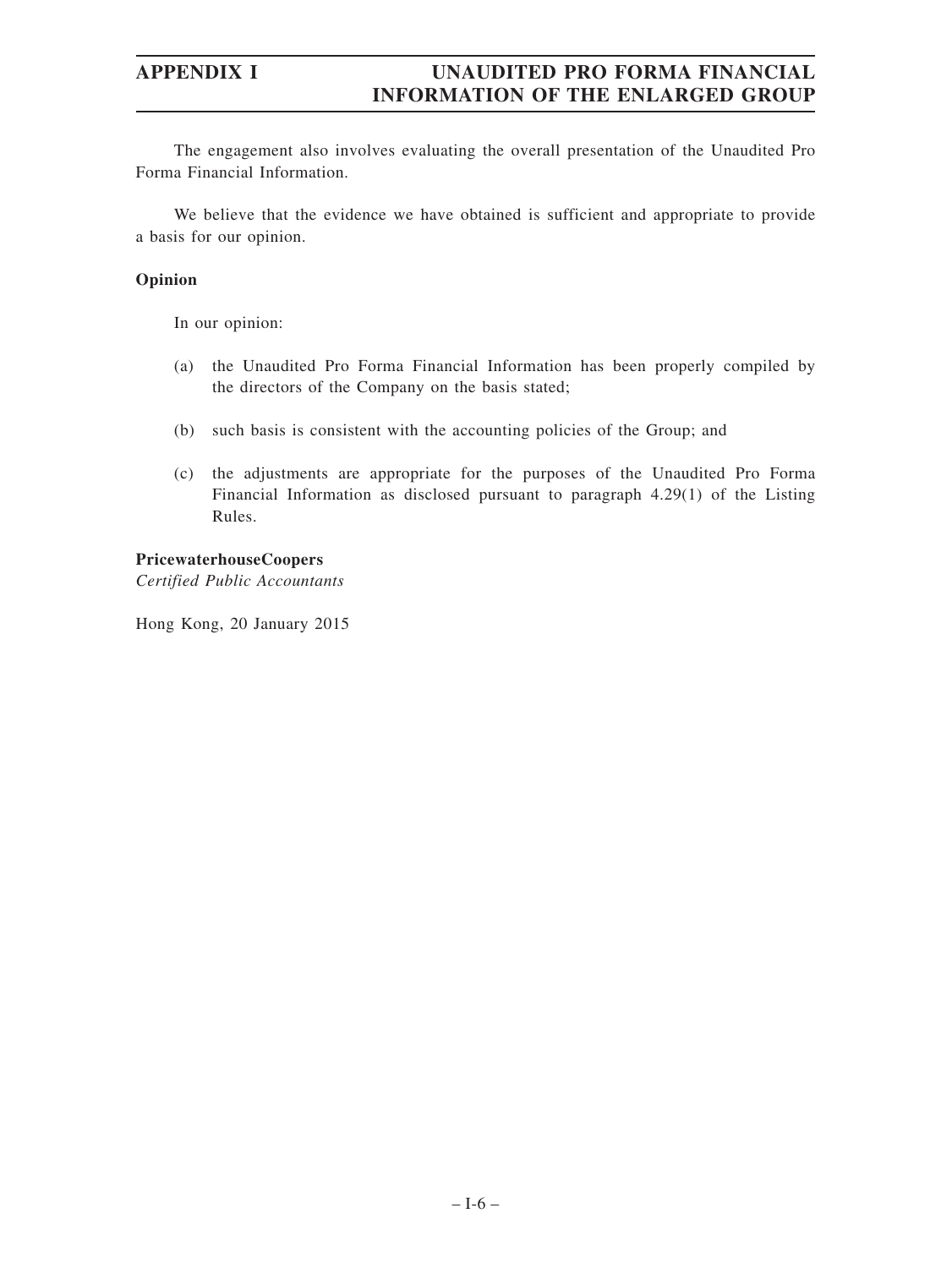# **APPENDIX II ACCOUNTANT'S REPORT ON YU JI PIPELINE COMPANY**

*The following is the text of an accountants' report, prepared for the sole purpose of inclusion in this circular, received from the independent reporting accountants, Grant Thornton Hong Kong Limited, Certified Public Accountants, Hong Kong.*



The Directors **Sinopec Kantons Holdings Limited**

Dear Sirs,

We report on the financial information of Sinopec Yu Ji Pipeline Company Limited ("Yu Ji Pipeline Company"), which comprises the statements of financial position as at 31 December 2011, 2012 and 2013 and 30 November 2014, and the statements of profit or loss and other comprehensive income, the statements of changes in equity and the statements of cash flows for each of the years ended 31 December 2011, 2012 and 2013 and the eleven months ended 30 November 2014 (the "Relevant Periods"), and a summary of significant accounting policies and other explanatory information (the "Financial Information") prepared on the basis of presentation set out in note 2.1 of section II below, for inclusion in the circular of Sinopec Kantons Holdings Limited dated 20 January 2015 (the "Circular") in connection with its acquisition of the entire equity interest of Yu Ji Pipeline Company.

Yu Ji Pipeline Company was incorporated in the People's Republic of China ("PRC") on 27 October 2014 with limited liability under the company law of the PRC. No audited statutory financial statements of Yu Ji Pipeline Company were prepared.

Yu Ji Pipeline Company has adopted 31 December as its financial year end date.

## **Basis of preparation**

For the purpose of this report, the director of Yu Ji Pipeline Company has prepared the financial statements of Yu Ji Pipeline Company in accordance with Hong Kong Financial Reporting Standards ("HKFRS") issued by the Hong Kong Institute of Certified Public Accountants (the "HKICPA") for the Relevant Periods (the "Underlying Financial Statements"). We have carried out an audit on the Underlying Financial Statements for the Relevant Periods in accordance with Hong Kong Standards on Auditing issued by the HKICPA.

The Financial Information has been prepared based on the Underlying Financial Statements, with no adjustment made thereon.

## **Director's responsibility**

The director of Yu Ji Pipeline Company is responsible for the preparation of the Financial Information that gives a true and fair view in accordance with HKFRS and for such internal control as the director of Yu Ji Pipeline Company determines is necessary to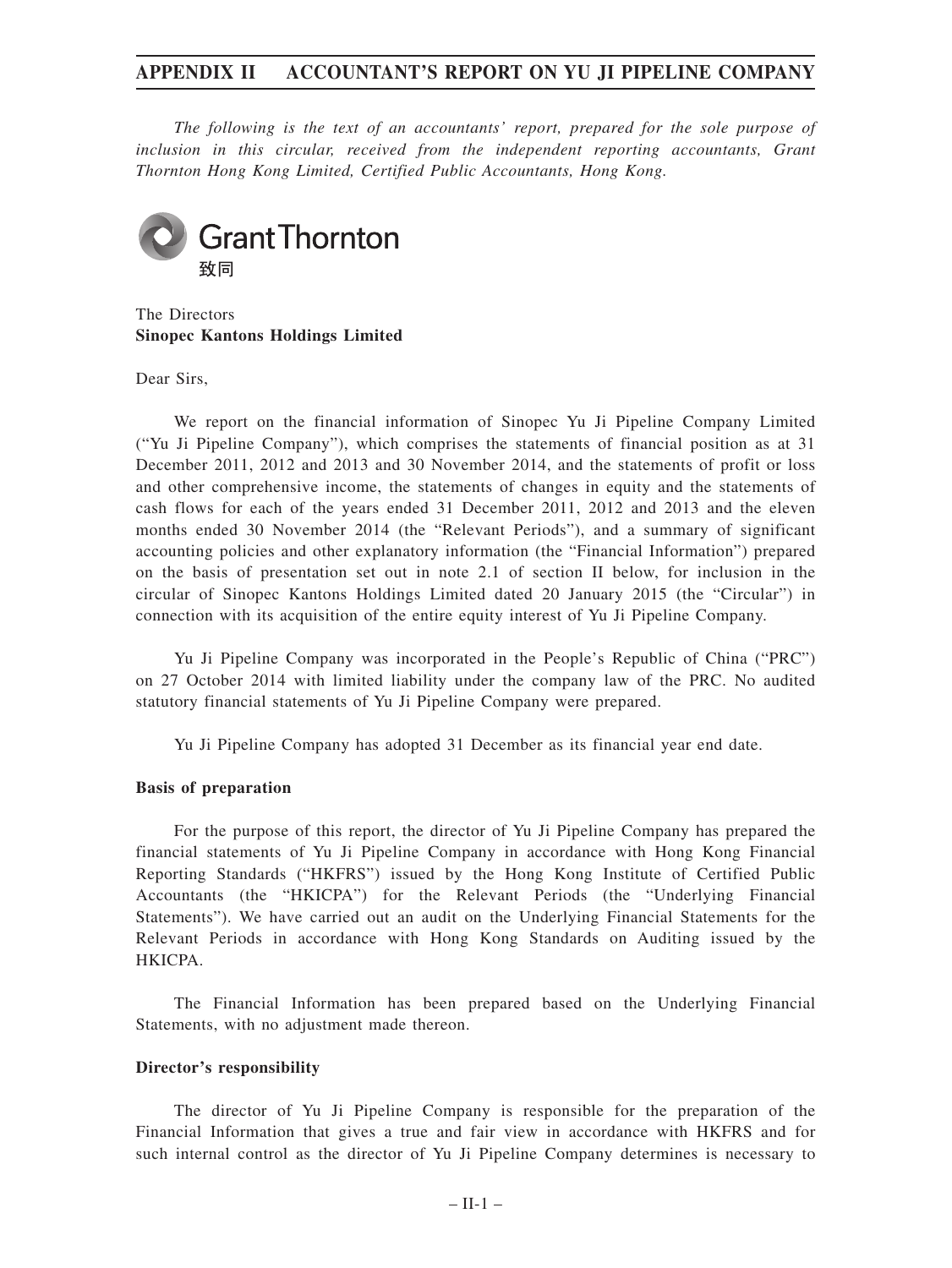enable the preparation of the Financial Information that is free from material misstatement, whether due to fraud or error. The directors of the Company are responsible for the contents of the Circular in which this report is included.

# **REPORTING ACCOUNTANTS' RESPONSIBILITY**

It is our responsibility to form an independent opinion on the Financial Information and to report our opinion to you.

For the purpose of this report, we have carried out such additional procedures as we considered necessary in accordance with Auditing Guideline 3.340 "Prospectuses and the Reporting Accountant" issued by the HKICPA. It is our responsibility to form an independent opinion based on our audit on the Financial Information and to report our opinion to you.

# **OPINION**

In our opinion, for the purpose of this report and on the basis of presentation set out in note 2.1 of section II below, the Financial Information gives a true and fair view of the state of affairs of Yu Ji Pipeline Company as at 31 December 2011, 2012 and 2013 and 30 November 2014 and of Yu Ji Pipeline Company's results and cash flows for the Relevant Periods.

# **COMPARATIVE FINANCIAL INFORMATION**

The director of Yu Ji Pipeline Company is responsible for the preparation of the unaudited comparative financial information of Yu Ji Pipeline Company including the statement of profit or loss and other comprehensive income, the statement of changes in equity and the statement of cash flows for the eleven months ended 30 November 2013 and other explanatory notes (the "30 November 2013 Financial Information") in accordance with the same basis as adopted in preparing the Financial Information and the HKFRS.

Our responsibility is to express a conclusion on the 30 November 2013 Financial Information based on our review. We have reviewed the 30 November 2013 Financial Information in accordance with Hong Kong Standard on Review Engagements 2410 "Review of Interim Financial Information Performed by the Independent Auditor of the Entity" issued by the HKICPA. A review consists of making inquires, primarily of persons responsible for financial and accounting matters, and applying analytical and other review procedures. A review is substantially less in scope than an audit conducted in accordance with Hong Kong Standards on Auditing and consequently does not enable us to obtain assurance that we would become aware of all significant matters that might be identified in an audit. Accordingly, we do not express an audit opinion on the 30 November 2013 Financial Information.

On the basis of our review, for the purpose of this report, nothing has come to our attention that causes us to believe the 30 November 2013 Financial Information is not prepared, in all material respects, in accordance with the same basis as adopted in preparing the Financial Information and the HKFRS.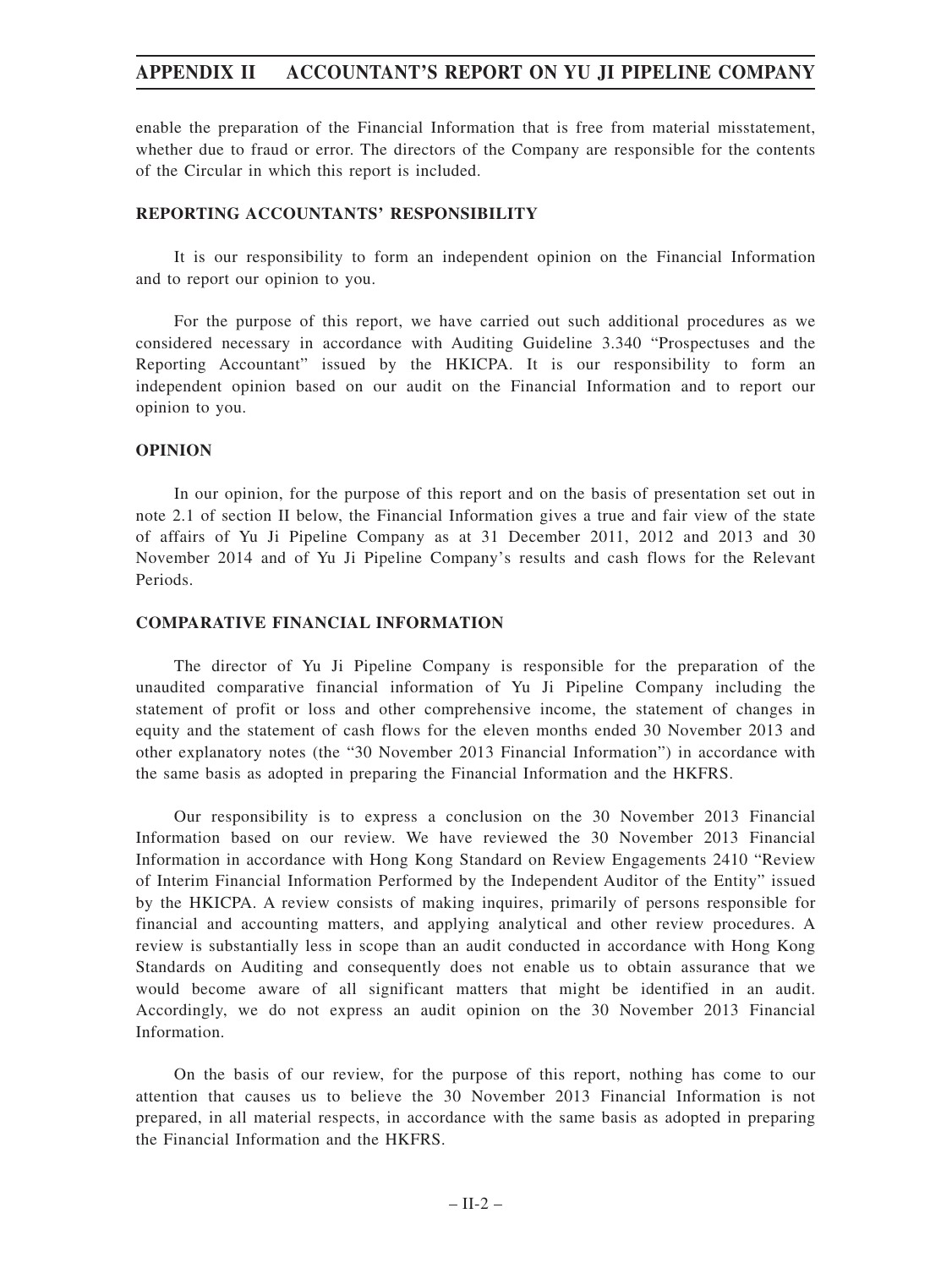# **(I) FINANCIAL INFORMATION**

# **Statements of profit or loss and other comprehensive income**

|                                              |                  |                               |                |                |                    | Eleven months ended |
|----------------------------------------------|------------------|-------------------------------|----------------|----------------|--------------------|---------------------|
|                                              |                  | <b>Year ended 31 December</b> |                |                | <b>30 November</b> |                     |
|                                              | <b>Notes</b>     | 2011                          | 2012           | 2013           | 2013               | 2014                |
|                                              |                  | <b>RMB'000</b>                | <b>RMB'000</b> | <b>RMB'000</b> | <b>RMB'000</b>     | <b>RMB'000</b>      |
|                                              |                  |                               |                |                | (Unaudited)        |                     |
| Revenue                                      | 5                | 869,943                       | 979,604        | 1,254,658      | 1,109,026          | 1,047,813           |
| Cost of services                             |                  | (434, 746)                    | (498, 482)     | (746, 305)     | (684, 089)         | (584, 222)          |
|                                              |                  | 435,197                       | 481,122        | 508,353        | 424,937            | 463,591             |
| Other income<br>Administrative and other     | 6                |                               |                | 6,479          |                    | 56,667              |
| expenses                                     | $\boldsymbol{7}$ | (13, 166)                     | (27,964)       | (23, 859)      | (18, 892)          | (29, 541)           |
| <b>Operating profit</b>                      |                  | 422,031                       | 453,158        | 490,973        | 406,045            | 490,717             |
| Finance income                               | 9                | 33                            | 32             | 16             | 16                 | 46                  |
| Finance costs                                | 9                | (94, 821)                     | (123, 103)     | (138, 470)     | (127, 293)         | (158, 772)          |
| Finance costs – net                          |                  | (94, 788)                     | (123, 071)     | (138, 454)     | (127, 277)         | (158, 726)          |
| Profit before income tax                     |                  | 327,243                       | 330,087        | 352,519        | 278,768            | 331,991             |
| Income tax expenses                          | 10               | (81, 811)                     | (82, 522)      | (88, 130)      | (69, 692)          | (82,998)            |
| Profit and total<br>comprehensive income for |                  |                               |                |                |                    |                     |
| the period/year                              |                  | 245,432                       | 247,565        | 264,389        | 209,076            | 248,993             |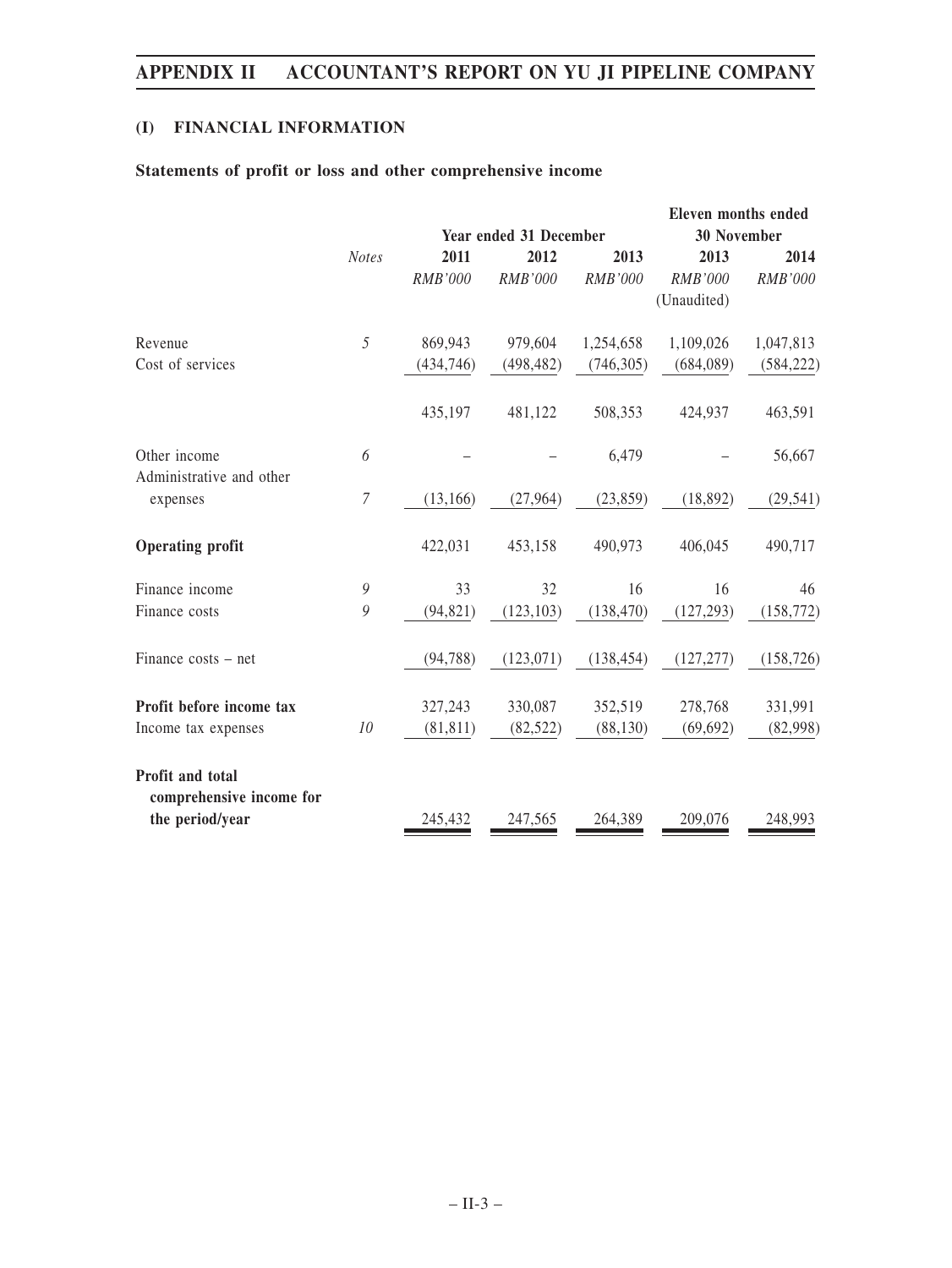# **Statements of financial position**

|                                      |              |                |                   | As at 30       |                 |
|--------------------------------------|--------------|----------------|-------------------|----------------|-----------------|
|                                      |              |                | As at 31 December |                | <b>November</b> |
|                                      | <b>Notes</b> | 2011           | 2012              | 2013           | 2014            |
|                                      |              | <b>RMB'000</b> | <b>RMB'000</b>    | <b>RMB'000</b> | <b>RMB'000</b>  |
| <b>Non-current assets</b>            |              |                |                   |                |                 |
| Prepaid land lease payment           | 11           |                |                   | 27,710         | 27,181          |
|                                      |              |                |                   |                |                 |
| Property, plant and equipment        | 12           | 4,658,967      | 4,963,232         | 4,775,115      | 4,560,907       |
| <b>Total non-current assets</b>      |              | 4,658,967      | 4,963,232         | 4,802,825      | 4,588,088       |
| <b>Current assets</b>                |              |                |                   |                |                 |
| Inventories                          | 14           | 689            | 7,206             | 7,160          | 5,787           |
| Trade and other receivables          | 13           | 28,287         |                   | 108,207        |                 |
|                                      |              |                | 5,283             |                | 239,670         |
| Cash and cash equivalents            | 15           | 517            | 2,257             | 3,115          | 215,662         |
| <b>Total current assets</b>          |              | 29,493         | 14,746            | 118,482        | 461,119         |
| <b>Total assets</b>                  |              | 4,688,460      | 4,977,978         | 4,921,307      | 5,049,207       |
| <b>EQUITY</b>                        |              |                |                   |                |                 |
|                                      |              |                |                   |                |                 |
| Share capital                        | 16           |                |                   |                | 1,000,000       |
| Capital reserve                      | 17           | 982,070        | 1,229,172         | 1,267,488      | 466,811         |
| Retained earnings                    | 17           | 327,389        | 336,982           | 23,777         | 72,555          |
| Total shareholder's equity           |              | 1,309,459      | 1,566,154         | 1,291,265      | 1,539,366       |
| <b>Non-current liabilities</b>       |              |                |                   |                |                 |
|                                      |              |                |                   |                |                 |
| Long-term borrowings                 | 19           | 3,300,000      | 3,300,000         | 3,300,000      | 3,300,000       |
| <b>Total non-current liabilities</b> |              | 3,300,000      | 3,300,000         | 3,300,000      | 3,300,000       |
| <b>Current liabilities</b>           |              |                |                   |                |                 |
| Accruals and other payables          | 18           | 79,001         | 111,824           | 330,042        | 209,841         |
| <b>Total current liabilities</b>     |              | 79,001         | 111,824           | 330,042        | 209,841         |
|                                      |              |                |                   |                |                 |
| <b>Total liabilities</b>             |              | 3,379,001      | 3,411,824         | 3,630,042      | 3,509,841       |
| <b>Total liabilities and</b>         |              |                |                   |                |                 |
| shareholder's equity                 |              | 4,688,460      | 4,977,978         | 4,921,307      | 5,049,207       |
| <b>Total assets less current</b>     |              |                |                   |                |                 |
| liabilities                          |              | 4,609,459      | 4,866,154         | 4,591,265      | 4,839,366       |
|                                      |              |                |                   |                |                 |
| Net current assets/(liabilities)     |              | (49,508)       | (97,078)          | (211,560)      | 251,278         |
|                                      |              |                |                   |                |                 |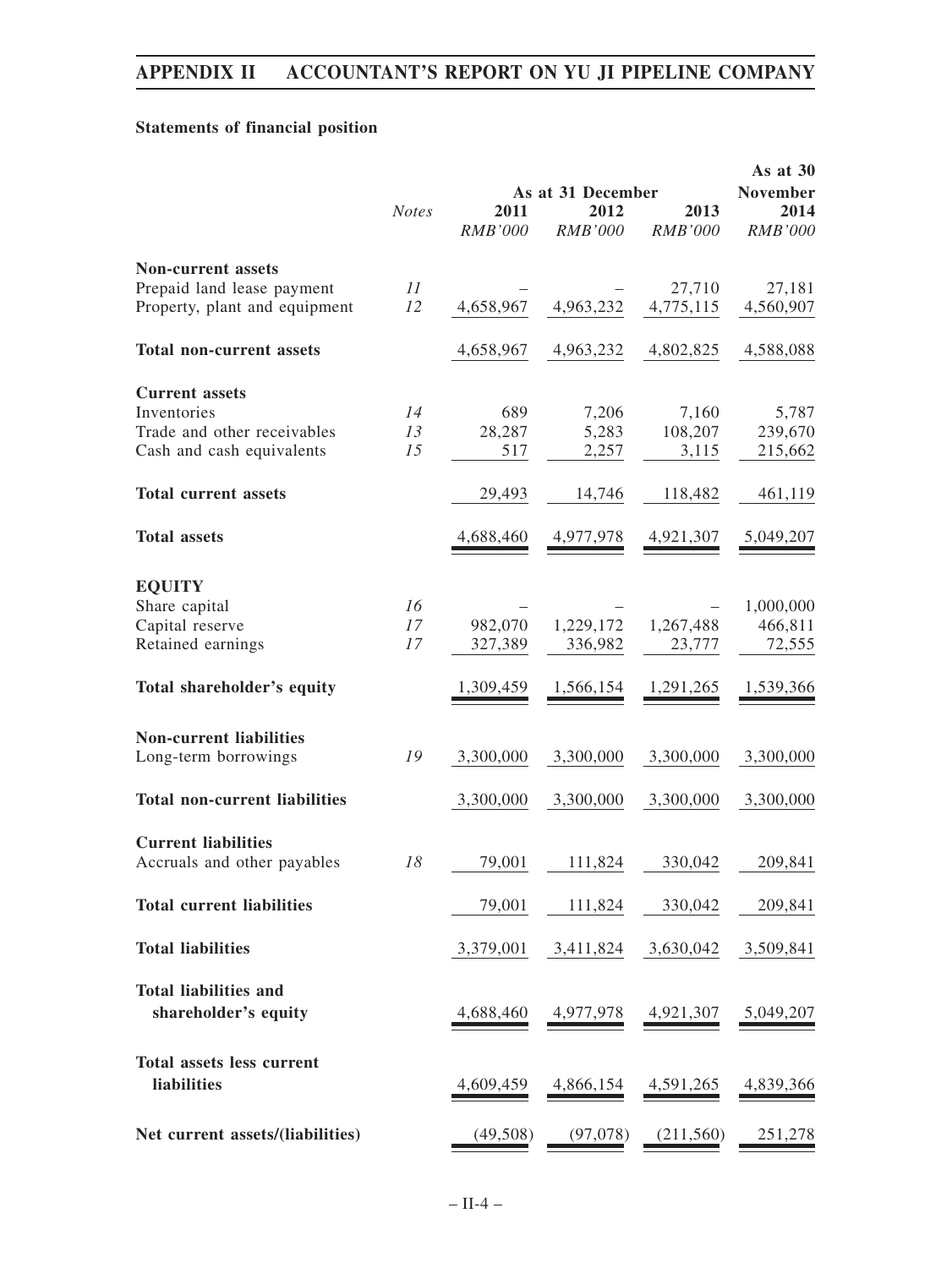# **Statements of Changes in Equity**

|                                                         | Paid-up<br>capital<br><b>RMB'000</b> | Capital<br>reserve<br><b>RMB'000</b> | <b>Retained</b><br>earnings<br>RMB'000 | <b>Total</b><br>equity<br>RMB'000 |
|---------------------------------------------------------|--------------------------------------|--------------------------------------|----------------------------------------|-----------------------------------|
| Balance as at 1 January 2011                            |                                      | 606,919                              | 81,957                                 | 688,876                           |
| Profit and total comprehensive<br>income for the year   |                                      |                                      | 245,432                                | 245,432                           |
| Transactions with owners:                               |                                      |                                      |                                        |                                   |
| Increase for the year                                   |                                      | 375,151                              |                                        | 375,151                           |
| <b>Balance as at 31 December</b>                        |                                      |                                      |                                        |                                   |
| 2011                                                    |                                      | 982,070                              | 327,389                                | 1,309,459                         |
| Profit and total comprehensive                          |                                      |                                      |                                        |                                   |
| income for the year                                     |                                      |                                      | 247,565                                | 247,565                           |
| Transactions with owners:                               |                                      |                                      |                                        |                                   |
| Increase for the year                                   |                                      | 247,102                              |                                        | 247,102                           |
| Distribution                                            |                                      |                                      | (237, 972)                             | (237, 972)                        |
| <b>Balance as at 31 December</b>                        |                                      |                                      |                                        |                                   |
| 2012                                                    |                                      | 1,229,172                            | 336,982                                | 1,566,154                         |
| Profit and total comprehensive<br>income for the year   |                                      |                                      | 264,389                                | 264,389                           |
| Transactions with owners:                               |                                      |                                      |                                        |                                   |
| Increase for the year                                   |                                      | 38,316                               |                                        | 38,316                            |
| Distribution                                            |                                      |                                      | (577, 594)                             | (577, 594)                        |
| <b>Balance as at 31 December</b>                        |                                      |                                      |                                        |                                   |
| 2013                                                    |                                      | 1,267,488                            | 23,777                                 | 1,291,265                         |
| Profit and total comprehensive<br>income for the period |                                      |                                      | 248,993                                | 248,993                           |
| Transactions with owners:                               |                                      |                                      |                                        |                                   |
| Contribution upon incorporation                         | 1,000,000                            | (800, 677)                           | (199, 323)                             |                                   |
| Distribution                                            |                                      |                                      | (892)                                  | (892)                             |
|                                                         |                                      |                                      |                                        |                                   |
| <b>Balance as at 30 November</b>                        |                                      |                                      |                                        |                                   |
| 2014                                                    | 1,000,000                            | 466,811                              | 72,555                                 | 1,539,366                         |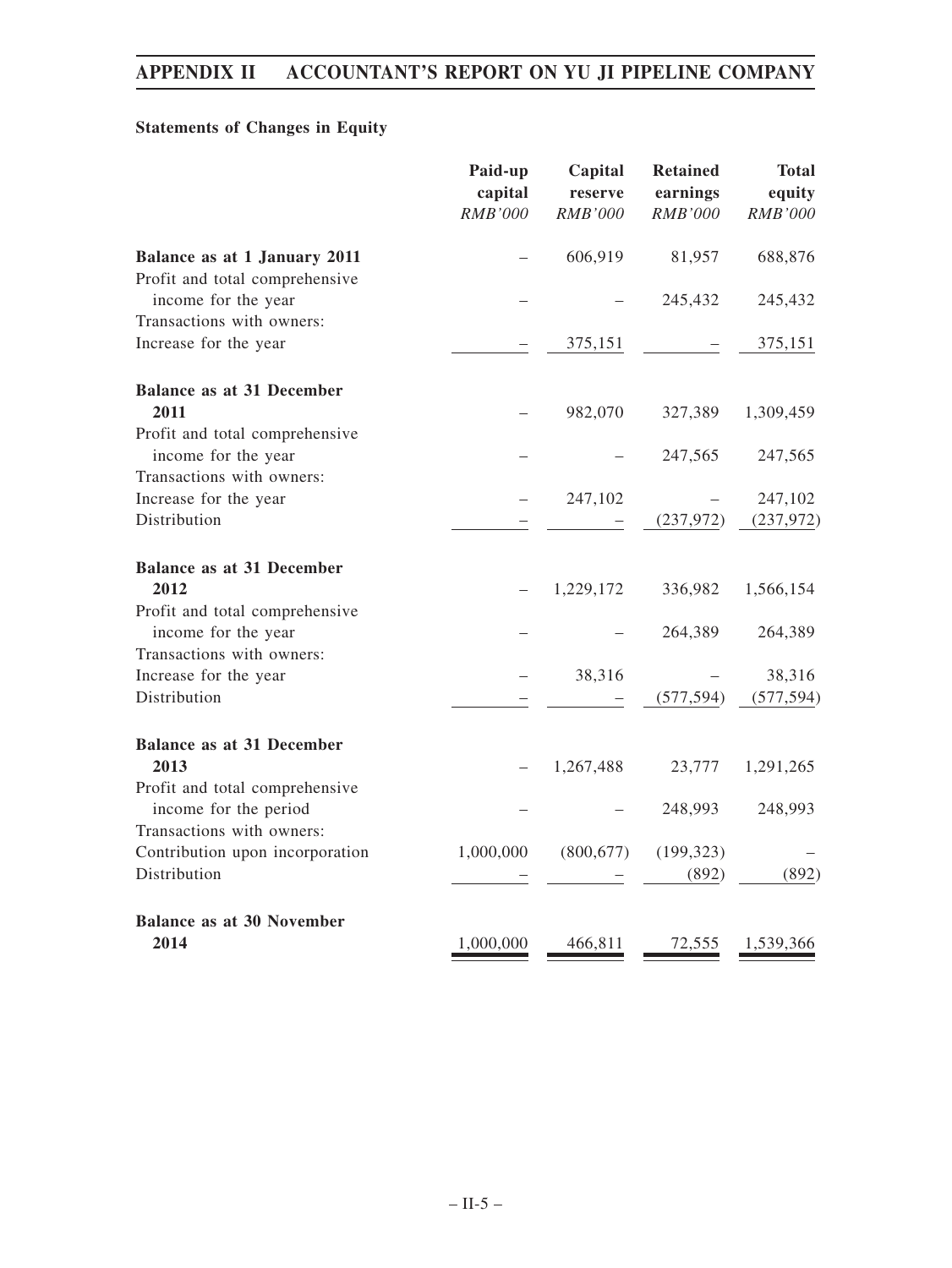|                                  | Paid-up<br>capital<br><i>RMB'000</i> | Capital<br>reserve<br>RMB'000 | <b>Retained</b><br>earnings<br><i>RMB'000</i> | <b>Total</b><br>equity<br><i>RMB'000</i> |
|----------------------------------|--------------------------------------|-------------------------------|-----------------------------------------------|------------------------------------------|
| <b>Balance as at 31 December</b> |                                      |                               |                                               |                                          |
| 2012                             |                                      | 1,229,172                     | 336,982                                       | 1,566,154                                |
| Profit and total comprehensive   |                                      |                               |                                               |                                          |
| income for the period            |                                      |                               | 209,076                                       | 209,076                                  |
| Transactions with owners:        |                                      |                               |                                               |                                          |
| Increase for the period          |                                      | 31,404                        |                                               | 31,404                                   |
| Distribution                     |                                      |                               | (429, 443)                                    | (429, 443)                               |
| <b>Balance as at 30 November</b> |                                      |                               |                                               |                                          |
| 2013 (Unaudited)                 |                                      | 1.260.576                     | 116,615                                       | 1,377,191                                |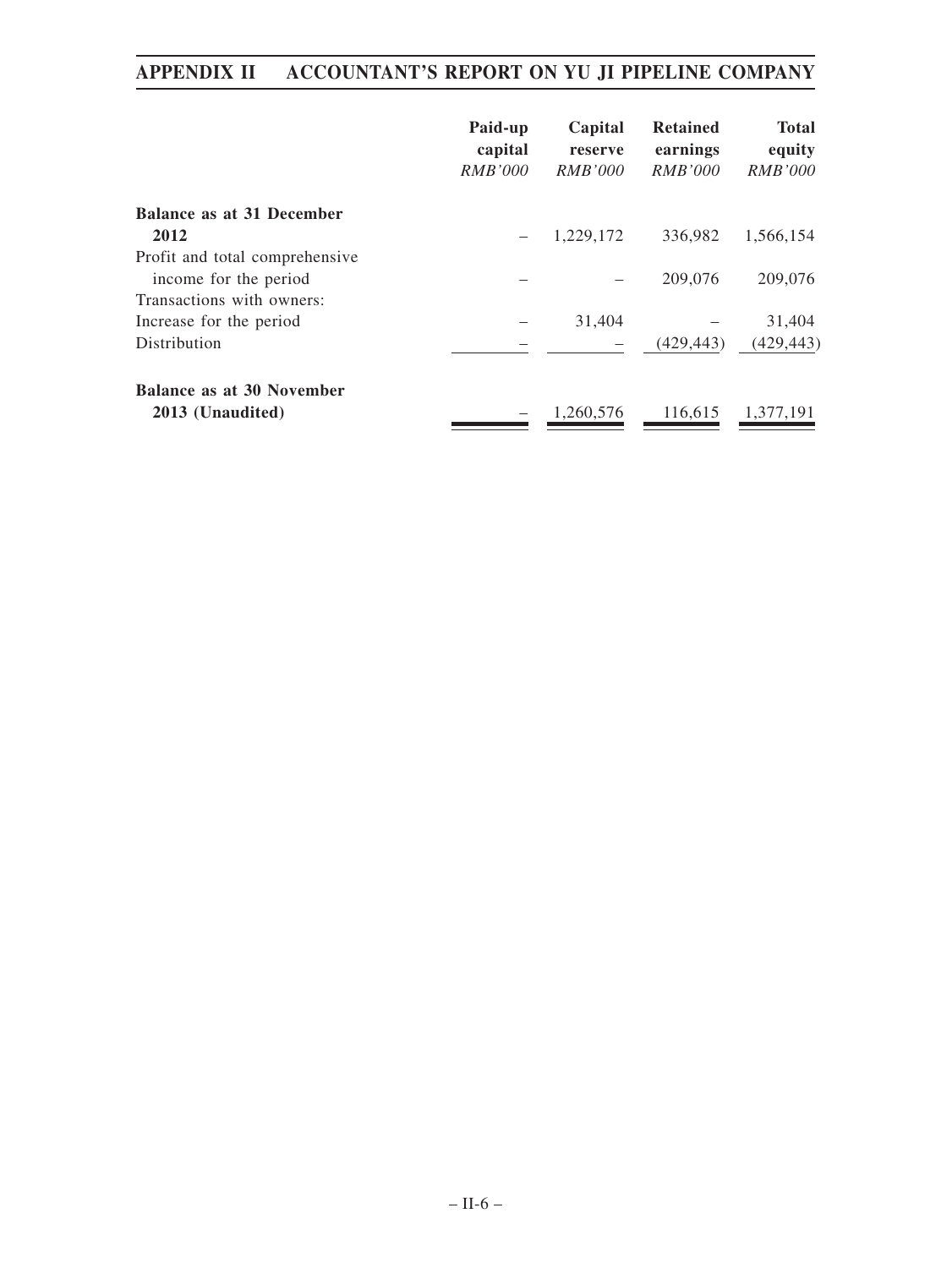# **Statements of Cash Flows**

|                                                                                  |              | <b>Year ended 31 December</b> |                 |                        | <b>Eleven months ended</b><br>30 November |                 |
|----------------------------------------------------------------------------------|--------------|-------------------------------|-----------------|------------------------|-------------------------------------------|-----------------|
|                                                                                  | <b>Notes</b> | 2011<br><b>RMB'000</b>        | 2012<br>RMB'000 | 2013<br><b>RMB'000</b> | 2013<br>RMB'000<br>(Unaudited)            | 2014<br>RMB'000 |
| Profit before income tax<br>Adjustments for:                                     |              | 327,243                       | 330,087         | 352,519                | 278,768                                   | 331,991         |
| Depreciation of property, plant<br>and equipment<br>Amortization of prepaid land |              | 303,085                       | 331,417         | 350,254                | 320,264                                   | 329,385         |
| lease                                                                            |              |                               |                 |                        |                                           | 529             |
| Finance costs                                                                    |              | 94,821                        | 123,103         | 138,470                | 127,293                                   | 158,772         |
| Interest income                                                                  |              | (33)                          | (32)            | (16)                   | (16)                                      | (46)            |
| Net loss on written off/<br>disposal of items of<br>property, plant and          |              |                               |                 |                        |                                           |                 |
| equipment                                                                        |              |                               | $\mathfrak{Z}$  | 20                     | 20                                        | 20,273          |
| Decrease/(increase) in<br>inventories                                            |              | (689)                         | (6,517)         | 46                     | (48)                                      | 1,373           |
| Increase in trade and other<br>receivables                                       |              | (162)                         | (3,694)         | (2,890)                | (74, 039)                                 | (17, 198)       |
| Increase/(decrease) in accruals<br>and other payables                            |              | (44, 014)                     | 32,823          | 218,218                | 49,527                                    | (120, 201)      |
| Cash flows from operating<br>activities                                          |              | 680,251                       | 807,190         | 1,056,621              | 701,769                                   | 704,878         |
| PRC enterprise income tax<br>paid                                                |              | (81, 811)                     | (82, 522)       | (88, 130)              | (69, 692)                                 | (82,998)        |
| Net cash generated from<br>operating activities                                  |              | 598,440                       | 724,668         | 968,491                | 632,077                                   | 621,880         |
| <b>Cash flows from investing</b><br>activities                                   |              |                               |                 |                        |                                           |                 |
| Purchase of property, plant                                                      |              |                               |                 |                        |                                           |                 |
| and equipment                                                                    |              | (55,663)                      | (484,988)       | (223, 875)<br>(27,710) | (73,691)                                  | (469, 987)      |
| Prepaid land lease payment<br>Interest received                                  |              | 33                            | 32              | 16                     | 16                                        | 46              |
| Proceeds from disposal of<br>property, plant and                                 |              |                               |                 |                        |                                           |                 |
| equipment                                                                        |              |                               |                 |                        |                                           | 220,272         |
| Net cash used in investing<br>activities                                         |              | (55, 630)                     | (484, 956)      | (251, 569)             | (73, 675)                                 | (249, 669)      |
|                                                                                  |              |                               |                 |                        |                                           |                 |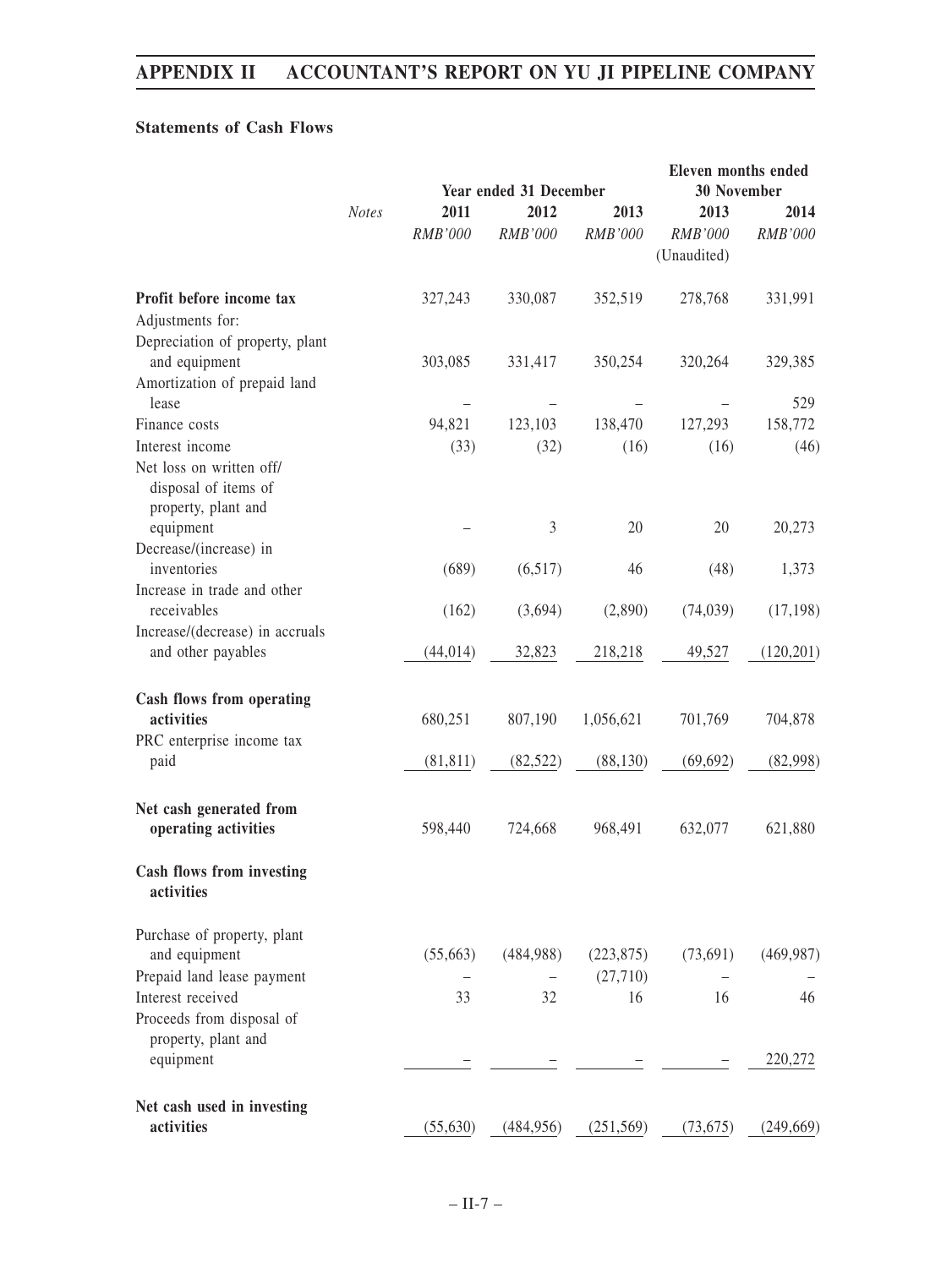|                                                                              |              | <b>Year ended 31 December</b> |                |                | <b>Eleven months ended</b><br><b>30 November</b> |                |
|------------------------------------------------------------------------------|--------------|-------------------------------|----------------|----------------|--------------------------------------------------|----------------|
|                                                                              | <b>Notes</b> | 2011                          | 2012           | 2013           | 2013                                             | 2014           |
|                                                                              |              | RMB'000                       | <i>RMB'000</i> | <b>RMB'000</b> | RMB'000                                          | <b>RMB'000</b> |
|                                                                              |              |                               |                |                | (Unaudited)                                      |                |
| Cash flows from financing<br>activities                                      |              |                               |                |                |                                                  |                |
| Interest paid                                                                |              |                               |                | (138, 470)     | (127, 293)                                       | (158, 772)     |
| Repayment of borrowings                                                      |              | (542, 393)                    |                |                |                                                  |                |
| Distribution                                                                 |              |                               | (237, 972)     | (577, 594)     | (429, 443)                                       | (892)          |
| Net cash used in financing<br>activities                                     |              | (542, 393)                    | (237, 972)     | (716,064)      | (556, 736)                                       | (159, 664)     |
| Net increase in cash and<br>cash equivalents<br>Cash and cash equivalents at |              | 417                           | 1,740          | 858            | 1,666                                            | 212,547        |
| the beginning of the<br>period/year                                          |              | 100                           | 517            | 2,257          | 2,257                                            | 3,115          |
| Cash and cash equivalents at<br>the end of the period/year                   | 15           | 517                           | 2,257          | 3,115          | 3,923                                            | 215,662        |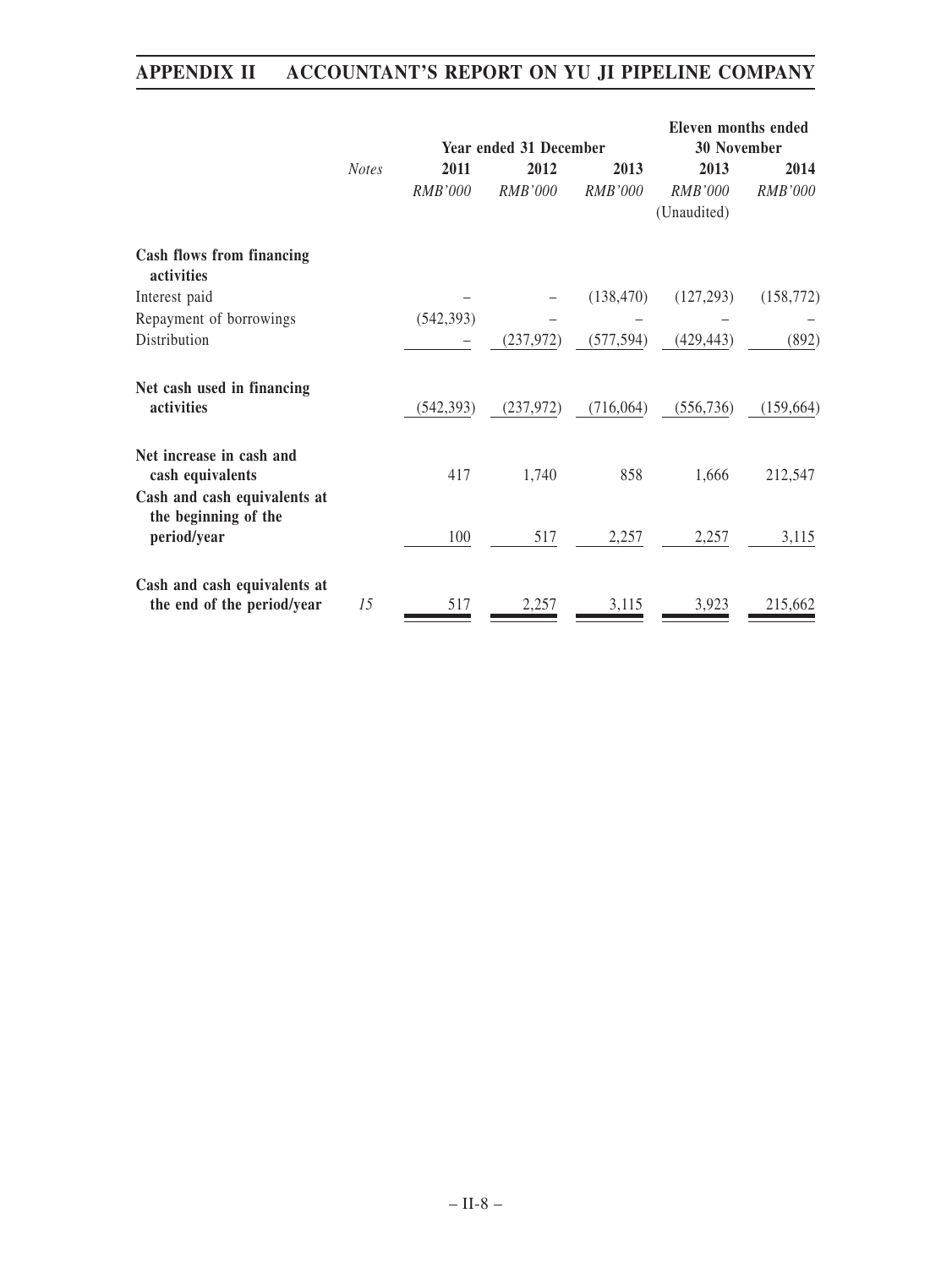# **(II) NOTES TO THE FINANCIAL INFORMATION**

### **1 GENERAL INFORMATION**

Yu Ji Pipeline Company is a wholly-owned subsidiary of China Petroleum & Chemical Corporation ("Sinopec Corp."), and obtained the Enterprise Business License issued by the Administrative Bureau for Industry and Commerce of Shandong province on 27 October 2014. The address of its registered office is No. 15002, Century Avenue, Lixia District, Jinan City, Shandong Province; its registered capital is RMB1 billion; its business scope includes construction and maintenance of natural gas pipelines and relevant technical consultancy and technical services (Items requiring approval in accordance with laws shall be operated subject to approval of relevant authorities). Upon establishment, it is mainly engaged in the Yulin-Jinan Pipeline Project ("Yu Ji Pipeline Business").

Yu Ji Pipeline Company's ultimate holding company is China Petrochemical Corporation, which is an enterprise at the ministerial level under the State Council of the PRC.

The major accounting policies used for preparing the Financial Information are set out below. Unless otherwise stated, these policies have been consistently applied throughout the Relevant Periods presented.

#### **2.1 BASIS OF PRESENTATION**

In accordance with the Notice Concerning Establishment of Sinopec Yu Ji Pipeline Company Limited (Petroleum & Chemical Corporation Ren [2014] No.393) issued by Sinopec Corp., the Yu Ji Pipeline Business and relevant assets originally held by Sinopec Corp. was injected into Yu Ji Pipeline Company by adopting 30 September 2014 as the base date ("Reorganization"). In the process of Reorganization, the paid-up capital of Yu Ji Pipeline Company upon its establishment was paid by Sinopec Corp. with its injection of Yu Ji Pipeline Business and relevant assets, and the difference was recorded through capital reserve and undistributed profits.

The Reorganization only represents the business reorganization of Sinopec Corp., not involving changes in management of related businesses, and the ultimate holding company of Yu Ji Pipeline Company remained unchanged. Therefore for the purpose of this report, the existing Financial Information of Yu Ji Pipeline Company is presented as if the Yu Ji Pipeline Business has been held by Yu Ji Pipeline Company from the beginning of the Relevant Periods.

#### **2.2 BASIS OF PREPARATION**

The Financial Information of Yu Ji Pipeline Company has been prepared in accordance with Hong Kong Financial Reporting Standards ("HKFRS"). The Financial Information has been prepared under the historical cost convention.

The preparation of Financial Information in conformity with HKFRS requires the use of certain critical accounting estimates. It also requires management to exercise its judgment in the process of applying Yu Ji Pipeline Company's accounting policies. The areas involving a higher degree of judgement or complexity, or areas where assumptions and estimates are significant to this Financial Information are disclosed in Note 4.

For the purpose of preparing the Financial Information, Yu Ji Pipeline Company has adopted all applicable HKFRS that are relevant to Yu Ji Pipeline Company and are effective for the accounting period beginning on 1 January 2014. For the purpose of presenting this Financial Information, these policies have been consistently applied to all the years/periods presented.

Various new standards, amendments and interpretations have been issued but are not effective for the financial year beginning from 1 January 2014, which have not been early adopted in preparation of this Financial Information.

No other HKFRS or HK(IFRIC) interpretations that are not yet effective would be expected to have a material impact on Yu Ji Pipeline Company.

For the purpose of this report, no information about earning per share is presented as inclusion of such information is meaningless.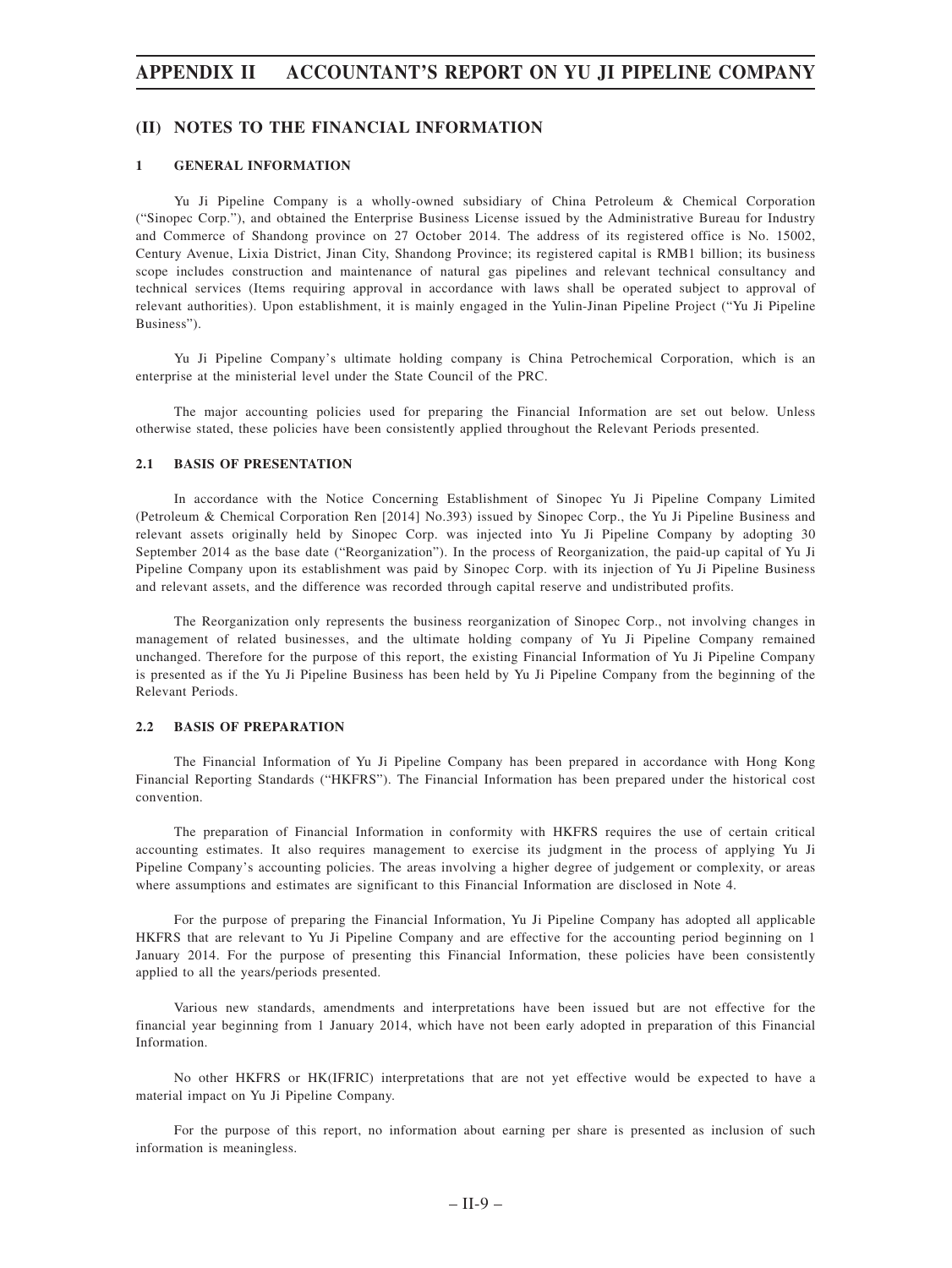#### **2.3 FOREIGN CURRENCY TRANSLATION**

#### **(a) Functional and presentation currency**

Items included in this Financial Information are measured using the currency of the primary economic environment in which the entity operates (the "functional currency"). The Financial Information is presented in Renminbi ("RMB"), which is also the functional and presentation currency of Yu Ji Pipeline Company.

#### **(b) Transactions and balances**

Foreign currency transactions are translated into the functional currency using the exchange rates prevailing at the dates of the transactions or valuation. Foreign exchange gains and losses resulting from the settlement of such transactions and from the translation at year-end exchange rates of monetary assets and liabilities denominated in foreign currencies are recognised in the profit or loss.

### **2.4 PROPERTY, PLANT AND EQUIPMENT**

Property, plant and equipment are stated at historical cost less depreciation and amortization and any impairment loss. Historical cost includes expenditure that is directly attributable to the acquisition of the items.

Depreciation is calculated using the straight-line method to allocate their cost to their residual values over their estimated useful lives, as follows:

| Buildings and construction       | 15 years      |
|----------------------------------|---------------|
| Pipeline transmission equipments | $11-20$ years |
| Other equipments                 | $4-20$ years  |
| Motor vehicles                   | 8 years       |

The assets' residual values and useful lives are reviewed, and adjusted if appropriate by Yu Ji Pipeline Company, at the end of each reporting period.

An asset's carrying amount is written down immediately to its recoverable amount if the asset's carrying amount is greater than its estimated recoverable amount.

Gains and losses on disposals are determined by comparing the proceeds with the carrying amount and are recognized within "Other income" in the profit or loss.

All direct and indirect costs relating to the construction of property, plant and equipment are classified as construction in progress. No depreciation is provided on construction in progress until such times as the relevant assets are completed and available for intended use.

### **2.5 IMPAIRMENT OF NON-FINANCIAL ASSETS**

Assets that have an indefinite useful life are not subject to amortisation and are tested annually for impairment. Assets that are subject to amortisation are reviewed for impairment whenever events or changes in circumstances indicate that the carrying amount may not be recoverable. An impairment loss is recognised for the amount by which the asset's carrying amount exceeds its recoverable amount. The recoverable amount is the higher of an asset's fair value less costs to sell and value in use. For the purposes of assessing impairment, assets are grouped at the lowest levels for which there are separately identifiable cash flows (cash-generating units). Non-financial assets that suffered impairment are reviewed for possible reversal of the impairment at each balance sheet date.

#### **2.6 FINANCIAL ASSETS**

Yu Ji Pipeline Company classifies its financial assets as loans and receivables. The classification depends on the purpose for which the financial assets were acquired. Management determines the classification of its financial assets at initial recognition.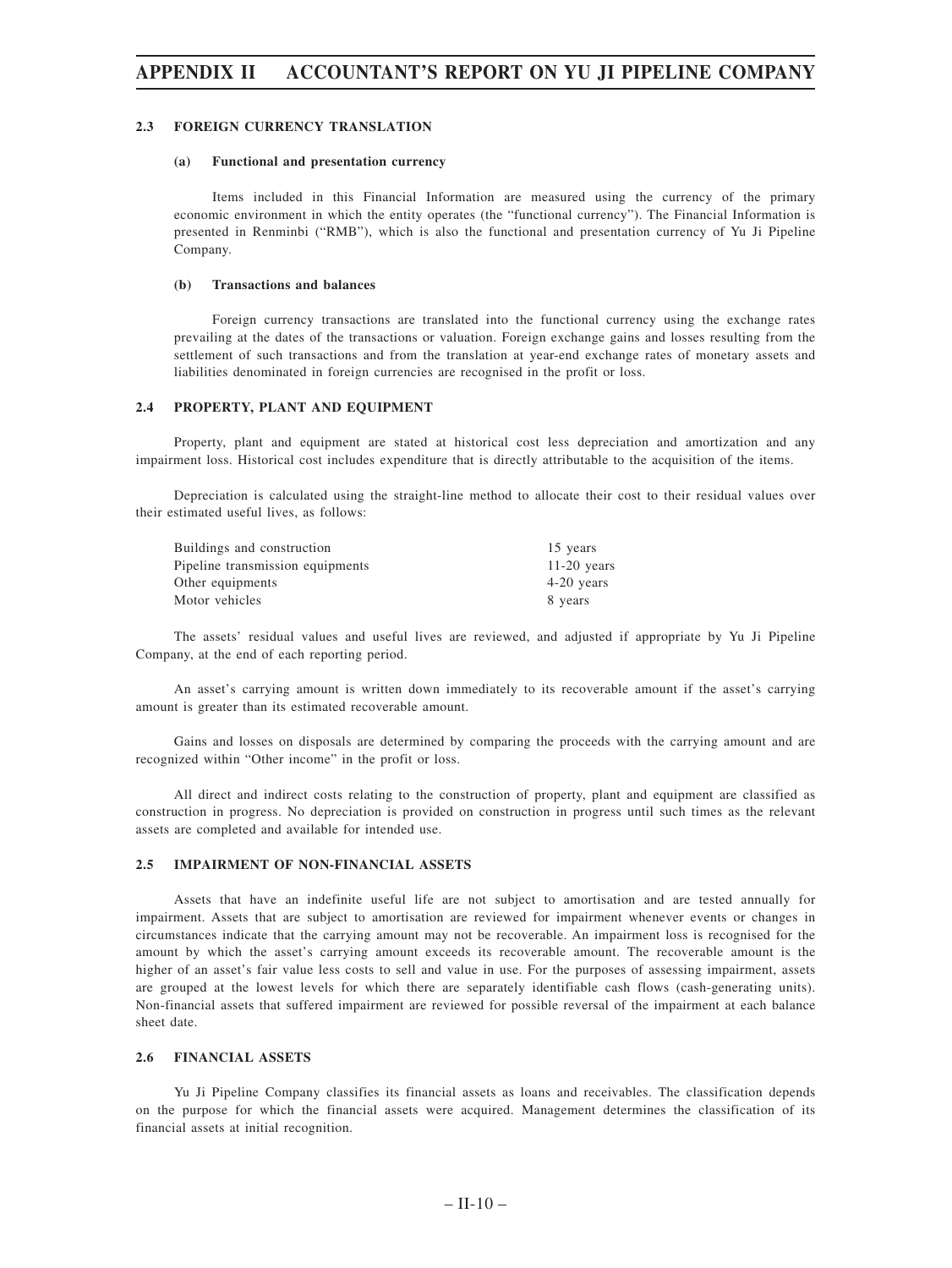Loans and receivables are non-derivative financial assets with fixed or determinable payments that are not quoted in an active market. They are included in current assets, except for the amounts that are settled or expected to be settled more than 12 months after the end of the reporting period. Which are classified as non-current assets. Yu Ji Pipeline Company's loans and receivables comprise 'trade and other receivables' and 'cash and cash equivalents' in the statement of financial position.

Regular way purchases and sales of financial assets are recognised on the trade-date – the date on which Yu Ji Pipeline Company commits to purchase or sell the asset. Investments are initially recognised at fair value plus transaction costs for all financial assets not carried at fair value through profit or loss. Financial assets are derecognised when the rights to receive cash flows from the investments have expired or have been transferred and Yu Ji Pipeline Company has transferred substantially all risks and rewards of ownership. Loans and receivables are subsequently carried at amortised cost using the effective interest method.

#### **2.7 IMPAIRMENT OF FINANCIAL ASSETS**

Yu Ji Pipeline Company assesses at the end of each reporting period whether there is objective evidence that a financial asset or group of financial assets is impaired. A financial asset or a group of financial assets is impaired and impairment losses are incurred only if there is objective evidence of impairment as a result of one or more events that occurred after the initial recognition of the asset (a 'loss event') and that loss event (or those events) has an impact on the estimated future cash flows of the financial asset or group of financial assets that can be reliably estimated.

Evidence of impairment may include indications that the debtors or a group of debtors is experiencing significant financial difficulty, default or delinquency in interest or principal payments, the probability that they will enter bankruptcy or other financial reorganisation, and where observable data indicate that there is a measurable decrease in the estimated future cash flows, such as changes in arrears or economic conditions that correlate with defaults.

For loans and receivables category, the amount of the loss is measured as the difference between the asset's carrying amount and the present value of estimated future cash flows (excluding future credit losses that have not been incurred) discounted at the financial asset's original effective interest rate. The carrying amount of the asset is reduced and the amount of the loss is recognised in the profit or loss. If a loan has a variable interest rate, the discount rate for measuring any impairment loss is the current effective interest rate determined under the contract.

If, in a subsequent period, the amount of the impairment loss decreases and the decrease can be related objectively to an event occurring after the impairment was recognised (such as an improvement in the debtor's credit rating), the reversal of the previously recognised impairment loss is recognised in the profit or loss.

### **2.8 INVENTORIES**

Inventories are stated at the lower of cost and net realisable value. Cost is determined using weighted average cost method. It comprises all cost of purchases, cost of conversion and other costs incurred in bringing the inventories to their present location and condition. Net realizable value is the estimated selling price in the ordinary course of business less applicable variable selling expenses.

#### **2.9 TRADE AND OTHER RECEIVABLES**

Trade and other receivables are recognised initially at fair value and subsequently measured at amortised cost using the effective interest method, less allowance for impairment. If collection of trade and other receivables is expected in one year or less (or in the normal operating cycle of the business if longer), they are classified as current assets. If not, they are presented as non-current assets.

#### **2.10 CASH AND CASH EQUIVALENTS**

Cash and cash equivalents include cash in hand and deposits held at banks and a fellow subsidiary.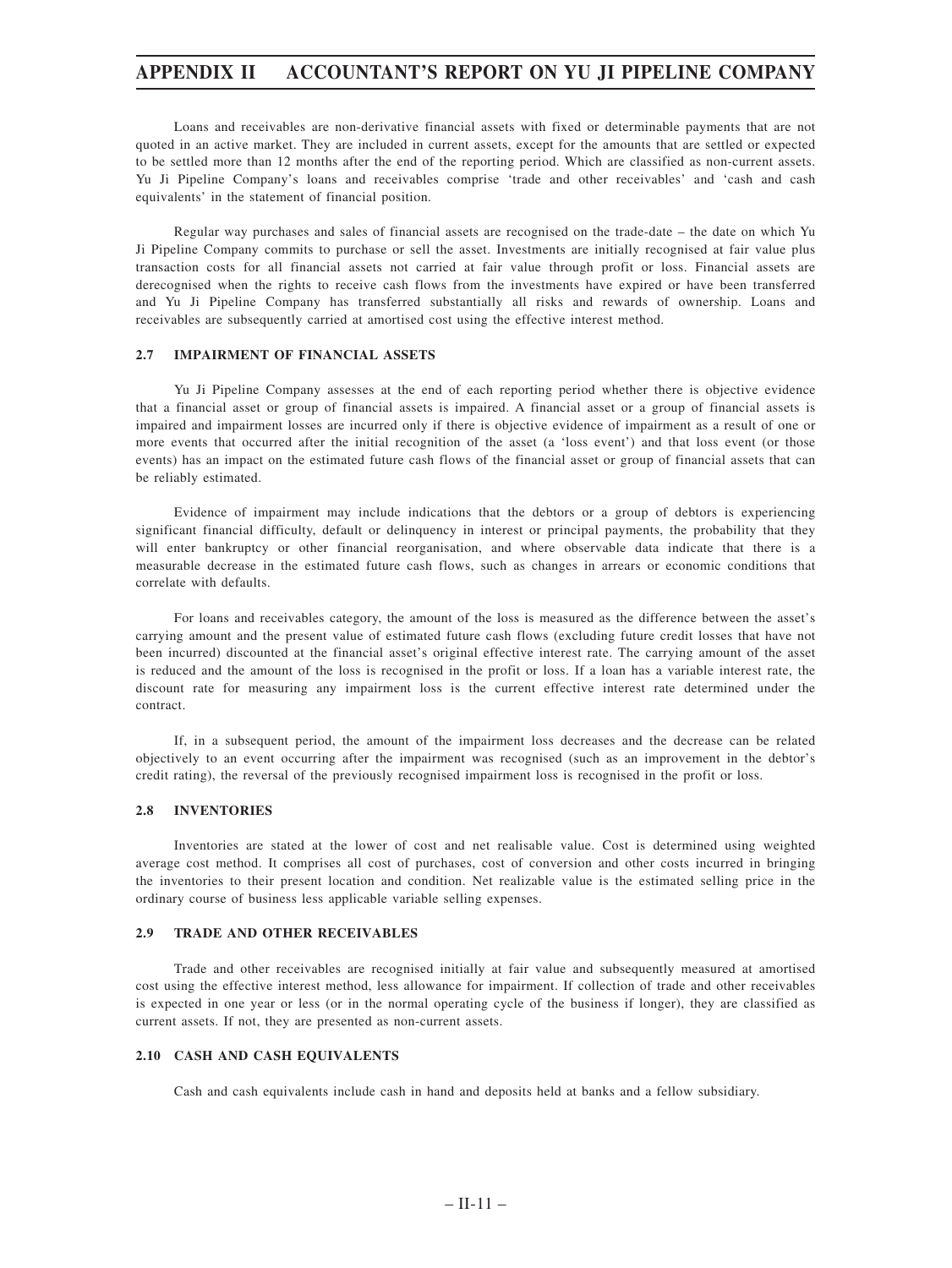#### **2.11 ACCRUALS AND OTHER PAYABLES**

Accruals and other payables are obligations to pay under ordinary course of business. Payables are classified as current liabilities if payment is due within one year or less (or in the normal operating cycle of the business if longer). If not, they are presented as non-current liabilities. Payables are recognised initially at fair value and subsequently measured at amortised cost using the effective interest method.

### **2.12 BORROWING COSTS**

General and specific borrowing costs directly attributable to the acquisition, construction or production of qualifying assets, which are assets that necessarily take a substantial period of time to get ready for their intended use or sale, are added to the cost of those assets, until such time as the assets are substantially ready for their intended use or sale.

Investment income earned on the temporary investment of specific borrowings pending their expenditure on qualifying assets is deducted from the borrowing costs eligible for capitalisation.

All other borrowing costs are recognised in profit or loss in the period in which they are incurred.

#### **2.13 CURRENT AND DEFERRED INCOME TAX**

The tax expense for the period comprises current and deferred tax. Tax is recognised in the profit or loss except to the extent that it relates to items recognised in other comprehensive income or directly in equity. In this case the tax is also recognised in other comprehensive income or directly in equity, respectively.

#### **(a) Current income tax**

The current income tax charge is calculated on the basis of the tax laws enacted or substantively enacted at the balance sheet date in the countries where Yu Ji Pipeline Company operate and generate taxable income. Management periodically evaluates positions taken in tax returns with respect to situations in which applicable tax regulation is subject to interpretation. It establishes provisions where appropriate on the basis of amounts expected to be paid to the tax authorities.

#### **(b) Deferred income tax**

Deferred income tax is recognised, using the liability method, on temporary differences arising between the tax bases of assets and liabilities and their carrying amounts in the financial statements. However, deferred tax liabilities are not recognised if they arise from the initial recognition of goodwill, the deferred income tax is not accounted for if it arises from initial recognition of an asset or liability in a transaction other than a business combination that at the time of the transaction affects neither accounting nor taxable profit or loss. Deferred income tax is determined using tax rates (and laws) that have been enacted or substantively enacted by the balance sheet date and are expected to apply when the related deferred income tax asset is realised or the deferred income tax liability is settled.

#### **(c) Offsetting**

Deferred income tax assets and liabilities are offset when there is a legally enforceable right to offset current tax assets against current tax liabilities and when the deferred income taxes assets and liabilities relate to income taxes levied by the same taxation authority on either the taxable entity or different taxable entities where there is an intention to settle the balances on a net basis.

#### **(d) Tax incentives and approvals**

According to the Policies for Implementing the Pilot Program of Levying Value-Added Tax in Lieu of Business Tax (Attachment I of Cai Shui [2013] No.106) issued by the Ministry of Finance and State Administration of Taxation of the PRC, the pilot program of levying value-added tax in lieu of business tax was implemented within the pipeline transportation industry national wide commencing from August 2013, so the turnover tax which Yu Ji Pipeline Company shall be levied was changed to value-added tax from business tax with applicable tax rate of 11%. Pursuant to the Provisions of the Transition Policy Relating to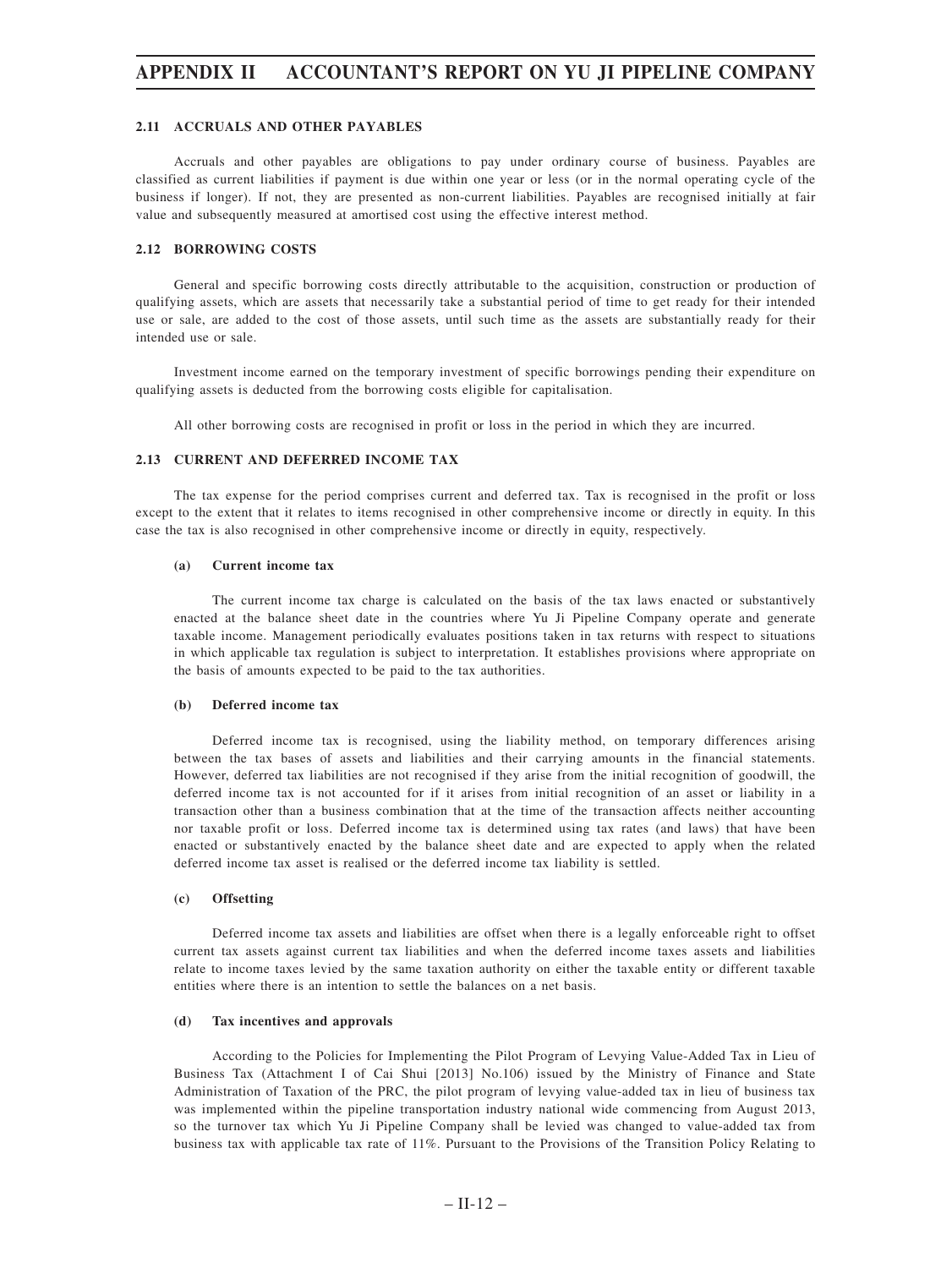the Pilot Plan for Levying Value Added Tax in Lieu of Business Tax (Attachment IV of Cai Shui [2013] No.106), for the general taxpayers engaged in provision of pipelines transportation services among the taxpayers of the pilot plan, they are entitled to enjoy immediate VAT refund on the portion of its effective VAT exceeding 3% of the amounts being subject to the VAT. The above requirements are applicable to Yu Ji Pipeline Company.

### **2.14 EMPLOYEE BENEFITS**

### **Employee benefits plan**

The employees of Yu Ji Pipeline Company in the PRC are required to participate in a central retirement benefit scheme operated by the local municipal or provincial government. Yu Ji Pipeline Company is required to contribute a percentage of its payroll costs to the central retirement benefit scheme. Yu Ji Pipeline Company has no further payment obligations once the contribution has been paid.

### **2.15 PROVISIONS**

Provisions are recognised when Yu Ji Pipeline Company has a present legal or constructive obligation as a result of past events; it is probable that an outflow of resources will be required to settle the obligation; and the amount has been reliably estimated. Provisions are not recognised for future operating losses.

Where there are a number of similar obligations, the likelihood that an outflow will be required in settlement is determined by considering the class of obligations as a whole. A provision is recognised even if the likelihood of an outflow with respect to any one item included in the same class of obligations may be small. Provisions are measured at the present value of the expenditures expected to be required to settle the obligation using a pre-tax rate that reflects current market assessments of the time value of money and the risks specific to the obligation. The increase in the provision due to passage of time is recognised as interest expense.

#### **2.16 REVENUE RECOGNITION**

Yu Ji Pipeline Company's revenue comprises natural gas pipeline transmission services and is recognised upon transmitted.

#### **2.17 INTEREST INCOME**

Interest income is recognised using the effective interest method.

### **2.18 LEASES**

Leases in which a significant portion of the risks and rewards of ownership are retained by the lessor are classified as operating leases. Payments made under operating leases (net of any incentives received from the lessor) are charged to the profit or loss on a straight-line basis over the period of the lease. When assets are leased out under an operating lease, the asset is included in the statement of financial position based on the nature of the asset. Lease income on operating leases is recognised over the term of the lease on a straight-line basis.

### **2.19 RELATED PARTIES**

The person(s) will be considered to be related to Yu Ji Pipeline Company if the following situation occurred:

- (a) A person, or a close member of that person's family, is related to Yu Ji Pipeline Company if that person:
	- (i) has control or joint control over Yu Ji Pipeline Company;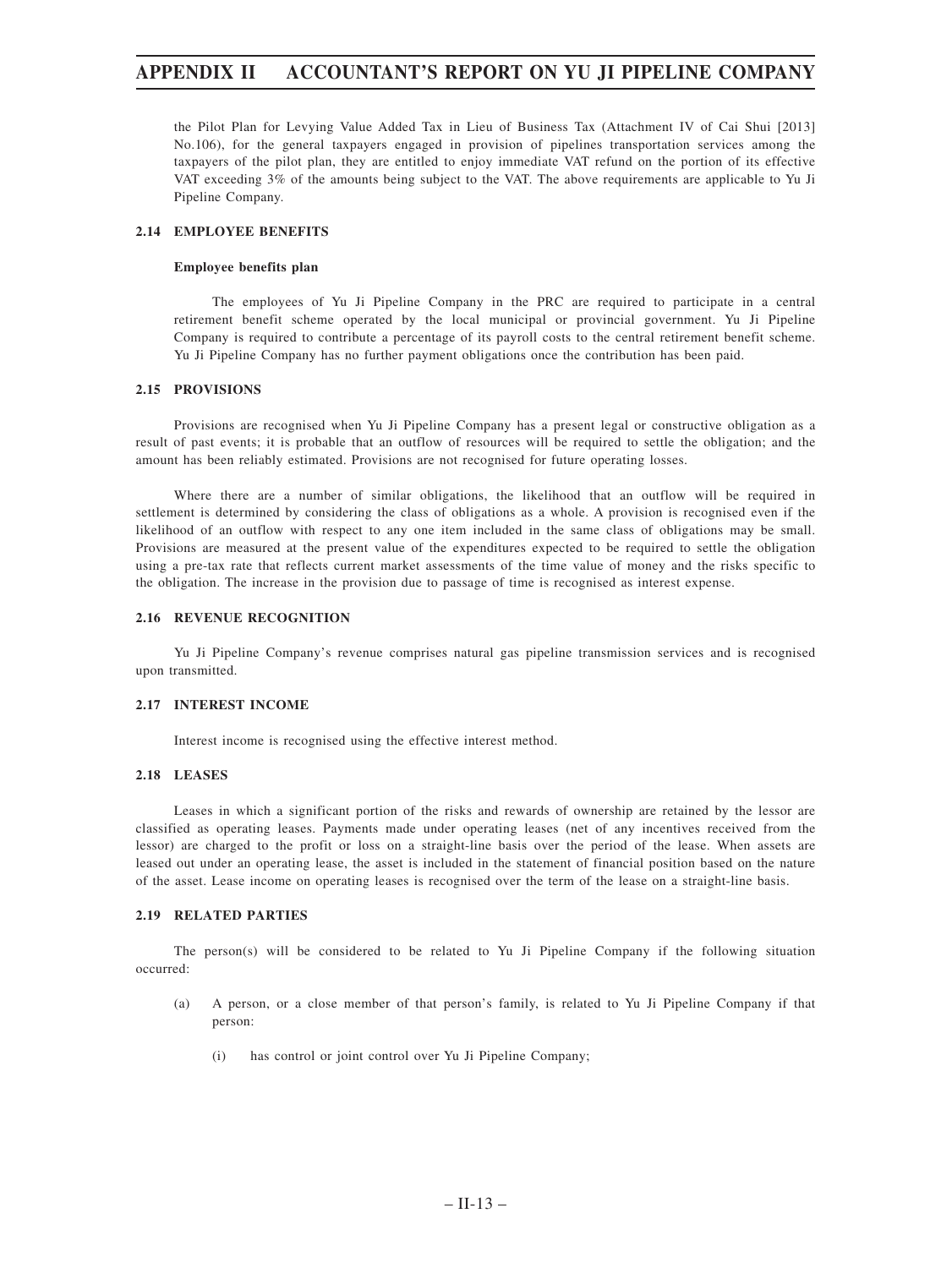- (ii) has significant influence over Yu Ji Pipeline Company; or
- (iii) is a member of the key management personnel of Yu Ji Pipeline Company or a parent of Yu Ji Pipeline Company;
- (b) An entity is related to Yu Ji Pipeline Company if any of the following conditions applies:
	- (i) The entity and Yu Ji Pipeline Company are members of the same group;
	- (ii) One entity is an associate or joint venture of the other entity (or a parent, subsidiary or fellow subsidiary of the other entity);
	- (iii) The entity and Yu Ji Pipeline Company are joint ventures of the same third party;
	- (iv) One entity is a joint venture of a third entity and the other entity is an associate of the third entity;
	- (v) The entity is a post-employment benefit plan for the benefit of employees of either a company or an entity related to Yu Ji Pipeline Company;
	- (vi) The entity is controlled or jointly controlled by a person identified in (a); and
	- (vii) A person identified in (a)(1) has significant influence over the entity or is a member of the key management personnel of the entity (or of a parent of the entity).

#### **3.1 FINANCIAL RISK MANAGEMENT**

Yu Ji Pipeline Company's activities expose it to a variety of financial risks: foreign exchange risk, credit risk and liquidity risk. Yu Ji Pipeline Company's overall risk management programme focuses on the unpredictability of financial markets and seeks to minimise potential adverse effects on Yu Ji Pipeline Company's financial performance.

#### **(a) Foreign exchange risk**

Revenues and expenses arising from Yu Ji Pipeline Company's business are mainly denominated in RMB, therefore, as at each reporting date, Yu Ji Pipeline Company is not subject to material foreign exchange risk.

Yu Ji Pipeline Company currently does not have any foreign currency hedging activities.

### **(b) Credit risk**

Yu Ji Pipeline Company's credit risk is primarily attributable to trade and other receivables and bank deposits. Management has a credit policy in place and the exposures to these credit risks are monitored on an ongoing basis.

In respect of trade and other receivables, individual credit evaluations are performed on all customers requiring credit over a certain amount. These evaluations focus on the customer's past history of making payments when due and current ability to pay, and take into account the information specific to the customer as well as pertaining to the economic environment to which the customer operates. These receivables are due within 0 to 30 days from the date of billing. Debtors with balances that are more than three months overdue are requested to settle all outstanding balances before any further credit is granted. Normally, Yu Ji Pipeline Company does not obtain collateral from customers.

Yu Ji Pipeline Company's exposure to credit risk is influenced mainly by the individual characteristics of each customer rather than the industry or country in which the customers operate and therefore significant concentrations of credit risk primarily arise when Yu Ji Pipeline Company has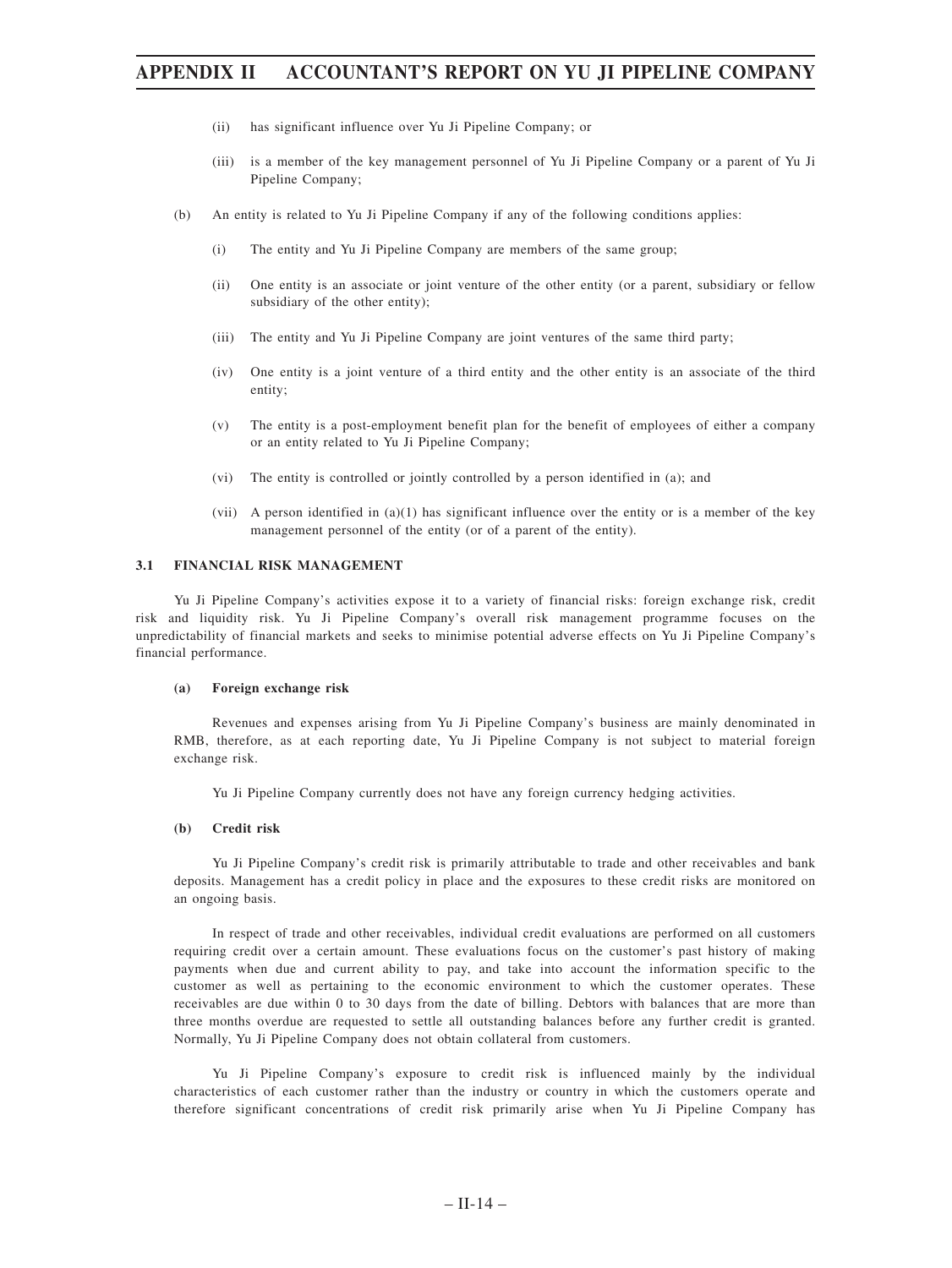significant exposure to individual customers. At each balance sheet date, percentage of the total trade and other receivables which are due from Yu Ji Pipeline Company's largest customer and the five largest customers respectively are set out below:

|                            |            | As at 31 December   |            |            |  |  |
|----------------------------|------------|---------------------|------------|------------|--|--|
|                            | 2011       | 2012                | 2013       | 2014       |  |  |
|                            | Percentage | Percentage          | Percentage | Percentage |  |  |
|                            | (%)        | $\left( \% \right)$ | (%)        | (%)        |  |  |
| The largest customer       | -          | 21                  | 30         | -          |  |  |
| The five largest customers | -          | 63                  | 87         | -          |  |  |

In respect of bank deposits, the credit risk is limited because the counter parties are state-owned banks in the PRC or fellow subsidiary financial institutions.

### **(c) Liquidity risk**

The table below analyses Yu Ji Pipeline Company's non-derivative financial liabilities. The amounts disclosed in the table are the contractual undiscounted cash flows.

|                                                       | Within 1<br>year or on<br>demand<br><b>RMB'000</b> | After 1 year<br>but within 5<br>years<br><b>RMB'000</b> | <b>Total</b><br><b>RMB'000</b> | Carrying<br>amount<br><b>RMB'000</b> |
|-------------------------------------------------------|----------------------------------------------------|---------------------------------------------------------|--------------------------------|--------------------------------------|
| As at 30 November 2014                                |                                                    |                                                         |                                |                                      |
| Accruals and other payables                           | 208,990                                            |                                                         | 208,990                        | 208,990                              |
| Long-term borrowings                                  |                                                    | 3,524,213                                               | 3,524,213                      | 3,300,000                            |
|                                                       | 208,990                                            | 3,524,213                                               | 3,733,203                      | 3,508,990                            |
| As at 31 December 2013                                |                                                    |                                                         |                                |                                      |
| Accruals and other payables                           | 309,980                                            |                                                         | 309,980                        | 309,980                              |
| Long-term borrowings                                  |                                                    | 3,438,678                                               | 3,438,678                      | 3,300,000                            |
|                                                       | 309,980                                            | 3,438,678                                               | 3,748,658                      | 3,609,980                            |
| As at 31 December 2012                                |                                                    |                                                         |                                |                                      |
| Accruals and other payables                           | 90,395                                             |                                                         | 90,395                         | 90,395                               |
| Long-term borrowings                                  |                                                    | 3,423,185                                               | 3,423,185                      | 3,300,000                            |
|                                                       | 90,395                                             | 3,423,185                                               | 3,513,580                      | 3,390,395                            |
|                                                       |                                                    |                                                         |                                |                                      |
| As at 31 December 2011<br>Accruals and other payables | 51,907                                             |                                                         | 51,907                         | 51,907                               |
| Long-term borrowings                                  |                                                    | 3,394,821                                               | 3,394,821                      | 3,300,000                            |
|                                                       |                                                    |                                                         |                                |                                      |
|                                                       | 51,907                                             | 3,394,821                                               | 3,446,728                      | 3,351,907                            |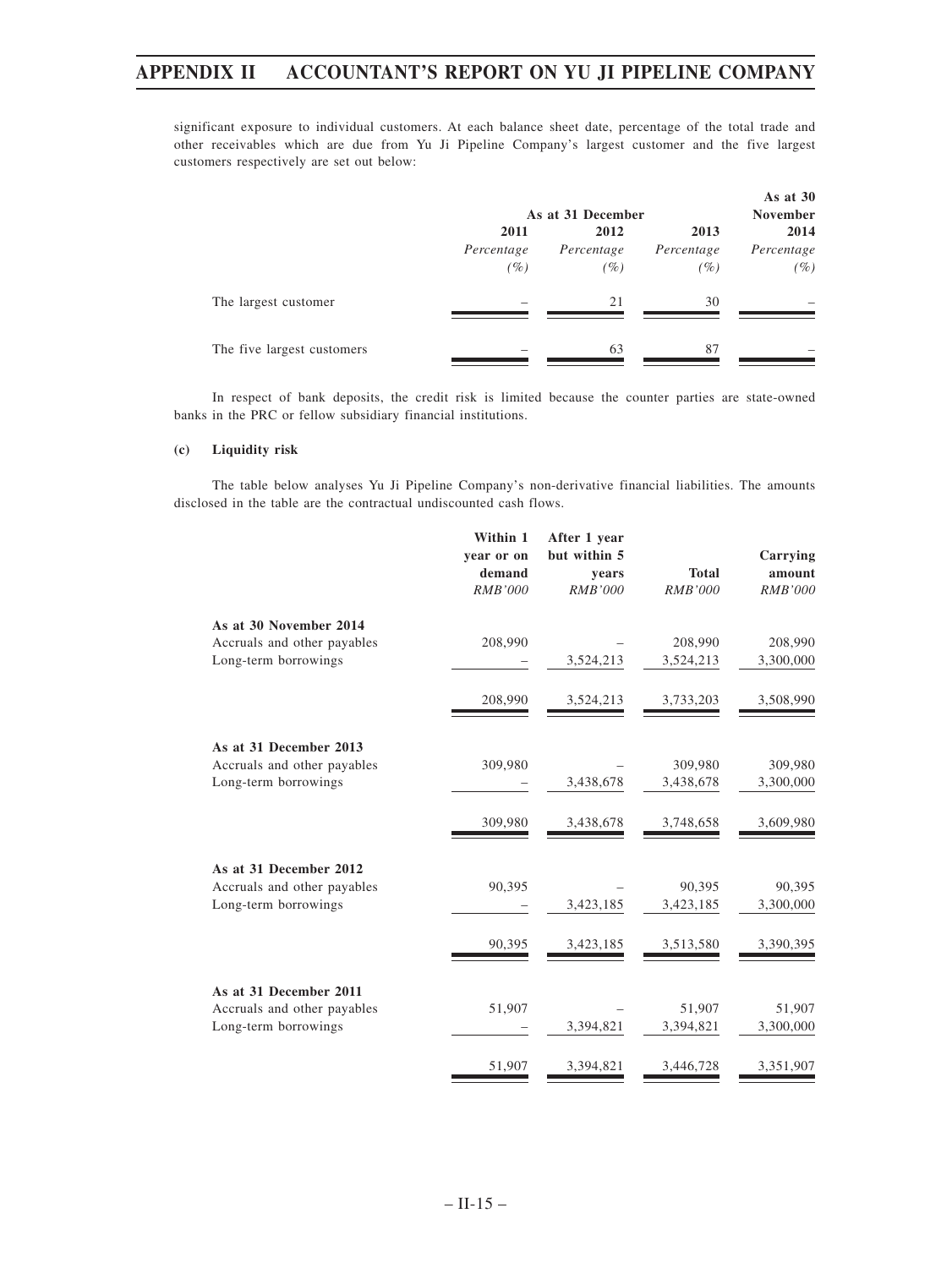### **3.2 CAPITAL MANAGEMENT**

Yu Ji Pipeline Company's primary objectives when managing capital are to safeguard Yu Ji Pipeline Company's ability to continue as a going concern in order to provide returns for shareholders and benefits for other stakeholders and to maintain an optimal capital structure to reduce the cost of capital.

Yu Ji Pipeline Company actively and regularly reviews and manages its capital structure to maintain a balance between the higher shareholders returns that might be possible with higher levels of borrowings and the advantages and security afforded by a sound capital position, and makes adjustments to the capital structure in light of changes in economic conditions.

Yu Ji Pipeline Company monitors its capital structure on the basis of current ratio, gearing ratio and an adjusted net debt-to-capital ratio. The current ratio is calculated as current liabilities divided by current assets. The gearing ratio is calculated as total liabilities divided by total assets. For this purpose, adjusted net debt is defined as the sum of interest-bearing borrowings, trade and other payables and unaccrued proposed dividends, less cash and cash equivalents. Adjusted capital comprises all components of equity, less unaccrued proposed dividends.

As at 30 November 2014 and 31 December 2013, 2012 and 2011, Yu Ji Pipeline Company's current ratio is 220%, 36%, 13% and 37% respectively, and the gearing ratio is 70%, 74%, 69% and 72% respectively. In order to maintain or adjust the ratio, Yu Ji Pipeline Company may adjust the amount of dividends paid to shareholders, issue new shares, raise new debt, speed up debt collection or sell assets to reduce debt. Yu Ji Pipeline Company also considers the cost of capital and the risks associate with each class of capital structure is reviewed annually.

As at each reporting date, the adjusted net debt-to-capital ratio was as follows:

| <b>November</b><br>2014<br><b>RMB'000</b> |
|-------------------------------------------|
|                                           |
|                                           |
|                                           |
| 209,841                                   |
| 3,300,000                                 |
| (215, 662)                                |
| 3,294,179                                 |
| 1,539,366                                 |
| 214\%                                     |
|                                           |

#### **4 CRITICAL ACCOUNTING ESTIMATES AND JUDGEMENTS**

Estimates and judgements are continually evaluated and are based on historical experience and other factors, including expectations of future events that are believed to be reasonable under the circumstances. Yu Ji Pipeline Company makes estimates and assumptions concerning the future. The resulting accounting estimates will, by definition, seldom equal the related actual results. The estimates and assumptions that have a significant risk of causing a material adjustment to the carrying amounts of assets and liabilities within the next financial year are addressed below.

#### **(a) Impairment of long lived assets**

If circumstances indicate that the carrying amounts of a long lived asset may not be recoverable, the asset may be considered "impaired" and an impairment loss may be recognised in accordance with HKAS 36, Impairment of assets. The carrying amounts of long lived assets are reviewed periodically in order to assess whether the recoverable amounts have declined below the carrying amounts. These assets are tested for impairment whenever events or changes in circumstances indicate that their recorded carrying amounts may not be recoverable. When such a decline has occurred, the carrying amount is reduced to the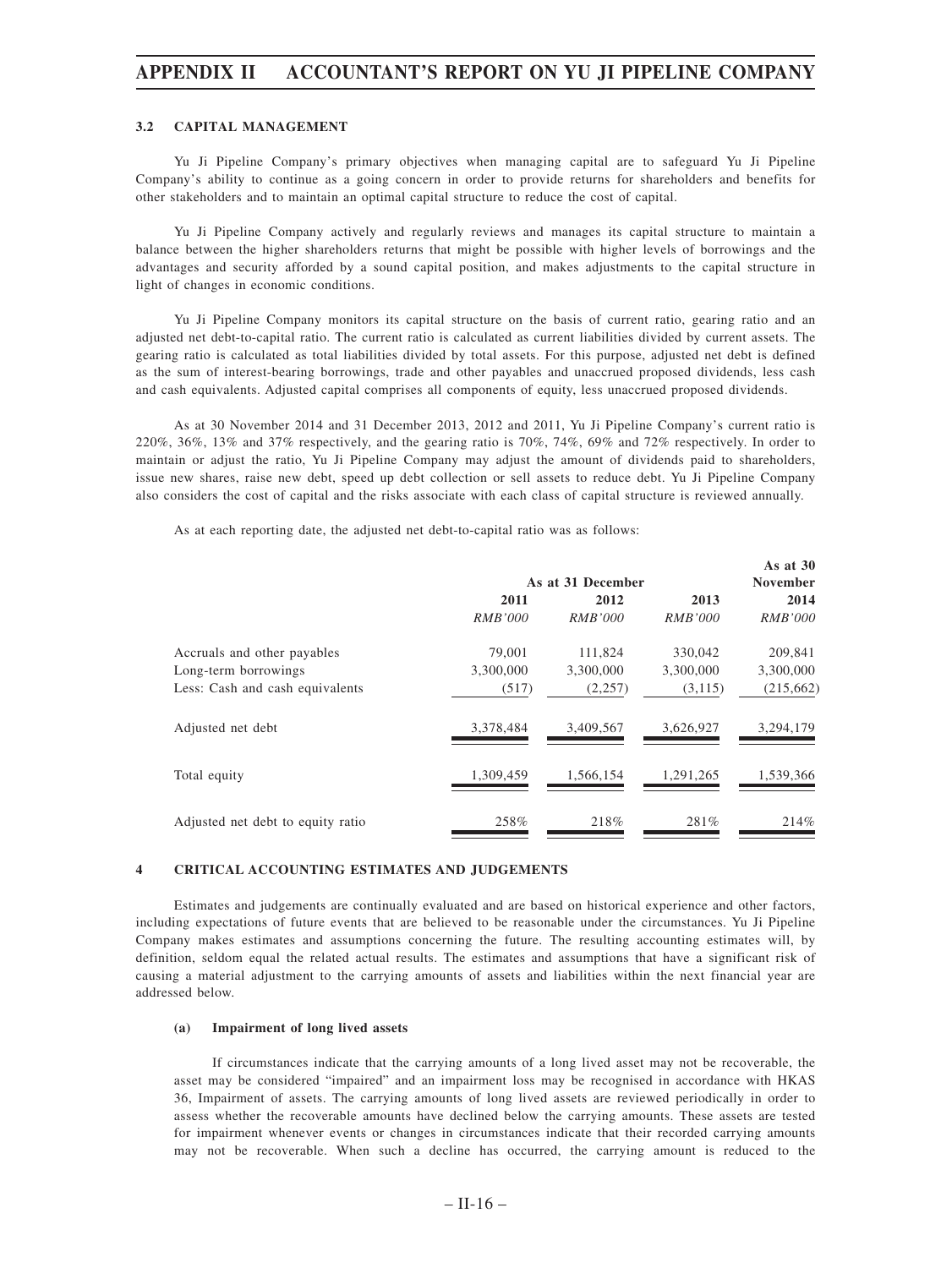recoverable amount. The recoverable amount is the greater of the fair value less costs to sell and the value in use. It is difficult to precisely estimate fair values because quoted market prices for Yu Ji Pipeline Company's assets are not readily available. In determining the value in use, expected cash flows generated by the asset are discounted to their present value, which requires significant judgement relating to level of sales volume, selling prices and the amount of operating costs. Management uses all readily available information in determining an amount that is a reasonable approximation of recoverable amount, including estimates based on reasonable and supportable assumptions and projections of sales volume, selling prices and the amount of operating costs.

### **(b) Depreciation**

Property, plant and equipment are depreciated on a straight-line basis over the estimated useful lives of the assets, after taking into account the estimated residual value. Management reviews the estimated useful lives of the assets regularly in order to determine the amount of depreciation expense to be recorded during any reporting period. The useful lives are based on Yu Ji Pipeline Company's historical experience with similar assets and taking into account anticipated technological changes. The depreciation expense for future periods is adjusted if there are significant changes from previous estimates. Any revision of useful lives of Yu Ji Pipeline Company's property, plant and equipment may have a significant impact to the Yu Ji Pipeline Company's operating results.

### **5 REVENUE**

|                        |                |                | Eleven months ended |                |
|------------------------|----------------|----------------|---------------------|----------------|
| Year ended 31 December |                |                | <b>30 November</b>  |                |
| 2011                   | 2012           | 2013           | 2013                | 2014           |
| <i>RMB'000</i>         | <i>RMB'000</i> | <i>RMB'000</i> | <i>RMB'000</i>      | <i>RMB'000</i> |
|                        |                |                | (Unaudited)         |                |
| 869,943                | 979,604        | 1.254.658      | 1.109.026           | 1,047,813      |
|                        |                |                |                     |                |

No segment information is presented as Yu Ji Pipeline Company is principally engaged in one type of business, namely natural gas pipeline transmission, and all of its customers and assets are located in the PRC.

Revenue from customers during the Relevant Periods which contributes over 10% to Yu Ji Pipeline Company's revenue is as follows:

|            |                | Year ended 31 December | Eleven months ended |                |                |  |
|------------|----------------|------------------------|---------------------|----------------|----------------|--|
|            | 2011           | 2013<br>2012           |                     | 2013           | 2014           |  |
|            | <i>RMB'000</i> | <i>RMB'000</i>         | <i>RMB'000</i>      | <i>RMB'000</i> | <i>RMB'000</i> |  |
|            |                |                        |                     | (Unaudited)    |                |  |
| Customer A | 129.313        | 109,897                | $N/A$ (Note)        | $N/A$ (Note)   | $N/A$ (Note)   |  |
| Customer B | 102,010        | 126,386                | 189,184             | 167,624        | $N/A$ (Note)   |  |
| Customer C | 108,626        | $N/A$ (Note)           | $N/A$ (Note)        | $N/A$ (Note)   | $N/A$ (Note)   |  |
| Customer D | $N/A$ (Note)   | 137,868                | 222,343             | 195,995        | 1.047.813      |  |

*Note:* The corresponding revenue did not contribute over 10% to Yu Ji Pipeline Company's revenue during the corresponding period/year of the Relevant Periods.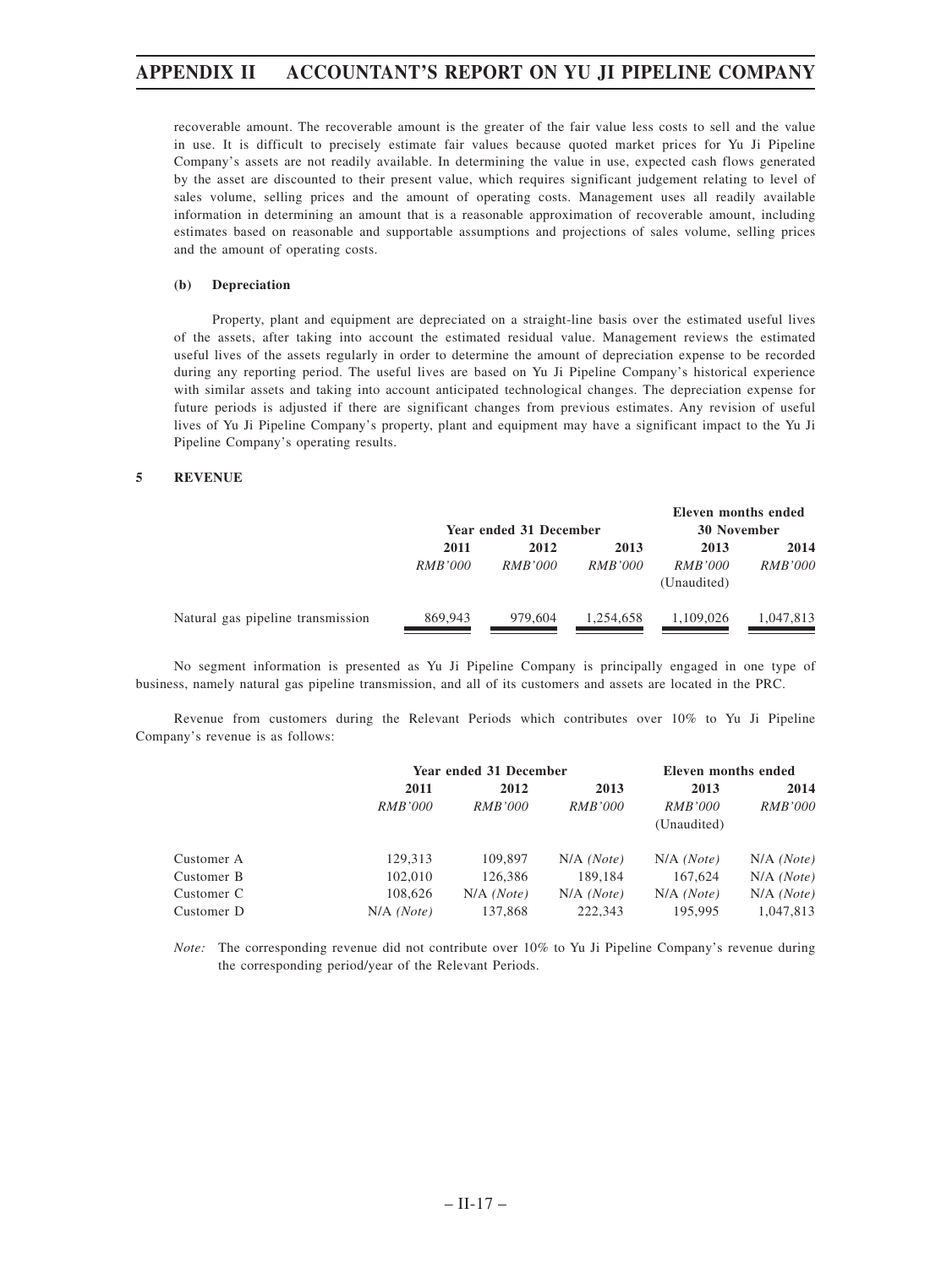# **6 OTHER INCOME**

|                           |                |                        |                | Eleven months ended |                |
|---------------------------|----------------|------------------------|----------------|---------------------|----------------|
|                           |                | Year ended 31 December |                | <b>30 November</b>  |                |
|                           | 2011           | 2012                   | 2013           | 2013                | 2014           |
|                           | <i>RMB'000</i> | <i>RMB'000</i>         | <i>RMB'000</i> | <i>RMB'000</i>      | <i>RMB'000</i> |
|                           |                |                        |                | (Unaudited)         |                |
| Refund of value-added tax |                |                        | 6,479          |                     | 56,615         |
| Other income              |                |                        |                |                     | 52             |
|                           |                |                        | 6,479          | -                   | 56,667         |

# **7 EXPENSES BY NATURE**

|                                     |                |                        |                | Eleven months ended |                |
|-------------------------------------|----------------|------------------------|----------------|---------------------|----------------|
|                                     |                | Year ended 31 December |                | <b>30 November</b>  |                |
|                                     | 2011           | 2012                   | 2013           | 2013                | 2014           |
|                                     | <i>RMB'000</i> | <i>RMB'000</i>         | <i>RMB'000</i> | <i>RMB'000</i>      | <i>RMB'000</i> |
|                                     |                |                        |                | (Unaudited)         |                |
| Depreciation of property, plant and |                |                        |                |                     |                |
| equipment (Note 12)                 | 303,085        | 331,417                | 350,254        | 320,264             | 329,385        |
| Amortisation of prepaid land lease  |                |                        |                |                     |                |
| payment                             |                |                        |                |                     | 529            |
| Employee benefit expenses           |                |                        |                |                     |                |
| (including director's               |                |                        |                |                     |                |
| remuneration)                       | 15,907         | 18,272                 | 28,126         | 25,782              | 26,432         |
| Auditor's remuneration              |                |                        |                |                     |                |
| Operating lease charges: minimum    |                |                        |                |                     |                |
| lease payments                      | 2,297          | 3,788                  | 5,830          | 5,345               | 5,479          |
| Loss from disposal of property,     |                |                        |                |                     |                |
| plant and equipment                 |                | 3                      | 20             | 20                  | 20,273         |
|                                     |                |                        |                |                     |                |

# **8 EMPLOYEE BENEFIT EXPENSES**

|                                                                 | <b>Year ended 31 December</b> |                        |                        | Eleven months ended<br><b>30 November</b> |                        |
|-----------------------------------------------------------------|-------------------------------|------------------------|------------------------|-------------------------------------------|------------------------|
|                                                                 | 2011<br><i>RMB'000</i>        | 2012<br><i>RMB'000</i> | 2013<br><i>RMB'000</i> | 2013<br><i>RMB'000</i><br>(Unaudited)     | 2014<br><i>RMB'000</i> |
| Wages, salaries and other benefits<br>Retirement benefit scheme | 13,893                        | 15,959                 | 24.566                 | 22,518                                    | 23,086                 |
| contributions                                                   | 2,014                         | 2,313                  | 3,560                  | 3,264                                     | 3,346                  |
|                                                                 | 15,907                        | 18,272                 | 28,126                 | 25,782                                    | 26,432                 |

Yu Ji Pipeline Company participates in a defined contribution retirement scheme organised by the local government. Yu Ji Pipeline Company is required to make contributions to the pension fund scheme at a certain percentage of the employees' relevant basic salaries. Contributions to the scheme vest immediately.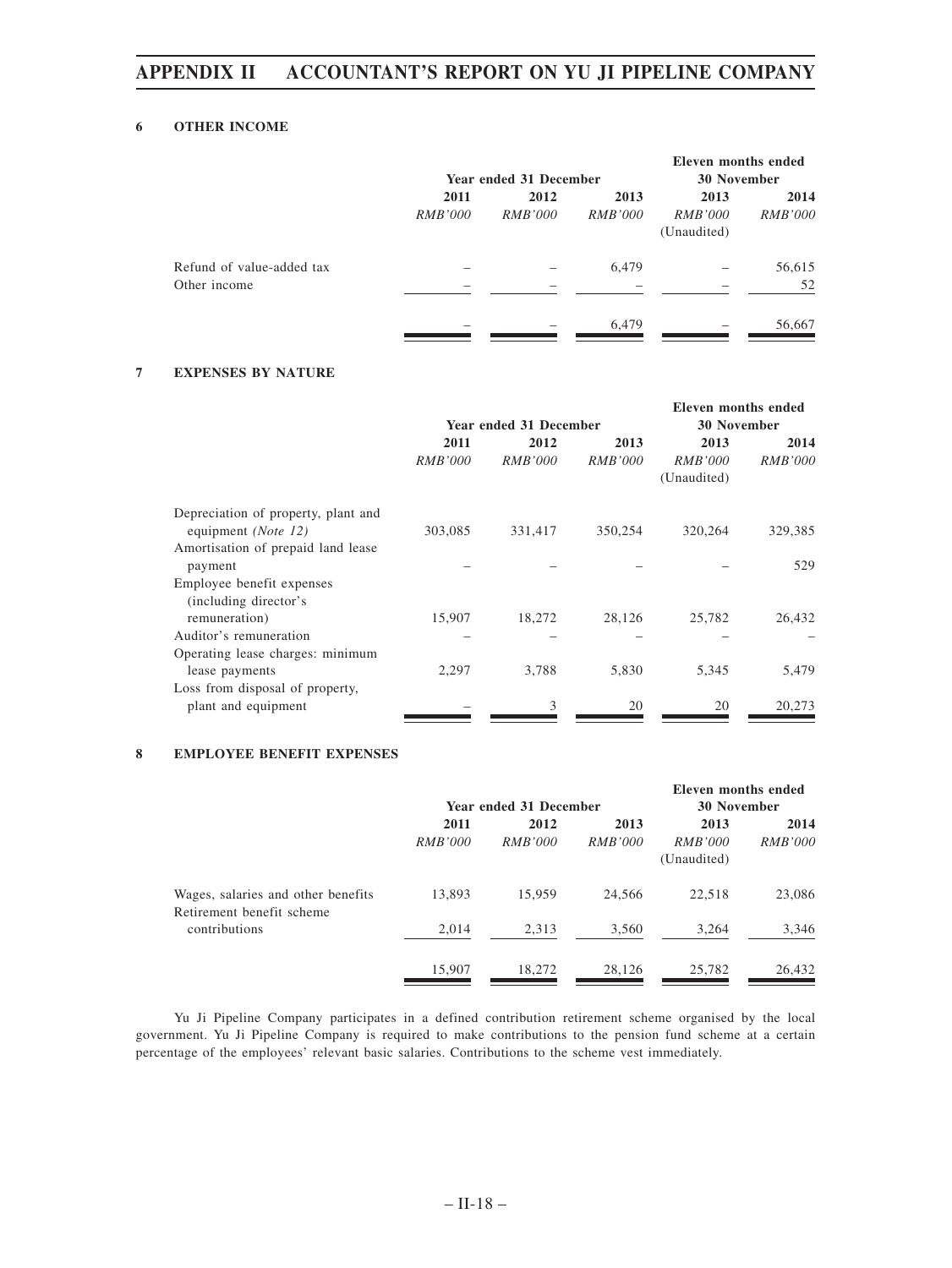At each reporting date, there was no material outstanding contribution to employee retirement benefits. Yu Ji Pipeline Company does not have any other obligations other than the contributions described above.

### **(a) Director's and supervisor's emoluments**

Director's and supervisor's emoluments are as follows:

### **For the year ended 31 December 2011**

|                          | Fees<br><b>RMB'000</b> | Salaries,<br><b>Allowances</b><br>and<br>benefits-<br>in-kind<br><i>RMB'000</i> | <b>Retirement</b><br>benefit<br>scheme<br>contributions<br><i>RMB'000</i> | <b>Bonus</b><br><i>RMB'000</i> | <b>Total</b><br><i>RMB'000</i> |
|--------------------------|------------------------|---------------------------------------------------------------------------------|---------------------------------------------------------------------------|--------------------------------|--------------------------------|
| Director:<br>Wang Chunfu |                        |                                                                                 |                                                                           |                                |                                |
| Supervisor:<br>Li Lucai  |                        | 158                                                                             | 27                                                                        | 108                            | 293                            |

### **For the year ended 31 December 2012**

|                          | Fees<br><b>RMB'000</b> | Salaries,<br><b>Allowances</b><br>and<br>benefits-<br>in-kind<br><i>RMB'000</i> | <b>Retirement</b><br>benefit<br>scheme<br>contributions<br><i>RMB'000</i> | <b>Bonus</b><br><i>RMB'000</i> | <b>Total</b><br><b>RMB'000</b> |
|--------------------------|------------------------|---------------------------------------------------------------------------------|---------------------------------------------------------------------------|--------------------------------|--------------------------------|
| Director:<br>Wang Chunfu |                        |                                                                                 |                                                                           |                                |                                |
| Supervisor:<br>Li Lucai  |                        | 178                                                                             | 27                                                                        | 141                            | 346                            |

# **For the year ended 31 December 2013**

|             | Fees           | Salaries,<br><b>Allowances</b><br>and<br>benefits-<br>in-kind | <b>Retirement</b><br>benefit<br>scheme<br>contributions | <b>Bonus</b>   | <b>Total</b>   |
|-------------|----------------|---------------------------------------------------------------|---------------------------------------------------------|----------------|----------------|
|             | <i>RMB'000</i> | <i>RMB'000</i>                                                | <i>RMB'000</i>                                          | <i>RMB'000</i> | <i>RMB'000</i> |
| Director:   |                |                                                               |                                                         |                |                |
| Wang Chunfu | -              | -                                                             | -                                                       |                |                |
| Supervisor: |                |                                                               |                                                         |                |                |
| Li Lucai    |                | 209                                                           | 46                                                      | 144            | 399            |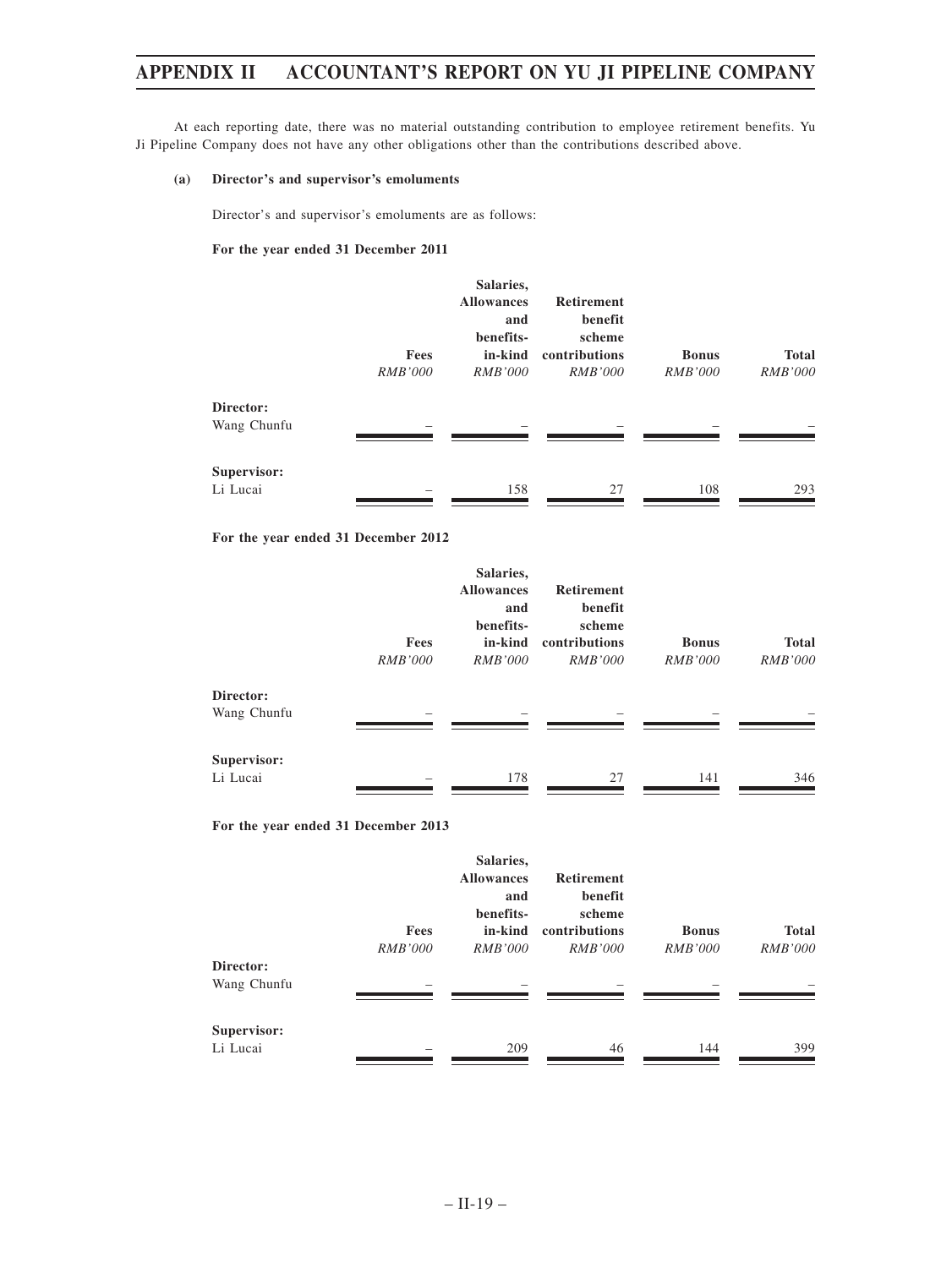### **For eleven months ended 30 November 2013**

|                          | Fees<br><i>RMB'000</i> | Salaries,<br><b>Allowances</b><br>and<br>benefits-<br>in-kind<br><i>RMB'000</i> | <b>Retirement</b><br>benefit<br>scheme<br>contributions<br><i>RMB'000</i> | <b>Bonus</b><br><i>RMB'000</i> | <b>Total</b><br><i>RMB'000</i> |
|--------------------------|------------------------|---------------------------------------------------------------------------------|---------------------------------------------------------------------------|--------------------------------|--------------------------------|
|                          | (Unaudited)            | (Unaudited)                                                                     | (Unaudited)                                                               | (Unaudited)                    | (Unaudited)                    |
| Director:<br>Wang Chunfu |                        |                                                                                 |                                                                           |                                |                                |
| Supervisor:<br>Li Lucai  |                        | 168                                                                             | 42                                                                        | 19                             | 229                            |

**For eleven months ended 30 November 2014**

|                                   | Fees<br><i>RMB'000</i> | Salaries,<br><b>Allowances</b><br>and<br>benefits-<br>in-kind<br><i>RMB'000</i> | <b>Retirement</b><br>benefit<br>scheme<br>contributions<br><i>RMB'000</i> | <b>Bonus</b><br><i>RMB'000</i> | <b>Total</b><br><i>RMB'000</i> |
|-----------------------------------|------------------------|---------------------------------------------------------------------------------|---------------------------------------------------------------------------|--------------------------------|--------------------------------|
| Director:                         |                        |                                                                                 |                                                                           |                                |                                |
| Wang Chunfu<br><b>Supervisor:</b> |                        | 125                                                                             | 21                                                                        | 18                             | 164                            |
| Li Lucai                          |                        | 173                                                                             | 49                                                                        | 19                             | 241                            |

### **(b) Five highest paid individuals**

Of the five individuals whose emoluments were the highest in Yu Ji Pipeline Company for the Relevant Periods, none is the director whose emoluments is reflected in the analysis presented above. The emoluments payable to the five individuals are as follows:

|                                |                |                        |                | Eleven months ended |                    |  |
|--------------------------------|----------------|------------------------|----------------|---------------------|--------------------|--|
|                                |                | Year ended 31 December |                |                     | <b>30 November</b> |  |
|                                | 2011           | 2012                   | 2013           | 2013                | 2014               |  |
|                                | <i>RMB'000</i> | <i>RMB'000</i>         | <i>RMB'000</i> | <i>RMB'000</i>      | <i>RMB'000</i>     |  |
|                                |                |                        |                | (Unaudited)         |                    |  |
| Salaries and other benefits in |                |                        |                |                     |                    |  |
| kind                           | 807            | 905                    | 999            | 799                 | 800                |  |
| Contribution to retirement     |                |                        |                |                     |                    |  |
| scheme                         | 136            | 136                    | 241            | 221                 | 210                |  |
| <b>Bonuses</b>                 | 566            | 754                    | 621            | 82                  | 79                 |  |
|                                | 1,509          | 1,795                  | 1,861          | 1,102               | 1,089              |  |
|                                |                |                        |                |                     |                    |  |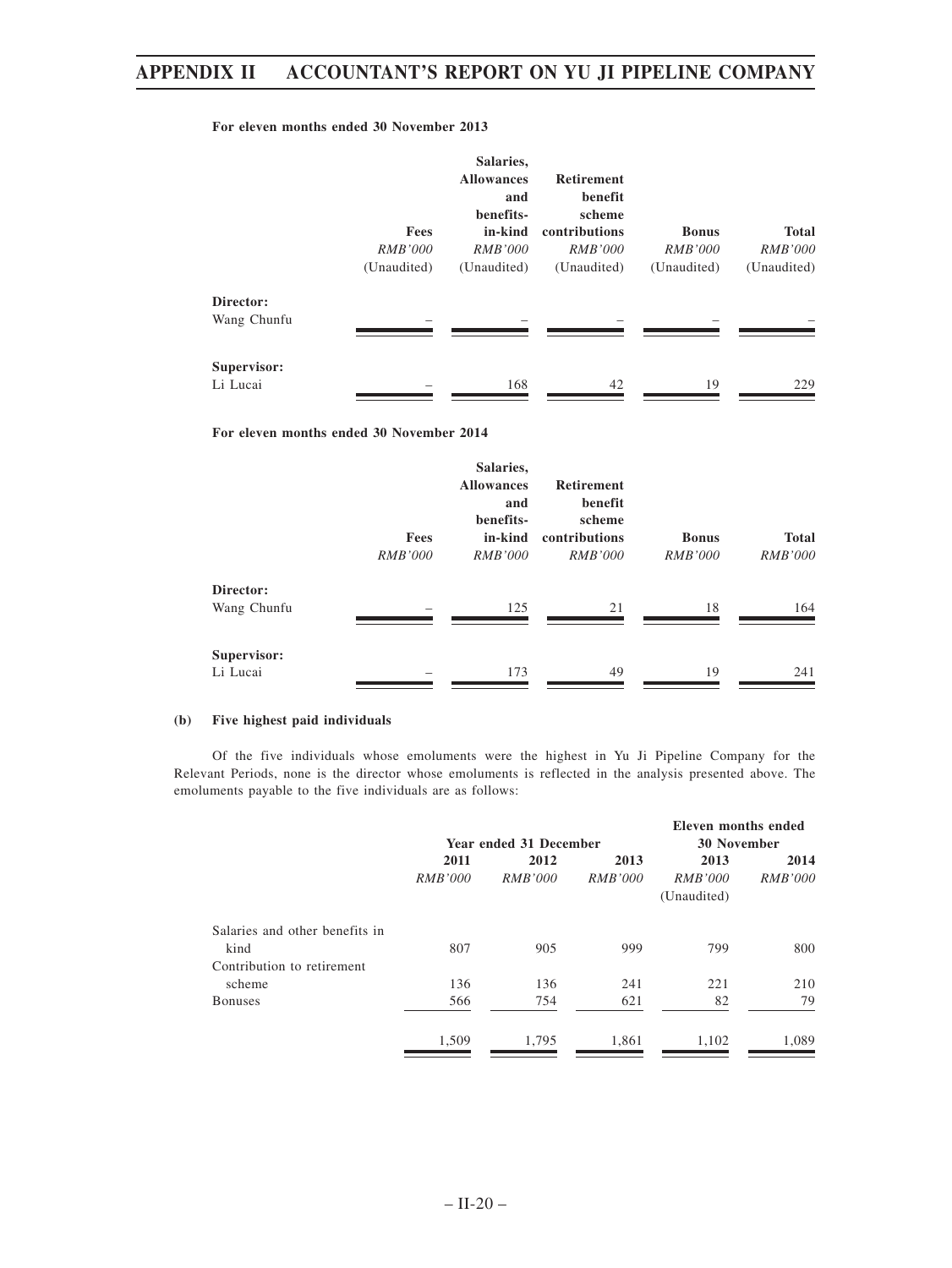The emoluments fell within the following bands:

|                     |      | Year ended 31 December |                       | Eleven months ended<br>30 November |      |
|---------------------|------|------------------------|-----------------------|------------------------------------|------|
|                     | 2011 | 2012                   | 2013                  | 2013                               | 2014 |
|                     |      |                        |                       | (Unaudited)                        |      |
|                     |      |                        | Number of individuals |                                    |      |
| Emolument bands     |      |                        |                       |                                    |      |
| (in HK dollar)      |      |                        |                       |                                    |      |
| HK\$1-HK\$1,000,000 | 5    | 5                      | 5                     | 5                                  | 5    |

### **9 FINANCE INCOME AND COSTS**

|        |                          |                                   | <b>30 November</b>                                           |                                                           |
|--------|--------------------------|-----------------------------------|--------------------------------------------------------------|-----------------------------------------------------------|
| 2011   | 2012                     | 2013                              | 2013                                                         | 2014<br><i>RMB'000</i>                                    |
|        |                          |                                   | (Unaudited)                                                  |                                                           |
| 33     | 32                       | 16                                | 16                                                           | 46                                                        |
|        |                          |                                   |                                                              |                                                           |
|        |                          |                                   |                                                              |                                                           |
|        |                          |                                   |                                                              |                                                           |
|        |                          |                                   |                                                              | 164,423                                                   |
|        |                          |                                   |                                                              | (5,651)                                                   |
| 94,821 | 123,103                  | 138,470                           | 127,293                                                      | 158,772                                                   |
|        | <i>RMB'000</i><br>94,821 | <i>RMB'000</i><br>123,185<br>(82) | Year ended 31 December<br><i>RMB'000</i><br>138,678<br>(208) | Eleven months ended<br><i>RMB'000</i><br>127,501<br>(208) |

# **10 INCOME TAX EXPENSES**

|                                                   | Year ended 31 December |                        |                        | Eleven months ended<br>30 November    |                        |
|---------------------------------------------------|------------------------|------------------------|------------------------|---------------------------------------|------------------------|
|                                                   | 2011<br><i>RMB'000</i> | 2012<br><i>RMB'000</i> | 2013<br><i>RMB'000</i> | 2013<br><i>RMB'000</i><br>(Unaudited) | 2014<br><i>RMB'000</i> |
| Current income tax<br>- PRC enterprise income tax | 81,811                 | 82.522                 | 88.130                 | 69.692                                | 82,998                 |

PRC enterprises income tax (25%) was provided on the profits of Yu Ji Pipeline Company in accordance with the Enterprises Income Tax Law of the PRC.

At each reporting date, Yu Ji Pipeline Company has no material unprovided deferred tax.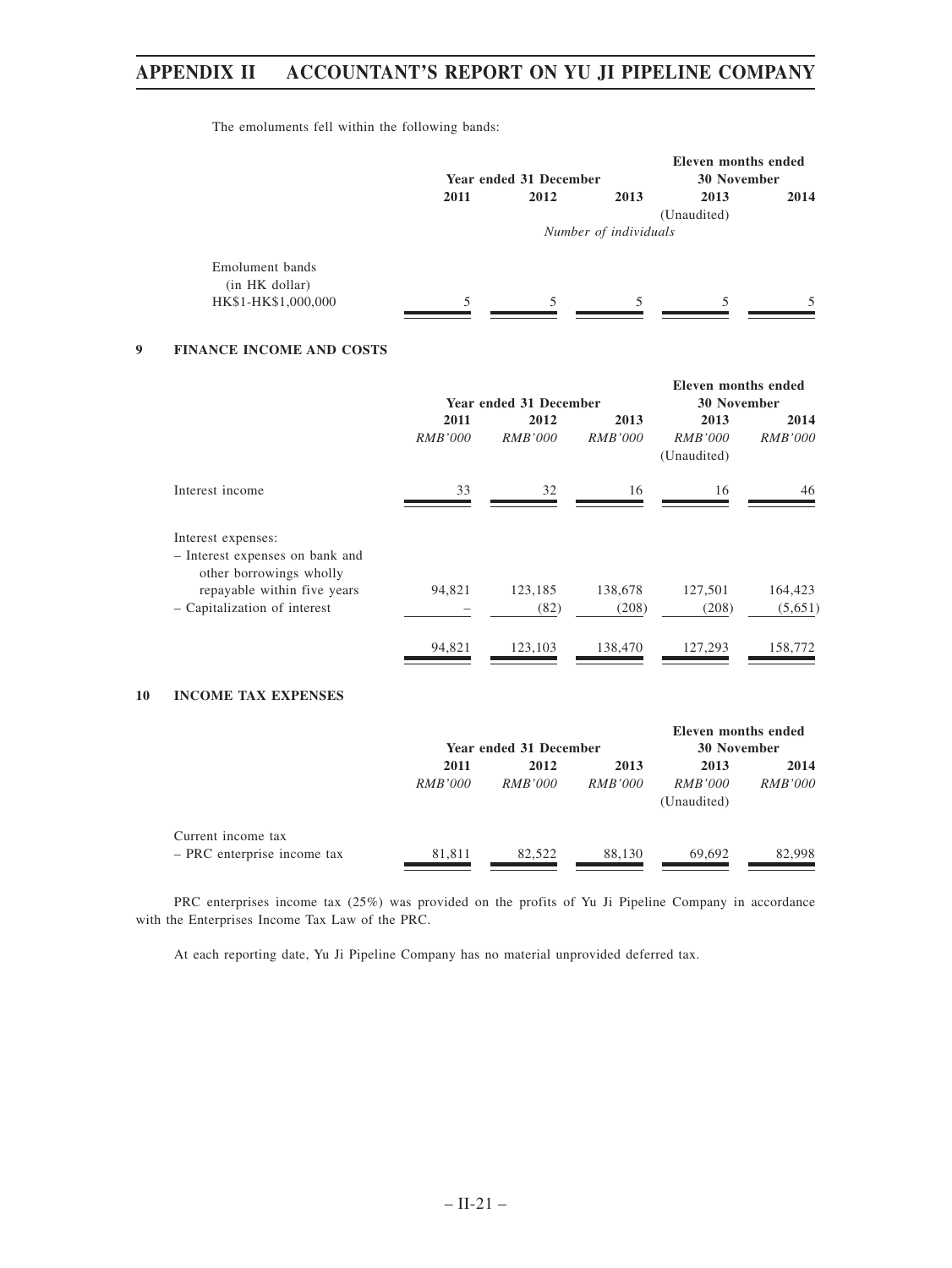The tax on Yu Ji Pipeline Company's profit before income tax differs from the theoretical amount that would arise using the principal applicable tax rate as follows:

|                                                                                              |                        |                        |                        | Eleven months ended                   |                        |
|----------------------------------------------------------------------------------------------|------------------------|------------------------|------------------------|---------------------------------------|------------------------|
|                                                                                              |                        | Year ended 31 December |                        | <b>30 November</b>                    |                        |
|                                                                                              | 2011<br><i>RMB'000</i> | 2012<br><i>RMB'000</i> | 2013<br><i>RMB'000</i> | 2013<br><i>RMB'000</i><br>(Unaudited) | 2014<br><i>RMB'000</i> |
| Profit before income tax                                                                     | 327,243                | 330,087                | 352,519                | 278,768                               | 331,991                |
| Tax calculated at domestic tax rates<br>applicable to profits in the<br>respective countries | 81,811                 | 82,522                 | 88,130                 | 69,692                                | 82,998                 |
| Expenses not deductible for tax<br>purposes<br>Others                                        | 77<br>(77)             | 112<br>(112)           | 179<br>(179)           | 162<br>(162)                          | 55<br>(55)             |
| Income tax expenses                                                                          | 81,811                 | 82,522                 | 88,130                 | 69,692                                | 82,998                 |

### **11 PREPAID LAND LEASE PAYMENT**

Yu Ji Pipeline Company's interests in prepaid land lease payment represent prepaid operating lease payments and their net book value are analysed as follows:

|                                     | As at 31 December |                |                | As at $30$<br><b>November</b> |
|-------------------------------------|-------------------|----------------|----------------|-------------------------------|
|                                     | 2011              | 2012           | 2013           | 2014                          |
|                                     | <i>RMB'000</i>    | <i>RMB'000</i> | <i>RMB'000</i> | <i>RMB'000</i>                |
| Outside Hong Kong, held on          |                   |                |                |                               |
| medium lease term of 10 to 50 years |                   |                | 27,710         | 27,181                        |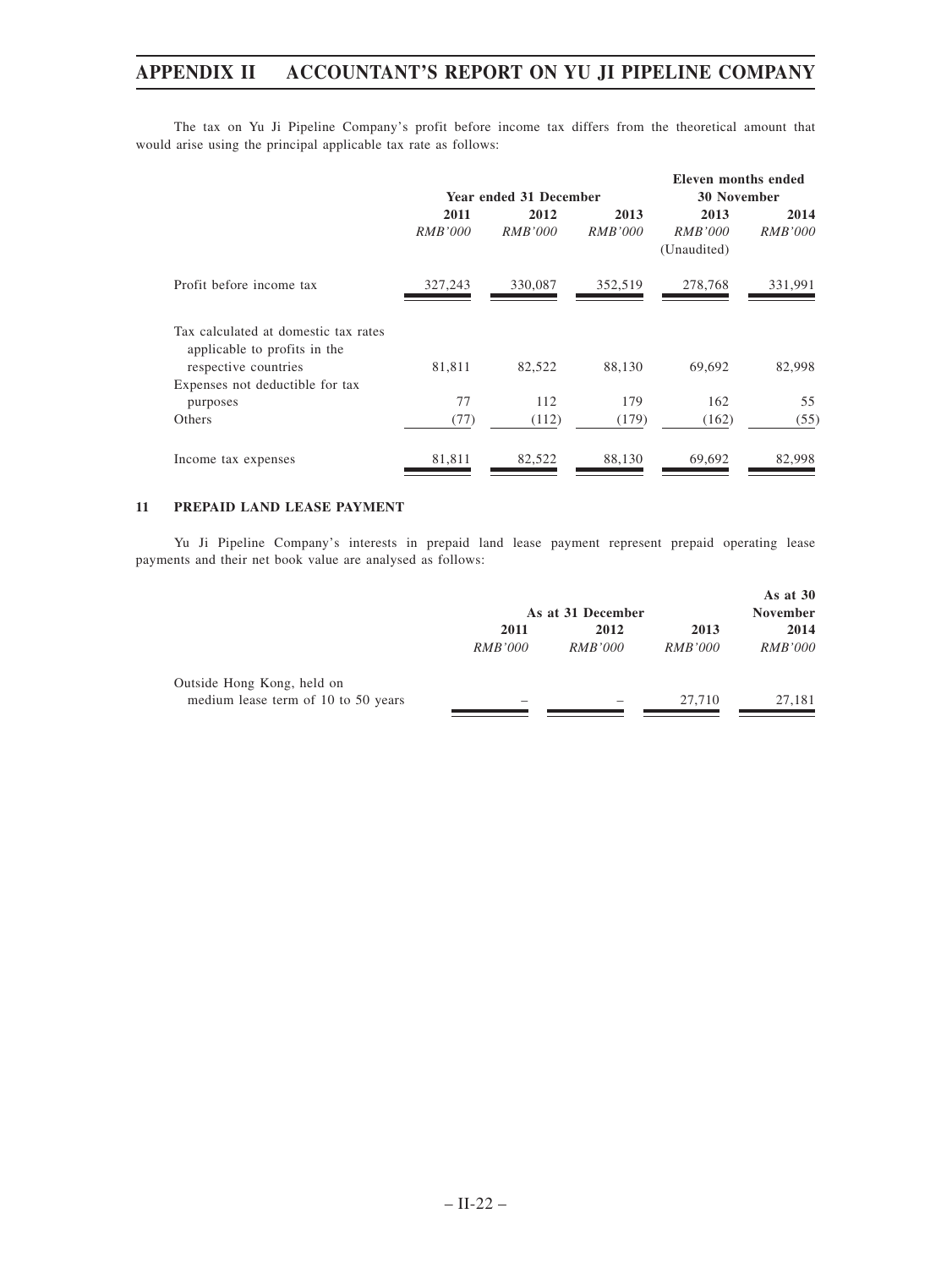# **12 PROPERTY, PLANT AND EQUIPMENT**

|                                                                         | <b>Buildings</b><br>and<br>construction<br><b>RMB'000</b> | <b>Pipeline</b><br>transmission<br>equipment<br>RMB'000 | Other<br>equipments<br>RMB'000 | Motor<br>vehicles<br>RMB'000 | Construction<br>in progress<br>RMB'000 | <b>Total</b><br>RMB'000      |
|-------------------------------------------------------------------------|-----------------------------------------------------------|---------------------------------------------------------|--------------------------------|------------------------------|----------------------------------------|------------------------------|
| Cost:                                                                   |                                                           |                                                         |                                |                              |                                        |                              |
| As at 1 January 2011<br>Additions                                       |                                                           | 4,968,982                                               | 488<br>18,493                  | 15,277<br>9,821              |                                        | 4,984,747<br>28,314          |
| As at 31 December 2011<br>Additions<br>Written off/disposals            | 618,881                                                   | 4,968,982                                               | 18,981<br>2,407                | 25,098<br>1,828<br>(3)       | 12,569                                 | 5,013,061<br>635,685<br>(3)  |
|                                                                         |                                                           |                                                         |                                |                              |                                        |                              |
| As at 31 December 2012<br><b>Additions</b><br>Written off/disposals     | 618,881                                                   | 4,968,982<br>142,264                                    | 21,388<br>11,981<br>(20)       | 26,923<br>5,942              | 12,569<br>1,970                        | 5,648,743<br>162,157<br>(20) |
| As at 31 December 2013<br><b>Additions</b>                              | 618,881                                                   | 5,111,246<br>14,954                                     | 33,349<br>1,703                | 32,865                       | 14,539<br>339,065                      | 5,810,880<br>355,722         |
| Transfer from construction in<br>progress<br>Written off/disposals      | (114, 067)                                                | 146,961<br>(156, 798)                                   | $\overline{a}$                 | $\overline{a}$               | (146, 961)                             | (270, 865)                   |
| As at 30 November 2014                                                  | 504,814                                                   | 5,116,363                                               | 35,052                         | 32,865                       | 206,643                                | 5,895,737                    |
| Accumulated depreciation and                                            |                                                           |                                                         |                                |                              |                                        |                              |
| impairment losses:<br>As at 1 January 2011<br>Depreciation for the year |                                                           | 49,709<br>300,276                                       | 153<br>614                     | 1,147<br>2,195               |                                        | 51,009<br>303,085            |
| As at 31 December 2011<br>Depreciation for the year                     | 25,013                                                    | 349,985<br>300,545                                      | 767<br>2,465                   | 3,342<br>3,394               |                                        | 354,094<br>331,417           |
| As at 31 December 2012<br>Depreciation for the year                     | 25,013<br>42,880                                          | 650,530<br>300,546                                      | 3,232<br>3,053                 | 6,736<br>3,775               |                                        | 685,511<br>350,254           |
| As at 31 December 2013<br>Depreciation for the period                   | 67,893<br>38,860                                          | 951,076<br>282,643                                      | 6,285<br>3,851                 | 10,511<br>4,031              |                                        | 1,035,765<br>329,385         |
| Written back on written off/<br>disposals                               | (6,248)                                                   | (24,072)                                                |                                |                              |                                        | (30, 320)                    |
| As at 30 November 2014                                                  | 100,505                                                   | 1,209,647                                               | 10,136                         | 14,542                       |                                        | 1,334,830                    |
| Net book value:<br>As at 31 December 2011                               |                                                           | 4,618,997                                               | 18,214                         | 21,756                       |                                        | 4,658,967                    |
| As at 31 December 2012                                                  | 593,868                                                   | 4,318,452                                               | 18,156                         | 20,187                       | 12,569                                 | 4,963,232                    |
| As at 31 December 2013                                                  | 550,988                                                   | 4,160,170                                               | 27,064                         | 22,354                       | 14,539                                 | 4,775,115                    |
| As at 30 November 2014                                                  | 404,309                                                   | 3,906,716                                               | 24,916                         | 18,323                       | 206,643                                | 4,560,907                    |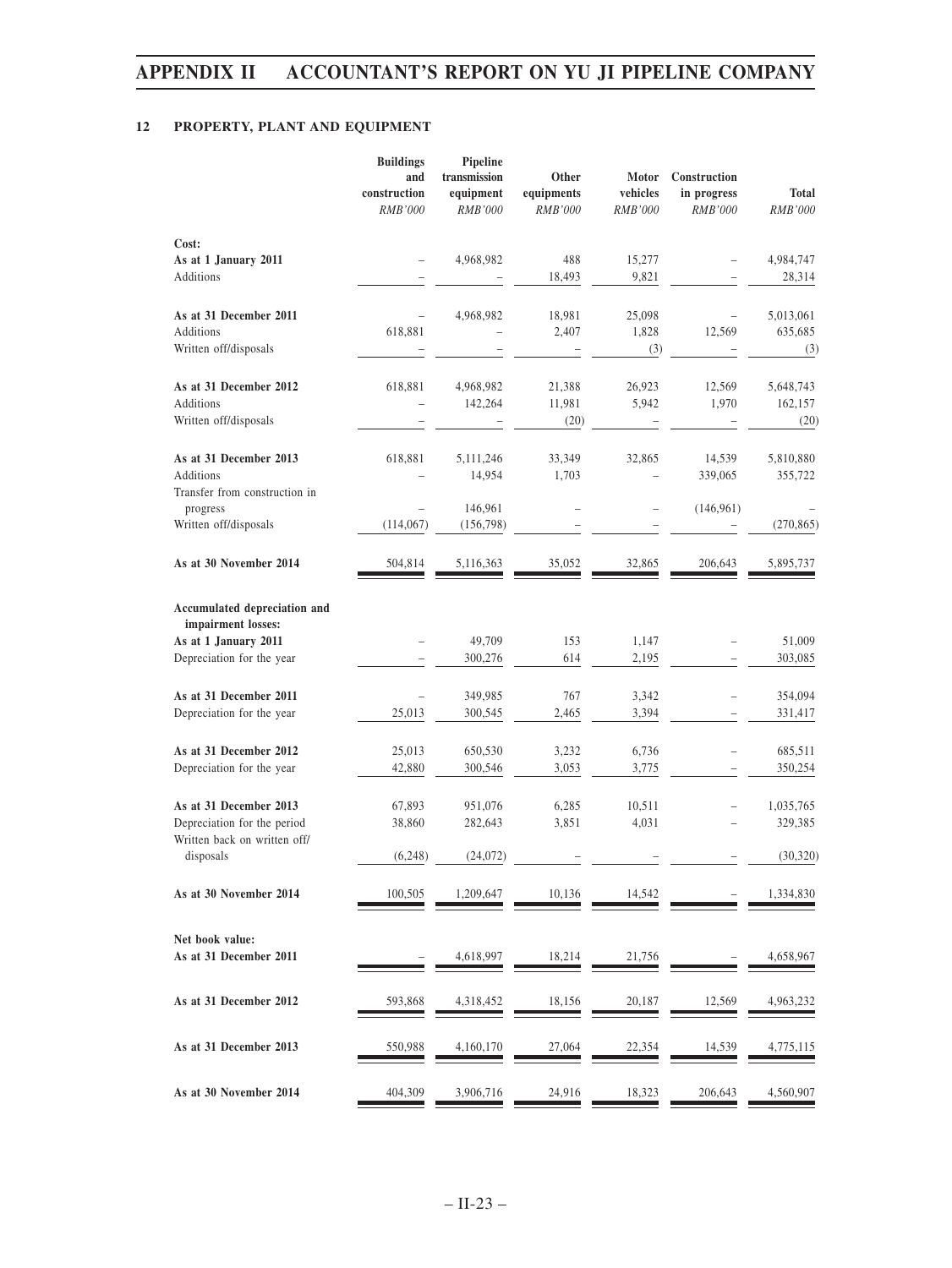### **13 TRADE AND OTHER RECEIVABLES**

|                                                | As at 31 December |                |                | As at $30$<br><b>November</b> |
|------------------------------------------------|-------------------|----------------|----------------|-------------------------------|
|                                                | 2011              | 2012           | 2013           | 2014                          |
|                                                | <i>RMB'000</i>    | <i>RMB'000</i> | <i>RMB'000</i> | <i>RMB'000</i>                |
| Trade receivables                              |                   |                |                |                               |
| - Amounts due from Sinopec Corp. and           |                   |                |                |                               |
| fellow subsidiaries                            |                   | 65             | 5,831          |                               |
| - Third parties                                |                   | 2,671          | 357            |                               |
|                                                |                   | 2,736          | 6,188          |                               |
| Deposits, prepayments and other<br>receivables |                   |                |                |                               |
| - Amounts due from Sinopec Corp. and           |                   |                |                |                               |
| fellow subsidiaries                            | 27,349            | 2,547          | 100,685        | 214,950                       |
| - Third parties                                | 938               |                | 1,334          | 24,720                        |
|                                                | 28,287            | 5,283          | 108,207        | 239,670                       |

All of the trade and other receivables are expected to be recovered within one year.

Trade receivables including amounts due from Sinopec Corp., fellow subsidiaries and third parties, are due within 0 to 30 days from the date of billing.

Other amounts due from Sinopec Corp. and fellow subsidiaries are unsecured and interest free and there are no history of default.

At each reporting date, the ageing analysis of the trade receivables based on invoice date was as follows:

|                |                | As at 31 December |                |                          |
|----------------|----------------|-------------------|----------------|--------------------------|
|                | 2011           | 2012              | 2013           | 2014                     |
|                | <i>RMB'000</i> | <i>RMB'000</i>    | <i>RMB'000</i> | <i>RMB'000</i>           |
| Within 1 month | -              | 2.736             | 6.188          | $\overline{\phantom{a}}$ |

The carrying amounts of Yu Ji Pipeline Company's trade and other receivables are denominated in RMB.

Ageing analysis of trade receivables based on maturity date is set out below:

|                  |                | As at 31 December |                |                          |  |
|------------------|----------------|-------------------|----------------|--------------------------|--|
|                  | 2011           | 2012              | 2013           | 2014                     |  |
|                  | <i>RMB'000</i> | <i>RMB'000</i>    | <i>RMB'000</i> | <i>RMB'000</i>           |  |
| Not yet past due | -              | 2.736             | 6.188          | $\overline{\phantom{a}}$ |  |

At each reporting date, there are no receivables past due but not impaired.

Receivables that are current relate to a number of customers for whom there is no recent history of default. The other classes within trade and other receivables do not contain impaired assets.

The maximum exposure to credit risk at each reporting date is the carrying value of each class of receivable mentioned above. Yu Ji Pipeline Company does not hold any collateral as security.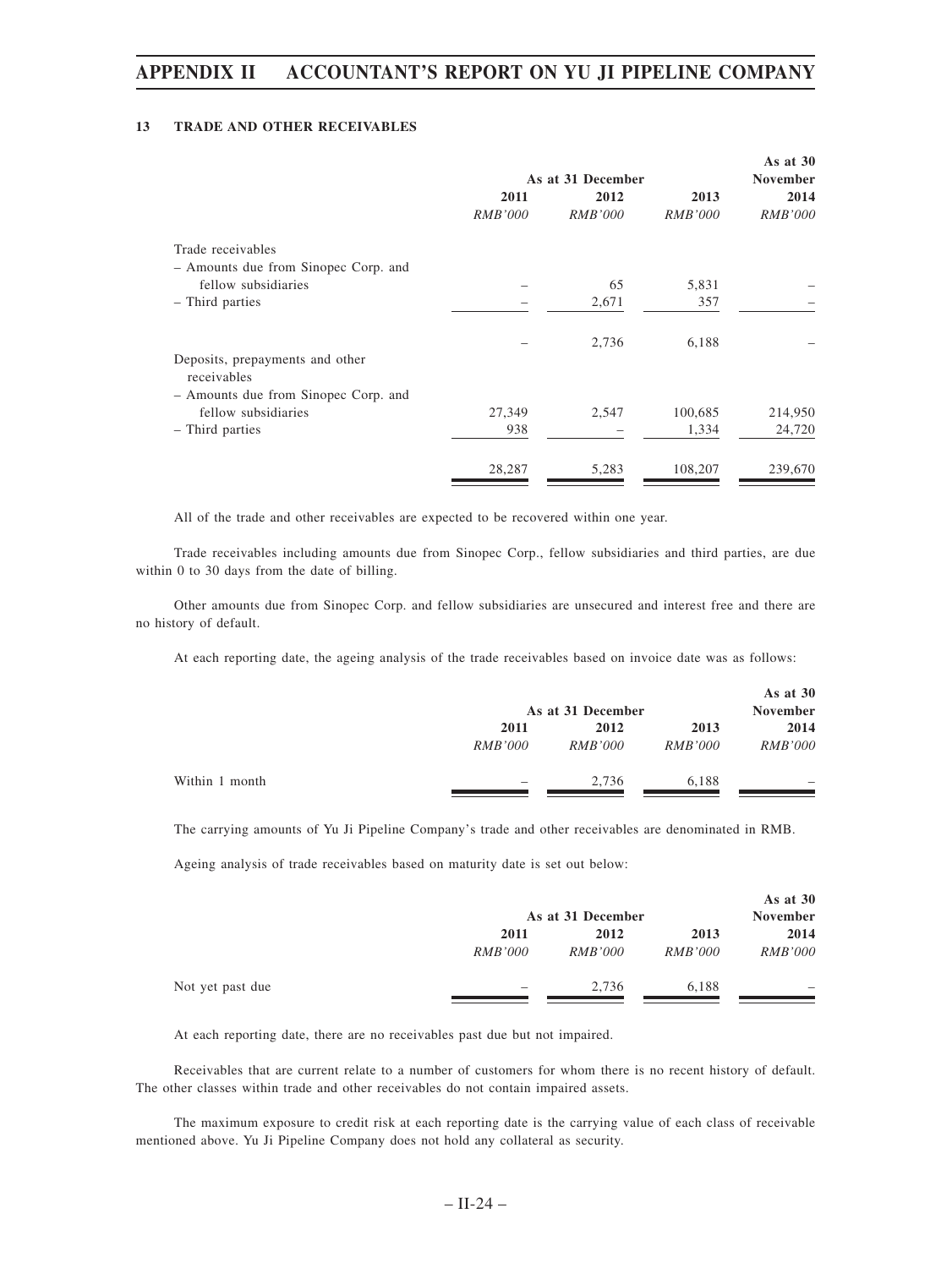#### **14 INVENTORIES**

|             | As at 31 December |                |                | As at $30$<br><b>November</b> |
|-------------|-------------------|----------------|----------------|-------------------------------|
|             | 2011              | 2012           | 2013           | 2014                          |
|             | <i>RMB'000</i>    | <i>RMB'000</i> | <i>RMB'000</i> | <i>RMB'000</i>                |
| Spare parts | 689               | 7.206          | 7.160          | 5.787                         |

For the eleven months ended 30 November 2014 and the years ended 31 December 2013, 2012 and 2011, the cost of inventories recognised as expense and included in costs of sales amounted to RMB6,410,000, RMB6,820,000, RMB4,431,000 and RMB3,857,000 respectively (30 November 2013: RMB6,252,000).

### **15 CASH AND CASH EQUIVALENTS**

|                                     | As at 31 December |                |                | As at $30$<br><b>November</b> |  |
|-------------------------------------|-------------------|----------------|----------------|-------------------------------|--|
|                                     | 2011              | 2012           | 2013           | 2014                          |  |
|                                     | <i>RMB'000</i>    | <i>RMB'000</i> | <i>RMB'000</i> | <i>RMB'000</i>                |  |
| Cash in hand                        | 9                 | 54             | 25             |                               |  |
| Deposits in a fellow subsidiary     | 5                 | 1,638          | 1,831          | 213,492                       |  |
| Deposits in other state-owned banks | 503               | 565            | 1,259          | 2,170                         |  |
| Cash and cash equivalents           | 517               | 2.257          | 3,115          | 215,662                       |  |

The carrying amounts of deposits in a fellow subsidiary, bank balances and cash in hand are denominated in RMB.

The fellow subsidiary is Sinopec Finance Co., Ltd.

### **16 SHARE CAPITAL**

|                                |                | As at 31 December |                | As at $30$<br><b>November</b> |
|--------------------------------|----------------|-------------------|----------------|-------------------------------|
|                                | 2011           | 2012              | 2013           | 2014                          |
|                                | <i>RMB'000</i> | <i>RMB'000</i>    | <i>RMB'000</i> | <i>RMB'000</i>                |
| Registered and paid-up capital |                |                   |                | 1,000,000                     |

## **17 RESERVES**

#### **Capital reserve**

Capital reserves comprise of certain transactions with Sinopec Corp. (mainly representing contribution and distribution of assets).

### **Profit available for distribution**

As at 30 November 2014, Yu Ji Pipeline Company's profit available for distribution calculated based on the PRC accounting standards is the retained profits with an amount of RMB72,555,000.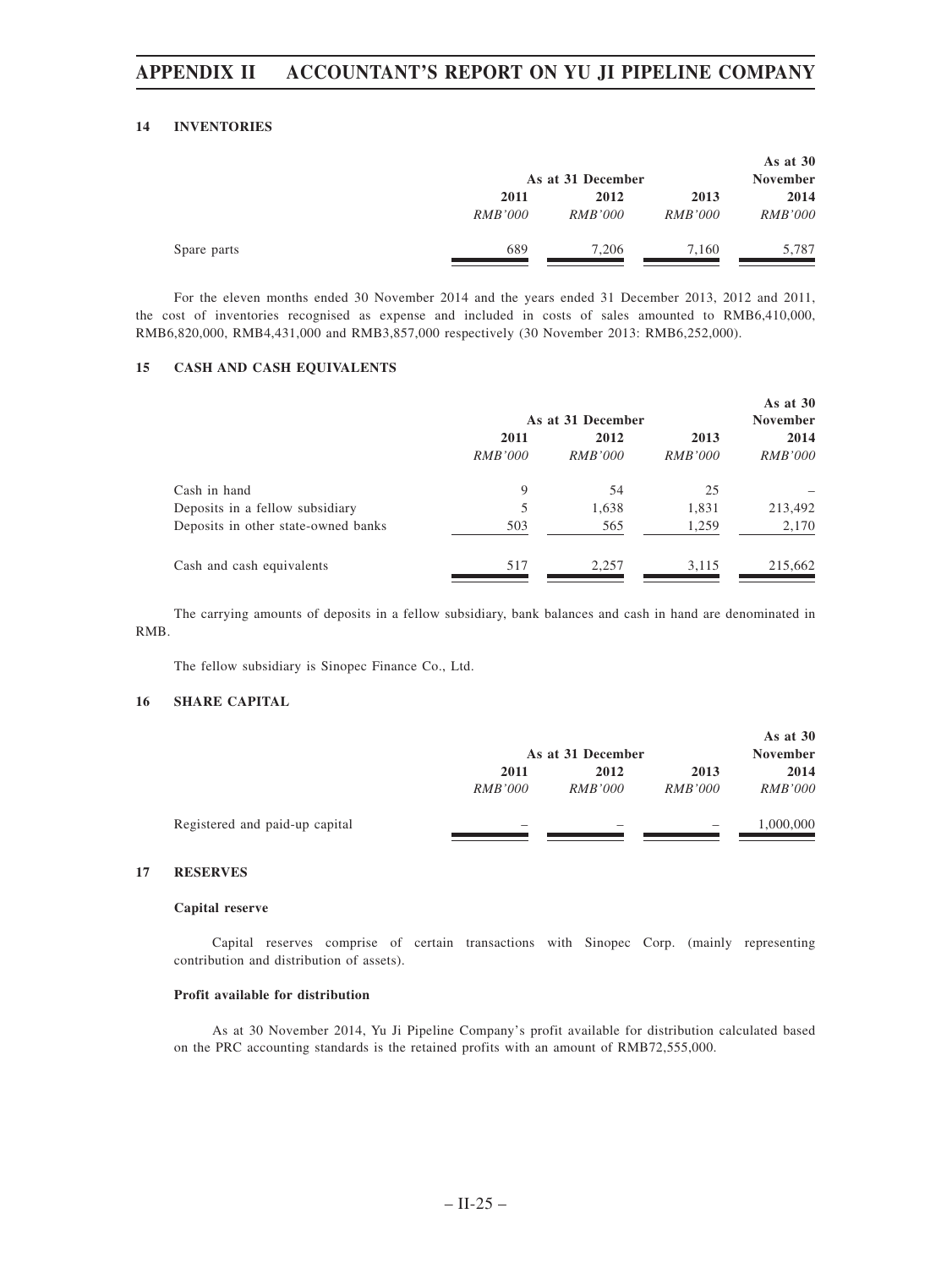### **18 ACCRUALS AND OTHER PAYABLES**

|                                         | As at 31 December |                |                | As at $30$<br><b>November</b> |
|-----------------------------------------|-------------------|----------------|----------------|-------------------------------|
|                                         | 2011              | 2012           | 2013           | 2014                          |
|                                         | <i>RMB'000</i>    | <i>RMB'000</i> | <i>RMB'000</i> | <i>RMB'000</i>                |
| Amounts due to Sinopec Corp. and fellow |                   |                |                |                               |
| subsidiaries                            | 25,791            | 32,351         | 162,749        | 68,259                        |
| Amounts received in advance             | 27,094            | 21,429         | 20,062         | 851                           |
| Other payables and accrued charges      | 26,116            | 58,044         | 147,231        | 140,731                       |
|                                         | 79,001            | 111,824        | 330,042        | 209.841                       |

At each reporting date, all accruals and other payables of Yu Ji Pipeline Company are expected to be settled within one year.

The amounts due to Sinopec Corp. and fellow subsidiaries are unsecured and interest free. The amounts due to Sinopec Corp. and fellow subsidiaries are repayable on demand.

The carrying amounts of Yu Ji Pipeline Company's accruals and other payables are denominated in RMB.

# **19 LONG-TERM BORROWINGS**

|                   |                | As at 31 December |                |                |  |
|-------------------|----------------|-------------------|----------------|----------------|--|
|                   | 2011           | 2012              | 2013           | 2014           |  |
|                   | <i>RMB'000</i> | <i>RMB'000</i>    | <i>RMB'000</i> | <i>RMB'000</i> |  |
| <b>Borrowings</b> | 3,300,000      | 3,300,000         | 3,300,000      | 3,300,000      |  |

The loans from Sinopec Corp. are unsecured, and shall not be repayable before 31 March 2016. For the eleven months ended 30 November 2014 and the years ended 31 December 2013, 2012 and 2011, the effective interest rate are approximately 5.4%, 4.2%, 3.7% and 2.9% per annum respectively.

### **20 COMMITMENTS**

(a) Capital commitments outstanding at each reporting date not provided for in the Financial Information were as follows:

|                                   | As at 31 December |                |                | As at $30$<br><b>November</b> |
|-----------------------------------|-------------------|----------------|----------------|-------------------------------|
|                                   | 2011              | 2012           | 2013           | 2014                          |
|                                   | <i>RMB'000</i>    | <i>RMB'000</i> | <i>RMB'000</i> | <i>RMB'000</i>                |
| Authorised but not contracted for | 1,125,555         | 557,244        | 1.071.223      | 542,782                       |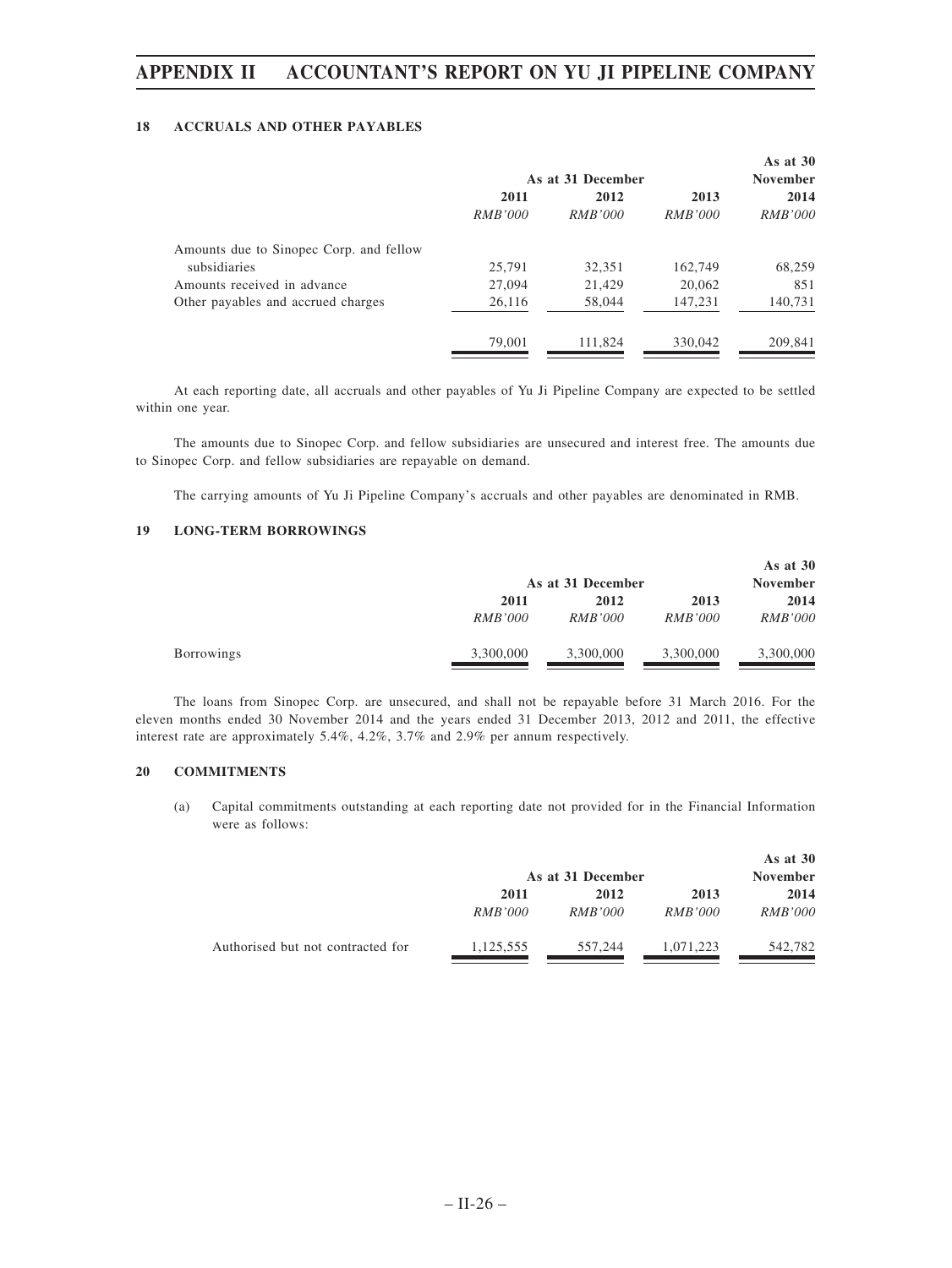(b) At each reporting date, the total future minimum lease payments under non-cancellable operating leases are payable as follows:

|                                 |                |                   |                | As at $30$      |
|---------------------------------|----------------|-------------------|----------------|-----------------|
|                                 |                | As at 31 December |                | <b>November</b> |
|                                 | 2011           | 2012              | 2013           | 2014            |
|                                 | <i>RMB'000</i> | <i>RMB'000</i>    | <i>RMB'000</i> | <i>RMB'000</i>  |
| Within 1 year                   | 1,522          | 2,815             | 2,653          | 834             |
| After 1 year but within 5 years | 863            | 551               | 71             | 1,150           |
|                                 | 2,385          | 3,366             | 2.724          | 1,984           |

Yu Ji Pipeline Company leases land and properties with a lease term of one to three years. None of the leases includes contingent rentals.

#### **21 MATERIAL RELATED PARTY TRANSACTIONS**

#### **(a) Transactions with Sinopec Corp. and fellow subsidiaries**

|                                                  |                |                        |                    | Eleven months ended |                |
|--------------------------------------------------|----------------|------------------------|--------------------|---------------------|----------------|
|                                                  |                | Year ended 31 December | <b>30 November</b> |                     |                |
|                                                  | 2011           | 2012                   | 2013               | 2013                | 2014           |
|                                                  | <i>RMB'000</i> | <i>RMB'000</i>         | <i>RMB'000</i>     | <i>RMB'000</i>      | <i>RMB'000</i> |
|                                                  |                |                        |                    | (Unaudited)         |                |
| Interest expense                                 | 94,821         | 123,185                | 138,678            | 127,501             | 164,423        |
| Interest income                                  | 15             | 19                     | 5                  | 5                   | 22             |
| Income from natural gas                          |                |                        |                    |                     |                |
| pipeline transmission                            | 81,691         | 137,868                | 222,343            | 195,995             | 1,047,813      |
| Payment of fees for storage                      |                |                        |                    |                     |                |
| vault                                            |                |                        | 85,711             | 78.568              | 69,358         |
| Purchase of property, plant<br>and equipment and |                |                        |                    |                     |                |
| payment of service fees                          | 14,156         | 648,400                | 179,659            | 65,636              | 204,326        |

The balances with related companies are disclosed in Notes 13 and 18 to the Financial Information.

The director of Yu Ji Pipeline Company is of the opinion that the above transactions with related parties were conducted in the ordinary course of business and on normal commercial terms or in accordance with the agreements governing such transactions.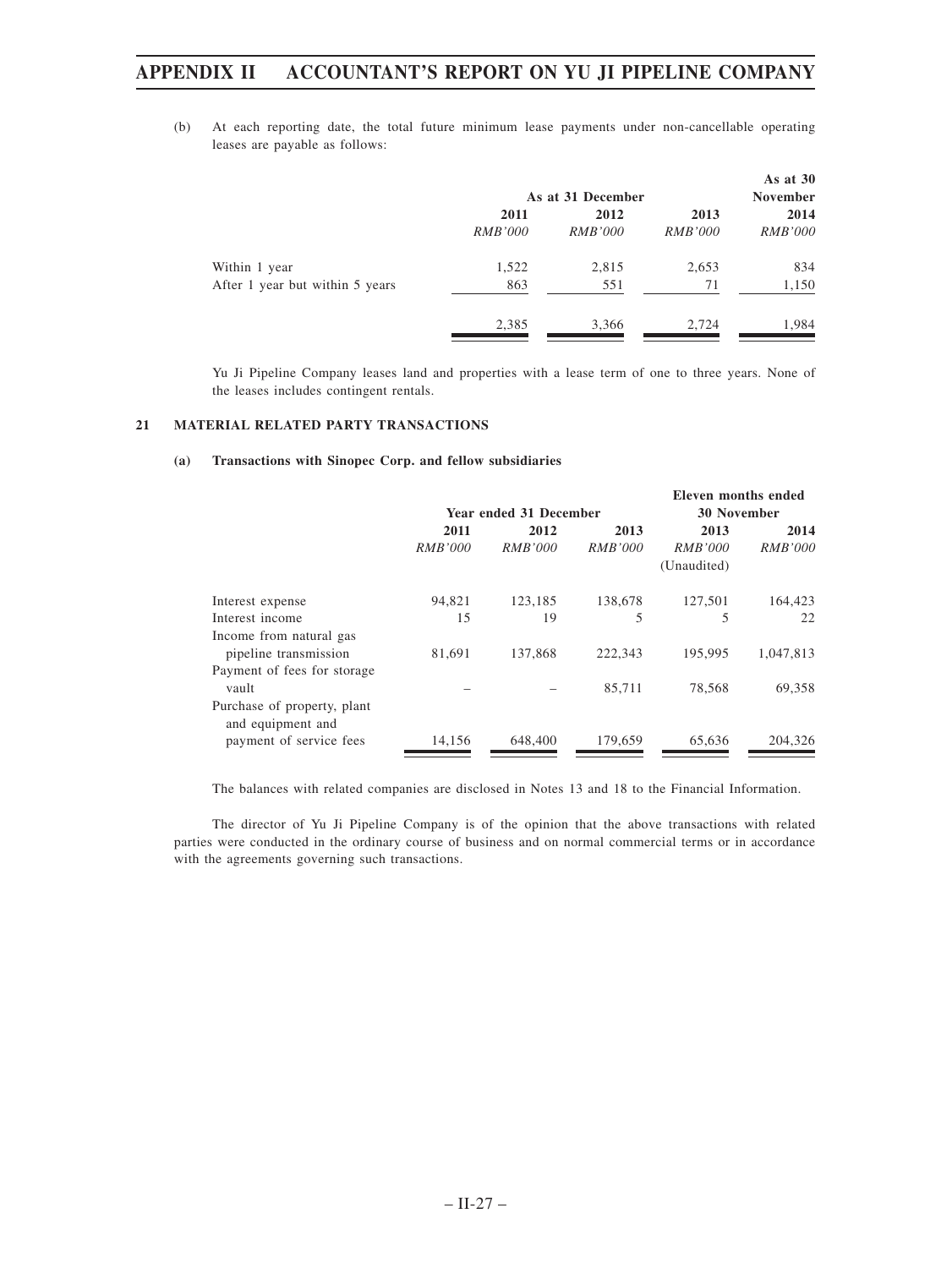### **(b) Key management compensation**

|                            |                |                        |                    | <b>Eleven months ended</b> |                |
|----------------------------|----------------|------------------------|--------------------|----------------------------|----------------|
|                            |                | Year ended 31 December | <b>30 November</b> |                            |                |
|                            | 2011           | 2012                   | 2013               | 2013                       | 2014           |
|                            | <i>RMB'000</i> | <i>RMB'000</i>         | <i>RMB'000</i>     | <i>RMB'000</i>             | <i>RMB'000</i> |
|                            |                |                        |                    | (Unaudited)                |                |
| Director's fees            |                |                        |                    |                            |                |
| Salaries, allowances and   |                |                        |                    |                            |                |
| benefits-in-kind           | 928            | 1.210                  | 1,540              | 1,224                      | 1,364          |
| Contribution to retirement |                |                        |                    |                            |                |
| scheme                     | 162            | 190                    | 357                | 328                        | 334            |
| <b>Bonus</b>               | 674            | 1,039                  | 956                | 127                        | 138            |
| Total                      | 1,764          | 2,439                  | 2,853              | 1,679                      | 1,836          |

#### **(c) Transactions with other state-controlled entities in the PRC**

### *(i) Transactions with other state-controlled entities*

Yu Ji Pipeline Company operates in an economic regime currently dominated by entities directly or indirectly controlled by the PRC government through its government authorities, agencies, affiliations and other organisations (collectively referred to as "state-controlled entities").

Apart from transactions with Sinopec Corp. and fellow subsidiaries as set out in Note 21(a), Yu Ji Pipeline Company has entered into transactions with other state-controlled entities including but not limited to the following:

|                                                                                                                       |                        |                        |                        | Eleven months ended                   |                        |
|-----------------------------------------------------------------------------------------------------------------------|------------------------|------------------------|------------------------|---------------------------------------|------------------------|
|                                                                                                                       |                        | Year ended 31 December | <b>30 November</b>     |                                       |                        |
|                                                                                                                       | 2011<br><i>RMB'000</i> | 2012<br><i>RMB'000</i> | 2013<br><i>RMB'000</i> | 2013<br><i>RMB'000</i><br>(Unaudited) | 2014<br><i>RMB'000</i> |
| Income from natural<br>gas pipeline<br>transmission<br>Purchase of property,<br>plant and equipment<br>and payment of | 149,892                | 178,678                | 275,241                | 251,348                               |                        |
| service fees                                                                                                          | 480                    | 18,470                 | 23,878                 | 20,518                                | 46,835                 |

#### *(ii) Transactions with state-controlled banks*

Yu Ji Pipeline Company deposits its cash with several state-controlled banks in the PRC. The interest rates of bank deposits in the PRC are regulated by the People's Bank of China. Yu Ji Pipeline Company's interest income received from these state-controlled banks in the PRC is as follows:

|                 |                | Year ended 31 December |                | Eleven months ended<br><b>30 November</b> |                |
|-----------------|----------------|------------------------|----------------|-------------------------------------------|----------------|
|                 | 2011           | 2012                   | 2013           | 2013                                      | 2014           |
|                 | <i>RMB'000</i> | <i>RMB'000</i>         | <i>RMB'000</i> | <i>RMB'000</i><br>(Unaudited)             | <i>RMB'000</i> |
| Interest income | 18             | 13                     | 11             | 11                                        | 24             |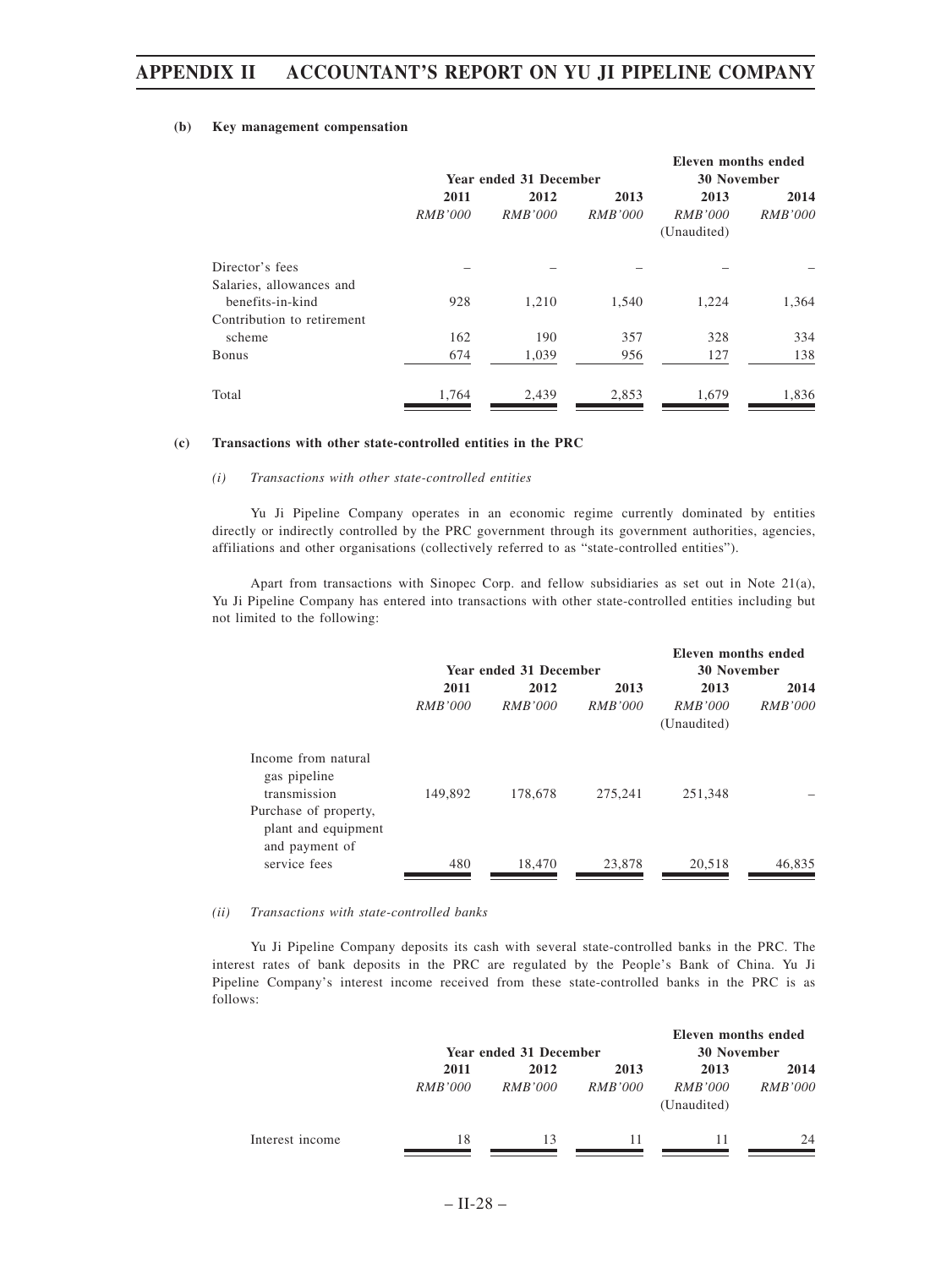|                           |                        | As at 31 December      |                        | As at $30$<br><b>November</b> |
|---------------------------|------------------------|------------------------|------------------------|-------------------------------|
|                           | 2011<br><i>RMB'000</i> | 2012<br><i>RMB'000</i> | 2013<br><i>RMB'000</i> | 2014<br><i>RMB'000</i>        |
| Cash and cash equivalents | 503                    | 565                    | 1.259                  | 2,170                         |

The amounts of cash deposited at state-controlled banks in the PRC are summarised as follows:

# **(III) SUBSEQUENT FINANCIAL STATEMENTS**

No audited financial statements have been prepared by Yu Ji Pipeline Company and no dividend was declared or paid in respect of any periods subsequent to 30 November 2014.

> Yours faithfully **Grant Thornton Hong Kong Limited** *Certified Public Accountants*

Level 12 28 Hennessy Road Wanchai Hong Kong 20 January 2015

Shaw Chi Kit Practising Certificate No.: P04834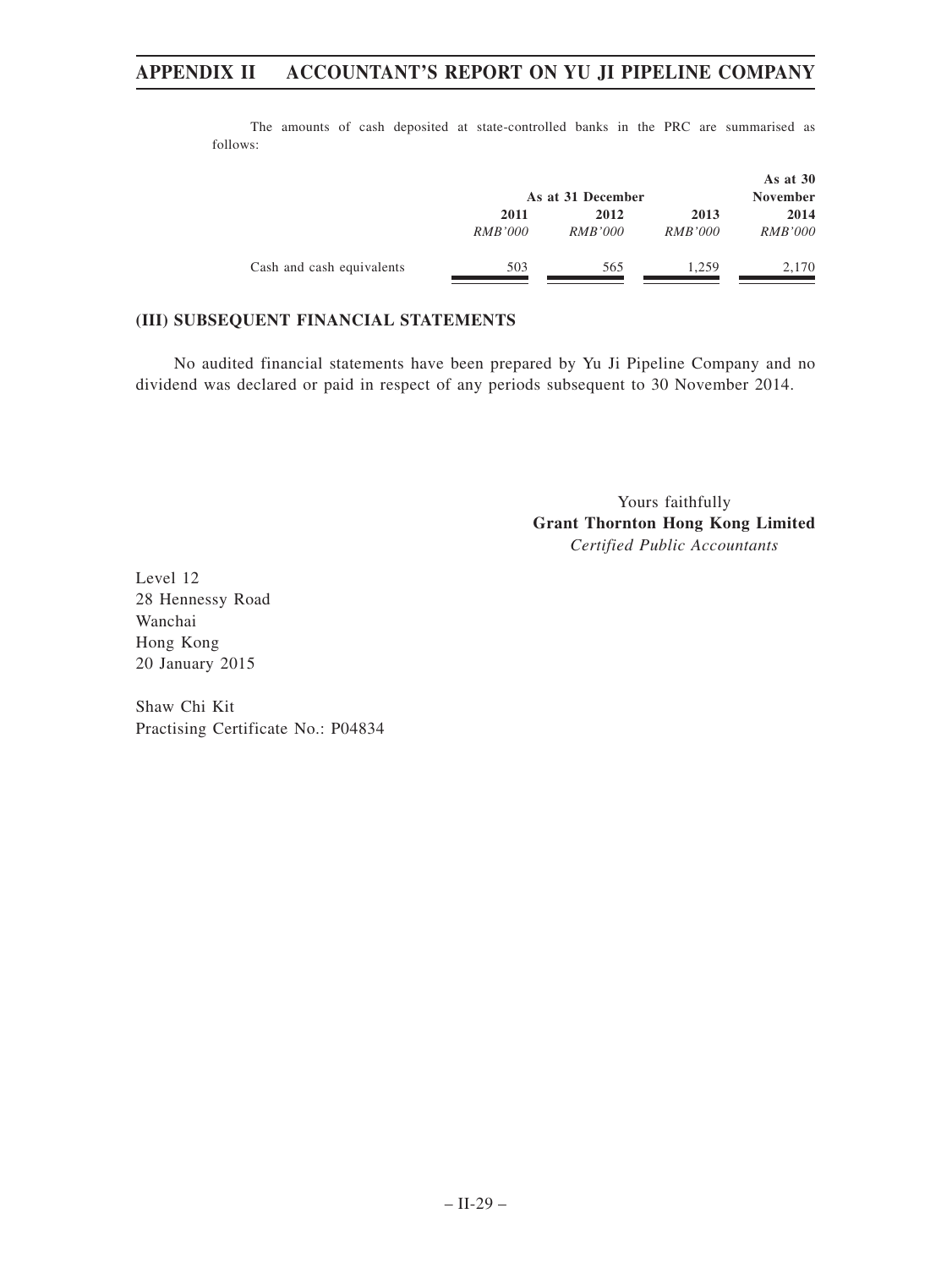# **MANAGEMENT DISCUSSION AND ANALYSIS OF RESULTS OF YU JI PIPELINE COMPANY**

# **Yu Ji Pipeline Company's financial results**

Yu Ji Pipeline Company's results and performance ratios are set out as follows:

|                                          | 11 months<br>ended 30 |                               |          |          |  |
|------------------------------------------|-----------------------|-------------------------------|----------|----------|--|
| (All amounts in RMB million unless       | <b>November</b>       | <b>Year ended 31 December</b> |          |          |  |
| otherwise stated)                        | 2014                  | 2013                          | 2012     | 2011     |  |
| <b>Key results</b>                       |                       |                               |          |          |  |
| Turnover                                 | 1,047.8               | 1,254.7                       | 979.6    | 869.9    |  |
| Gross profit                             | 463.6                 | 508.4                         | 481.1    | 435.2    |  |
| Operating profit                         | 490.7                 | 491.0                         | 453.2    | 422.0    |  |
| Profit attributable to equity holders of |                       |                               |          |          |  |
| Yu Ji Pipeline Company                   | 249.0                 | 264.4                         | 247.6    | 245.4    |  |
| Net operating cash (Note 1)              | 621.9                 | 968.5                         | 724.7    | 598.4    |  |
| <b>Key performance ratios</b>            |                       |                               |          |          |  |
| <b>Profitability ratios</b>              |                       |                               |          |          |  |
| Gross profit margin                      | 44.2%                 | 40.5%                         | 49.1%    | 50.0%    |  |
| Operating profit margin                  | 46.8%                 | 39.1%                         | $46.3\%$ | 48.5%    |  |
| Net profit margin                        | 23.8%                 | 21.1%                         | 25.3%    | 28.2%    |  |
| Margin of profit attributable to equity  |                       |                               |          |          |  |
| holders                                  | 23.8%                 | 21.1%                         | 25.3%    | 28.2%    |  |
| Return to net asset                      | 16.2%                 | 20.5%                         | 15.8%    | 18.7%    |  |
| Net profit to total asset (Note 2)       | 4.9%                  | 5.4%                          | 5.0%     | 5.2%     |  |
| <b>Asset ratios</b>                      |                       |                               |          |          |  |
| Current ratio (Note 3)                   | 219.7%                | 35.9%                         | 13.2%    | 37.3%    |  |
| Inventory turnover days (Note 4)         | 3.6                   | 3.5                           | 5.3      | 0.6      |  |
| Trade receivable turnover days (Note 5)  | $\theta$              | 1.8                           | 1.0      | $\Omega$ |  |
| Debt to equity ratio ( <i>Note 6</i> )   | 228.0%                | 281.1%                        | 217.8%   | 258.0%   |  |
| Gearing ratio (Note 7)                   | 69.5%                 | 73.8%                         | 68.5%    | 72.1%    |  |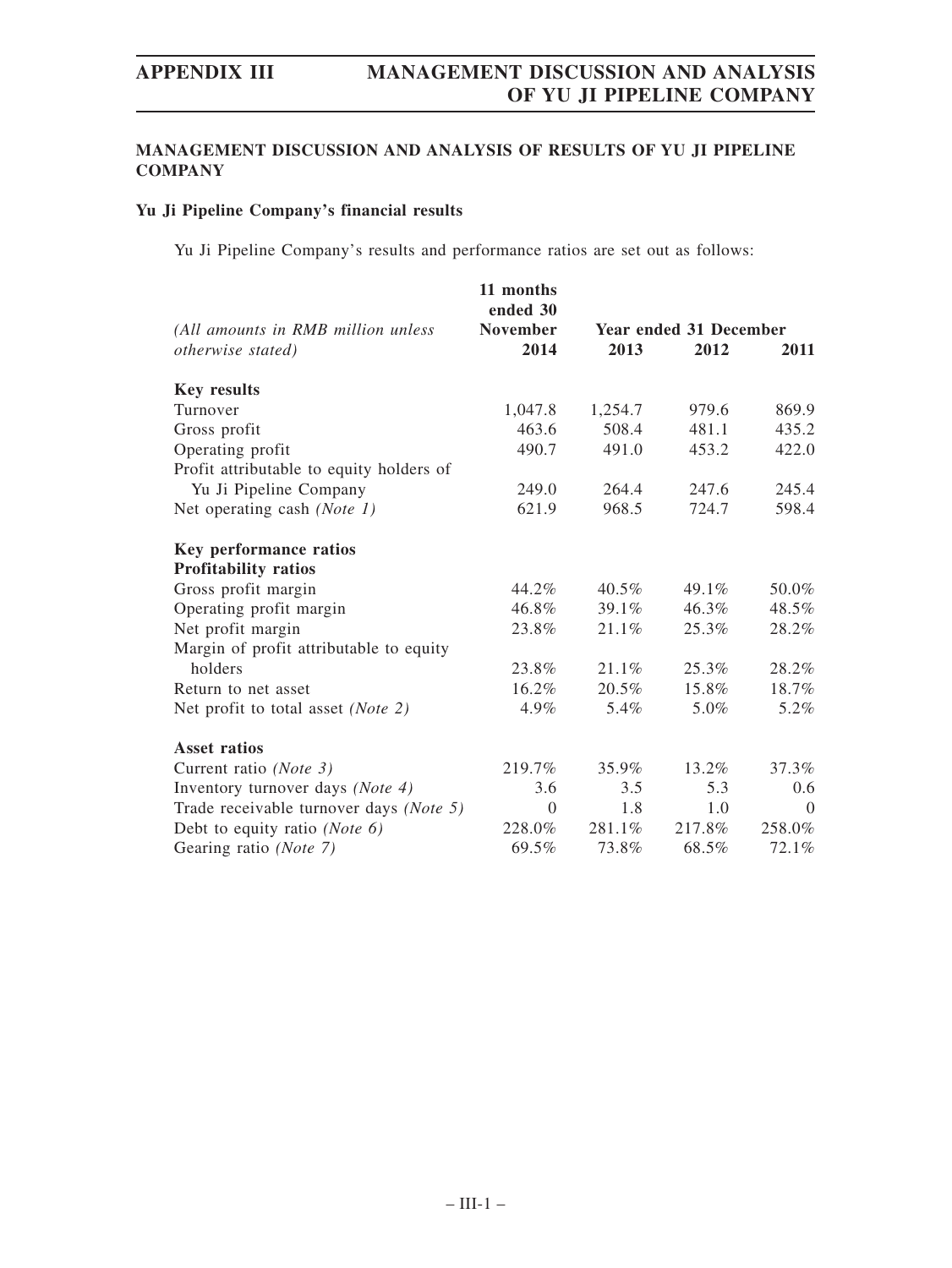#### *Notes:*

- 1. Cash inflow generated from operating activities for the year less cash outflow generated from operating activities for the year or the relevant period, as the case may be.
- 2. Profit for the year divided by the total assets at year end or the end of the relevant period, as the case may be.
- 3. Total current assets at year end divided by total current liabilities at year end or the end of the relevant period, as the case may be.
- 4. Inventory balances at year end divided by cost of sales for the year and multiplied by 365 days.
- 5. Balances of trade and bills receivables at year end divided by turnover for the year and multiplied by 365 days.
- 6. Total liabilities at year end divided by equity attributable to total equity holders of Yu Ji Pipeline Company at year end or the end of the relevant period, as the case may be.
- 7. Total liabilities divided by total assets at year end or the end of the relevant period, as the case may be.

### **Financial Review**

### *Turnover*

Yu Ji Pipeline Company recorded a turnover for each of the three years ended 31 December 2011, 2012 and 2013, and the eleven months ended 30 November 2014 of approximately RMB869.9 million, RMB979.6 million, RMB1,254.7 million and RMB1,047.8 million, respectively. Turnover of Yu Ji Pipeline Company for the year ended 31 December 2012 had a growth rate of approximately 12.6% as compared with that of the preceding year. The growth rate increased to 28.1% in 2013. The increase in the turnover over this period was mainly attributable to the increase in the market demand for gas in China which boosted the volume of the gas transmission of Yu Ji Pipeline Company.

For each of the three years ended 31 December 2011, 2012 and 2013, and the eleven months ended 30 November 2014, the turnover of Yu Ji Pipeline Company had been derived from its gas transmission operation.

# *Gross profit*

The gross profit of Yu Ji Pipeline Company increased by 10.5% from approximately RMB435.2 million in 2011 to approximately RMB481.1 million in 2012, and by 5.7% to approximately 508.4 million in 2013. The increase in gross profit of Yu Ji Pipeline Company during this period was mainly due to the increase in the market demand for gas in China and thus the increase in the volume of its gas transmission.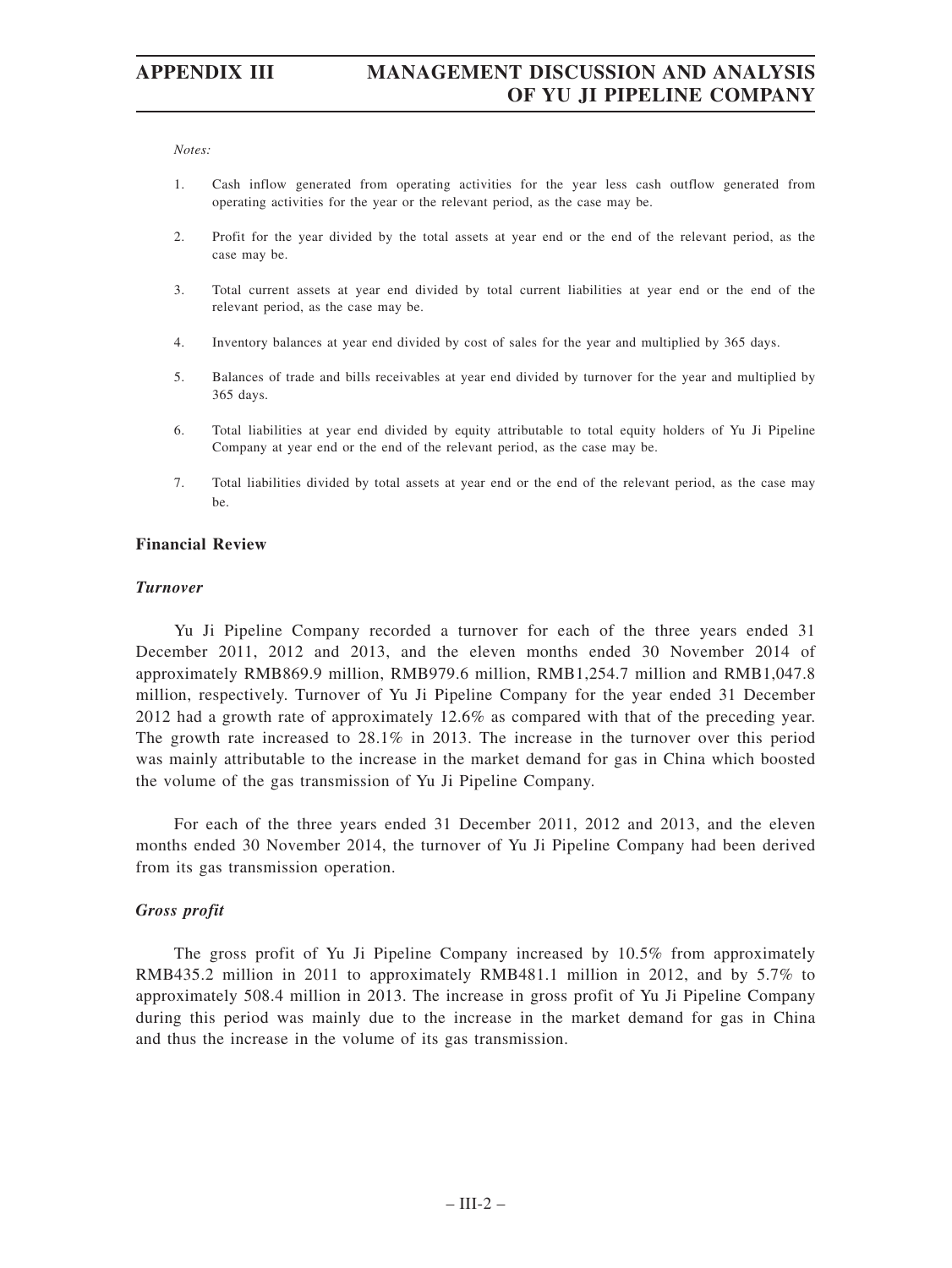# **APPENDIX III MANAGEMENT DISCUSSION AND ANALYSIS OF YU JI PIPELINE COMPANY**

The gross profit margin of Yu Ji Pipeline Company decreased from 50.0% in 2011 to 49.1% in 2012, and decreased further to 40.5% in 2013. The sharp decrease in the gross profit margin in 2013 was mainly because substantial amount of fees for storage vault and production safety expenses were incurred for the financial year ended 31 December 2013. Another factor that contributed to the decrease in the gross profit margin of Yu Ji Pipeline Company for the three years ended 31 December 2011, 2012 and 2013 was the gradual increase in transmission of gas to provinces with lower market price, which reduced the profit margin of Yu Ji Pipeline Company.

# *Non-operating income*

Yu Ji Pipeline Company had a non-operating income of approximately RMB6.5 million and approximately RMB56.7 million for the year ended 31 December 2013 and the eleven months ended 30 November 2014, respectively. Such non-operating income was mainly derived from the tax refund of the value-added tax paid by Yu Ji Pipeline Company as a result of the replacement of business tax with value-added tax which started in certain parts of China for the relevant industry in 2012 and was extended to the entire country for the relevant industry in 2013 as part of China's tax reform.

# *Non-operating expense*

For the eleven months ended 30 November 2014, Yu Ji Pipeline Company incurred a non-operating expense of approximately RMB20.3 million. It represented a significant increase as compared with the non-operating expense of Yu Ji Pipeline Company of approximately nil for the year ended 31 December 2013. Such expense was mainly attributed to the loss on re-routing its gas pipelines at the request of the relevant local governments in the event they change their development plans of their land, which is expected to recur occasionally in the future.

# *Liquidity and financial resources*

As at 30 November 2014, the liquidity of Yu Ji Pipeline Company primarily included cash and cash equivalents.

As at 31 December 2011, Yu Ji Pipeline Company had cash and bank balances totaling approximately RMB0.5 million.

As at 31 December 2012, Yu Ji Pipeline Company had cash and bank balances totaling approximately RMB2.3 million.

As at 31 December 2013, Yu Ji Pipeline Company had cash and bank balances totaling approximately RMB3.1 million.

As at 30 November 2014, Yu Ji Pipeline Company had cash and bank balances totaling approximately RMB215.7 million.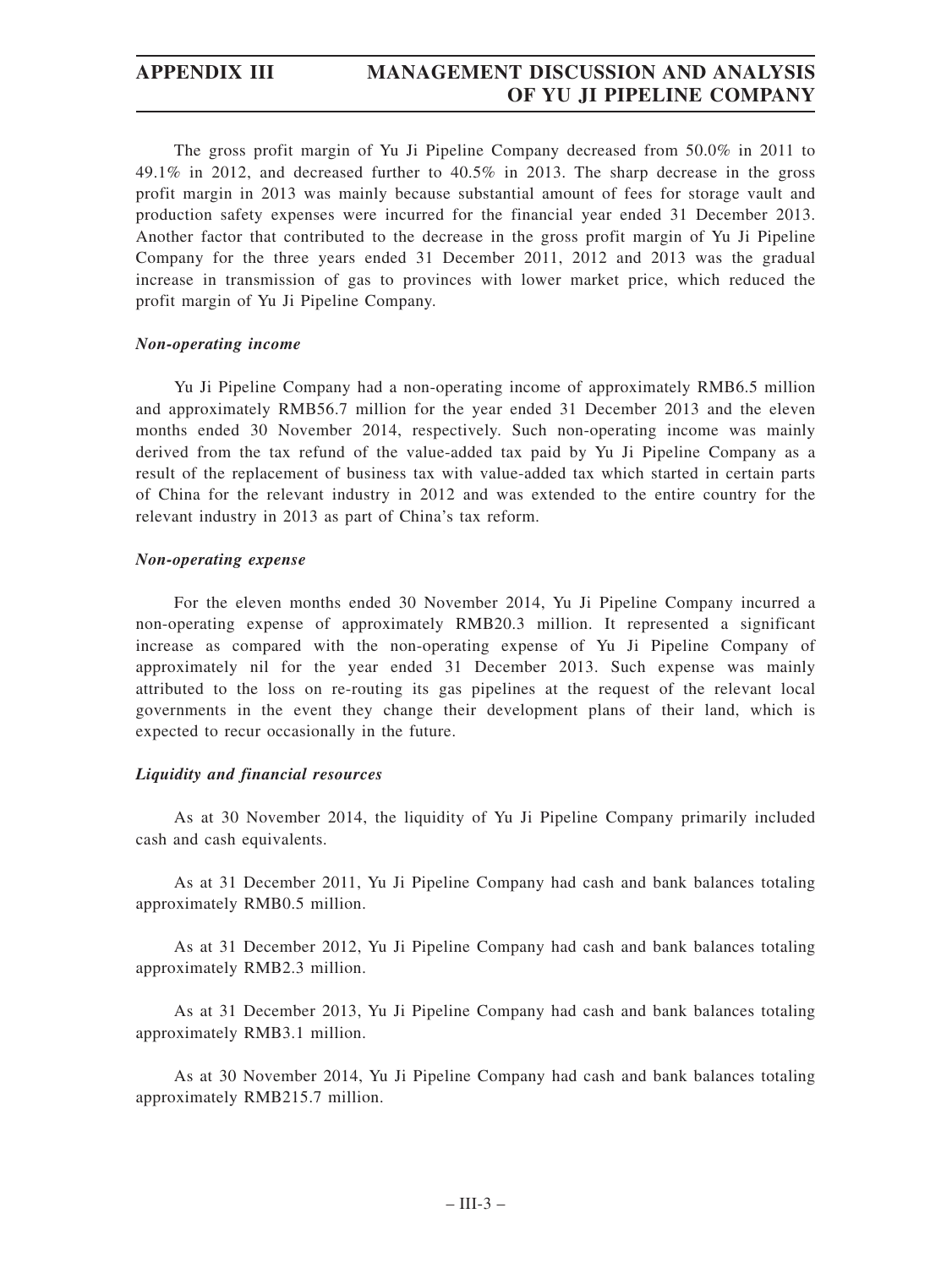# **APPENDIX III MANAGEMENT DISCUSSION AND ANALYSIS OF YU JI PIPELINE COMPANY**

Prior to the financial year ended 31 December 2014, Yu Ji Pipeline Company was treated as a branch company of Sinopec Corp. and its cash and bank balances at year end were largely attributed to Sinopec Corp. From the financial year ended 31 December 2014, Yu Ji Pipeline Company has been treated as an independent legal entity and income for the relevant period was retained under its own name. This accounts for the significant increase in the total amount of cash and cash equivalents of Yu Ji Pipeline Company in 2014.

# *Capital expenditures*

For the financial year ended 31 December 2011, the addition of capital expenditures of Yu Ji Pipeline Company amounted to approximately RMB28.3 million.

For the financial year ended 31 December 2012, the addition of capital expenditures of Yu Ji Pipeline Company amounted to approximately RMB635.7 million.

For the financial year ended 31 December 2013, the addition of capital expenditures of Yu Ji Pipeline Company amounted to approximately RMB189.9 million.

For the eleven months ended 30 November 2014, the addition of capital expenditures of Yu Ji Pipeline Company amounted to approximately RMB355.7 million.

The capital expenditures of Yu Ji Pipeline Company mainly consisted of prepaid land lease payment and expenditures on property, plant and equipment. The addition of capital expenditures increased significantly from approximately RMB28.3 million for the year ended 31 December 2011 to approximately RMB635.7 million for the year ended 31 December 2012 as significant expenditures in the amount of approximately RMB618.9 million were accounted for in the year ended 31 December 2012 for the construction of buildings in gas stations. The addition of capital expenditures of Yu Ji Pipeline Company increased from approximately RMB189.9 million for the year ended 31 December 2013 to approximately RMB355.7 million for the eleven months ended 30 November 2014, since expenditures were incurred for (a) the re-routing of its pipelines at the request of the relevant local governments; and (b) the construction of the gas pipelines pressurization project for Yulin-Jinan Pipeline Project for the eleven months ended 30 November 2014.

# *Capital structure*

Yu Ji Pipeline Company has incurred unsecured borrowings denominated in Renminbi from Sinopec Corp. to finance its pipeline construction. The balance of the outstanding amount owed by Yu Ji Pipeline Company to Sinopec Corp. amounted to RMB3,300.0 million, RMB3,300.0 million, RMB3,300.0 million and RMB3,300.0 million as at 31 December 2011, 2012, 2013, and 30 November 2014, respectively. Such borrowings bear an effective interest rate of approximately 5.4% per annum and shall not become repayable before 31 March 2016.

As at 31 December 2011, 2012 and 2013, and 30 November 2014, Yu Ji Pipeline Company had no bank borrowings.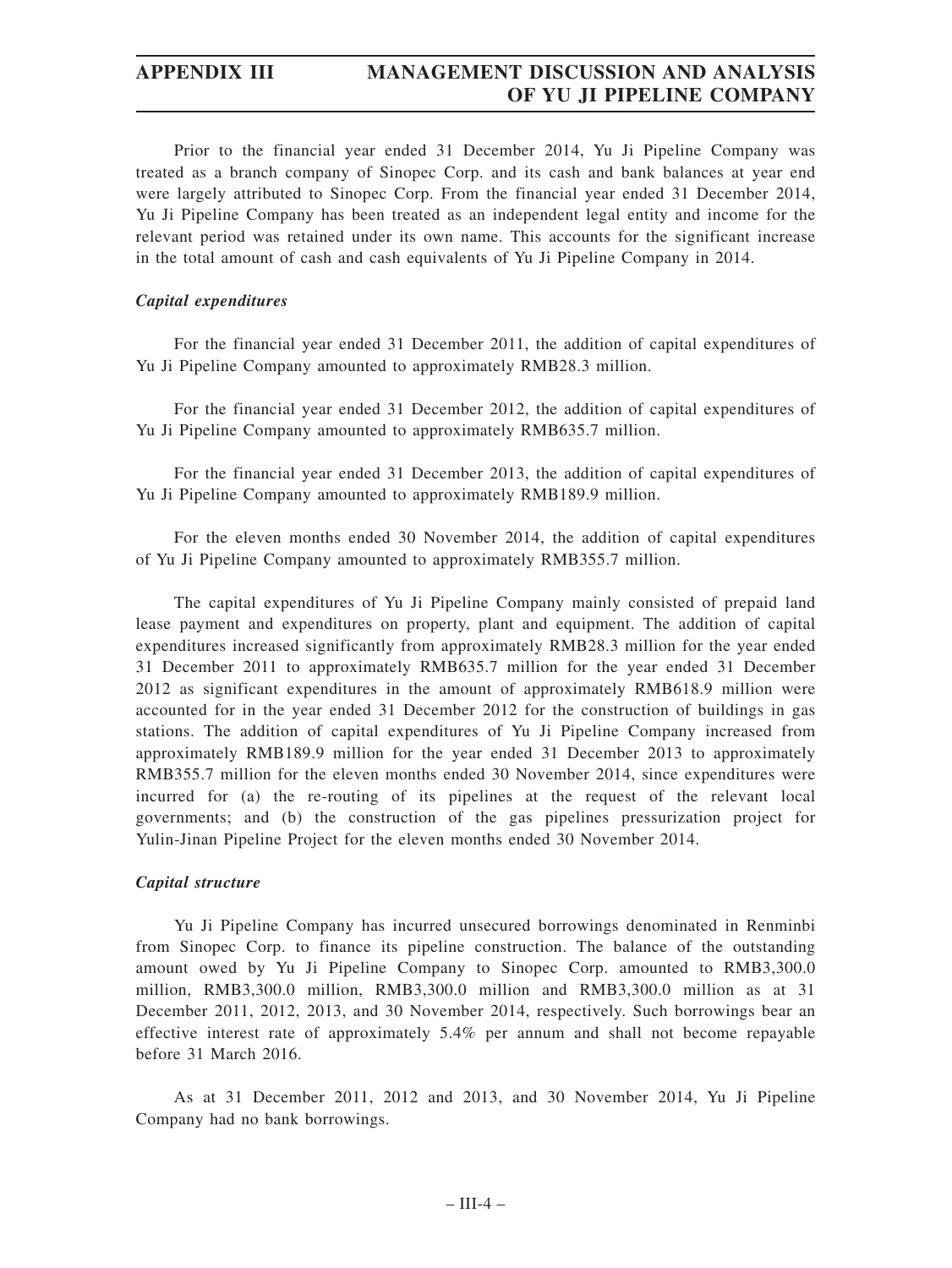# *Capital reserves*

Capital reserves of Yu Ji Pipeline Company mainly represent contribution and distribution of assets from Sinopec Corp..

The capital reserves of Yu Ji Pipeline Company increased from approximately RMB982.1 million as at 31 December 2011 to approximately RMB1,229.2 million as at 31 December 2012 and further increased to approximately RMB1,267.5 million as at 31 December 2013. Such increase was mainly attributable to the gradual development of Yu Ji Pipeline Company's business and its increased need for capital. Sinopec Corp. contributed capital to address such need. The capital reserves of Yu Ji Pipeline Company decreased to approximately RMB466.8 million as at 30 November 2014 since RMB1,000 million out of its equity was accounted for as its registered capital following the incorporation of Yu Ji Pipeline Company in October 2014.

# *Significant investments and material acquisition and disposal*

For each of the three years ended 31 December 2011, 2012 and 2013, and the eleven months ended 30 November 2014, Yu Ji Pipeline Company has not entered into any significant investments or any material acquisition or disposal.

# *Contingent liabilities and pledged / charged assets*

Yu Ji Pipeline Company did not have any contingent liabilities or pledged or charged assets for the three years ended 31 December 2011, 2012 and 2013, and the eleven months ended 30 November 2014.

# *Trade and other receivables and prepayments*

As at 31 December 2013, the trade receivables of Yu Ji Pipeline Company was approximately RMB6.2 million, representing an increase of 129.6% over its trade receivables of approximately RMB2.7 million as at 31 December 2012. The trade receivables of Yu Ji Pipeline Company were mainly resulted from the time needed for its customers to settle payments. The increase in trade receivables in 2013 was mainly attributable to the increase in transaction volume between Yu Ji Pipeline Company and its customers for the year 2013.

As at 31 December 2011, the balance of prepayment of Yu Ji Pipeline Company was approximately RMB27.3 million.

As at 31 December 2012, the balance of prepayment of Yu Ji Pipeline Company was approximately RMB0.7 million.

As at 31 December 2013, the balance of prepayment of Yu Ji Pipeline Company was approximately RMB100.7 million.

As at 30 November 2014, the balance of prepayment of Yu Ji Pipeline Company was approximately RMB215.0 million.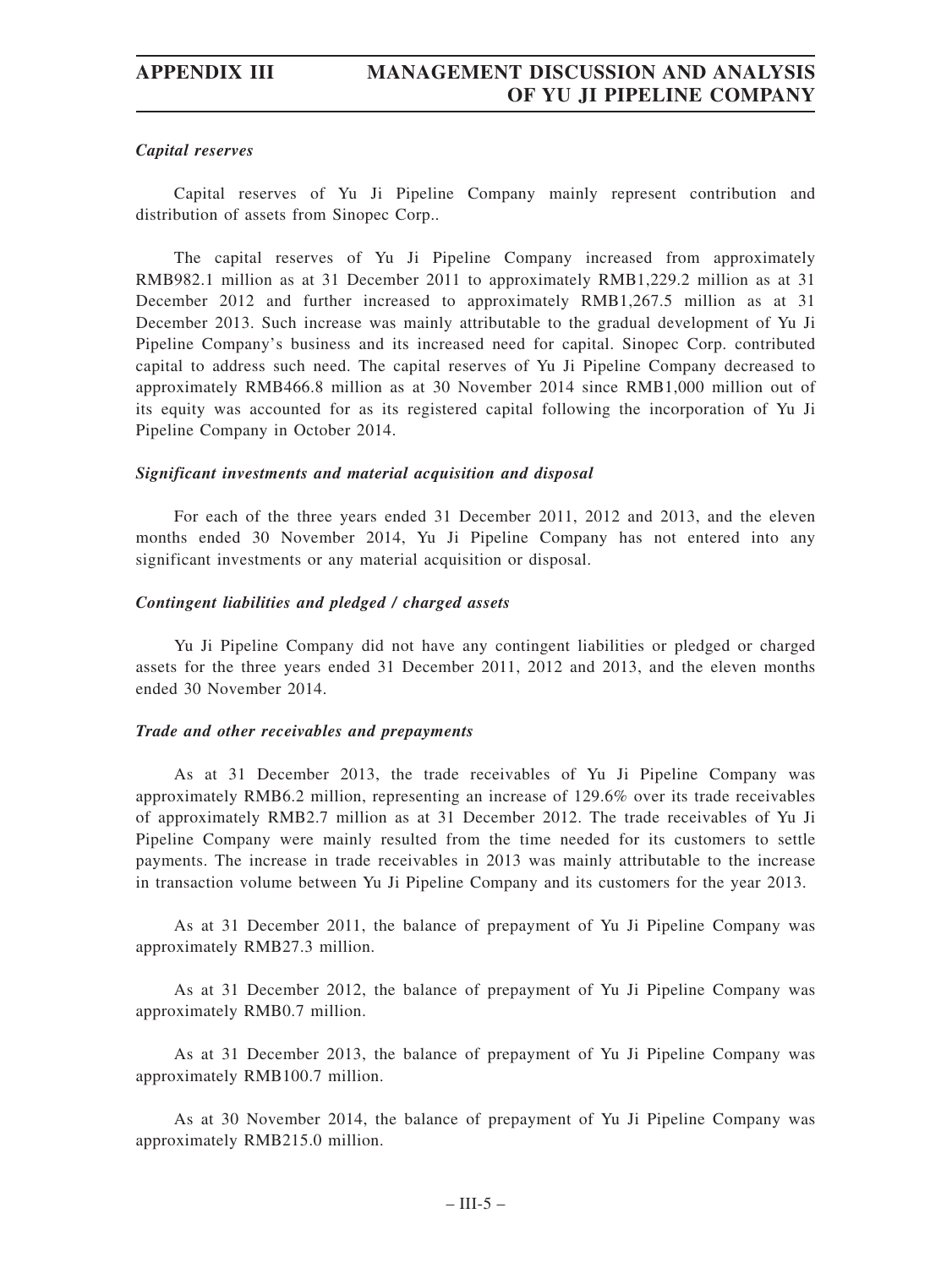# **APPENDIX III MANAGEMENT DISCUSSION AND ANALYSIS OF YU JI PIPELINE COMPANY**

The prepayment of Yu Ji Pipeline Company was mainly incurred for overseas purchases of equipment such as compressors and valves, and the fluctuations over the three years ended 31 December 2011, 2012 and 2013, and the eleven months ended 30 November 2014 reflected the changes in the needs of Yu Ji Pipeline Company to make overseas purchases of such equipment over the same period.

# *Inventory*

As at 31 December 2011, inventory balance of Yu Ji Pipeline Company amounted to approximately RMB0.7 million.

As at 31 December 2012, inventory balance of Yu Ji Pipeline Company amounted to approximately RMB7.2 million.

As at 31 December 2013, inventory balance of Yu Ji Pipeline Company amounted to approximately RMB7.2 million.

As at 30 November 2014, inventory balance of Yu Ji Pipeline Company amounted to approximately RMB5.8 million.

Inventory of Yu Ji Pipeline Company mainly consisted of spare parts. The increase in the inventory balance of Yu Ji Pipeline Company from approximately RMB0.7 million as at 31 December 2011 to approximately RMB7.2 million as at 31 December 2012, and to approximately RMB7.2 million as at 31 December 2013 was mainly due to the fact that Yu Ji Pipeline Company had stored up an increasing number of spare parts over the period as its business gradually expanded. The inventory balance of Yu Ji Pipeline Company decreased to approximately RMB5.8 million as at 30 November 2014 mainly because the previously stored spare parts were largely consumed in the year 2014.

# *Accruals and other payables*

Accruals and other payables of Yu Ji Pipeline Company mainly consisted of amounts due to Sinopec Corp. and fellow subsidiaries, amounts received in advance, and other payables and accrued charges.

The accruals and other payables of Yu Ji Pipeline Company increased by 41.5% from approximately RMB79.0 million as at 31 December 2011 to approximately RMB111.8 million as at 31 December 2012 and increased further by 195.2% to approximately RMB330.0 million as at 31 December 2013. The main reason for such increase was the gradual development of the business of Yu Ji Pipeline Company which led to the increase in its payables and charges.

The accruals and other payables of Yu Ji Pipeline Company decreased to approximately RMB209.8 million as at 30 November 2014. Such decrease is mainly attributable to the decline in its amounts received in advance. Prior to the financial year ended 31 December 2014, Yu Ji Pipeline Company was treated as a branch company of Sinopec Corp. and advance payment made by customers attributable to its business was reflected as its amounts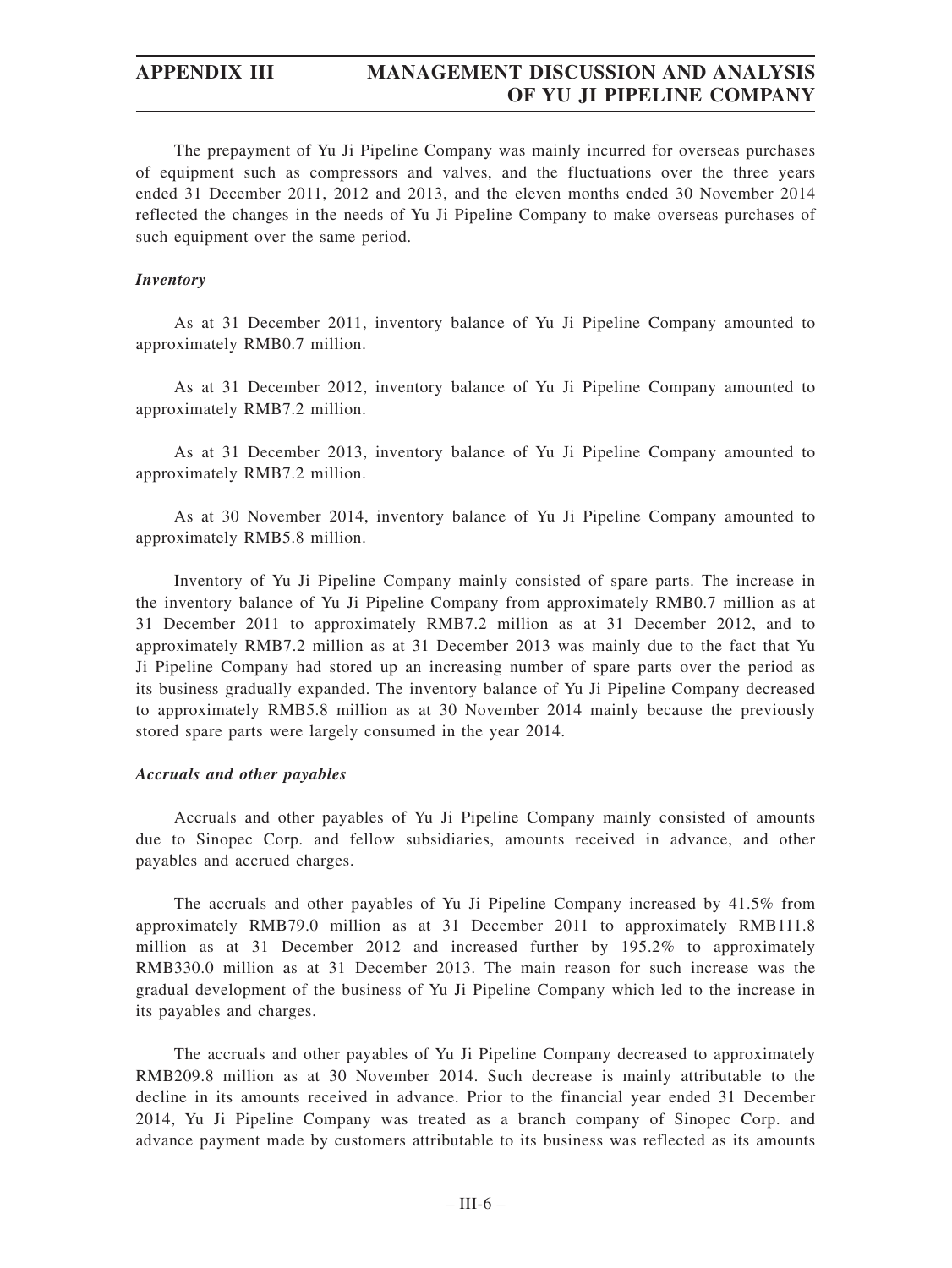received in advance. From the financial year ended 31 December 2014, Yu Ji Pipeline Company has been treated as an independent legal entity and has mostly dealt with a branch company of Sinopec Corp., which would in turn deal with third-party customers. Therefore, the advance payments from third-party customers were no longer classified as the amounts received in advance of Yu Ji Pipeline Company from the financial year ended 31 December 2014.

# *Employees and remuneration policies*

The table below sets out the number of employees of Yu Ji Pipeline Company.

|                     |      |                           |      | As at $30$              |
|---------------------|------|---------------------------|------|-------------------------|
|                     | 2011 | As at 31 December<br>2012 | 2013 | <b>November</b><br>2014 |
| Number of employees | 185  | 249                       | 258  | 274                     |

In accordance with the applicable PRC legal requirements, Yu Ji Pipeline Company participates in employee social security systems and housing fund system. Related expenses are accounted as the cost of relevant assets or charged to current profit and loss when incurred. Save for compensation given to employees relating to termination of employment, remuneration payables are recognised as liabilities in the accounting period during which the services are rendered by the employees.

During the three years ended 31 December 2011, 2012 and 2013, and the eleven months ended 30 November 2014, remuneration for employees of Yu Ji Pipeline Company was kept in line with the standard determined by Sinopec Corp. for its employees.

# *Exchange rate risks*

Yu Ji Pipeline Company was exposed to certain foreign currency risks through overseas purchases of equipment including compressors and valves, which give rise to payables that are denominated in foreign currency.

For each of the three years ended 31 December 2011, 2012 and 2013, and the eleven months ended 30 November 2014, Yu Ji Pipeline Company does not have significant foreign currency assets or liabilities.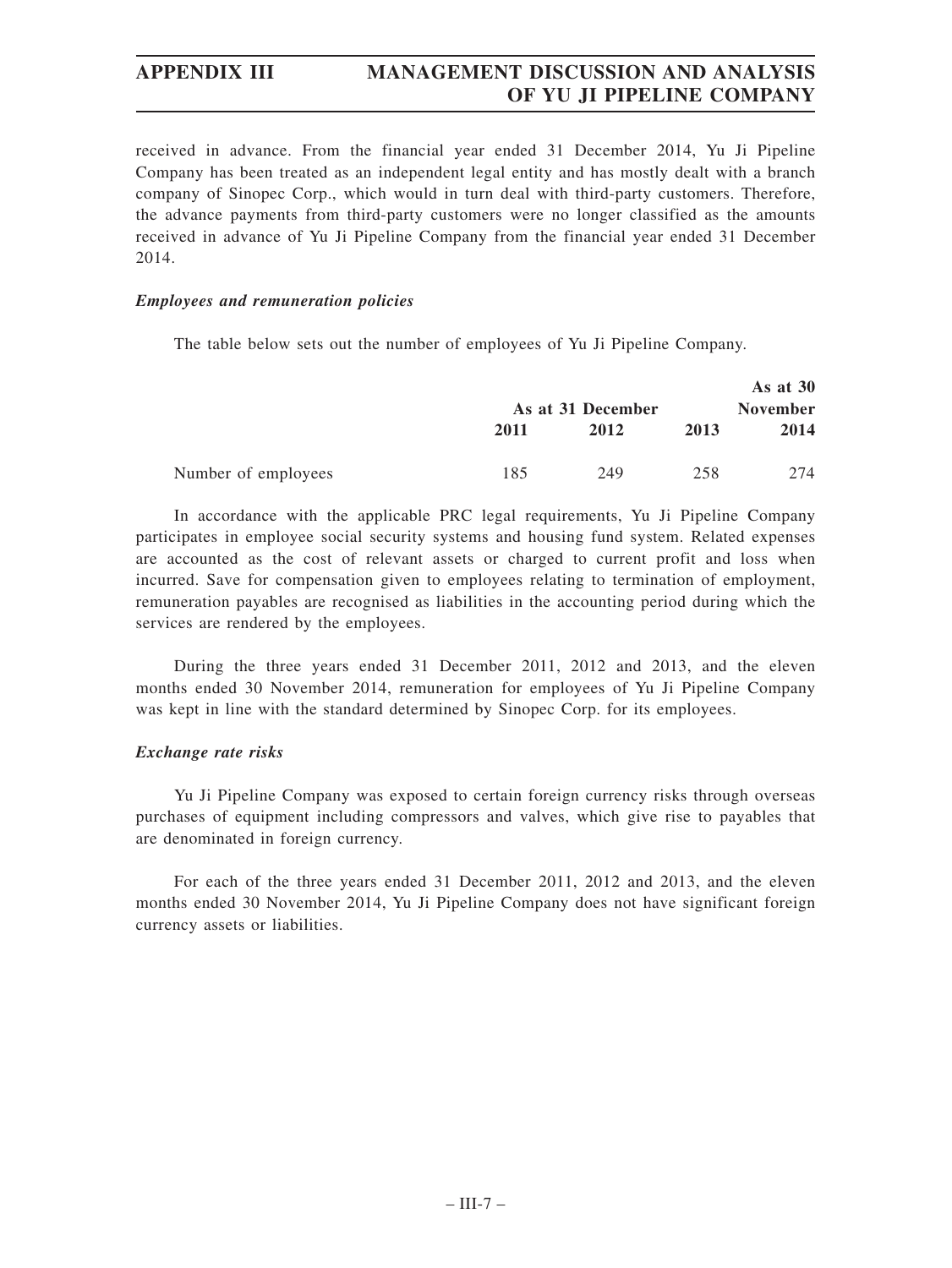# **APPENDIX IV FINANCIAL INFORMATION OF THE GROUP**

# **FINANCIAL INFORMATION OF THE GROUP**

Financial information of the Group for each of the three years ended 31 December 2011, 2012 and 2013 and the six months ended 30 June 2014 are disclosed in the following documents which have been published on the websites of the Stock Exchange (http://www.hkexnews.hk) and the Company (http://www.sinopec.com.hk):

- $\bullet$  interim report of the Company for the six months ended 30 June 2014 dated 21 August 2014 published on 31 August 2014 (pages 10-46);
- $\bullet$  annual report of the Company for the year ended 31 December 2013 dated 31 March 2014 published on 7 April 2014 (pages 36-116);
- $\bullet$  annual report of the Company for the year ended 31 December 2012 dated 22 March 2013 published on 27 March 2013 (pages 30-102); and
- $\bullet$  annual report of the Company for the year ended 31 December 2011 dated 21 February 2012 published on 28 February 2012 (pages 26-77).

# **MANAGEMENT DISCUSSION AND ANALYSIS OF THE GROUP**

# **For the six months ended 30 June 2014 compared to the six months ended 30 June 2013**

In the first half of 2014, the Group's turnover was approximately HK\$3,510,630,000 (as at 30 June 2013: HK\$13,049,149,000), representing a decrease of approximately  $73.10\%$ as compared with the same period of last year; the cost of sales was approximately HK\$3,357,319,000 (as at 30 June 2013: HK\$12,978,003,000), representing a decrease of approximately 74.13% as compared with the same period of last year. The decrease in both turnover and cost of sales was mainly due to the significant decreases in crude oil trading volume of the Group in the first half of 2014 as compared with the same period of last year.

In the first half of 2014, the Group's gross profit amounted to approximately HK\$153,311,000 (as at 30 June 2013: HK\$71,146,000), representing an increase of approximately 115.49% as compared with the same period of last year; the operating profit was approximately HK\$108,950,000, (as at 30 June 2013: HK\$48,425,000), representing an increase of approximately 124.99% as compared with the same period of last year. The significant increase in both the gross profit and the operating profit was due to KTS Development terminating the charter contracts for two vessels upon expiry in the first half of 2014, resulting in a significant decrease in operating loss of charter vessel business; and as Huade Petrochemical maintained normal operations in the first half of 2014 while in the first half of 2013, the base number was lower resulting from the impact of scheduled overhaul of the oil refinery facilities of Guangzhou Branch of Sinopec Corp., a downstream customer of Huade Petrochemical in the period.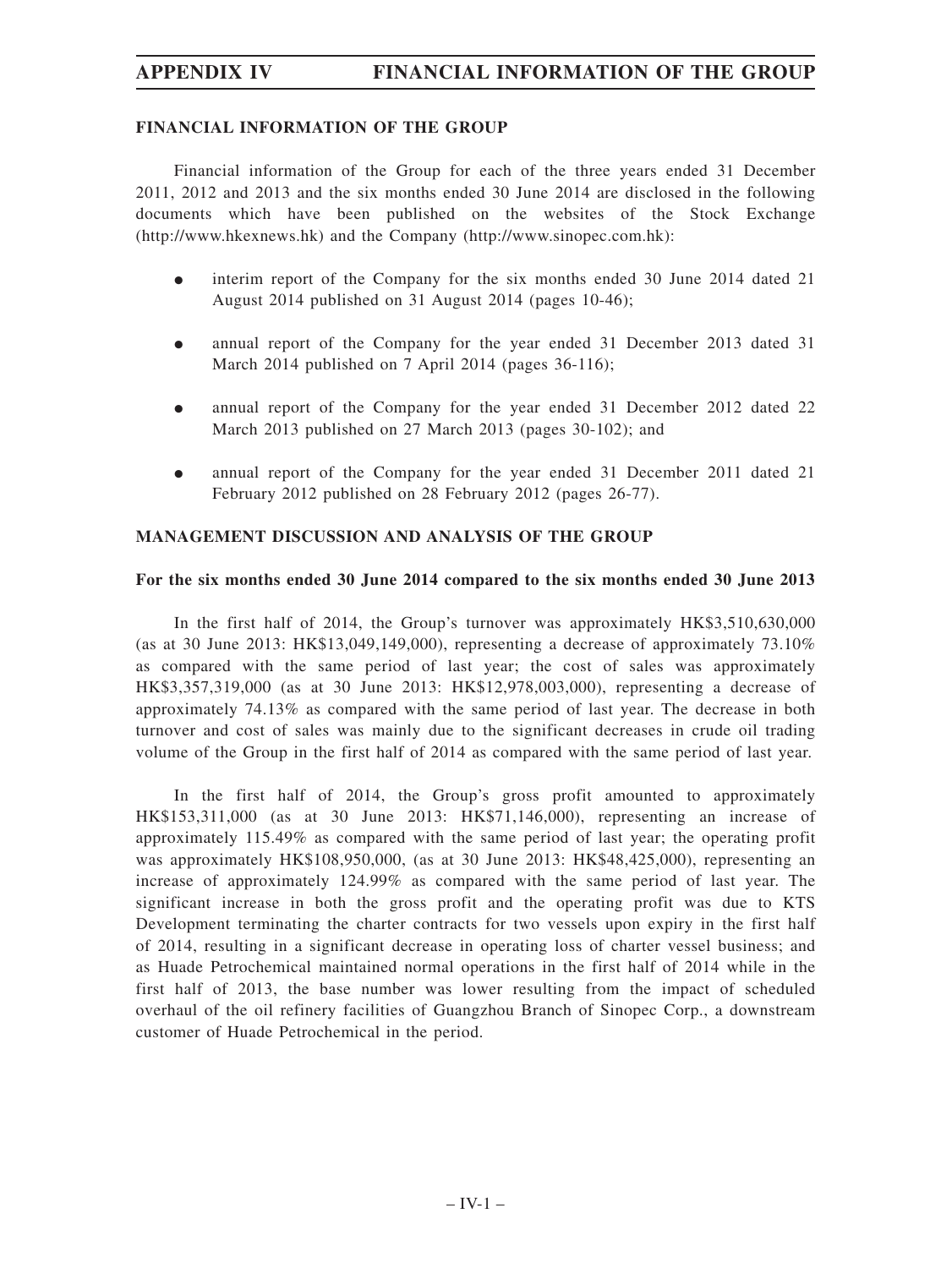In the first half of 2014, the Group's distribution cost was approximately HK\$15,209,000 (as at 30 June 2013: HK\$9,313,000), representing a significant increase of approximately 63.31% as compared with the same period of last year, mainly due to the corresponding increase in staff cost resulting from a strong labour demand by the Company for expanding the storage and logistics projects of the Group.

#### **For the year ended 31 December 2013 compared to the year ended 31 December 2012**

For the year ended 31 December 2013, the Group's turnover was HK\$23,355,579,000 (2012: HK\$22,041,792,000), representing an increase of 5.96% as compared with last year. The increase in turnover was mainly due to increase in trading volume in crude oil in 2013 as compared with last year.

For the year ended 31 December 2013, the Group's gross profit amounted to HK\$154,782,000 (2012: HK\$239,391,000), representing a decrease of 35.34% as compared with last year. The decrease in gross profit was due to, on one hand, the planned maintenance in oil refinery facilities carried out by a client, resulting in the decline in business volume and operating income as compared with last year, while on the other hand, the increase of operating loss in vessel charter business of Sinomart Development in 2013 as compared with last year.

For the year ended 31 December 2013, the Group's distribution costs amounted to HK\$20,414,000 (2012: HK\$7,924,000), representing an increase of 157.62% as compared with last year, which was mainly due to the Group's expansion in storage and logistics businesses, driving the need to hire additional staff and the significant increase in staff salary costs.

#### **For the year ended 31 December 2012 compared to the year ended 31 December 2011**

As at 31 December 2012, the Group's turnover was approximately HK\$22,041,792,000 (2011: HK\$19,684,732,000), representing an increase of approximately 11.97% as compared with last year. The increase in turnover was mainly due to increase in trading volume in crude oil and average crude oil price in 2012 as compared with last year.

For the year ended 31 December 2012, the Group's profit amounted to approximately HK\$291,738,000 (2011: HK\$213,512,000), representing an increase of approximately 36.64% as compared to last year. The substantial increase in profit was due to the return generated by the Group's acquisition of partial equity interest in Zhan Jiang Port Petrochemical Terminal and the five crude oil terminals in China.

#### **Liquidity, Sources of Finance and Gearing**

As at 31 December 2011, 2012, 2013 and 30 June 2014, the Group had current assets of approximately HK\$1,901.39 million, HK\$3,087.22 million, HK\$2,399.93 million and HK\$1,790.00 million respectively.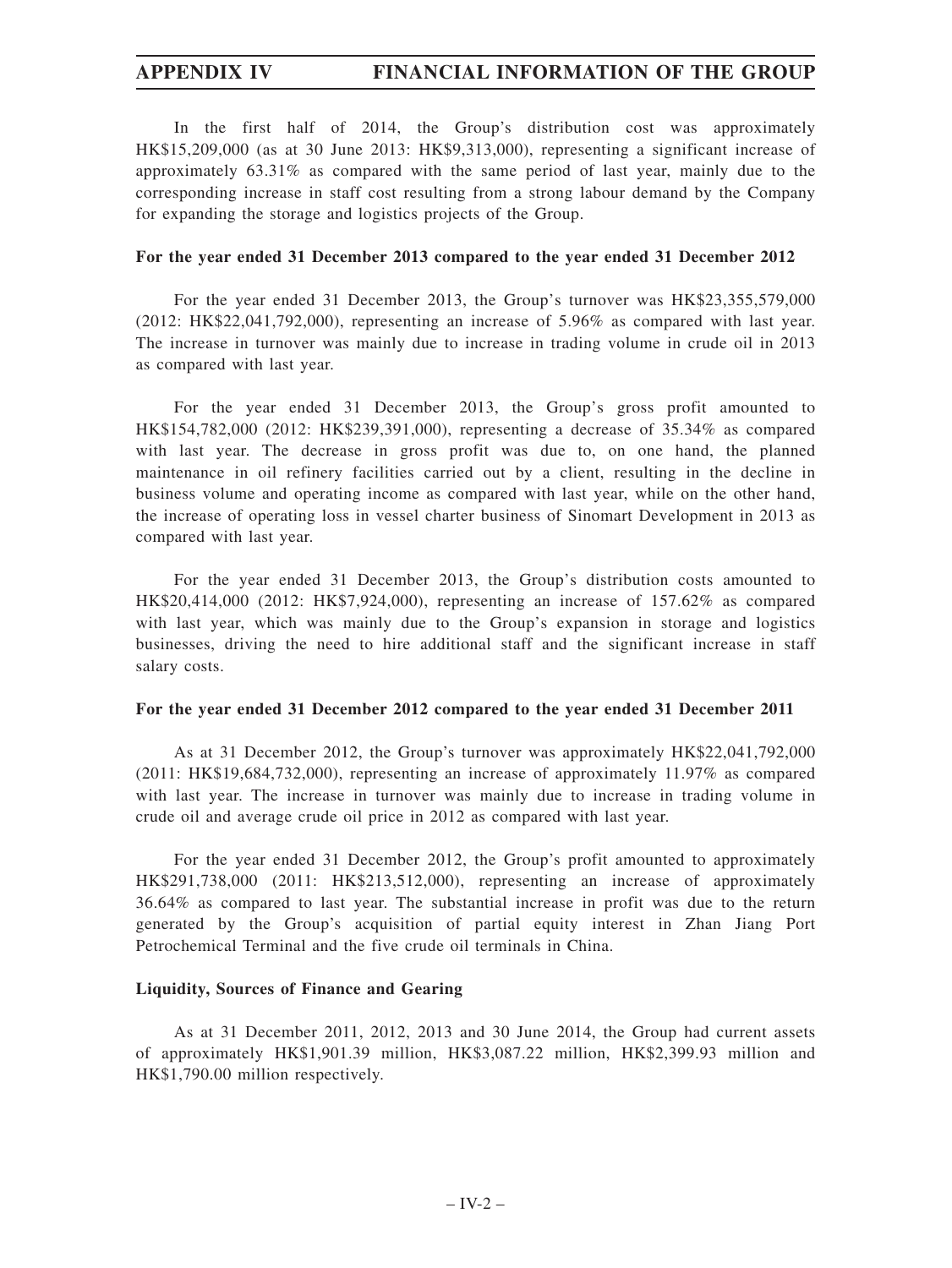The Group financed its operation primarily from internally generated resources and interest-bearing borrowings from a fellow subsidiary. As at 31 December 2011, 2012, 2013 and 30 June 2014, the Group had cash on hand and bank balances of approximately HK\$771.75 million, HK\$2,404.98 million, HK\$1,622.45 million and HK\$1,304.88 million respectively.

The Group's current ratio is calculated based on current assets over current liabilities. As at 31 December 2011, 2012, 2013 and 30 June 2014, the Group's current ratio was approximately 1.37, 2.28, 1.94 and 2.35 respectively.

The Group's gearing ratio is calculated based on total liabilities divided by total assets. As at 31 December 2011, 2012, 2013 and 30 June 2014, the Group's gearing ratio was approximately 32.96%, 17.26%, 11.92% and 7.79% respectively.

#### **Loan and Borrowings**

As at 31 December 2011, 2012, 2013 and 30 June 2014, the Group had the bank borrowings and/or interest-bearing borrowings of approximately HK\$267.23 million, nil, nil and nil, of which all were short-term borrowings.

#### **Credit Policy**

The Group's credit risk is primarily attributable to trade and other receivables. Management has a credit policy in place and the exposures to these credit risks are monitored on an ongoing basis. In respect of trade and other receivables, credit evaluations are performed on all customers requiring credit over a certain amount. These evaluations focus on the customer's past history of making payments when due and current ability to pay, and take into account the information specific to the customer as well as pertaining to the economic environment to which the customer operates. These receivables are due within 30 to 90 days from the date of billing. Generally, debtors with balances that are more than three months overdue are requested to settle all outstanding balances before any further credit is granted. Normally, the Group does not obtain collateral from customers.

#### **Exchange Risk**

Save for disclosed in the relevant notes to the financial statements as set out in the respective annual report of 2011, 2012 and 2013 and the interim report of 2014, each entity within the Group was not exposed to significant foreign exchange risk.

#### **Contingent Liabilities**

As at 31 December 2011, 2012 and 2013, the Directors do not consider it probable that a claim will be made against the company under any of the guarantees.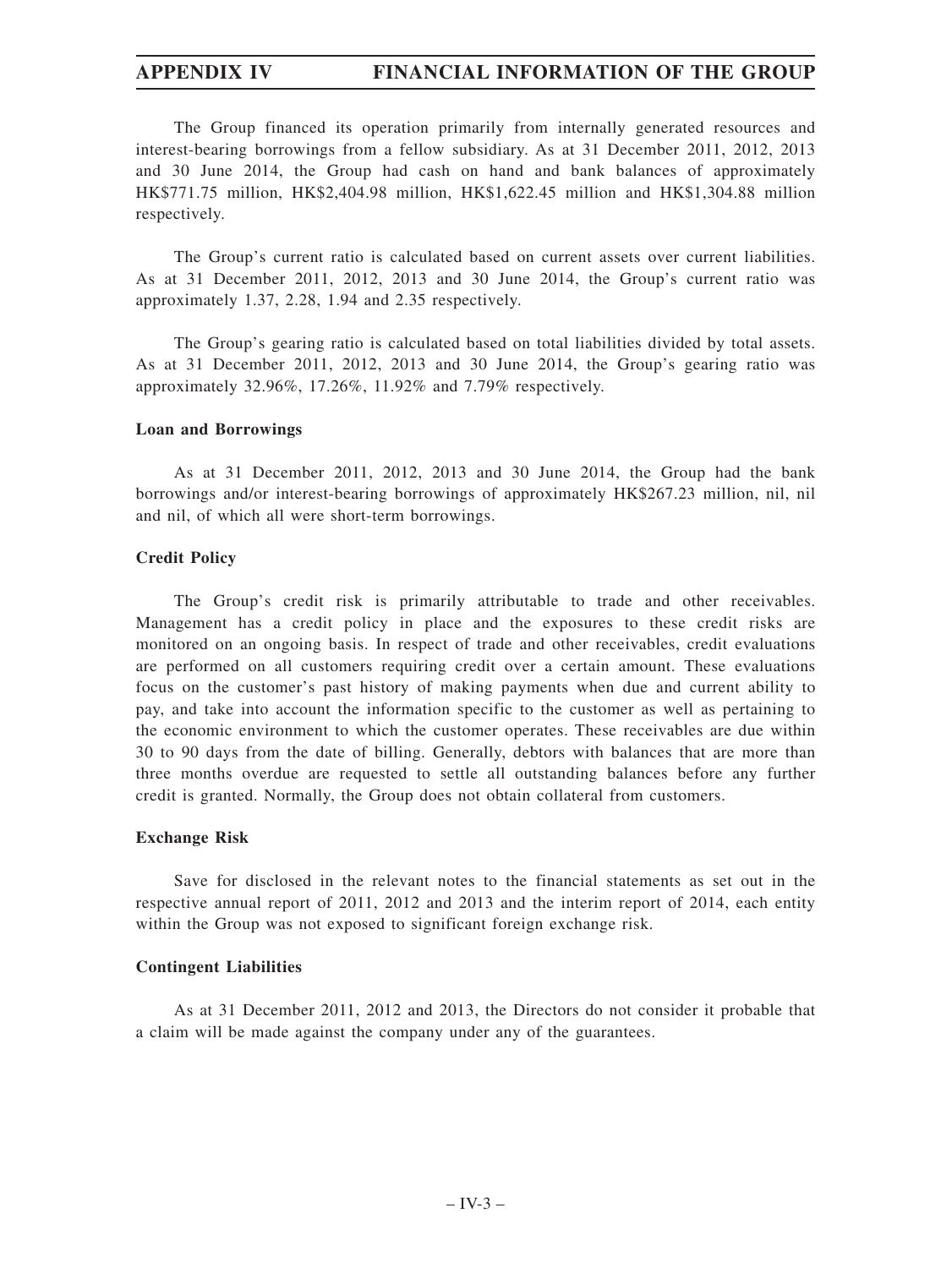#### **Employees and Remuneration Policies**

As at 31 December 2011, 2012 and 2013 and 30 June 2014, the Group had a total of 200, 232, 241 and 243 employees respectively. Remuneration packages, including basic salaries, bonuses and benefits-in-kind are structured by reference to market terms, trends in Yu Ji Pipeline Company human resources costs in various regions and employees' contributions based on performance appraisals. Subject to the profit for the Group and the performance of the employees, the Group may also provide discretionary bonuses to its employees as an incentive for their further contribution.

#### **Litigation**

As at 30 June 2014, the Group had no material pending litigation.

#### **FINANCIAL AND TRADING PROSPECTS OF THE ENLARGED GROUP**

The Group planned to develop as an international leading oil and gas storage and logistics company, through the acquisition of Zhan Jiang Port Petrochemical Terminal Co., Ltd.\*(湛江港石化碼頭有限責任公司)in May 2011, and the acquisitions of Ningbo Shihua Crude Oil Terminal Co., Ltd.\* (寧波實華原油碼頭有限公司), Qingdao Shihua Crude Oil Terminal Co., Ltd.\*(青島實華原油碼頭有限公司), Tianjin Port Shihua Crude Oil Terminal Co., Ltd.\*(天津港實華原油碼頭有限公司), Rizhao Shihua Crude Oil Terminal Co., Ltd.\*(日照實華 原油碼頭有限公司) and Tangshan Caofeidian Shihua Crude Oil Terminal Co., Ltd.\* (唐山曹妃 甸實華原油碼頭有限公司)in December 2011. It is considered that the Acquisition is consistent with the development strategy of the Group, as Yu Ji Pipeline Company owns Yulin-Jinan Pipeline Project which is responsible for the transmission of natural gas, which represents an important asset of realising the Enlarged Group's deployment in natural gas transmission logistics sector so as to enable the Enlarged Group to benefit from the fast-growing natural gas market in the PRC and the favorable development trend.

Furthermore, the Directors consider the Acquisition to be a good investment for the Group, as part of the Group's development of its natural gas pipeline transmission business. The Yulin-Jinan Pipeline Project will provide additional revenue streams to the Group. With reference to the historical financial performance of Yu Ji Pipeline Company, the Directors believe that the Acquisition would meet the Group's investment objectives and enhance the financial results of the Enlarged Group.

*\* for identification purpose only*

#### **INDEBTEDNESS OF THE GROUP AND YU JI PIPELINE COMPANY**

As at the close of business on 30 November 2014, being the latest practicable date for the purpose of this indebtedness statement prior to the printing of this circular, the Group had no outstanding unguaranteed and unsecured borrowings.

*\* For identification purpose only*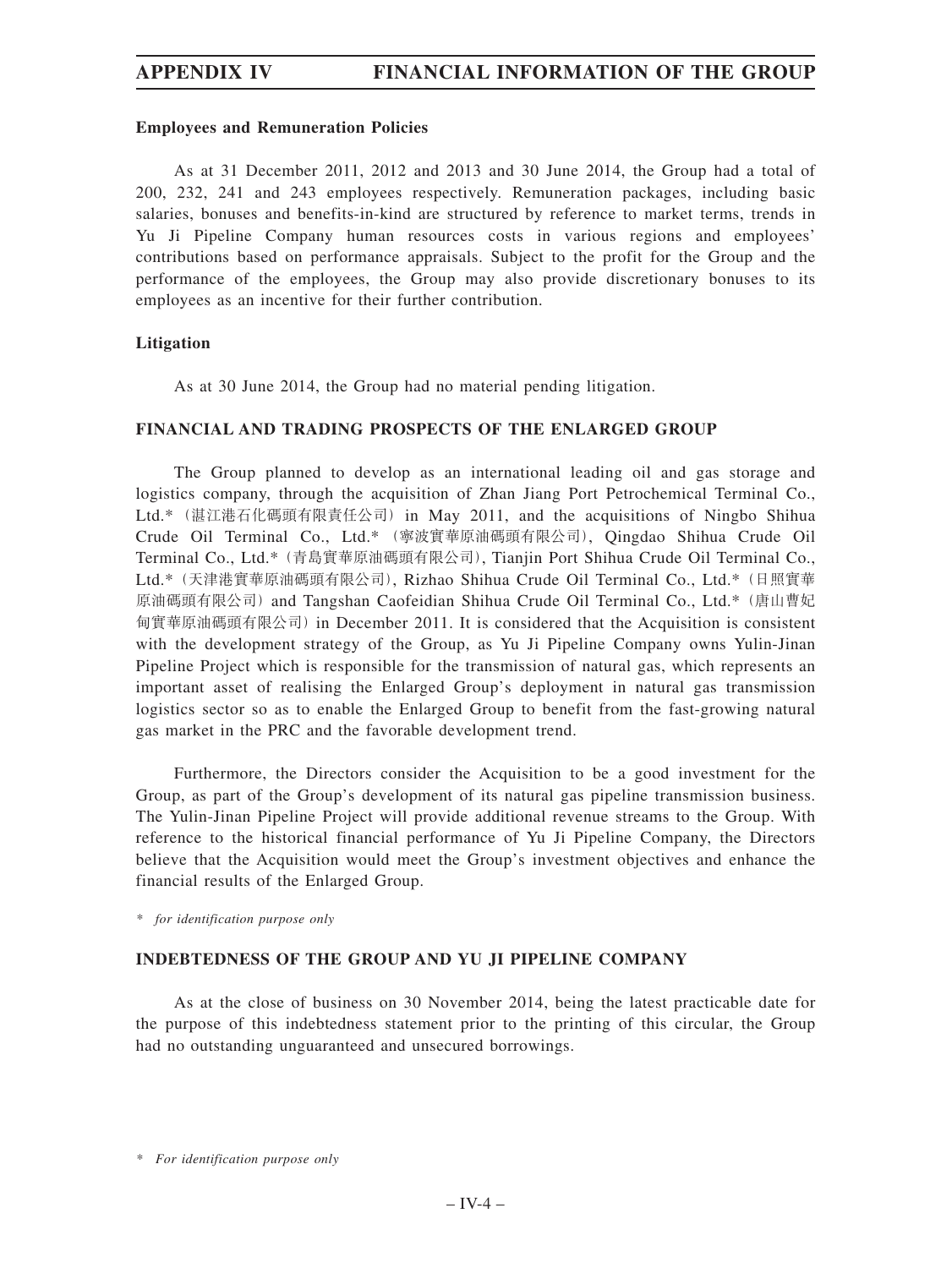#### *The Group*

As at 30 November 2014, unguaranteed and unsecured loan facilities amounting to approximately US\$500 million (approximately HK\$3,900 million) was provided to the Group by a fellow subsidiary.

Save as aforesaid above, at the close of business on 30 November 2014, the Group did not have any outstanding mortgages, charges, debentures or other loan capital or bank overdrafts, loans, debt securities or other similar indebtedness, liabilities under acceptances or acceptances credits or hire purchase commitments, or any guarantees or any contingent liabilities.

The Directors have confirmed that, save as disclosed above, there has not been any material change in the indebtedness and contingent liabilities of the Group since 30 November 2014.

#### *Yu Ji Pipeline Company*

As at the close of business on 30 November 2014, being the latest practicable date for the purpose of this indebtedness statement prior to the printing of this circular, the director of Yu Ji Pipeline Company confirmed that Yu Ji Pipeline Company has outstanding unguaranteed and unsecured borrowings of RMB3,300,000,000 due to Sinopec Corp.

Save as aforesaid above, at the close of business on 30 November 2014, the director of Yu Ji Pipeline Company confirmed that Yu Ji Pipeline Company did not have any outstanding mortgages, charges, debentures or other loan capital or bank overdrafts, loans, debt securities or other similar indebtedness, liabilities under acceptances or acceptances credits or hire purchase commitments, or any guarantees or any contingent liabilities.

The director of Yu Ji Pipeline Company has confirmed that, save as disclosed above, there has not been any material change in the indebtedness and contingent liabilities of Yu Ji Pipeline Company since 30 November 2014.

#### **WORKING CAPITAL**

Taking into account the financial resources available to the Enlarged Group, including the internally generated funds and the available financing facilities, the Directors are of the opinion that the Enlarged Group has sufficient working capital for its present requirements, that is for at least the next twelve months from the date of this circular.

#### **MATERIAL ADVERSE CHANGE**

As at the Latest Practicable Date, the Directors are not aware of any material adverse change in the financial or trading position of the Group since 31 December 2013 (being the date to which the latest published audited consolidated financial statements of the Group were made up).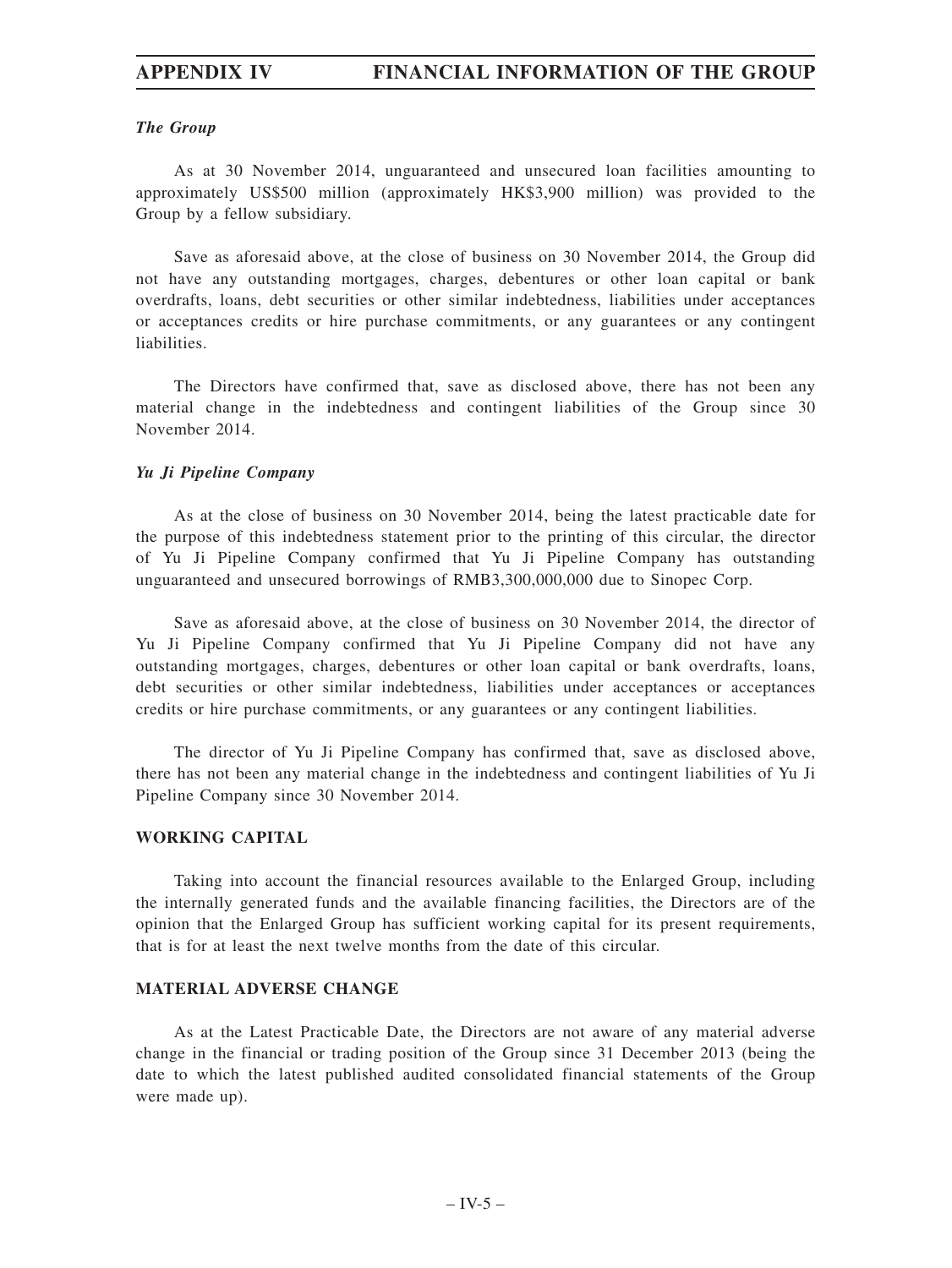## **Statement of Certified Public Valuers**

- 1. We have abided by relevant laws, regulations and asset appraisal guidelines, and followed the principles of independence, objectivity and fairness in conducting this valuation engagement; based on the information collected during our practice, the representation set out herein is objective, and we are legally responsible for the reasonableness of the conclusions of appraisal made herein.
- 2. The list of assets and liabilities concerning the appraisal target is confirmed by the client and the enterprise appraised and sealed by the same; The client and relevant parties shall be responsible for all information provided in the appraisal report, to ensure all information are true, legal and complete, and ensure the proper use of this appraisal report.
- 3. We have no existing or anticipated interests in the appraisal target, or any existing or anticipated interests in relevant parties, and we have no prejudice against relevant parties.
- 4. We have conducted site investigation of the appraisal target hereunder and the assets involved; we have paid necessary attention to their legal ownership status, inspected and examined the information about their legal ownership, and disclosed problems identified according to facts, and we have asked the client and relevant parties to perfect their ownership so as to satisfy the requirements for issuing the appraisal report.
- 5. The analysis, judgment and conclusions set out in this report issued by us are subject to assumptions and restrictions herein, and users of this report shall take full consideration of the assumptions, restrictions, and specific matters set out in the report and the impact thereof on the appraisal conclusion.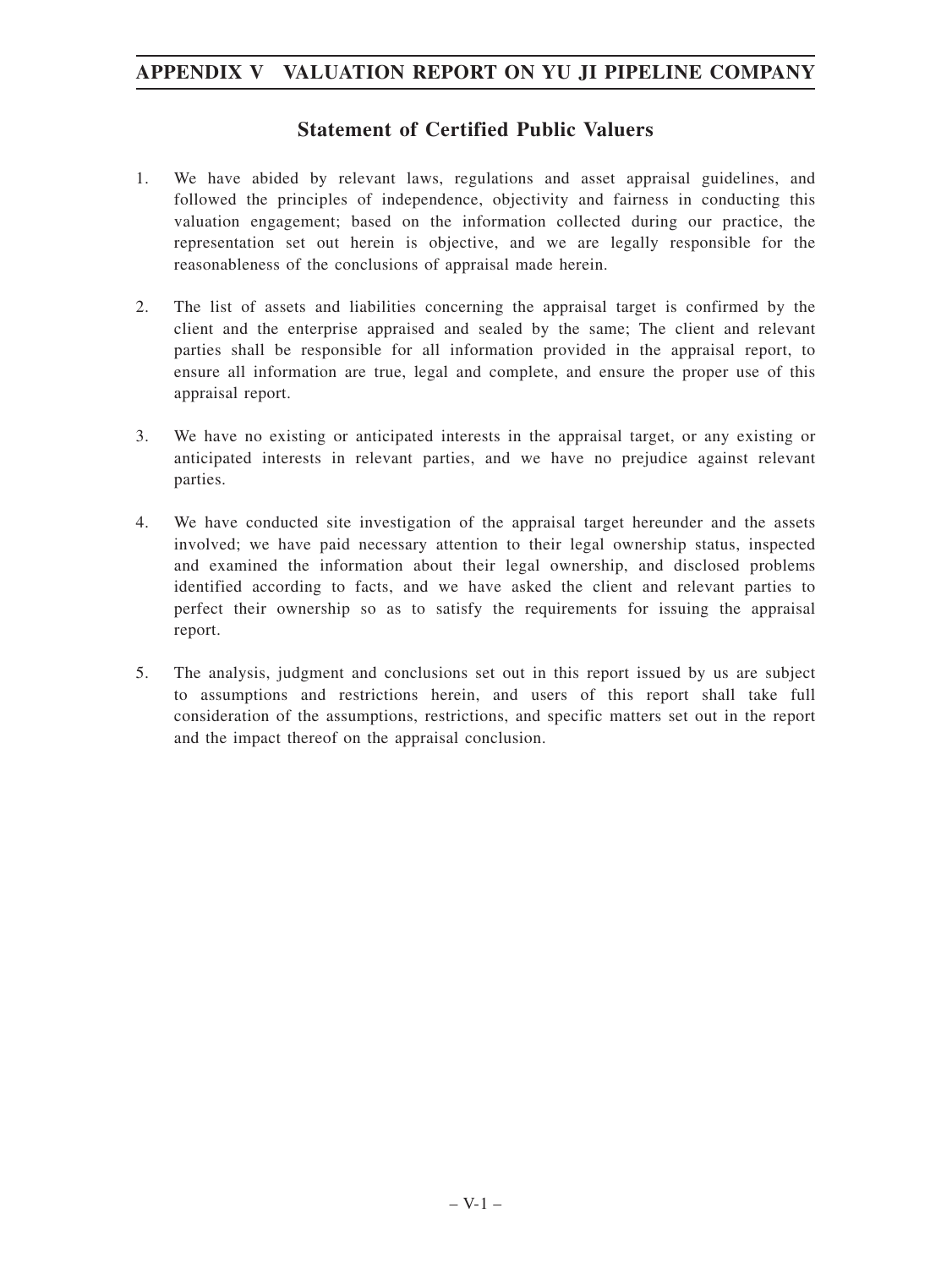## **Asset Appraisal Report**

**in respect of**

# **Proposed Transfer of Equity of Sinopec Yu Ji Pipeline Company Limited Held by China Petroleum & Chemical Corporation to Sinomart KTS Development Limited**

Zhong He Ping Bao Zi (2014) No. BJV2075

#### **Summary**

ZhongHe Appraisal Co., Ltd has accepted the commission of Sinopec Natural Gas Branch Company, in accordance with relevant laws, regulations and asset appraisal guidelines and based on the principles of independence, objectivity and fairness, to appraise the market value of total equity interest of shareholder of Sinopec Yu Ji Pipeline Company Limited on the valuation date of the appraisal. The use of the appraisal result shall be valid for one year. The appraisal results are hereby reported as follows:

| Appraisal purpose:    | China Petroleum & Chemical Corporation proposes to<br>transfer the equity interest of Sinopec Yu Ji Pipeline<br>Company Limited to Sinomart KTS Development Limited,<br>and requires to appraise the value of total equity interest of<br>shareholder of Sinopec Yu Ji Pipeline Company Limited for<br>determining the market value thereof as at November 30,<br>2014 (the "valuation date"). |
|-----------------------|------------------------------------------------------------------------------------------------------------------------------------------------------------------------------------------------------------------------------------------------------------------------------------------------------------------------------------------------------------------------------------------------|
| Appraisal target:     | the value of total equity interest of shareholder of Sinopec<br>Yu Ji Pipeline Company Limited.                                                                                                                                                                                                                                                                                                |
| Scope of appraisal:   | assets and liabilities of Sinopec Yu Ji Pipeline Company<br>Limited.                                                                                                                                                                                                                                                                                                                           |
| Valuation date:       | November 30, 2014.                                                                                                                                                                                                                                                                                                                                                                             |
| Type of value:        | market value.                                                                                                                                                                                                                                                                                                                                                                                  |
| Appraisal approaches: | asset-based approach and income approach.                                                                                                                                                                                                                                                                                                                                                      |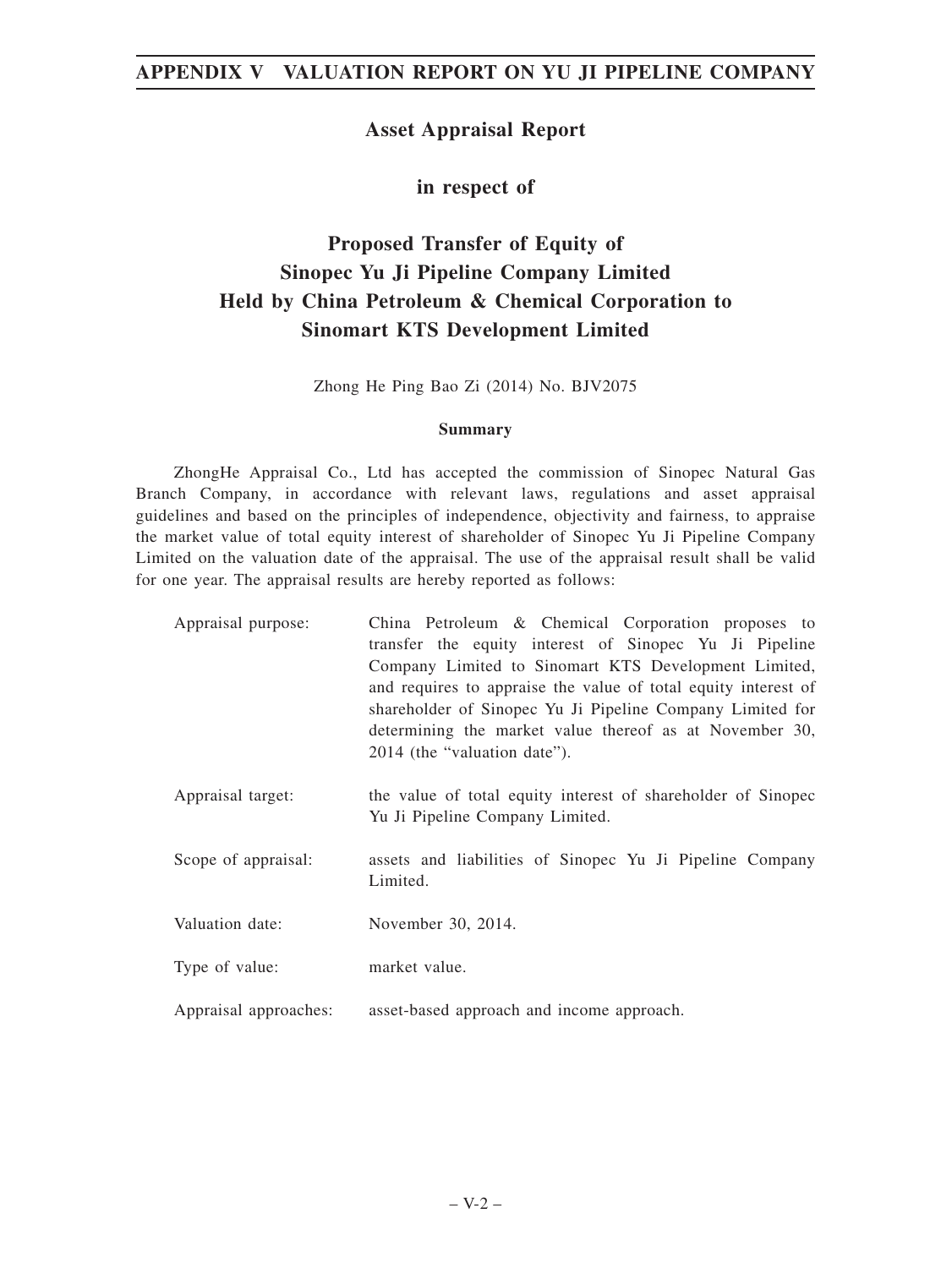Conclusion: Upon appraisal by the income approach and on a going concern basis, as at the valuation date, November 30, 2014, the book value of the total equity interest of Sinopec Yu Ji Pipeline Company Limited is RMB1,539,366,200; and upon appraisal by the income approach, the total equity interest of Sinopec Yu Ji Pipline Company is RMB2,576,881,100, where the added value amounts to RMB1,037,514,900 with an appreciation rate of 67.40%.

The above information is a summary of the appraisal report. For the details of the appraisal and reasonable understanding of the appraisal conclusion, please read the full version of the appraisal report.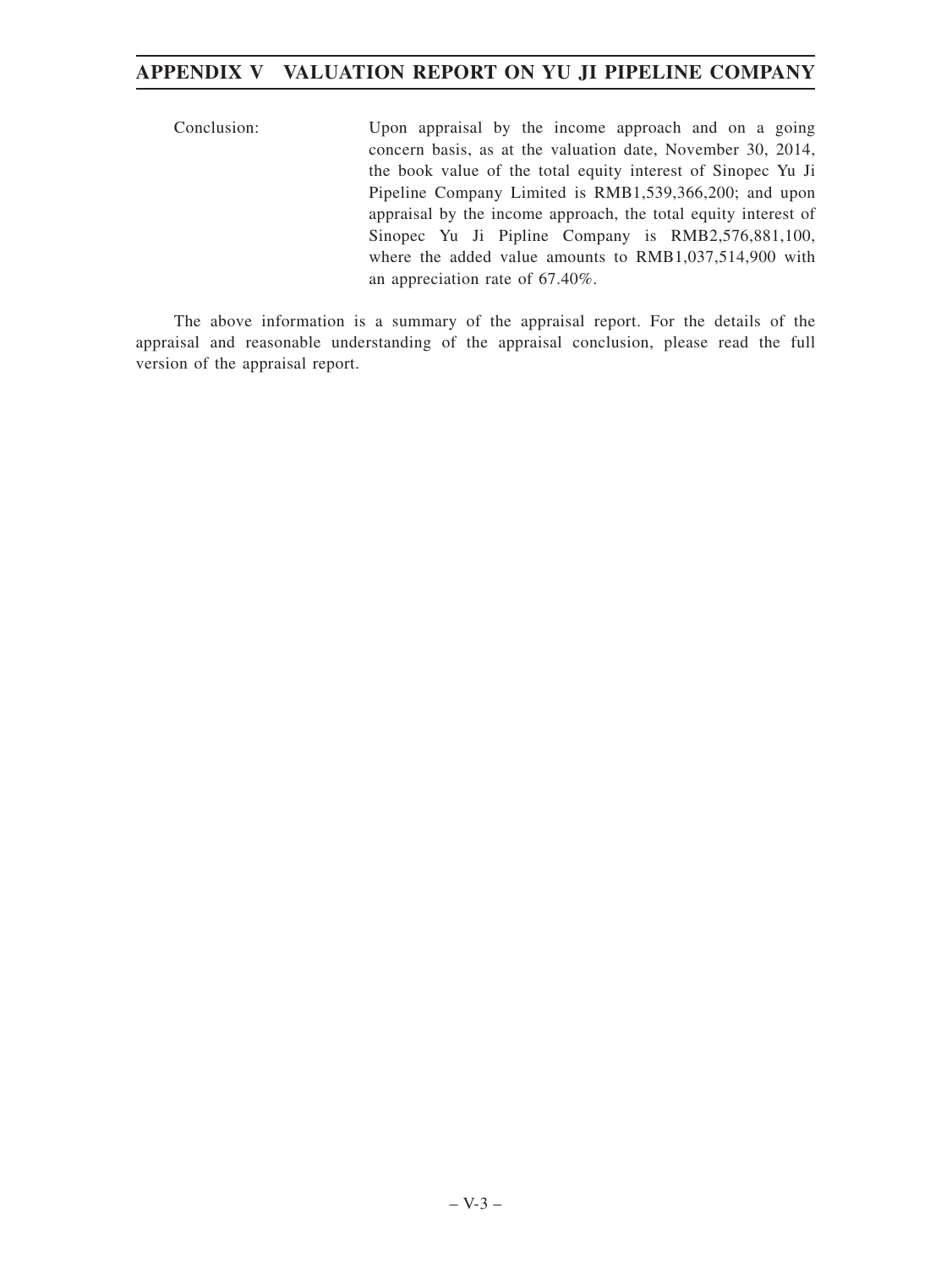## **Asset Appraisal Report**

**in respect of**

# **Proposed Transfer of Equity of Sinopec Yu Ji Pipeline Company Limited Held by China Petroleum & Chemical Corporation to Sinomart KTS Development Limited**

Zhong He Ping Bao Zi (2014) No. BJV2075

To: Sinopec Natural Gas Branch Company

Under your commission and in accordance with relevant laws, regulations and asset appraisal guidelines and principles, ZhongHe Appraisal Co., Ltd. has carried out the appraisal in respect of the total equity of shareholders of Sinopec Yu Ji Pipeline Company Limited on the valuation date respectively with the asset-based approach and the income approach. The effective term for use of the appraisal result is one year. And the results of asset appraisal are hereby reported as follows:

#### **I. The Client, the Enterprise Appraised and other users of the Appraisal Report**

| Client: | Sinopec Natural Gas Branch Company |  |
|---------|------------------------------------|--|
|         |                                    |  |

Enterprise Appraised: Sinopec Yu Ji Pipeline Company Limited

*(i) Profile of the Client*

| Name:              | Sinopec Natural Gas Branch Company                                                                                                                                                                                                                               |
|--------------------|------------------------------------------------------------------------------------------------------------------------------------------------------------------------------------------------------------------------------------------------------------------|
| Place of business: | 6/F, No. 67, Jia, Ande Road, Xicheng District, Beijing                                                                                                                                                                                                           |
| Registration No.:  | 1101021794812                                                                                                                                                                                                                                                    |
| Principal:         | Gao Aihua                                                                                                                                                                                                                                                        |
| Business scope:    | natural gas construction preparation, planning, bidding<br>and operation and maintenance of natural gas pipelines;<br>sales of natural gas; technology development, technical<br>consultancy and technical service of natural gas storage<br>and transportation. |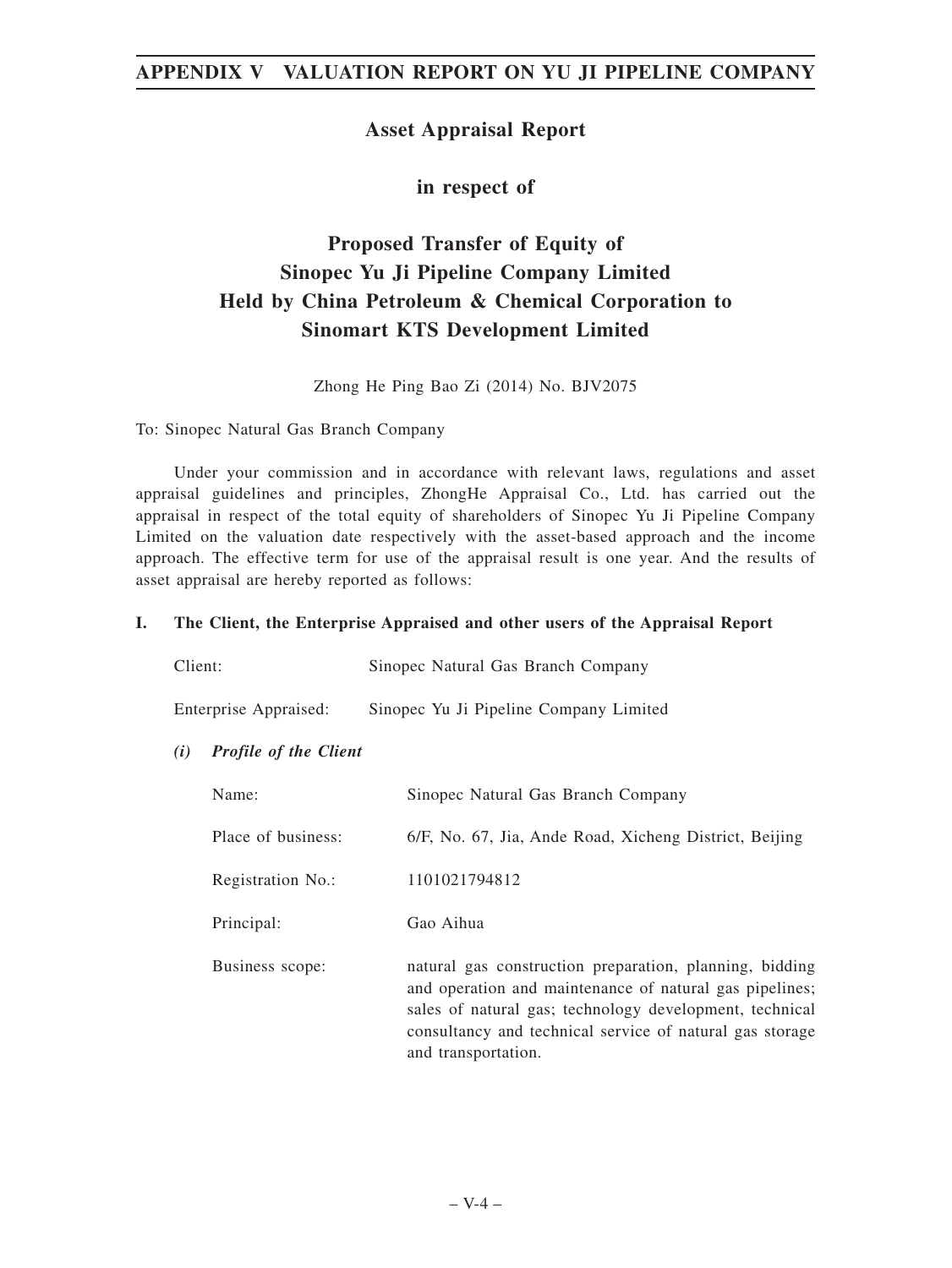#### *(ii) Profile of the Enterprise Appraised*

*1. Basic information*

| Name:                 | Sinopec Yu Ji Pipeline Company Limited                                                                                                                                                                                                                                |  |  |  |
|-----------------------|-----------------------------------------------------------------------------------------------------------------------------------------------------------------------------------------------------------------------------------------------------------------------|--|--|--|
| Place of business:    | No. 15002, Century Building, Lixia District, Jinan<br>City                                                                                                                                                                                                            |  |  |  |
| Legal representative: | Wang Chunfu                                                                                                                                                                                                                                                           |  |  |  |
| Business scope:       | construction and maintenance of natural gas<br>pipelines and relevant technical consultancy and<br>technical services. (Businesses requiring approval<br>in accordance with laws shall be commenced and<br>operated subject to approvals of relevant<br>authorities). |  |  |  |

*2. Major products, production capacities and major facilities*

Sinopec Yu Ji Pipeline Company Limited is a limited liability company established by China Petroleum & Chemical Corporation on October 27, 2014 with capital contribution of relevant assets and liabilities of Yulin-to-Jinan pipelines, with its major business of pipeline transportation and its major assets of Yulin-Jinan Pipeline Project.

The construction of Yulin-Jinan Pipeline Project was commenced in November 2008 and the pipeline became operational on October 2010. The Yulin-Jinan Pipeline Project starts from Yulin City in Shaanxi Province and ends in Qihe in Shandong Province, running through Shaanxi, Shanxi, Henan and Shandong provinces. The trunk line starts from Yulin, runs through the south edge of Mu Us Desert, enters Shanxi Province across Yellow River in Jiaxian; enters Henan Province after passing through Linxian, Fangshan, Lishi, Fenyang, Pingyao, Wuxiang, Xiangyuan, Licheng and Pingshun; reaches Qingfeng in Puyang through Linxian, Anyang and Neihuang, and then enters Zixian in Shangdong Province, passes through Liaocheng, Chiping, Yucheng and ends in Qihe at Xuanzhangtun. The pipeline is approximately 944.93 kilometers long; among others, it is 107.04 kilometers long in Shaanxi, 459.51 kilometers long in Shanxi, 215.516 kilometers long in Henan and 162.9 kilometers long in Shandong. The designed capacity of the pipeline is 30 x 108  $m^3/a$ ; the designed pressure for Yulin-Puyang section is 10.0 Mpa with  $\Phi$ 711, X65 steel pipes; the designed pressure for Puyang-Jinan section is  $8.0$  Mpa with  $\Phi$ 610, X60 pipes.

Along the pipeline, there are 13 gas transmission stations (12 newly built and 1 reconstructed), including 1 newly built origin station, 3 pigging stations, 5 gas distribution pigging stations, 2 gas distribution stations, and 1 terminal station, which are Yulin Original Station, Jiaxian Pigging Station, Fangshan Pigging Station, Fenyang Distribution Pigging Station, Pingyao Distribution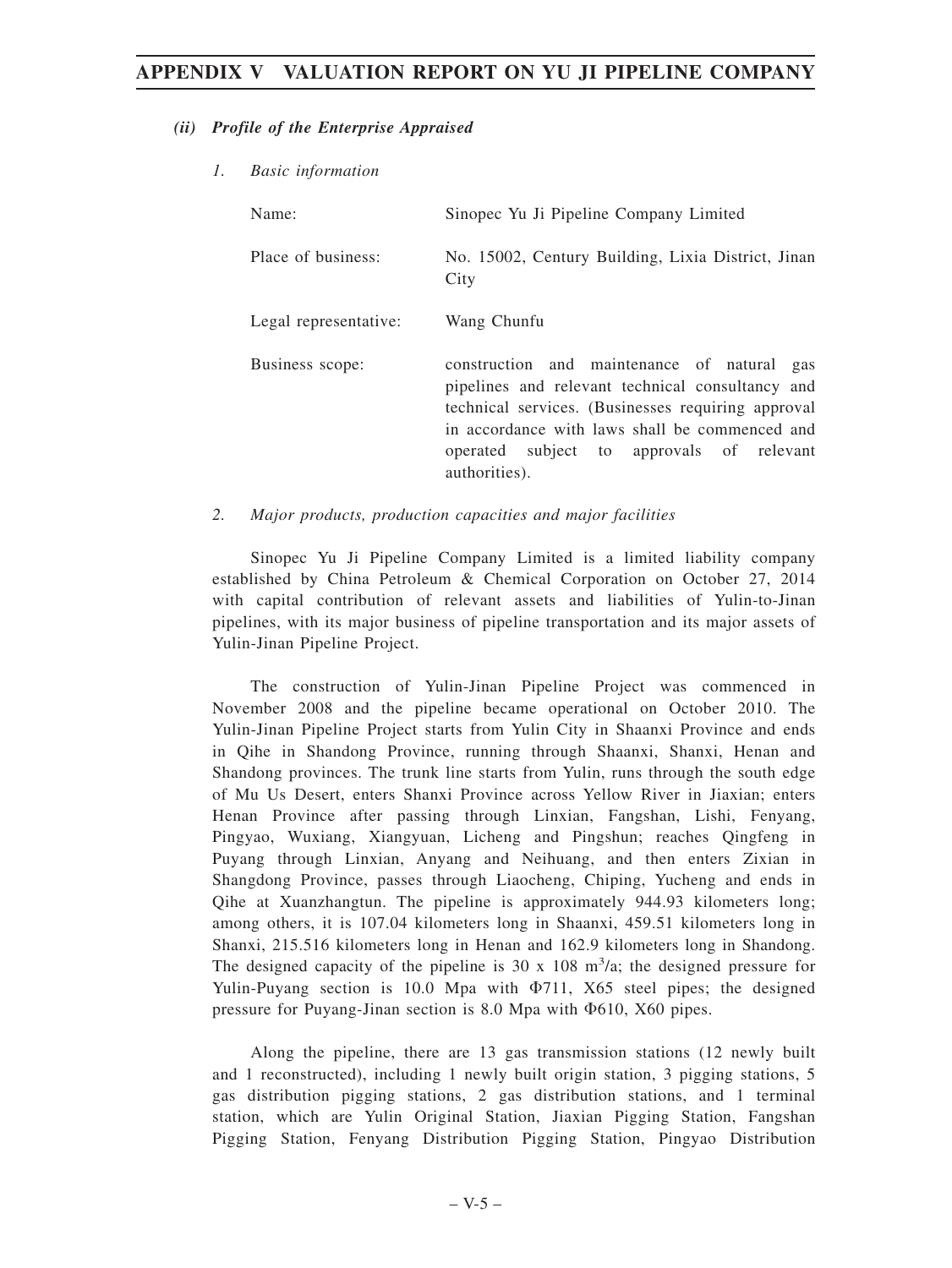Station, Wuxiang Pigging Station, Licheng Distribution Pigging Station, Anyang Distribution Pigging Station, Nanyue Distribution Pigging Station, Qingfeng Distribution Station, Liaocheng Distribution Pigging Station and Qihe Terminal Station. Xuanzhangtun Distribution Station is reconstructed.

- *3. The tables below set forth selected items from the balance sheet and income statement*
	- (1) Assets

*Unit: RMB'0,000*

| Item              | <b>November</b><br>30. 2014 | <b>September</b><br>30, 2014 | <b>December</b><br>31, 2013 | <b>December</b><br>31, 2012 | <b>December</b><br>31, 2011 |
|-------------------|-----------------------------|------------------------------|-----------------------------|-----------------------------|-----------------------------|
| Total assets      | 504,920.70                  | 499,031.86                   | 493,334.36                  | 497,797.79                  | 468,846.05                  |
| Total liabilities | 350,984.08                  | 352,350.68                   | 364, 207.87                 | 341,182.43                  | 337,900.16                  |
| Net Assets        | 153,936.62                  | 146.681.18                   | 129,126.49                  | 156,615.36                  | 130,945.89                  |

(2) Operation

*Unit: RMB'0,000*

| <b>Item</b> |                               | January to<br><b>November</b><br>2014 | 2013       | 2012      | 2011      |
|-------------|-------------------------------|---------------------------------------|------------|-----------|-----------|
|             |                               |                                       |            |           |           |
| L.          | <b>Operating income</b>       | 104,781.32                            | 125,465.76 | 97,960.42 | 86,994.29 |
|             | Less: Operating               |                                       |            |           |           |
|             | cost                          | 57,483.34                             | 71,679.63  | 46,567.17 | 40,537.61 |
|             | Business tax<br>and           |                                       |            |           |           |
|             | surcharges                    | 938.88                                | 2,950.88   | 3,277.92  | 2,933.65  |
|             | General and<br>administrative |                                       |            |           |           |
|             | expenses                      | 919.01                                | 2,382.13   | 2,796.01  | 1,316.56  |
|             | Finance costs                 | 15,876.31                             | 13,847.19  | 12,310.31 | 9,482.13  |
| ΙΙ.         | <b>Operating profits</b>      | 29,563.78                             | 34,605.94  | 33,009.01 | 32,724.35 |
|             | Non-operating<br>Add:         |                                       |            |           |           |
|             | income                        | 5,666.66                              | 647.93     | 0.00      | 0.00      |
|             | Non-operating<br>Less:        |                                       |            |           |           |
|             | expenses                      | 2,031.37                              | 2.05       | 0.35      | 0.00      |
|             | <b>III.</b> Total profits     | 33,199.07                             | 35,251.82  | 33,008.66 | 32,724.35 |
|             | Less: income tax              |                                       |            |           |           |
|             | expenses                      | 8,299.77                              | 8,812.96   | 8,252.16  | 8,181.09  |
|             | IV. Net profits               | 24,899.30                             | 26,438.87  | 24,756.49 | 24,543.26 |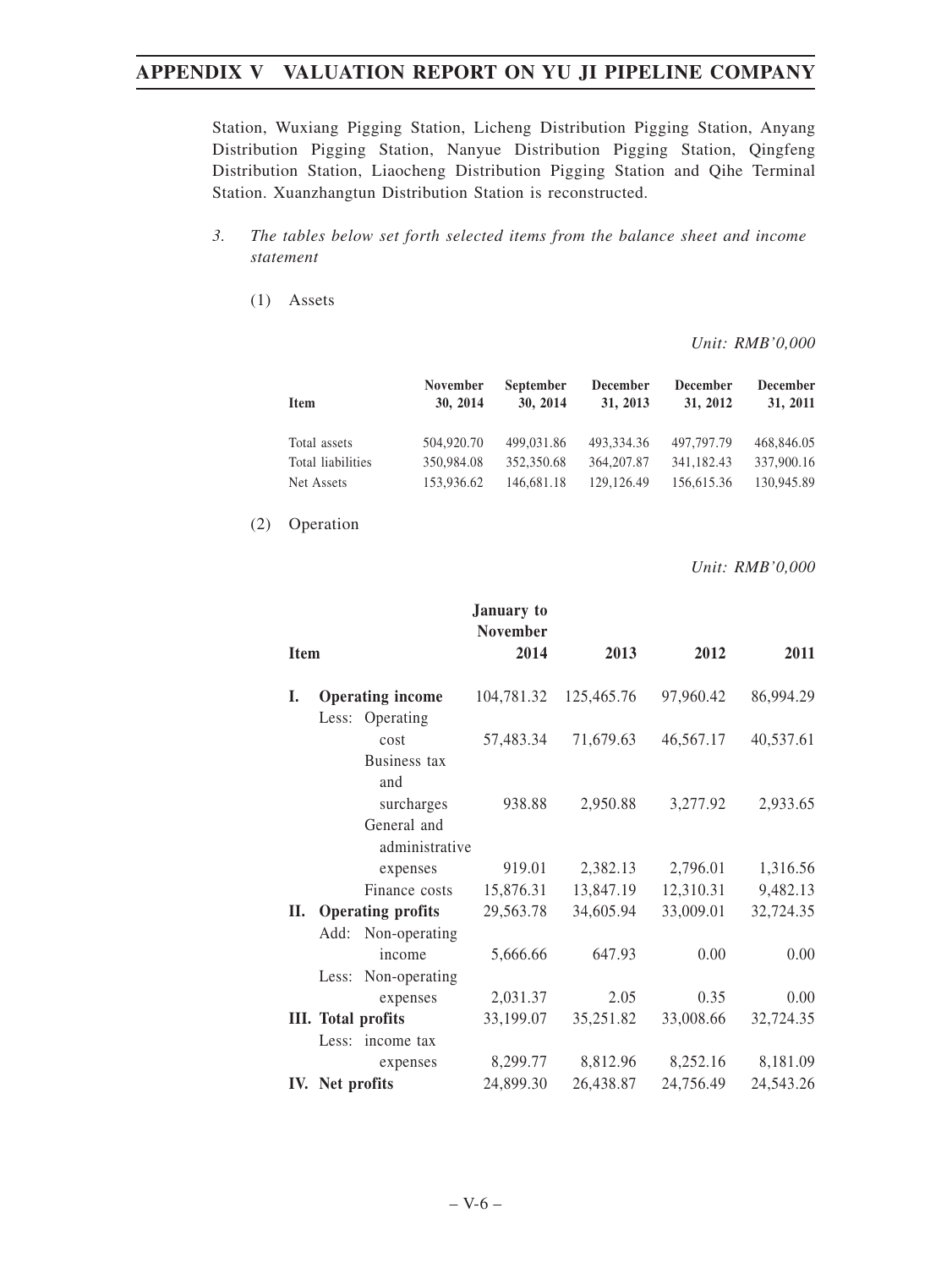### *4. Relation between the Client and the Enterprise Appraised*

The Client, Sinopec Natural Gas Branch Company is the branch company of China Petroleum & Chemical Corporation, the shareholder of Sinopec Yu Ji Pipeline Company Limited, and it is in charge of managing the natural gas assets and business of China Petroleum & Chemical Corporation.

### *(iii) Other users of the Appraisal Report*

The appraisal report is exclusively used by the Client and other users of the appraisal report as specified by state laws and regulations.

### **II. Purpose of Appraisal**

China Petroleum & Chemical Corporation proposes to transfer its equity interest in Sinopec Yu Ji Pipeline Company Limited to Sinomart KTS Development Limited, and requires to appraise the value of total equity interest of shareholder of Sinopec Yu Ji Pipeline Company Limited for determining the market value thereof as at November 30, 2014.

The economic activity has been approved by China Petrochemical Corporation with the Notice on Agreed Transfer of 100% Equity of Sinopec Yu Ji Pipeline Company Limited to Sinomart KTS Development Limited (China Shi Hua Zi (2014) No. 643).

## **III. Appraisal Target and Scope**

## *(i) Appraisal target and scope*

For the purpose of this appraisal, the appraisal target is the value of total equity interest of shareholder of Sinopec Yu Ji Pipeline Company Limited. The scope of appraisal covers all assets and liabilities of Sinopec Yu Ji Pipeline Company Limited.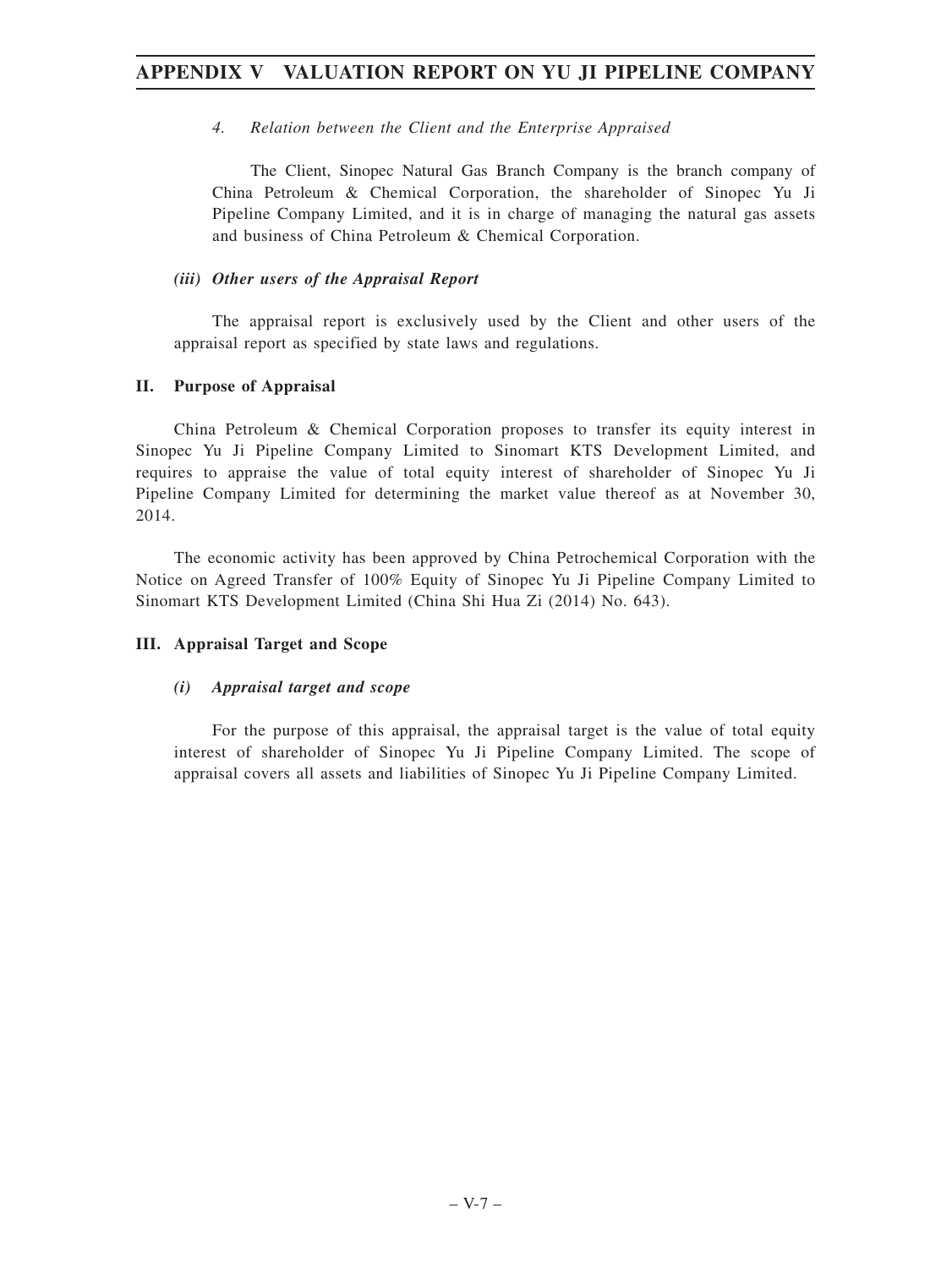In this appraisal, the total assets amount to RMB5,049,206,960.49, including current assets of RMB461,119,359.88, fixed assets of RMB4,354,263,487.87, construction in progress of RMB206,643,272.05, intangible assets of RMB27,180,840.69; the total liabilities amount to RMB3,509,840,752.47, including current liabilities of RMB209,840,752.47, non-current liabilities of RMB3,300,000,000.00; and the net assets amount to RMB1,539,366,208.02. Please refer to the table below for details:

#### **Balance Sheet as at November 30, 2014**

*Unit: RMB*

| No.            | <b>Item</b> |                                      | <b>Book Value</b>    |  |
|----------------|-------------|--------------------------------------|----------------------|--|
| 1              | I.          | <b>Total current assets</b>          | 461,119,359.88       |  |
| $\mathfrak{2}$ |             | Cash and cash equivalents            | 215,662,227.92       |  |
| 3              |             | Prepayments                          | 214,950,312.11       |  |
| $\overline{4}$ |             | Other receivables                    | 3,636,978.01         |  |
| 5              |             | Inventories                          | 5,787,068.13         |  |
| 6              |             | Other current assets                 | 21,082,773.71        |  |
| 7              | П.          | <b>Total non-current assets</b>      | 4,588,087,600.61     |  |
| 8              |             | Fixed assets                         | 4, 354, 263, 487. 87 |  |
| 9              |             | Construction in progress             | 206, 643, 272. 05    |  |
| 10             |             | Intangible assets                    | 27,180,840.69        |  |
| 11             |             | <b>III.</b> Total assets             | 5,049,206,960.49     |  |
| 12             |             | IV. Total non-current liabilities    | 209,840,752.47       |  |
| 13             |             | Accounts payable                     | 33,606,948.07        |  |
| 14             |             | Advances from customers              | 850,500.00           |  |
| 15             |             | Other payables                       | 175,383,304.40       |  |
| 16             | V.          | <b>Total non-current liabilities</b> | 3,300,000,000.00     |  |
| 17             |             | Long-term borrowings                 | 3,300,000,000.00     |  |
| 18             |             | <b>VI.</b> Total liabilities         | 3,509,840,752.47     |  |
| 19             |             | VII. Net assets (owners' equity)     | 1,539,366,208.02     |  |

The scope of appraisal above is consistent with the scope commissioned for appraisal and provided by the Enterprise Appraised, and the book value has been audited by Grant Thornton (Special General Partnership).

#### *(ii) Distribution and features of major physical assets*

The construction of Yulin-Jinan Pipeline Project was commenced in November 2008 and the pipeline became operational on October 2010. The project of Yulin-Jinan Pipeline Project starts from Yulin City in Shaanxi Province and ends in Qihe in Shandong Province, running through Shaanxi, Shanxi, Henan and Shandong provinces. The trunk line starts from Yulin, runs through the south edge of Mu Us Desert, enters Shanxi Province across Yellow River in Jiaxian; enters Henan Province after passing through Linxian, Fangshan, Lishi, Fenyang, Pingyao, Wuxiang, Xiangyuan, Licheng and Pingshun; reaches Qingfeng in Puyang through Linxian, Anyang and Neihuang, and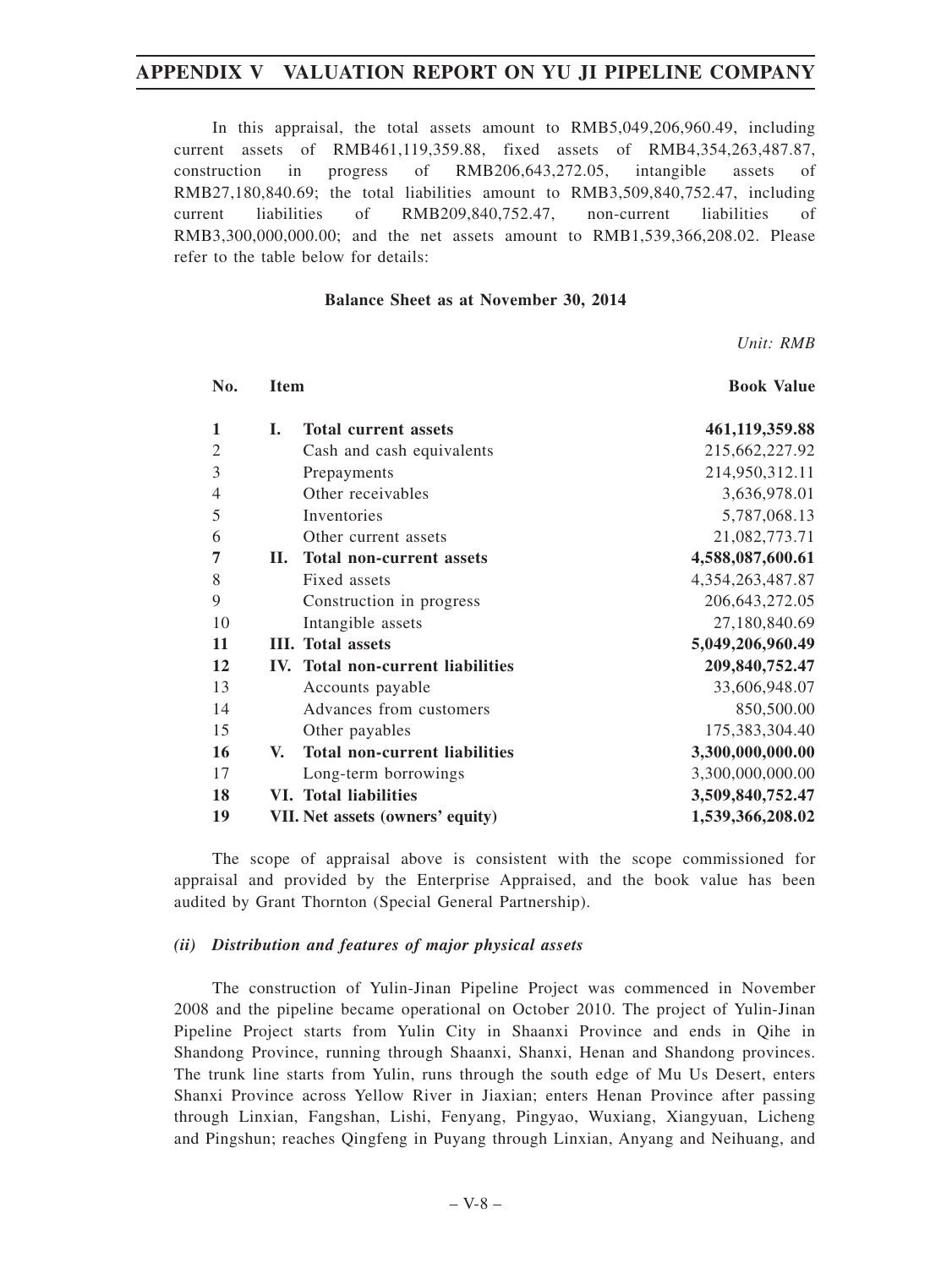then enters Zixian in Shangdong Province, passes through Liaocheng, Chiping, Yucheng and ends in Qihe at Xuanzhangtun. The pipeline is approximately 944.93 kilometers long; among others, it is 107.04 kilometers long in Shaanxi, 459.51 kilometers long in Shanxi, 215.516 kilometers long in Henan and 162.9 kilometers long in Shandong. The designed capacity of the pipeline is  $30 \times 108$  m<sup>3</sup>/a; the designed pressure for Yulin-Puyang section is 10.0 Mpa with  $\Phi$ 711, X65 steel pipes; the designed pressure for Puyang-Jinan section is 8.0 Mpa with  $\Phi$ 610, X60 pipes.

Along the pipeline, there are 13 gas transmission stations (12 newly built and 1 reconstructed), including 1 newly built origin station, 3 pigging stations, 5 gas distribution pigging stations, 2 gas distribution stations, and 1 terminal station, which are Yulin Original Station, Jiaxian Pigging Station, Fangshan Pigging Station, Fenyang Distribution Pigging Station, Pingyao Distribution Station, Wuxiang Pigging Station, Licheng Distribution Pigging Station, Anyang Distribution Pigging Station, Nanyue Distribution Pigging Station, Qingfeng Distribution Station, Liaocheng Distribution Pigging Station and Qihe Terminal Station. Xuanzhangtun Distribution Station is reconstructed.

Physical assets provided by Sinopec Yu Ji Pipeline Company Limited for appraisal mainly included houses, structures, pipeline grooves, machinery equipment, vehicles, electronic equipment and inventories, etc.

- 1. The book value of inventories amounts to RMB5,787,068.13, and inventories are raw materials such as spare parts normally stored in the warehouses.
- 2. The original book value of houses and structures amounts to RMB5,621,176,896.92, and the net book value amounts to RMB4,310,777,584.65, including the value of equipment in the stations. Fixed assets provided for this appraisal include 2 houses, 380 building structure 2 pipelines. Houses refer to the Jinan control center office building and the guard room with a total area of 8,531.60 square meters; the building structure mainly consists of fences, roads, greening, sewage plants, valve chambers along with the pipelines; the pipeline groove connects Yulin-to-Jinan gas pipeline with Yuyang branch pipeline. The overview of the assets of Yulin-to-Jinan gas pipelines is as follows:

| Name                       | Length<br>(km) | Groove<br>Depth<br>(m) | Pipe diameter* wall<br>thickness<br>$(mm*mm)$                       | <b>Material</b> | Corrosion<br>prevention | Date of<br>Completion | Nos. of<br><b>Stations</b> | Nos. of<br><b>Valve</b><br><b>Rooms</b> |
|----------------------------|----------------|------------------------|---------------------------------------------------------------------|-----------------|-------------------------|-----------------------|----------------------------|-----------------------------------------|
| Yulin-to-Jinan<br>Pipeline | 944.93km       | 1.5                    | $\frac{1}{2}$ 0711×12.5/14.4/16/20<br>$\frac{610\times10}{12.5}/16$ | X65/X60         | 3PE                     | September<br>30, 2010 |                            | 40                                      |

3. The original book value of equipment amounts to RMB67,916,585.47, and the net book value amounts to RMB43,485,903.22, including the value of machinery equipment, vehicles and electronic equipment. The machinery equipment covered 1,124 items, including the compressor units, control system, power transformation and distribution system, process pipe networks, and monitoring equipment in the stations along Yulin-to-Jinan gas pipelines;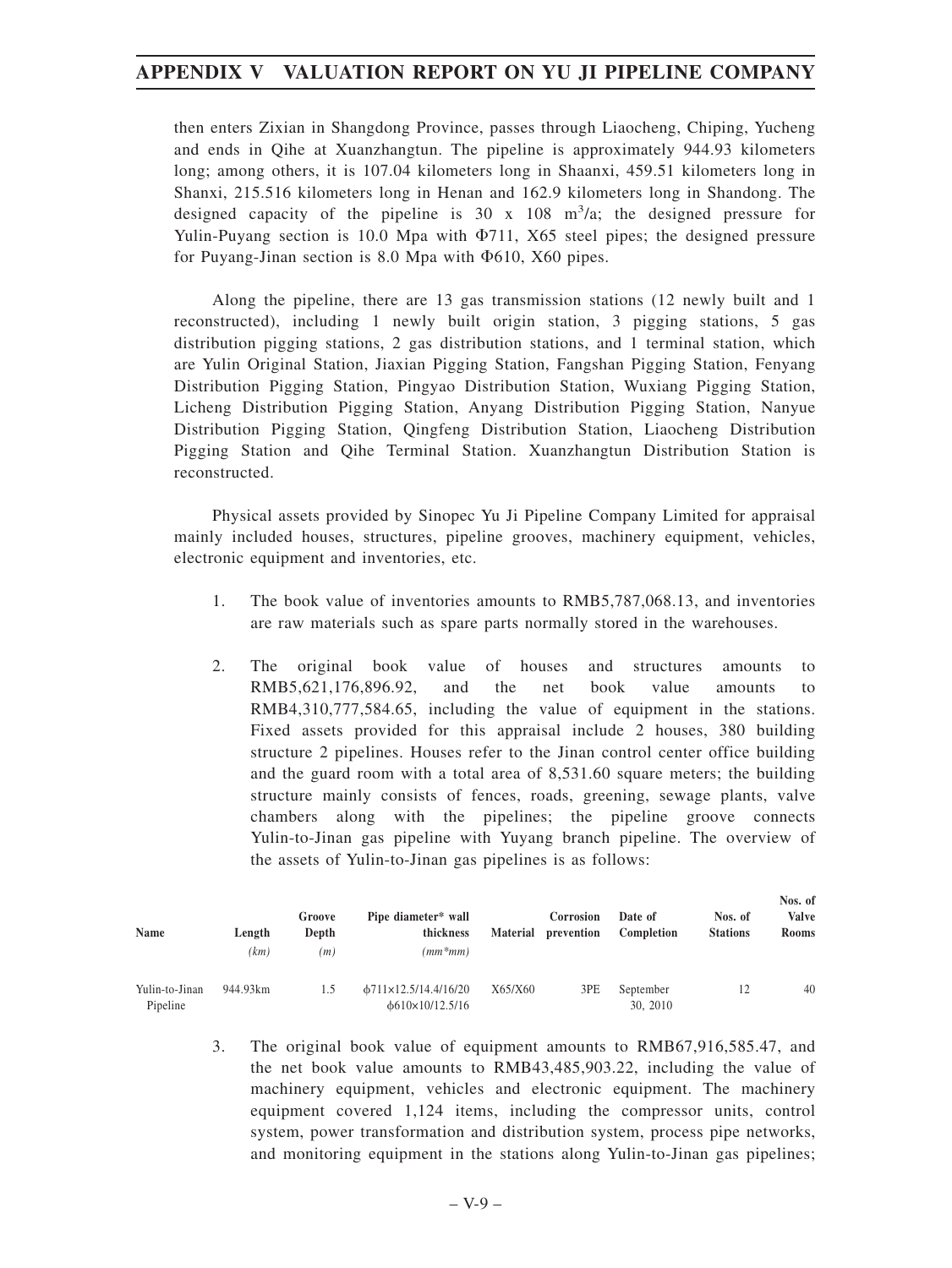total vehicles included 105 self-use sedans and vehicles for construction; total electronic equipment includes 1,355 items such as computers, printers and air-conditioning for office use.

4. The original value of construction in progress amounts to RMB206,643,272.05, mainly covering the pressurization projects for Yulin-to-Jinan gas transmission pipelines, the interconnection project for origin stations of Yulin-to-Jinan and Shaanxi-to-Beijing gas pipelines.

#### *(iii) Book records of intangible assets filed for appraisal*

The intangible asset within the scope of appraisal is the land use right for a parcel of land, which has a book value of RMB27,180,840.69. The parcel of land is located on the north side of Tiancheng Street and on the west side of Fenghuang Road in Xianwen Area of Jinan City with the land usage for scientific researches and an area of 8,474.00 square meters. The Certificate of Land Use Right Gao Xin Guo Yong (2011) No. 0100061 for the parcel of land is obtained on November 4, 2011 and the term for use is 50 years, and the development level is well completed including water, electricity, road, gas, heat, drainage, telecommunication accesses.

### *(iv) Asset type, quantities and carrying amount concerned in the conclusion of reports issued by other institutions*

The land that falls into the scope of this appraisal was appraised by Beijing Huaxin Real Estate Appraisal Co., Ltd. Beijing Huaxin Real Estate Appraisal Co., Ltd. issued the land appraisal report of the Appraisal of Price for Transfer of State-owned Land Use Right of Land on North Side of Tiancheng Street and on West Side of Fenghuang Road in Xianwen Area of High and New Technological Area, Jinan Shandong Province Involved in Proposed Transfer of Equity Interest of Sinopec Yu Ji Pipeline Company Limited Held by China Petroleum & Chemical Corporation to Sinomart KTS Development Limited (Jinan City Shandong Province) (Transfer) (Hua Xin Ping Zi No. 201401199), and the appraisal result for the land use right within the scope of appraisal is RMB27,642,200, which is cited in the appraisal report.

#### **IV. Type of Value and Definition**

Based on the purpose of the appraisal and the characteristics of the assets commissioned for appraisal, market value is used in this appraisal. Market value refers to the price at which the appraisal target would be traded between a willing buyer and a willing seller acting reasonably at arm's length, when neither is under compulsory to buy or sell on the Valuation Date.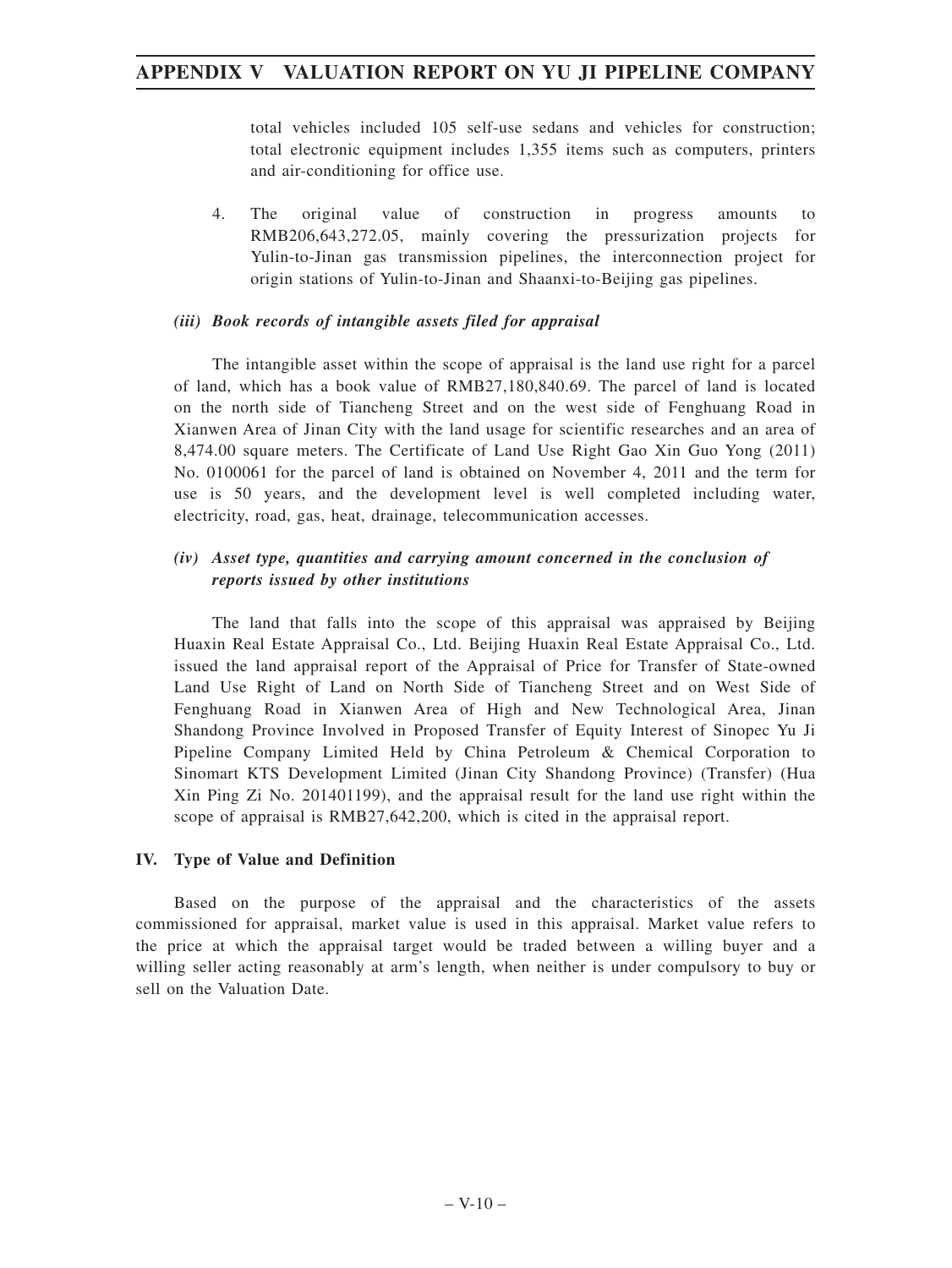### **V. Valuation Date**

The valuation date of this Report is November 30, 2014. The valuation date is determined based on factors such as the time of occurrence of the economic activity, the realization of the economic behavior, the financial accounting of the enterprise, the completeness of the accounting information, and changes in interest rate and foreign exchange rates.

### **VI. Basis of Appraisal**

#### *Basis of economic activity:*

Notice on Agreed Transfer of 100% Equity of Sinopec Yu Ji Pipeline Company Limited to Sinomart KTS Development Limited (China Shi Hua Zi No. 643 (2014)).

### *Legal basis:*

- (1) Enterprise State-owned Assets Law of the People's Republic of China (Adopted at the Fifth Session of the Standing Committee of the Eleventh National People's Congress dated October 28, 2008);
- (2) Company Law of the People's Republic of China (Adopted at the Sixth Session of the Standing Committee of the Twelfth National People's Congress of the People's Republic of China dated December 28, 2013);
- (3) Administrative Measures for Appraisal of State-owned Assets (Order of the State Council No. 91)(1991);
- (4) Detailed Rules for Implementation of the Administrative Measures for Appraisal of State-owned Assets (Guo Zi Ban Fa [1992] No. 36) issued by former State-owned Assets Administration;
- (5) Administrative Measures for State-owned Assets of Enterprises (Order of State-owned Assets Supervision and Administration Commission of the State Council No. 12);
- (6) Regulations of Several Issues of Appraisal of State-owned Assets (Order of Ministry of Finance No. 14);
- (7) Interim Measures for the Administration of the Transfer of State-owned Property Rights of Enterprises (Order of State-owned Assets Supervision and Administration Commission and Ministry of Finance No. 3);
- (8) Circular on Strengthening the Administration of the Appraisal of State-owned Assets of Enterprises (Guo Zi Wei Chan Quan [2006] No. 274);
- (9) Circular on Guidelines for Filing of Appraisal of State-owned Assets of Enterprises (Guo Zi Fa Chan Quan [2013] No. 64);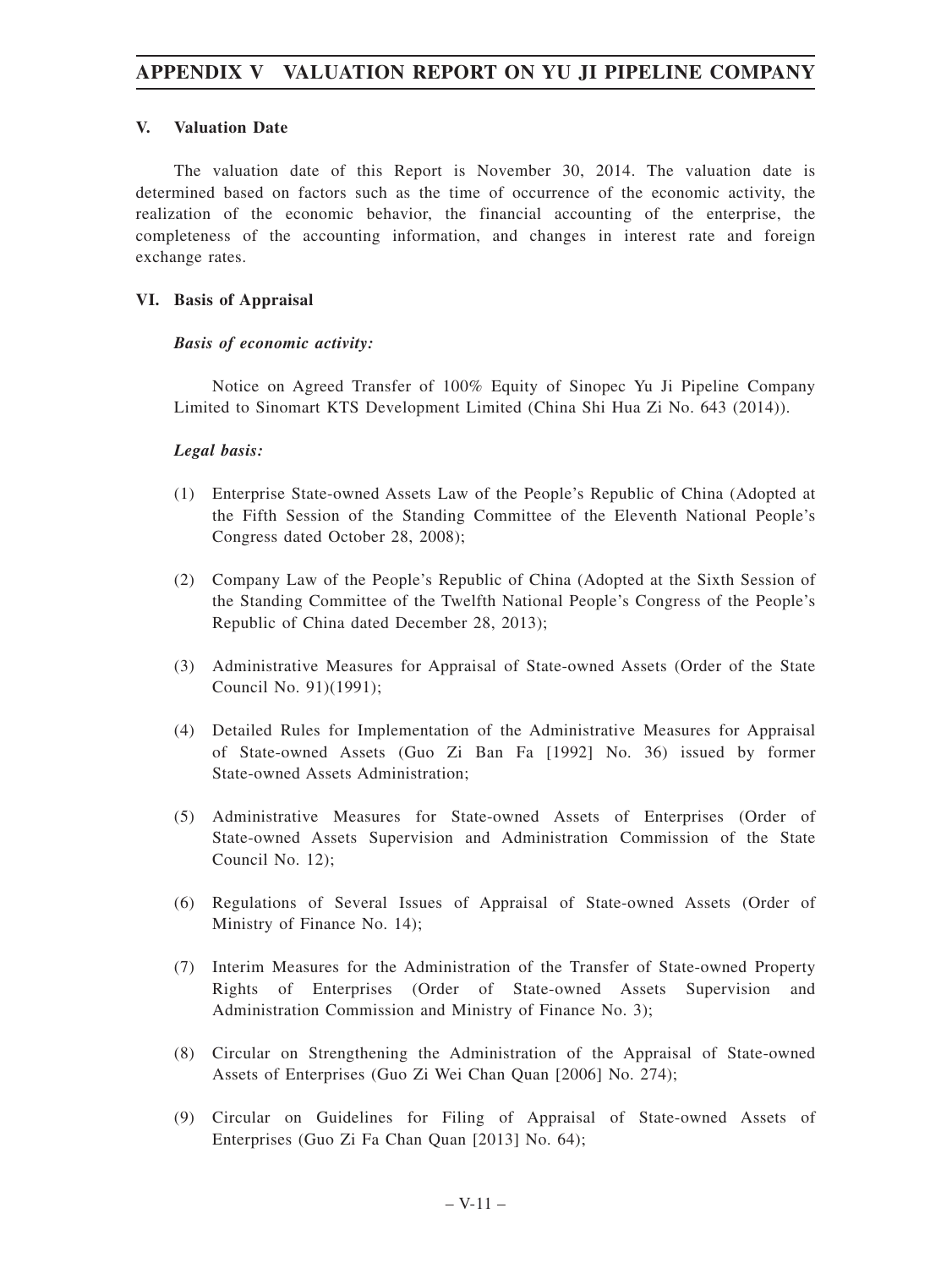- (10) Land Administration Law of the People's Republic of China;
- (11) Real Estate Administration Law of the People's Republic of China.

#### *Appraisal standards basis*

- (1) Standards of Professional Ethics for Asset Appraisal Basic Principles (Cai Qi [2004] No. 20);
- (2) Asset Appraisal Standards Basic Principles (Cai Qi [2004] No. 20);
- (3) Guiding Opinions on Attention of Certified Public Valuers on Legal Ownership of Appraisal Targets (Hui Xie [2003] No. 18);
- (4) Standards of Professional Ethics for Asset Appraisal Independence (Zhong Ping Xie [2012] No. 248);
- (5) Asset Appraisal Standards Appraisal Report (Zhong Ping Xie [2011] No. 230);
- (6) Asset Appraisal Standards Enterprise Value (Zhong Ping Xie [2011] No. 227);
- (7) Asset Appraisal Standards Appraisal Procedures (Zhong Ping Xie [2007] No. 189);
- (8) Asset Appraisal Standards Engagement Letter (Zhong Ping Xie [2011] No. 230);
- (9) Asset Appraisal Standards Working Papers (Zhong Ping Xie [2007] No. 189);
- (10) Asset Appraisal Standards Machinery and Equipment (Zhong Ping Xie [2007] No. 189);
- (11) Asset Appraisal Standards Real Estate (Zhong Ping Xie [2007] No. 189);
- (12) Asset Appraisal Standards Utilization of Expert (Zhong Ping Xie [2012] No. 244);
- (13) Guiding Opinions on Type of Values in Asset Appraisal (Zhong Ping Xie [2007] No. 189);
- (14) Guidelines on Quality Control of Business Operations of Appraisal Institutions (Zhong Ping Xie [2010] No. 214);
- (15) Guidance of Appraisal Report Concerning State-owned Assets of Enterprises (Zhong Ping Xie [2011] No. 230);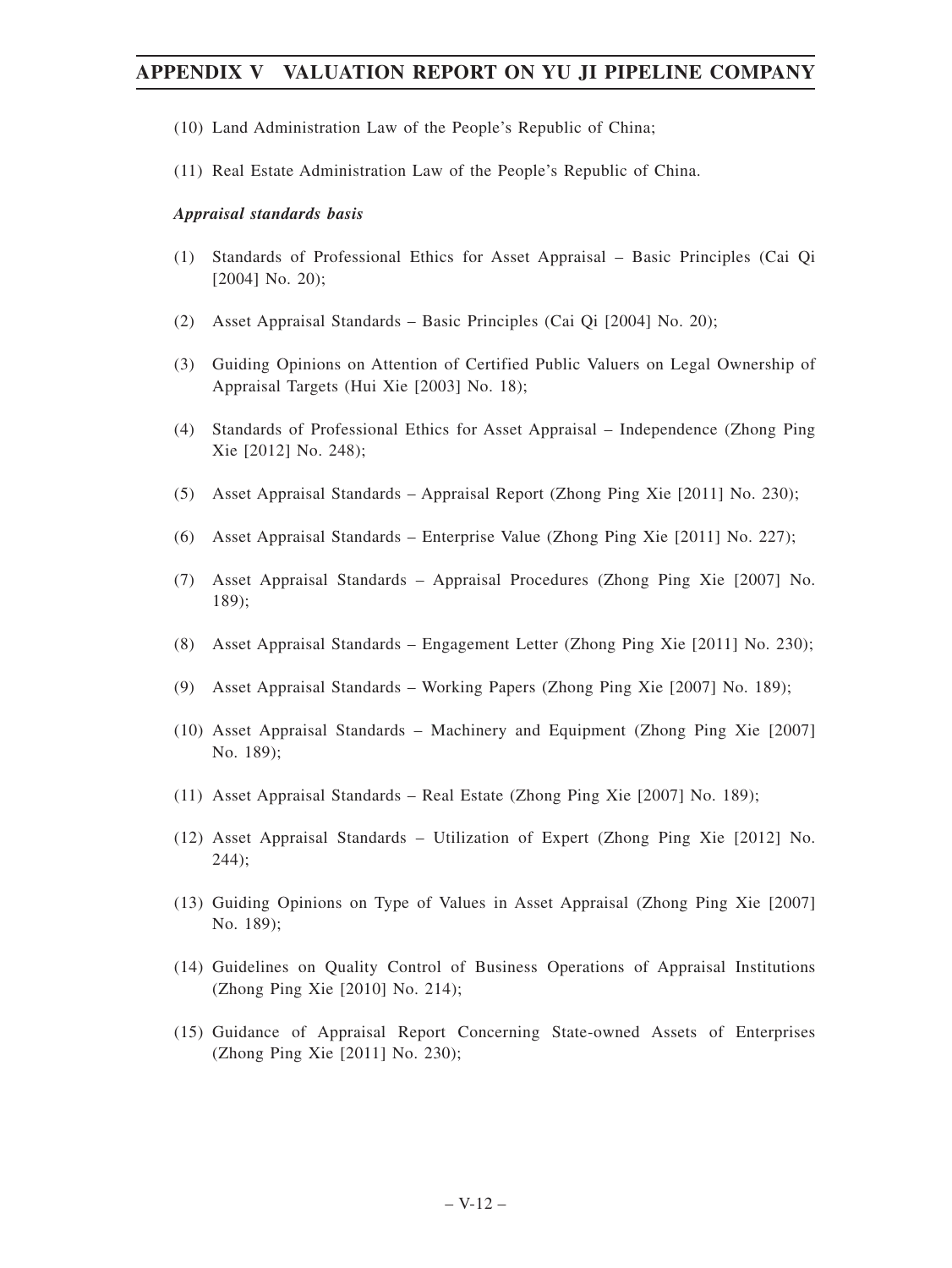#### *Pricing basis:*

- (1) Base interest rate for bank deposit and loans and the foreign exchange rate on the valuation date;
- (2) Material price information on www.shcost.cn released on the valuation date;
- (3) The price information of steel on www.zh818.com released on the valuation date;
- (4) Customs Import and Export Tariff of the People's Republic of China (2014);
- (5) Cost Standards for Petrochemical Installation Projects (China Shi Hua Jian [2007] No. 620);
- (6) Notice on Printing and Distributing Reference Price for Supervised Manufacture of Petrochemical Equipment (Shi Hua Gu Fen Wu Ji [2006] Letter No. 444);
- (7) Phone inquiries to equipment manufacturers;
- (8) Recent purchase contracts and invoices of the Enterprise Appraised for acquisition of equipment;
- (9) 2014 Manual for Quotation of Electromechanical Products;
- (10) Price information on www.pingguw.com;
- (11) Price information on www.yiche.com;
- (12) Price information on www.che168.com;
- (13) HC Trade Category (on the valuation date);
- (14) Price information on ZOLCOMCN;
- (15) Provisions on the Criteria for Compulsory Discard of Motor Vehicles (Order of Ministry of Commerce, Ministry of Environmental Protection, Ministry of Public Security, National Development and Reform Commission No. 12, 2012);
- (16) Administrative Provisions on Construction Supervision and Relevant Charges (Fa Gai Jia Ge [2007] No. 670);
- (17) Administrative Provisions for Charges of Engineering Exploration and Design (Ji Jia Ge [2002] No. 10);
- (18) On-site investigation records of valuers;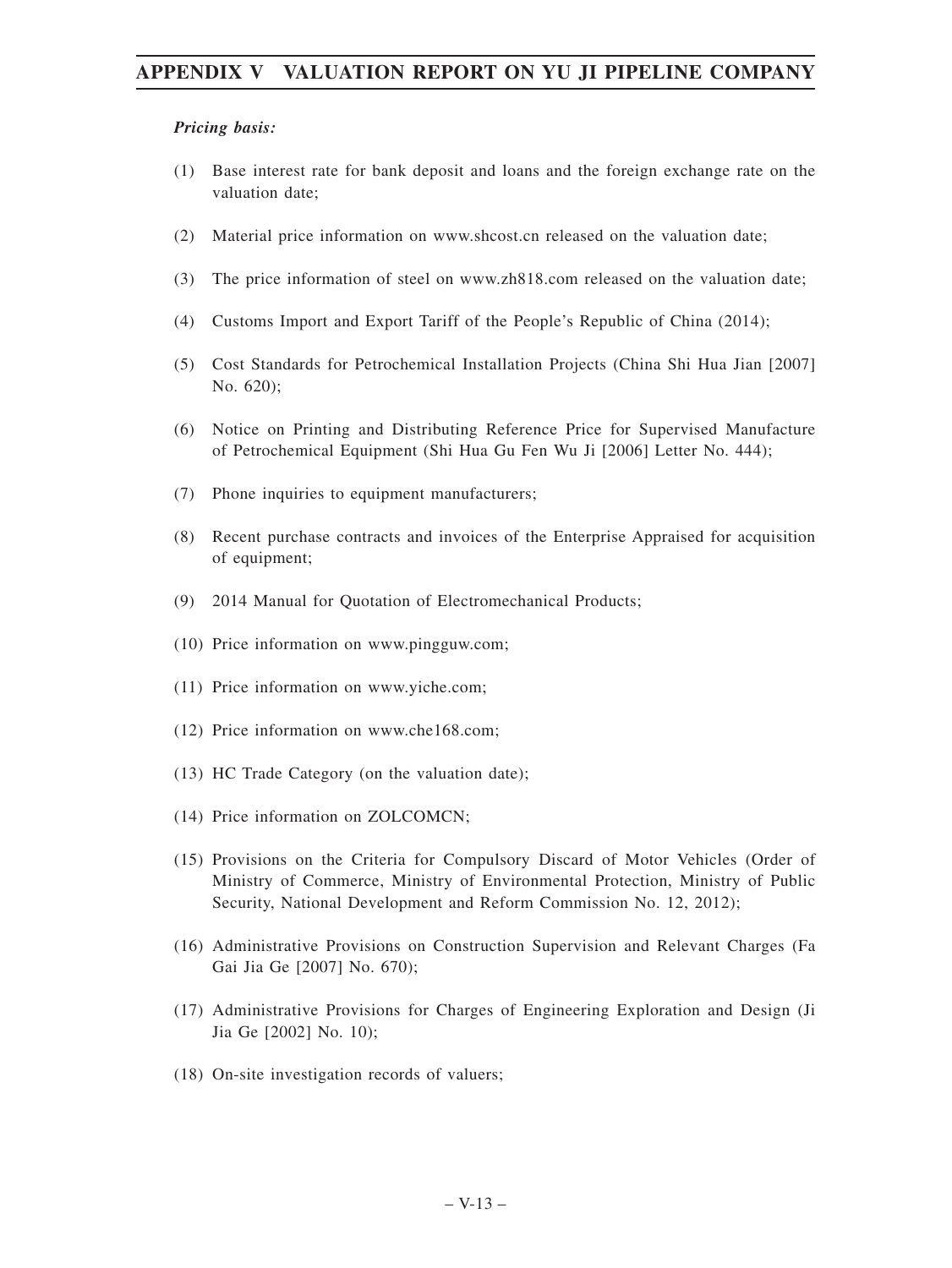- (19) The quota standards for buildings, and charging standards of government authorities on construction of houses carried out at the time point of the valuation date in the place where the houses, structures and pipelines within the scope of the appraisal are located;
- (20) Statistical information for the progress of payment of construction in progress and relevant evidence of payments provided by the enterprise;
- (21) Relevant engineering budgets and final accounts provided by the enterprise;
- (22) Annual operating plans for the future provided by relevant departments of the enterprises;
- (23) Feasibility report for the pressurization project under construction;
- (24) Other information concerning this appraisal.

#### *Property right basis:*

- (1) photocopies of the land use right certificate;
- (2) photocopies of the vehicle license;

#### *Other basis for reference:*

- (1) The auditors' report issued by Grant Thornton (Special General Partnership) for the equity transfer;
- (2) The land appraisal report issued by Beijing Huaxin Real Estate Appraisal Co., Ltd. for the land within the scope of the appraisal.

#### **VII. Appraisal Approach**

Basic approaches for asset appraisal include market approach, income approach and asset-based approach.

The market approach is an appraisal approach to compare the appraisal target with a listed company or comparable transaction case to determine the value of the target.

The income approach is an appraisal approach to discount prospective earnings of the appraisal target as per a certain discount rate or capitalization rate to determine its value.

The asset-based approach is an appraisal approach to determine the value of the appraisal target by appraising the values of all on– and off-balance sheet assets and liabilities of the enterprise on the valuation date.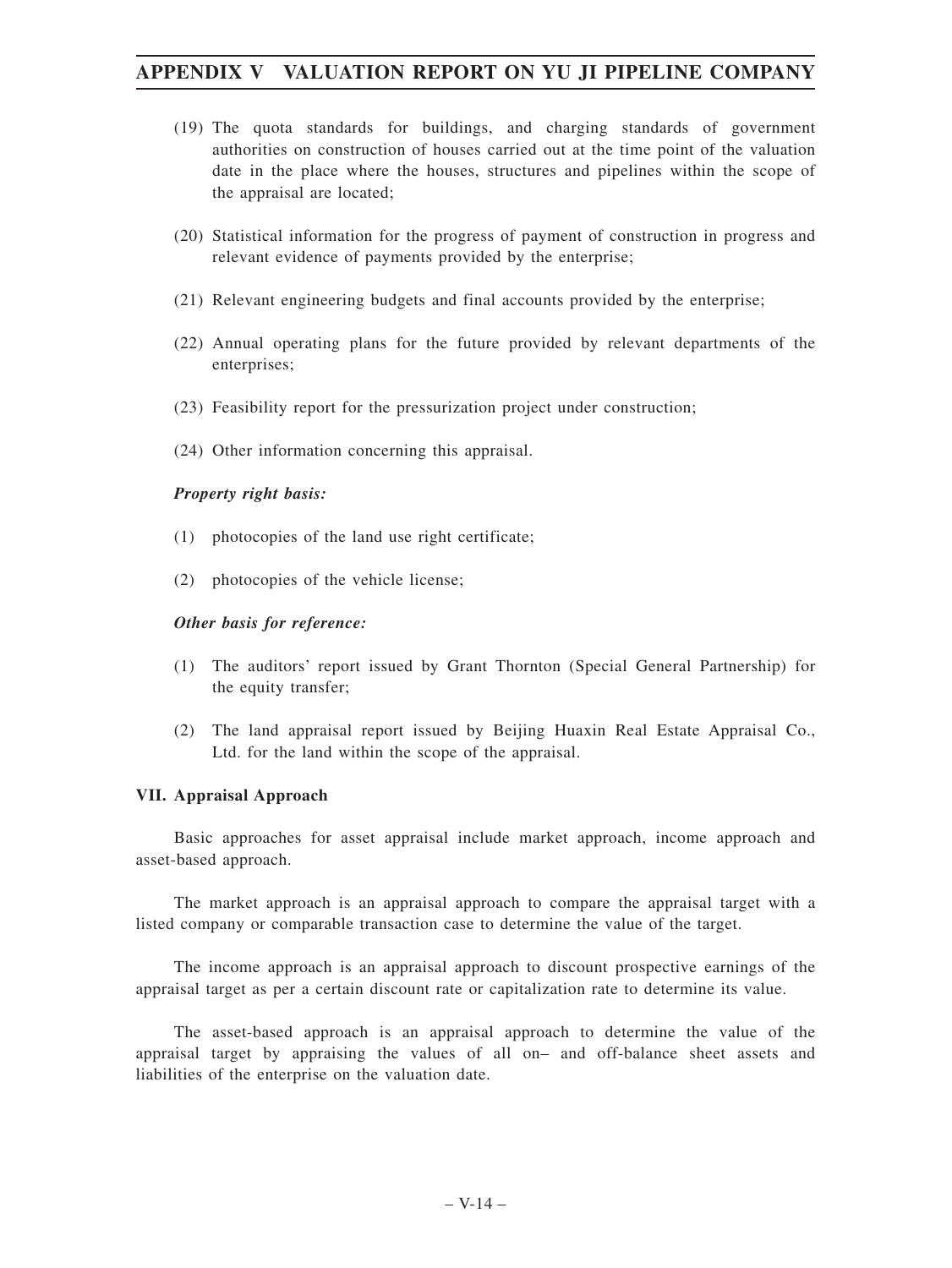According to the Asset Appraisal Standards – Basic Principles, one or more approaches may be adopted according to the purpose of the appraisal, type of value, and collection of information.

As it is difficult to find any comparable transaction cases, the market approach is not adopted for this appraisal.

According to the purpose of this appraisal and the characteristics of the appraisal target, as well as the applicable conditions for the appraisal approaches, the asset-based approach and the income approach are adopted for appraisal.

#### $\bullet$ *Asset-based approach*

#### *(1) Current assets*

Current assets within the scope of the appraisal mainly include cash and cash equivalents, prepayments, other receivables and inventories.

1. Cash and cash equivalents

Cash and cash equivalents include bank deposit, and other monetary funds, the book value of which upon verification shall be taken as the value appraised.

2. Other receivables

For other receivables, the book value upon verification shall be taken as the value appraised.

3. Prepayments

The value appraised shall be determined based on the value of assets formed by corresponding goods or rights that could be recovered. Where corresponding goods or rights could be recovered, the book value upon verification shall be taken as the value appraised.

4. Inventories

Inventories are raw materials, which are mainly spare parts for production and operation. The value of raw materials is appraised to be the the unit price (excluding tax) of the product plus miscellaneous charges on the valuation date and the quantity.

5. Other non-current assets

Other non-current assets are deductible value-added tax for equipment that are to be certified, and the book value of which should be taken as the value appraised.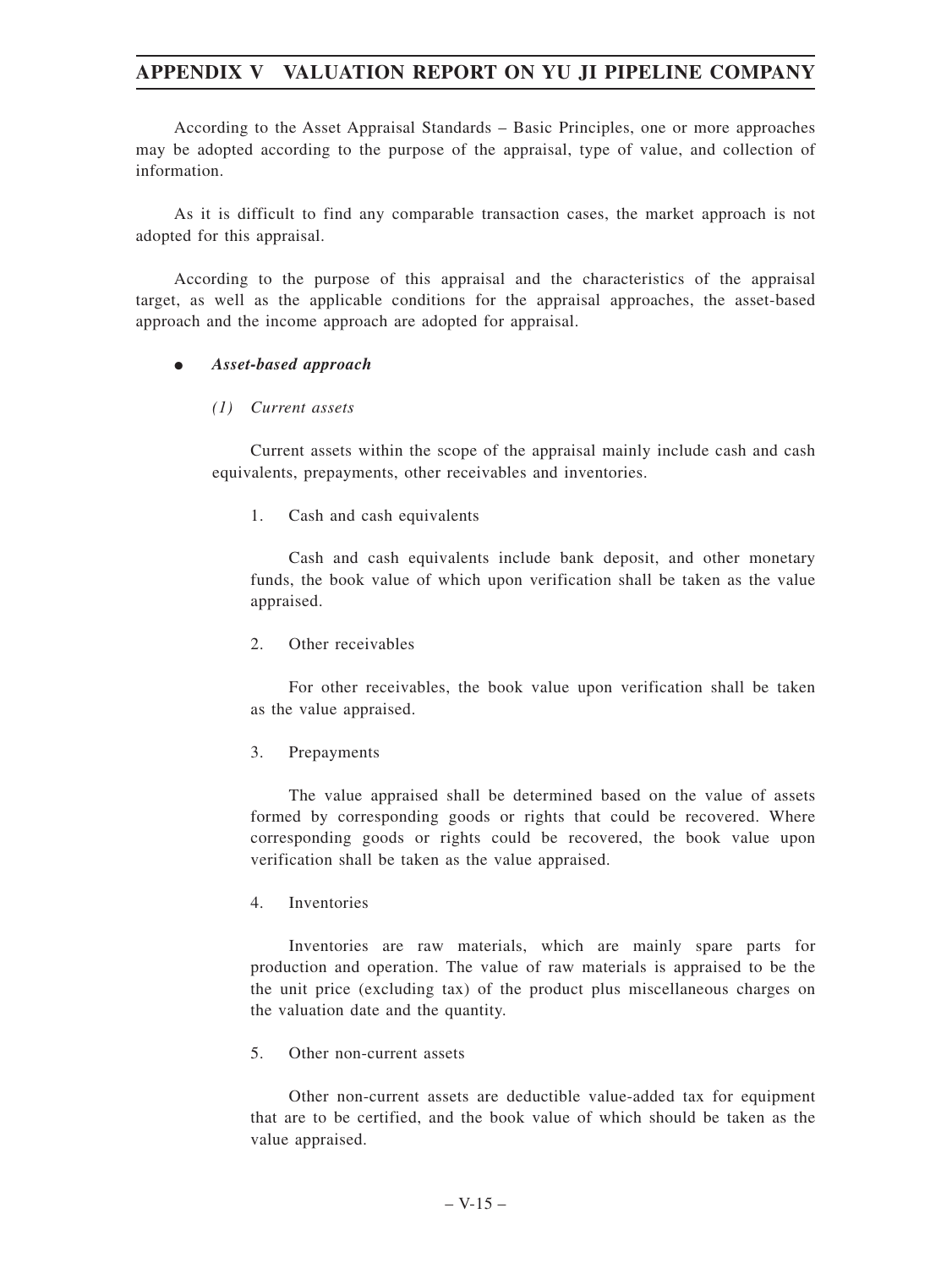#### *(2) Houses, buildings and structures*

For assets such as houses (buildings) and structures, the replacement cost method will be adopted for appraisal.

The formula for replacement cost method is: the value appraised  $=$ replacement cost × newness rate

1. Determination of the total cost of replacement

Total cost of replacement = cost of the construction and installation engineering + upfront fees and other expenses + capital cost

2. Determination of newness rate

The newness rate will be calculated respectively by life limit approach and scoring approach, a comprehensive newness rate will be calculated on a weighted basis from the calculation results of newness rate with these two approaches

Newness rate = newness rate from scoring approach  $\times$  60% + newness rate from life limit approach  $\times$  40%

- (1) Newness rate from age limit approach = remaining useful life  $\div$ (life used + remaining useful life)  $\times$  100%
- (2) Newness rate from scoring approach

Different components of the houses (buildings) and structures to be appraised are investigated, compared and scored based on the scoring standards for the newness rate of houses (buildings) and structures to derive the newness rate from scoring approach.

#### *(3) Pipelines*

Pipelines are appraised by replacement cost method with the following calculation formula:

the value appraised = replacement cost  $\times$  newness rate

1. Determination of the replacement cost

Replacement cost = cost of main materials + the cost of construction and installation engineering  $+$  upfront fees  $+$  cost of capital  $-$  deductible value-added tax

2. Determination of newness rate

Newness rate = (economic and durable years – years used)/economic and durable years  $\times$  100%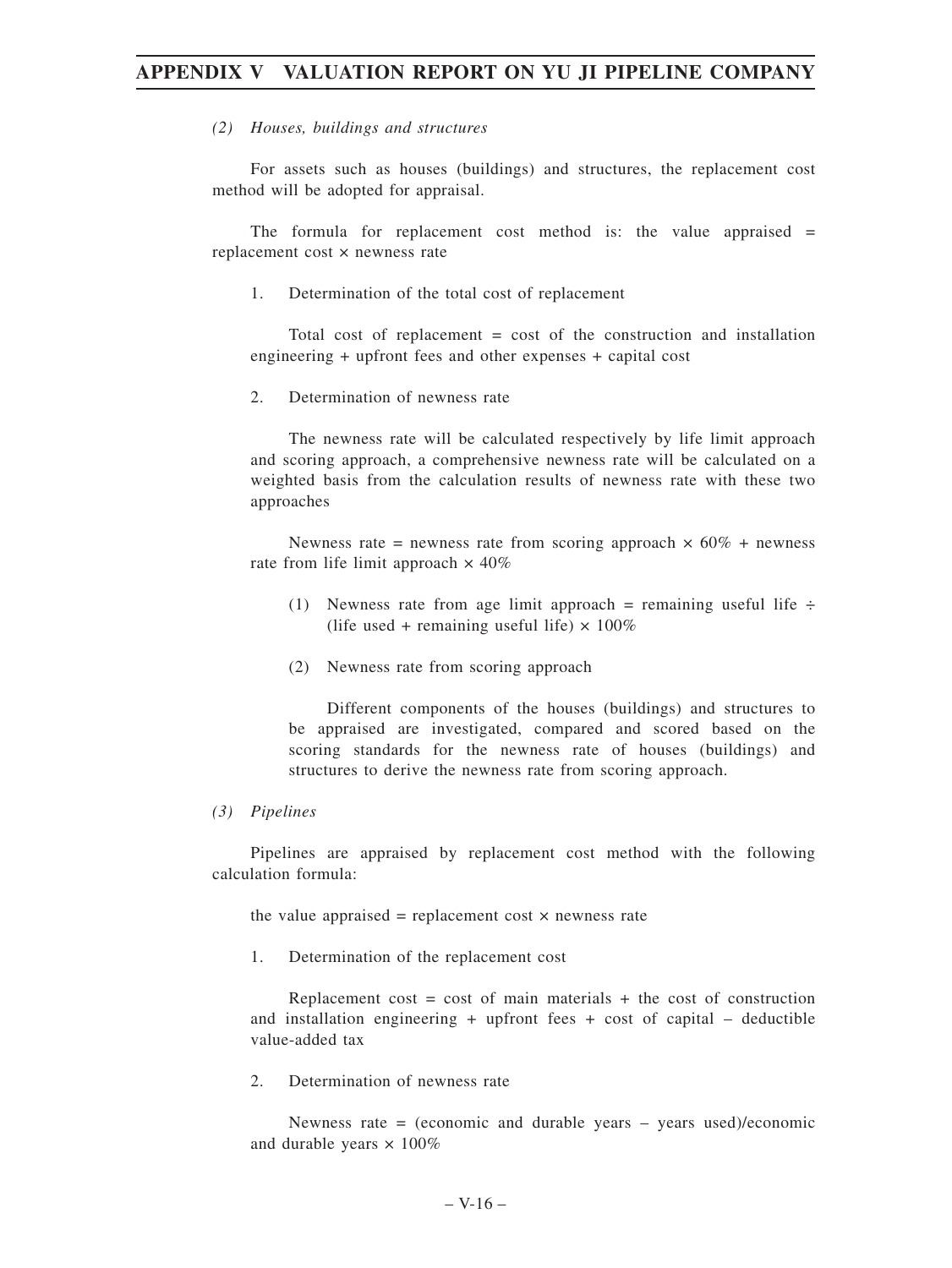#### *(4) Equipment*

Equipment is appraised by cost method with the following calculation formula:

Appraised value = total cost of replacement  $\times$  newness rate

- 1. Determination of the total cost of replacement
	- (1) Domestic manufactured equipment
		- ① Standard machinery equipment: for domestic manufactured machinery equipment, if there is any that is traded in recent periods, the trade price for the latest period should be referenced with the consideration of corresponding transportation expenses, and the installation and debugging fees to determine the value of the replacement; for equipment with no deals made in recent periods, if such equipment is still available in the market, the manufacturers are directly enquired for the price, with consideration of relevant expenses, to determine the value of replacement; for equipment that has no price inquired and is not replaceable, the value of replacement is determined with price index adjustment method after the original acquisition cost is verified to be generally reasonable.
		- ② Non-standard and self-made equipment: Checklist of Non-standard Equipment is filled by category to calculate the weight of main materials, the weight of special materials, the quantity, specifications and models of main components acquired externally to calculate the prices of main materials, auxiliary materials and components acquired externally, which should be considered together with the expenses such as the manufacturing expenses for the main body parts, the installation and debugging expenses, design fees, profits and taxes to calculate the total costs of replacement.
		- ③ Electronic equipment: Relevant quotation information is mainly referred to determine the replacement value.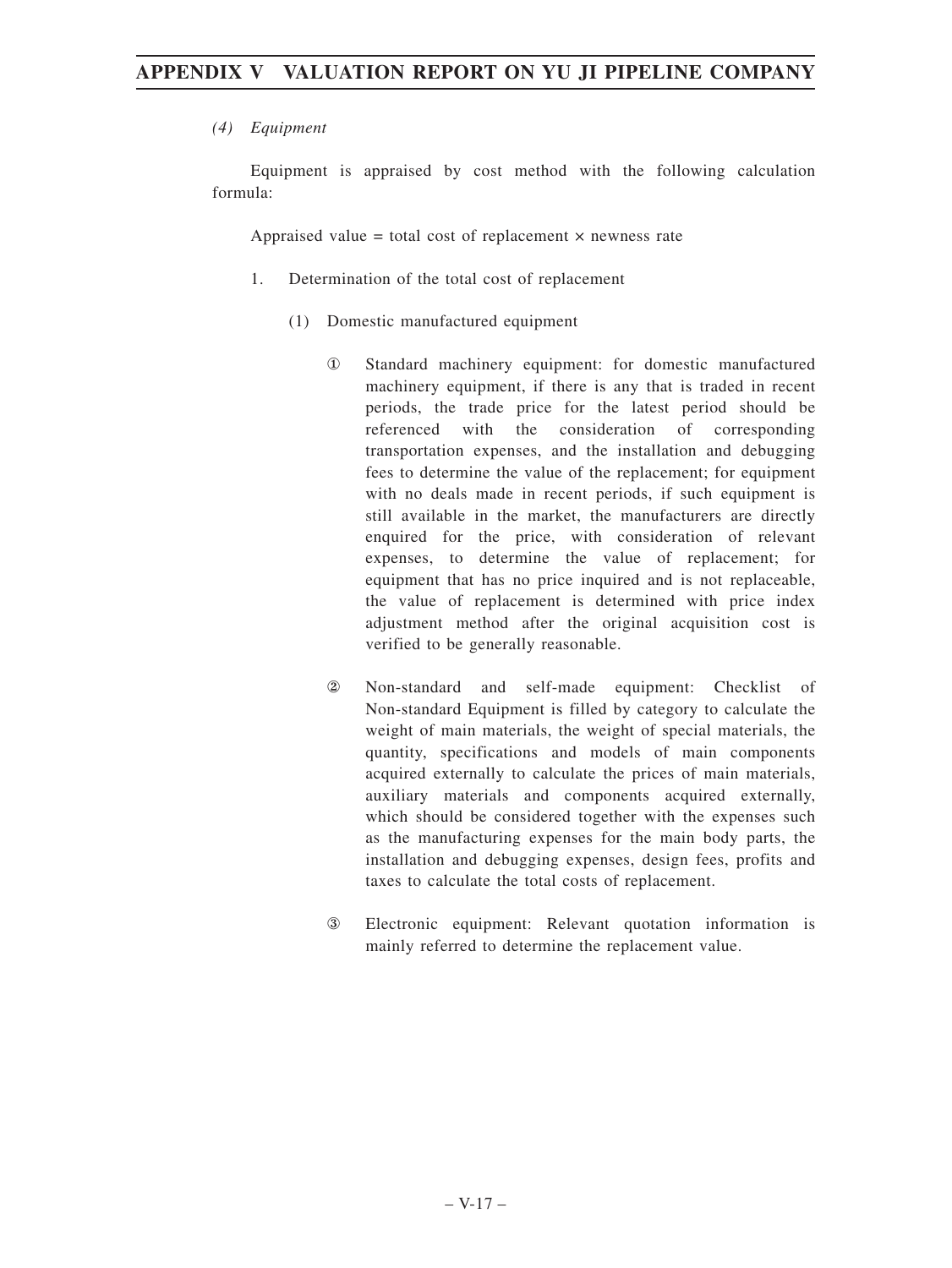#### (2) Imported equipment

For imported equipment, valuers consult relevant professionals and equipment purchasers of the enterprises for the trend of market prices of such equipment in recent years; select key equipment, collect their original purchase contracts and enquire several original equipment manufacturers by fax; analyze the quotation information received and adopt effective parts for comparison with the price in the original purchase contract to further determine the annual rate of price change of such equipment; then the valuers analyze and compare the trend of changes in values known and correct such rate.

Free on board (FOB) price of imported equipment is determined as follows:

- ① For imported equipment with deals made in recent period, the price of the original purchase contract is the FOB price;
- ② For imported equipment with no deals made in recent period yet with letter of quotation received, such letter should be analyzed to determine the FOB price;
- ③ For imported equipment other than those mentioned above, the FOB price should be determined by the product of the price of the original purchase contract of such equipment and the corrected annual rate of price changes.

The total replacement cost of imported equipment is calculated as follows:

Total cost of imported equipment= FOB price of the equipment + sea transportation fee + insurance expenses for sea transportation + customs duties + import value-added tax + bank's financial expenses + commissions for foreign trade + commercial inspection fee + domestic freight and miscellaneous charges + installation and debugging fees + cost of capital + other expenses − deductible value-added tax.

(3) Transportation vehicles

Total replacement cost = value-added tax included purchase price/  $(1+17%)$  + vehicle purchase tax + other expenses

in which: vehicle purchase tax = value-added tax included purchase price/ $(1+17\%) \times 10\%$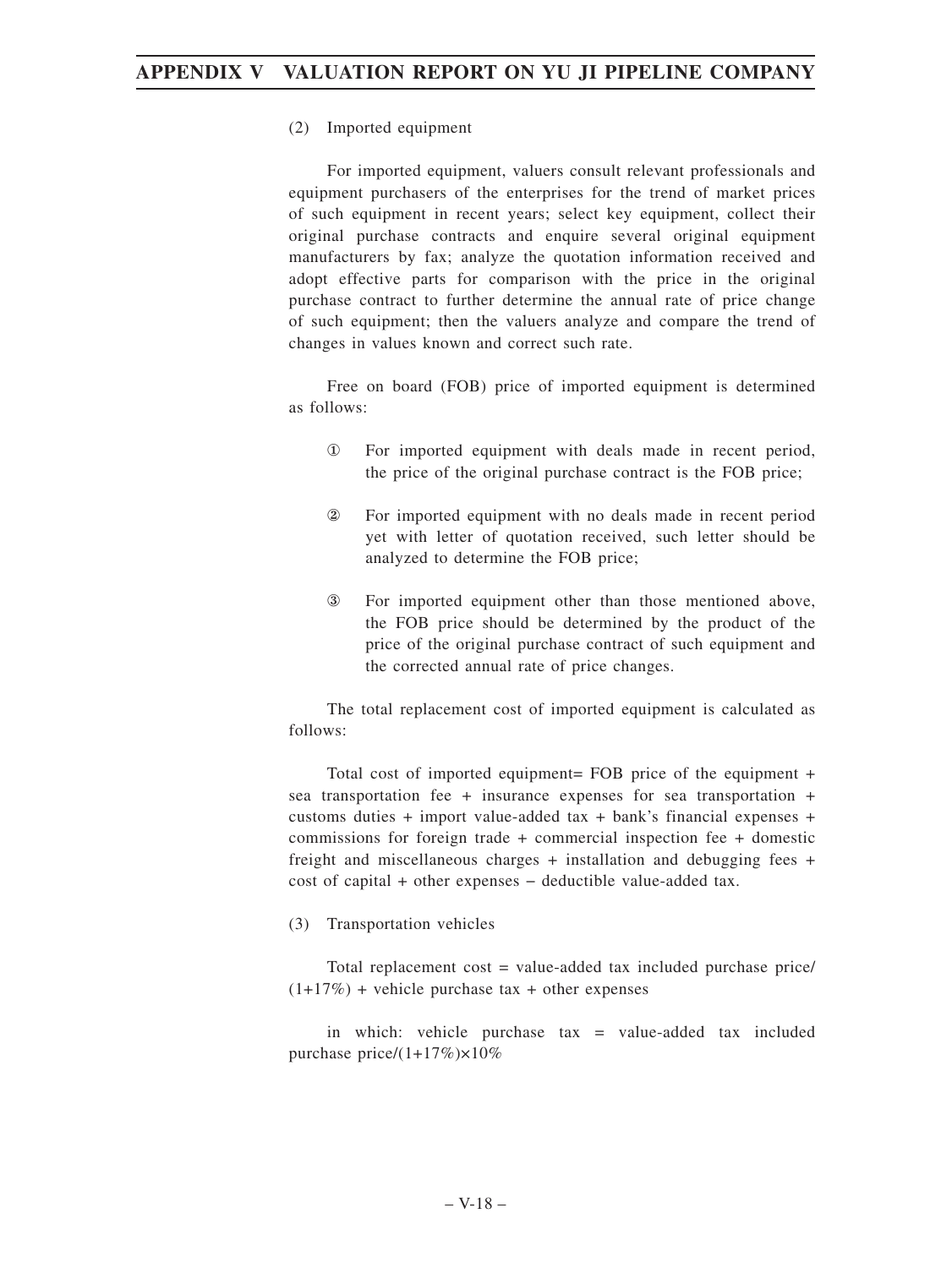- 2. Determination of newness rate of equipment
	- (1) Machinery equipment

The newness rate of equipment is determined on a weighted basis with age limit approach and onsite survey approach, and the formula is as follows:

Newness rate = newness rate from age limit approach  $\times$  40% + newness rate from onsite survey approach  $\times 60\%$ 

in which:

Newness rate from age limit approach  $=$  (economic and durable years – years used)/economic and durable years  $\times$  100%

Newness rate from onsite survey: the valuers have conducted a comprehensive survey to the equipment on site and filled in the technical appraisal table, scoring table and determined the newness rate from onsite survey.

(2) Electronic equipment

Newness rate from age limit approach  $=$  (economic and durable years – years used)/economic and durable years  $\times$  100%

(3) Vehicles

For determination of the newness rate of vehicles, the age limit approach and mileage approach are adopted respectively to calculate the newness rates. The lower value of the newness rates derived from two approaches is taken as the theoretical newness rate, to the extent of which the valuers have surveyed the vehicles on site, corrected the theoretical newness rate and use the corrected rate as the newness rate.

According to the Provisions on the Criteria for Compulsory Discard of Motor Vehicles (Order of Ministry of Commerce, National Development and Reform Commission, Ministry of Public Security, Ministry of Environmental Protection, [2012] No.12), the valuers determine the newness rate of the vehicles as follows:

① The formula for determining the newness rate with age limit approach is as follows:

Newness rate from age limit approach = (economic and durable years – years used)/economic and durable years  $\times$ 100%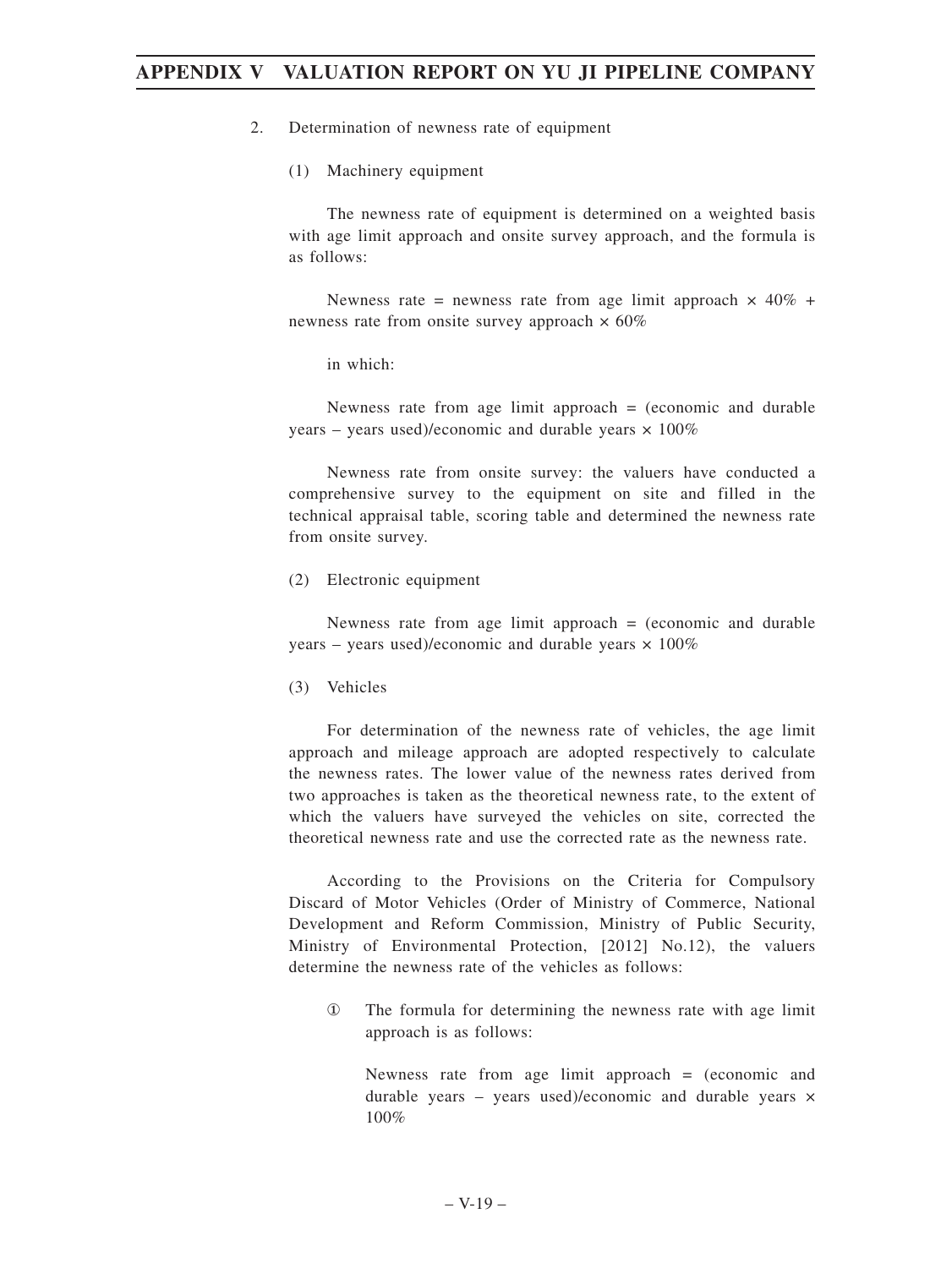② The formula for determining the newness rate with mileage approach is as follows:

The newness rate determined by mileage approach  $=$ (specified driving mileage – mileage driven)/specified driving mileage × 100%

③ The correction factor is determined through onsite survey. The valuers have conducted onsite survey to the vehicles and respectively consulted the drivers, repairmen and management staff for the running conditions, use intensity, frequency, routine maintenance and overhauling, and check if there is any early or delayed discarding by assuming the continued use in existing conditions so as to determine the correction factor.

#### *(iv) Construction in progress*

The construction in progress is appraised by cost method according to its features, type of value to be appraised and information collected. The book value of construction in progress within the appraisal reflects the project payment, payment for materials of the equipment, the management fees of the constructors, the upfront fees of the project and financial expenses.

1. For construction in progress with large amount of investment and long construction period during the construction, the adjusted book value of the project payment, payment for materials of the equipment, the management fees of the constructors, the upfront fees of the project incurred plus the cost of capital is taken as the value appraised.

The project payment is adjusted in combination with the level of the prices of labor, materials and machinery on the valuation date; the payment for the material of equipment is adjusted in combination with the price thereof on the valuation date; and the management fees of the constructors and the upfront fees of the project are mainly analyzed and adjusted in combination with the documents issued by relevant departments.

Cost of capital = reasonable construction period, to which the construction in progress corresponds on the valuation date  $\times$  the loan rate of the construction corresponding to the entire reasonable construction period  $\times$  the value of the cost of the construction in progress and the upfront fees appraised (including the prepayment for the engineering equipment under the item of prepayments)  $\div$  2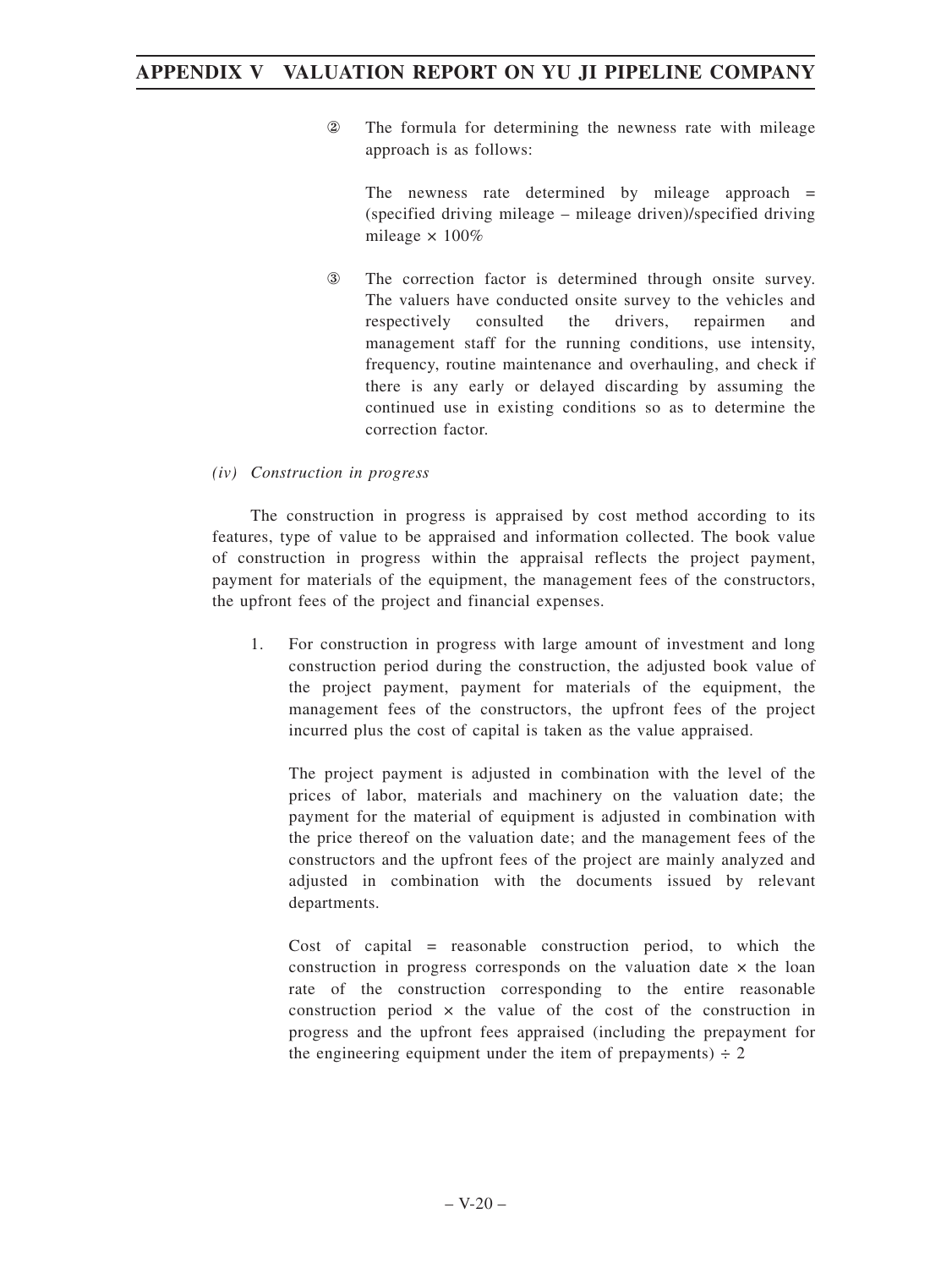2. For construction in progress with small amount of investment and short construction period during the construction, the adjusted book value of project payment, payment for materials of the equipment, the management fees of the constructors and the upfront fees of the project incurred is taken as the value appraised.

#### *(6) Intangible assets*

The intangible asset is the land use right. The land use right within the scope of the appraisal is commissioned to Beijing Huaxin Real Estate Appraisal Co., Ltd for appraisal with market comparison approach and the approach of standard floor-price coefficient correction.

#### *(7) Liabilities*

Liabilities are appraised according to the liabilities and amounts to be actually borne by the enterprise.

#### $\bullet$ *Income approach*

The income approach is an appraisal approach to discount prospective earnings of the appraisal target as per a certain discount rate or capitalization rate to determine its value. For the purpose of appraisal, discounted cash flow method is used in this appraisal for the shareholders' equity of the Enterprise Appraised. Free cash flow for the enterprise is adopted based on the future business model, capital structure, assets use and development trend of future income of the Enterprise Appraised.

Total value of shareholders' equity = corporate value – interest-bearing liabilities

Corporate value  $=$  value of operating assets  $+$  value of overage assets  $+$  value of non-operating assets

Interest-bearing liabilities including short-term borrowing, interest-bearing notes payable, long-term borrowing maturing within one year and long-term borrowing refer to the debts on the accounts of the Enterprise Appraised that bear interest on the valuation date.

*1. The formula for the value of operating assets is:*

$$
P = \sum_{i=1}^{n} Ri(1+r)^{-i}
$$

in which:

P: the value of the operating assets on the valuation date

 $R_i$ : estimated free cash flow in the i<sup>th</sup> year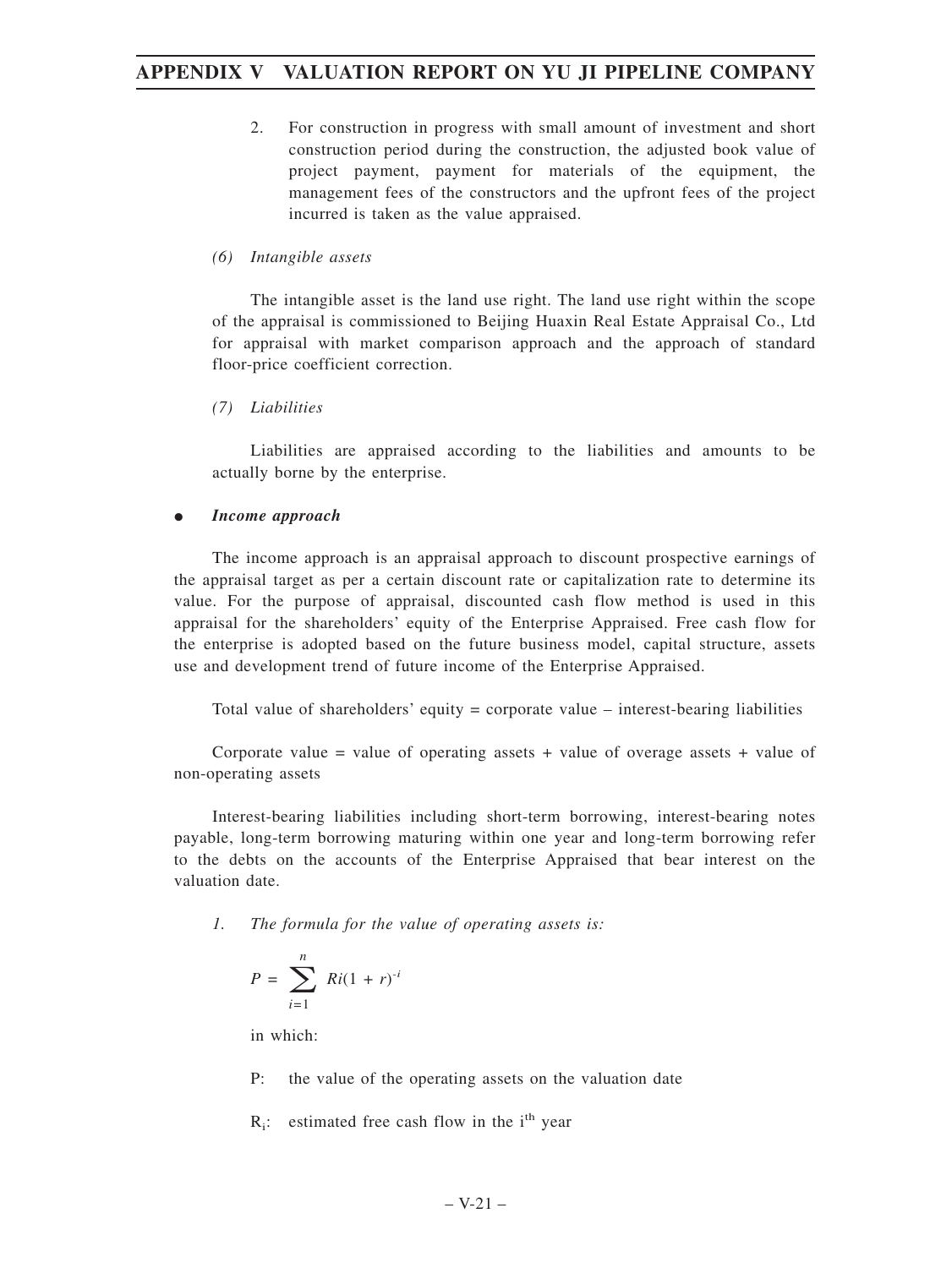- r: discount rate, determined by weighted average cost of capital
- i: years to calculate income
- n: discount period

#### *2. Determination of the value of excess assets*

Excess assets refer to spare assets that have no direct relation to enterprise income and exceed enterprise operation needs, and the value of excess assets is determined by cost method.

### *3. Determination of the value of non-operating assets*

Non-operating assets refer to the assets that have no direct relation to enterprise normal operation, including assets without income that do not generate profit and assets with no relation to appraisal and forecast income that generate profits yet are not considered in the income forecast. The former does not generate profit while the latter, although generates profit, is not taken into account in the income forecast. The value appraised is mainly determined by replacement cost method.

## *4. Selection of discount rates*

For the selection of discount rates, the capital weight average cost model ("WACC") is adopted. WACC can be expressed with the following formula:

$$
WACC = ke \times [E \div (D+E)] + kd \times (1-t) \times [D \div (D+E)]
$$

in which:

| ke |   | Cost of equity capital         |
|----|---|--------------------------------|
| E  |   | Market value of equity capital |
| D  |   | Market value of debt capital   |
| kd | = | Cost of debt capital           |
|    |   | Rate of income tax             |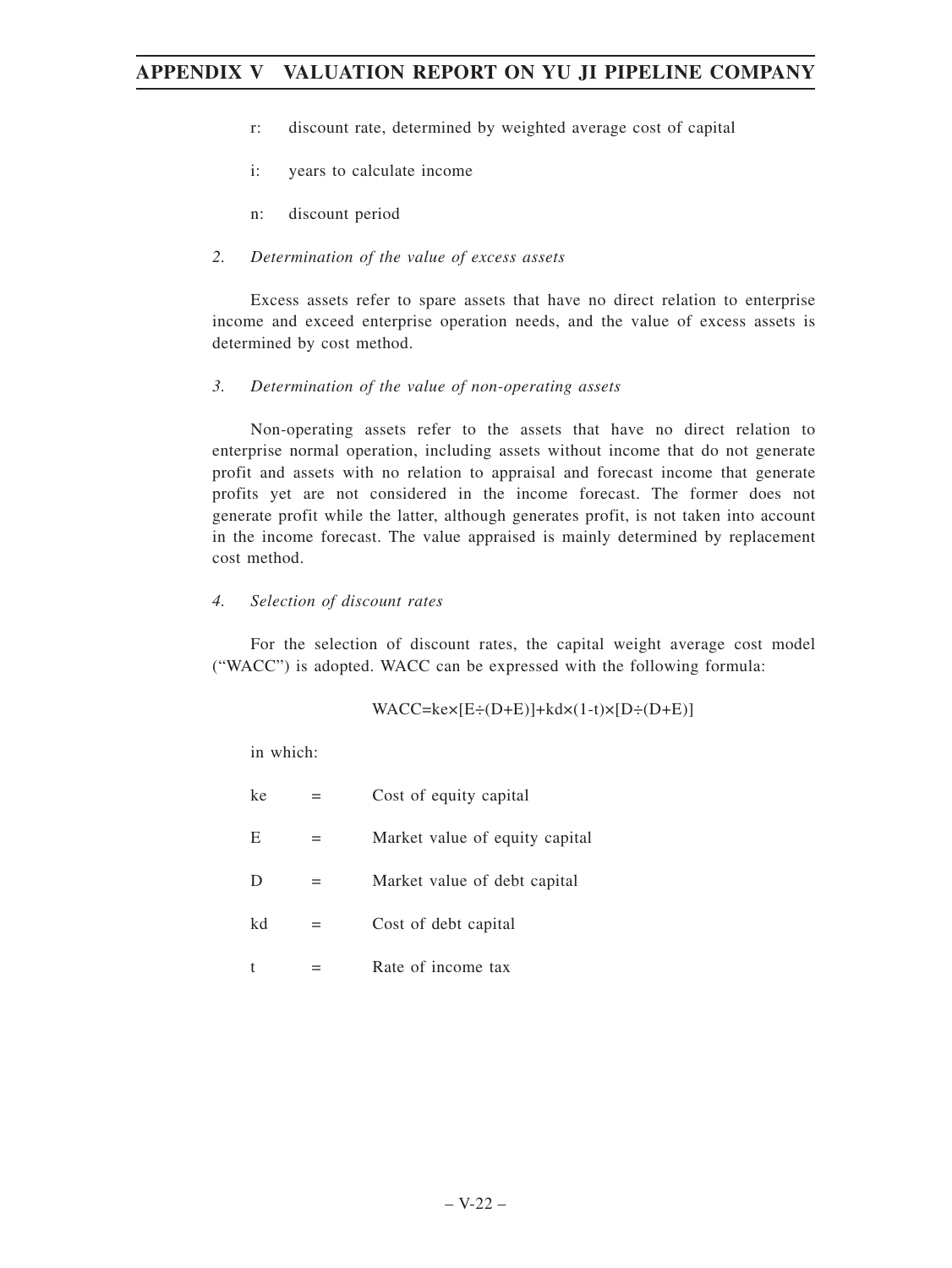The cost of equity capital is calculated by using capital asset pricing model ("CAPM"), which is a generally applied method to estimate the cost of equity capital and can be expressed with the following formula:

 $E[Re] = Rf1 + \beta (E[Rm] - Rf2) + Alpha$ 

in which:

| E[Re]           | $=$ | Expected equity ROE, <i>i.e.</i> cost of equity capital |
|-----------------|-----|---------------------------------------------------------|
| Rf1             |     | Expected ROE of long-term national bonds                |
| β               |     | beta coefficient                                        |
| E[Rm]           |     | Expected ROE of the market                              |
| Rf <sub>2</sub> |     | Long-term expected ROE of the market                    |
| Alpha           |     | Special risk premium                                    |
|                 |     |                                                         |

(E[Rm] – Rf2) is excess risk premium rate in the equity market, and referred to as ERP.

#### **VIII.Implementation Process and Conditions of Appraisal Procedures**

The valuers have appraised the assets and liabilities within the scope of the appraisal. The appraisal procedures are mainly as follows:

#### *(i) Acceptance of commission*

Before the acceptance of commission, our company had talks with the Client and the Enterprise Appraised, and had communications for several times with the certified public accountants to learn the purpose of the appraisal, the appraisal target and scope and the valuation date, etc. On the basis, our company also complied with relevant national laws and regulations to sign the Letter of Engagement for Asset Appraisal and drafted relevant appraisal plan.

#### *(ii) Inspection of assets*

After the acceptance of the commission, our valuers, according to the (preliminary) detailed filing form for inspection of asset appraisal provided by Sinopec Yu Ji Pipeline Company Limited, formed an appraisal team and prepared a detailed plan for the onsite inspection, and the valuers inspected the existence and status of assets filed by Sinopec Yu Ji Pipeline Company Limited for inspection and verified the documents and data provided thereby. On such basis, the team supplemented or adjusted the original form. As the time was tight, the fixed assets within the appraisal scope were inspected in October before the valuation date.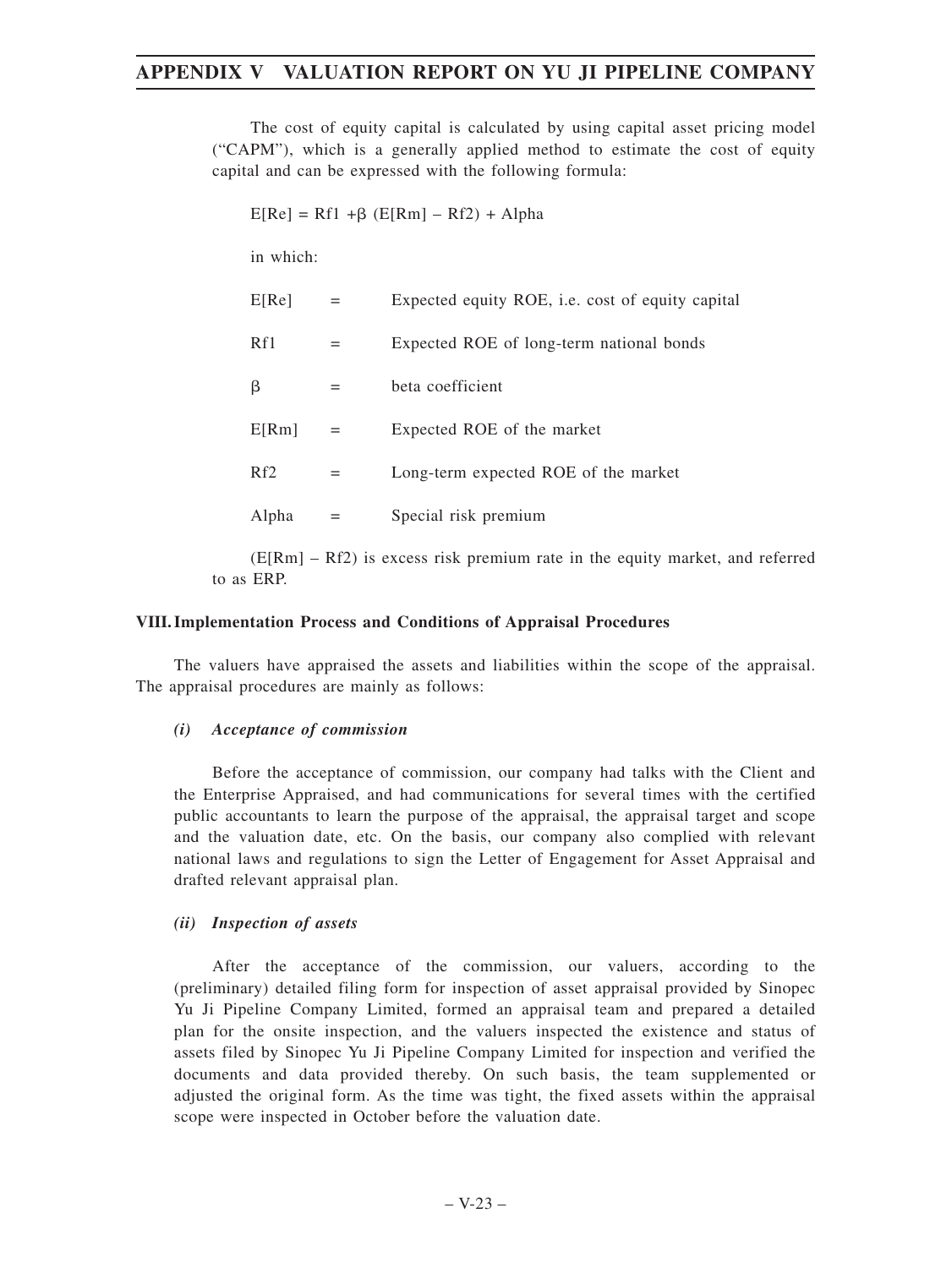1. Inspection of cash and cash equivalents: including bank deposits and other monetary funds.

The valuers reviewed the bank statement and reconciliation statement of bank deposit and other monetary funds on the valuation date, and verified items in large amount that were in transit, and meanwhile verified the account by letter. The letter received was consistent with the statement.

- 2. Inspection of current accounts: current accounts included in the scope of appraisal were mainly prepayments and other receivables. First, the valuers verified the filing form with the accounting statements, the detailed accounts and the general ledger, and inspected current accounts in large amount item by item and made necessary verification.
- 3. Inspection of inventories: First, the valuers verified the filing form with the accounting statements, the detailed accounts and the general ledger, and reviewed relevant accounting records and original voucher. And meanwhile, the valuers supervised the counting of the inventories according to the filing form, and checked the inventories with large values one by one, and spot checked those with small unit values. The quantity on the valuation date was induced according to the input and output of the warehouse from the counting date to the valuation date based on the counting results. In the course of counting, the valuers also paid attention to the environment, time and use of the inventories.
- 4. Onsite survey of equipment: After the valuers entered the site for appraisal on October 25, the appraisal team, according to the filing form for asset appraisal, inspected and checked the equipment one by one, and examined if there was any equipment that was not recorded or verified and cancelled, and consulted the equipment administrators and operators for the use, maintenance, repair and technical transformation of such equipment.

The team conducted onsite inspection to the vehicles, learned the use features and maintenance of the vehicle assets of the enterprise, understood their performance and status and verified the vehicle licenses filed by the enterprise.

In addition to onsite survey to the machinery equipment, the team also verified the equipment according to the Survey Form for Equipment Status filled by the enterprise. Where there was any item missing, mistakenly or repeatedly filled, the form was returned to the enterprise for supplements and completion.

5. Onsite survey to buildings and structures: the buildings and structured within the scope of the appraisal were mainly the pipelines from Yulin to Jinan and assets such as the fences, roads, greening, sewage plants and valve chambers along the pipelines. After the valuers of our company entered the appraisal site on October 25 as the assets were mainly pipelines from Shaanxi to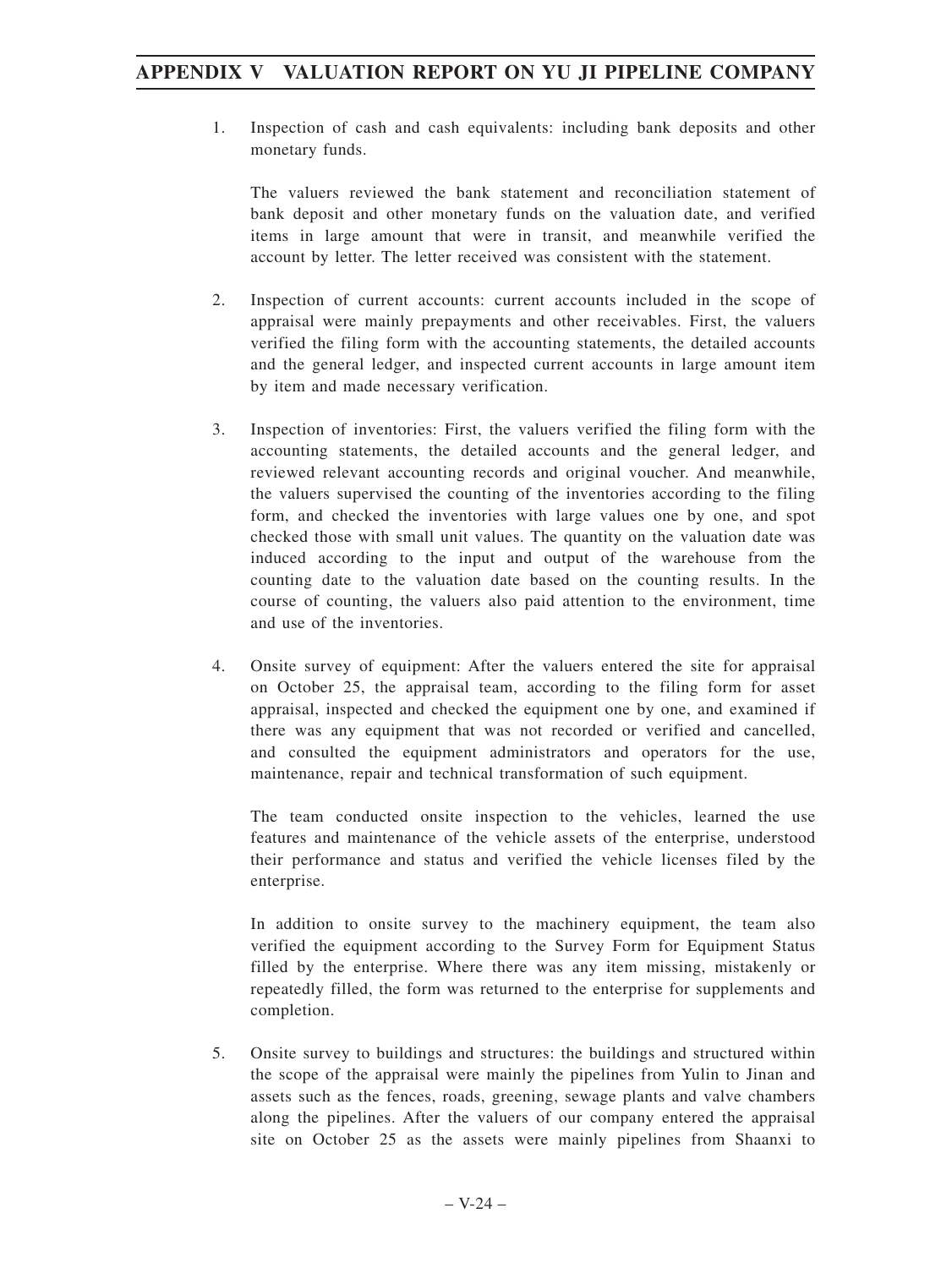Shandong through Shanxi and Henan, the valuers confirmed the specifications, length and directions of the pipelines by reviewing the settlement data, verified the financial and operating data of the owner of the property rights, and interviewed the production and operation departments of the owner of the property rights to understand the operation and use of the pipelines. According to the number of items, area, type of structure and other main parameters, as well as decorations and water supply and drainage, power supply and lighting, heating and ventilation equipment listed in the filing form for the appraisal of the buildings and structures provided by the Enterprise Appraised, the team conducted detailed onsite inspection and verification, and made corrections to inconsistencies between the form and the actual situation in combination with relevant drawings of the buildings and structures; and in addition to the inconsistencies between the actual quantity and details of the buildings, structures and pipelines and those filed, the following was mainly reviewed: the type of the structure of buildings and conditions, etc.

The valuers had an overall inspection to the houses, buildings and structures and verified the assets one by one. For any inconsistency, adjustments were made based on the actual situation and with the prior opinions from relevant personnel of the Enterprise Appraised.

- 6. Inspection of the construction in progress: For the construction in progress, first, the team learned the procedures of the construction in progress such as the feasibility study, project set-up, approval and reply, the legal planning documents, the design concept and current status, and verified sub-projects that started item by item, learned the details of the project and verified the commencement date, the constructors, and reviewed relevant drawings, contracts and bidding documents; inspected the items of the list of assets for appraisal, verified the consistency between the date in the list and the carrying amount of the construction in progress in the financial statements and learned the main contents and asset status of the construction in progress; reviewed the contracts according to the civil engineering and equipment installation projects filed and interviewed the financial personnel to learn the actual progress of the construction and the payment for the construction, analyzed the components of the book value and the reasonability thereof; surveyed the visual progress of the construction in progress and verified the compliance with the contractual terms.
- 7. Inspection of the land use right: for the inspection of the land use right, the valuers verified documents concerning the ownership of such land and interviewed relevant personnel to investigate the status, the ownership of the land and current utilization.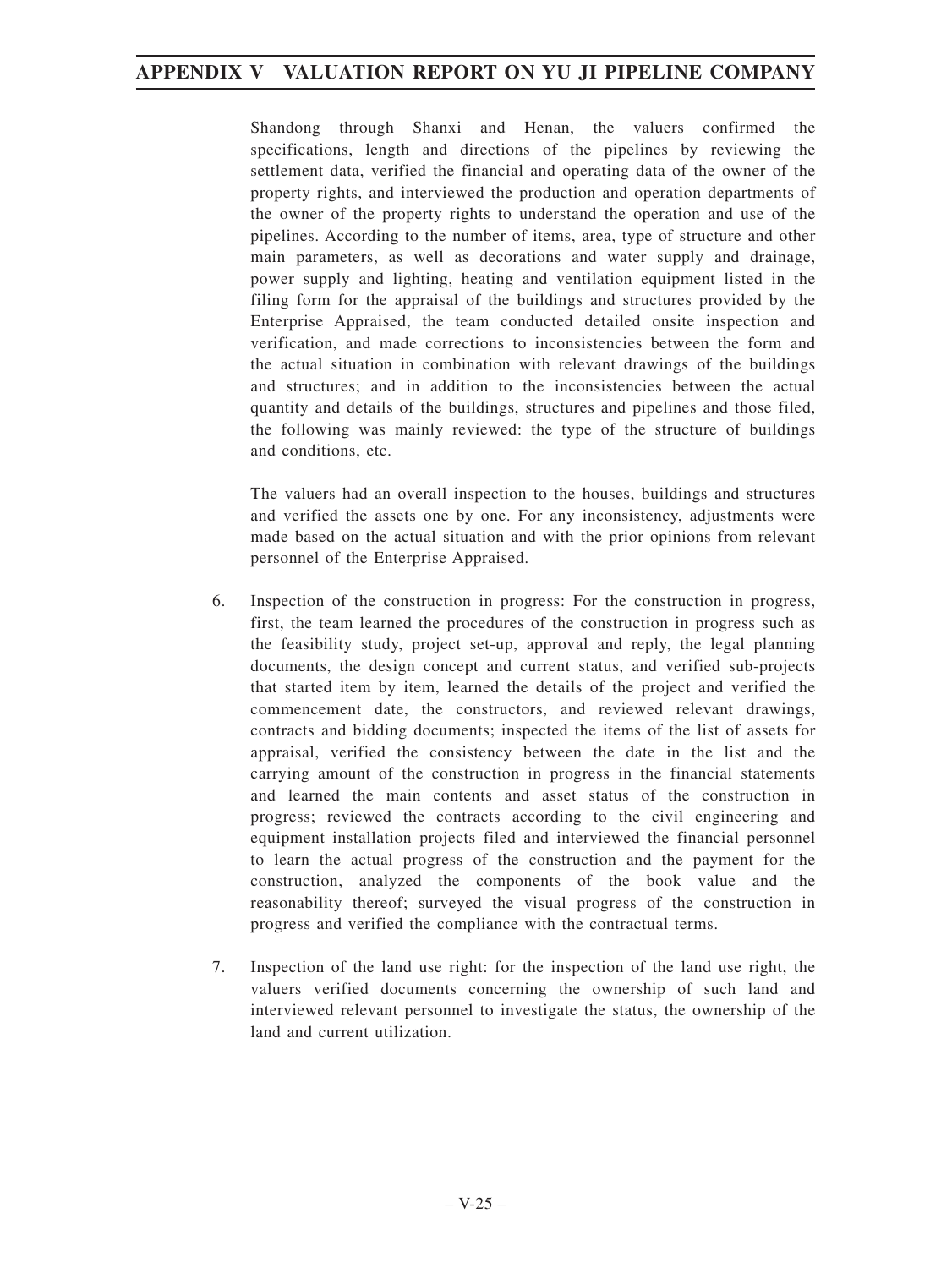- 8. Inspection of liabilities: liabilities of the Enterprise Appraised mainly included accounts payable, advances from customers and other payables and other current liabilities, etc. During the inspection, the valuers verified the filing form with the accounting statements, the detailed accounts and the general ledger, and reviewed relevant original voucher and contracts.
- 9. Investigation with the income approach
	- (1) listening to the working personnel of Sinopec Yu Ji Pipeline Company Limited to introduce the basic business information and the assets and financial conditions, learning the allocation and use of assets of the company and collecting relevant basic financial data;
	- (2) analyzing the components of the historical income, costs and expenses of the enterprise and analyzing the profitability and development trend;
	- (3) analyzing the comprehensive strength, management level, profitability, development capability, and competitive advantages of Sinopec Yu Ji Pipeline Company Limited;
	- (4) predicting the expected income, income period of the company in future periods based on the historical financial information in combination with current market status, and making proper adjustments to the predicted value according to the economic environment and market development;
	- (5) establishing the pricing model for appraisal with the income approach.

#### *(iii) Appraisal estimation*

If the asset-based approach is adopted, the valuers should select an appropriate appraisal method for each enterprise asset and debt based on necessary market investigation and inquiry, so as to confirm the value of the shareholders' equity of the Enterprise Appraised.

If the income approach is adopted, the valuers should collect historical financial information through interviews with the management of the enterprise and make analysis by comparing the enterprise with a listed company of similar kind, conduct quantitative analysis for future income, period of benefit and risk and return reward of the enterprise based on a full understanding of the market, and finally determine the value of the shareholders' equity of the Enterprise Appraised.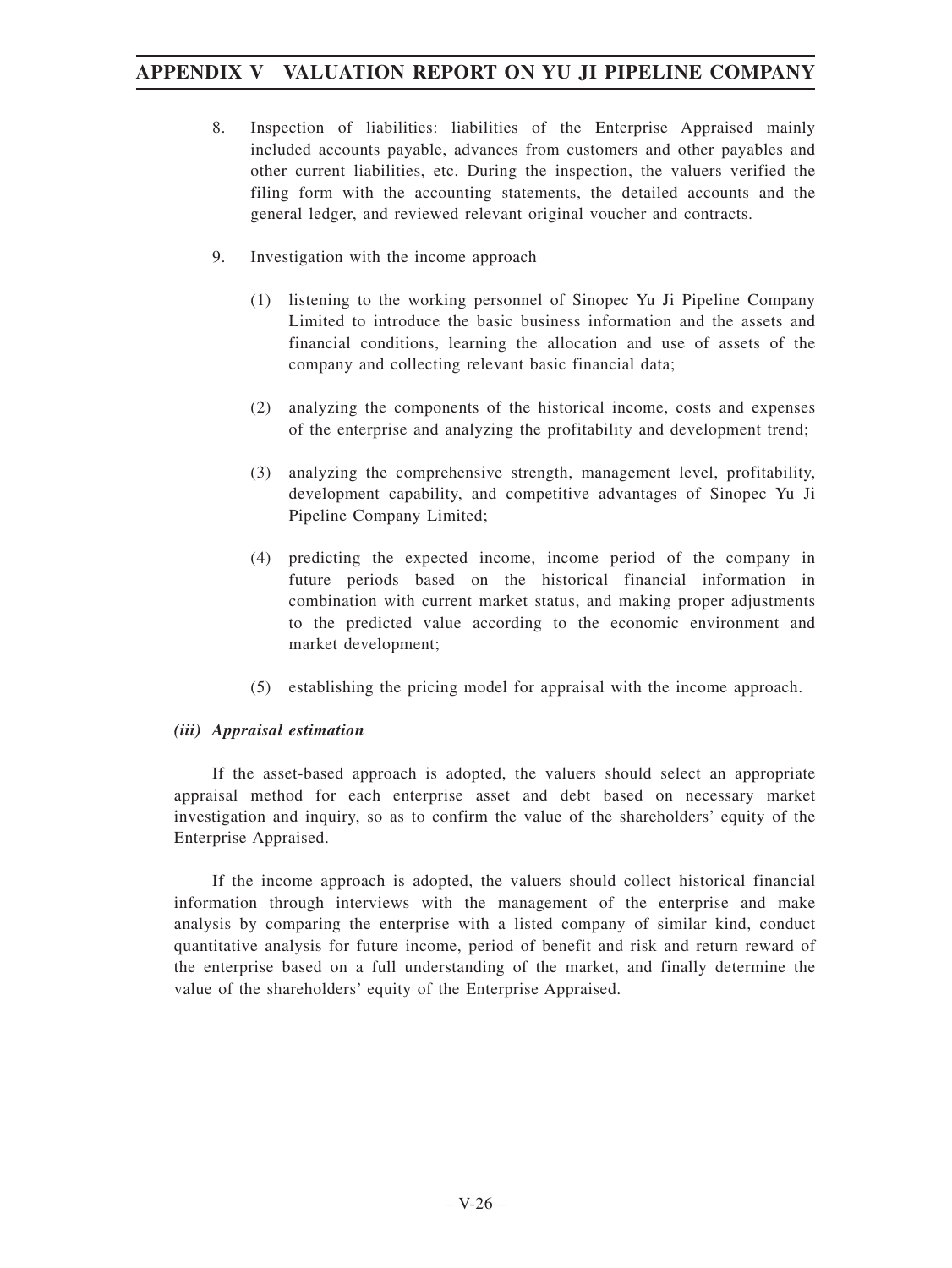#### *(iv) Appraisal summary and report*

This appraisal is the summary and analysis to, preparation of the appraisal report for and the explanation on the appraisal results in accordance with the requirements Asset Appraisal Standards – Appraisal Report and the Guidance of Appraisal Report Concerning State-owned Assets of Enterprises. And a three-level review has been conducted on the appraisal report.

#### **IX. Assumptions on Appraisal**

#### *1. General assumptions*

- (1) There is no material change in the existing national and local laws and regulations, systems and social, political and economic policies applicable to Sinopec Yu Ji Pipeline Company Limited during the course of its operation;
- (2) Sinopec Yu Ji Pipeline Company Limited will maintain its on-going operation in line with its current mode of business operation;
- (3) There is no material change in the prevailing tax base and rates, bank loan interest rates and other policies on fees in the PRC;
- (4) There are no force majeure events or unforeseeable factors that result in significant adverse impact.

#### *2. Specific assumptions*

- (1) It is assumed that the technical team and senior managers of Sinopec Yu Ji Pipeline Company Limited remain relatively stable in the respective years, and there is no severe loss of core professional staff;
- (2) It is assumed that the current and future managers of Sinopec Yu Ji Pipeline Company Limited are responsible persons, and the management of the company can steadily promote its development plan and the company can maintain a favorable operating environment;
- (3) The future operators of Sinopec Yu Ji Pipeline Company Limited will comply with relevant laws and regulations, and there will be no major violations that may affect the development and earnings of the company;
- (4) It is assumed that the accounting policies used in the financial information provided by Sinopec Yu Ji Pipeline Company Limited and the accounting policies as well as accounting calculation used for earning-forecast remain basically unchanged in important aspects.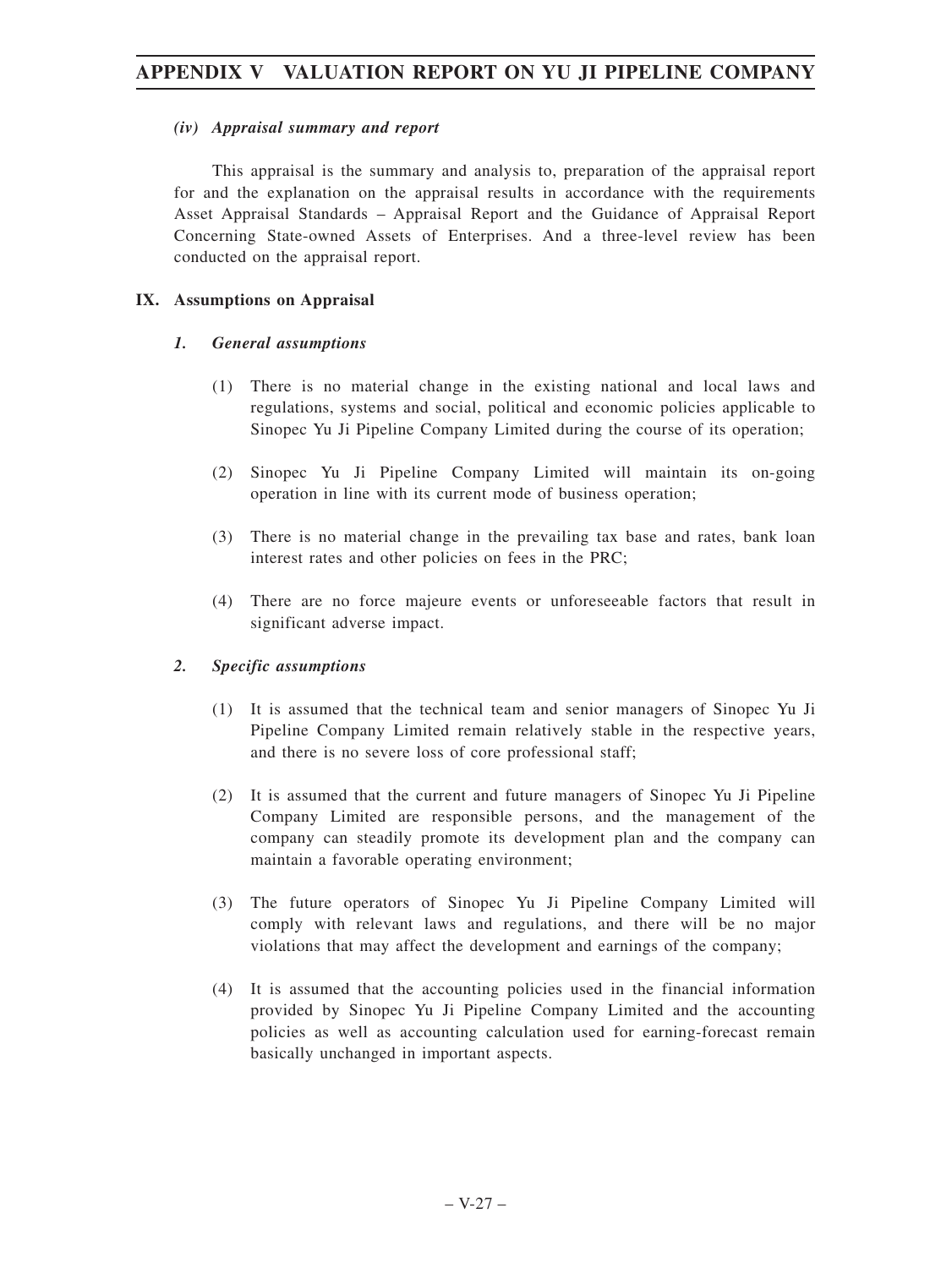If there is any difference between the actual situation in the future and assumptions aforesaid, the appraisal conclusion will be affected. Users of this report shall pay attention to the effect of the assumptions on the conclusion when using the report.

#### **X. Conclusions**

#### *(1) Conclusion on appraisal with asset-based approach*

On the valuation date of November 30, 2014 and on a going concern basis, the book value of total assets of Sinopec Yu Ji Pipeline Company Limited upon appraisal with the asset-based approach amounts to RMB5,049,207,000, the appraised value amounts to RMB5,139,768,100, where the value added is RMB90,561,100 with an appreciation rate of 1.79%. The book value of total liabilities amounts to RMB3,509,840,800, the value appraised amounts to RMB3,509,840,800, where the value added is 0 with an appreciation rate of 0.00%; the book value of net assets is RMB1,539,366,200, the value appraised is RMB1,629,927,300 where the value added is RMB90,561,100 with an appreciation rate of 5.88%.

The details of the appraisal results are listed in the summary table of appraisal results as follows: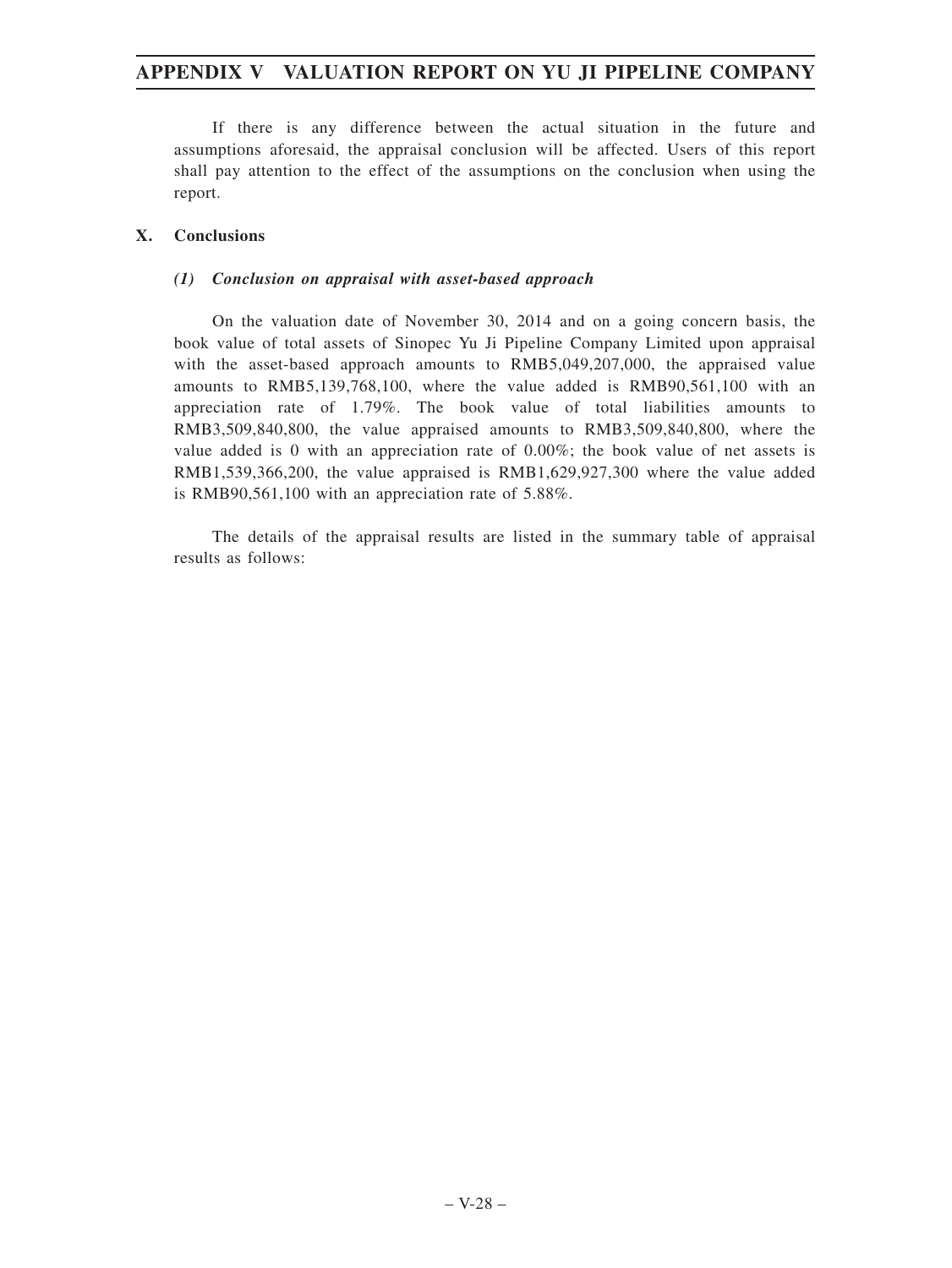#### **Summary Table of Appraisal Results**

Valuation date: November 30, 2014 *Unit: RMB'0,000*

| 46,111.94<br>46,110.74<br>$-1.20$<br>$-0.003$<br>Current assets<br>458,808.76<br>467,866.07<br>9,057.31<br>Non-current assets<br>including: Available-for-sale<br>financial assets<br>Held-to-maturity<br>investments<br>Long-term<br>receivables<br>Long-term equity | <b>Item</b> | <b>Book</b><br><b>Value</b> | <b>Appraised</b><br><b>Value</b> | Increase/<br><b>Decrease</b><br>in Value | Appreciation<br>Rate % |
|-----------------------------------------------------------------------------------------------------------------------------------------------------------------------------------------------------------------------------------------------------------------------|-------------|-----------------------------|----------------------------------|------------------------------------------|------------------------|
|                                                                                                                                                                                                                                                                       |             |                             |                                  |                                          |                        |
|                                                                                                                                                                                                                                                                       |             |                             |                                  |                                          | 1.97                   |
|                                                                                                                                                                                                                                                                       |             |                             |                                  |                                          |                        |
|                                                                                                                                                                                                                                                                       |             |                             |                                  |                                          |                        |
|                                                                                                                                                                                                                                                                       |             |                             |                                  |                                          |                        |
|                                                                                                                                                                                                                                                                       |             |                             |                                  |                                          |                        |
|                                                                                                                                                                                                                                                                       |             |                             |                                  |                                          |                        |
|                                                                                                                                                                                                                                                                       |             |                             |                                  |                                          |                        |
|                                                                                                                                                                                                                                                                       |             |                             |                                  |                                          |                        |
| investments                                                                                                                                                                                                                                                           |             |                             |                                  |                                          |                        |
| Investment property                                                                                                                                                                                                                                                   |             |                             |                                  |                                          |                        |
| Fixed assets<br>435,426.35<br>444,385.73<br>8,959.38<br>2.06                                                                                                                                                                                                          |             |                             |                                  |                                          |                        |
| Construction in                                                                                                                                                                                                                                                       |             |                             |                                  |                                          |                        |
| 20,664.33<br>20,716.12<br>51.79<br>0.25<br>progress                                                                                                                                                                                                                   |             |                             |                                  |                                          |                        |
| Project materials                                                                                                                                                                                                                                                     |             |                             |                                  |                                          |                        |
| Disposal of fixed                                                                                                                                                                                                                                                     |             |                             |                                  |                                          |                        |
| assets                                                                                                                                                                                                                                                                |             |                             |                                  |                                          |                        |
| Productive                                                                                                                                                                                                                                                            |             |                             |                                  |                                          |                        |
| biological assets                                                                                                                                                                                                                                                     |             |                             |                                  |                                          |                        |
| Oil and gas assets                                                                                                                                                                                                                                                    |             |                             |                                  |                                          |                        |
| 2,718.08<br>2,764.22<br>46.14<br>Intangible assets<br>1.70                                                                                                                                                                                                            |             |                             |                                  |                                          |                        |
| Development                                                                                                                                                                                                                                                           |             |                             |                                  |                                          |                        |
| expenses<br>Goodwill                                                                                                                                                                                                                                                  |             |                             |                                  |                                          |                        |
|                                                                                                                                                                                                                                                                       |             |                             |                                  |                                          |                        |
| Long-term deferred                                                                                                                                                                                                                                                    |             |                             |                                  |                                          |                        |
| expenses<br>Deferred tax assets                                                                                                                                                                                                                                       |             |                             |                                  |                                          |                        |
| Other non-current                                                                                                                                                                                                                                                     |             |                             |                                  |                                          |                        |
| assets                                                                                                                                                                                                                                                                |             |                             |                                  |                                          |                        |
| <b>Total assets</b><br>9,056.11<br>504,920.70<br>513,976.81<br>1.79                                                                                                                                                                                                   |             |                             |                                  |                                          |                        |
| Current liabilities<br>20,984.08<br>0.00<br>20,984.08                                                                                                                                                                                                                 |             |                             |                                  |                                          |                        |
| Non-current liabilities<br>330,000.00<br>330,000.00<br>0.00                                                                                                                                                                                                           |             |                             |                                  |                                          |                        |
| <b>Total liabilities</b><br>0.00<br>350,984.08<br>350,984.08                                                                                                                                                                                                          |             |                             |                                  |                                          |                        |
| 153,936.62<br>162,992.73<br>9,056.11<br>5.88<br>Net assets (owners' equity)                                                                                                                                                                                           |             |                             |                                  |                                          |                        |

#### *(2) Conclusion on appraisal with income approach*

Upon appraisal with the income approach and on a going concern basis, the book value of the owners' equity of Sinopec Yu Ji Pipeline Company Limited amounts to RMB1,539,366,200; the value of total equity of shareholders, upon appraisal by the income approach, amounts to RMB2,576,881,100, where the added value amounts to RMB1,037,514,900 with an appreciation rate of 67.40%.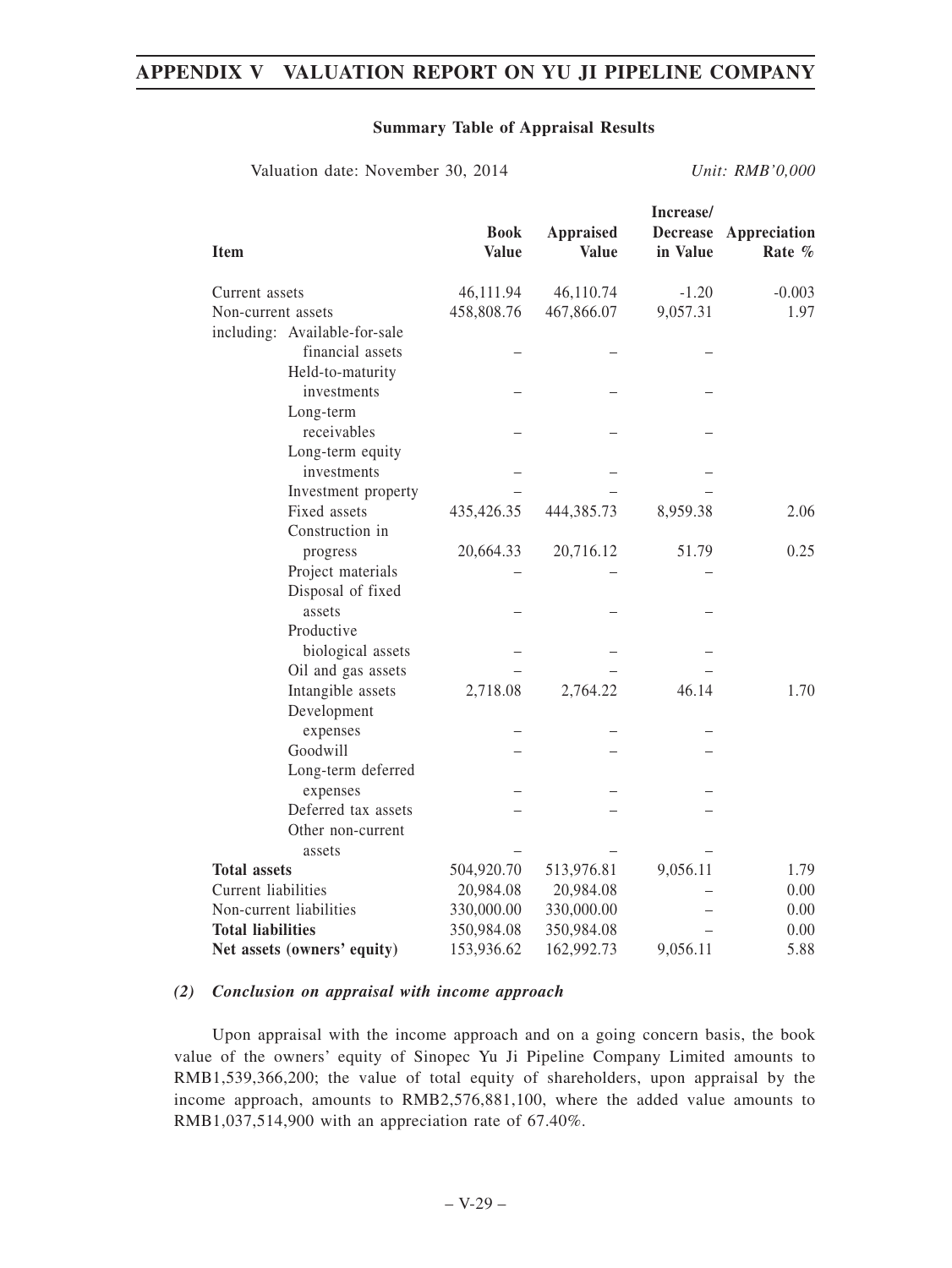#### *(3) Determination of the appraisal conclusion*

The appraisal result for the total shareholders' equity of Sinopec Yu Ji Pipeline Company Limited from the asset-based approach is RMB1,629,927,300 and the result from the income approach is RMB2,576,881,100.The appraisal result derived from the income approach is 58.10% higher than that from the asset-based approach.

The asset-based approach is to appraise and estimate the value of all the factor assets of the enterprise with proper method according to the specific situation of such assets on a going concern basis and with the assumption of replacing all the production factors, sum all the values and deduct the appraised value of relevant liabilities to derive the appraised value of total shareholders' equity under the asset-based approach, representing the replacement value of the enterprise based on existing assets. And the income approach focuses on the expected profitability of the entire assets of the enterprise and the appraisal result from the income approach is the quantitative and present value of the expected profitability of the entire assets of the enterprise. It is a method to calculate the appraised value based on the expected income of the enterprise in the future, which does not only consider the impact of the reasonable and full utilization of each asset in the enterprise and construction of the combination thereof for the enterprise on the value of total shareholders' equity of the enterprise, but also considers the impact of all the preferential policies, operation qualification, industry competitive powers, the management level, human resources, and synergy of factors of the enterprise, which cannot be considered in the asset-based approach, on the value of total shareholders' equity. Sinopec Yu Ji Pipeline Company Limited has stable customer resources from upstream and downstream, and its pipeline assets are in good operation. According to the industry and operating features of the Enterprise Appraised, it is believed that the appraisal result derived from the income approach can objectively and comprehensively reflect the value of total shareholders' equity of Sinopec Yu Ji Pipeline Company Limited.

According to the analysis above, the appraisal result from the income approach is adopted for the appraisal, i.e. the appraisal result of the value of total shareholders' equity of Sinopec Yu Ji Pipeline Company Limited is RMB2,576,881,100.

#### **XI. NOTES ON SPECIFIC MATTERS**

Specific matters stated in the appraisal report refer to, when the appraisal result is determined, relevant matters that are found by the valuers to possibly affect the appraisal conclusion but cannot be appraised according to the qualification and ability of such valuers.

- (1) The assets and liabilities of Sinopec Yu Ji Pipeline Company Limited has been audited by Grant Thornton (Special General Partnership), who has issued an unqualified auditor's report (Zhi Tong Zhuan Zi (2014) No. 110ZC2343).
- (2) The land that falls into the scope of the appraisal was appraised by Beijing Huaxin Real Estate Appraisal Co., Ltd. Beijing Huaxin Real Estate Appraisal Co., Ltd. issued the land appraisal report of Appraisal of Price for Transfer of State-owned Land Use Right of Land on North Side of Tiancheng Street on West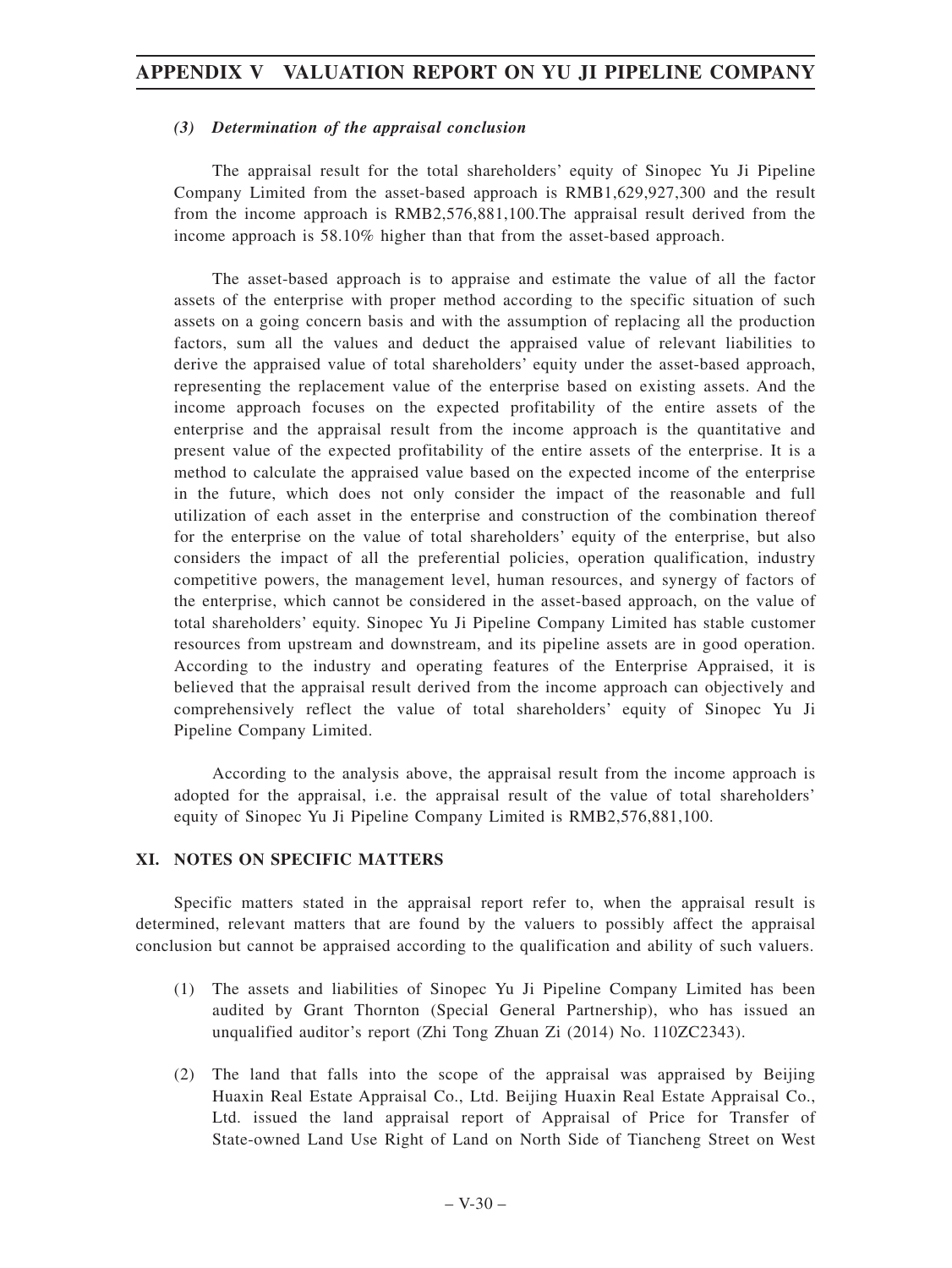Side of Fenghuang Road in Xianwen Area of High and New Technological Area, Jinan Shandong Province Involved in Proposed Transfer of Equity of Sinopec Yu Ji Pipeline Company Limited Held by China Petroleum & Chemical Corporation to Sinomart KTS Development Limited (Jinan City Shandong Province)(Transfer)(Hua Xin Ping Zi No. 201401199), and the appraisal result for the land use right within the scope of appraisal was RMB27,642,200, which was cited in the appraisal report.

- (3) The land occupied by structures in the stations within the appraisal scope is used under lease.
- (4) We only estimates the value and issues professional opinions on the assets intended to be offered by the Enterprise Appraised to provide value reference basis for users of the report, and the determination and opinions on the legal ownership of the appraisal target are not included in the scope of our practice, and we will make no guarantee for the legal ownership of the appraisal target. We have not considered the impact of property right ownership on the appraised value or any impact of any possible deals on the appraised value during any changes in the property rights in the future, and the Enterprise Appraised shall be fully responsible for the authenticity, legality and completeness of the information of the legal ownership of the appraisal target provided.

It is advised that users of the appraisal report should pay attention to any impact of the specific matters mentioned above on the appraisal conclusion.

#### **XII. Restrictions on Use of the Appraisal Report**

- 1. The conclusion of the appraisal report is reached on a going concern basis.
- 2. The appraisal report can only be used for the appraisal purposes and uses set out in the appraisal report.
- 3. The appraisal report can only be used by users set out in the appraisal report.
- 4. Unless otherwise stipulated by laws or regulations or agreed by relevant parties, any or all the contents of the appraisal report shall not be extracted, referenced or disclosed in public media without being reviewed by the appraisal institution.
- 5. The effective term for the use of the appraisal result shall be one year from the valuation date, i.e., any use of the conclusion in the report shall become invalid after November 29, 2015.
- 6. The assets appraisal report is only valid when used completely. The company is not responsible for the possible losses caused by partial use of the report.

#### **XIII. Date of Appraisal Report**

The date of the appraisal report is December 8, 2014.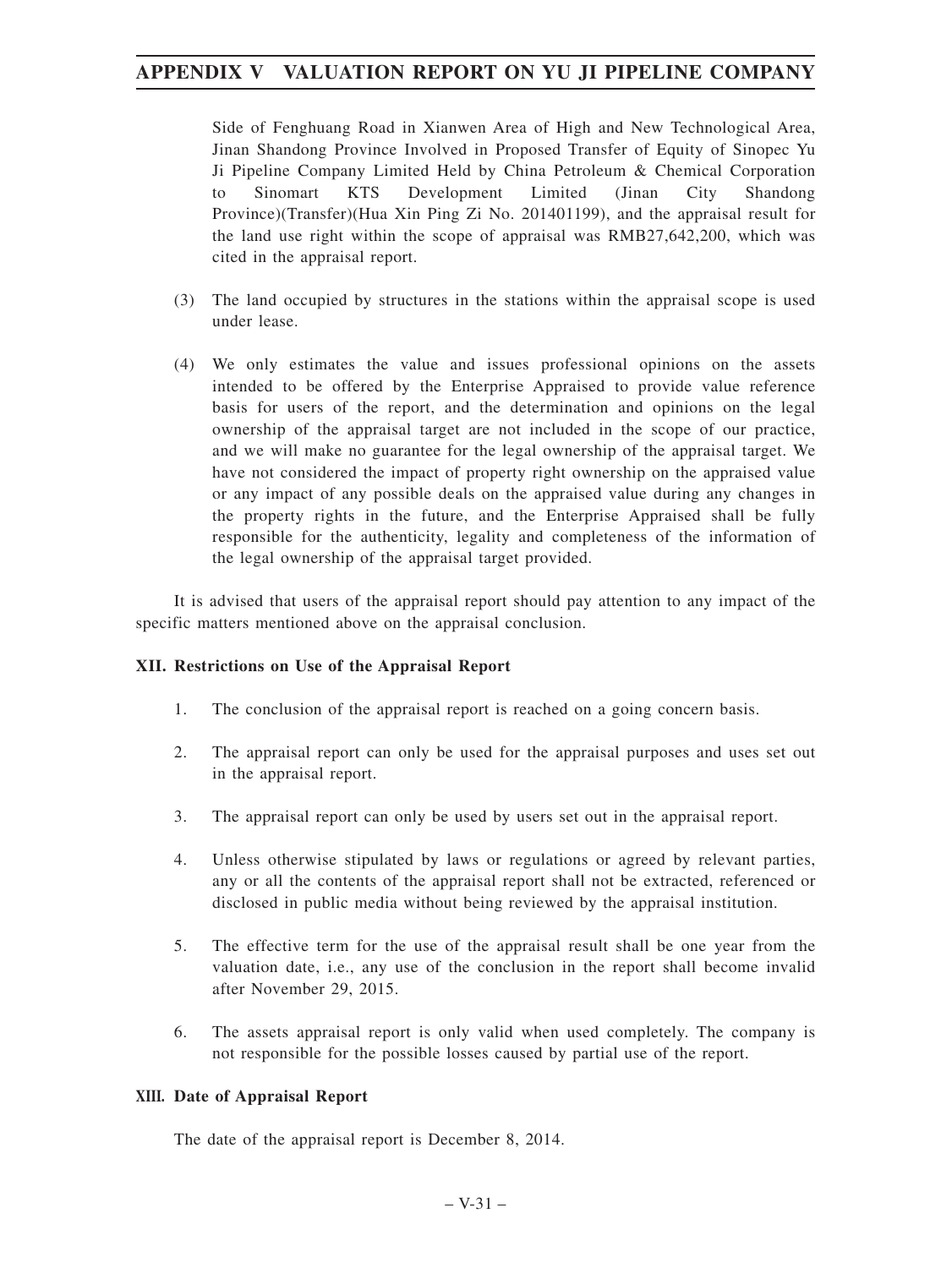(No text in this page)

Legal representative: Feng Dao Xiang

**ZhongHe Appraisal Co., Ltd.**

*Certified Public Valuer* Person in charge of the appraisal: Guo Peng Fei

December 8, 2014

*Certified Public Valuer* Appraisal Report reviewed by: Feng Dao Xiang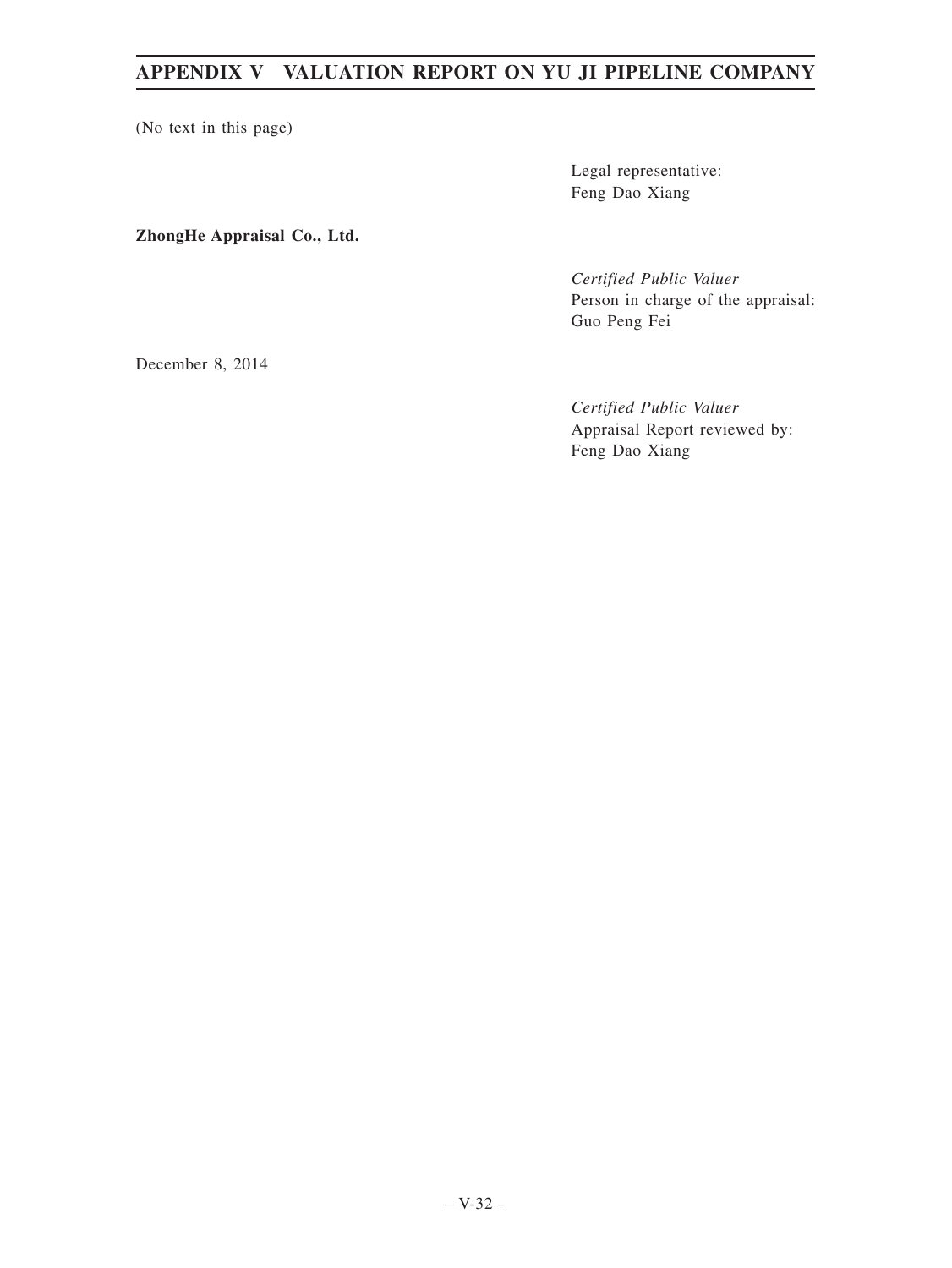# **Bank of America Merrill Lynch**

The Board of Directors SINOPEC KANTONS HOLDINGS LIMITED 34/F, Citicorp Centre, 18 Whitfield Road Causeway Bay, Hong Kong

20 January 2015

Dear Sirs,

We refer to the valuation report (the "**Valuation Report**") prepared by 中和資產評估有 限公司 (ZhongHe Appraisal Co. Ltd\*) ("**ZhongHe Appraisal**") in relation to the valuation of the 100% equity interest ("**Equity Interest**) in 中石化榆濟管道有限責任公司 (Sinopec Yu Ji Pipeline Company Limited) (the "**Target**")) dated 8 December 2014. The Valuation Report, which has been arrived at using the income approach, is regarded as a profit forecast (the "**Forecast**") under Rule 14.62 of the Rules Governing the Listing of Securities on The Stock Exchange of Hong Kong Limited (the "**Listing Rules**").

The Valuation Report is included in the circular of Sinopec Kantons Holdings Limited (the "**Company**") dated 20 January 2015 (the "**Circular**").

We understand that the Valuation Report has been provided to you as the directors of the Company (the "**Directors**") in connection with the Company's proposed acquisition of the Equity Interest from China Petroleum & Chemical Corporation.

We have reviewed the Forecast included in the Valuation Report, for which you as the Directors are solely responsible. We have attended discussions involving the management of the Target, the management of the Company, Grant Thornton Hong Kong Limited (being the reporting accountants of the Target) and ZhongHe Appraisal where the historical performance of the Target and the calculations of the Forecast was discussed. We have also reviewed the letter addressed solely to and for the sole benefit of the Directors from Grant Thornton Hong Kong Limited dated 20 January 2015 as set out in Appendix VI of the Circular regarding the calculations upon which the Forecast has been made. The Forecast is based on a number of bases and assumptions. As the relevant bases and assumptions are about future events which may or may not occur, the actual financial performance of the businesses of the Target may or may not achieve as expected and the variation may be material.

On the basis of the foregoing and without giving any opinion on the reasonableness of the valuation methods, bases and assumptions selected by ZhongHe Appraisal, for which ZhongHe Appraisal and the Company are responsible, we are satisfied that the Forecast included in the Valuation Report and disclosed in the Circular, for which you as the Directors are solely responsible, have been made after due and careful enquiry by you. The work undertaken by us in giving the above view has been undertaken for the purpose of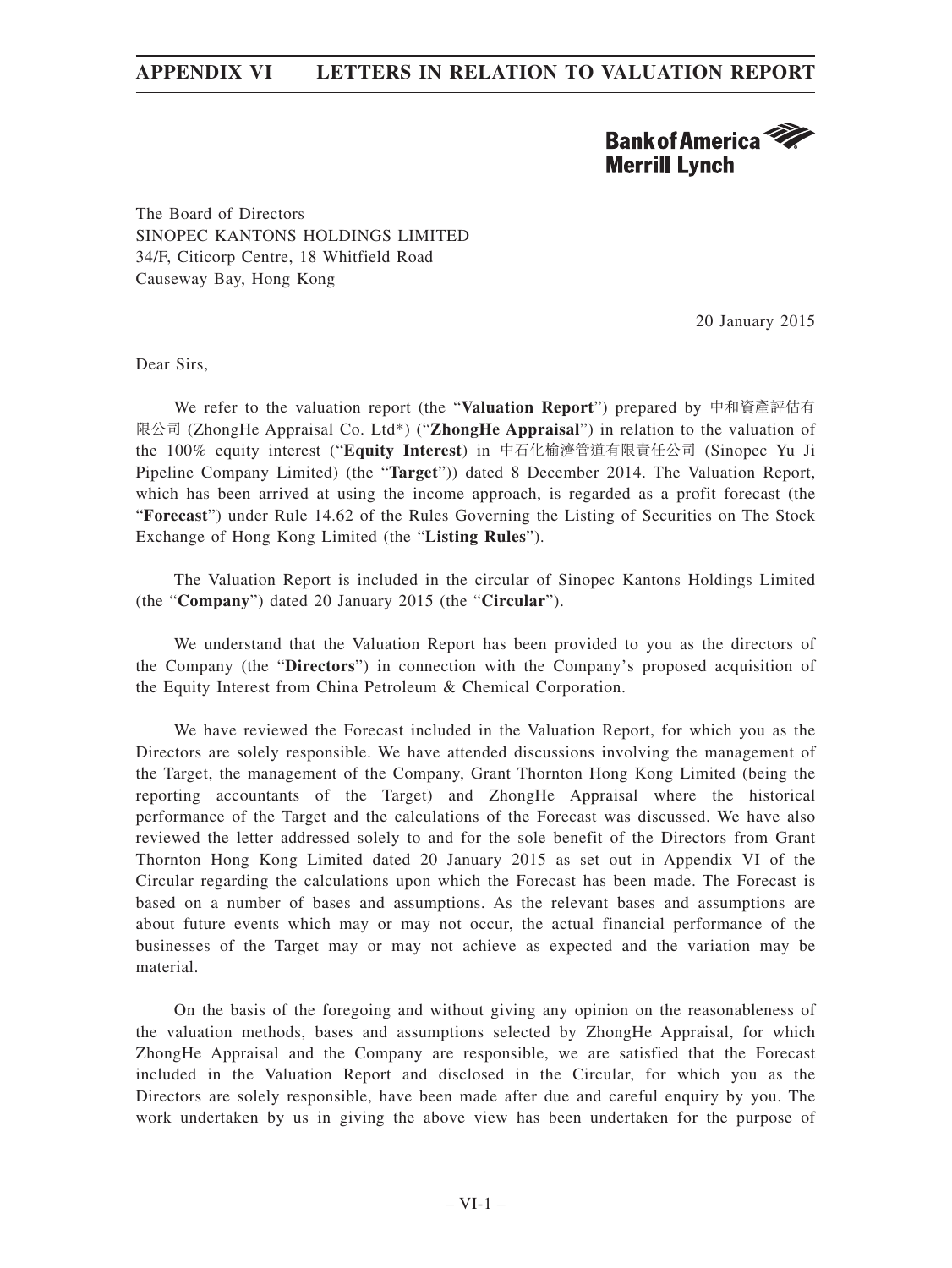reporting solely to you under Rule 14.62(3) of the Listing Rules and for no other purpose. We accept no responsibility to any other person in respect of, arising out of or in connection with our work or this letter.

> Yours faithfully, For and on behalf of **Merrill Lynch (Asia Pacific) Limited Catherine Cai** *Managing Director*

\* *For identification purpose only*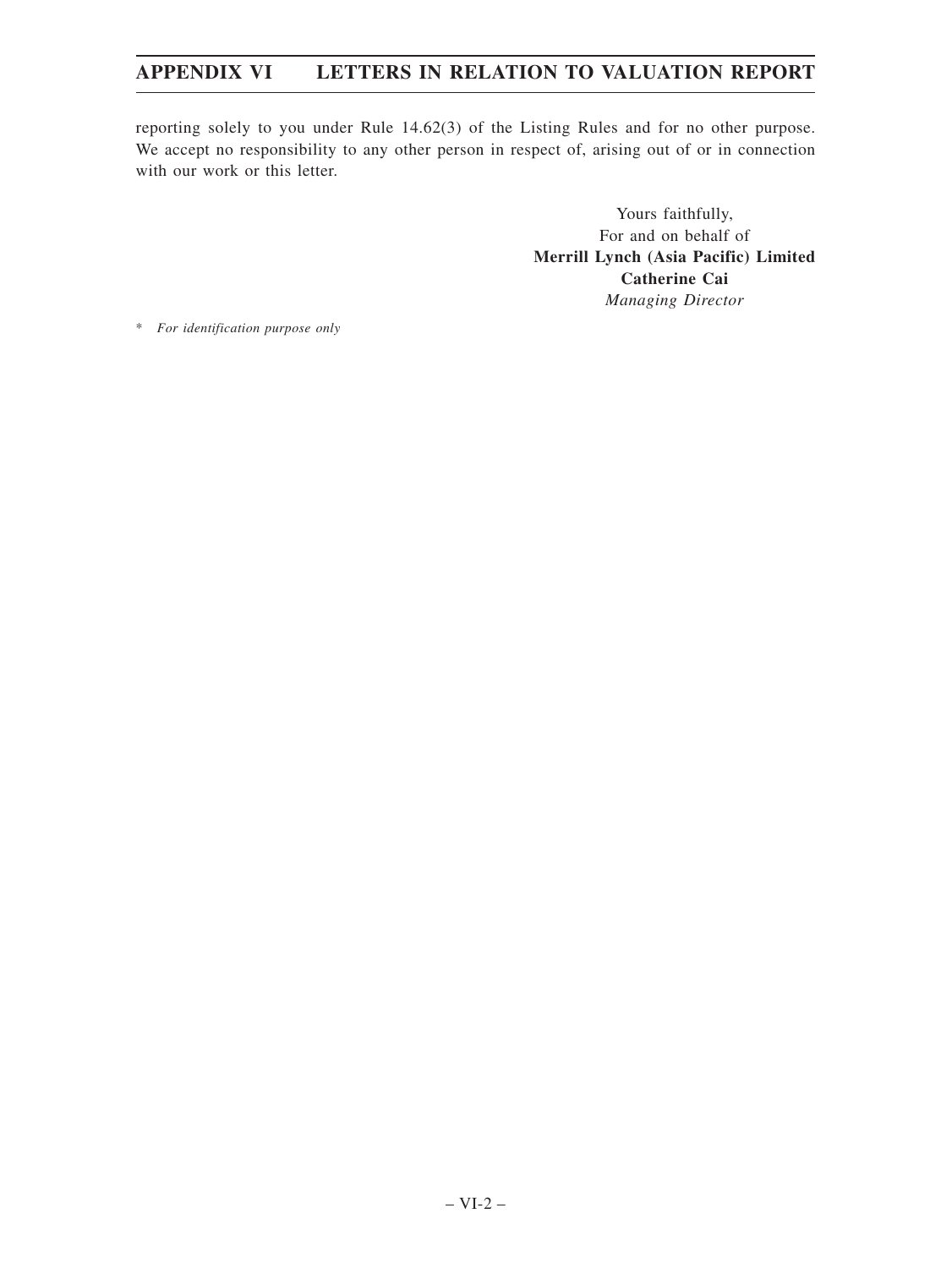*The following is the text of a letter, prepared for the sole purpose of inclusion in this circular, from the reporting accountants, Grant Thornton Hong Kong Limited, Certified Public Accountants, Hong Kong, in relation to the valuation report contained in Appendix V to this circular.*



### **REPORT ON CALCULATIONS OF DISCOUNTED FUTURE ESTIMATED CASH FLOWS IN CONNECTION WITH THE VALUATION OF SINOPEC YU JI PIPELINE COMPANY LIMITED**

### The board of directors **Sinopec Kantons Holdings Limited**

We have been engaged to report on the calculations of the discounted future estimated cash flows on which the valuation (the "Valuation") prepared by ZhongHe Appraisal Co., Ltd. in respect of the appraisal of the fair value of Sinopec Yu Ji Pipeline Company Limited as at 30 November 2014. The Valuation is set out in the Appendix V of circular of Sinopec Kantons Holdings Limited (the "Company") dated 20 January 2015 (the "Circular") in connection with the proposed acquisition of Sinopec Yu Ji Pipeline Company Limited by the Company. The Valuation based on discounted estimated future cash flows which involves projection of profits is regarded as a profit forecast under Rule 14.61 of the Rules Governing the Listing of Securities on The Stock Exchange of Hong Kong Limited (the "Listing Rules").

#### **Directors' responsibility for the discounted future estimated cash flows**

The directors of the Company (the "Directors") are responsible for the bases and assumptions which are adopted in the discounted future estimated cash flows, a summary of which is set out on page V-27 of the Circular (the "Assumptions"). The discounted future estimated cash flows were prepared on a cash basis instead of an accrual basis and do not involve any non-cash transactions but involve the projection of profits. This responsibility includes carrying out appropriate procedures relevant to the preparation of the discounted future estimated cash flows for the Valuation and applying an appropriate basis of preparation; and making estimates that are reasonable in the circumstances.

#### **Reporting accountants' responsibility**

It is our responsibility to form an opinion on the arithmetical accuracy of the calculations of the discounted future estimated cash flows on which the Valuation is based and to report solely to you, as a body, as required by Rule 14.62(2) of the Listing Rules, and for no other purpose. We do not assume responsibility towards or accept liability to any other person for the content of this report.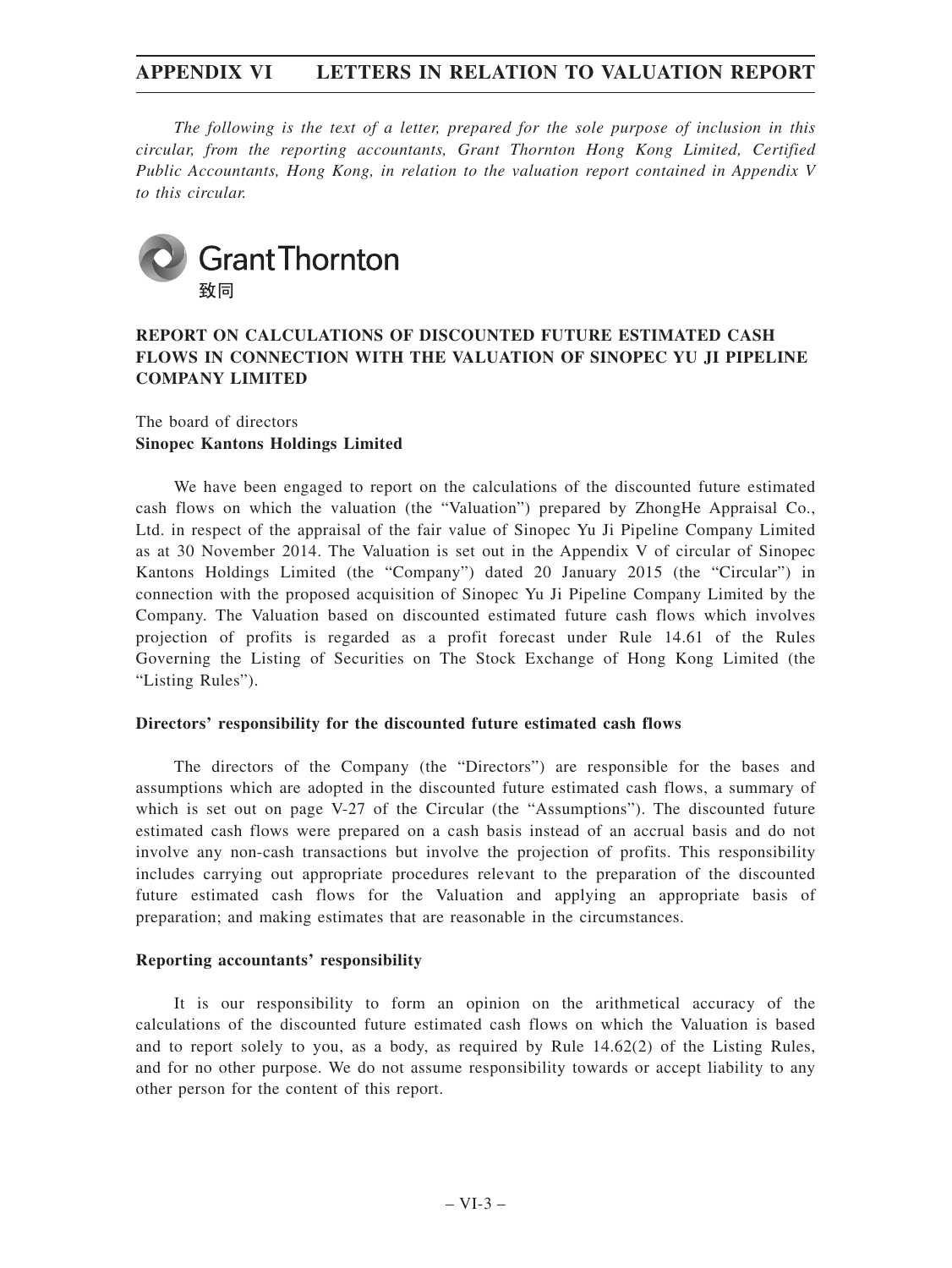Our engagement was conducted in accordance with Hong Kong Standard on Assurance Engagements 3000 "Assurance Engagements Other Than Audits or Reviews of Historical Financial Information" issued by the Hong Kong Institute of Certified Public Accountants. This standard requires that we comply with ethical requirements and plan and perform the assurance engagement to obtain reasonable assurance on whether the discounted future estimated cash flows, so far as the calculations are concerned, have been properly compiled in accordance with the Assumptions. Our work does not constitute any valuation of the proposed acquisition.

Because the Valuation relates to discounted future estimated cash flows, no accounting policies of the Company have been adopted in its preparation. The Assumptions include hypothetical assumptions about future events and management actions which cannot be confirmed and verified in the same way as past results and these may or may not occur. Even if the events and actions anticipated do occur, actual results are still likely to be different from the Valuation and the variation may be material. Accordingly, we have not reviewed, considered or conducted any work on the reasonableness and the validity of the Assumptions and do not express any opinion whatsoever thereon.

#### **Opinion**

Based on the foregoing, in our opinion, the discounted future estimated cash flows, so far as the calculations are concerned, have been properly compiled, in all material respects, in accordance with the Assumptions.

### **Grant Thornton Hong Kong Limited**

*Certified Public Accountants* Level 12 28 Hennessy Road Wanchai Hong Kong

20 January 2015

Shaw Chi Kit Practising Certificate No.: P04834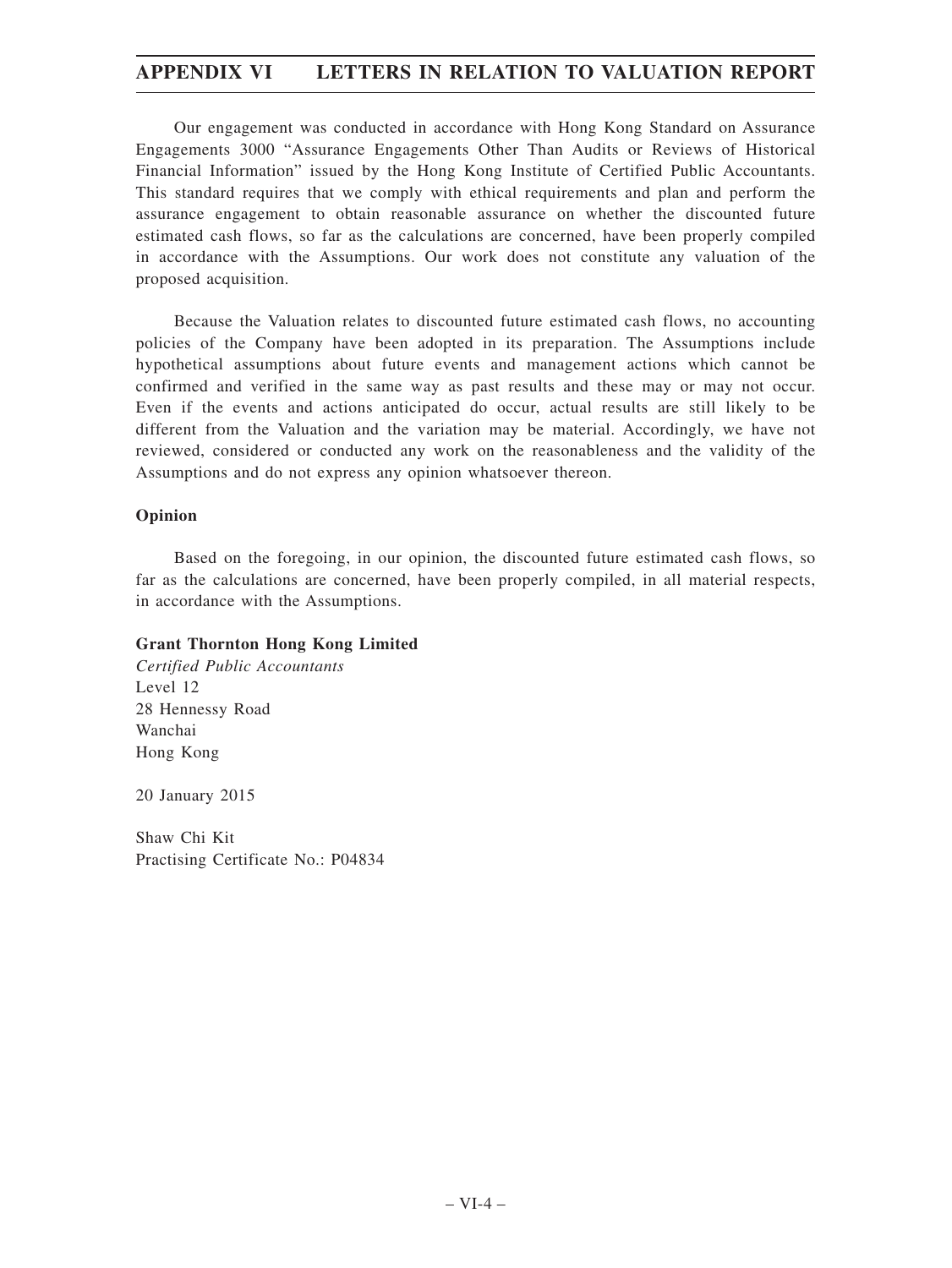#### **1. RESPONSIBILITY STATEMENT**

This circular, for which the Directors collectively and individually accept full responsibility, includes particulars given in compliance with the Listing Rules for the purpose of giving information with regard to the Company. The Directors, having made all reasonable enquiries, confirm that to the best of their knowledge and belief the information contained in this circular is accurate and complete in all material respects and not misleading or deceptive, and there are no other matters the omission of which would make any statement herein or this circular misleading.

#### **2. DIRECTORS' INTERESTS**

#### **Directors' Interests and Short Positions**

As at the Latest Practicable Date, none of the Directors, nor their associates, had any interest and short positions in the shares, underlying shares and debentures of the Company or any of its associated corporations (within the meaning of Part XV of the Securities and Futures Ordinance Cap.571 (the "**SFO**")) which were required to be notified to the Company and the Stock Exchange pursuant to Divisions 7 and 8 of Part XV of the SFO (including interests which they are deemed or taken to have under such provisions of the SFO), or pursuant to the Model Code for Securities Transactions by Directors of Listed Companies as set out in appendix 10 of the Listing Rules to be notified to the Company and the Stock Exchange or which are required or pursuant to section 352 of the SFO, to be entered in the register referred to therein. As at the Latest Practicable Date, Mr. Chen Bo, Mr. Zhu Zeng Qing, Mr. Zhu Jian Min, Mr. Tan Ke Fei, Mr. Zhou Feng and Mr. Ye Zhi Jun, being the executive Directors, are also directors of SKI.

#### **Directors' Interest in Any Asset Acquired, Disposed or Leased**

None of the Directors has any material interest, directly or indirectly, in any asset which, since 31 December 2013, being the date to which the latest audited consolidated financial statements of the Group have been made up, had been acquired or disposed of by or leased to any member of the Group or was proposed to be acquired or disposed of by or leased to any member of the Group.

#### **Directors' Service Contracts**

As at the Latest Practicable Date, none of the Directors has or is proposed to have a service contract with the Group which does not expire or which is not determinable by the Group within one (1) year without payment of compensation other than statutory compensation.

#### **Directors' Interest in Contracts and Arrangements**

There was no contract or arrangement subsisting as at the date of this circular in which any Director was materially interested and which was significant in relation to any business of the Group.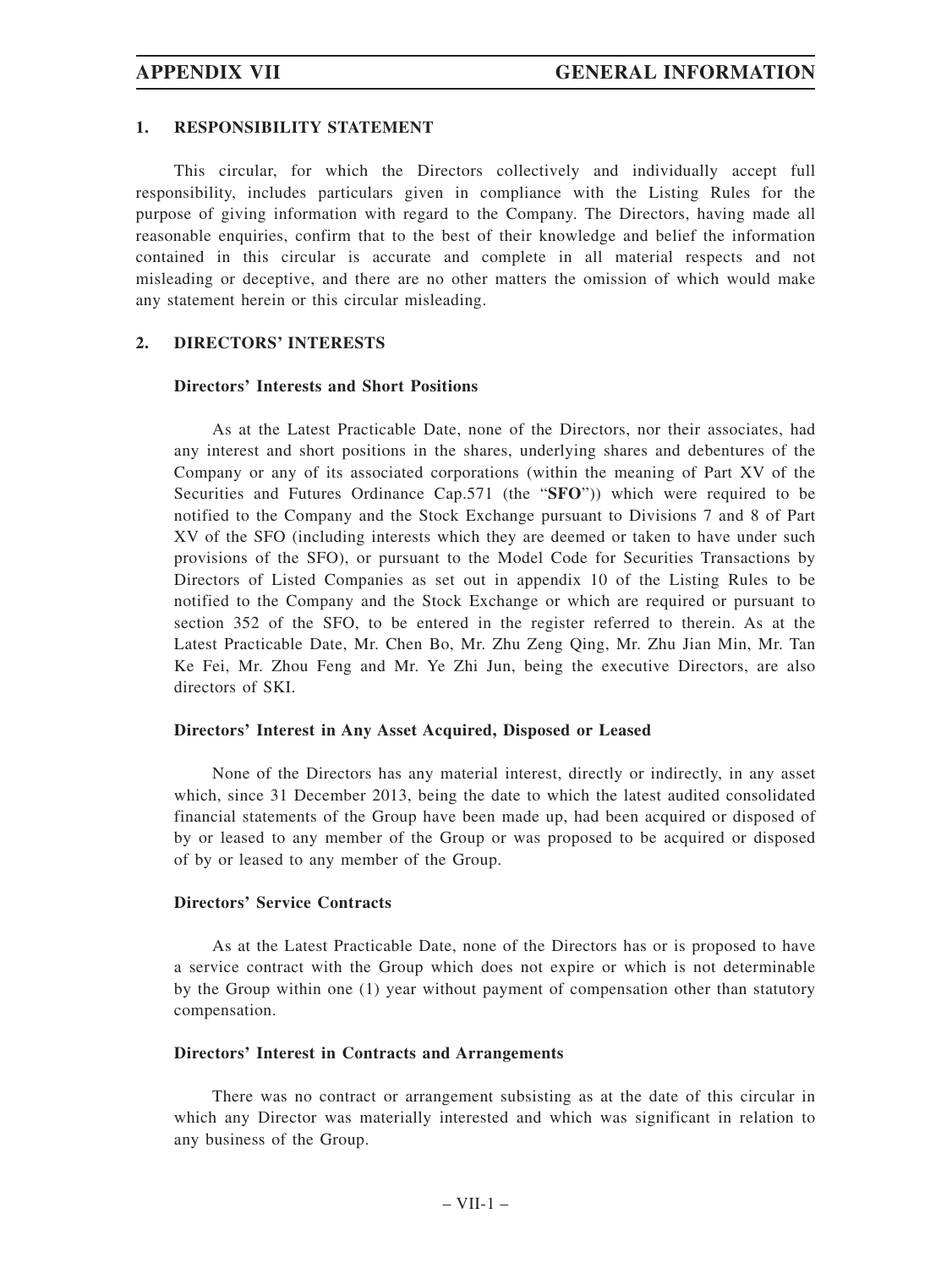#### **3. SUBSTANTIAL SHAREHOLDERS' INTERESTS IN SECURITIES**

So far as the Directors are aware, as at the Latest Practicable Date, Shareholders holding five (5) per cent. or more or a short position of 1% or more of the Company's relevant share capital as recorded in the register of interests in shares and short position maintained by the Company and their reported interests pursuant to provisions of section 336 of the SFO are as follows:

|                          |               | Number of Percentage of |
|--------------------------|---------------|-------------------------|
| Name of interested party | <b>Shares</b> | <b>Shareholding</b>     |
|                          |               | $($ %)                  |
| SKI (Note 1)             | 1,500,000,000 | 60.33                   |

*Note 1*: The entire share capital of SKI is held by Unipec. Unipec is a wholly-owned subsidiary of Sinopec Corp. which is a subsidiary of Sinopec Group Company.

#### **4. LITIGATION**

As at the Latest Practicable Date, no member of the Group is engaged in any litigation or arbitration of material importance and no litigation or claim of material importance known to the Directors to be pending or threatened by or against the Company or any of its subsidiaries.

#### **5. EXPERTS AND CONSENTS**

The following are the qualifications of the experts that have given opinion or advice, which are contained in this circular:

| <b>Name</b>                             | <b>Qualification</b>                                                                                                                                                                                                                |  |
|-----------------------------------------|-------------------------------------------------------------------------------------------------------------------------------------------------------------------------------------------------------------------------------------|--|
| Merrill Lynch (Asia<br>Pacific) Limited | A registered institution under the Securities and Futures<br>Ordinance, registered to conduct Type 1 (dealing in<br>securities), Type 4 (advising on securities) and Type 6<br>(advising on corporate finance) regulated activities |  |
| <b>PricewaterhouseCoopers</b>           | Certified public accountants                                                                                                                                                                                                        |  |
| Grant Thornton Hong<br>Kong Limited     | Certified public accountants                                                                                                                                                                                                        |  |
| Somerley Capital Limited                | Independent financial adviser, a corporation licensed to<br>carry out type 1 (dealing in securities) and type 6<br>(advising on corporate finance) regulated activities under<br>the Securities and Futures Ordinance               |  |
| ZhongHe Appraisal<br>Co., Ltd.          | Independent qualified PRC Valuer                                                                                                                                                                                                    |  |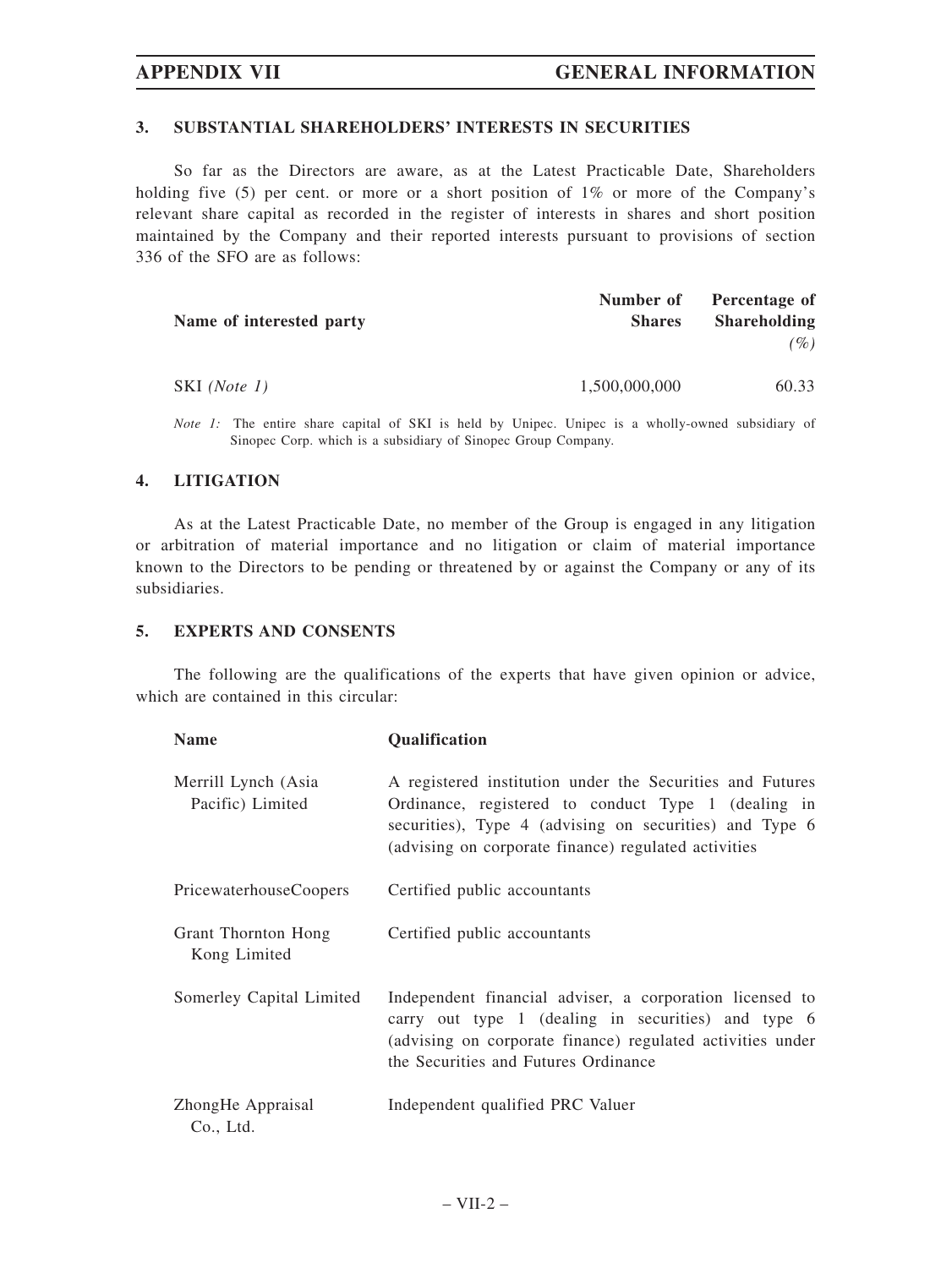Each of the above experts has given and has not withdrawn its written consent to the issue of this circular with the inclusion therein of its reports or letters and references to its name, in the form and context in which they appear.

As at the Latest Practicable Date, none of the above experts had any direct or indirect interest in the share capital of any member of the Group nor do they have any right, whether legally enforceable or not, to subscribe for or to nominate persons to subscribe for securities in any member of the Group nor does it have any interest, either direct or indirect, in any assets which have been, since the date to which the latest published audited financial statements of the Group were made up acquired or disposed of by or leased to any member of the Group or are proposed to be acquired or disposed of by or leased to any member of the Group.

#### **6. COMPETING INTEREST**

Mr. Chen Bo, Mr. Zhu Zengqing, Mr. Zhu Jianmin, Mr. Tan Ke Fei, Mr. Zhou Feng and Mr. Ye Zhi Jun, being executive Directors of the Company, are also directors of Sinopec Kantons International Limited, an immediate controlling shareholder of the Company.

As at the Latest Practicable Date, none of the Directors and their respective associates had any interest, directly or indirectly, in a business which competes or may compete with the business of the Group.

#### **7. MATERIAL CONTRACTS**

Save as disclosed below, there are no material contracts (not being contracts entered into in the ordinary course of business) entered into by any member of the Enlarged Group within 2 years preceding the Latest Practicable Date:

- (a) Acquisition Agreement;
- (b) Natural Gas Transmission Services Framework Master Agreement;
- (c) Yu Ji Pipeline Financial Services Framework Master Agreement;
- (d) Gas Storage Framework Master Lease Agreement;
- (e) Services Outsourcing Framework Master Agreement;
- (f) Lands and Buildings Framework Master Lease Agreement;
- (g) Sinopec Guangzhou Branch framework master agreement dated 29 October 2013 entered into between Huade and China Petroleum & Chemical Corporation Guangzhou Branch (中國石油化工股份有限公司廣州分公司) ("**Sinopec Guangzhou Branch**"), a branch of Sinopec Corp., in relation to regulate, among others, the provision of crude oil jetty services between Huade and Sinopec Guangzhou Branch;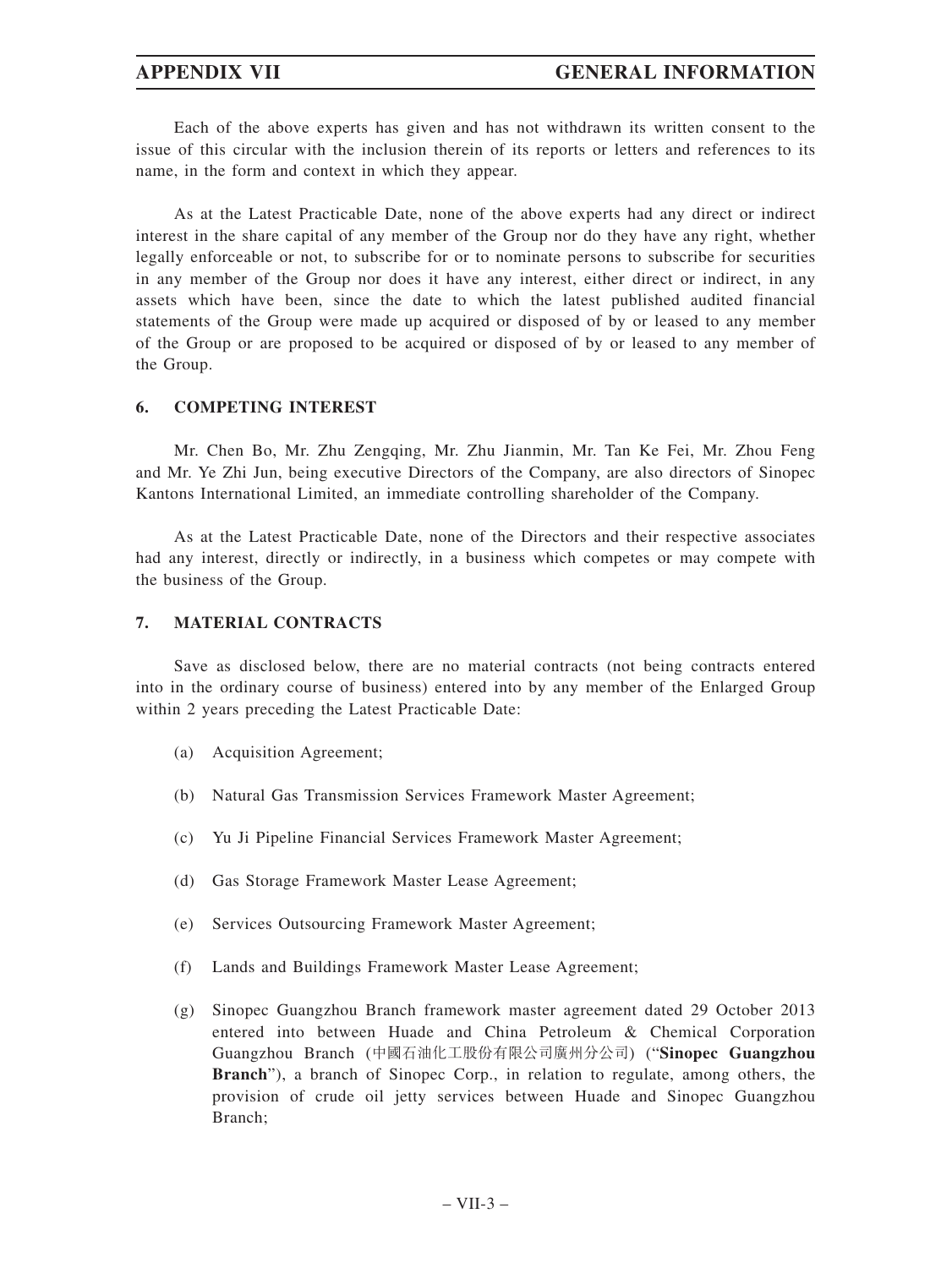- (h) Unipec framework master agreement dated 29 October 2013 entered into between the Company and Unipec in relation to regulate the crude oil trading business;
- (i) Sinopec finance financial services framework master agreement dated 29 October 2013 entered into between Huade and Sinopec Finance Company Limited ("**Sinopec Finance**") for the provision of intra group financial services by Sinopec Finance to Huade and its subsidiaries;
- (j) Century Bright financial services framework master agreement dated 29 October 2013 entered into between the Company and Sinopec Century Bright Capital Investment Limited (中石化盛駿國際投資有限公司) ("**Century Bright**"), a wholly owned subsidiary of Sinopec Group Company, for the provision of deposit services and settlement and similar services to the Group;
- (k) Unipec vessel charter framework master agreement dated 29 October 2013 entered into between Sinomart Development and Unipec in relation to the provision of vessel chartering services to Unipec;
- (l) Sinopec fuel oil sales company limited framework master agreement dated 29 October 2013 entered into between Huade and 中國石化燃料油銷售有限公司 (Sinopec Fuel Oil Sales Company Limited\*) ("**Sinopec Fuel Oil**"), a wholly owned subsidiary of Sinopec Corp., in order to regulate, among others, the provision of fuel oil jetty and storage services by Huade to Sinopec Fuel Oil;
- (m) Unipec bunkering framework master agreement dated 29 October 2013 entered into between the Company and Unipec Singapore Pte Limited (聯合石化新加坡有限 公司) ("**Unipec Singapore**"), a wholly owned subsidiary of Unipec, for the provision of marine bunkering services by Unipec Singapore to the Group for the vessels chartered to the Group;
- (n) Huade construction project framework agreements dated 29 October 2013 entered into between Huade and 3 members of the Sinopec Group, including (1) 中國石化 廣州工程有限公司 (Sinopec Guangzhou Petrochemical Engineering Corporation\*), (2) 中國石化第四建設有限公司 (Sinopec The Fourth Construction Company\*), and (3) 中國石化國際事業有限公司 (Sinopec International Business Company Limited\*) for the provision of construction related design services, engineering construction services, sourcing of equipment and raw materials services for the construction project of the Huizhou Fuel Oil Storage Tanks and Ancillary Facilities to be provided by the respective parties;
- (o) Batam construction project framework master agreement dated 29 October 2013 entered into between Sinomart Development and Sinopec Engineering (Group) Company Limited (中石化煉化工程(集團)股份有限公司) ("**Sinopec Engineering**") for, among other things, the general contracting of engineering, procurement, construction and project arrangements of the construction work for the Batam Oil Storage Tanks and Oil Terminal Complex, including its oil tanker handling, oil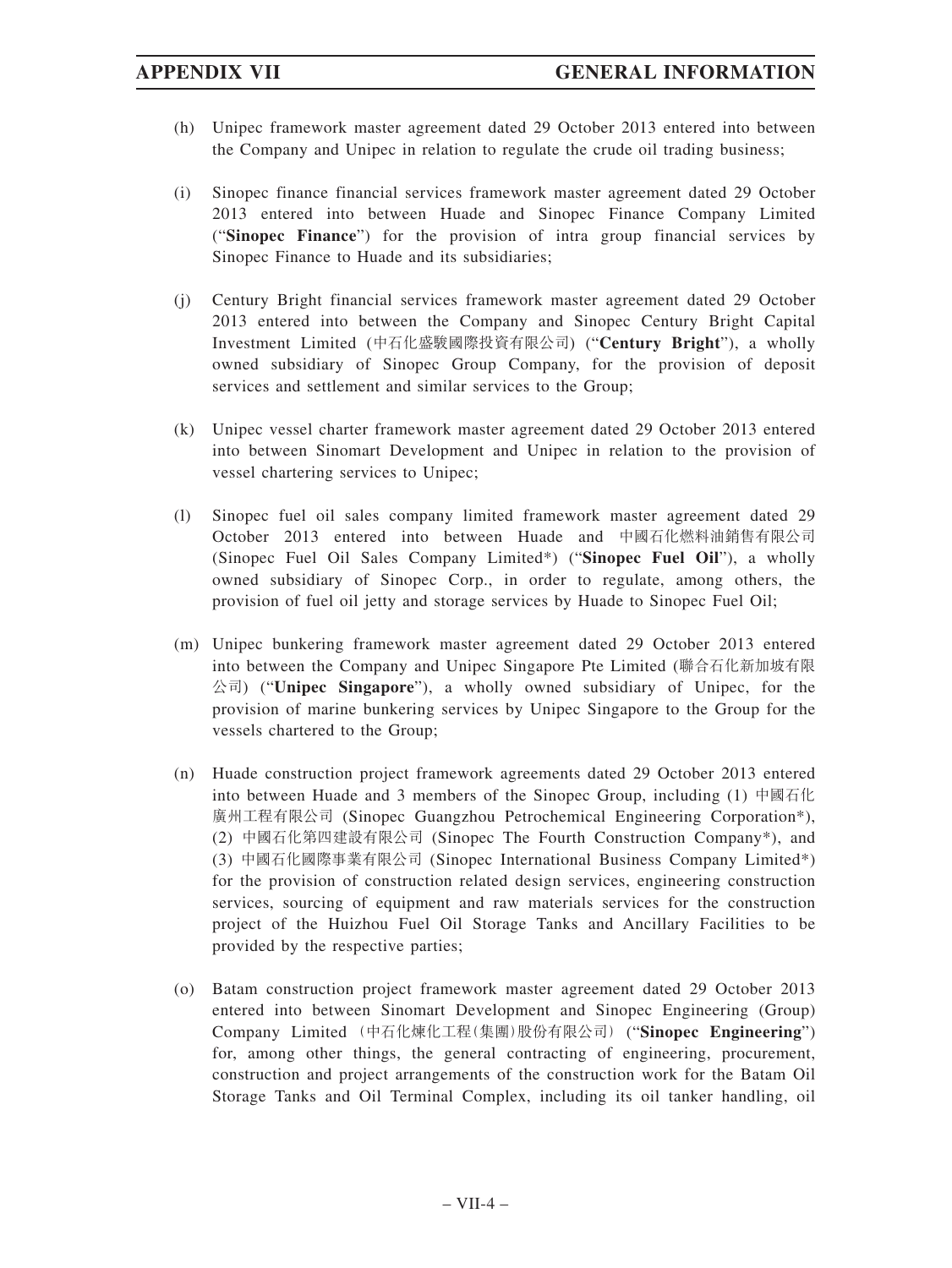unloading, storage and pipeline transmission facilities for oil products including crude oil, fuel oil, diesel, gasoline and aviation fuel, to be developed and constructed as part of the Batam Project; and

- (p) the placing and subscription agreement dated 3 May 2013 entered into between SKI, the Company, Merrill Lynch Far East Limited, J.P. Morgan Securities plc, and Nomura International (Hong Kong) Limited in relation to the placing of existing shares and subscription of 412,500,000 shares at the placing price of HK\$6.50 each under general mandate.
- *\* for identification purposes only*

### **8. MISCELLANEOUS**

- (a) The joint secretaries of the Company are Mr. Li Wen Ping and Mr. Lai Yang Chau, Eugene (practicing solicitor).
- (b) The registered office of the Company is at Clarendon House, 2 Church Street, Hamilton HM11, Bermuda and the principal place of business of the Company in Hong Kong is at 34/F., Citicorp Centre, 18 Whitfield Road, Causeway Bay, Hong Kong.
- (c) The Hong Kong Branch Share Registrar and Transfer Office of the Company is Tricor Secretaries Limited of Level 22, Hopewell Centre, 183 Queen's Road East, Hong Kong.
- (d) The English text of this circular prevails over its Chinese translation in the case of discrepancy.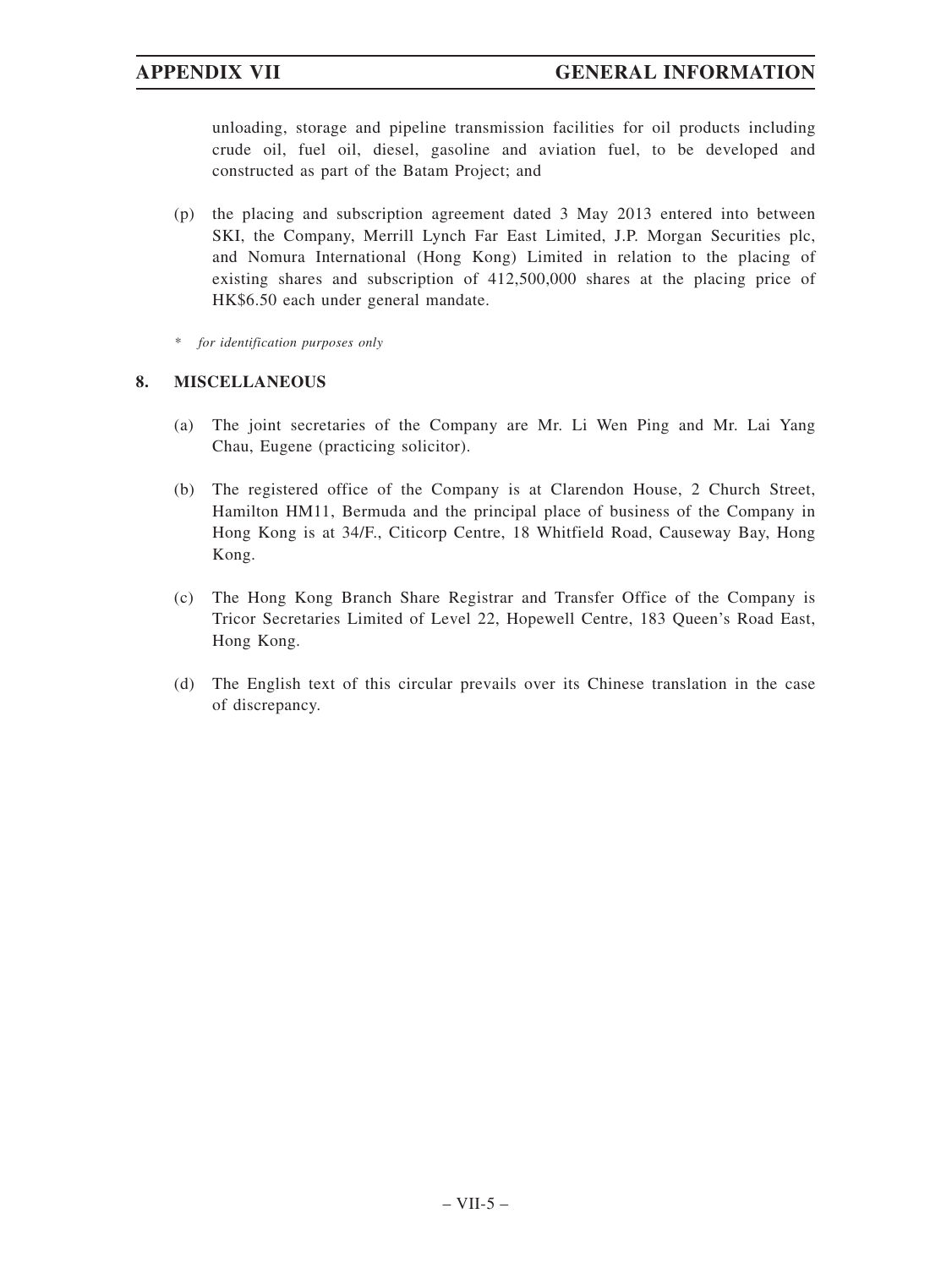### **9. DOCUMENTS AVAILABLE FOR INSPECTION**

Copies of the following documents will be available for inspection at the office of the Company at 34/F, Citicorp Centre, 18 Whitfield Road, Causeway Bay, Hong Kong during normal business hours from the date of this circular up to and including the date of the SGM:

- (a) each of the material contracts as referred to in the paragraph headed "Material Contracts" in this Appendix;
- (b) the memorandum of association and bye-laws of the Company;
- (c) the Company's annual reports for the three years ended 31 December 2013;
- (d) the Company's interim report for the six months ended 30 June 2014;
- (e) the letter of advice prepared by Somerley Capital Limited as set out on pages 32 to 63 in this circular;
- (f) the letter of independent board committee as set out on pages 30 to 31 in this circular;
- (g) report on the unaudited pro forma financial information of the Enlarged Group as set out in Appendix I to this circular;
- (h) accountant's report on Yu Ji Pipeline Company as set out in Appendix II to this circular;
- (i) valuation report on Yu Ji Pipeline Company as set out in Appendix V to this circular;
- (j) the letter of Grant Thornton Hong Kong Limited and the letter of Merrill Lynch (Asia Pacific) Limited as set out in Appendix VI to this circular;
- (k) letters of consent from Merrill Lynch (Asia Pacific) Limited, PricewaterhouseCoopers, Grant Thornton Hong Kong Limited, ZhongHe Appraisal Co., Ltd. and Somerley Capital Limited referred to under "Experts and Consents" in this Appendix; and
- (l) this circular.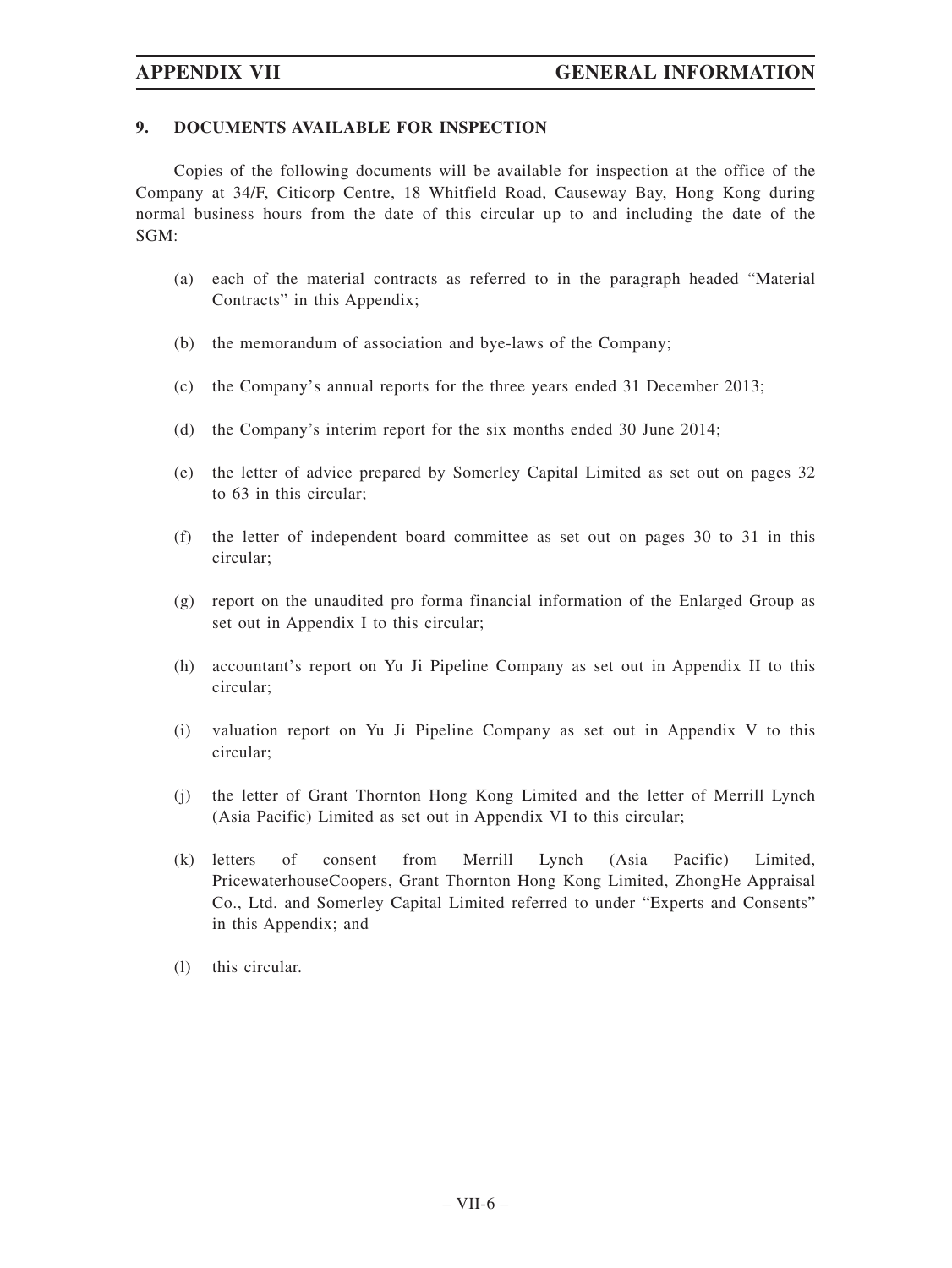

# **SINOPEC KANTONS HOLDINGS LIMITED**

**(中石化冠德控股有限公司) \*** *(incorporated in Bermuda with limited liability)*

**(Stock Code: 934)**

**NOTICE IS HEREBY GIVEN** that a special general meeting (the "**SGM**") of the shareholders (the "**Shareholders**") of Sinopec Kantons Holdings Limited (the "**Company**") will be held at Taishan Room, Level 5, Island Shangri-La, Pacific Place, Supreme Court Road, Central on Tuesday, 10 February 2015 at 10:00 a.m. and at any adjournment thereof for the purposes of considering and, if thought fit, passing (with or without amendments) the following resolution as an ordinary resolution:

### **ORDINARY RESOLUTION**

### "**1. THAT**

- (a) (i) the Acquisition Agreement dated 30 December 2014 (as defined in the circular of the Company dated 20 January 2015 (the "**Circular**")) entered into between (i) Sinopec Corp. (as defined in the Circular) as vendor, and (ii) Sinomart Development (as defined in the Circular) as purchaser, in relation to the sale and purchase of the entire equity interest in Yu Ji Pipeline Company (as defined in the Circular) at the consideration of RMB2,576,881,100 (the "**Acquisition**"), copy of which has been produced at the SGM marked "A" and signed by the chairman of the SGM for identification purpose, together with particulars described in the Circular (a copy of which has been produced at the SGM marked "B" and signed by the chairman of the SGM for the purpose of identification) be and is hereby approved, confirmed and ratified;
	- (ii) all the transactions contemplated under the Acquisition Agreement be and are hereby approved, confirmed and ratified; and
	- (iii) any one director of the Company (the "**Director(s)**") (or where execution under the common seal of the Company is required, any two Directors or any one Director and any one secretary of the Company) be and is/are hereby authorised to do such acts and execute such other documents and/or deeds with or without amendments and/or take all such steps as he/she may consider necessary, desirable or expedient to carry out or give effect to or otherwise in connection with or in relation to the Acquisition;

*<sup>\*</sup> For identification purpose only*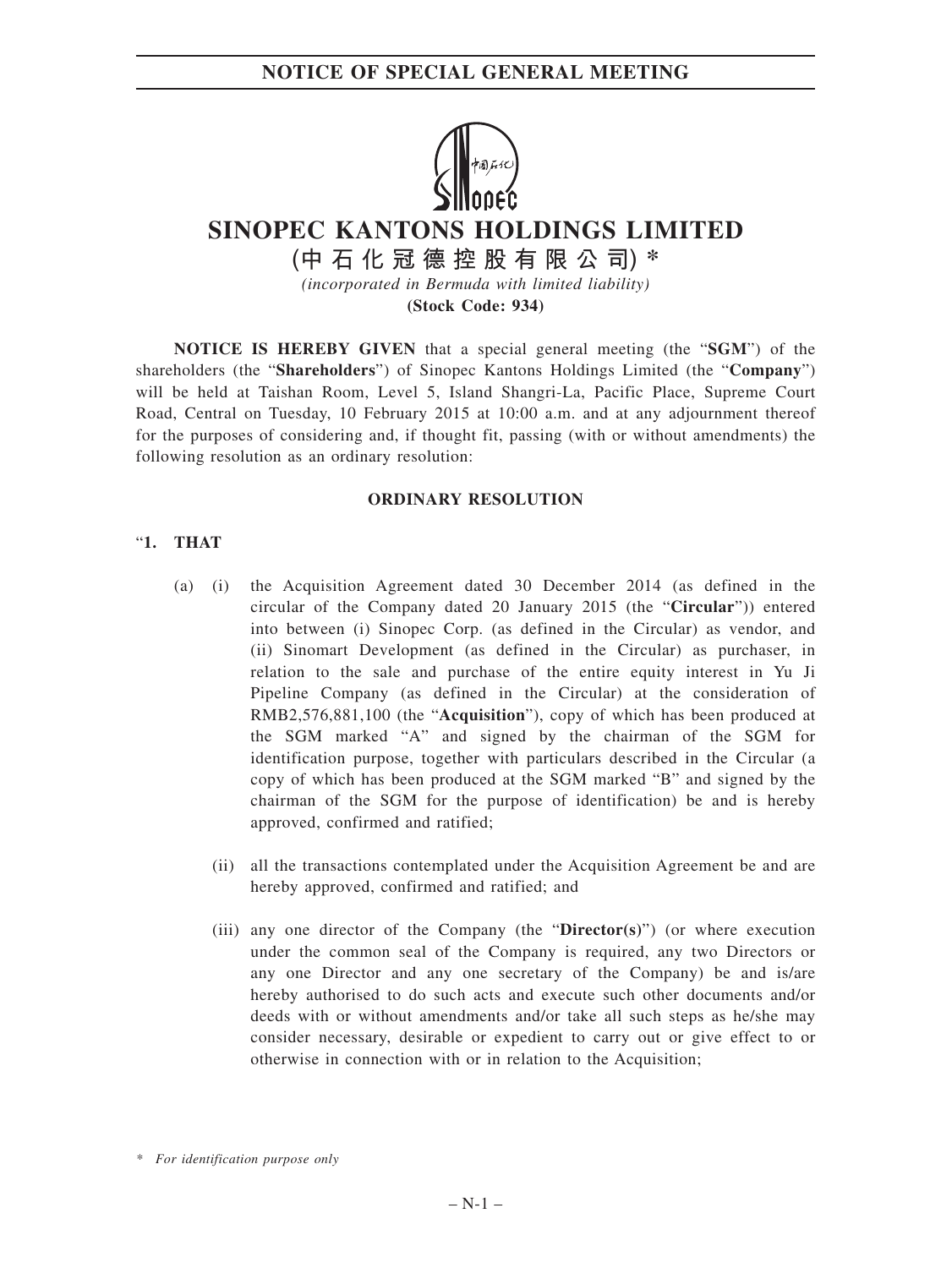## **NOTICE OF SPECIAL GENERAL MEETING**

- (b) (i) the Company's entering into the Natural Gas Transmission Services Framework Master Agreement (as defined in the Circular) be and is hereby approved, confirmed and ratified;
	- (ii) the proposed annual caps for the provision of natural gas pipeline transmission services under the Natural Gas Transmission Services Framework Master Agreement for each of the three financial years ending 31 December 2017 be and are hereby approved, confirmed and ratified; and
	- (iii) any one Director (or where execution under the common seal of the Company is required, any two Directors or any one Director and any one secretary of the Company) be and is/are hereby authorised to do further acts and things, entering all such transactions and arrangements, execute such other documents and/or deeds and/or take all such steps as he/she may consider necessary, desirable or expedient to carry out or give effect to or otherwise in connection with or in relation to the Natural Gas Transmission Services Framework Master Agreement; and
- (c) (i) the Company's entering into the Yu Ji Pipeline Financial Services Framework Master Agreement (as defined in the Circular) be and is hereby approved, confirmed and ratified;
	- (ii) the proposed annual caps for the deposits services placed by Yu Ji Pipeline Company under the Yu Ji Pipeline Financial Services Framework Master Agreement for each of the three financial years ending 31 December 2017 be and are hereby approved, confirmed and ratified; and
	- (iii) any one Director (or where execution under the common seal of the Company is required, any two Directors or any one Director and any one secretary of the Company) be and is/are hereby authorised to do further acts and things, entering all such transactions and arrangements, execute such other documents and/or deeds and/or take all such steps as he/she may consider necessary, desirable or expedient to carry out or give effect to or otherwise in connection with or in relation to the Yu Ji Pipeline Financial Services Framework Master Agreement."

By order of the Board of **Sinopec Kantons Holdings Limited Chen Bo** *Chairman*

Hong Kong, 20 January 2015

*Principal office in Hong Kong:* 34/F, Citicorp Centre 18 Whitfield Road Causeway Bay Hong Kong